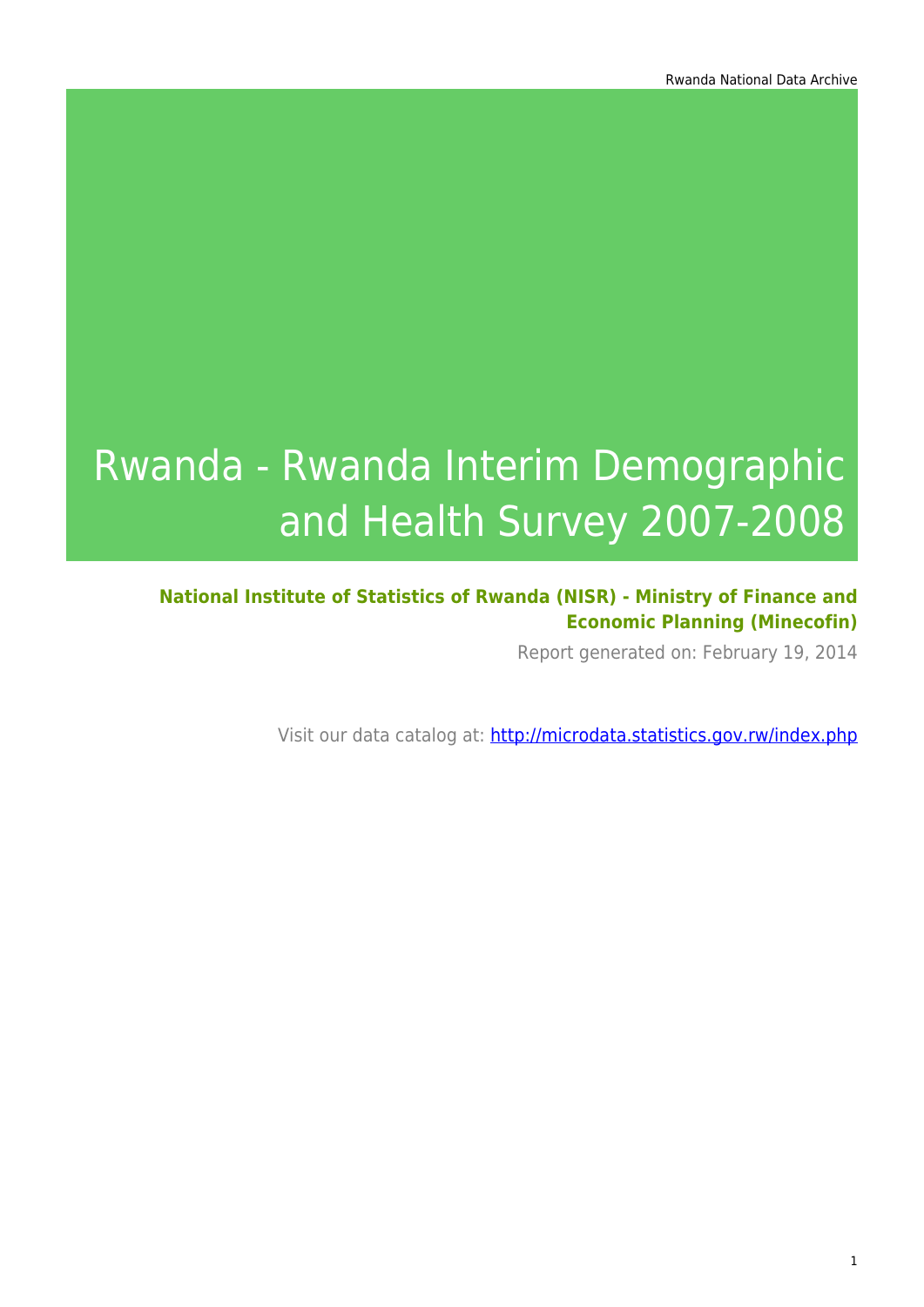## **Overview**

### Identification

#### **ID NUMBER** RWA-NISR-RIDHS-2008-v1.0

### Version

### **VERSION DESCRIPTION**

v 1.0 Final dataset anonymized for public distribution

#### **PRODUCTION DATE**

2009-04

### **Overview**

### **ABSTRACT**

The 2007-08 Rwanda Interim Demographic and Health Survey (RIDHS) carried out from December 15, 2007 to April 20, 2008 is a follow-up to the three previous Demographic and Health Surveys undertaken in 1992, 2000, and 2005. A total of 7,377 households were successfully interviewed for this interim survey. In the households

surveyed, 7,528 women age 15-49 were eligible for the individual interview and 7,313 were successfully interviewed. Thus, the response rate for women was 97 percent. The male survey was conducted in all of the households surveyed. A total of 7,168 men age 15-59 were eligible for the individual interview. Of these men, 6,837 were successfully

interviewed, for a response rate of 95 percent for men.

The Government of Rwanda has just completed the 2007-2008 Rwanda Interim and Health Survey (RIDHS) to obtain database designed to provide reliable indicators to monitor and assess the implementation the country's sector programs and policies,the Poverty Reduction Strategy, Vision 2020 and commitments its has undertaken at the international level, particular in the Millenium Development Goals (MDGs).

#### **KIND OF DATA**

Sample survey data [ssd]

#### **UNITS OF ANALYSIS**

Household, individual (including adult women and men aged 15-59 years)

### Scope

#### **NOTES**

The scope of the Rwanda Interim Demographic and Health Survey(RIDHS) has the following items:

-HOUSEHOLD: this questionnaire was used to list usual members and visitors in selected households.In addition ,some basic information was collected on the characteristics of each person listed such as sex,age,education and relationship to the head of household.The main objective of the household questionnaire was to identify women and men who were eligible for individual interview.

-WOMEN: Women's questionnaire was used to collect information on women of productive age ( 15-49 years) and this includes: background characteristics, marital status,birth history,knowledge and use of family planning methods,fertility preferences,antenatal and deliver care,breastfeeding practices,vaccinations and childhood illness.

-MEN: The Men's Questionnaire was administered to all men age 15-59 years living in the selected

households. The Men's Questionnaire collected information similar to that of the Women's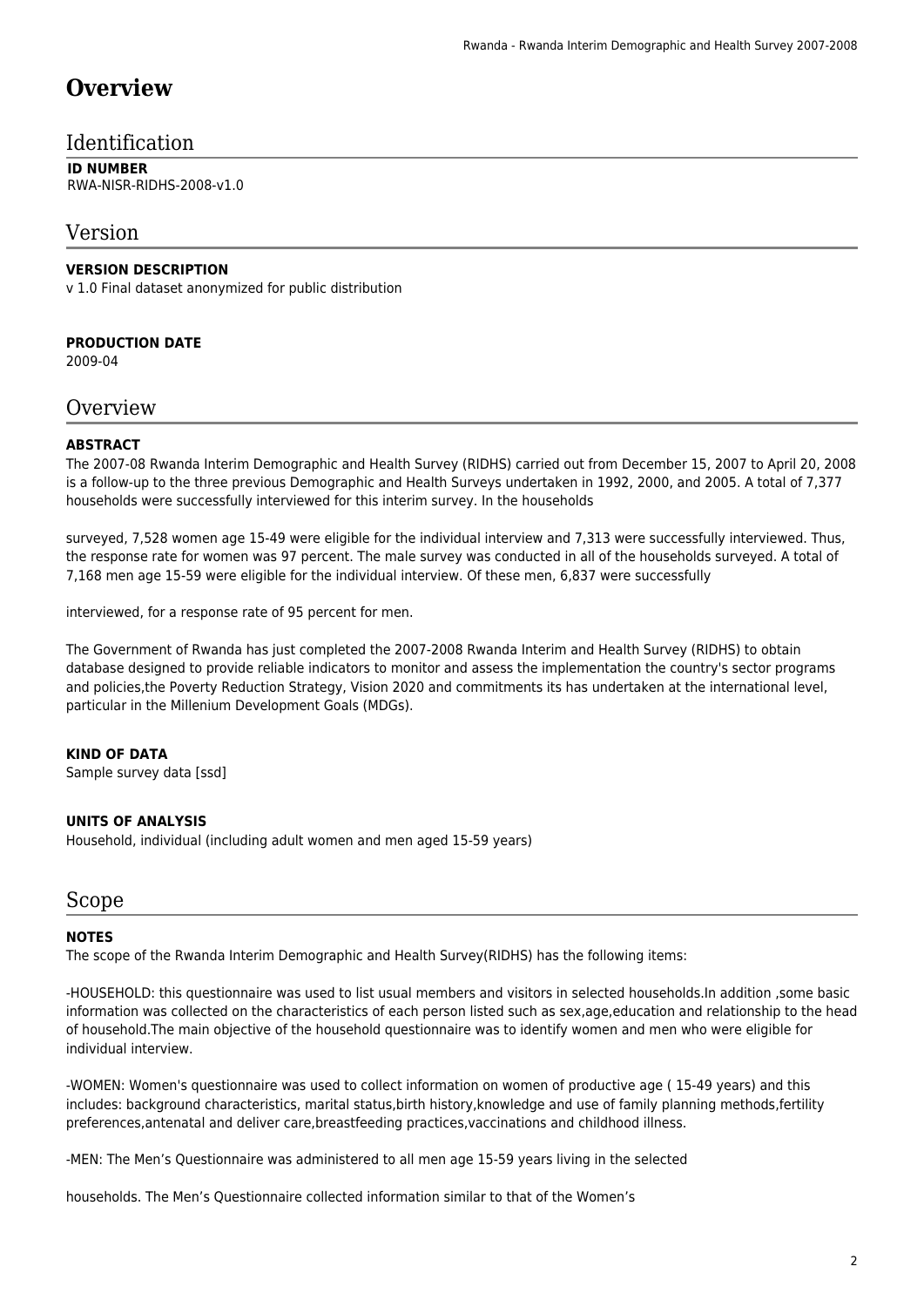Questionnaire, with the only difference being that it did not include birth history or questions on maternal

and child health or nutrition. In addition, the Men's Questionnaire also collected information on

circumcision.

### Coverage

#### **GEOGRAPHIC COVERAGE**

The sample was designed to provide estimates of the indicators at the national level, for urban and rural areas, and for five regions: Kigali city,Eastern Province,Western Province Northern Province and South Province.

#### **GEOGRAPHIC UNIT**

Lowest level of geographic aggregation covered by the data.

#### **UNIVERSE**

Household, individual (including adult women aged 15-49 years and men aged 15-59 years).

### Producers and Sponsors

#### **PRIMARY INVESTIGATOR(S)**

| <b>Name</b>                                       | <b>Affiliation</b>                                    |  |  |  |
|---------------------------------------------------|-------------------------------------------------------|--|--|--|
| National Institute of Statistics of Rwanda (NISR) | Ministry of Finance and Economic Planning (Minecofin) |  |  |  |

#### **OTHER PRODUCER(S)**

| <b>Name</b>         | <b>Affiliation</b> | Role                                                                                                                 |
|---------------------|--------------------|----------------------------------------------------------------------------------------------------------------------|
| Ministry of Health  |                    | Government of Rwanda   Implimenting agency of health related issues                                                  |
|                     |                    | Ministry of Local Government   Government of Rwanda   In charge of Local authorities from District level to Villages |
| Micro International |                    | Technical support                                                                                                    |

#### **FUNDING**

| <b>Name</b>                                                    | <b>Abbreviation</b> | Role |
|----------------------------------------------------------------|---------------------|------|
| United States Agency for International Development             | USAID/RWANDA        |      |
| The Global Fund to fight AIDS, Tuberculosis and Malaria        | GFTAM               |      |
| The Department for International Development of United Kingdom | <b>DFID</b>         |      |
| United Nations Development Program                             | <b>UNDP</b>         |      |

#### **OTHER ACKNOWLEDGEMENTS**

| <b>Name</b>                                                        | <b>Affiliation</b>            | Role    |
|--------------------------------------------------------------------|-------------------------------|---------|
| United States Agency for International Development                 | Governmet of America          | Funding |
| The Global Fund to Fight AIDS, Tuberculosis, and Malaria           |                               | Funding |
| The Department for International Development of The United Kingdom | Government of United King Dom | Fundung |
| The United Nations Development Program                             | UN agency                     | Funding |
| The European Commission                                            |                               | Funding |

### Metadata Production

#### **METADATA PRODUCED BY**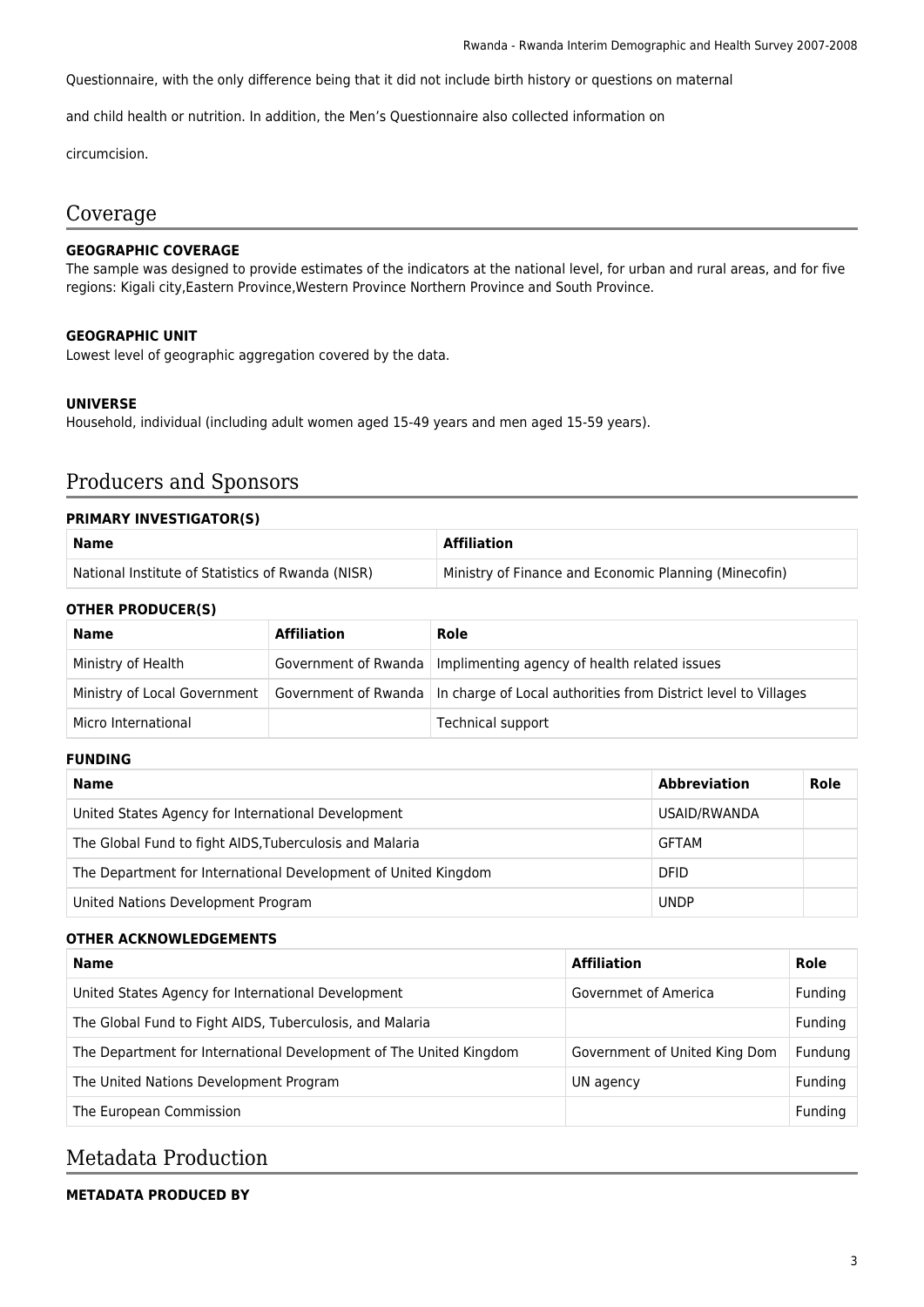| <b>Name</b>                                   | Abbreviation   Affiliation |                                           | Role          |
|-----------------------------------------------|----------------------------|-------------------------------------------|---------------|
| National Institute of Statistics of<br>Rwanda | <b>NISR</b>                | Ministry of Finance and Economic Planning | Documentation |

#### **DATE OF METADATA PRODUCTION** 2012-06-27

#### **DDI DOCUMENT VERSION**

Version 1.0 ( 2012 )

#### **DDI DOCUMENT ID**

DDI-RWA-NISR-RIDHS-2008-v1.0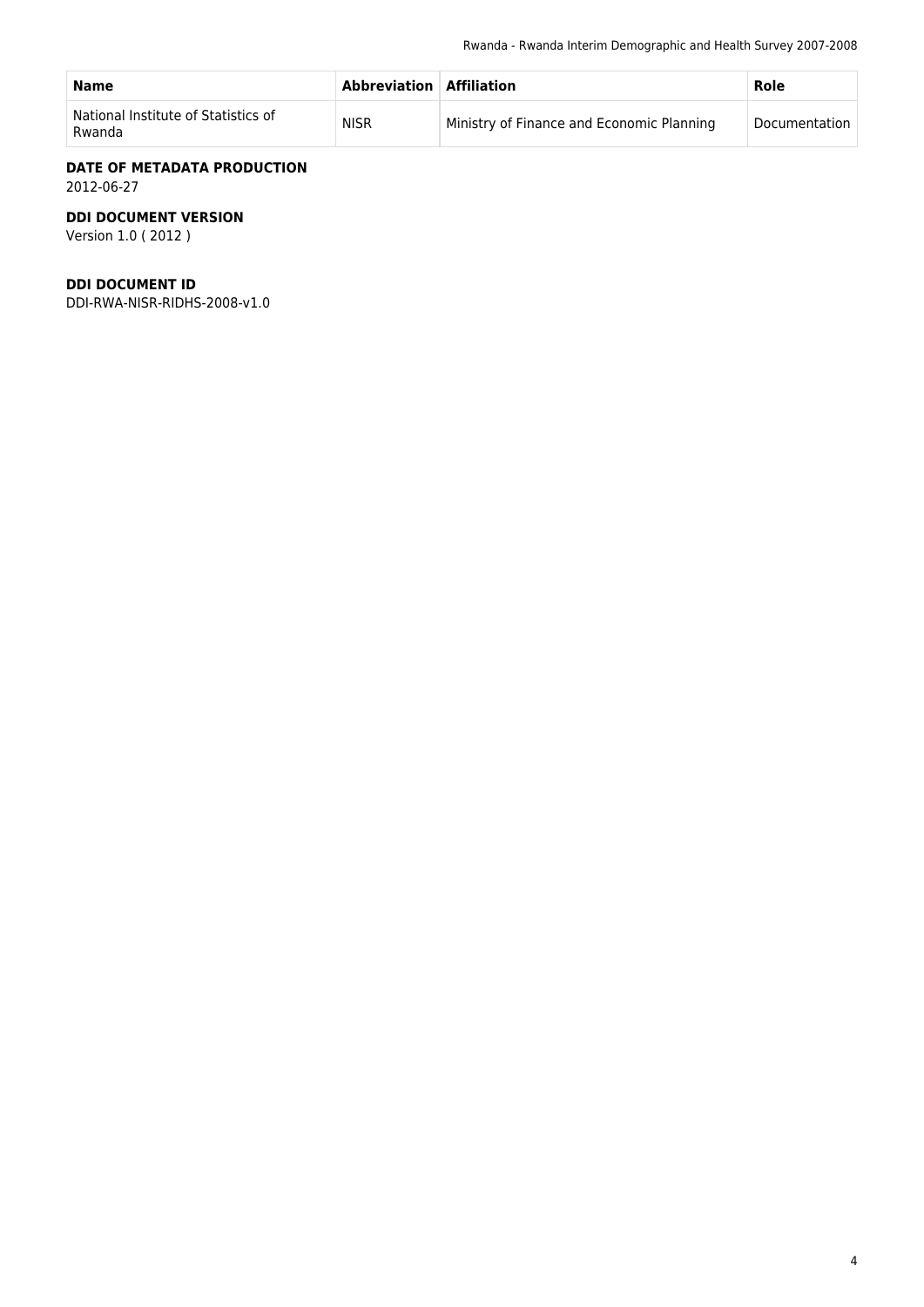## **Sampling**

## Sampling Procedure

The sample for the RIDHS is a two-stage stratified area sample. Clusters are the primary sampling units and are constituted from enumeration areas (EA). The EA were defined in the 2002 General Population and Housing Census (RGPH) (SNR, 2005).

The survey covered a representative sample of women between the ages of 15 and 49 and men between the ages of 15 and 59.

These enumeration areas provided the master frame for the drawing of 250 clusters (187 rural and 63 urban), selected with a representative probability proportional to their size. Only 249 of these clusters were surveyed, because one cluster located in a refugee camp had to be eliminated from the sample. A strictly proportional sample allocation would have resulted in a very low number of urban households in certain provinces. It was therefore necessary to slightly over-sample urban areas in order to survey a sufficient number of households to produce reliable estimates for urban areas. The second stage involved selecting a sample of households in these enumeration areas. In order to adequately guarantee the accuracy of the indicators, the total number drawn was limited to 30 households per cluster. Because of the nonproportional distribution of the sample among the different strata and the fact that the number of households was set for each cluster, weighting was used to ensure the validity of the sample at both national and provincial levels.

The sample for the 2007-08 RIDHS covered the population residing in ordinary households across the country. A national sample of 7,469 households (1,863 in urban areas and 5,606 in rural areas) was selected. The sample was first stratified to provide adequate representation from urban and rural areas as well as all the four provinces and the city of Kigali, the nation's capital,

## Response Rate

The response rate was high for both men (95.4 percent) and women (97.5 percent).

## Weighting

Weighting was used to ensure the validity of the sample at both national and provincial levels. All women age 15-49 years who were either usual residents of the selected household or visitors.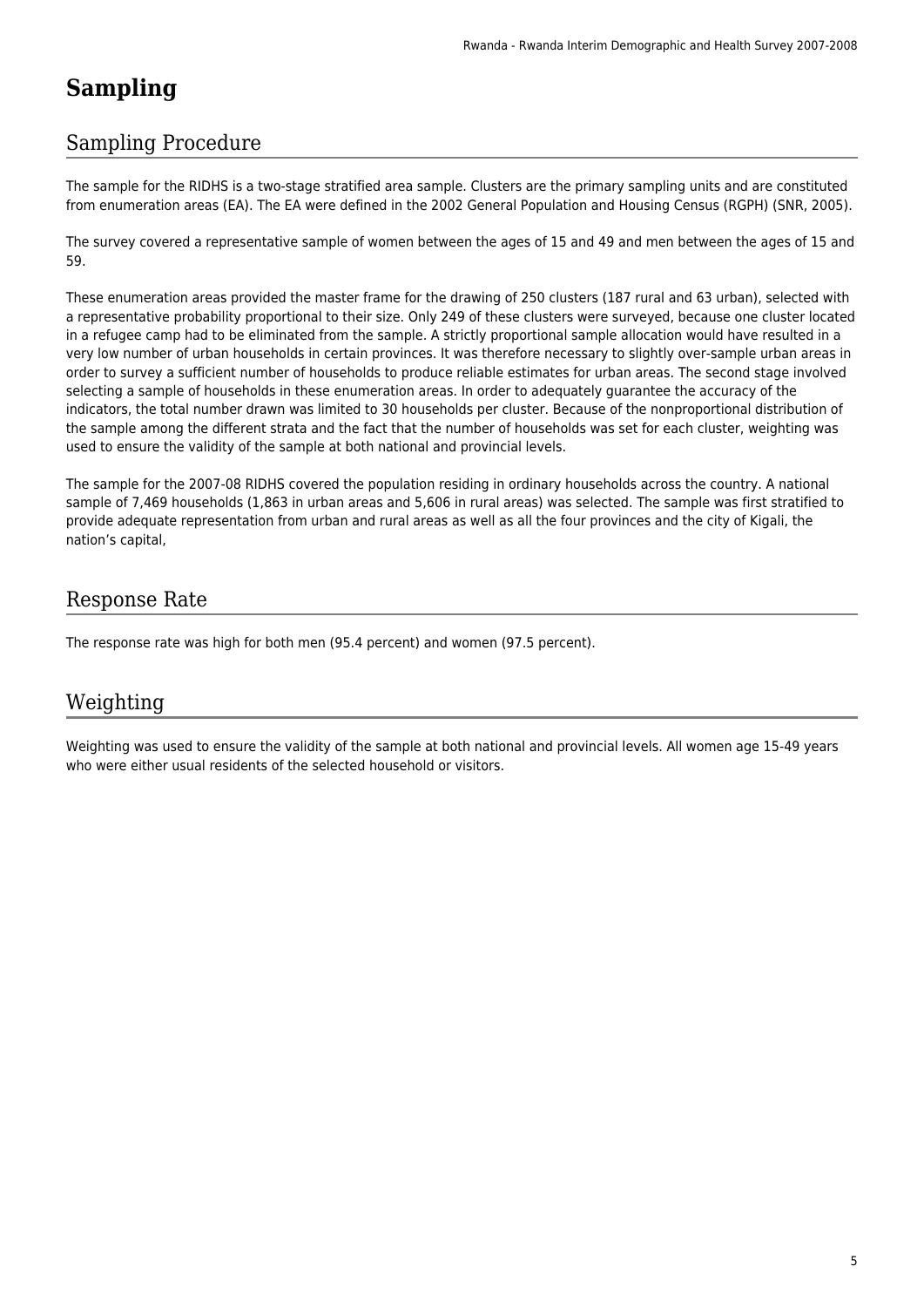## **Questionnaires**

### **Overview**

Three questionnaires were used in the 2007-08 RIDHS:

-The Household Questionnaire,

-The Women's Questionnaire, and

-The Men's Questionnaire.

The content of these questionnaires was based on model questionnaires developed by the MEASURE DHS project.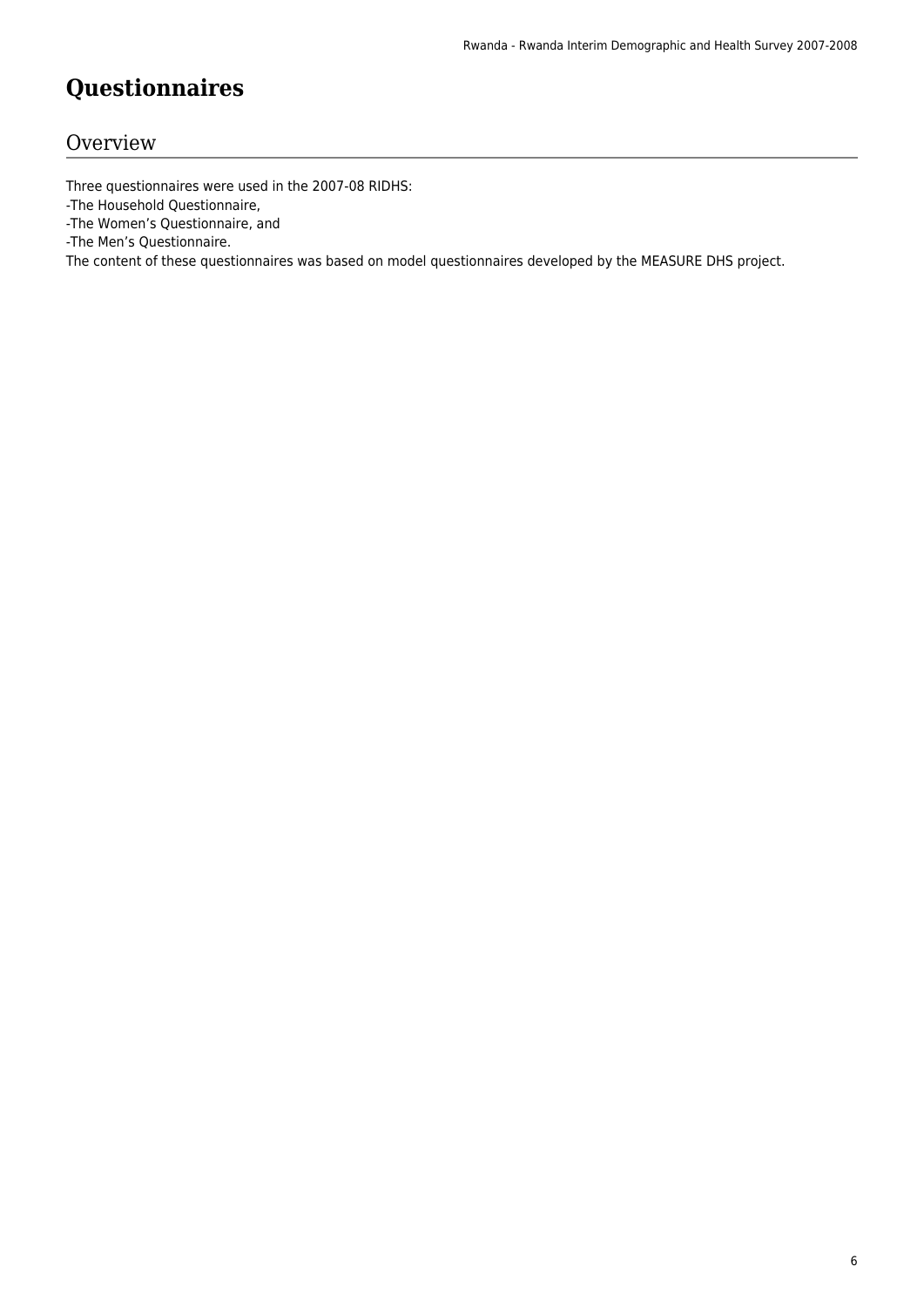## **Data Collection**

### Data Collection Dates

| <b>Start</b> | <b>End</b> | Cycle    |
|--------------|------------|----------|
| 2007-12      | 2008-04    | 4 months |
|              |            |          |

### Data Collection Mode

Face-to-face [f2f]

#### **DATA COLLECTION NOTES**

Staff responsible for the survey at the National Institute of Statistics, in collaboration with the technical team, recruited 70 people to participate in data collection. Training included two phases, theoretical and practical. Three weeks of training were provided, from November 20 to December 11,2007, including three days of field practicum in urban and rural areas not selected for the survey. After the training, the field staff were divided into 13 teams, each with a team leader, a supervisor, and three interviewers. A laboratory technician from the National Malaria Control Program was included on each team for the anemia and malaria diagnostic tests. The laboratory technicians were medically qualified to take blood samples and conduct the anemia and malaria test under the supervision of the PNILP technical team with assistance from ICF Macro. Data collection began on December 15, 2007 in the area of the city of Kigali. This location made it possible to closely monitor the teams before they were dispatched to more distant areas. After two weeks, all teams except one that was needed remaining to complete the work in Kigali were deployed to their respective work zones. Data collection was completed on April 20, 2008.

### Data Collectors

| <b>Name</b>                                | <b>Abbreviation</b> | <b>Affiliation</b> |
|--------------------------------------------|---------------------|--------------------|
| National Institute of Statistics of Rwanda | <b>NISR</b>         | MINECOFIN          |

#### **SUPERVISION**

In main survey 4 supervisors and 26 team leaders and field editors.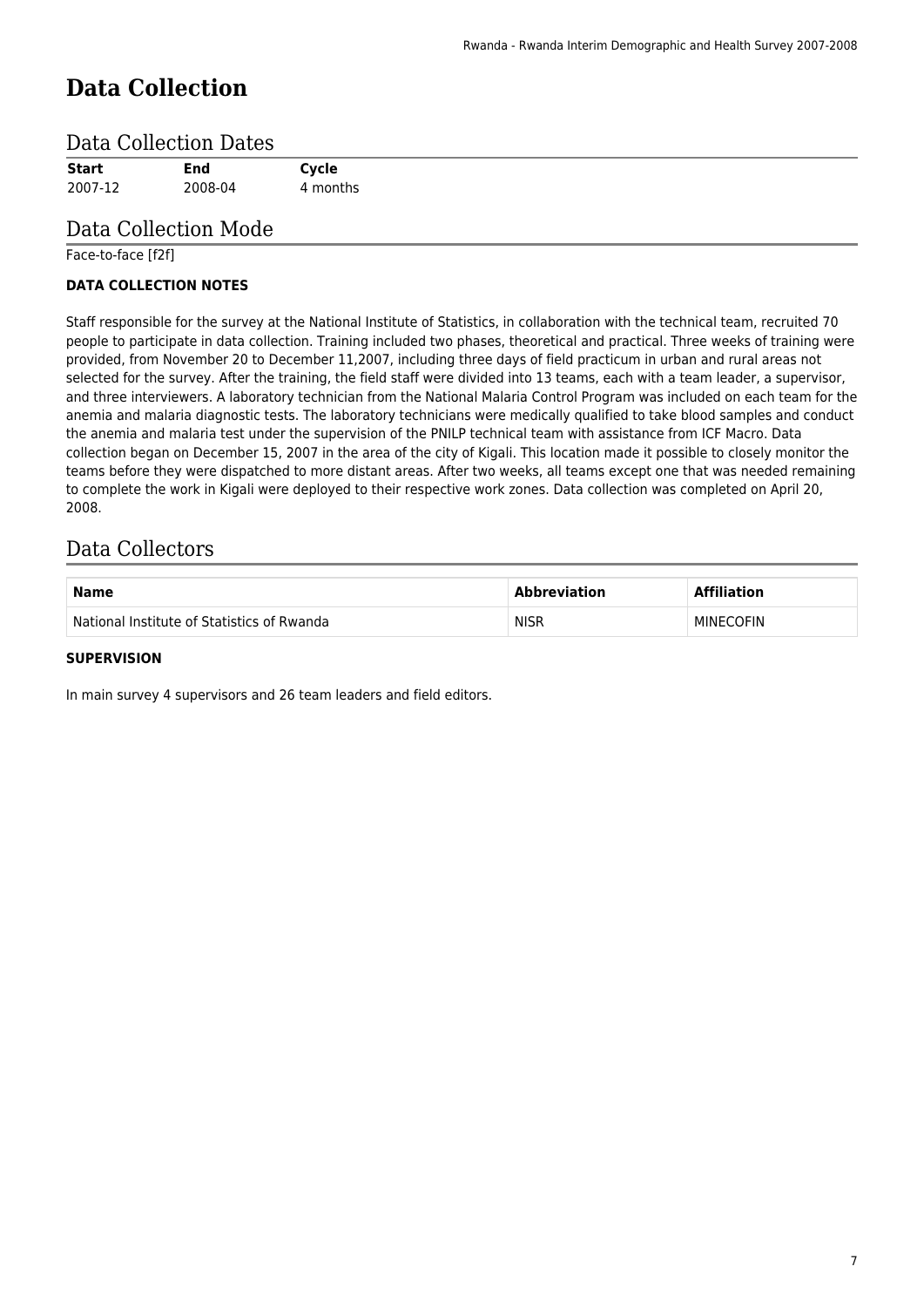## **Data Processing**

## Data Editing

Data entry began on January 7, 2008, three weeks after the beginning of data collection activities in the field. Data were entered by a team of five data processing personnel recruited and trained by staff from ICF Macro. The data entry team was reinforced during this work with an additional staffer. Completed questionnaires were periodically brought in from the field to the National Institute of Statistics in Kigali, where assigned staff checked them and coded the open-ended questions. Next, the questionnaires were sent to the data entry staff.

## Other Processing

Data were entered using CSPro, a program developed jointly by the United States Census Bureau, the ICF Macro MEASURE DHS program, and Serpro S.A. All questionnaires were entered twice to eliminate as many data entry errors as possible from the files. In addition, a quality control program was used to detect data collection errors for each team. This information was shared with field teams during supervisory visits to improve data quality. The data entry and internal consistency verification phase of the survey was completed on May 14, 2008.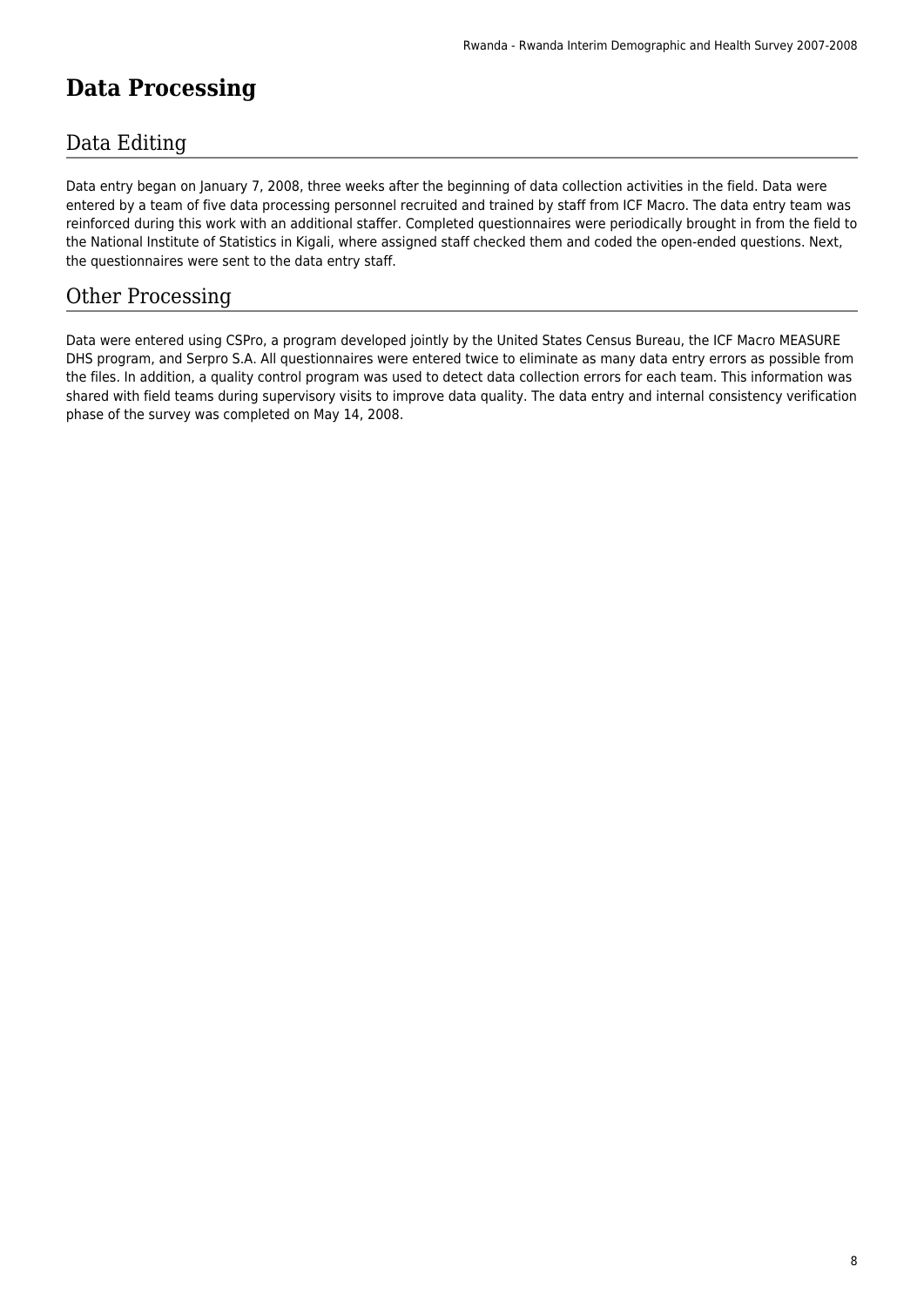## **Data Appraisal**

## Estimates of Sampling Error

Sampling errors for the 2007-08 RIDHS are calculated for selected variables considered to be of primary interest for woman's survey and for man's surveys, respectively. The results are presented in this appendix for the country as a whole, for urban and rural areas, and for each of the five provinces. For each variable, the type of statistic (mean, proportion, or rate) and the base population are given in Table B.1. Tables B.2 to B.9 present the value of the statistic (R), its standard error (SE), the number of unweighted (N) and weighted (WN) cases, the design effect (DEFT), the relative standard error (SE/R), and the 95 percent confidence limits (R2SE), for each variable. The DEFT is considered undefined when the standard error considering simple random sample is zero (when the estimate is close to 0 or 1). In the case of the total fertility rate, the number of unweighted cases is not relevant because there is no knownunweighted value for woman-years of exposure to childbearing.

## Other forms of Data Appraisal

There are several methods that can be used for the direct calculation of infant and child mortality rates, e.g., the period approach, the true cohort approach, and the synthetic cohort approach. It is beyond the scope of this report to describe the differences between the main approaches, but a technical explanation can be found in the Guide to DHS Statistics (Rutstein and Rojas, 2003). The Demographic and Health Surveys uses the synthetic cohort approach, which calculates mortality probabilities for small age segments, and then combines these component probabilities for the full age segment of interest. The advantage to this method is that mortality rates can be calculated for periods close to the survey date while still respecting the principle of correspondence. The data needed for the calculations are in the birth history section of the Woman's Questionnaire and include the month and year of birth for all of a woman's children, the children's gender and survival status, and the current age at the time of the interview if the child is living, or age at death if the child is dead.

The following age-specific mortality measures are calculated from information collected in the birth history data:

Neonatal mortality (NN): the probability of dying within the first month of life;

Postneonatal mortality (PNN): the probability of dying after the first month of life but before exact age one year;

Infant mortality (1q0): the probability of dying between birth and exact age one year; Child mortality (4q1): the probability of dying between exact age one and exact age five;

Under-five mortality (5q0): the probability of dying between birth and exact age five.

All measures are expressed per 1,000 live births, except for child mortality, which is expressed per 1,000 children surviving to 12 months of age.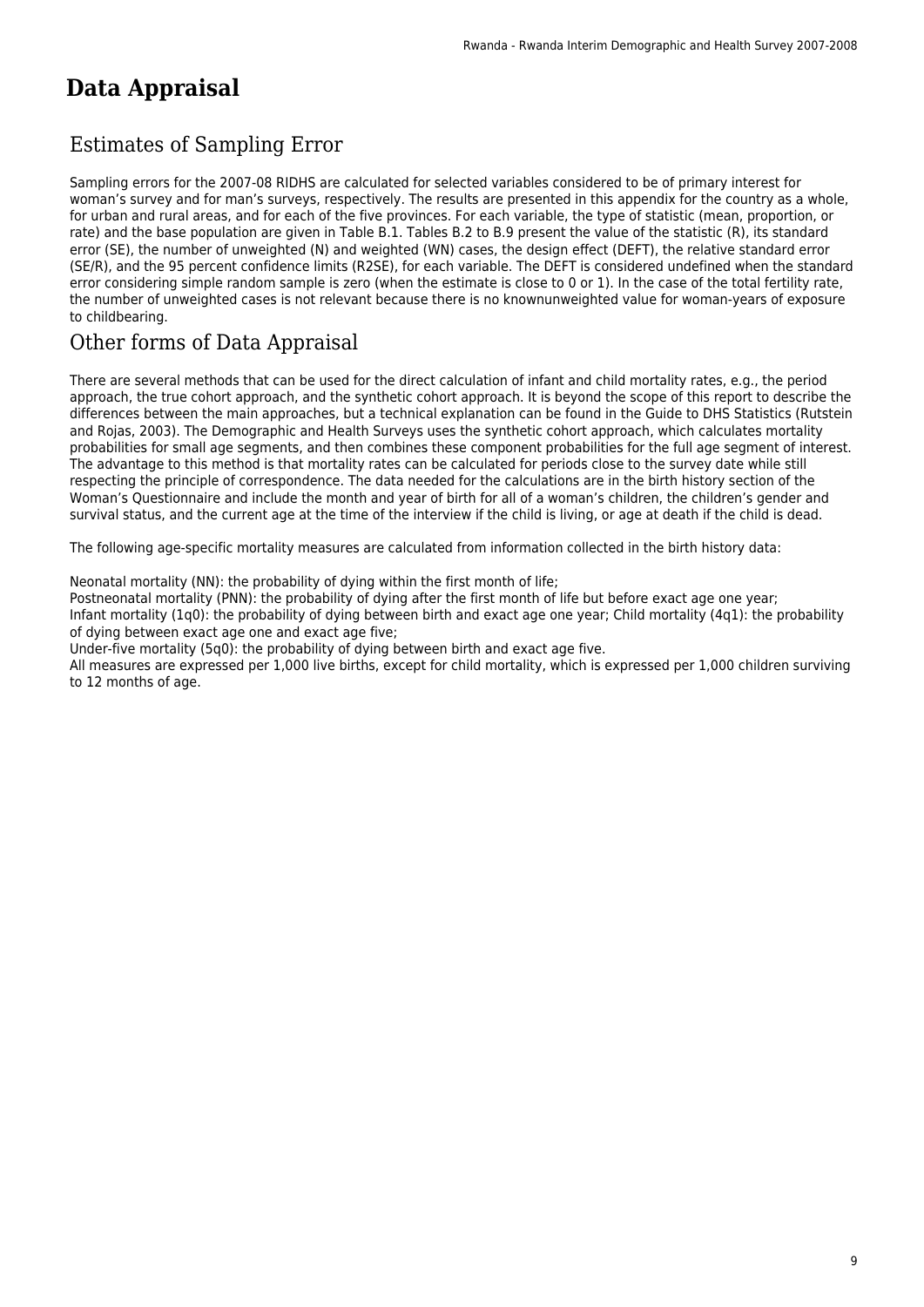## **File Description**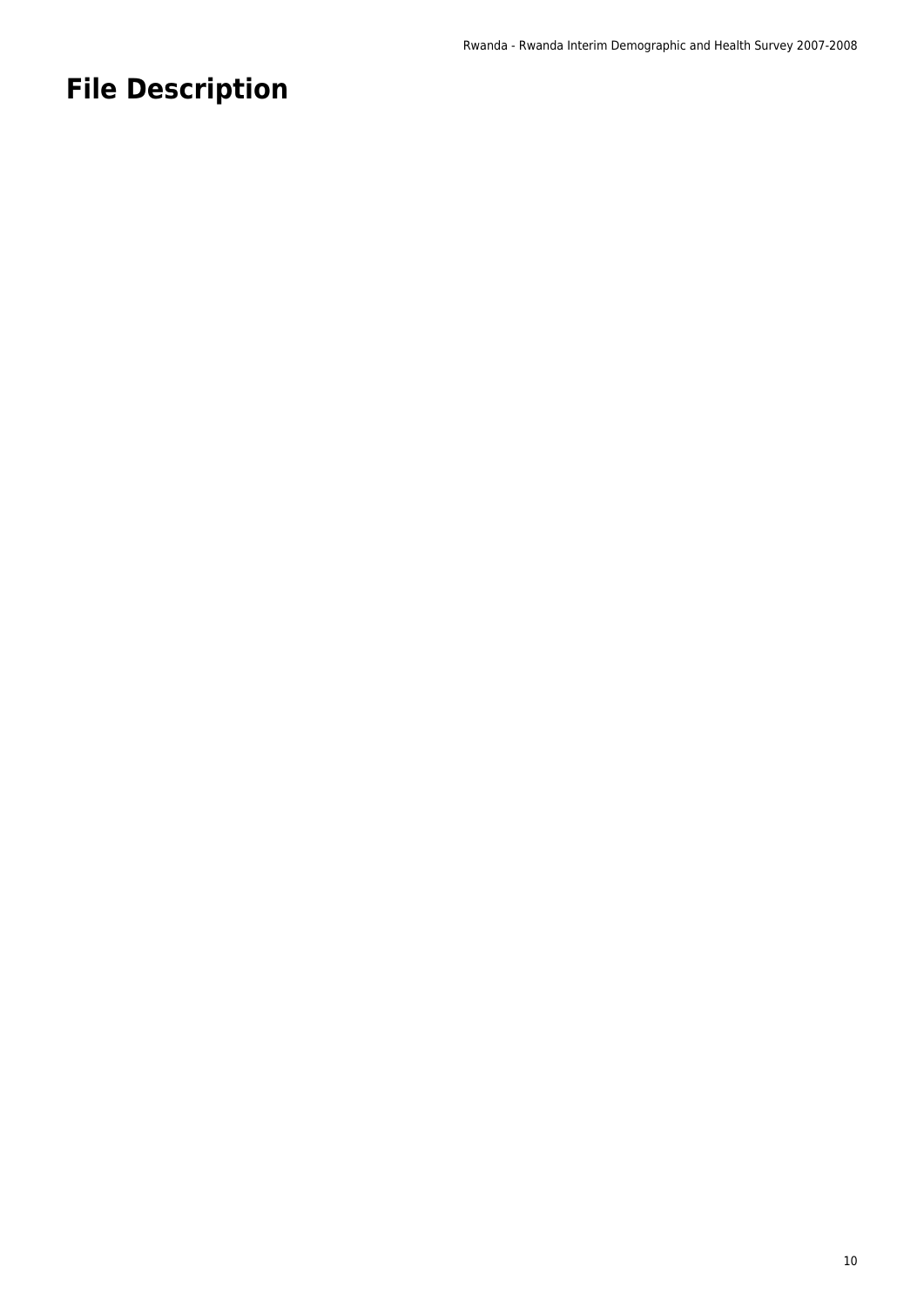## **Variable List**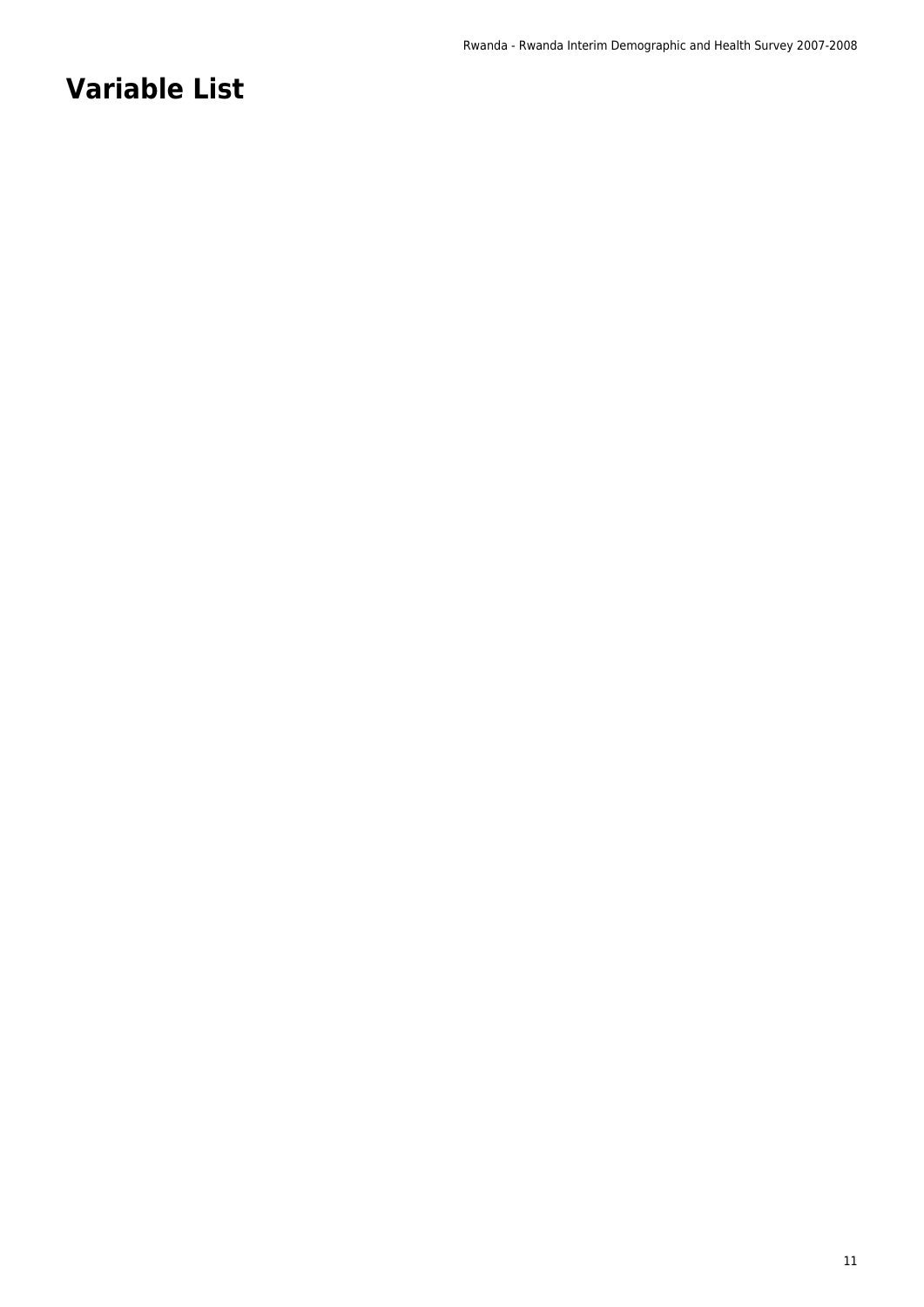## **Household**

| Content      | The file contains data related to the questions asked to the household members. |
|--------------|---------------------------------------------------------------------------------|
| Cases        | 7469                                                                            |
| Variable(s)  | 126                                                                             |
| Structure    | Type:<br>Keys: ()                                                               |
| Version      |                                                                                 |
| Producer     | National Institute of Statistics of Rwanda                                      |
| Missing Data |                                                                                 |

| ID    | <b>Name</b>  | Label                          | <b>Type</b> | Format    | Question                                                |
|-------|--------------|--------------------------------|-------------|-----------|---------------------------------------------------------|
| V6493 | <b>HHID</b>  | Case Identification            | discrete    | character |                                                         |
| V6494 | <b>HV000</b> | Country code and phase         | discrete    | character |                                                         |
| V6495 | HV001        | Cluster number                 | contin      | numeric   | <b>CLUSTER NUMBER</b>                                   |
| V6496 | <b>HV002</b> | Household number               | contin      | numeric   | <b>HOUSEHOLD NUMBER</b>                                 |
| V6497 | HV003        | Respondent's line number       | discrete    | numeric   | Line number of respondent to household<br>questionnaire |
| V6498 | <b>HV004</b> | Ultimate area unit             | contin      | numeric   |                                                         |
| V6499 | HV005        | Sample weight                  | contin      | numeric   |                                                         |
| V6500 | <b>HV006</b> | Month of interview             | discrete    | numeric   | Month of interview                                      |
| V6501 | HV007        | Year of interview              | discrete    | numeric   | Year of final interview                                 |
| V6502 | <b>HV008</b> | Date of interview (CMC)        | discrete    | numeric   |                                                         |
| V6503 | HV009        | Number of household members    | discrete    | numeric   | Total persons in household                              |
| V6504 | HV010        | Number of eligible women in HH | discrete    | numeric   | Total eligible women                                    |
| V6505 | HV011        | Number of eligible men in HH   | discrete    | numeric   | Total eligible men                                      |
| V6506 | HV012        | Number of de jure members      | discrete    | numeric   |                                                         |
| V6507 | HV013        | Number of de facto members     | discrete    | numeric   |                                                         |
| V6508 | HV014        | Number of children 5 and under | discrete    | numeric   |                                                         |
| V6509 | HV015        | Result of household interview  | discrete    | numeric   |                                                         |
| V6510 | HV016        | Day of interview               | contin      | numeric   |                                                         |
| V6511 | HV017        | Number of visits               | discrete    | numeric   | Total number of visits                                  |
| V6512 | HV018        | Interviewer identification     | contin      | numeric   | Interviewer's name                                      |
| V6513 | HV019        | Keyer identification           | discrete    | numeric   |                                                         |
| V6514 | HV020        | Ever-married sample            | discrete    | numeric   |                                                         |
| V6515 | HV021        | Primary sampling unit          | contin      | numeric   |                                                         |
| V6516 | <b>HV022</b> | Sample stratum number          | discrete    | numeric   |                                                         |
| V6517 | HV023        | Sample domain                  | discrete    | numeric   |                                                         |
| V6518 | HV024        | Region                         | discrete    | numeric   |                                                         |
| V6519 | HV025        | Type of place of residence     | discrete    | numeric   |                                                         |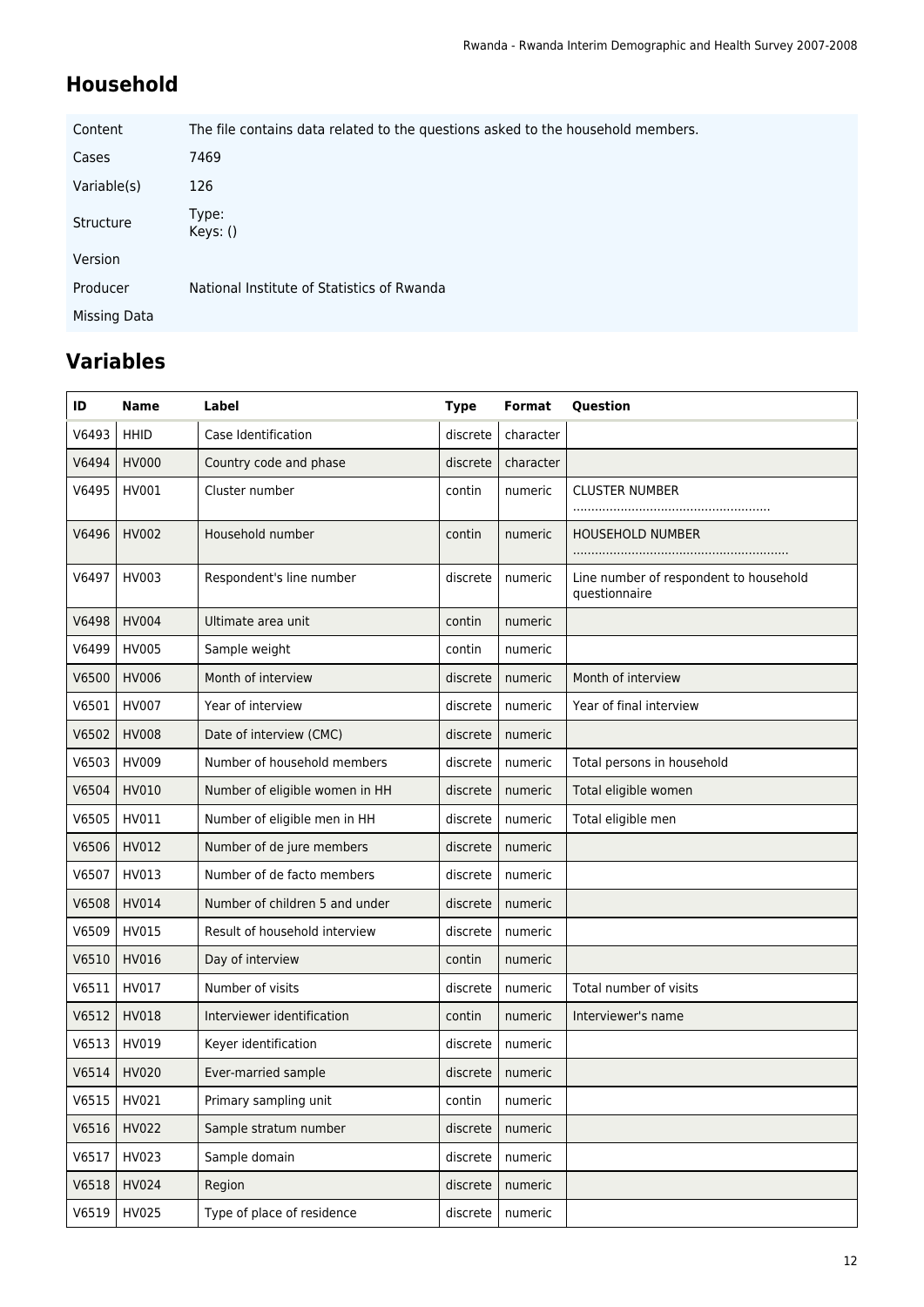| ID    | <b>Name</b>  | Label                                                   | <b>Type</b> | Format             | <b>Ouestion</b>                                                             |
|-------|--------------|---------------------------------------------------------|-------------|--------------------|-----------------------------------------------------------------------------|
| V6520 | <b>HV026</b> | Place of residence                                      | discrete    | numeric            |                                                                             |
| V6521 | HV027        | Selection for male/husb. int.                           | discrete    | numeric            |                                                                             |
| V6522 | <b>HV028</b> | Sample weight for male subsamp                          | contin      | numeric            |                                                                             |
| V6523 | HV030        | Field supervisor                                        | contin      | numeric            |                                                                             |
| V6524 | HV031        | Field editor                                            | contin      | numeric            |                                                                             |
| V6525 | HV032        | Office editor                                           | discrete    | numeric            |                                                                             |
| V6526 | HV033        | NA - Ultimate area selection prob.                      | discrete    | numeric            |                                                                             |
| V6527 | HV035        | NA - Number of eligible children for<br>height & weight | discrete    | numeric            |                                                                             |
| V6528 | <b>HV040</b> | Cluster altitude in meters                              | contin      | numeric            |                                                                             |
| V6529 | HV041        | NA - Total adults measured                              | discrete    | numeric            |                                                                             |
| V6530 | <b>HV042</b> | Selection for hemoglobin                                | discrete    | numeric            |                                                                             |
| V6531 | HV043        | NA - Selection for women's status<br>module             | discrete    | numeric            |                                                                             |
| V6532 | <b>HV044</b> | NA - Selection for domestic violence<br>module          | discrete    | numeric            |                                                                             |
| V6533 | HV201        | Source of drinking water                                | discrete    | numeric            | What is the main source of drinking water for<br>members of your household? |
| V6534 | HV202        | NA - Source of non-drinking water                       | discrete    | numeric            |                                                                             |
| V6535 | HV204        | Time to get to water source                             | discrete    | numeric            | How long does it take you to go there, get<br>water, and come back?         |
| V6536 | <b>HV205</b> | Type of toilet facility                                 | discrete    | numeric            | What kind of toilet facilities does your<br>household have?                 |
| V6537 | HV206        | Has electricity                                         | discrete    | numeric            | Does your household have Electricity?                                       |
| V6538 | <b>HV207</b> | Has radio                                               | discrete    | numeric            | Does your household have A radio?                                           |
| V6539 | <b>HV208</b> | Has television                                          | discrete    | numeric            | Does your household have A television?                                      |
| V6540 | HV209        | Has refrigerator                                        |             | discrete   numeric | Does your household have A refrigerator?                                    |
| V6541 | HV210        | Has bicycle                                             | discrete    | numeric            | Does your household have a bicycle?                                         |
| V6542 | HV211        | Has motorcycle/scooter                                  | discrete    | numeric            | Does your household have a<br>motorcycle/scooter?                           |
| V6543 | HV212        | Has car/truck                                           | discrete    | numeric            | Does your household have a car/truck?                                       |
| V6544 | HV213        | Main floor material                                     | discrete    | numeric            | What is the main material of the floor?                                     |
| V6545 | HV214        | NA - Main wall material                                 | discrete    | numeric            |                                                                             |
| V6546 | HV215        | NA - Main roof material                                 | discrete    | numeric            |                                                                             |
| V6547 | HV216        | NA - Rooms used for sleeping                            | discrete    | numeric            |                                                                             |
| V6548 | HV217        | Relationship structure                                  | discrete    | numeric            |                                                                             |
| V6549 | HV218        | Line number of head of househ.                          | discrete    | numeric            |                                                                             |
| V6550 | HV219        | Sex of head of household                                | discrete    | numeric            | Is head of household male or female?                                        |
| V6551 | HV220        | Age of head of household                                | discrete    | numeric            | How old is head of household?                                               |
| V6552 | HV221        | Has telephone                                           | discrete    | numeric            | Does this household have telephone?                                         |
| V6553 | HV225        | Share toilet with other households                      | discrete    | numeric            | Do you share these facilities with other<br>households?                     |
| V6554 | HV226        | Type of cooking fuel                                    | discrete    | numeric            | What type of fuel does your household mainly<br>use for cooking?            |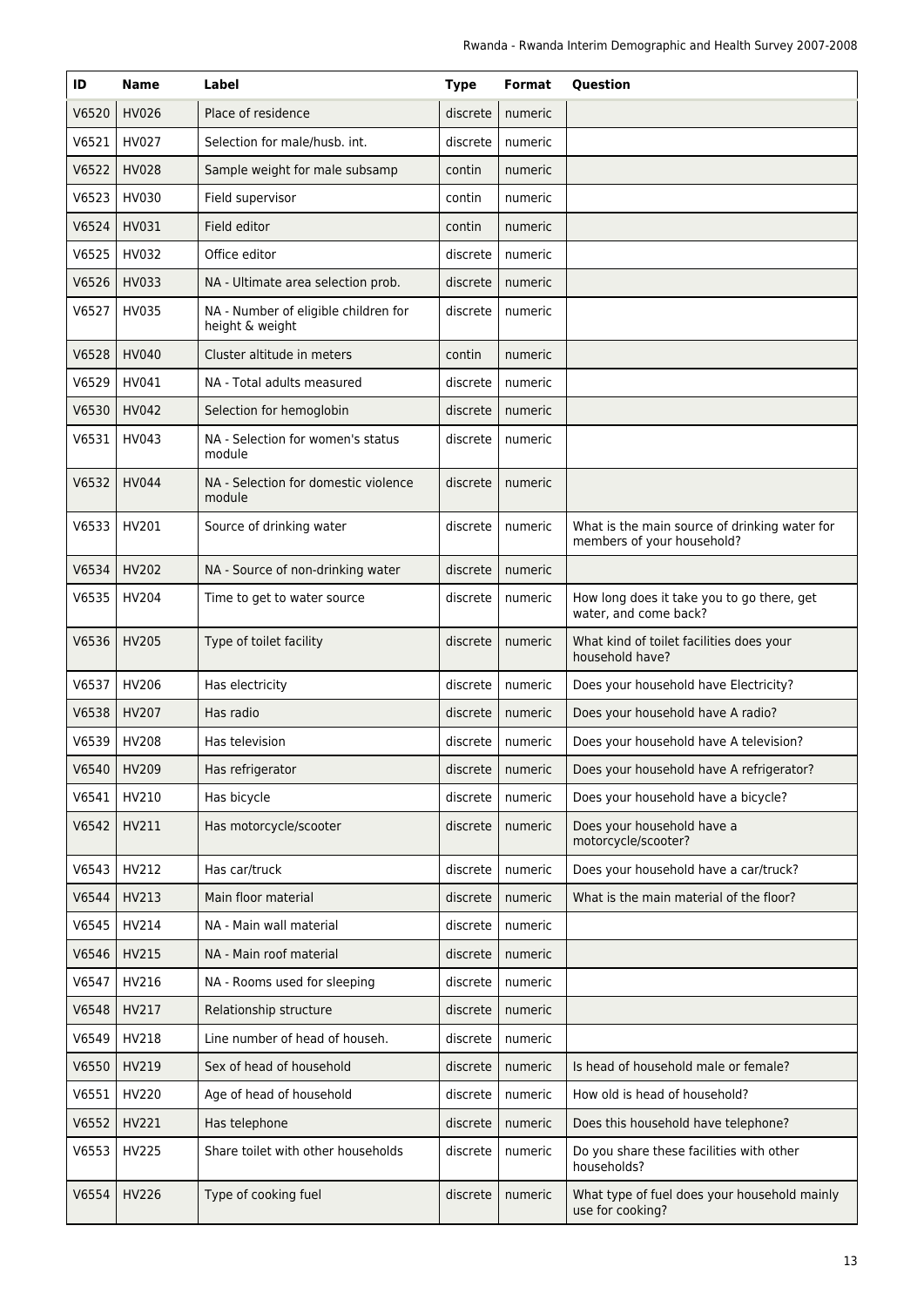| ID    | <b>Name</b>   | Label                                                           | <b>Type</b> | Format  | <b>Question</b>                                                                    |
|-------|---------------|-----------------------------------------------------------------|-------------|---------|------------------------------------------------------------------------------------|
| V6555 | HV227         | Have bednet for sleeping                                        | discrete    | numeric | Does your household have any mosquito bed<br>nets that can be used while sleeping? |
| V6556 | <b>HV228</b>  | Children under 5 slept under bednet<br>last night               | discrete    | numeric | Did children under 5 slept under bednets last<br>night?                            |
| V6557 | HV234         | NA - Test salt for Iodine                                       | discrete    | numeric |                                                                                    |
| V6558 | HV235         | NA - Location of source for water                               | discrete    | numeric |                                                                                    |
| V6559 | HV236         | NA - Person fetching water                                      | discrete    | numeric |                                                                                    |
| V6560 | HV237         | NA - Anything done to water to make<br>safe to drink            | discrete    | numeric |                                                                                    |
| V6561 | <b>HV237A</b> | NA - Water usually treated by: boil                             | discrete    | numeric |                                                                                    |
| V6562 | <b>HV237B</b> | NA - Water usually treated by: add<br>bleach/chlorine           | discrete    | numeric |                                                                                    |
| V6563 | <b>HV237C</b> | NA - Water usually treated by: strain<br>through a cloth        | discrete    | numeric |                                                                                    |
| V6564 | <b>HV237D</b> | NA - Water usually treated by: use<br>water filter              | discrete    | numeric |                                                                                    |
| V6565 | <b>HV237E</b> | NA - Water usually treated by: solar<br>disinfection            | discrete    | numeric |                                                                                    |
| V6566 | <b>HV237F</b> | NA - Water usually treated by: let it<br>stand and settle       | discrete    | numeric |                                                                                    |
| V6567 | <b>HV237G</b> | NA - Water usually treated by: CS                               | discrete    | numeric |                                                                                    |
| V6568 | <b>HV237H</b> | NA - Water usually treated by: CS                               | discrete    | numeric |                                                                                    |
| V6569 | <b>HV237I</b> | NA - Water usually treated by: CS                               | discrete    | numeric |                                                                                    |
| V6570 | HV237J        | NA - Water usually treated by: CS                               | discrete    | numeric |                                                                                    |
| V6571 | <b>HV237K</b> | NA - Water usually treated by: CS                               | discrete    | numeric |                                                                                    |
| V6572 | <b>HV237X</b> | NA - Water usually treated by: other                            | discrete    | numeric |                                                                                    |
| V6573 | <b>HV237Z</b> | NA - Water usually treated by: don't<br>know                    | discrete    | numeric |                                                                                    |
| V6574 | HV238         | NA - Number of households sharing<br>toilet                     | discrete    | numeric |                                                                                    |
| V6575 | HV239         | NA - Food cooked on stove or open fire                          | discrete    | numeric |                                                                                    |
| V6576 | HV240         | NA - Household has a chimney, hood or<br>neither                | discrete    | numeric |                                                                                    |
| V6577 | HV241         | NA - Food cooked in the house / in<br>separate building / outdo | discrete    | numeric |                                                                                    |
| V6578 | HV242         | NA - Household has separate room<br>used as kitchen             | discrete    | numeric |                                                                                    |
| V6579 | <b>HV243A</b> | Has a mobile telephone                                          | discrete    | numeric | Does any member of your household own a<br>mobile phone?                           |
| V6580 | <b>HV243B</b> | Has a watch                                                     | discrete    | numeric |                                                                                    |
| V6581 | <b>HV243C</b> | NA - Has an animal-drawn cart                                   | discrete    | numeric |                                                                                    |
| V6582 | <b>HV243D</b> | NA - Has a boat with a motor                                    | discrete    | numeric |                                                                                    |
| V6583 | HV244         | NA - Own land usable for agriculture                            | discrete    | numeric |                                                                                    |
| V6584 | HV245         | NA - Hectares for agricultural land                             | discrete    | numeric |                                                                                    |
| V6585 | HV246         | NA - Livestock, herds or farm animals                           | discrete    | numeric |                                                                                    |
| V6586 | <b>HV246A</b> | NA - Cattle own                                                 | discrete    | numeric |                                                                                    |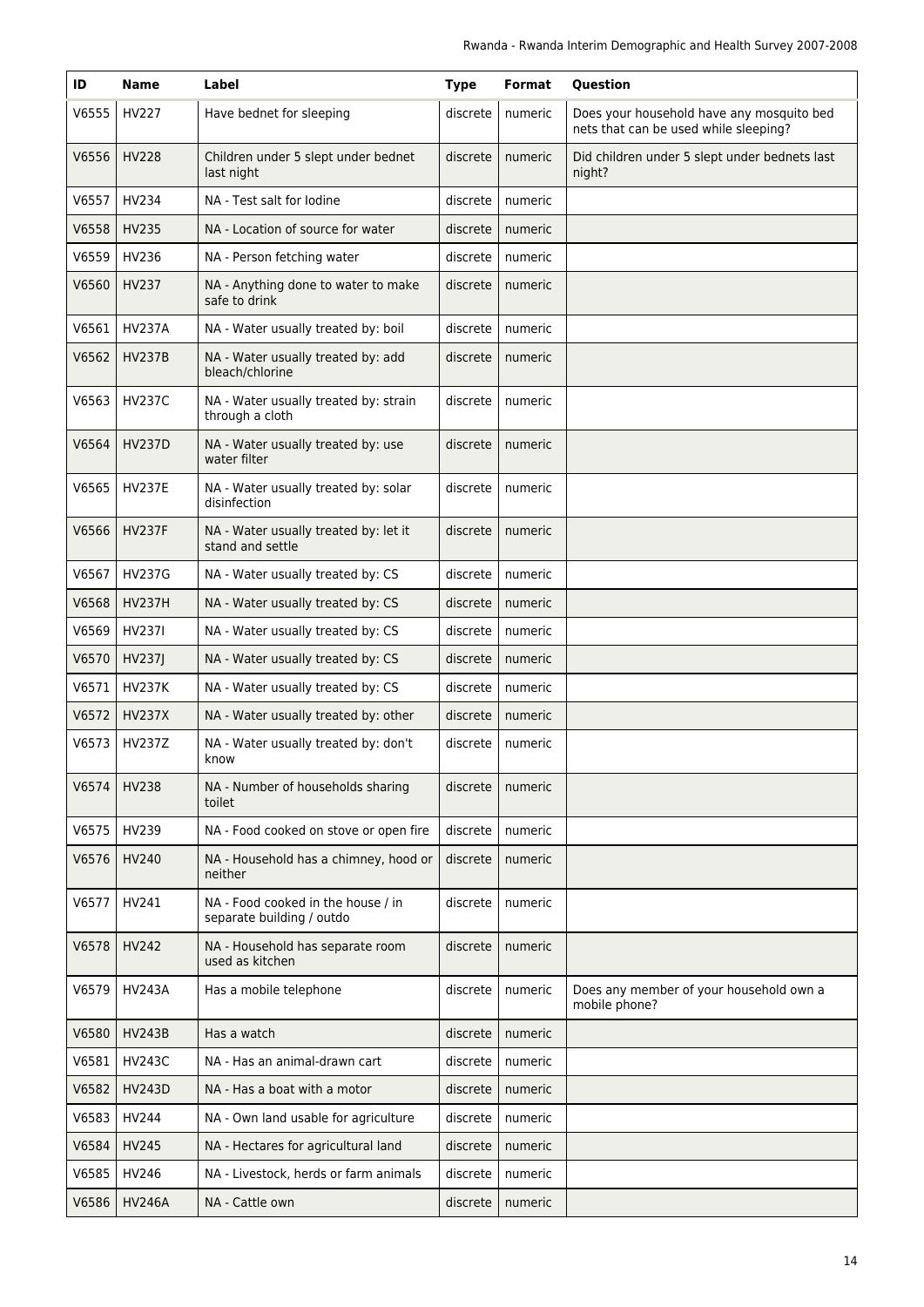| ID    | <b>Name</b>       | Label                                                           | <b>Type</b> | Format  | Question                                                                       |
|-------|-------------------|-----------------------------------------------------------------|-------------|---------|--------------------------------------------------------------------------------|
| V6587 | <b>HV246B</b>     | NA - Cows, bulls own                                            | discrete    | numeric |                                                                                |
| V6588 | <b>HV246C</b>     | NA - Horses, donkeys, mules own                                 | discrete    | numeric |                                                                                |
| V6589 | <b>HV246D</b>     | NA - Goats own                                                  | discrete    | numeric |                                                                                |
| V6590 | <b>HV246E</b>     | NA - Sheep own                                                  | discrete    | numeric |                                                                                |
| V6591 | <b>HV246F</b>     | NA - Chickens own                                               | discrete    | numeric |                                                                                |
| V6592 | <b>HV246G</b>     | NA - CS own                                                     | discrete    | numeric |                                                                                |
| V6593 | <b>HV246H</b>     | NA - CS own                                                     | discrete    | numeric |                                                                                |
| V6594 | <b>HV246I</b>     | NA - CS own                                                     | discrete    | numeric |                                                                                |
| V6595 | HV246J            | NA - CS own                                                     | discrete    | numeric |                                                                                |
| V6596 | <b>HV246K</b>     | NA - CS own                                                     | discrete    | numeric |                                                                                |
| V6597 | HV247             | NA - Owns a bank account                                        | discrete    | numeric |                                                                                |
| V6598 | <b>HV248</b>      | NA - Number of sick people 18-59                                | discrete    | numeric |                                                                                |
| V6599 | HV249             | NA - Member of the HH died last 12<br>months                    | discrete    | numeric |                                                                                |
| V6600 | HV250             | NA - Number of members who died last<br>12 months               | discrete    | numeric |                                                                                |
| V6601 | HV251             | NA - Number of orphans and<br>vulnerable children               | discrete    | numeric |                                                                                |
| V6602 | HV270             | Wealth index                                                    | discrete    | numeric |                                                                                |
| V6603 | HV271             | Wealth index factor score (5 decimals)                          | contin      | numeric |                                                                                |
| V6604 | HML1              | Number of mosquito nets                                         | discrete    | numeric | How many mosquito bed nets does your<br>household have?                        |
| V6605 | HML1A             | Number of mosquito nets with specific<br>information            | discrete    | numeric |                                                                                |
| V6606 | HML2              | Number of children under bednet<br>previous night               | discrete    | numeric |                                                                                |
| V6607 | <b>SH108AA</b>    | Member of household has insurance                               | discrete    | numeric | Are your household members covered by<br>health insurance?                     |
| V6608 | SH108BA           | Type of insurance : Mutuelle de sant                            | discrete    | numeric | What type of health insurance do you have?                                     |
| V6609 | SH108BB           | Type of insurance : Rama                                        | discrete    | numeric | What type of health insurance do you have?                                     |
| V6610 | SH108BC           | Type of insurance : Mimi                                        | discrete    | numeric | What type of health insurance do you have?                                     |
| V6611 | SH108BD           | Type of insurance : Private insurance                           | discrete    | numeric | What type of health insurance do you have?                                     |
| V6612 | <b>SH108BX</b>    | Type of insurance: Others                                       | discrete    | numeric | What type of health insurance do you have?                                     |
| V6613 | SH108C1           | Number adhering persons to the<br>mutelle health                | discrete    | numeric | How many of your household members are<br>covered by MUTUELLE DE SANT?         |
| V6614 | SH108C2           | Number of persons under the age 5<br>covered by mutual health i | discrete    | numeric | How many of your household members under 5<br>are covered by MUTUELLE DE SANT? |
| V6615 | <b>SH108E</b>     | House sprayed against insecticide                               | discrete    | numeric |                                                                                |
| V6616 | <b>SHREGION</b>   | Region of residence                                             | discrete    | numeric |                                                                                |
| V6617 | <b>SHDISTRICT</b> | District                                                        | discrete    | numeric |                                                                                |
| V7018 | V126              | Weight                                                          | discrete    | numeric |                                                                                |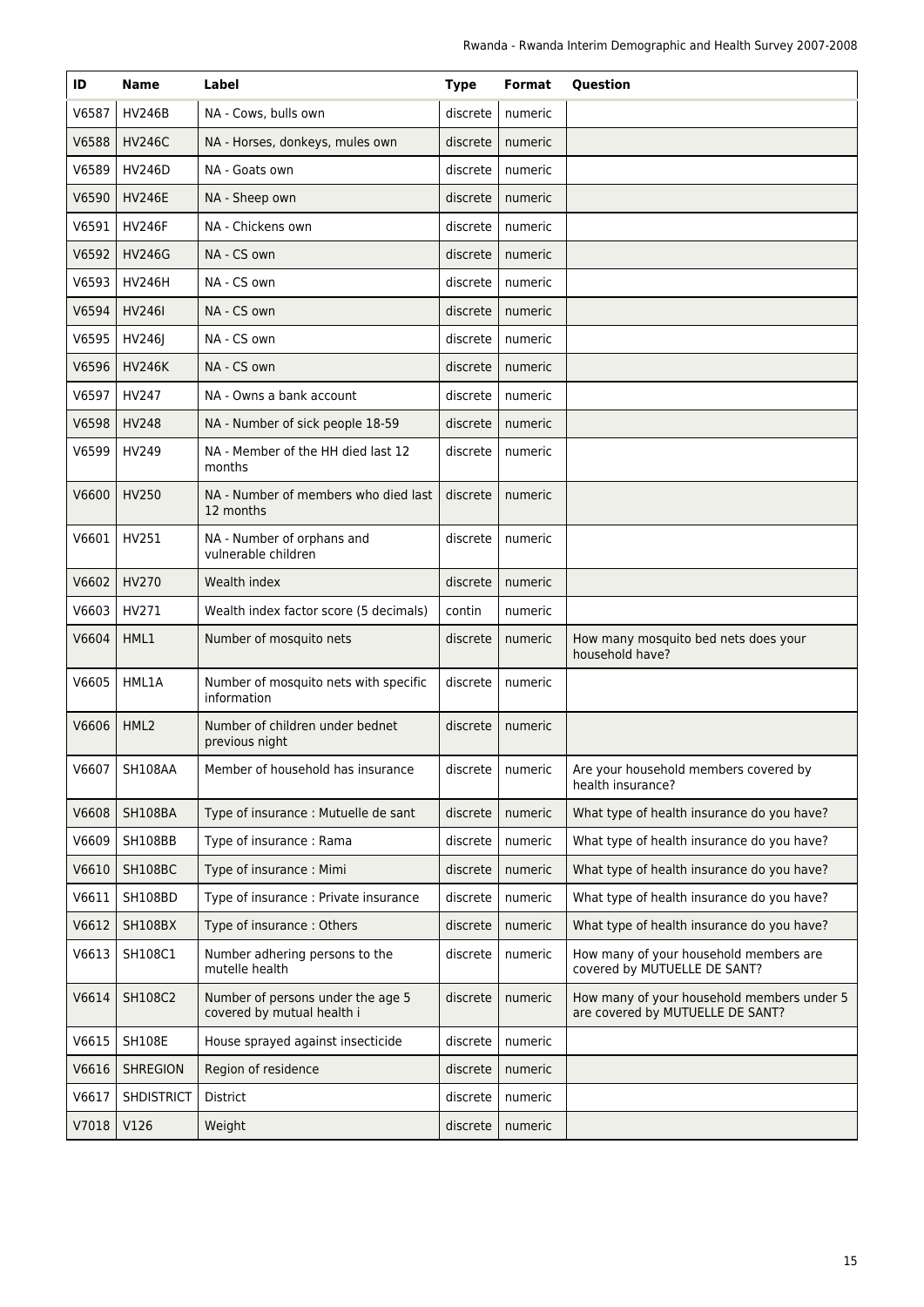## **Women**

| Content      | The file contains data related to the questions asked to the women age 15-49 years. |
|--------------|-------------------------------------------------------------------------------------|
| Cases        | 76786                                                                               |
| Variable(s)  | 400                                                                                 |
| Structure    | Type:<br>Keys: ()                                                                   |
| Version      |                                                                                     |
| Producer     | National Institute of Statistics of Rwanda                                          |
| Missing Data |                                                                                     |

| ID    | <b>Name</b>   | Label                               | <b>Type</b> | Format    | Question                                                                                |
|-------|---------------|-------------------------------------|-------------|-----------|-----------------------------------------------------------------------------------------|
| V6618 | <b>HHID</b>   | Case Identification                 | discrete    | character |                                                                                         |
| V6619 | <b>CASEID</b> | Case Identification                 | discrete    | character |                                                                                         |
| V6620 | V101          | Region                              | discrete    | numeric   |                                                                                         |
| V6621 | V102          | Type of place of residence          | discrete    | numeric   |                                                                                         |
| V6622 | V103          | NA - Childhood place of residence   | discrete    | numeric   |                                                                                         |
| V6623 | V104          | NA - Years lived in place of res.   | discrete    | numeric   |                                                                                         |
| V6624 | V105          | NA - Type of place of previous res. | discrete    | numeric   |                                                                                         |
| V6625 | V106          | Highest educational level           | discrete    | numeric   | What is the highest level of<br>school you attended : primary,<br>secondary, or higher? |
| V6626 | V107          | Highest year of education           | discrete    | numeric   | What is the highest<br>grade/year you completed at<br>that level?                       |
| V6627 | V113          | Source of drinking water            | discrete    | numeric   | What is the main source of<br>drinking water for members<br>of your household?          |
| V6628 | V115          | Time to get to water source         | discrete    | numeric   | How long does it take you to<br>go there, get water, and<br>come back?                  |
| V6629 | V116          | Type of toilet facility             | discrete    | numeric   | What kind of toilet facilities<br>does your household have?                             |
| V6630 | V119          | Has electricity                     | discrete    | numeric   | Does your household have<br>electricity?                                                |
| V6631 | V120          | Has radio                           | discrete    | numeric   | Does your household have<br>radio?                                                      |
| V6632 | V121          | Has television                      | discrete    | numeric   | Does your household have<br>television?                                                 |
| V6633 | V122          | Has refrigerator                    | discrete    | numeric   | Does your household have<br>refrigerator?                                               |
| V6634 | V123          | Has bicycle                         | discrete    | numeric   | Does your household have<br>bicycle?                                                    |
| V6635 | V124          | Has motorcycle/scooter              | discrete    | numeric   | Does your household have<br>motocycle/scooter?                                          |
| V6636 | V125          | Has car/truck                       | discrete    | numeric   | Does your household have a<br>car/truck?                                                |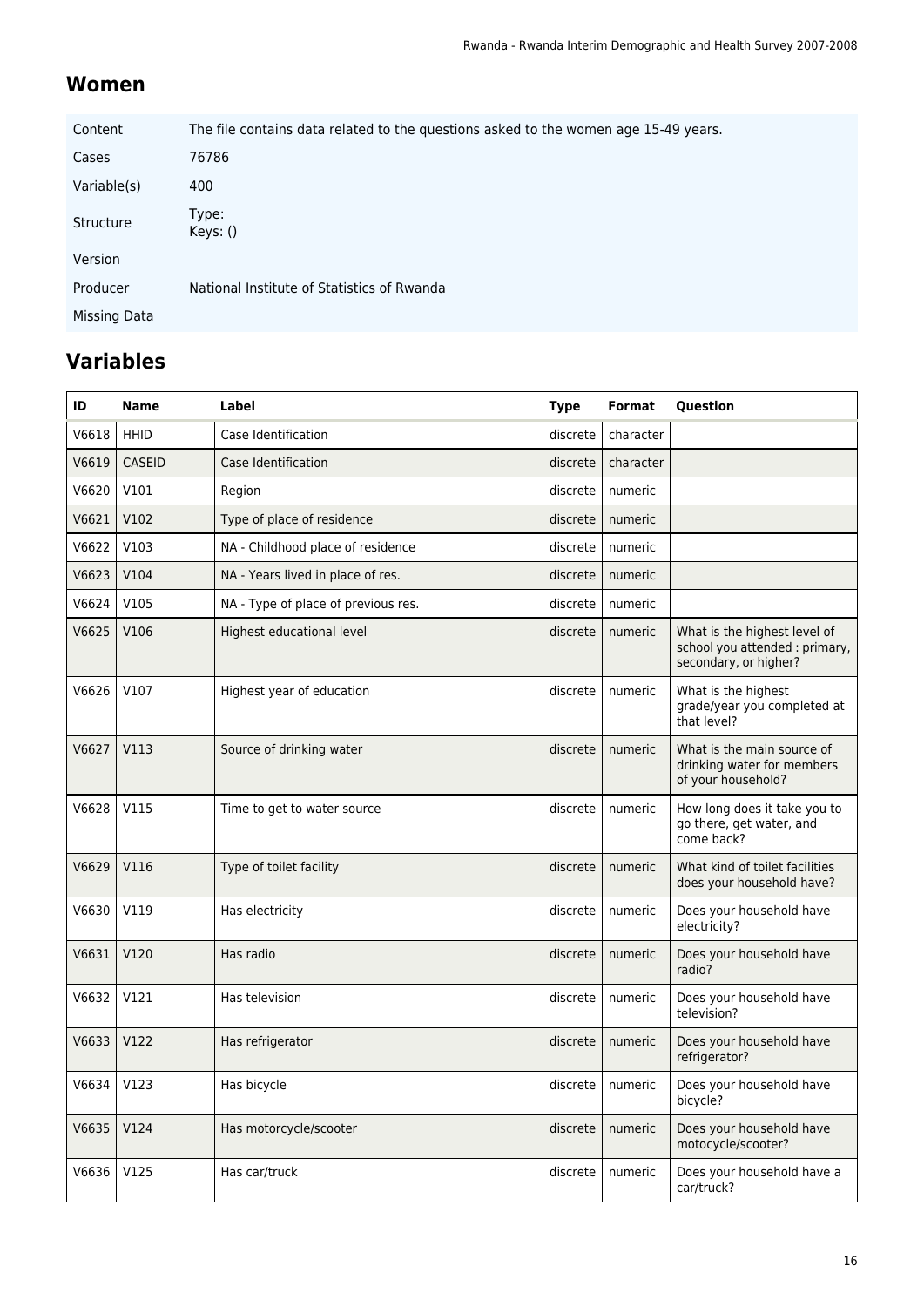| ID    | <b>Name</b>     | Label                                                           | <b>Type</b> | Format  | <b>Ouestion</b>                                                     |
|-------|-----------------|-----------------------------------------------------------------|-------------|---------|---------------------------------------------------------------------|
| V6637 | V127            | Main floor material                                             | discrete    | numeric | What is the main material of<br>the floor of this household?        |
| V6638 | V128            | NA - Main wall material                                         | discrete    | numeric |                                                                     |
| V6639 | V129            | NA - Main roof material                                         | discrete    | numeric |                                                                     |
| V6640 | V130            | Religion                                                        | discrete    | numeric | What is your religion?                                              |
| V6641 | V131            | NA - Ethnicity                                                  | discrete    | numeric |                                                                     |
| V6642 | V133            | Education in single years                                       | discrete    | numeric | How many years of schools<br>have you completed<br>successfully?    |
| V6643 | V134            | De facto place of residence                                     | discrete    | numeric |                                                                     |
| V6644 | V135            | Usual resident or visitor                                       | discrete    | numeric | What is your residence status?                                      |
| V6645 | V136            | Number of household members                                     | discrete    | numeric |                                                                     |
| V6646 | V137            | Number of children 5 and under                                  | discrete    | numeric |                                                                     |
| V6647 | V138            | Number of eligible women in HH                                  | discrete    | numeric |                                                                     |
| V6648 | V139            | De jure region of residence                                     | discrete    | numeric |                                                                     |
| V6649 | V140            | De jure type of place of res.                                   | discrete    | numeric |                                                                     |
| V6650 | V141            | De jure place of residence                                      | discrete    | numeric |                                                                     |
| V6651 | V149            | <b>Educational attainment</b>                                   | discrete    | numeric | What is your highest level of<br>education attended?                |
| V6652 | V150            | Relationship to household head                                  | discrete    | numeric |                                                                     |
| V6653 | V151            | Sex of household head                                           | discrete    | numeric | Is head of household male or<br>female?                             |
| V6654 | V152            | Age of household head                                           | discrete    | numeric | How old is head of household?                                       |
| V6655 | V153            | Has telephone                                                   | discrete    | numeric | Have this household a<br>telephone?                                 |
| V6656 | AWFACTT         | All woman factor - total                                        | discrete    | numeric |                                                                     |
|       | V6657   AWFACTU | All woman factor - urban/rural                                  | discrete    | numeric |                                                                     |
| V6658 | <b>AWFACTR</b>  | All woman factor - regional                                     | discrete    | numeric |                                                                     |
| V6659 | <b>AWFACTE</b>  | All woman factor - educational                                  | discrete    | numeric |                                                                     |
| V6660 | <b>AWFACTW</b>  | All woman factor - wealth index                                 | discrete    | numeric |                                                                     |
| V6661 | V155            | NA - Literacy                                                   | discrete    | numeric |                                                                     |
| V6662 | V156            | NA - Ever participated in a literacy program outside of<br>prim | discrete    | numeric |                                                                     |
| V6663 | V157            | NA - Frequency of reading newpaper or magazine                  | discrete    | numeric |                                                                     |
| V6664 | V158            | NA - Frequency of listening to radio                            | discrete    | numeric |                                                                     |
| V6665 | V159            | NA - Frequency of watching television                           | discrete    | numeric |                                                                     |
| V6666 | V160            | Toilet facilities shared                                        | discrete    | numeric | Do you share these facilities<br>with other households?             |
| V6667 | V161            | Type of cooking fuel                                            | discrete    | numeric | What type of fuel does your<br>household mainly use for<br>cooking? |
| V6668 | V166            | NA - Results of salt iodine test                                | discrete    | numeric |                                                                     |
| V6669 | V167            | NA - Number of trips in last 12 months                          | discrete    | numeric |                                                                     |
| V6670 | V168            | NA - Away for more than one month in last 12 months             | discrete    | numeric |                                                                     |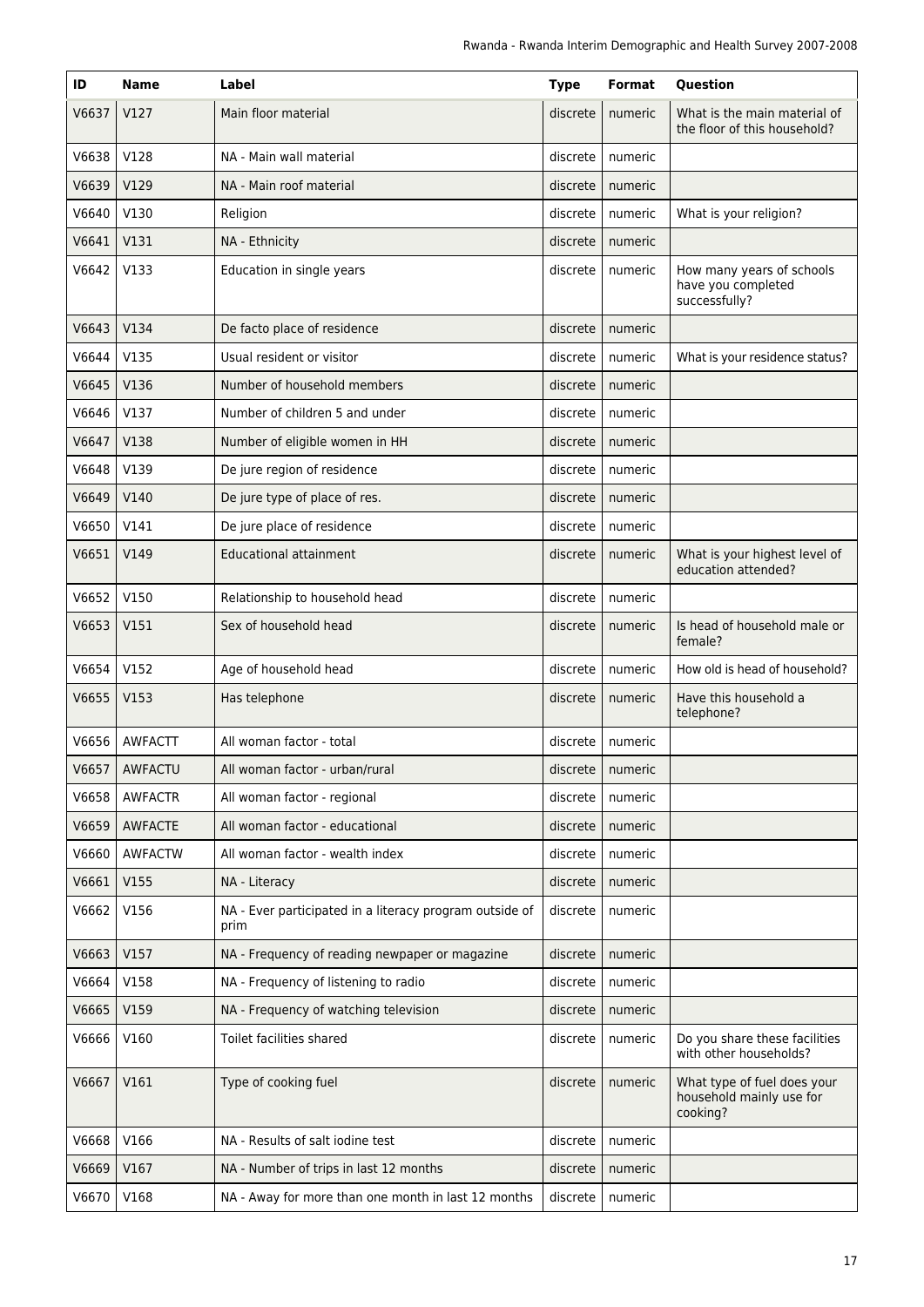| ID    | <b>Name</b> | Label                                    | <b>Type</b> | <b>Format</b> | <b>Question</b>                                                                                      |
|-------|-------------|------------------------------------------|-------------|---------------|------------------------------------------------------------------------------------------------------|
| V6671 | V190        | Wealth index                             | discrete    | numeric       |                                                                                                      |
| V6672 | V191        | Wealth index factor score (5 decimals)   | contin      | numeric       |                                                                                                      |
| V6673 | ML101       | Type of bednet(s) slept under last night | discrete    | numeric       | What type of bednet(s) do<br>you have in this household?                                             |
| V6674 | V201        | Total children ever born                 | discrete    | numeric       | Do you have any sons or<br>daughters to whom you have<br>given birth who are now<br>living with you? |
| V6675 | V202        | Sons at home                             | discrete    | numeric       | How many sons live with you?                                                                         |
| V6676 | V203        | Daughters at home                        | discrete    | numeric       | How many daughters live<br>with you?                                                                 |
| V6677 | V204        | Sons elsewhere                           | discrete    | numeric       | How many sons are alive but<br>do not live with you?                                                 |
| V6678 | V205        | Daughters elsewhere                      | discrete    | numeric       | How many daughters are<br>alive but do not live with you?                                            |
| V6679 | V206        | Sons who have died                       | discrete    | numeric       | How many boys have died?                                                                             |
| V6680 | V207        | Daughters who have died                  | discrete    | numeric       | how many girls have died?                                                                            |
| V6681 | V208        | Births in last five years                | discrete    | numeric       |                                                                                                      |
| V6682 | V209        | Births in past year                      | discrete    | numeric       |                                                                                                      |
| V6683 | V210        | Births in month of interview             | discrete    | numeric       |                                                                                                      |
| V6684 | V211        | Date of first birth (CMC)                | contin      | numeric       | In what month or year your<br>first born was born?                                                   |
| V6685 | V212        | Age of respondent at 1st birth           | contin      | numeric       | How old were you at first<br>birth?                                                                  |
| V6686 | V213        | Currently pregnant                       | discrete    | numeric       | Are you pregnant now?                                                                                |
| V6687 | V214        | Duration of current pregnancy            | discrete    | numeric       | How many months pregnant<br>are you?                                                                 |
| V6688 | V215        | NA - Time since last menstrual perd      | discrete    | numeric       |                                                                                                      |
| V6689 | V216        | NA - Menstruated in last six weeks       | discrete    | numeric       |                                                                                                      |
| V6690 | V217        | NA - Knowledge of ovulatory cycle        | discrete    | numeric       |                                                                                                      |
| V6691 | V218        | Number of living children                | discrete    | numeric       | How many children are live?                                                                          |
| V6692 | V219        | Living children + current preg           | discrete    | numeric       |                                                                                                      |
| V6693 | V220        | Living children $+$ curr preg $6+$       | discrete    | numeric       |                                                                                                      |
| V6694 | V221        | NA - Marriage to first birth int.        | discrete    | numeric       |                                                                                                      |
| V6695 | V222        | Last birth to interview                  | contin      | numeric       | How old were you at your last<br>birthday to intherview?                                             |
| V6696 | V223        | Completeness of curr preg. inf           | discrete    | numeric       |                                                                                                      |
| V6697 | V224        | Entries in birth history                 | discrete    | numeric       |                                                                                                      |
| V6698 | V225        | NA - Current pregnancy wanted            | discrete    | numeric       |                                                                                                      |
| V6699 | V226        | NA - Time since last period (comp)       | discrete    | numeric       |                                                                                                      |
| V6700 | V227        | NA - Flag for last period                | discrete    | numeric       |                                                                                                      |
| V6701 | V228        | NA - Ever had a terminated preg.         | discrete    | numeric       |                                                                                                      |
| V6702 | V229        | NA - Month pregnancy ended               | discrete    | numeric       |                                                                                                      |
| V6703 | V230        | NA - Year pregnancy ended                | discrete    | numeric       |                                                                                                      |
| V6704 | V231        | NA - CMC pregnancy ended                 | discrete    | numeric       |                                                                                                      |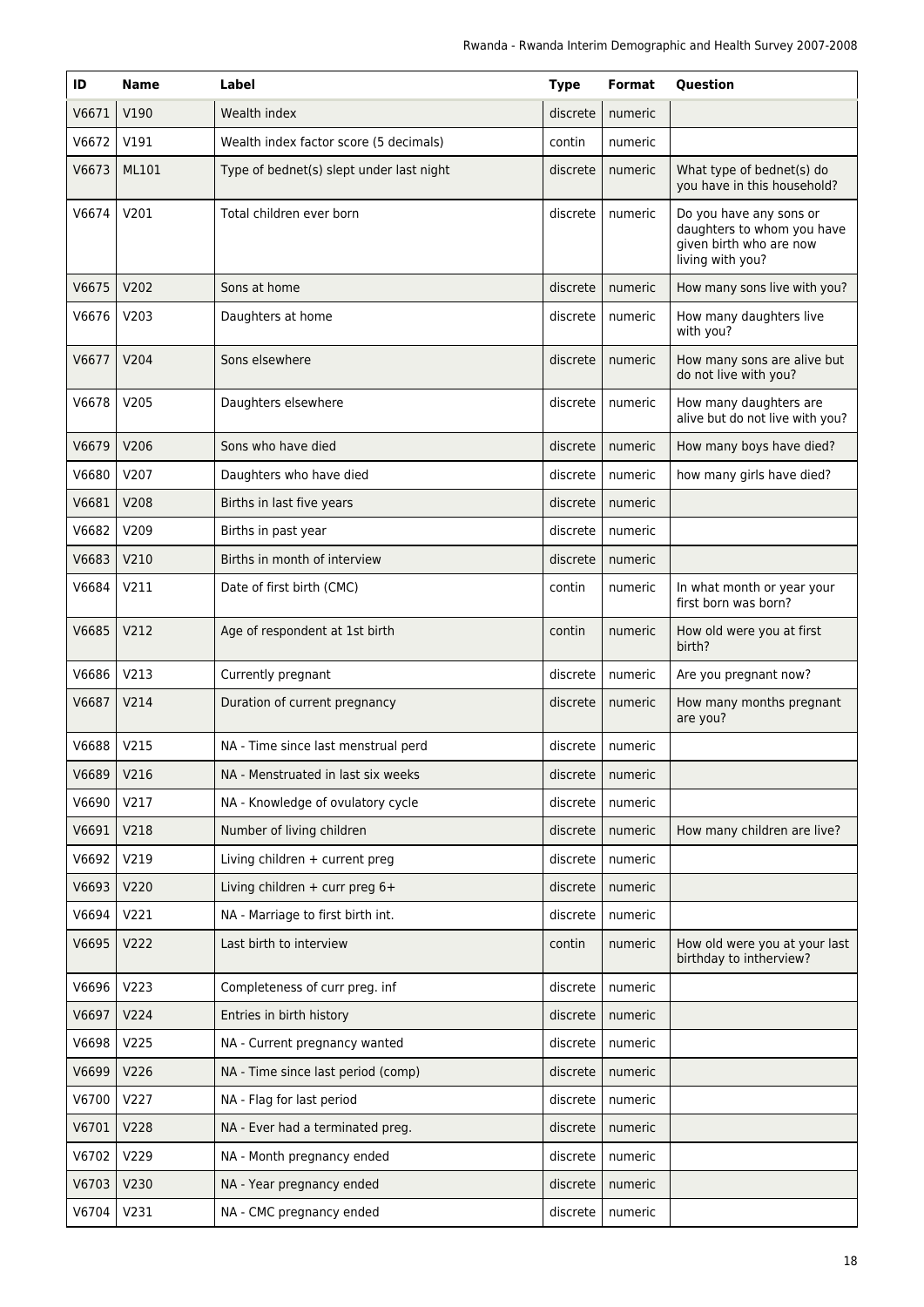| ID    | <b>Name</b> | Label                                                           | <b>Type</b> | Format    | Question                                                               |
|-------|-------------|-----------------------------------------------------------------|-------------|-----------|------------------------------------------------------------------------|
| V6705 | V232        | NA - Completeness of last term. inf                             | discrete    | numeric   |                                                                        |
| V6706 | V233        | NA - Months when pregnancy ended                                | discrete    | numeric   |                                                                        |
| V6707 | V234        | NA - Other such pregnancies                                     | discrete    | numeric   |                                                                        |
| V6708 | V235        | Index last child prior to cal.                                  | discrete    | numeric   |                                                                        |
| V6709 | V237        | Birth between last & interview                                  | discrete    | numeric   |                                                                        |
| V6710 | V238        | Births in last three years                                      | discrete    | numeric   |                                                                        |
| V6711 | V239        | NA - Pregnancies terminated before calendar<br>beginning        | discrete    | numeric   |                                                                        |
| V6712 | V240        | NA - Month of last termination prior to calendar                | discrete    | numeric   |                                                                        |
| V6713 | V241        | NA - Year of last termination prior to calendar                 | discrete    | numeric   |                                                                        |
| V6714 | V242        | NA - CMC termination ended prior to calendar                    | discrete    | numeric   |                                                                        |
| V6715 | V243        | NA - Completeness of last termination date prior to<br>calendar | discrete    | numeric   |                                                                        |
| V6716 | V301        | Knowledge of any method                                         | discrete    | numeric   | Which ways or methods have<br>you heard about?                         |
| V6717 | V302        | Ever use of any method                                          | discrete    | numeric   | Have you ever used any<br>method?                                      |
| V6718 | REC31_GROUP | Item created from ISSA Group                                    | discrete    | character |                                                                        |
| V6719 | V310        | NA - Living children at first use                               | discrete    | numeric   |                                                                        |
| V6720 | V311        | NA - Children at first use (grpd)                               | discrete    | numeric   |                                                                        |
| V6721 | V312        | Current contraceptive method                                    | discrete    | numeric   | Which method are you using?                                            |
| V6722 | V313        | Current use by method type                                      | discrete    | numeric   | What have you used or done?                                            |
| V6723 | V315        | NA - Month of start of use of method                            | discrete    | numeric   |                                                                        |
| V6724 | V316        | NA - Year of start of use of method                             | discrete    | numeric   |                                                                        |
| V6725 | V317        | NA - Date of start of use of method (CMC)                       | discrete    | numeric   |                                                                        |
| V6726 | V318        | NA - Completeness of information                                | discrete    | numeric   |                                                                        |
| V6727 | V319        | NA - Years since sterilization                                  | discrete    | numeric   |                                                                        |
| V6728 | V320        | NA - Age at sterilization                                       | discrete    | numeric   |                                                                        |
| V6729 | V321        | NA - Marital duration at sterilization                          | discrete    | numeric   |                                                                        |
| V6730 | V322        | NA - Parity at sterilization                                    | discrete    | numeric   |                                                                        |
| V6731 | V323        | NA - Brand of pill used                                         | discrete    | numeric   |                                                                        |
| V6732 | V323A       | NA - Brand of condom used                                       | discrete    | numeric   |                                                                        |
| V6733 | V325A       | NA - Cost of current method                                     | discrete    | numeric   |                                                                        |
| V6734 | V326        | Last source for current users                                   | discrete    | numeric   | Where did you obtain<br>(CURRENT METHOD) when<br>you started using it? |
| V6735 | V327        | NA - Last source for users by type                              | discrete    | numeric   |                                                                        |
| V6736 | V337        | NA - Months of use of current method                            | discrete    | numeric   |                                                                        |
| V6737 | V359        | NA - Last method disc. last 5 years                             | discrete    | numeric   |                                                                        |
| V6738 | V360        | NA - Reason of last discontinuation                             | discrete    | numeric   |                                                                        |
| V6739 | V361        | NA - Pattern of use                                             | discrete    | numeric   |                                                                        |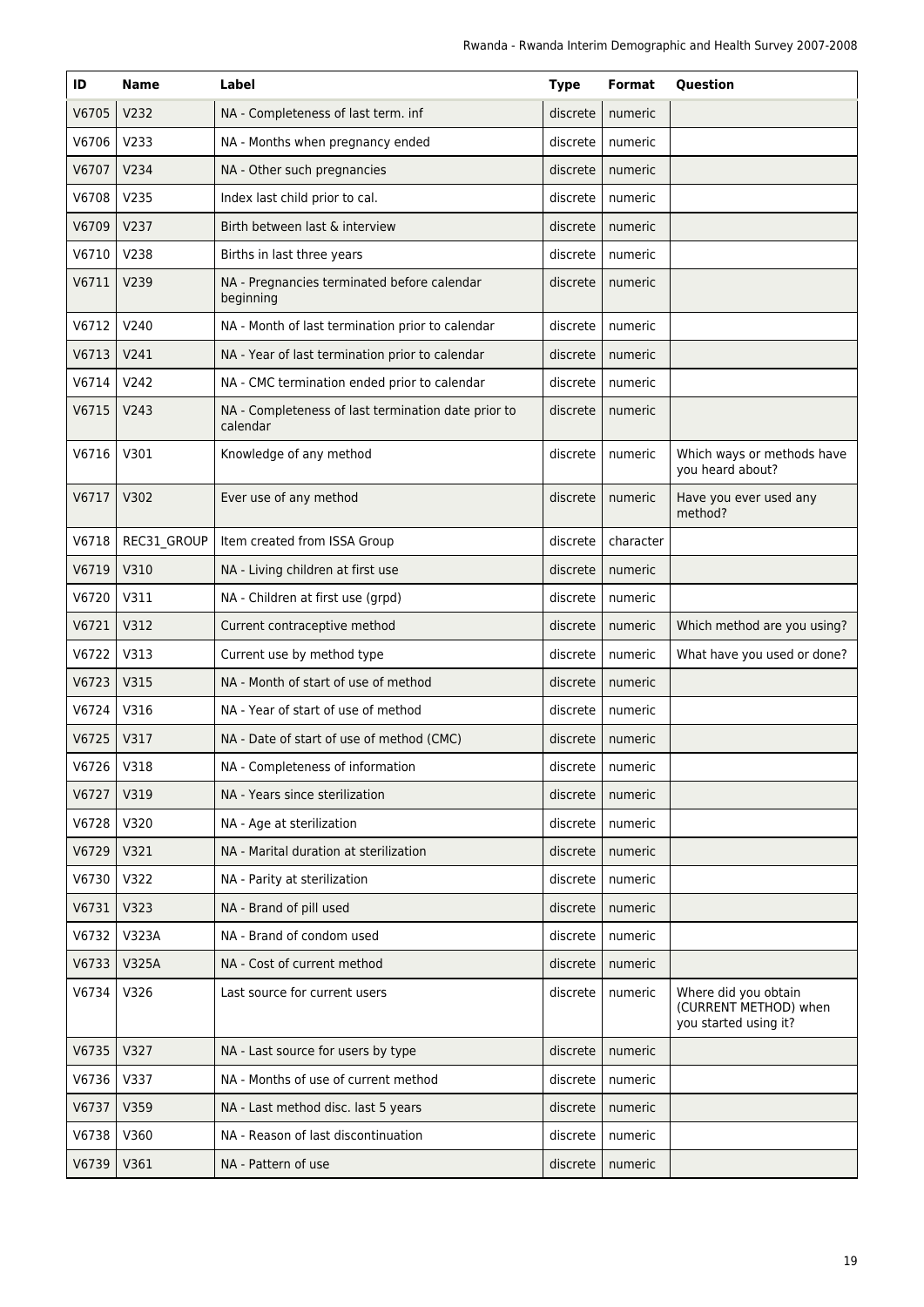| ID         | <b>Name</b>   | Label                                              | <b>Type</b> | <b>Format</b>      | <b>Ouestion</b>                                                                                                                                                                                |
|------------|---------------|----------------------------------------------------|-------------|--------------------|------------------------------------------------------------------------------------------------------------------------------------------------------------------------------------------------|
| V6740      | V362          | Intention to use                                   | discrete    | numeric            | Do you think you will use a<br>contraceptive method to<br>delay or avoid pregnancy at<br>any time in the future?                                                                               |
| V6741      | V363          | Preferred future method                            | discrete    | numeric            | Quelle mthode prfreriez-vous<br>utiliser?                                                                                                                                                      |
| V6742      | V364          | Contraceptive use & intention                      | discrete    | numeric            |                                                                                                                                                                                                |
| V6743      | V367          | Wanted last child                                  | discrete    | numeric            | At the time you became<br>pregnant with (NAME), did<br>you want to become<br>pregnant then, did you want<br>to wait until later, or did you<br>not want to have any (more)<br>children at all? |
| V6744      | V372          | NA - Shown pill package                            | discrete    | numeric            |                                                                                                                                                                                                |
| V6745      | V372A         | NA - Shown condom package                          | discrete    | numeric            |                                                                                                                                                                                                |
| V6746      | V375A         | NA - Main reason not using a method                | discrete    | numeric            | What is the main reason that<br>you think you will not use a<br>contraceptive method at any<br>time in the future?                                                                             |
| V6747      | V376          | Main reason not to use a meth.                     | discrete    | numeric            |                                                                                                                                                                                                |
| V6748      | V376A         | Would ever use method if marr.                     | discrete    | numeric            | Would you ever use a<br>contraceptive method if you<br>were married?                                                                                                                           |
| V6749      | V379          | NA - Source known for any method                   | discrete    | numeric            |                                                                                                                                                                                                |
| V6750      | V380          | NA - Source known for any method                   | discrete    | numeric            |                                                                                                                                                                                                |
| V6751      | <b>V384A</b>  | NA - Heard FP on radio last months                 | discrete    | numeric            |                                                                                                                                                                                                |
| V6752      | V384B         | NA - Heard FP on TV last months                    | discrete    | numeric            |                                                                                                                                                                                                |
| V6753      | <b>V384C</b>  | NA - Heard FP newspaper last months                | discrete    | numeric            |                                                                                                                                                                                                |
| V6754      | V393          | NA - Visited by FP worker last 12m                 | discrete    | numeric            |                                                                                                                                                                                                |
| V6755 V394 |               | NA - Visited health facil. last 12m                |             | discrete   numeric |                                                                                                                                                                                                |
| V6756      | V395          | NA - At health facility, told of FP                | discrete    | numeric            |                                                                                                                                                                                                |
| V6757      | <b>V3A00A</b> | NA - Source of FP for non-users: government hosp.  | discrete    | numeric            |                                                                                                                                                                                                |
| V6758      | V3A00B        | NA - Source of FP for non-users: govt health cntr  | discrete    | numeric            |                                                                                                                                                                                                |
| V6759      | V3A00C        | NA - Source of FP for non-users: FP clinic         | discrete    | numeric            |                                                                                                                                                                                                |
| V6760      | V3A00D        | NA - Source of FP for non-users: mobile clinic     | discrete    | numeric            |                                                                                                                                                                                                |
| V6761      | V3A00E        | NA - Source of FP for non-users: fieldworker       | discrete    | numeric            |                                                                                                                                                                                                |
| V6762      | V3A00F        | NA - Source of FP for non-users: CS public sector  | discrete    | numeric            |                                                                                                                                                                                                |
| V6763      | <b>V3A00G</b> | NA - Source of FP for non-users: CS public sector  | discrete    | numeric            |                                                                                                                                                                                                |
| V6764      | V3A00H        | NA - Source of FP for non-users: CS public sector  | discrete    | numeric            |                                                                                                                                                                                                |
| V6765      | <b>V3A00I</b> | NA - Source of FP for non-users: oth public sector | discrete    | numeric            |                                                                                                                                                                                                |
| V6766      | V3A00J        | NA - Source of FP for non-users: private hosp/clin | discrete    | numeric            |                                                                                                                                                                                                |
| V6767      | V3A00K        | NA - Source of FP for non-users: private pharmacy  | discrete    | numeric            |                                                                                                                                                                                                |
| V6768      | V3A00L        | NA - Source of FP for non-users: private doctor    | discrete    | numeric            |                                                                                                                                                                                                |
| V6769      | V3A00M        | NA - Source of FP for non-users: private mobile cl | discrete    | numeric            |                                                                                                                                                                                                |
| V6770      | V3A00N        | NA - Source of FP for non-users: fieldworker       | discrete    | numeric            |                                                                                                                                                                                                |
| V6771      | V3A00O        | NA - Source of FP for non-users: CS med.priv sect  | discrete    | numeric            |                                                                                                                                                                                                |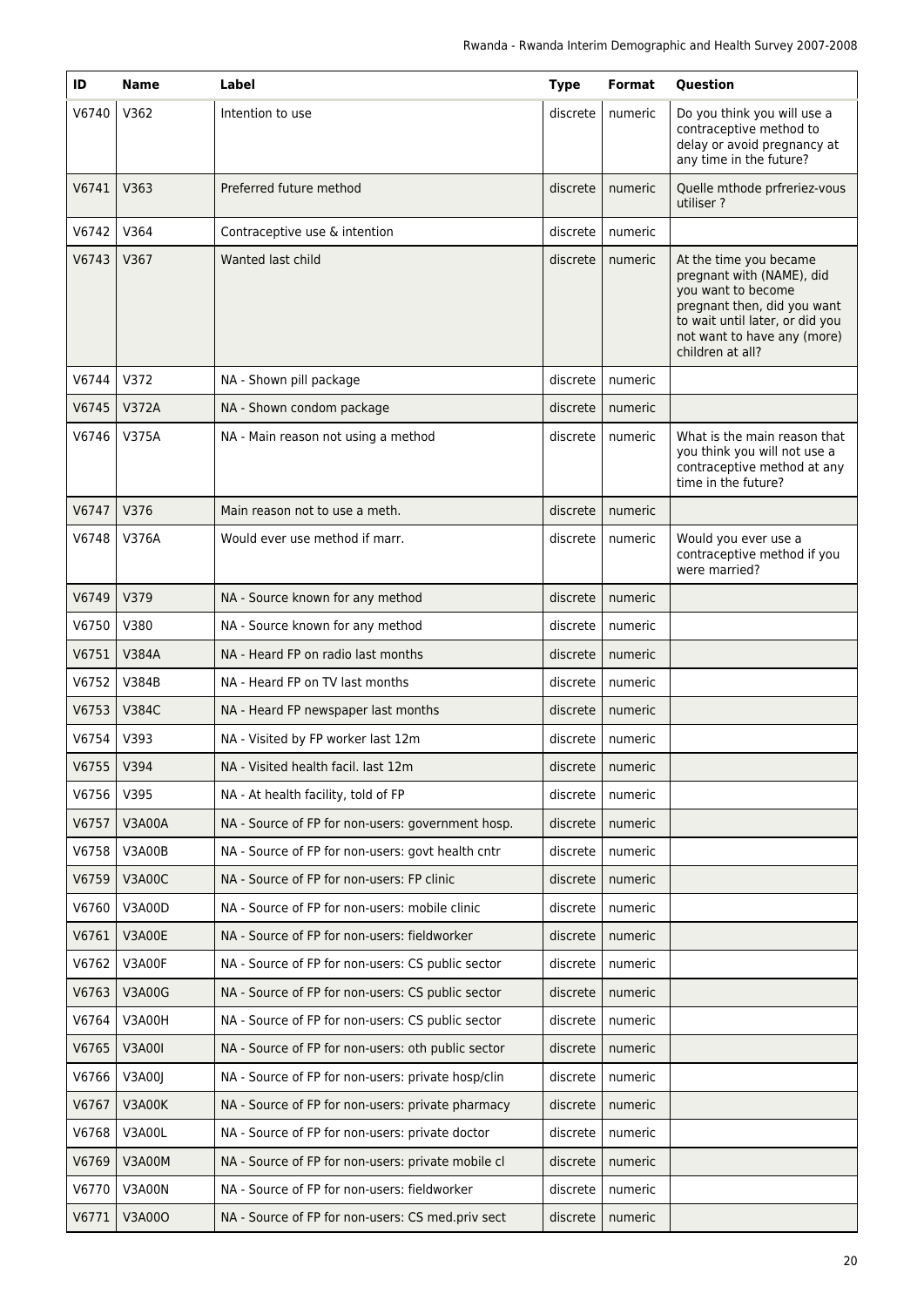| ID    | <b>Name</b>   | Label                                                      | <b>Type</b> | Format  | Question                                                                                                           |
|-------|---------------|------------------------------------------------------------|-------------|---------|--------------------------------------------------------------------------------------------------------------------|
| V6772 | <b>V3A00P</b> | NA - Source of FP for non-users: CS med.priv sect          | discrete    | numeric |                                                                                                                    |
| V6773 | V3A00Q        | NA - Source of FP for non-users: CS med.priv sect          | discrete    | numeric |                                                                                                                    |
| V6774 | <b>V3A00R</b> | NA - Source of FP for non-users: oth med.priv sect         | discrete    | numeric |                                                                                                                    |
| V6775 | <b>V3A00S</b> | NA - Source of FP for non-users: shop                      | discrete    | numeric |                                                                                                                    |
| V6776 | <b>V3A00T</b> | NA - Source of FP for non-users: church                    | discrete    | numeric |                                                                                                                    |
| V6777 | V3A00U        | NA - Source of FP for non-users: friend, relative          | discrete    | numeric |                                                                                                                    |
| V6778 | <b>V3A00V</b> | NA - Source of FP for non-users: CS oth.priv sect          | discrete    | numeric |                                                                                                                    |
| V6779 | V3A00W        | NA - Source of FP for non-users: CS oth.priv sect          | discrete    | numeric |                                                                                                                    |
| V6780 | V3A00X        | NA - Source of FP for non-users: Other                     | discrete    | numeric |                                                                                                                    |
| V6781 | <b>V3A00Y</b> | NA - Source of FP for non-users: no source                 | discrete    | numeric |                                                                                                                    |
| V6782 | V3A00Z        | NA - Source of FP for non-users: any source                | discrete    | numeric |                                                                                                                    |
| V6783 | V3A01         | NA - Told sterilization would mean no more children        | discrete    | numeric |                                                                                                                    |
| V6784 | V3A02         | NA - NA - Told about side effects                          | discrete    | numeric |                                                                                                                    |
| V6785 | V3A03         | NA - Told about side effects by health or FP worker        | discrete    | numeric |                                                                                                                    |
| V6786 | V3A04         | NA - Told how to deal with side effects                    | discrete    | numeric |                                                                                                                    |
| V6787 | V3A05         | NA - Told about other FP methods                           | discrete    | numeric |                                                                                                                    |
| V6788 | V3A06         | NA - Told about other FP methods by health or FP<br>worker | discrete    | numeric |                                                                                                                    |
| V6789 | V3A07         | First source for current method                            | discrete    | numeric | Where did you obtain<br>(CURRENT METHOD) when<br>you started using it?                                             |
| V6790 | <b>V3A08A</b> | Reason not using: Not married                              | discrete    | numeric | What is the main reason that<br>you think you will not use a<br>contraceptive method at any<br>time in the future? |
| V6791 | <b>V3A08B</b> | Reason not using: Not having sex                           | discrete    | numeric | What is the main reason that<br>you think you will not use a<br>contraceptive method at any<br>time in the future? |
| V6792 | <b>V3A08C</b> | Reason not using: Infrequent sex                           | discrete    | numeric | What is the main reason that<br>you think you will not use a<br>contraceptive method at any<br>time in the future? |
| V6793 | <b>V3A08D</b> | Reason not using: Menopausal/hysterectomy                  | discrete    | numeric | What is the main reason that<br>you think you will not use a<br>contraceptive method at any<br>time in the future? |
| V6794 | V3A08E        | Reason not using: Subfecund/infecund                       | discrete    | numeric | What is the main reason that<br>you think you will not use a<br>contraceptive method at any<br>time in the future? |
| V6795 | <b>V3A08F</b> | Reason not using: Postpartum amenorrheic                   | discrete    | numeric | What is the main reason that<br>you think you will not use a<br>contraceptive method at any<br>time in the future? |
| V6796 | <b>V3A08G</b> | Reason not using: Breastfeeding                            | discrete    | numeric | What is the main reason that<br>you think you will not use a<br>contraceptive method at any<br>time in the future? |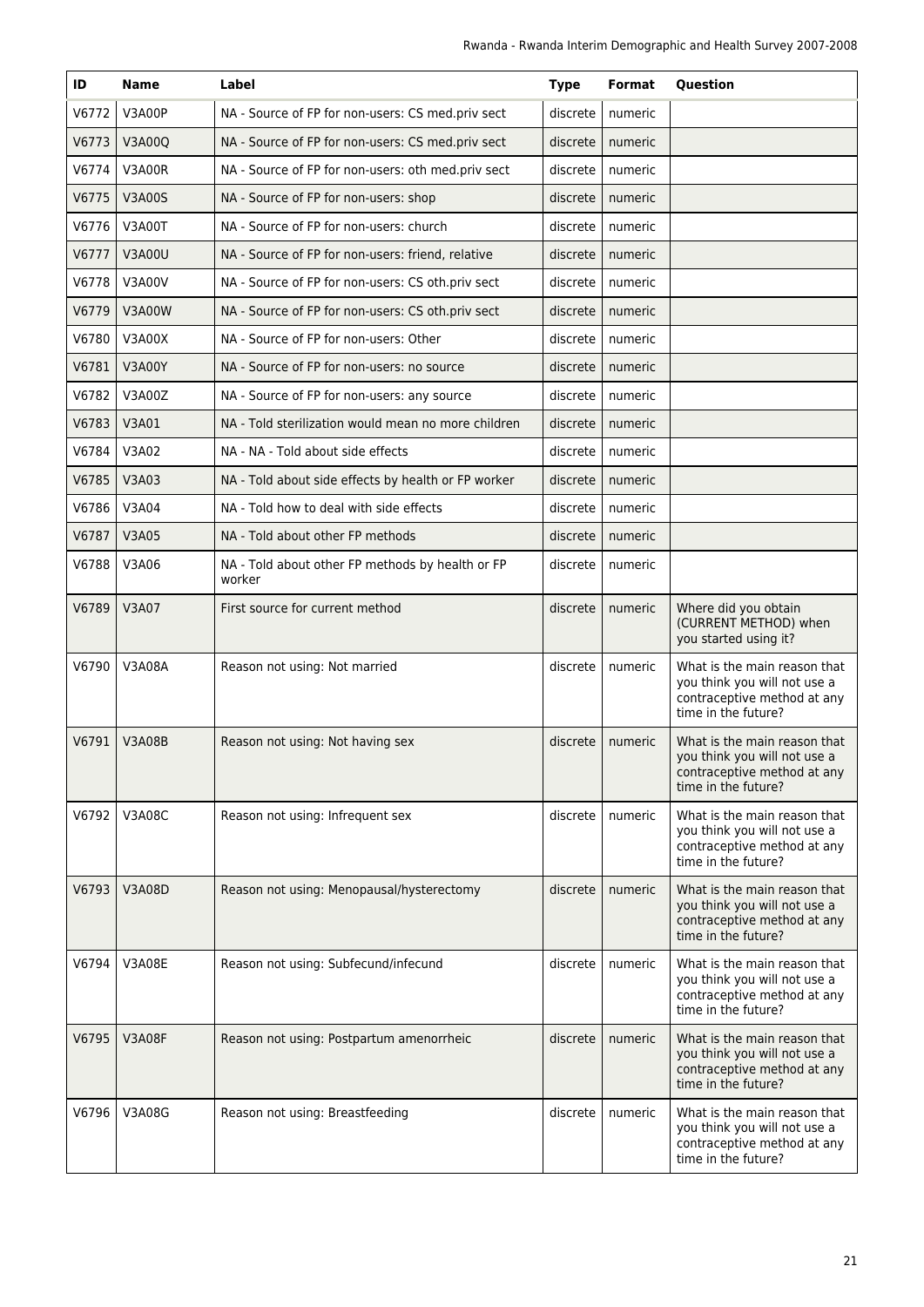| ID    | Name          | Label                                             | <b>Type</b> | Format  | <b>Ouestion</b>                                                                                                    |
|-------|---------------|---------------------------------------------------|-------------|---------|--------------------------------------------------------------------------------------------------------------------|
| V6797 | <b>V3A08H</b> | Reason not using: Fatalistic                      | discrete    | numeric | What is the main reason that<br>you think you will not use a<br>contraceptive method at any<br>time in the future? |
| V6798 | V3A08I        | Reason not using: Respondent opposed              | discrete    | numeric | What is the main reason that<br>you think you will not use a<br>contraceptive method at any<br>time in the future? |
| V6799 | V3A08J        | Reason not using: Husband/partner opposed         | discrete    | numeric | What is the main reason that<br>you think you will not use a<br>contraceptive method at any<br>time in the future? |
| V6800 | <b>V3A08K</b> | Reason not using: Others opposed                  | discrete    | numeric | What is the main reason that<br>you think you will not use a<br>contraceptive method at any<br>time in the future? |
| V6801 | <b>V3A08L</b> | Reason not using: Religious prohibition           | discrete    | numeric | What is the main reason that<br>you think you will not use a<br>contraceptive method at any<br>time in the future? |
| V6802 | <b>V3A08M</b> | Reason not using: Knows no method                 | discrete    | numeric | What is the main reason that<br>you think you will not use a<br>contraceptive method at any<br>time in the future? |
| V6803 | <b>V3A08N</b> | Reason not using: Knows no source                 | discrete    | numeric | What is the main reason that<br>you think you will not use a<br>contraceptive method at any<br>time in the future? |
| V6804 | V3A08O        | Reason not using: Health concerns                 | discrete    | numeric | What is the main reason that<br>you think you will not use a<br>contraceptive method at any<br>time in the future? |
| V6805 | <b>V3A08P</b> | Reason not using: Fear of side effects            | discrete    | numeric | What is the main reason that<br>you think you will not use a<br>contraceptive method at any<br>time in the future? |
| V6806 | V3A08Q        | Reason not using: Lack of access/too far          | discrete    | numeric | What is the main reason that<br>you think you will not use a<br>contraceptive method at any<br>time in the future? |
| V6807 | <b>V3A08R</b> | Reason not using: Costs too much                  | discrete    | numeric | What is the main reason that<br>you think you will not use a<br>contraceptive method at any<br>time in the future? |
| V6808 | V3A08S        | Reason not using: Inconvenient to use             | discrete    | numeric | What is the main reason that<br>you think you will not use a<br>contraceptive method at any<br>time in the future? |
| V6809 | <b>V3A08T</b> | Reason not using: Interferes with bodys processes | discrete    | numeric | What is the main reason that<br>you think you will not use a<br>contraceptive method at any<br>time in the future? |
| V6810 | V3A08U        | NA - Reason not using: Country specific           | discrete    | numeric |                                                                                                                    |
| V6811 | <b>V3A08V</b> | NA - Reason not using: Country specific           | discrete    | numeric |                                                                                                                    |
| V6812 | V3A08W        | NA - Reason not using: Country specific           | discrete    | numeric |                                                                                                                    |
| V6813 | <b>V3A08X</b> | Reason not using: Other                           | discrete    | numeric |                                                                                                                    |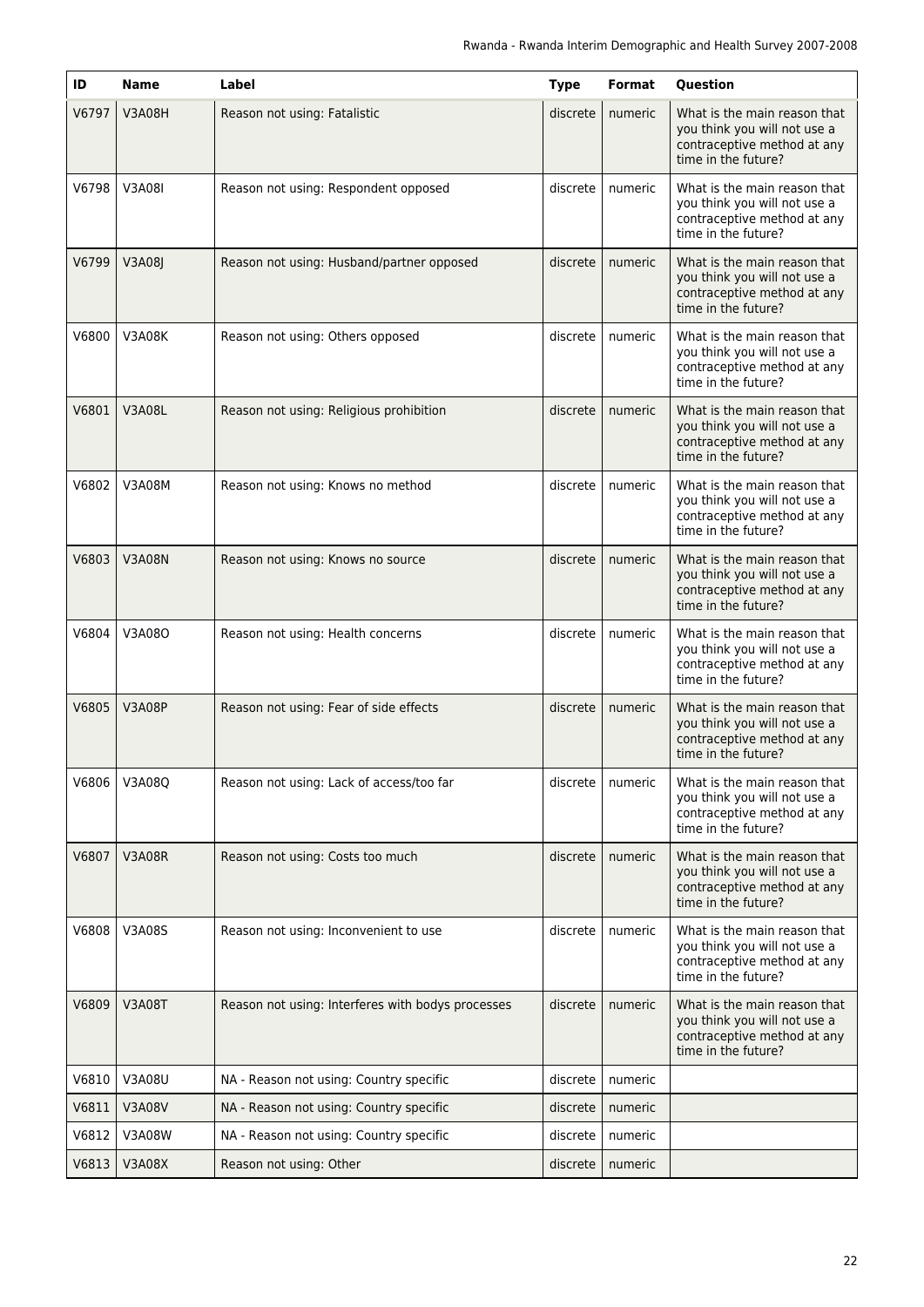| ID    | <b>Name</b>   | Label                                                           | <b>Type</b> | <b>Format</b> | <b>Ouestion</b>                                                                                                    |
|-------|---------------|-----------------------------------------------------------------|-------------|---------------|--------------------------------------------------------------------------------------------------------------------|
| V6814 | V3A08Z        | Reason not using: Don't know                                    | discrete    | numeric       | What is the main reason that<br>you think you will not use a<br>contraceptive method at any<br>time in the future? |
| V6815 | <b>V3A09A</b> | NA - How many pill cycles did get last time                     | discrete    | numeric       |                                                                                                                    |
| V6816 | <b>V3A09B</b> | NA - How many condoms did get last time                         | discrete    | numeric       |                                                                                                                    |
| V6817 | V326A1        | NA - Source of current methode                                  | discrete    | numeric       |                                                                                                                    |
| V6818 | V401          | NA - Last birth ceasarean section                               | discrete    | numeric       |                                                                                                                    |
| V6819 | V404          | Currently breastfeeding                                         | discrete    | numeric       |                                                                                                                    |
| V6820 | V405          | NA - Currently amenorrheic                                      | discrete    | numeric       |                                                                                                                    |
| V6821 | V406          | NA - Currently abstaining                                       | discrete    | numeric       |                                                                                                                    |
| V6822 | V407          | NA - Times breastfed during night                               | discrete    | numeric       |                                                                                                                    |
| V6823 | V408          | NA - Times breastfed during day                                 | discrete    | numeric       |                                                                                                                    |
| V6824 | V409          | NA - NA - Gave child plain water                                | discrete    | numeric       |                                                                                                                    |
| V6825 | V409A         | NA - Gave child sugar water                                     | discrete    | numeric       |                                                                                                                    |
| V6826 | V410          | NA - Gave child juice                                           | discrete    | numeric       |                                                                                                                    |
| V6827 | V410A         | NA - Gave child tea or coffe                                    | discrete    | numeric       |                                                                                                                    |
| V6828 | V411          | NA - Gave child tinned/powder or fresh milk                     | discrete    | numeric       |                                                                                                                    |
| V6829 | <b>V411A</b>  | NA - Gave child baby formula                                    | discrete    | numeric       |                                                                                                                    |
| V6830 | V412          | NA - Gave child fresh milk                                      | discrete    | numeric       |                                                                                                                    |
| V6831 | V412A         | NA - Gave child baby cereal                                     | discrete    | numeric       |                                                                                                                    |
| V6832 | <b>V412B</b>  | NA - Gave child other porridge/gruel                            | discrete    | numeric       |                                                                                                                    |
| V6833 | V413          | NA - Gave child other liquid                                    | discrete    | numeric       |                                                                                                                    |
| V6834 | V413A         | NA - Gave child CS liquid                                       | discrete    | numeric       |                                                                                                                    |
| V6835 | <b>V413B</b>  | NA - Gave child CS liquid                                       | discrete    | numeric       |                                                                                                                    |
| V6836 | V413C         | NA - Gave child CS liquid                                       | discrete    | numeric       |                                                                                                                    |
| V6837 | V413D         | NA - Gave child CS liquid                                       | discrete    | numeric       |                                                                                                                    |
| V6838 | V414A         | NA - Gave child CS foods                                        | discrete    | numeric       |                                                                                                                    |
| V6839 | V414B         | NA - Gave child CS foods                                        | discrete    | numeric       |                                                                                                                    |
| V6840 | V414C         | NA - Gave child CS foods                                        | discrete    | numeric       |                                                                                                                    |
| V6841 | V414D         | NA - Gave child CS foods                                        | discrete    | numeric       |                                                                                                                    |
| V6842 | V414E         | NA - Gave child bread, noddles, other made from<br>grains       | discrete    | numeric       |                                                                                                                    |
| V6843 | V414F         | NA - Gave child potatoes, cassave, or other tubers              | discrete    | numeric       |                                                                                                                    |
| V6844 | V414G         | NA - Gave child eggs                                            | discrete    | numeric       |                                                                                                                    |
| V6845 | V414H         | NA - Gave child meat (beef, pork, lamb, chicken, etc)           | discrete    | numeric       |                                                                                                                    |
| V6846 | V414I         | NA - Gave child pumpink, carrots, squash (yellow or<br>orange i | discrete    | numeric       |                                                                                                                    |
| V6847 | V414          | NA - Gave child any dark green leafy vegetables                 | discrete    | numeric       |                                                                                                                    |
| V6848 | V414K         | NA - Gave child mangoes, papayas, other vitamin A<br>fruits     | discrete    | numeric       |                                                                                                                    |
| V6849 | V414L         | NA - Gave child any other fruits                                | discrete    | numeric       |                                                                                                                    |
| V6850 | V414M         | NA - Gave child liver, heart, other organs                      | discrete    | numeric       |                                                                                                                    |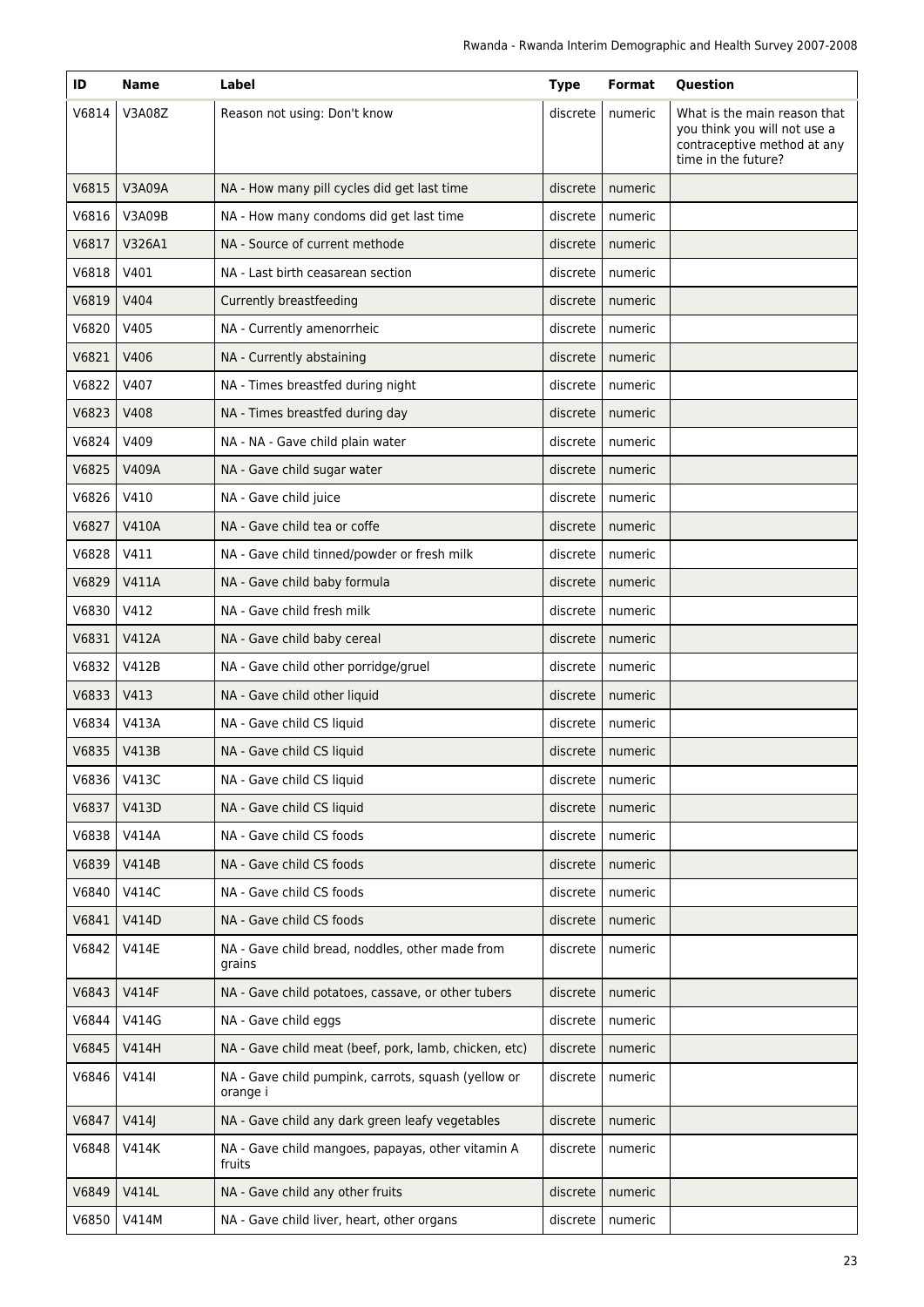| ID    | <b>Name</b>  | Label                                                         | <b>Type</b> | Format  | <b>Question</b>           |
|-------|--------------|---------------------------------------------------------------|-------------|---------|---------------------------|
| V6851 | <b>V414N</b> | NA - Gave child fish or shellfish                             | discrete    | numeric |                           |
| V6852 | V4140        | NA - Gave child food made from beans, peas, lentils,<br>nuts  | discrete    | numeric |                           |
| V6853 | <b>V414P</b> | NA - Gave child cheese, yogurt, other milk products           | discrete    | numeric |                           |
| V6854 | V4140        | NA - Gave child oil, fats, butter, products made of<br>them   | discrete    | numeric |                           |
| V6855 | <b>V414R</b> | NA - Gave child chocolates, sweets, candies, pastries,<br>etc | discrete    | numeric |                           |
| V6856 | V414S        | NA - Gave child other solid-semisolid food                    | discrete    | numeric |                           |
| V6857 | <b>V414T</b> | NA - Gave child CS foods                                      | discrete    | numeric |                           |
| V6858 | V414U        | NA - Gave child CS foods                                      | discrete    | numeric |                           |
| V6859 | V415         | NA - Drank from bottle with nipple                            | discrete    | numeric |                           |
| V6860 | V416         | Heard of oral rehydration                                     | discrete    | numeric |                           |
| V6861 | V417         | Entries in maternity table                                    | discrete    | numeric |                           |
| V6862 | V418         | Entries in health table                                       | discrete    | numeric |                           |
| V6863 | V419         | Entries in height/weight table                                | discrete    | numeric |                           |
| V6864 | V420         | NA - Measurer's code                                          | discrete    | numeric |                           |
| V6865 | V421         | NA - Assistant measurer's code                                | discrete    | numeric |                           |
| V6866 | V426         | When child put to breast                                      | discrete    | numeric |                           |
| V6867 | V437         | NA - Respondent's weight (kilos-1d)                           | discrete    | numeric |                           |
| V6868 | V438         | NA - Respondent's height (cms-1d)                             | discrete    | numeric |                           |
| V6869 | V439         | NA - Ht/A Percentile (resp.)                                  | discrete    | numeric |                           |
| V6870 | V440         | NA - Ht/A Standard deviations (resp                           | discrete    | numeric |                           |
| V6871 | V441         | NA - Ht/A Percent ref. median (resp                           | discrete    | numeric |                           |
| V6872 | V442         | NA - Wt/Ht Percent ref. median (DHS                           | discrete    | numeric |                           |
| V6873 | V443         | NA - Wt/Ht Percent ref. median (Fog                           | discrete    | numeric |                           |
| V6874 | V444         | NA - Wt/Ht Percent ref. median (WHO                           | discrete    | numeric |                           |
| V6875 | <b>V444A</b> | NA - Wt/Ht Std deviations(resp) DHS                           | discrete    | numeric |                           |
| V6876 | V445         | NA - Body mass index for respondent                           | discrete    | numeric |                           |
| V6877 | V446         | NA - Rohrer's index for respondent                            | discrete    | numeric |                           |
| V6878 | V447         | NA - Result of measurement of resp.                           | discrete    | numeric |                           |
| V6879 | <b>V447A</b> | Women's age in years from household report                    | contin      | numeric |                           |
| V6880 | V452A        | Under age 18 (HH report)                                      | discrete    | numeric |                           |
| V6881 | V452B        | NA - Line no. of parent/caretaker                             | discrete    | numeric |                           |
| V6882 | V452C        | Read consent statement                                        | discrete    | numeric | Do you have any question? |
| V6883 | V453         | Hemoglobin level (g/dl - 1 decimal)                           | contin      | numeric |                           |
| V6884 | V454         | Currently pregnant (household report)                         | discrete    | numeric |                           |
| V6885 | V455         | Result of measuring (Hemoglobin)                              | discrete    | numeric |                           |
| V6886 | V456         | Hemoglobin level adjusted by altitude (g/dl - 1<br>decimal)   | contin      | numeric |                           |
| V6887 | V457         | Anemia level                                                  | discrete    | numeric |                           |
| V6888 | V458         | NA - Agrees to referral                                       | discrete    | numeric |                           |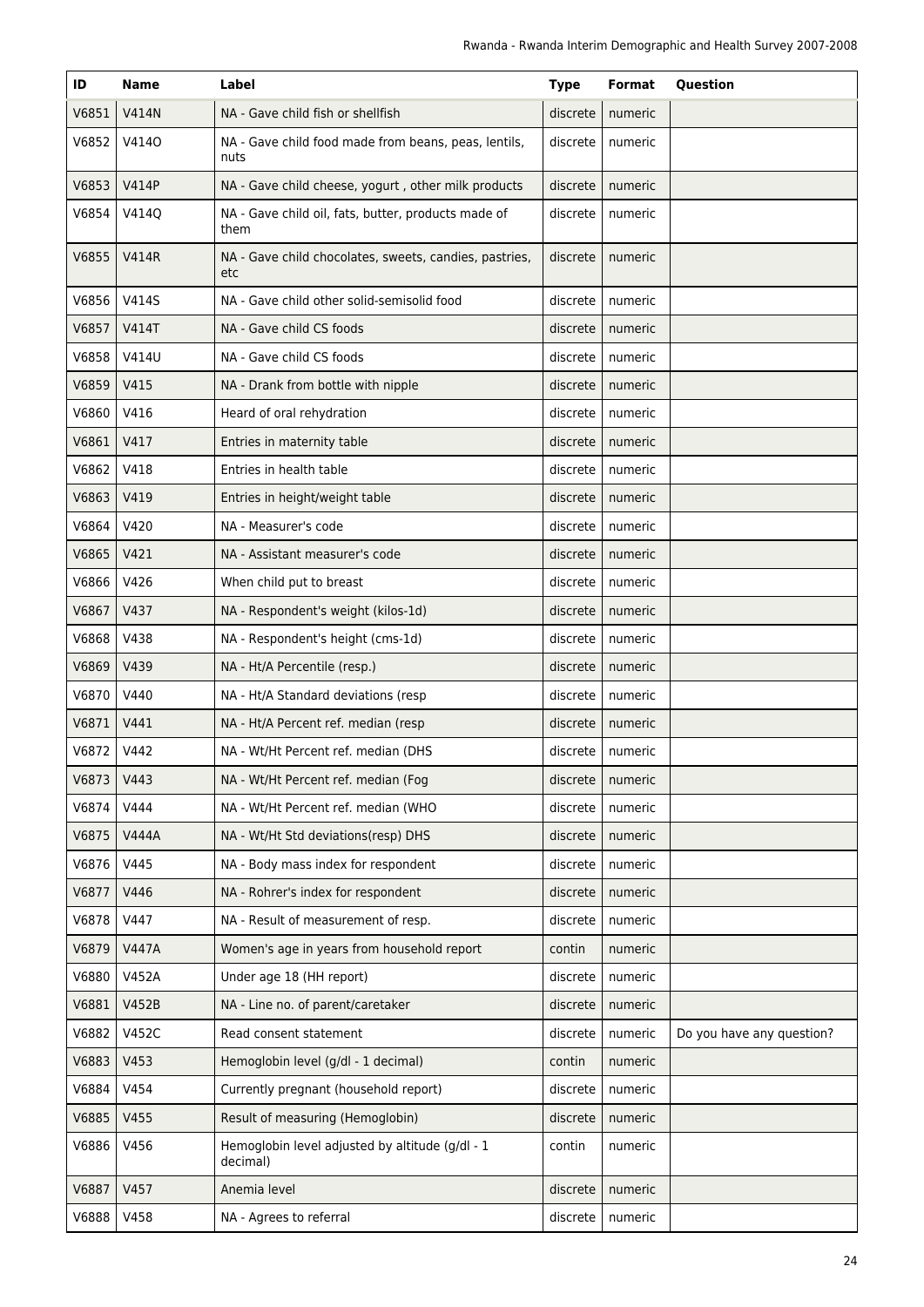| ID            | <b>Name</b> | Label                                                           | <b>Type</b> | Format             | Question |
|---------------|-------------|-----------------------------------------------------------------|-------------|--------------------|----------|
| V6889         | V459        | Have bednet for sleeping (household report)                     | discrete    | numeric            |          |
| V6890         | V460        | Children under 5 slept under bednet last night (HH<br>report)   | discrete    | numeric            |          |
| V6891         | V461        | Respondent slept under bednet                                   | discrete    | numeric            |          |
| V6892         | V462        | NA - Washed hands before preparing last meal                    | discrete    | numeric            |          |
| V6893         | V463A       | NA - Smokes cigarettes                                          | discrete    | numeric            |          |
| V6894         | V463B       | NA - Smokes pipe                                                | discrete    | numeric            |          |
| V6895         | V463C       | NA - Chewing tobacco                                            | discrete    | numeric            |          |
| V6896         | V463D       | NA - Uses snuff                                                 | discrete    | numeric            |          |
| V6897         | V463E       | NA - Smokes country specific                                    | discrete    | numeric            |          |
| V6898         | V463F       | NA - Smokes country specific                                    | discrete    | numeric            |          |
| V6899         | V463G       | NA - Smokes country specific                                    | discrete    | numeric            |          |
| V6900         | V463X       | NA - Smokes other                                               | discrete    | numeric            |          |
| V6901         | V463Z       | NA - Smokes nothing                                             | discrete    | numeric            |          |
| V6902         | V464        | NA - Number of cigarettes in last 24 hours                      | discrete    | numeric            |          |
| V6903         | V465        | NA - Disposal of youngest child's stools when not<br>using toil | discrete    | numeric            |          |
| V6904         | V466        | NA - When child is seriously ill, can decide whether<br>med tx  | discrete    | numeric            |          |
| V6905         | V467A       | NA - Getting medical help for self: know where to go            | discrete    | numeric            |          |
| V6906         | V467B       | NA - Getting medical help for self: getting permission<br>to go | discrete    | numeric            |          |
| V6907         | V467C       | NA - Getting medical help for self: getting money<br>needed for | discrete    | numeric            |          |
| V6908         | V467D       | NA - Getting medical help for self: distance to health<br>facil | discrete    | numeric            |          |
| V6909   V467E |             | NA - Getting medical help for self: having to take<br>transport |             | discrete   numeric |          |
| V6910         | V467F       | NA - Getting medical help for self: not wanting to go<br>alone  | discrete    | numeric            |          |
| V6911         | V467G       | NA - Getting medical help for self: concern no female<br>health | discrete    | numeric            |          |
| V6912         | V467H       | NA - Getting medical help for self: concern no provider         | discrete    | numeric            |          |
| V6913         | V467I       | NA - Getting medical help for self: concern no drugs<br>availab | discrete    | numeric            |          |
| V6914         | V467        | NA - Getting medical help for self: CS                          | discrete    | numeric            |          |
| V6915         | V467K       | NA - Getting medical help for self: CS                          | discrete    | numeric            |          |
| V6916         | V467L       | NA - Getting medical help for self: CS                          | discrete    | numeric            |          |
| V6917         | V467M       | NA - Getting medical help for self: CS                          | discrete    | numeric            |          |
| V6918         | V468        | NA - Columns used for Last Birth Only variables                 | discrete    | numeric            |          |
| V6919         | V471A       | NA - Mother had tinned, powdered or fresh milk                  | discrete    | numeric            |          |
| V6920         | V471B       | NA - Mother had tea or coffe                                    | discrete    | numeric            |          |
| V6921         | V471C       | NA - Mother had any other liquid                                | discrete    | numeric            |          |
| V6922         | V471D       | NA - Mother had CS liquid                                       | discrete    | numeric            |          |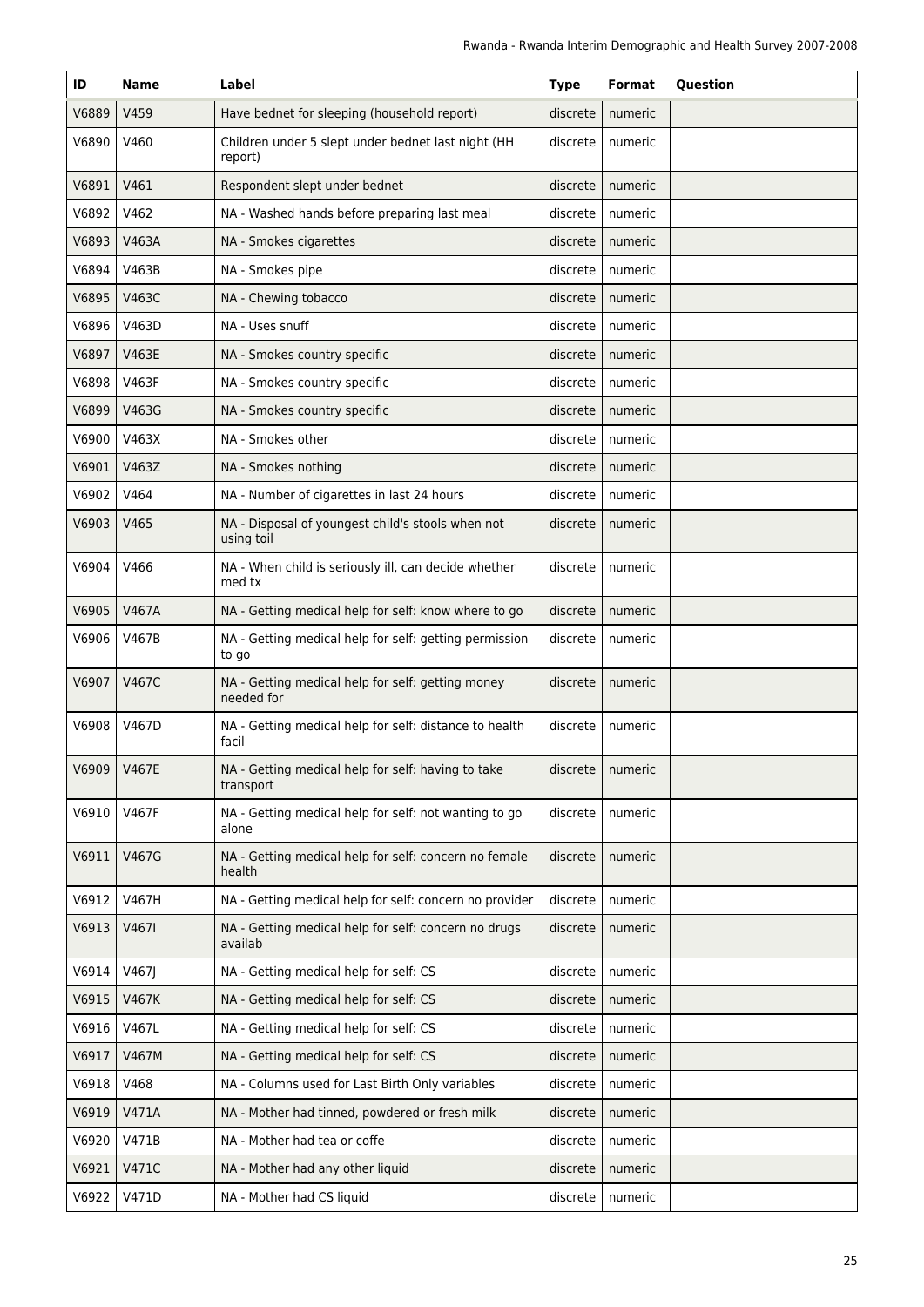| ID    | <b>Name</b>  | Label                                                           | <b>Type</b> | Format  | Question |
|-------|--------------|-----------------------------------------------------------------|-------------|---------|----------|
| V6923 | V471E        | NA - Mother had CS liquid                                       | discrete    | numeric |          |
| V6924 | V471F        | NA - Mother had CS liquid                                       | discrete    | numeric |          |
| V6925 | V471G        | NA - Mother had CS liquid                                       | discrete    | numeric |          |
| V6926 | V472A        | NA - Mother had CS foods                                        | discrete    | numeric |          |
| V6927 | <b>V472B</b> | NA - Mother had CS foods                                        | discrete    | numeric |          |
| V6928 | V472C        | NA - Mother had CS foods                                        | discrete    | numeric |          |
| V6929 | V472D        | NA - Mother had CS foods                                        | discrete    | numeric |          |
| V6930 | V472E        | NA - Mother had bread, noodles, other made from<br>grains       | discrete    | numeric |          |
| V6931 | V472F        | NA - Mother had potatoes, cassave, or other tubers              | discrete    | numeric |          |
| V6932 | V472G        | NA - Mother had eggs                                            | discrete    | numeric |          |
| V6933 | V472H        | NA - Mother had meat (beef, pork, lamb, chicken, etc)           | discrete    | numeric |          |
| V6934 | V4721        | NA - Mother had pumpink, carrots, squash (yellow or<br>orange i | discrete    | numeric |          |
| V6935 | V472         | NA - Mother had any dark green leafy vegetables                 | discrete    | numeric |          |
| V6936 | <b>V472K</b> | NA - Mother had mangoes, papayas, other vitamin A<br>fruits     | discrete    | numeric |          |
| V6937 | V472L        | NA - Mother had any other fuits                                 | discrete    | numeric |          |
| V6938 | V472M        | NA - Mother had liver, heart, other organs                      | discrete    | numeric |          |
| V6939 | <b>V472N</b> | NA - Mother had fish or shellfish                               | discrete    | numeric |          |
| V6940 | V4720        | NA - Mother had food made from beans, peas, lentis,<br>nuts     | discrete    | numeric |          |
| V6941 | <b>V472P</b> | NA - Mother had cheese, yogurt, other milk products             | discrete    | numeric |          |
| V6942 | V472Q        | NA - Mother had oil, fats, butter, products made of<br>them     | discrete    | numeric |          |
| V6943 | <b>V472R</b> | NA - Mother had chocolates, sweets, candies, pastries,<br>etc   | discrete    | numeric |          |
| V6944 | V472S        | NA - Mother had other solid-semisolid food                      | discrete    | numeric |          |
| V6945 | <b>V472T</b> | NA - Mother had CS foods                                        | discrete    | numeric |          |
| V6946 | V472U        | NA - Mother had CS foods                                        | discrete    | numeric |          |
| V6947 | V473A        | NA - Read consent statement (HIV)                               | discrete    | numeric |          |
| V6948 | V473B        | NA - Result of measuring (HIV)                                  | discrete    | numeric |          |
| V6949 | V474         | NA - Heard of Tuberculosis or TB                                | discrete    | numeric |          |
| V6950 | <b>V474A</b> | NA - Tuberculosis spread by: air when coughing or<br>sneezing   | discrete    | numeric |          |
| V6951 | V474B        | NA - Tuberculosis spread by: sharing utensils                   | discrete    | numeric |          |
| V6952 | <b>V474C</b> | NA - Tuberculosis spread by: touching a person with<br>TB       | discrete    | numeric |          |
| V6953 | V474D        | NA - Tuberculosis spread through food                           | discrete    | numeric |          |
| V6954 | V474E        | NA - Tuberculosis spread by: sexual contact                     | discrete    | numeric |          |
| V6955 | <b>V474F</b> | NA - Tuberculosis spread by: mosquito bites                     | discrete    | numeric |          |
| V6956 | V474G        | NA - Tuberculosis spread by: CS                                 | discrete    | numeric |          |
| V6957 | V474H        | NA - Tuberculosis spread by: CS                                 | discrete    | numeric |          |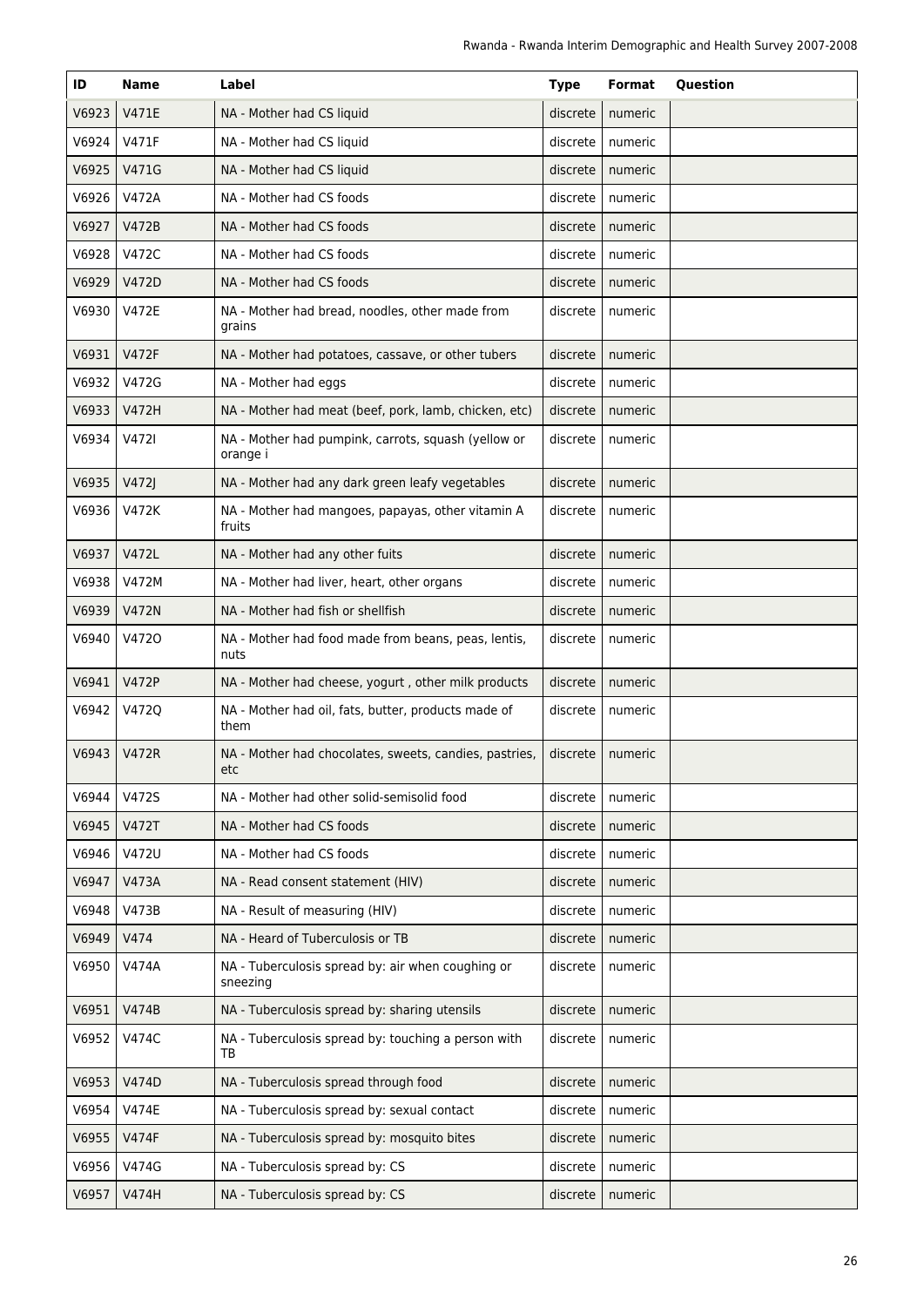| ID    | <b>Name</b>  | Label                                                        | <b>Type</b> | <b>Format</b> | Question |
|-------|--------------|--------------------------------------------------------------|-------------|---------------|----------|
| V6958 | V474I        | NA - Tuberculosis spread by: CS                              | discrete    | numeric       |          |
| V6959 | V474         | NA - Tuberculosis spread by: CS                              | discrete    | numeric       |          |
| V6960 | V474X        | NA - Tuberculosis spread by: other                           | discrete    | numeric       |          |
| V6961 | V474Z        | NA - Tuberculosis spread by: don't know                      | discrete    | numeric       |          |
| V6962 | V475         | NA - Can tuberculosis be cured                               | discrete    | numeric       |          |
| V6963 | V476         | NA - Keep secret when family member gets TB                  | discrete    | numeric       |          |
| V6964 | V477         | NA - Number of injections in last 12 months                  | discrete    | numeric       |          |
| V6965 | V478         | NA - Injections administered by a health worker              | discrete    | numeric       |          |
| V6966 | V479         | NA - Source for injection by health worker                   | discrete    | numeric       |          |
| V6967 | V480         | NA - Syringe and needle from new, unopened package           | discrete    | numeric       |          |
| V6968 | V481         | NA - Covered by health insurance                             | discrete    | numeric       |          |
| V6969 | V481A        | NA - Health insurance type: mutual/community<br>organization | discrete    | numeric       |          |
| V6970 | V481B        | NA - Health insurance type: provided by employer             | discrete    | numeric       |          |
| V6971 | <b>V481C</b> | NA - Health insurance type: social security                  | discrete    | numeric       |          |
| V6972 | V481D        | NA - Health insurance type: private/commercial<br>purchased  | discrete    | numeric       |          |
| V6973 | <b>V481E</b> | NA - Health insurance type: CS                               | discrete    | numeric       |          |
| V6974 | V481F        | NA - Health insurance type: CS                               | discrete    | numeric       |          |
| V6975 | V481G        | NA - Health insurance type: CS                               | discrete    | numeric       |          |
| V6976 | V481H        | NA - Health insurance type: CS                               | discrete    | numeric       |          |
| V6977 | V481X        | NA - Health insurance type: other                            | discrete    | numeric       |          |
| V6978 | V482A        | NA - Arrange care of biological children under age 18        | discrete    | numeric       |          |
| V6979 | V482B        | NA - Primary caregiver of children under age 18              | discrete    | numeric       |          |
| V6980 | V482C        | NA - Arrange care of non-biological children < 18            | discrete    | numeric       |          |
| V6981 | V501         | Current marital status                                       | discrete    | numeric       |          |
| V6982 | V502         | Currently/formerly/never marr.                               | discrete    | numeric       |          |
| V6983 | V503         | NA - Number of unions                                        | discrete    | numeric       |          |
| V6984 | V504         | Husband lives in house                                       | discrete    | numeric       |          |
| V6985 | V505         | NA - Number of other wives                                   | discrete    | numeric       |          |
| V6986 | V506         | NA - Wife rank number                                        | discrete    | numeric       |          |
| V6987 | V507         | NA - Month of first marriage                                 | discrete    | numeric       |          |
| V6988 | V508         | NA - Year of first marriage                                  | discrete    | numeric       |          |
| V6989 | V509         | NA - Date of first marriage (CMC)                            | discrete    | numeric       |          |
| V6990 | V510         | NA - Completeness of date inform.                            | discrete    | numeric       |          |
| V6991 | V511         | NA - Age at first marriage                                   | discrete    | numeric       |          |
| V6992 | V512         | NA - Years since first marriage                              | discrete    | numeric       |          |
| V6993 | V513         | Marital duration (grouped)                                   | discrete    | numeric       |          |
| V6994 | V525         | NA - Age at first intercourse                                | discrete    | numeric       |          |
| V6995 | V527         | NA - Time since last intercourse                             | discrete    | numeric       |          |
| V6996 | V528         | NA - Time since last intercourse(g)                          | discrete    | numeric       |          |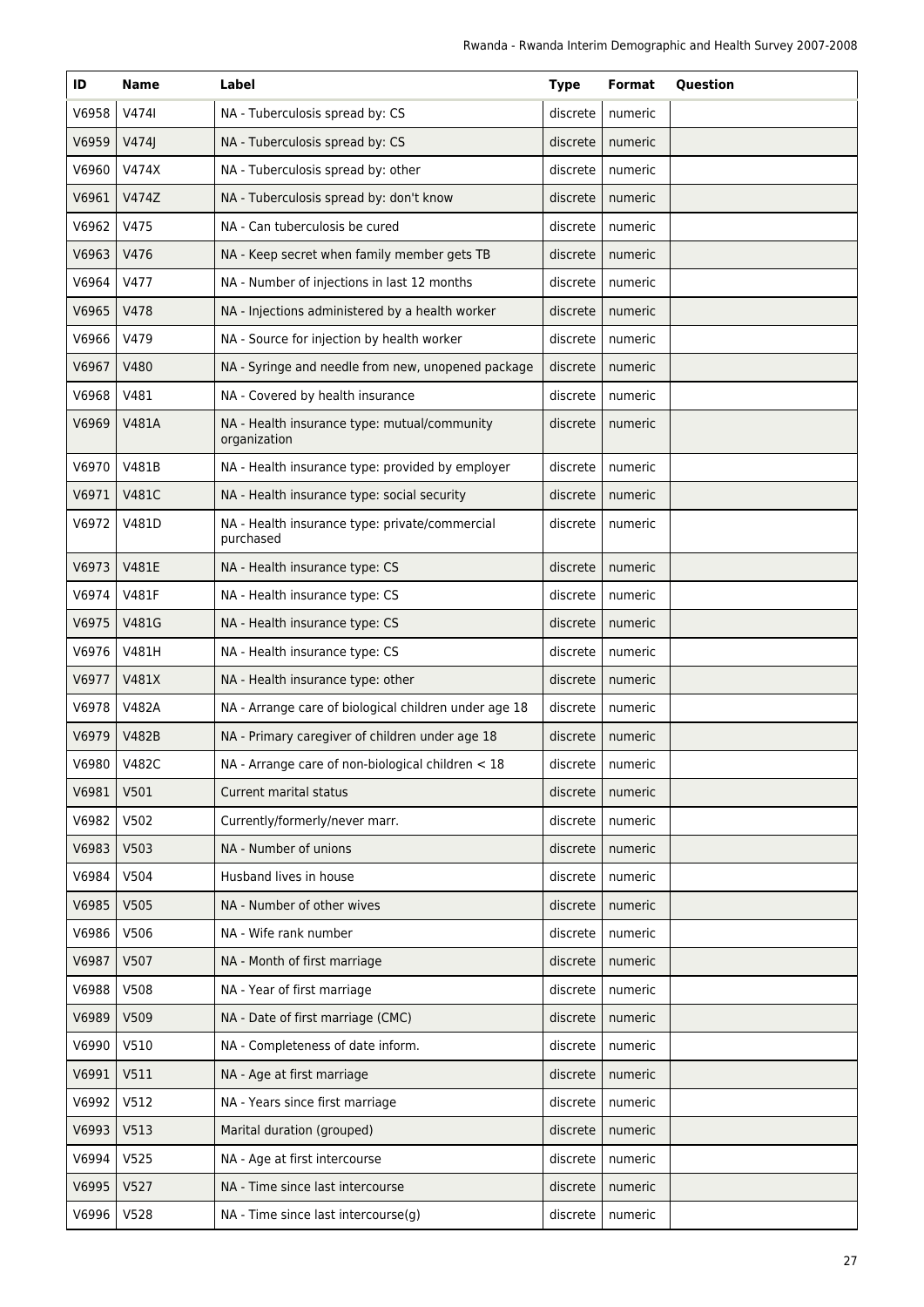| ID    | <b>Name</b> | Label                                                           | <b>Type</b> | <b>Format</b> | Question |
|-------|-------------|-----------------------------------------------------------------|-------------|---------------|----------|
| V6997 | V529        | NA - Time since last intercourse(imputed)                       | discrete    | numeric       |          |
| V6998 | V530        | NA - Flag for V529                                              | discrete    | numeric       |          |
| V6999 | V531        | NA - Age at first intercourse (imp)                             | discrete    | numeric       |          |
| V7000 | V532        | NA - Flag for V531                                              | discrete    | numeric       |          |
| V7001 | V535        | NA - Have ever been married                                     | discrete    | numeric       |          |
| V7002 | V536        | NA - Recent sexual activity                                     | discrete    | numeric       |          |
| V7003 | V537        | NA - Months of abstinence                                       | discrete    | numeric       |          |
| V7004 | V538        | NA - How previous marriage or union ended                       | discrete    | numeric       |          |
| V7005 | V539        | NA - Who received most of late husbands property                | discrete    | numeric       |          |
| V7006 | V540        | NA - Respondent received any of late husband's<br>assets or val | discrete    | numeric       |          |
| V7007 | V541        | NA - Intends to postpone intercourse until marriage             | discrete    | numeric       |          |
| V7008 | V801        | Time interview started                                          | contin      | numeric       |          |
| V7009 | V802        | Time interview ended                                            | contin      | numeric       |          |
| V7010 | V803        | Length of interview in minutes                                  | discrete    | numeric       |          |
| V7011 | V804        | Number of visits                                                | discrete    | numeric       |          |
| V7012 | V805        | Interviewer identification                                      | contin      | numeric       |          |
| V7013 | V806        | Keyer identification                                            | discrete    | numeric       |          |
| V7014 | V811        | $NA$ - Pres. children < 10 (sec 7)                              | discrete    | numeric       |          |
| V7015 | V812        | NA - Pres. husband (sec 7)                                      | discrete    | numeric       |          |
| V7016 | V813        | NA - Pres. other males (sec 7)                                  | discrete    | numeric       |          |
| V7017 | V814        | NA - Pres. other females (sec 7)                                | discrete    | numeric       |          |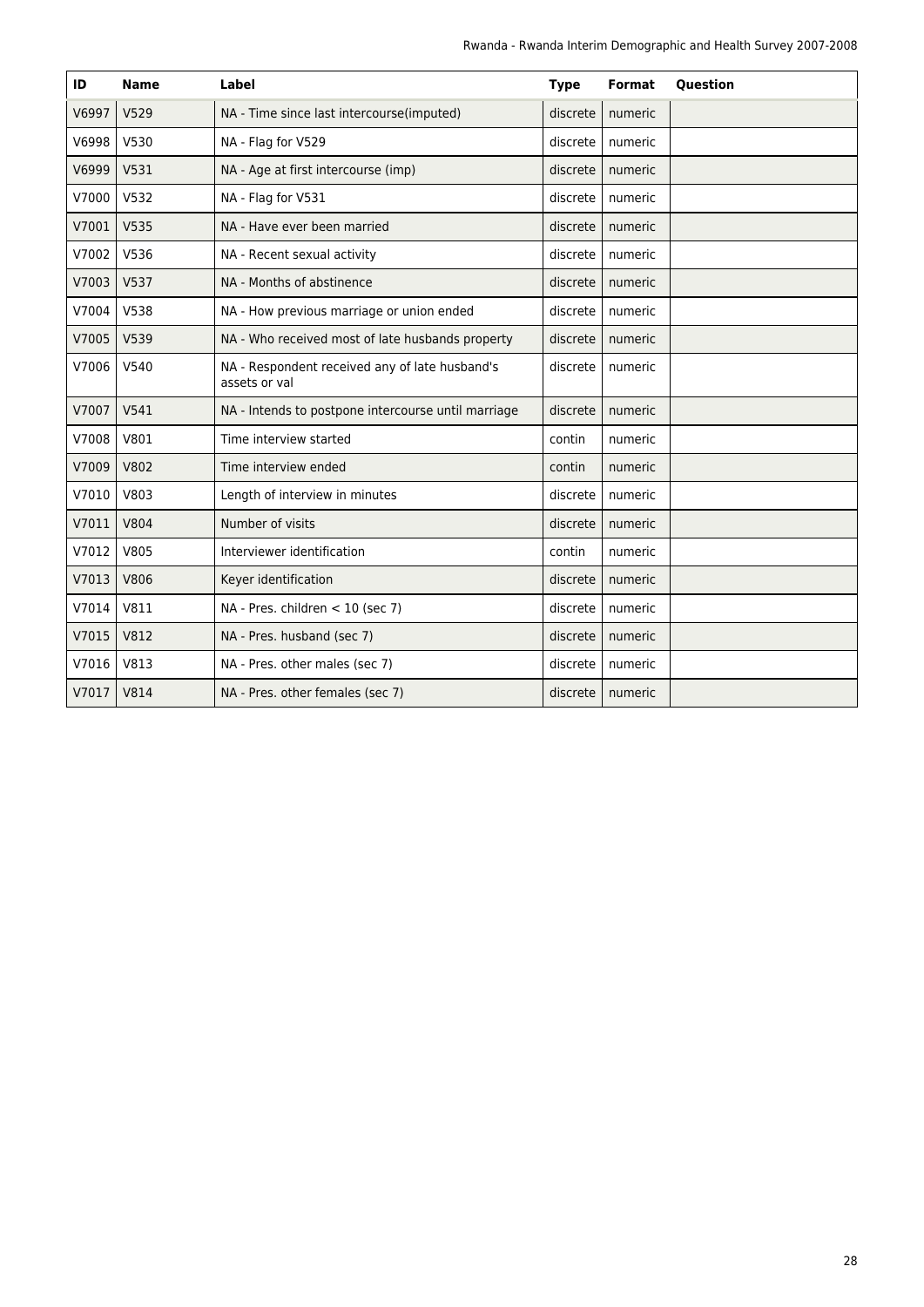## **Men**

| Content      | The file contains data related to the questions asked to the men age 15-49 years. |
|--------------|-----------------------------------------------------------------------------------|
| Cases        | 7168                                                                              |
| Variable(s)  | 87                                                                                |
| Structure    | Type:<br>Keys: ()                                                                 |
| Version      |                                                                                   |
| Producer     | National Institute of Statistics of Rwanda                                        |
| Missing Data |                                                                                   |

| ID    | <b>Name</b>    | Label                          | <b>Type</b> | Format    | Question                                   |
|-------|----------------|--------------------------------|-------------|-----------|--------------------------------------------|
| V5919 | <b>MCASEID</b> | Case Identification            | discrete    | character |                                            |
| V5920 | REC\$TYPE      |                                | discrete    | character |                                            |
| V5921 | <b>MV000</b>   | Country code and phase         | discrete    | character |                                            |
| V5922 | MV001          | Cluster number                 | contin      | numeric   |                                            |
| V5923 | MV002          | Household number               | contin      | numeric   |                                            |
| V5924 | MV003          | Respondent's line number       | discrete    | numeric   |                                            |
| V5925 | MV004          | Ultimate area unit             | contin      | numeric   |                                            |
| V5926 | <b>MV005</b>   | Sample weight                  | contin      | numeric   |                                            |
| V5927 | MV006          | Month of interview             | discrete    | numeric   |                                            |
| V5928 | <b>MV007</b>   | Year of interview              | discrete    | numeric   |                                            |
| V5929 | <b>MV008</b>   | Date of interview (CMC)        | discrete    | numeric   |                                            |
| V5930 | MV009          | Respondent's month of birth    | discrete    | numeric   | In what month and year were<br>you born?   |
| V5931 | MV010          | Respondent's year of birth     | contin      | numeric   | In what month and year were<br>you born?   |
| V5932 | MV011          | Date of birth (CMC)            | contin      | numeric   |                                            |
| V5933 | MV012          | Current age - respondent       | contin      | numeric   | How old were you at your last<br>birthday? |
| V5934 | MV013          | Age 5-year groups              | discrete    | numeric   |                                            |
| V5935 | MV014          | Completeness of information    | discrete    | numeric   |                                            |
| V5936 | MV015          | Result of individual interview | discrete    | numeric   |                                            |
| V5937 | MV016          | Day of interview               | contin      | numeric   |                                            |
| V5938 | MV021          | Primary sampling unit          | contin      | numeric   |                                            |
| V5939 | MV022          | Sample stratum number          | discrete    | numeric   |                                            |
| V5940 | MV023          | Sample domain                  | discrete    | numeric   |                                            |
| V5941 | MV024          |                                | discrete    | numeric   |                                            |
| V5942 | MV025          | Type of place of residence     | discrete    | numeric   |                                            |
| V5943 | MV026          | De facto place of residence    | discrete    | numeric   |                                            |
| V5944 | MV027          | Number of visits               | discrete    | numeric   |                                            |
| V5945 | MV028          | Interviewer identification     | contin      | numeric   |                                            |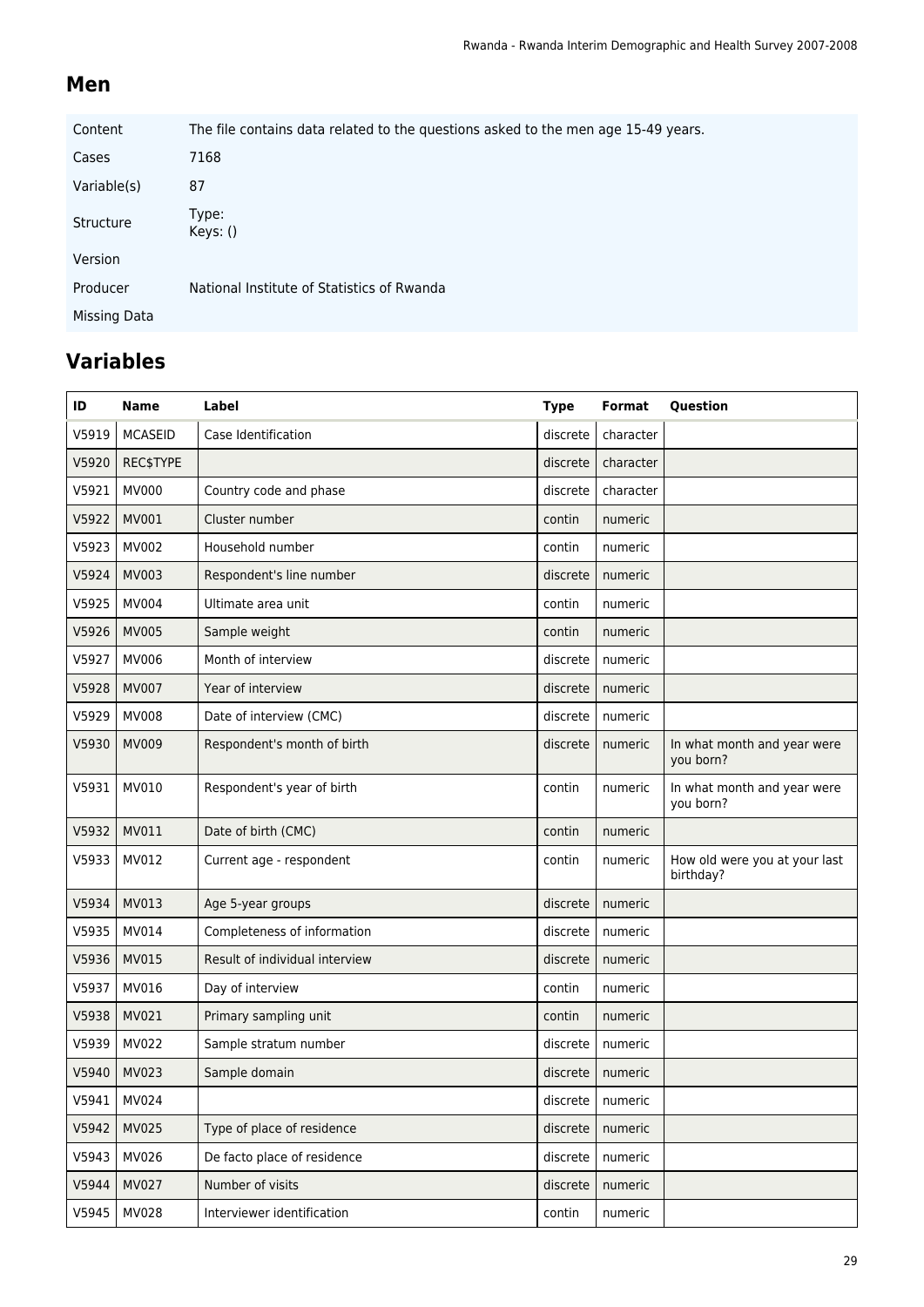| ID    | <b>Name</b>  | Label                                                              | <b>Type</b> | <b>Format</b> | <b>Question</b>                                                                                           |
|-------|--------------|--------------------------------------------------------------------|-------------|---------------|-----------------------------------------------------------------------------------------------------------|
| V5946 | MV029        | Keyer identification                                               | discrete    | numeric       |                                                                                                           |
| V5947 | MV030        | Field supervisor                                                   | discrete    | numeric       |                                                                                                           |
| V5948 | MV031        | Field editor                                                       | discrete    | numeric       |                                                                                                           |
| V5949 | MV032        | Office editor                                                      | discrete    | numeric       |                                                                                                           |
| V5950 | MV033        | NA - Ultimate area selection prob.                                 | discrete    | numeric       |                                                                                                           |
| V5951 | MV035        | NA - Number of wives, partners                                     | discrete    | numeric       |                                                                                                           |
| V5952 | MV801        | Time interview started                                             | contin      | numeric       |                                                                                                           |
| V5953 | MV802        | Time interview ended                                               | contin      | numeric       |                                                                                                           |
| V5954 | MV803        | Length of interview in minutes                                     | contin      | numeric       |                                                                                                           |
| V5955 | PrimaryLast  | Indicator of each last matching case as Primary                    | discrete    | numeric       |                                                                                                           |
| V5956 | MV101        | Region                                                             | discrete    | numeric       |                                                                                                           |
| V5957 | MV102        | Type of place of residence                                         | discrete    | numeric       |                                                                                                           |
| V5958 | MV103        | NA - Childhood place of residence                                  | discrete    | numeric       |                                                                                                           |
| V5959 | MV104        | NA - Years lived in place of res.                                  | discrete    | numeric       |                                                                                                           |
| V5960 | <b>MV105</b> | NA - Type of place of previous res.                                | discrete    | numeric       |                                                                                                           |
| V5961 | MV106        | Highest educational level                                          | discrete    | numeric       | What is the highest grade you<br>completed at that level?                                                 |
| V5962 | <b>MV107</b> | Highest year of education                                          | discrete    | numeric       | What is the highest level of<br>school you attended: primary,<br>middle/JSS, secondary/SSS, or<br>higher? |
| V5963 | MV130        | Religion                                                           | discrete    | numeric       | What is your religion?                                                                                    |
| V5964 | MV131        | NA - Ethnicity                                                     | discrete    | numeric       |                                                                                                           |
| V5965 | MV133        | Education in single years                                          | discrete    | numeric       |                                                                                                           |
| V5966 | MV134        | De facto place of residence                                        | discrete    | numeric       |                                                                                                           |
| V5967 | MV135        | Usual resident or visitor                                          | discrete    | numeric       |                                                                                                           |
| V5968 | MV136        | Number of household members                                        | discrete    | numeric       |                                                                                                           |
| V5969 | MV138        | Number of eligible men in HH                                       | discrete    | numeric       |                                                                                                           |
| V5970 | MV149        | <b>Educational attainment</b>                                      | discrete    | numeric       |                                                                                                           |
| V5971 | MV150        | Relationship to household head                                     | discrete    | numeric       |                                                                                                           |
| V5972 | MV151        | Sex of household head                                              | discrete    | numeric       |                                                                                                           |
| V5973 | MV152        | Age of household head                                              | contin      | numeric       | In what month and year were<br>you born?                                                                  |
| V5974 | MV155        | NA - Literacy                                                      | discrete    | numeric       |                                                                                                           |
| V5975 | MV156        | NA - Ever participated in a literacy program outside of<br>primary | discrete    | numeric       |                                                                                                           |
| V5976 | MV157        | NA - Frequency of reading newpaper or magazine                     | discrete    | numeric       |                                                                                                           |
| V5977 | MV158        | NA - Frequency of listening to radio                               | discrete    | numeric       |                                                                                                           |
| V5978 | MV159        | NA - Frequency of watching television                              | discrete    | numeric       |                                                                                                           |
| V5979 | MV167        | NA - Times away from home in last 12 months                        | discrete    | numeric       |                                                                                                           |
| V5980 | MV168        | NA - Away for more than one month                                  | discrete    | numeric       |                                                                                                           |
| V5981 | MV190        | Wealth index                                                       | discrete    | numeric       |                                                                                                           |
| V5982 | MV191        | Wealth index factor score (5 decimals)                             | contin      | numeric       |                                                                                                           |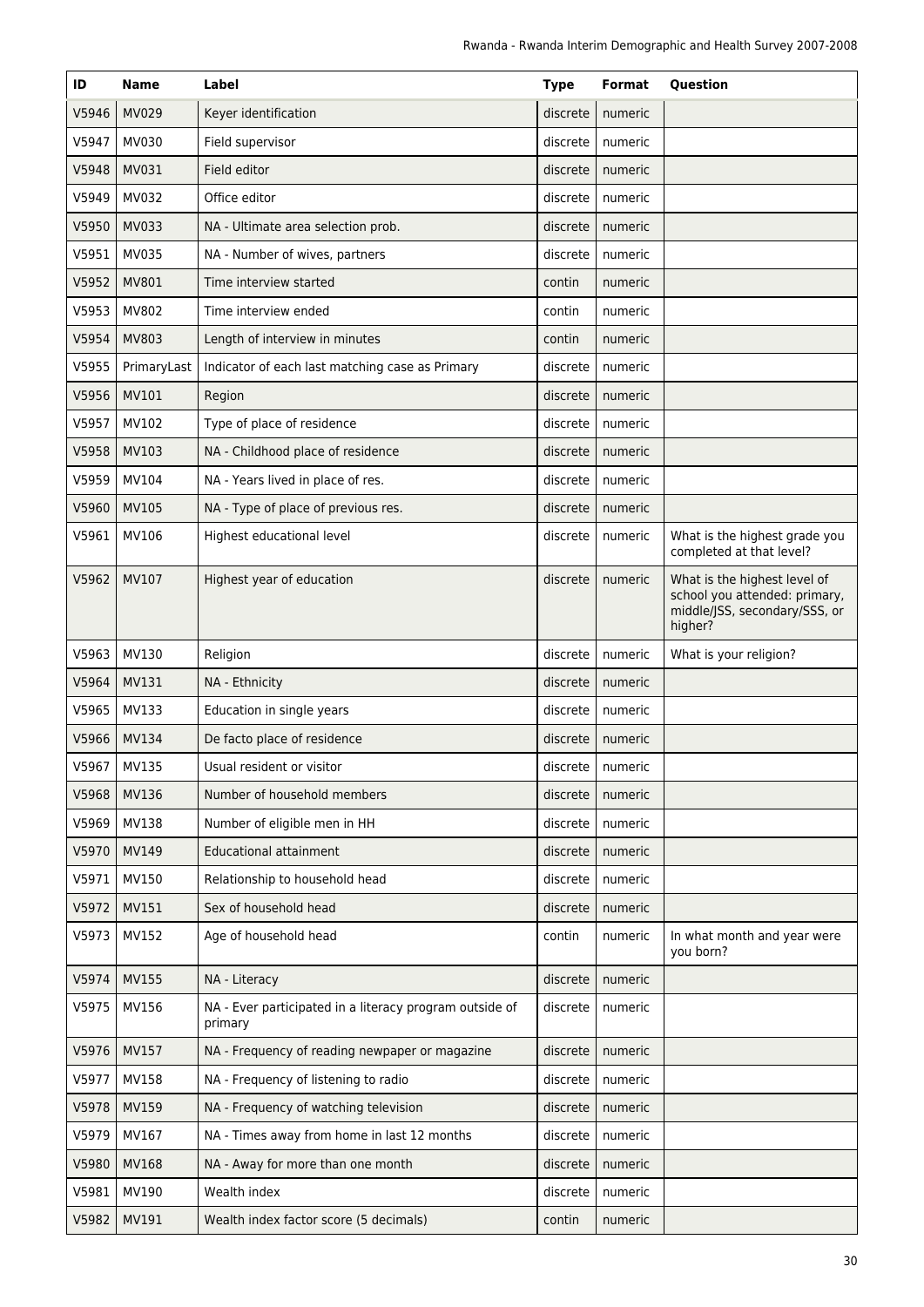| ID    | <b>Name</b>  | Label                                                               | <b>Type</b> | <b>Format</b> | <b>Ouestion</b>                                                                                 |
|-------|--------------|---------------------------------------------------------------------|-------------|---------------|-------------------------------------------------------------------------------------------------|
| V5983 | MV201        | Total children ever born                                            | discrete    | numeric       | Do you have any sons or<br>daughters that you have<br>fathered who are now livings<br>with you? |
| V5984 | MV202        | Sons at home                                                        | discrete    | numeric       | How many sons live with you?                                                                    |
| V5985 | MV203        | Daughters at home                                                   | discrete    | numeric       | How many dauthers live with<br>you?                                                             |
| V5986 | MV204        | Sons elsewhere                                                      | discrete    | numeric       | How many sons are alive but<br>do not live with you?                                            |
| V5987 | MV205        | Daughters elsewhere                                                 | discrete    | numeric       | How many dauthers are alive<br>but do not live with you?                                        |
| V5988 | MV206        | Sons who have died                                                  | discrete    | numeric       | How many boys have died?                                                                        |
| V5989 | MV207        | Daughters who have died                                             | discrete    | numeric       | And how many girls have died?                                                                   |
| V5990 | MV212        | NA - Age of respondent at 1st birth                                 | discrete    | numeric       |                                                                                                 |
| V5991 | MV213        | NA - Partner currently pregnant                                     | discrete    | numeric       |                                                                                                 |
| V5992 | MV217        | NA - Knowledge of ovulatory cycle                                   | discrete    | numeric       |                                                                                                 |
| V5993 | MV218        | Number of living children                                           | discrete    | numeric       |                                                                                                 |
| V5994 | MV225        | NA - Current pregnancy wanted                                       | discrete    | numeric       |                                                                                                 |
| V5995 | MV245        | Women fathered children with                                        | discrete    | numeric       |                                                                                                 |
| V5996 | MV246        | NA - Married to mother when first child was born                    | discrete    | numeric       |                                                                                                 |
| V5997 | MV247        | NA - Age of youngest child                                          | discrete    | numeric       |                                                                                                 |
| V5998 | <b>MV248</b> | NA - Antenatal check-ups for the mother for youngest<br>child       | discrete    | numeric       |                                                                                                 |
| V5999 | MV249        | NA - Respondent present during check-ups for youngest<br>child      | discrete    | numeric       |                                                                                                 |
| V6000 | MV250        | NA - Place of birth of youngest child                               | discrete    | numeric       |                                                                                                 |
| V6001 | MV251        | NA - Reason for not delivering youngest child in health<br>facility | discrete    | numeric       |                                                                                                 |
| V6002 | MV252        | NA - Drinking pattern when child has diarrhea                       | discrete    | numeric       |                                                                                                 |
| V6003 | MV301        | Knowledge of any method                                             | discrete    | numeric       | Which ways or methods have<br>you heard about?                                                  |
| V6004 | MV302        | Ever use of any method                                              | discrete    | numeric       | Have you ever used                                                                              |
| V7019 | <b>V87</b>   | Weight                                                              | discrete    | numeric       |                                                                                                 |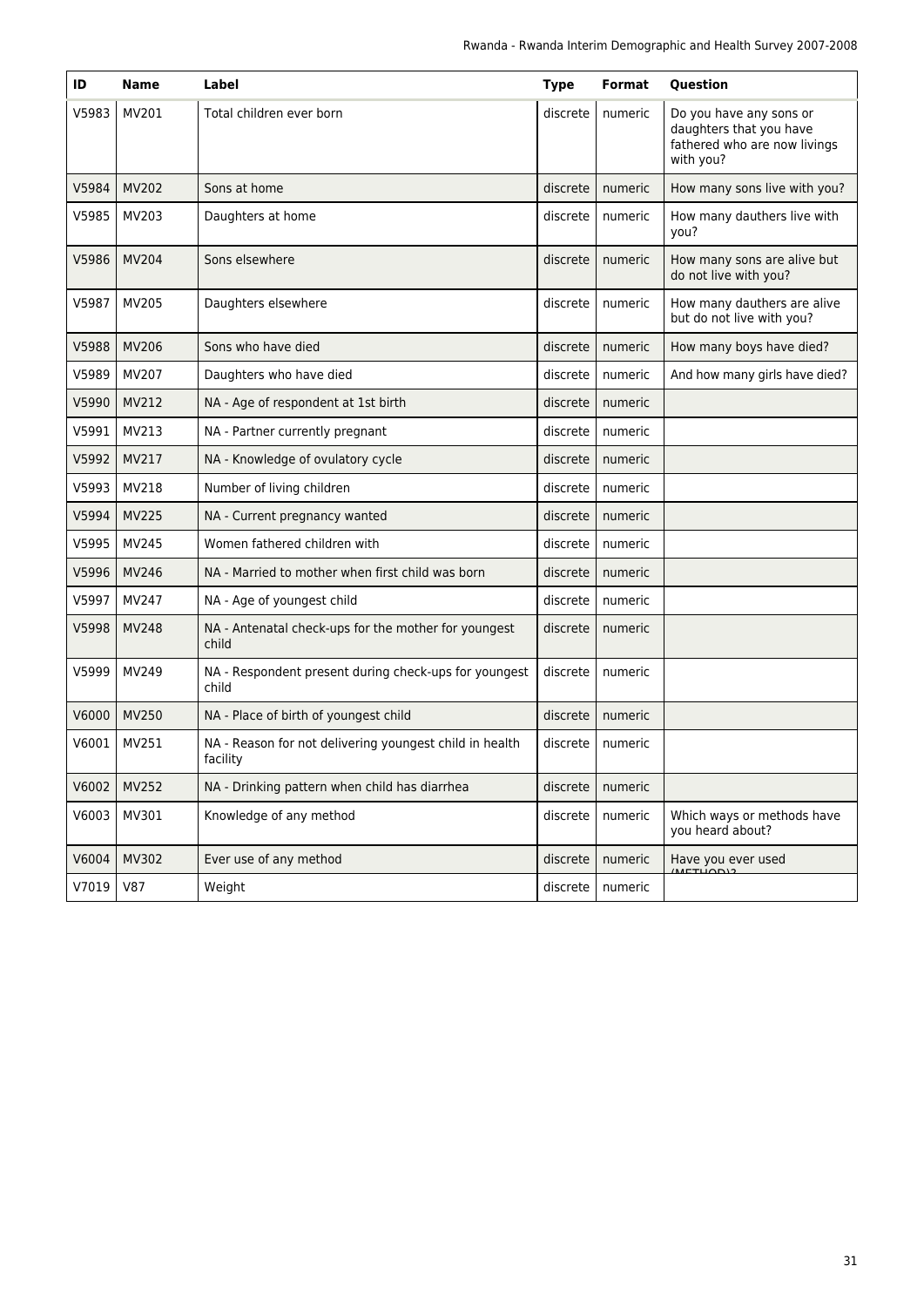## **Child**

| Content      | The file contains data related to the questions asked to the children of 5-59 moths. |
|--------------|--------------------------------------------------------------------------------------|
| Cases        | 18421                                                                                |
| Variable(s)  | 361                                                                                  |
| Structure    | Type:<br>Keys: ()                                                                    |
| Version      |                                                                                      |
| Producer     | National Institute of Statistics of Rwanda                                           |
| Missing Data |                                                                                      |

| ID    | <b>Name</b>    | Label                            | <b>Type</b> | <b>Format</b> | <b>Question</b>                                       |
|-------|----------------|----------------------------------|-------------|---------------|-------------------------------------------------------|
| V6005 | HHID           | Case Identification              | discrete    | character     |                                                       |
| V6006 | CASEID         | Case Identification              | discrete    | character     |                                                       |
| V6007 | <b>BIDX</b>    | Birth column number              | discrete    | numeric       |                                                       |
| V6008 | <b>BORD</b>    | Birth order number               | discrete    | numeric       |                                                       |
| V6009 | B <sub>0</sub> | Child is twin                    | discrete    | numeric       | were any of<br>these births<br>twins?                 |
| V6010 | <b>B1</b>      | Month of birth                   | discrete    | numeric       | In what month<br>was (NAME)<br>born?                  |
| V6011 | B <sub>2</sub> | Year of birth                    | contin      | numeric       | In what year<br>was (NAME)<br>born?                   |
| V6012 | B <sub>3</sub> | Date of birth (CMC)              | contin      | numeric       |                                                       |
| V6013 | <b>B4</b>      | Sex of child                     | discrete    | numeric       |                                                       |
| V6014 | <b>B5</b>      | Child is alive                   | discrete    | numeric       | Is (name) still<br>alive?                             |
| V6015 | B <sub>6</sub> | Age at death                     | discrete    | numeric       | How old was<br>(name) when<br>she/he died?            |
| V6016 | <b>B7</b>      | Age at death (months-imputed)    | contin      | numeric       |                                                       |
| V6017 | B <sub>8</sub> | Current age of child             | contin      | numeric       | How old was<br>(NAME) at<br>his/her last<br>birthday? |
| V6018 | <b>B9</b>      | Child lives with whom            | discrete    | numeric       |                                                       |
| V6019 | <b>B10</b>     | Completeness of information      | discrete    | numeric       |                                                       |
| V6020 | <b>B11</b>     | Preceding birth interval         | contin      | numeric       |                                                       |
| V6021 | <b>B12</b>     | Succeeding birth interval        | contin      | numeric       |                                                       |
| V6022 | <b>B13</b>     | Flag for age at death            | discrete    | numeric       |                                                       |
| V6023 | <b>B15</b>     | Live birth between births        | discrete    | numeric       |                                                       |
| V6024 | <b>B16</b>     | Child's line number in household | discrete    | numeric       |                                                       |
| V6025 | <b>MIDX</b>    | Index to birth history           | discrete    | numeric       |                                                       |
| V6026 | M1             | Tetanus injections bef. birth    | discrete    | numeric       |                                                       |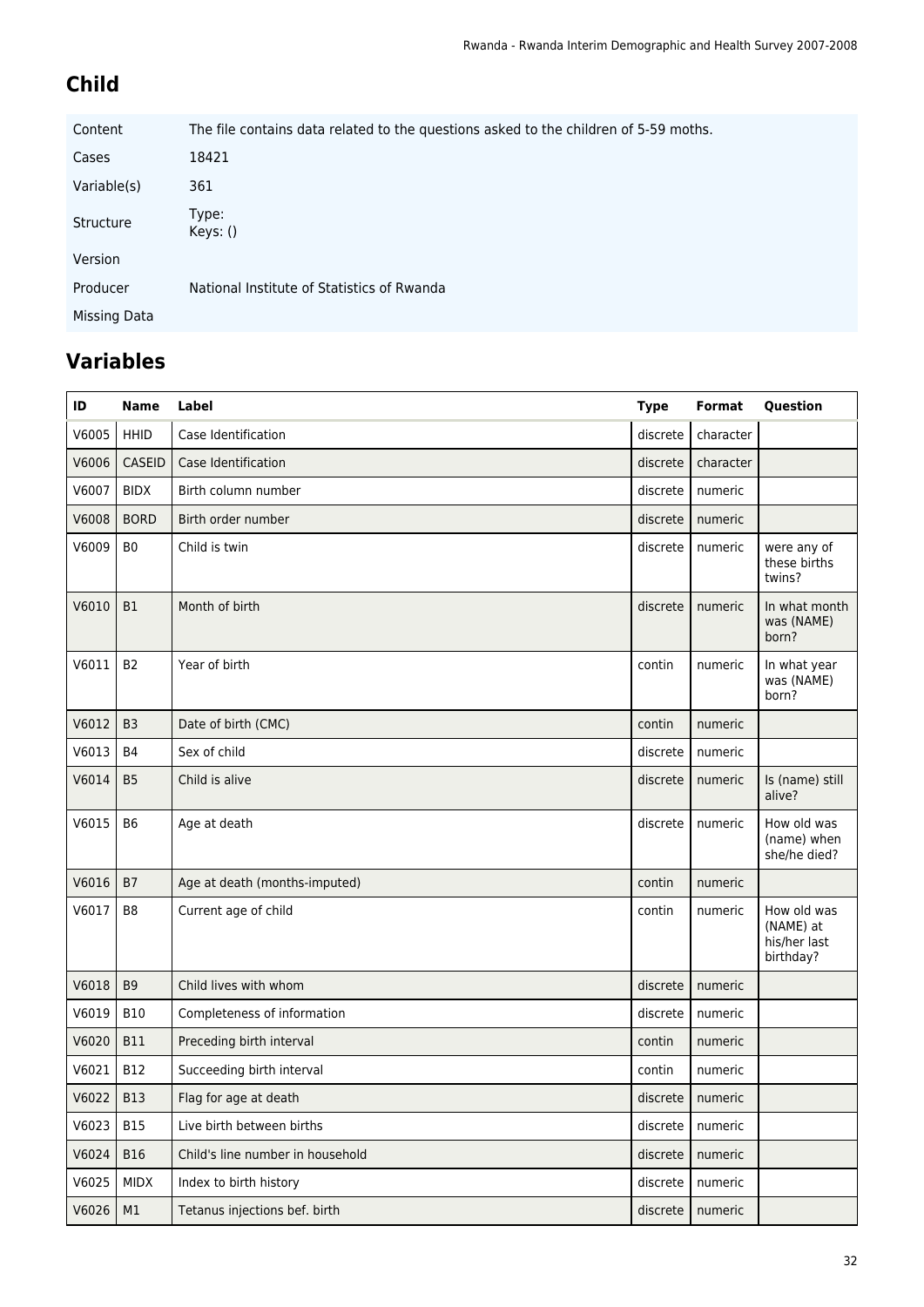| ID    | Name             | Label                                                        | <b>Type</b> | Format             | Question |
|-------|------------------|--------------------------------------------------------------|-------------|--------------------|----------|
| V6027 | M1A              | Tetanus injections before pregnancy                          | discrete    | numeric            |          |
| V6028 | M1B              | NA - Month last tetanus injection before pregnancy           | discrete    | numeric            |          |
| V6029 | M <sub>1</sub> C | NA - Year last tetanus injection before pregnancy            | discrete    | numeric            |          |
| V6030 | M <sub>1</sub> D | NA - Years ago received last tetanus injection before pregna | discrete    | numeric            |          |
| V6031 | M1E              | NA - Last tetanus injection before pregnancy (CMC)           | discrete    | numeric            |          |
| V6032 | M <sub>2</sub> A | Prenatal: doctor                                             | discrete    | numeric            |          |
| V6033 | M2B              | Prenatal: nurse/midwife                                      | discrete    | numeric            |          |
| V6034 | M <sub>2</sub> C | NA - Prenatal: auxiliary midwife                             | discrete    | numeric            |          |
| V6035 | M <sub>2</sub> D | NA - Prenatal: CS health profession                          | discrete    | numeric            |          |
| V6036 | M <sub>2E</sub>  | NA - Prenatal: CS health profession                          | discrete    | numeric            |          |
| V6037 | M2F              | NA - Prenatal: trained birth att.                            | discrete    | numeric            |          |
| V6038 | M <sub>2</sub> G | Prenatal: Trained trad.birth attendant                       | discrete    | numeric            |          |
| V6039 | M <sub>2</sub> H | NA - Prenatal: relative                                      | discrete    | numeric            |          |
| V6040 | M2I              | Prenatal: CS: Non Trained tradit. birth attendant (CS)       | discrete    | numeric            |          |
| V6041 | M2J              | NA - Prenatal: CS other person                               | discrete    | numeric            |          |
| V6042 | M <sub>2</sub> K | Prenatal: other resp (uncoded)                               | discrete    | numeric            |          |
| V6043 | M <sub>2L</sub>  | NA - Prenatal: CS other                                      | discrete    | numeric            |          |
| V6044 | M2M              | NA - Prenatal: CS other                                      | discrete    | numeric            |          |
| V6045 | M <sub>2N</sub>  | Prenatal: no one                                             | discrete    | numeric            |          |
| V6046 | M3A              | Assistance: doctor                                           | discrete    | numeric            |          |
| V6047 | M3B              | Assistance: nurse/midwife                                    | discrete    | numeric            |          |
| V6048 | M <sub>3</sub> C | Assistance: auxiliary midwife                                | discrete    | numeric            |          |
| V6049 | M3D              | NA - Assistance: CS health profess.                          | discrete    | numeric            |          |
| V6050 | M3E              | NA - Assistance: CS health profess.                          |             | discrete   numeric |          |
| V6051 | M3F              | NA - Assistance: trained birth att.                          | discrete    | numeric            |          |
| V6052 | M <sub>3</sub> G | Assistance: trad.birth attend.                               | discrete    | numeric            |          |
| V6053 | M3H              | Assistance: relative, friend                                 | discrete    | numeric            |          |
| V6054 | M3I              | NA - Assistance: CS other person                             | discrete    | numeric            |          |
| V6055 | M <sub>3</sub>   | NA - Assistance: CS other person                             | discrete    | numeric            |          |
| V6056 | M3K              | Assistance: other resp (uncod)                               | discrete    | numeric            |          |
| V6057 | M3L              | NA - Assistance: CS other                                    | discrete    | numeric            |          |
| V6058 | M3M              | NA - Assistance: CS other                                    | discrete    | numeric            |          |
| V6059 | M3N              | Assistance: no one                                           | discrete    | numeric            |          |
| V6060 | M4               | Duration of breastfeeding                                    | discrete    | numeric            |          |
| V6061 | M <sub>5</sub>   | Months of breastfeeding                                      | discrete    | numeric            |          |
| V6062 | M <sub>6</sub>   | NA - Duration of amenorrhea                                  | discrete    | numeric            |          |
| V6063 | M7               | NA - Months of amenorrhea                                    | discrete    | numeric            |          |
| V6064 | M <sub>8</sub>   | NA - Duration of abstinence                                  | discrete    | numeric            |          |
| V6065 | M <sub>9</sub>   | NA - Months of abstinence                                    | discrete    | numeric            |          |
| V6066 | M10              | Time wanted pregnancy                                        | discrete    | numeric            |          |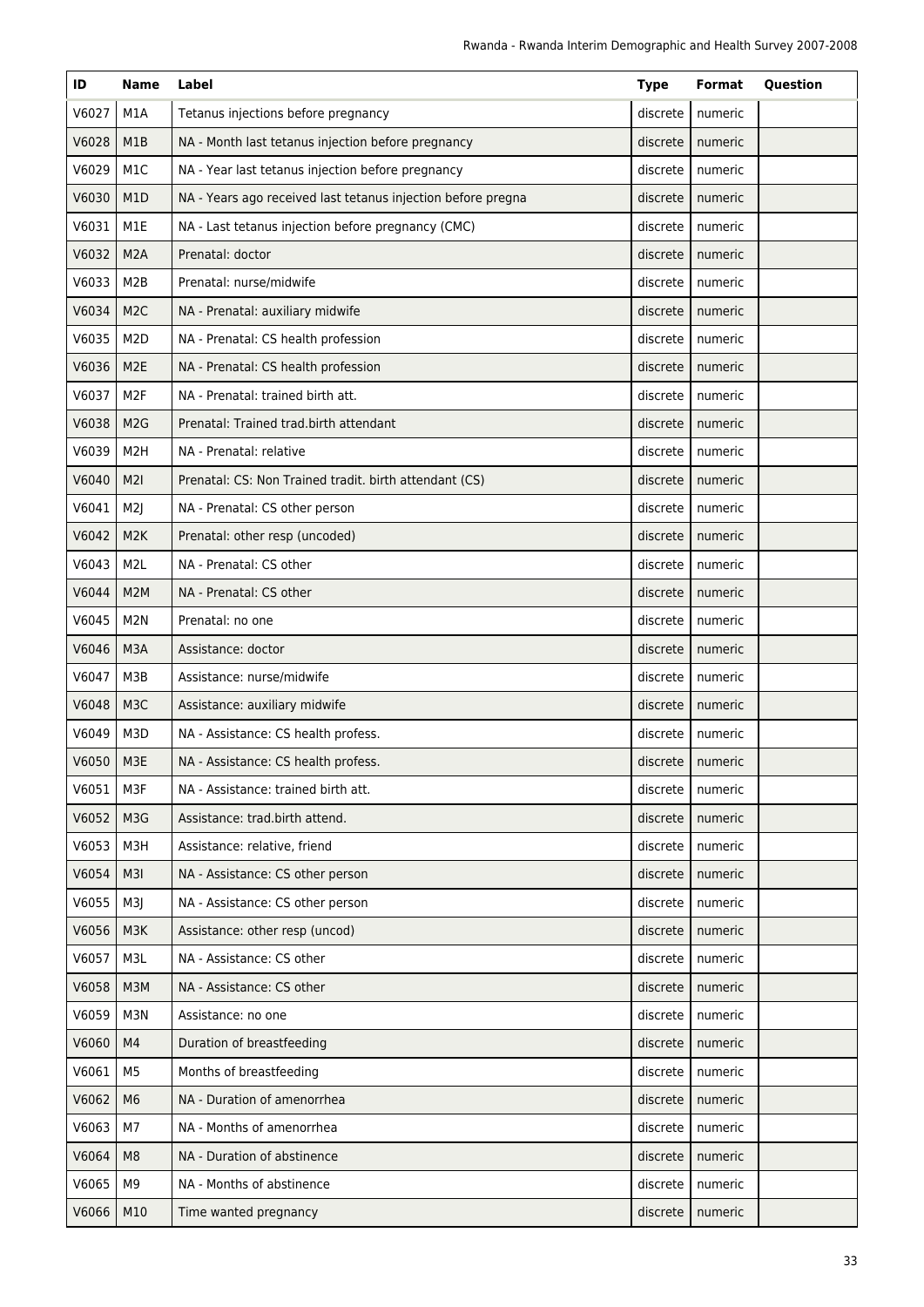| ID    | <b>Name</b> | Label                                                        | <b>Type</b> | Format             | Question |
|-------|-------------|--------------------------------------------------------------|-------------|--------------------|----------|
| V6067 | M11         | Time would have waited                                       | discrete    | numeric            |          |
| V6068 | M13         | Timing of 1st antenatal check                                | discrete    | numeric            |          |
| V6069 | M14         | Antenatal visits for pregnancy                               | discrete    | numeric            |          |
| V6070 | M15         | Place of delivery                                            | discrete    | numeric            |          |
| V6071 | M17         | NA - Delivery by caesarian section                           | discrete    | numeric            |          |
| V6072 | M18         | NA - Size of child at birth                                  | discrete    | numeric            |          |
| V6073 | M19         | NA - Birth weight (kilos - 3 dec.)                           | discrete    | numeric            |          |
| V6074 | <b>M19A</b> | NA - Weight at birth recall                                  | discrete    | numeric            |          |
| V6075 | M27         | Flag for breastfeeding                                       | discrete    | numeric            |          |
| V6076 | M28         | NA - Flag for amenorrhea                                     | discrete    | numeric            |          |
| V6077 | M29         | NA - Flag for abstinence                                     | discrete    | numeric            |          |
| V6078 | M34         | When child put to breast                                     | discrete    | numeric            |          |
| V6079 | M35         | NA - Times breastfed during night                            | discrete    | numeric            |          |
| V6080 | M36         | NA - Times breastfed during day                              | discrete    | numeric            |          |
| V6081 | M38         | NA - Drank from bottle with nipple                           | discrete    | numeric            |          |
| V6082 | M39         | NA - Times ate solid, semi-solid or soft food yesterday      | discrete    | numeric            |          |
| V6083 | <b>M42A</b> | During pregnancy - weighed                                   | discrete    | numeric            |          |
| V6084 | M42B        | NA - During pregnancy - height measured                      | discrete    | numeric            |          |
| V6085 | M42C        | During pregnancy - blood pressure taken                      | discrete    | numeric            |          |
| V6086 | M42D        | During pregnancy - urine sample taken                        | discrete    | numeric            |          |
| V6087 | M42E        | During pregnancy - blood sample taken                        | discrete    | numeric            |          |
| V6088 | M43         | Told about pregnancy complications                           | discrete    | numeric            |          |
| V6089 | M44         | Told where to go for pregnancy complications                 | discrete    | numeric            |          |
| V6090 | M45         | During pregancy, given or bought iron tablets/syrup          |             | discrete   numeric |          |
| V6091 | M46         | Days tablets or syrup taken                                  | discrete    | numeric            |          |
| V6092 | M47         | During pregnancy, had difficulty with daylight vision        | discrete    | numeric            |          |
| V6093 | M48         | During pregnancy, had difficulty with night blindness        | discrete    | numeric            |          |
| V6094 | <b>M49A</b> | During pregnancy - took Fansidar for Malaria                 | discrete    | numeric            |          |
| V6095 | M49B        | NA - During pregnancy - took Chloroquine for Malaria         | discrete    | numeric            |          |
| V6096 | M49C        | NA - During pregnancy - took Unknown Drug for Malaria        | discrete    | numeric            |          |
| V6097 | M49D        | During pregnancy - took quartem for Malaria                  | discrete    | numeric            |          |
| V6098 | M49E        | During pregnancy - took Quinine for Malaria                  | discrete    | numeric            |          |
| V6099 | M49F        | NA - During pregnancy - took country specific drug for Malar | discrete    | numeric            |          |
| V6100 | M49G        | NA - During pregnancy - took country specific drug for Malar | discrete    | numeric            |          |
| V6101 | M49X        | During pregnancy - took other drug for Malaria               | discrete    | numeric            |          |
| V6102 | M49Z        | During pregnancy - took no drug for Malaria                  | discrete    | numeric            |          |
| V6103 | <b>M51A</b> | NA - Respondent checkup after deliver timing                 | discrete    | numeric            |          |
| V6104 | M54         | NA - Received Vitamin A dose in first 2 months after deliver | discrete    | numeric            |          |
| V6105 | <b>M55A</b> | First 3 days, given milk other than breast milk              | discrete    | numeric            |          |
| V6106 | M55B        | First 3 days, given plain water                              | discrete    | numeric            |          |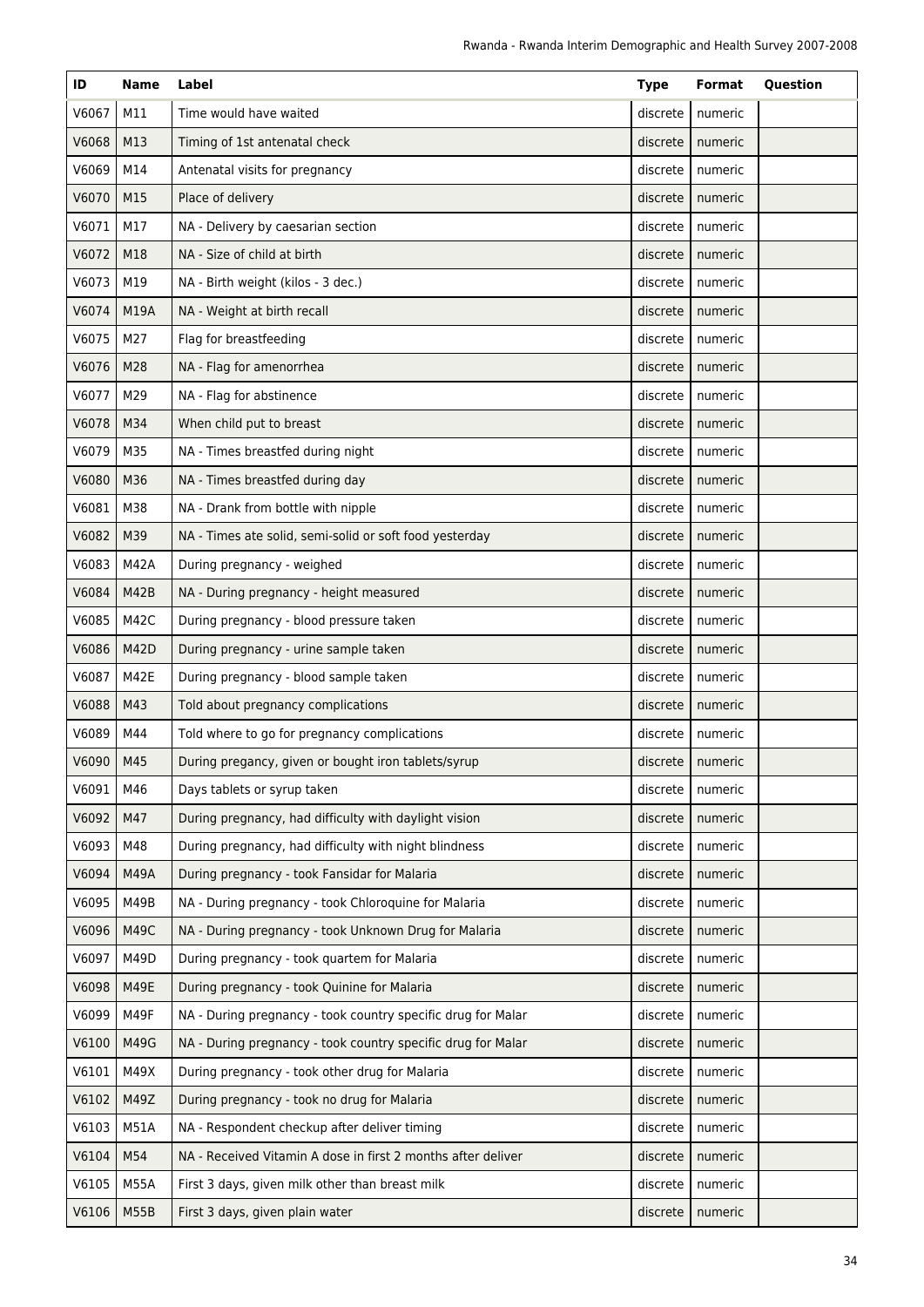| ID    | <b>Name</b> | Label                                                  | <b>Type</b> | Format  | Question |
|-------|-------------|--------------------------------------------------------|-------------|---------|----------|
| V6107 | M55C        | First 3 days, given sugar/glucose water                | discrete    | numeric |          |
| V6108 | <b>M55D</b> | First 3 days, given gripe water                        | discrete    | numeric |          |
| V6109 | <b>M55E</b> | First 3 days, given sugar/salt/water solution          | discrete    | numeric |          |
| V6110 | <b>M55F</b> | First 3 days, given fruit juice                        | discrete    | numeric |          |
| V6111 | <b>M55G</b> | First 3 days, given infant formula                     | discrete    | numeric |          |
| V6112 | <b>M55H</b> | First 3 days, given tea/infusions                      | discrete    | numeric |          |
| V6113 | M551        | First 3 days, given honey                              | discrete    | numeric |          |
| V6114 | M55         | NA - First 3 days, given country specific              | discrete    | numeric |          |
| V6115 | <b>M55K</b> | NA - First 3 days, given country specific              | discrete    | numeric |          |
| V6116 | <b>M55L</b> | NA - First 3 days, given country specific              | discrete    | numeric |          |
| V6117 | <b>M55M</b> | NA - First 3 days, given country specific              | discrete    | numeric |          |
| V6118 | <b>M55N</b> | NA - First 3 days, given country specific              | discrete    | numeric |          |
| V6119 | <b>M55X</b> | First 3 days, given other                              | discrete    | numeric |          |
| V6120 | <b>M55Z</b> | First 3 days, given nothing                            | discrete    | numeric |          |
| V6121 | <b>M57A</b> | Antenatal care: your home                              | discrete    | numeric |          |
| V6122 | <b>M57B</b> | Antenatal care: other home                             | discrete    | numeric |          |
| V6123 | <b>M57C</b> | NA - Antenatal care: CS home                           | discrete    | numeric |          |
| V6124 | <b>M57D</b> | NA - Antenatal care: CS home                           | discrete    | numeric |          |
| V6125 | <b>M57E</b> | Antenatal care: govt. hospital                         | discrete    | numeric |          |
| V6126 | M57F        | Antenatal care: govt. health center                    | discrete    | numeric |          |
| V6127 | <b>M57G</b> | NA - Antenatal care: govt. health post                 | discrete    | numeric |          |
| V6128 | <b>M57H</b> | NA - Antenatal care: public mobile clinic              | discrete    | numeric |          |
| V6129 | M57I        | NA - Antenatal care: CS public                         | discrete    | numeric |          |
| V6130 | M57J        | NA - Antenatal care: CS public                         | discrete    | numeric |          |
| V6131 | M57K        | NA - Antenatal care: CS public                         | discrete    | numeric |          |
| V6132 | <b>M57L</b> | Antenatal care: other public                           | discrete    | numeric |          |
| V6133 | <b>M57M</b> | Antenatal care: pvt. hospital/clinic                   | discrete    | numeric |          |
| V6134 | <b>M57N</b> | NA - Antenatal care: pvt. mobile clinic                | discrete    | numeric |          |
| V6135 | M570        | Antenatal care: private doctor (CS).                   | discrete    | numeric |          |
| V6136 | <b>M57P</b> | Antenatal care: ARBEF CLINIC (CS)                      | discrete    | numeric |          |
| V6137 | M57Q        | Antenatal care: NURSE (CS).                            | discrete    | numeric |          |
| V6138 | M57R        | Antenatal care: other private                          | discrete    | numeric |          |
| V6139 | <b>M57S</b> | NA - Antenatal care: CS other                          | discrete    | numeric |          |
| V6140 | <b>M57T</b> | NA - Antenatal care: CS other                          | discrete    | numeric |          |
| V6141 | <b>M57U</b> | NA - Antenatal care: CS other                          | discrete    | numeric |          |
| V6142 | <b>M57V</b> | NA - Antenatal care: CS other                          | discrete    | numeric |          |
| V6143 | M57X        | Antenatal care: other                                  | discrete    | numeric |          |
| V6144 | M60         | Drugs for intestinal parasites                         | discrete    | numeric |          |
| V6145 | M61         | NA - Time spent at place of delivery                   | discrete    | numeric |          |
| V6146 | M62         | NA - Anyone checked respondent health before discharge | discrete    | numeric |          |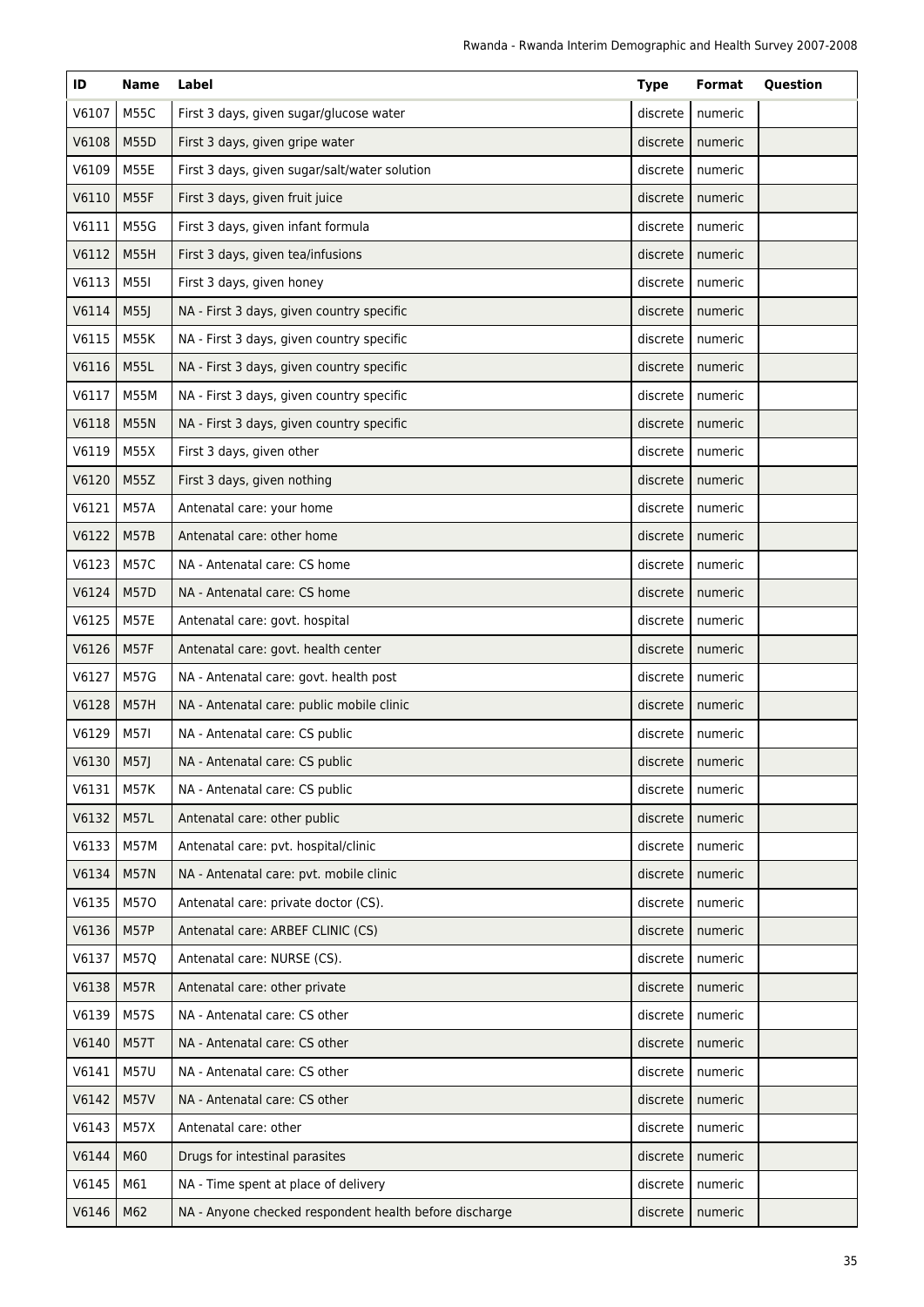| ID    | <b>Name</b>      | Label                                                        | <b>Type</b> | Format             | Question |
|-------|------------------|--------------------------------------------------------------|-------------|--------------------|----------|
| V6147 | M63              | NA - How long before discharging resondent health check took | discrete    | numeric            |          |
| V6148 | M64              | NA - Who checked respondent health before discharge          | discrete    | numeric            |          |
| V6149 | <b>M65A</b>      | NA - Reason didn't deliver at health facility: cost too much | discrete    | numeric            |          |
| V6150 | <b>M65B</b>      | NA - Reason didn't deliver at health facility: facility not  | discrete    | numeric            |          |
| V6151 | <b>M65C</b>      | NA - Reason didn't deliver at health facility: too far/no tr | discrete    | numeric            |          |
| V6152 | M65D             | NA - Reason didn't deliver at health facility: don't trust f | discrete    | numeric            |          |
| V6153 | <b>M65E</b>      | NA - Reason didn't deliver at health facility: no female pro | discrete    | numeric            |          |
| V6154 | M65F             | NA - Reason didn't deliver at health facility: husband/famil | discrete    | numeric            |          |
| V6155 | M65G             | NA - Reason didn't deliver at health facility: not necessary | discrete    | numeric            |          |
| V6156 | M65H             | NA - Reason didn't deliver at health facility: not customary | discrete    | numeric            |          |
| V6157 | M65I             | NA - Reason didn't deliver at health facility: CS            | discrete    | numeric            |          |
| V6158 | M65              | NA - Reason didn't deliver at health facility: CS            | discrete    | numeric            |          |
| V6159 | <b>M65K</b>      | NA - Reason didn't deliver at health facility: CS            | discrete    | numeric            |          |
| V6160 | M65L             | NA - Reason didn't deliver at health facility: CS            | discrete    | numeric            |          |
| V6161 | M65X             | NA - Reason didn't deliver at health facility: other         | discrete    | numeric            |          |
| V6162 | M66              | NA - After discharge/delivery at home anyone checked respond | discrete    | numeric            |          |
| V6163 | M67              | NA - How long after discharge/delivery at home respondent he | discrete    | numeric            |          |
| V6164 | M68              | NA - Who checked respondent health after discharge/delivery  | discrete    | numeric            |          |
| V6165 | M69              | NA - Where respondent check after discharge/delivery at home | discrete    | numeric            |          |
| V6166 | M70              | NA - Baby postnatal check within 2 months                    | discrete    | numeric            |          |
| V6167 | M71              | NA - How long after delivery postnatal check took place      | discrete    | numeric            |          |
| V6168 | M72              | NA - Who performed postnatal checkup                         | discrete    | numeric            |          |
| V6169 | M73              | NA - Where was the baby checked for the first time           | discrete    | numeric            |          |
| V6170 | <b>HIDX</b>      | Index to birth history                                       |             | discrete   numeric |          |
| V6171 | H1               | Has health card                                              | discrete    | numeric            |          |
| V6172 | H <sub>2</sub>   | <b>Received BCG</b>                                          | discrete    | numeric            |          |
| V6173 | H <sub>2</sub> D | BCG day                                                      | discrete    | numeric            |          |
| V6174 | H <sub>2</sub> M | <b>BCG</b> month                                             | discrete    | numeric            |          |
| V6175 | H <sub>2</sub> Y | <b>BCG</b> year                                              | discrete    | numeric            |          |
| V6176 | H <sub>3</sub>   | Received DPT 1                                               | discrete    | numeric            |          |
| V6177 | H <sub>3</sub> D | DPT 1 day                                                    | discrete    | numeric            |          |
| V6178 | H3M              | DPT 1 month                                                  | discrete    | numeric            |          |
| V6179 | H <sub>3</sub> Y | DPT 1 year                                                   | discrete    | numeric            |          |
| V6180 | H4               | Received POLIO 1                                             | discrete    | numeric            |          |
| V6181 | H <sub>4</sub> D | POLIO 1 day                                                  | discrete    | numeric            |          |
| V6182 | H4M              | POLIO 1 month                                                | discrete    | numeric            |          |
| V6183 | H4Y              | POLIO 1 year                                                 | discrete    | numeric            |          |
| V6184 | H <sub>5</sub>   | Received DPT 2                                               | discrete    | numeric            |          |
| V6185 | H <sub>5</sub> D | DPT 2 day                                                    | discrete    | numeric            |          |
| V6186 | H <sub>5</sub> M | DPT 2 month                                                  | discrete    | numeric            |          |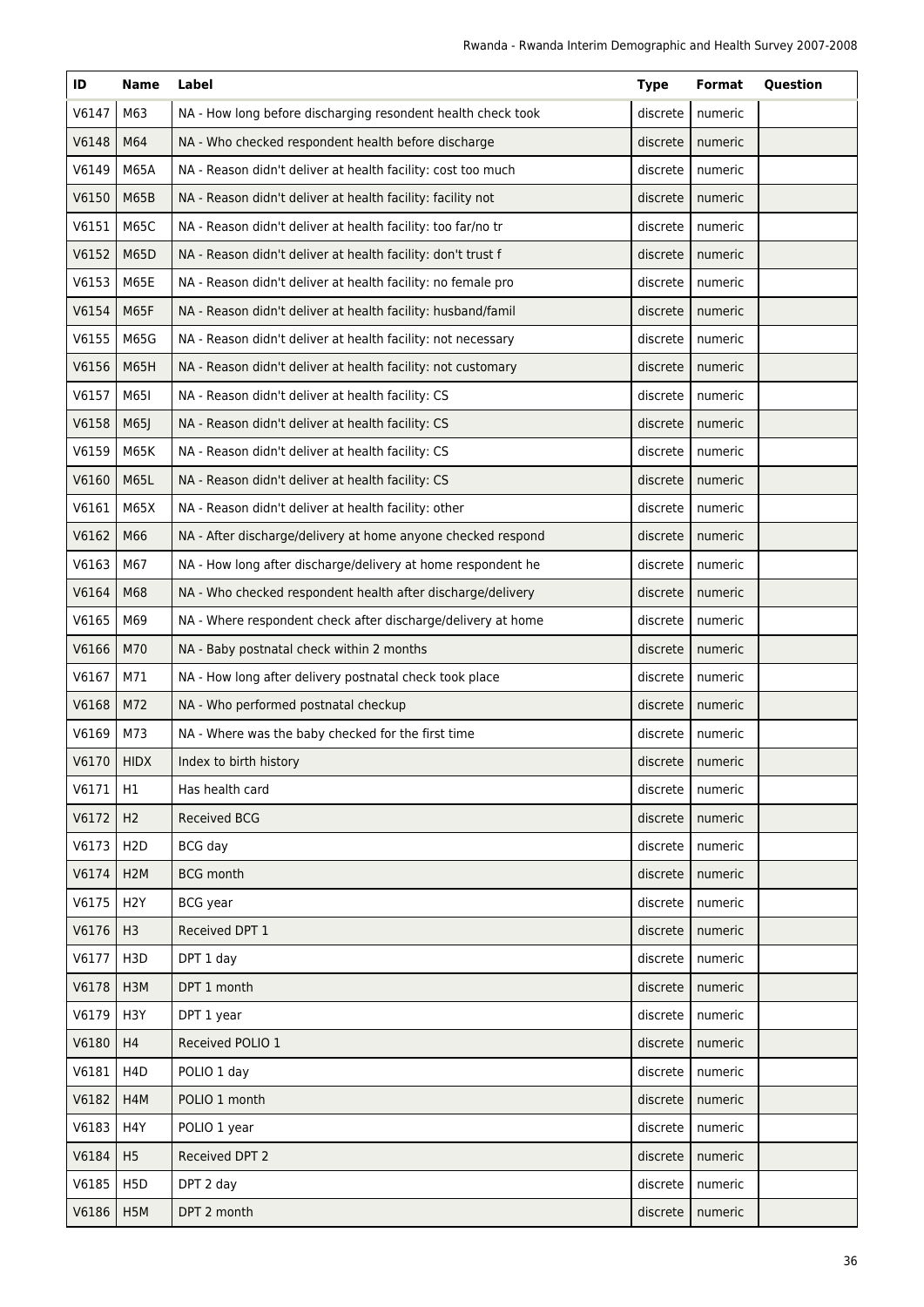| ID           | <b>Name</b>      | Label                             | <b>Type</b> | Format  | <b>Question</b> |
|--------------|------------------|-----------------------------------|-------------|---------|-----------------|
| V6187        | H <sub>5</sub> Y | DPT 2 year                        | discrete    | numeric |                 |
| V6188        | H <sub>6</sub>   | Received POLIO 2                  | discrete    | numeric |                 |
| V6189        | H <sub>6</sub> D | POLIO 2 day                       | discrete    | numeric |                 |
| V6190        | H <sub>6</sub> M | POLIO 2 month                     | discrete    | numeric |                 |
| V6191        | H <sub>6</sub> Y | POLIO 2 year                      | discrete    | numeric |                 |
| V6192        | H7               | Received DPT 3                    | discrete    | numeric |                 |
| V6193        | H <sub>7</sub> D | DPT 3 day                         | discrete    | numeric |                 |
| V6194        | H7M              | DPT 3 month                       | discrete    | numeric |                 |
| V6195        | H <sub>7</sub> Y | DPT 3 year                        | discrete    | numeric |                 |
| V6196        | H <sub>8</sub>   | Received POLIO 3                  | discrete    | numeric |                 |
| V6197        | H8D              | POLIO 3 day                       | discrete    | numeric |                 |
| V6198        | H8M              | POLIO 3 month                     | discrete    | numeric |                 |
| V6199        | H8Y              | POLIO 3 year                      | discrete    | numeric |                 |
| V6200        | H <sub>9</sub>   | <b>Received MEASLES</b>           | discrete    | numeric |                 |
| V6201        | H <sub>9</sub> D | MEASLES day                       | discrete    | numeric |                 |
| V6202        | H9M              | MEASLES month                     | discrete    | numeric |                 |
| V6203        | H <sub>9</sub> Y | MEASLES year                      | discrete    | numeric |                 |
| V6204        | H <sub>0</sub>   | Received POLIO 0                  | discrete    | numeric |                 |
| V6205        | H <sub>0</sub> D | POLIO 0 day                       | discrete    | numeric |                 |
| V6206        | <b>HOM</b>       | POLIO 0 month                     | discrete    | numeric |                 |
| V6207        | H <sub>0</sub> Y | POLIO 0 year                      | discrete    | numeric |                 |
| V6208        | H10              | Ever had vaccination              | discrete    | numeric |                 |
| V6209        | H11              | Had diarrhea recently             | discrete    | numeric |                 |
| V6210   H11B |                  | Blood in the stools               | discrete    | numeric |                 |
| V6211        | <b>H12A</b>      | Diarrhea: government hosp.        | discrete    | numeric |                 |
| V6212        | H12B             | Diarrhea: District hospital       | discrete    | numeric |                 |
| V6213        | <b>H12C</b>      | Diarrhea: govt health center      | discrete    | numeric |                 |
| V6214        | H12D             | NA - Diarrhea: pub mobil clinic   | discrete    | numeric |                 |
| V6215        | H12E             | Diarrhea: comm.health worker      | discrete    | numeric |                 |
| V6216        | <b>H12F</b>      | NA - Diarrhea: (CS)               | discrete    | numeric |                 |
| V6217        | H12G             | NA - Diarrhea: (CS)               | discrete    | numeric |                 |
| V6218        | H12H             | NA - Diarrhea: CS public sector   | discrete    | numeric |                 |
| V6219        | H12I             | Diarrhea: other public sector     | discrete    | numeric |                 |
| V6220        | H12              | Diarrhea: private hosp/clin.      | discrete    | numeric |                 |
| V6221        | <b>H12K</b>      | Diarrhea: private pharmacy        | discrete    | numeric |                 |
| V6222        | H12L             | Diarrhea: private doctor          | discrete    | numeric |                 |
| V6223        | H12M             | NA - Diarrhea: private mobile cln | discrete    | numeric |                 |
| V6224        | <b>H12N</b>      | NA - Diarrhea: comm.health worker | discrete    | numeric |                 |
| V6225        | H120             | Diarrhea: ARBEF clinic (CS)       | discrete    | numeric |                 |
| V6226        | <b>H12P</b>      | Diarrhea: Nurse (CS)              | discrete    | numeric |                 |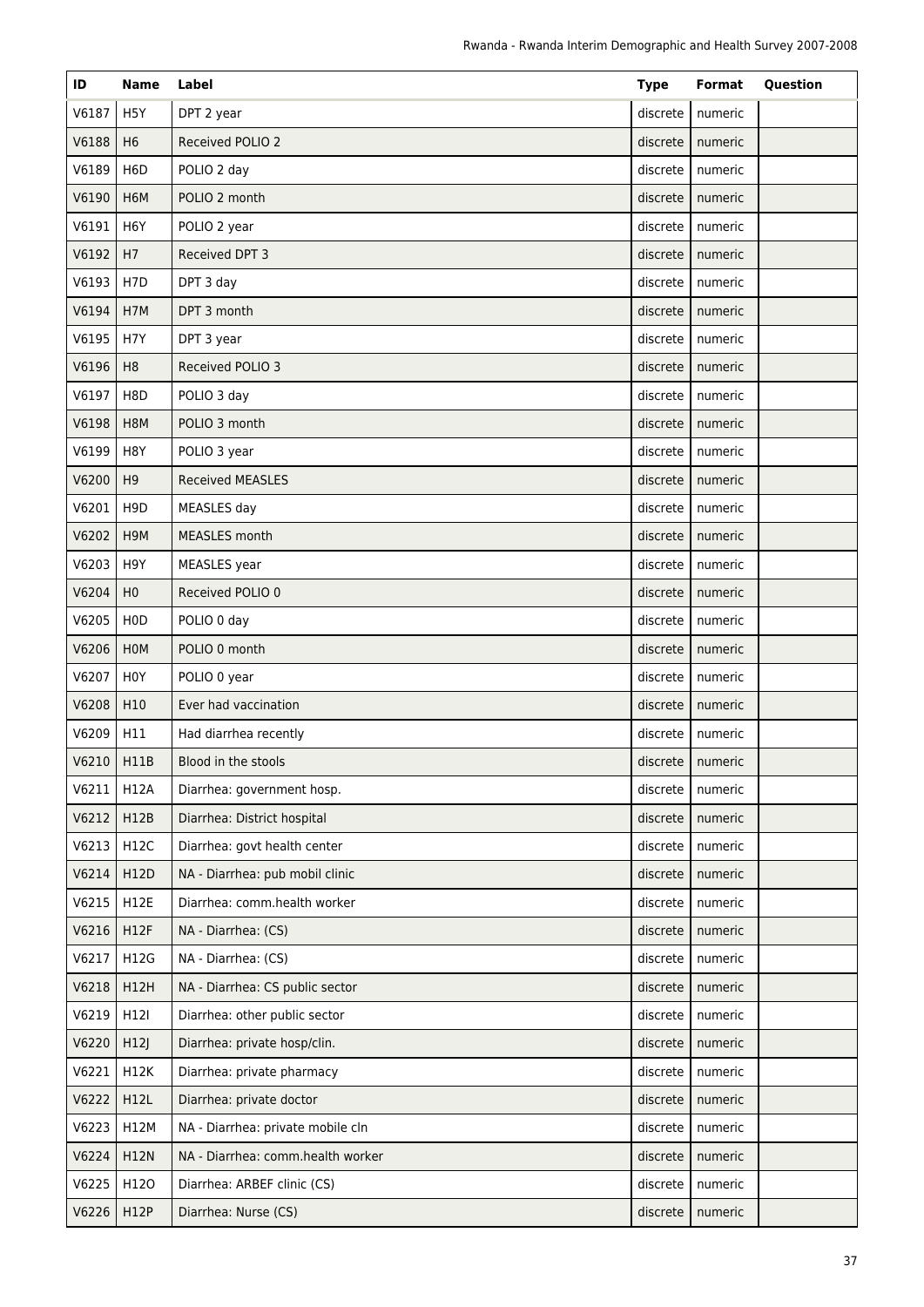| ID    | <b>Name</b>     | Label                                                    | <b>Type</b> | Format             | Question |
|-------|-----------------|----------------------------------------------------------|-------------|--------------------|----------|
| V6227 | H12Q            | NA - Diarrhea: CS med.priv sector                        | discrete    | numeric            |          |
| V6228 | <b>H12R</b>     | Diarrhea: other med.priv sect.                           | discrete    | numeric            |          |
| V6229 | H12S            | Diarrhea: shop                                           | discrete    | numeric            |          |
| V6230 | <b>H12T</b>     | Diarrhea: traditional pract.                             | discrete    | numeric            |          |
| V6231 | H12U            | NA - Diarrhea: CS oth.priv sector                        | discrete    | numeric            |          |
| V6232 | <b>H12V</b>     | NA - Diarrhea: CS oth.priv sector                        | discrete    | numeric            |          |
| V6233 | <b>H12W</b>     | NA - Diarrhea: CS oth.priv sector                        | discrete    | numeric            |          |
| V6234 | H12X            | Diarrhea: Other                                          | discrete    | numeric            |          |
| V6235 | H12Y            | Diarrhea: no treatment                                   | discrete    | numeric            |          |
| V6236 | H12Z            | Diarrhea: medical treatment                              | discrete    | numeric            |          |
| V6237 | H13             | Given oral rehydration                                   | discrete    | numeric            |          |
| V6238 | H13B            | Given a pre-packaged ORS liquid                          | discrete    | numeric            |          |
| V6239 | H14             | Given recommend. home solution                           | discrete    | numeric            |          |
| V6240 | H15             | Given antibiotic pills or syrups                         | discrete    | numeric            |          |
| V6241 | <b>H15A</b>     | Given antimotility                                       | discrete    | numeric            |          |
| V6242 | <b>H15B</b>     | Given an antibiotic injection                            | discrete    | numeric            |          |
| V6243 | <b>H15C</b>     | Given an intravenous (IV)                                | discrete    | numeric            |          |
| V6244 | <b>H15D</b>     | Given home remedy, herbal med.                           | discrete    | numeric            |          |
| V6245 | <b>H15E</b>     | Given zinc                                               | discrete    | numeric            |          |
| V6246 | <b>H15F</b>     | Given other (not antibiotic, antimotility, zinc)         | discrete    | numeric            |          |
| V6247 | <b>H15G</b>     | Given unknown pill or syrup                              | discrete    | numeric            |          |
| V6248 | <b>H15H</b>     | Given not antibiotic injection                           | discrete    | numeric            |          |
| V6249 | H15I            | Given unknown injection                                  | discrete    | numeric            |          |
| V6250 | H15             | NA - Given CS                                            |             | discrete   numeric |          |
| V6251 | <b>H15K</b>     | NA - Given CS                                            | discrete    | numeric            |          |
| V6252 | H15L            | NA - Given CS                                            | discrete    | numeric            |          |
| V6253 | <b>H15M</b>     | NA - Given CS                                            | discrete    | numeric            |          |
| V6254 | H <sub>20</sub> | Given other treatment                                    | discrete    | numeric            |          |
| V6255 | <b>H21A</b>     | Given no treatment                                       | discrete    | numeric            |          |
| V6256 | H21             | Received any treatment                                   | discrete    | numeric            |          |
| V6257 | H <sub>22</sub> | Had fever in last two weeks                              | discrete    | numeric            |          |
| V6258 | H31             | Had cough in last two weeks                              | discrete    | numeric            |          |
| V6259 | H31B            | Short, rapid breaths                                     | discrete    | numeric            |          |
| V6260 | <b>H31C</b>     | Problem in the chest or blocked or running nose          | discrete    | numeric            |          |
| V6261 | H31D            | Had fever/cough in last 2 weeks: Amount offered to drink | discrete    | numeric            |          |
| V6262 | <b>H31E</b>     | Had fever/cough in last 2 weeks: Amount offered to eat   | discrete    | numeric            |          |
| V6263 | <b>H32A</b>     | Fever/cough: government hosp.                            | discrete    | numeric            |          |
| V6264 | <b>H32B</b>     | Fever/cough: govt health cntr                            | discrete    | numeric            |          |
| V6265 | <b>H32C</b>     | NA - Fever/cough: govt health post                       | discrete    | numeric            |          |
| V6266 | <b>H32D</b>     | NA - Fever/cough: mobile clinic                          | discrete    | numeric            |          |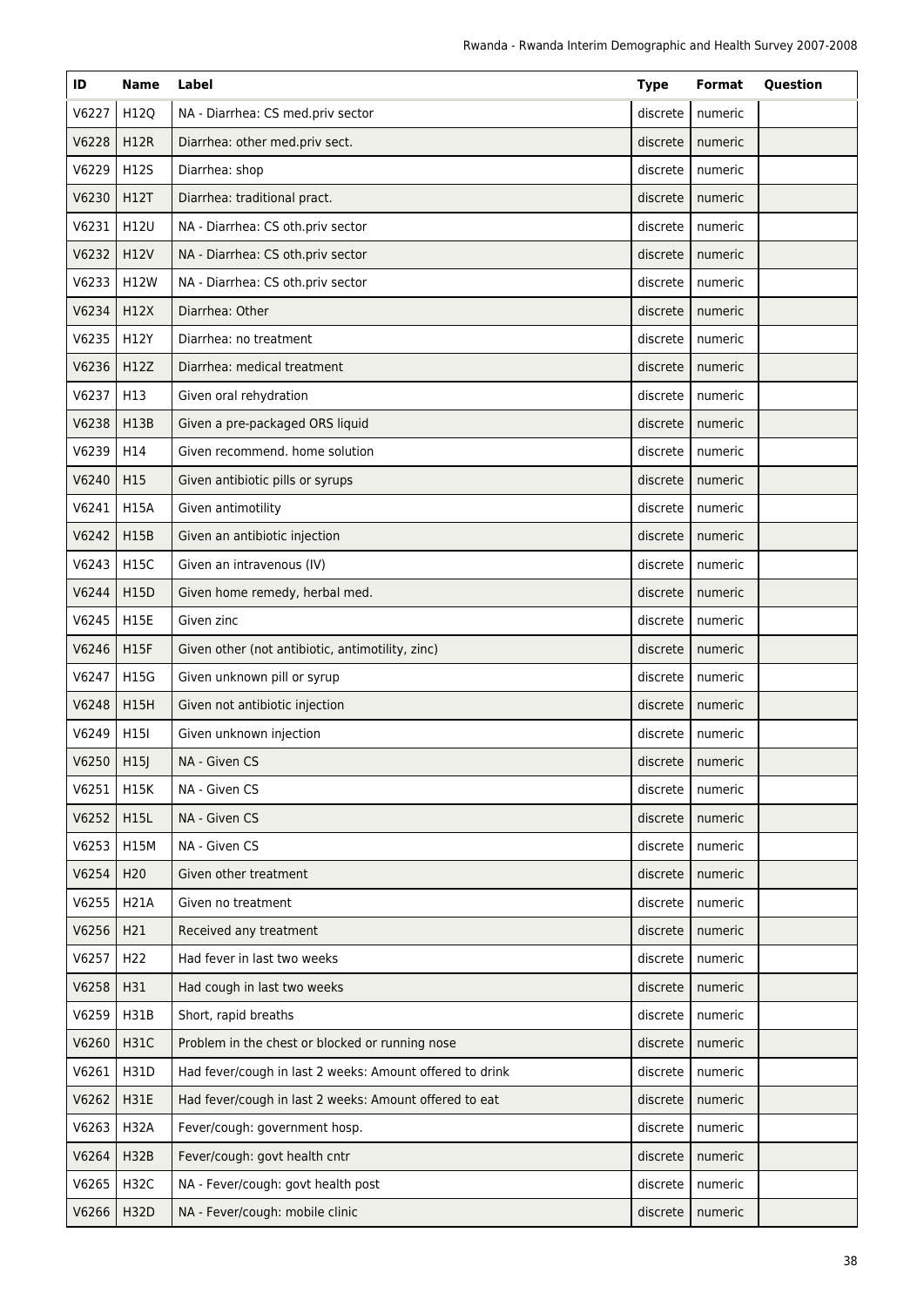| ID    | <b>Name</b>     | Label                                                   | <b>Type</b> | Format  | Question |
|-------|-----------------|---------------------------------------------------------|-------------|---------|----------|
| V6267 | <b>H32E</b>     | Fever/cough: comm.health wrkr                           | discrete    | numeric |          |
| V6268 | H32F            | NA - Fever/cough: CS public sector                      | discrete    | numeric |          |
| V6269 | <b>H32G</b>     | NA - Fever/cough: CS public sector                      | discrete    | numeric |          |
| V6270 | <b>H32H</b>     | Fever/cough: CS District hospital                       | discrete    | numeric |          |
| V6271 | H321            | Fever/cough: oth public sector                          | discrete    | numeric |          |
| V6272 | H <sub>32</sub> | Fever/cough: private hosp/clin                          | discrete    | numeric |          |
| V6273 | <b>H32K</b>     | Fever/cough: private pharmacy                           | discrete    | numeric |          |
| V6274 | H32L            | Fever/cough: private doctor                             | discrete    | numeric |          |
| V6275 | H32M            | NA - Fever/cough: private mobile cl                     | discrete    | numeric |          |
| V6276 | <b>H32N</b>     | NA - Fever/cough: comm.health wrkr                      | discrete    | numeric |          |
| V6277 | H320            | Fever/cough: (CS) Nurse                                 | discrete    | numeric |          |
| V6278 | <b>H32P</b>     | NA - Fever/cough: CS med.priv sect                      | discrete    | numeric |          |
| V6279 | H32Q            | NA - Fever/cough: CS med.priv sect                      | discrete    | numeric |          |
| V6280 | <b>H32R</b>     | Fever/cough: oth med.priv sect                          | discrete    | numeric |          |
| V6281 | H32S            | Fever/cough: shop                                       | discrete    | numeric |          |
| V6282 | <b>H32T</b>     | Fever/cough: traditional pract                          | discrete    | numeric |          |
| V6283 | <b>H32U</b>     | NA - Fever/cough: CS oth.priv sect                      | discrete    | numeric |          |
| V6284 | <b>H32V</b>     | NA - Fever/cough: CS oth.priv sect                      | discrete    | numeric |          |
| V6285 | <b>H32W</b>     | NA - Fever/cough: CS oth.priv sect                      | discrete    | numeric |          |
| V6286 | <b>H32X</b>     | Fever/cough: Other                                      | discrete    | numeric |          |
| V6287 | <b>H32Y</b>     | Fever/cough: no treatment                               | discrete    | numeric |          |
| V6288 | H32Z            | Fever/cough: medical treatment                          | discrete    | numeric |          |
| V6289 | H33             | Received Vitamin A1 (most recent)                       | discrete    | numeric |          |
| V6290 | <b>H33D</b>     | Vitamin A1 Day                                          | discrete    | numeric |          |
| V6291 | H33M            | Vitamin A1 month                                        | discrete    | numeric |          |
| V6292 | <b>H33Y</b>     | Vitamin A1 year                                         | discrete    | numeric |          |
| V6293 | H34             | Vitamin A in last 6 months                              | discrete    | numeric |          |
| V6294 | H35             | NA - Any vaccinations in last 2 years part of campaign  | discrete    | numeric |          |
| V6295 | <b>H36A</b>     | NA - Vaccinated during Campaign A                       | discrete    | numeric |          |
| V6296 | <b>H36B</b>     | NA - Vaccinated during Campaign B                       | discrete    | numeric |          |
| V6297 | <b>H36C</b>     | NA - Vaccinated during Campaign C                       | discrete    | numeric |          |
| V6298 | H36D            | NA - Vaccinated during Campaign D                       | discrete    | numeric |          |
| V6299 | <b>H36E</b>     | NA - Vaccinated during Campaign E                       | discrete    | numeric |          |
| V6300 | <b>H36F</b>     | NA - Vaccinated during Campaign F                       | discrete    | numeric |          |
| V6301 | <b>H37A</b>     | NA - Fansidar taken for fever/cough                     | discrete    | numeric |          |
| V6302 | H37B            | NA - Chloroquine taken for fever/cough                  | discrete    | numeric |          |
| V6303 | <b>H37C</b>     | NA - Amodiaquine taken for fever/cough                  | discrete    | numeric |          |
| V6304 | <b>H37D</b>     | NA - Quinine taken for fever/cough                      | discrete    | numeric |          |
| V6305 | <b>H37E</b>     | NA - Combination with artemisinin taken for fever/cough | discrete    | numeric |          |
| V6306 | H37F            | NA - (CS) QUARTEM taken for fever/cough                 | discrete    | numeric |          |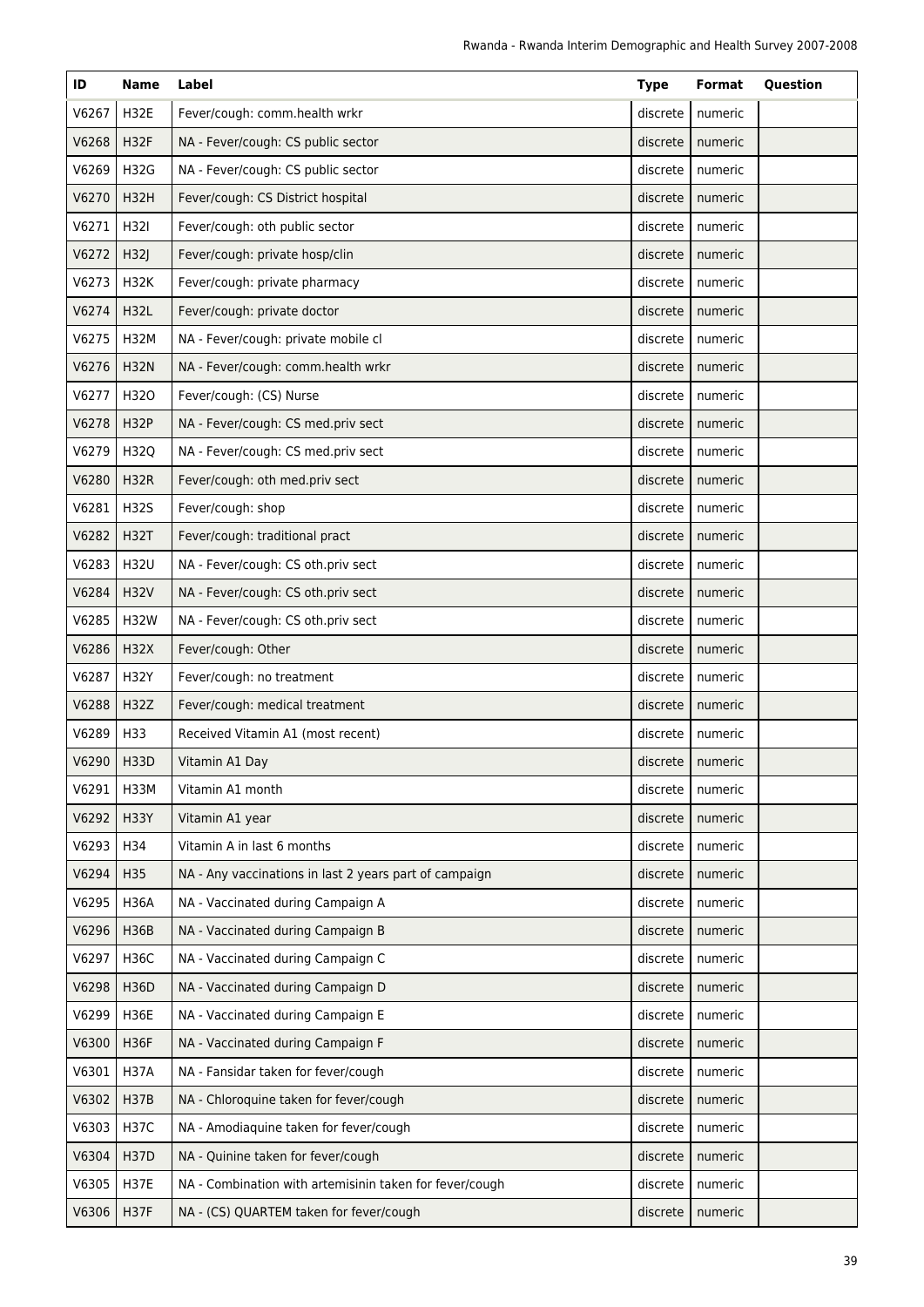| ID    | Name            | Label                                                     | <b>Type</b> | Format  | Question |
|-------|-----------------|-----------------------------------------------------------|-------------|---------|----------|
| V6307 | <b>H37G</b>     | NA - (CS) PRIMO taken for fever/cough                     | discrete    | numeric |          |
| V6308 | <b>H37H</b>     | NA - Other antimalarial taken for fever/cough             | discrete    | numeric |          |
| V6309 | <b>H37I</b>     | NA - Pills/syrup taken for fever/cough                    | discrete    | numeric |          |
| V6310 | H <sub>37</sub> | NA - Injection taken for fever/cough                      | discrete    | numeric |          |
| V6311 | <b>H37K</b>     | NA - Aspirin taken for fever/cough                        | discrete    | numeric |          |
| V6312 | <b>H37L</b>     | NA - Acetaminophen taken for fever/cough                  | discrete    | numeric |          |
| V6313 | <b>H37M</b>     | NA - Ibuprofen taken for fever/cough                      | discrete    | numeric |          |
| V6314 | <b>H37N</b>     | NA - CS other taken for fever/cough                       | discrete    | numeric |          |
| V6315 | <b>H370</b>     | NA - CS other for fever/cough                             | discrete    | numeric |          |
| V6316 | <b>H37P</b>     | NA - CS other for fever/cough                             | discrete    | numeric |          |
| V6317 | <b>H37X</b>     | NA - Other taken for fever/convulsion                     | discrete    | numeric |          |
| V6318 | <b>H37Y</b>     | NA - Nothing taken for fever/convulsion                   | discrete    | numeric |          |
| V6319 | <b>H37Z</b>     | NA - Don't know if or what was taken for fever/convulsion | discrete    | numeric |          |
| V6320 | H38             | Had diarrhea in last 2 weeks: Amount offered to drink     | discrete    | numeric |          |
| V6321 | H39             | Had diarrhea in last 2 weeks: Amount offered to eat       | discrete    | numeric |          |
| V6322 | H40             | Received Vitamin A2 (2nd most recent)                     | discrete    | numeric |          |
| V6323 | <b>H40D</b>     | Vitamin A2 Day                                            | discrete    | numeric |          |
| V6324 | <b>H40M</b>     | Vitamin A2 month                                          | discrete    | numeric |          |
| V6325 | <b>H40Y</b>     | Vitamin A2 year                                           | discrete    | numeric |          |
| V6326 | <b>H41A</b>     | Received vitamin A after most recent in card              | discrete    | numeric |          |
| V6327 | H41B            | Ever received Vitamin A dose                              | discrete    | numeric |          |
| V6328 | H42             | Taking iron pills, sprinkles or syrup                     | discrete    | numeric |          |
| V6329 | H43             | Drugs for intestinal parasites in last 6 months           | discrete    | numeric |          |
| V6330 | <b>H44A</b>     | Place first sought treatment dor diarrhea                 | discrete    | numeric |          |
| V6331 | <b>H44B</b>     | Days after diarrhea sought advice or treatment            | discrete    | numeric |          |
| V6332 | <b>H44C</b>     | Still has diarrhea                                        | discrete    | numeric |          |
| V6333 | H45             | Times zinc was given                                      | discrete    | numeric |          |
| V6334 | <b>H46A</b>     | Place first sought treatment for fever                    | discrete    | numeric |          |
| V6335 | H46B            | Days after fever sought advice or treatment               | discrete    | numeric |          |
| V6336 | <b>HWIDX</b>    | Index to birth history                                    | discrete    | numeric |          |
| V6337 | HW1             | Age in months                                             | contin      | numeric |          |
| V6338 | HW <sub>2</sub> | NA - Weight in kilograms (1 dec.)                         | discrete    | numeric |          |
| V6339 | HW3             | NA - Height in centimeters (1 dec.)                       | discrete    | numeric |          |
| V6340 | HW4             | NA - Ht/A Percentile                                      | discrete    | numeric |          |
| V6341 | HW5             | NA - Ht/A Standard deviations                             | discrete    | numeric |          |
| V6342 | HW6             | NA - Ht/A Percent of ref. median                          | discrete    | numeric |          |
| V6343 | HW7             | NA - Wt/A Percentile                                      | discrete    | numeric |          |
| V6344 | HW8             | NA - Wt/A Standard deviations                             | discrete    | numeric |          |
| V6345 | HW9             | NA - Wt/A Percent of ref. median                          | discrete    | numeric |          |
| V6346 | HW10            | NA - Wt/Ht Percentile                                     | discrete    | numeric |          |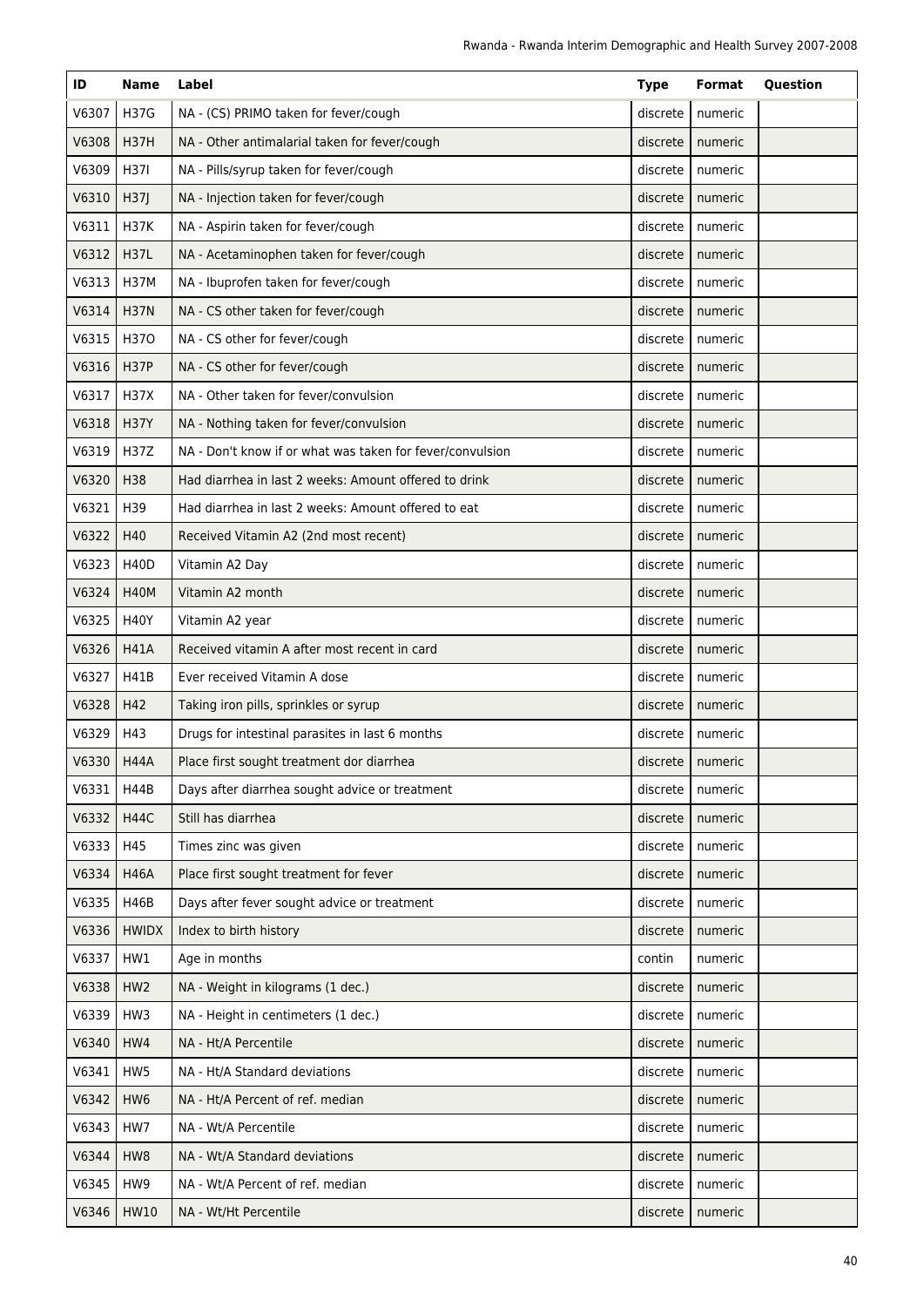| ID    | <b>Name</b> | Label                                                    | <b>Type</b> | <b>Format</b> | <b>Question</b> |
|-------|-------------|----------------------------------------------------------|-------------|---------------|-----------------|
| V6347 | HW11        | NA - Wt/Ht Standard deviations                           | discrete    | numeric       |                 |
| V6348 | <b>HW12</b> | NA - Wt/Ht Percent of ref. median                        | discrete    | numeric       |                 |
| V6349 | HW13        | NA - Reason not measured                                 | discrete    | numeric       |                 |
| V6350 | <b>HW15</b> | NA - Height: lying or standing                           | discrete    | numeric       |                 |
| V6351 | HW16        | NA - Day of birth of child                               | discrete    | numeric       |                 |
| V6352 | <b>HW17</b> | Date measured (day)                                      | contin      | numeric       |                 |
| V6353 | <b>HW18</b> | Date measured (month)                                    | discrete    | numeric       |                 |
| V6354 | <b>HW19</b> | Date measured (year)                                     | discrete    | numeric       |                 |
| V6355 | <b>HW51</b> | Line no. of parent/caretaker                             | discrete    | numeric       |                 |
| V6356 | <b>HW52</b> | Read consent statement                                   | discrete    | numeric       |                 |
| V6357 | <b>HW53</b> | Hemoglobin level (g/dl - 1 decimal)                      | contin      | numeric       |                 |
| V6358 | <b>HW55</b> | Result of measuring (Hemoglobin)                         | discrete    | numeric       |                 |
| V6359 | <b>HW56</b> | Hemoglobin level adjusted by altitude (g/dl - 1 decimal) | contin      | numeric       |                 |
| V6360 | <b>HW57</b> | Anemia level                                             | discrete    | numeric       |                 |
| V6361 | <b>HW58</b> | NA - Agrees to referral                                  | discrete    | numeric       |                 |
| V6362 | <b>HW70</b> | NA - Ht/A Standard deviations (according to WHO)         | discrete    | numeric       |                 |
| V6363 | HW71        | NA - Wt/A Standard deviations (according to WHO)         | discrete    | numeric       |                 |
| V6364 | <b>HW72</b> | NA - Wt/Ht Standard deviations (according to WHO)        | discrete    | numeric       |                 |
| V6365 | <b>HW73</b> | NA - BMI Standard deviations (according to WHO)          | discrete    | numeric       |                 |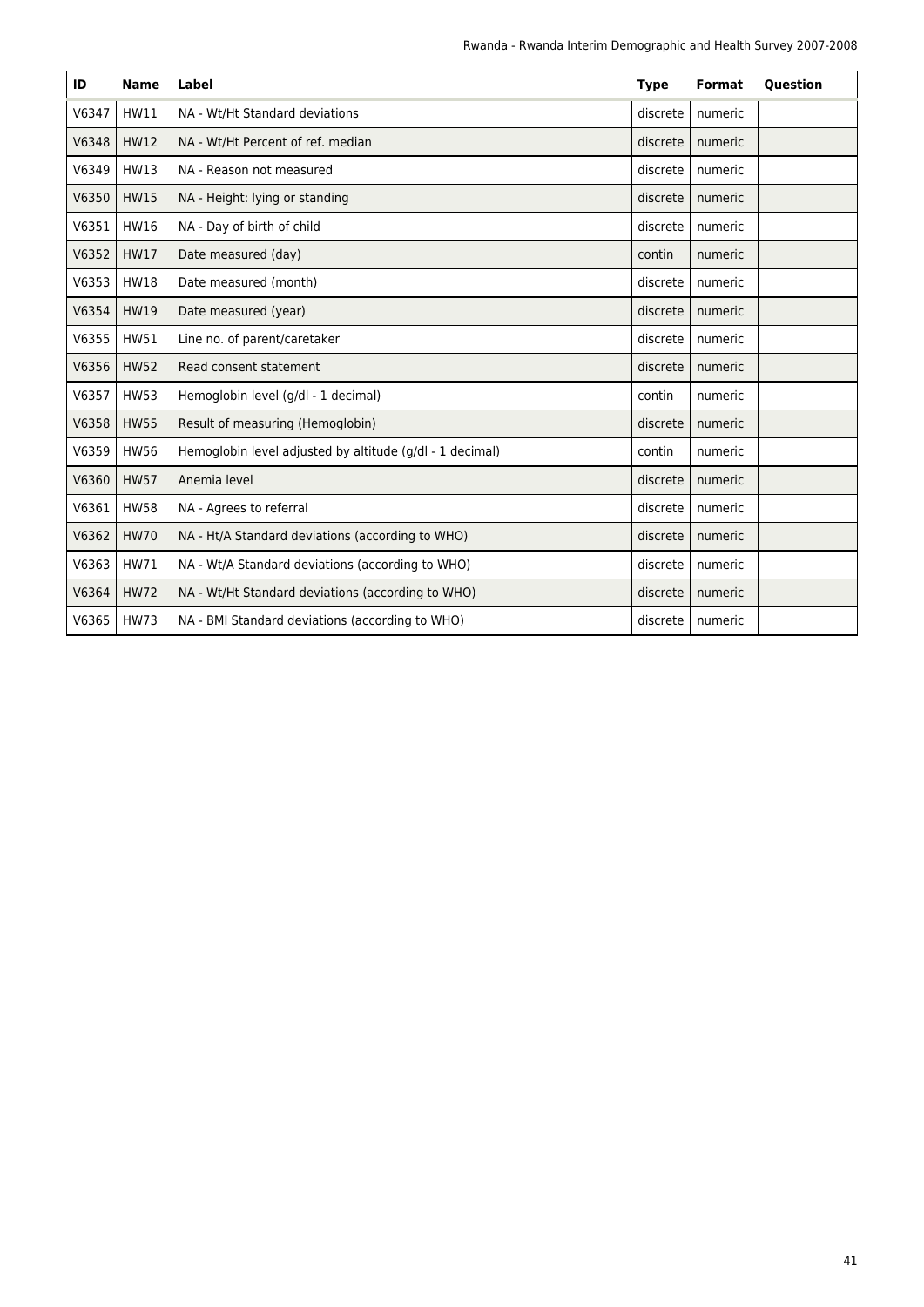### **Person**

| Content      |                                            |
|--------------|--------------------------------------------|
| Cases        | 32625                                      |
| Variable(s)  | 127                                        |
| Structure    | Type:<br>Keys: ()                          |
| Version      |                                            |
| Producer     | National Institute of Statistics of Rwanda |
| Missing Data |                                            |

## **Variables**

| ID    | <b>Name</b>  | Label                            | <b>Type</b> | Format    | Question                                                                                  |
|-------|--------------|----------------------------------|-------------|-----------|-------------------------------------------------------------------------------------------|
| V6366 | <b>HHID</b>  | Case Identification              | discrete    | character |                                                                                           |
| V6367 | <b>HVIDX</b> | Line number                      | discrete    | numeric   |                                                                                           |
| V6368 | HV101        | Relationship to head             | discrete    | numeric   | What is the relationship<br>of (NAME) to the head of<br>the household?*                   |
| V6369 | HV102        | Usual resident                   | discrete    | numeric   |                                                                                           |
| V6370 | HV103        | Slept last night                 | discrete    | numeric   |                                                                                           |
| V6371 | <b>HV104</b> | Sex of household member          | discrete    | numeric   | Is (NAME) male or female?                                                                 |
| V6372 | HV105        | Age of household members         | discrete    | numeric   | How old is (NAME)?                                                                        |
| V6373 | HV106        | NA - Highest educational level   | discrete    | numeric   | What is the highest level<br>of school you attended:<br>primary, secondary, or<br>higher? |
| V6374 | HV107        | NA - Highest year of education   | discrete    | numeric   | What is the highest<br>grade/year you<br>completed at that level?                         |
| V6375 | HV108        | NA - Education in single years   | discrete    | numeric   |                                                                                           |
| V6376 | HV109        | NA - Educational attainment      | discrete    | numeric   |                                                                                           |
| V6377 | HV110        | NA - Member still in school      | discrete    | numeric   | Have you ever attended<br>school?                                                         |
| V6378 | HV111        | NA - Mother alive                | discrete    | numeric   |                                                                                           |
| V6379 | HV112        | NA - Mother's line number        | discrete    | numeric   |                                                                                           |
| V6380 | HV113        | NA - Father alive                | discrete    | numeric   |                                                                                           |
| V6381 | HV114        | NA - Father's line number        | discrete    | numeric   |                                                                                           |
| V6382 | HV115        | Current marital status           | discrete    | numeric   | What is your marital<br>status now: are you<br>widowed, divorced, or<br>separated?        |
| V6383 | HV116        | Currently, formerly, never m.    | discrete    | numeric   | Are you currentely<br>married, formarly, never<br>married?                                |
| V6384 | HV117        | Eligibility for female interview | discrete    | numeric   | CIRCLE LINE NUMBER OF<br>ALL WOMEN AGE 15-49                                              |
| V6385 | <b>HV118</b> | Eligibility for male interview   | discrete    | numeric   | <b>CIRCLE LINENUMBER OF</b><br>ALL MEN AGE15-59                                           |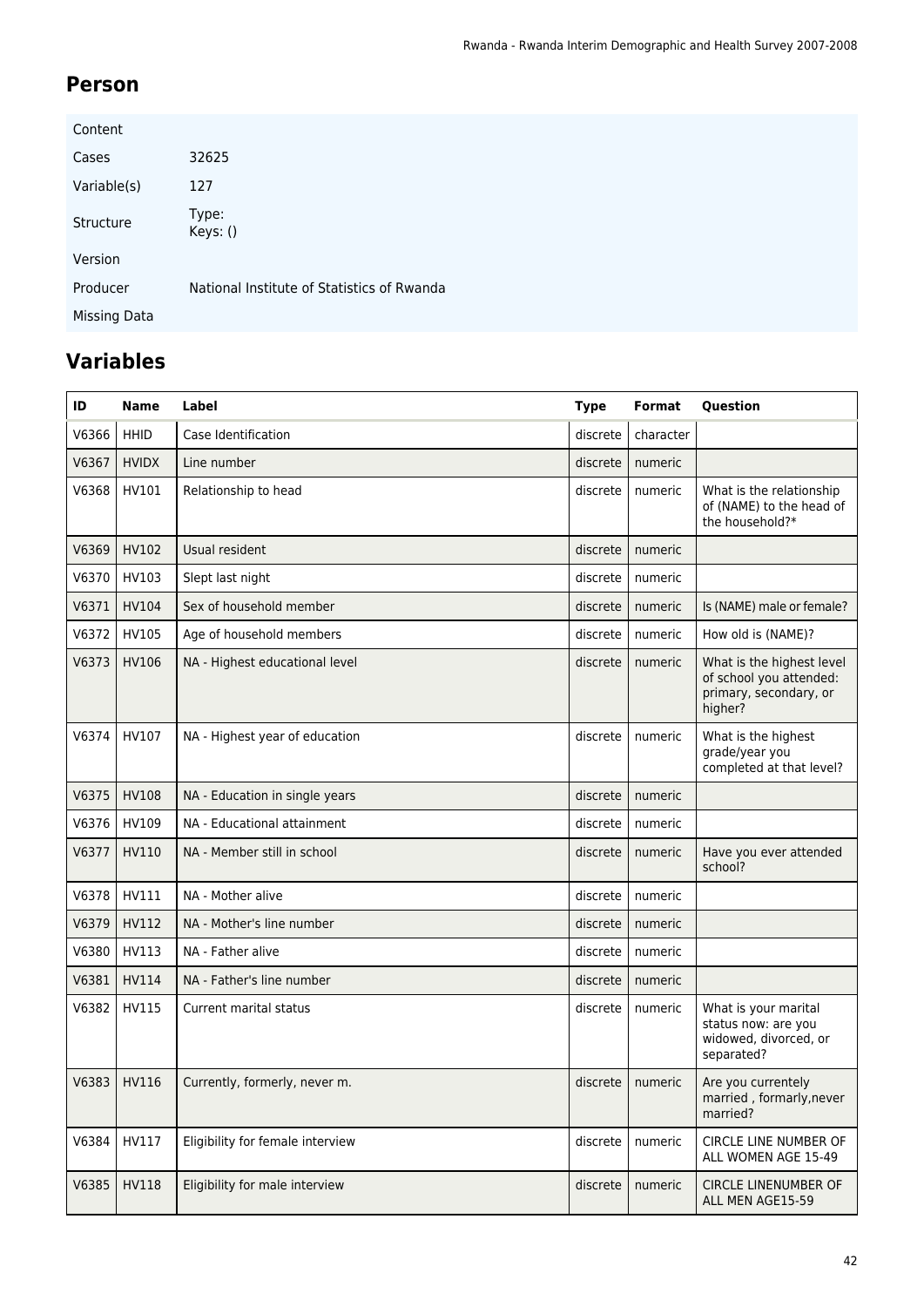| ID    | <b>Name</b>     | Label                                                        | <b>Type</b> | Format  | <b>Question</b>                               |
|-------|-----------------|--------------------------------------------------------------|-------------|---------|-----------------------------------------------|
| V6386 | HV120           | Children eligibility for height/weight and hemoglobin        | discrete    | numeric | CIRCLE LINE NUMBER OF<br>ALL CHILDREN AGE 0-5 |
| V6387 | HV121           | NA - Member attended school during current school year       | discrete    | numeric |                                               |
| V6388 | HV122           | NA - Educational level during current school year            | discrete    | numeric |                                               |
| V6389 | HV123           | NA - Grade of education during current school year           | discrete    | numeric |                                               |
| V6390 | HV124           | NA- Education in single years - current school year          | discrete    | numeric |                                               |
| V6391 | HV125           | NA - Member attended school during previous school year      | discrete    | numeric |                                               |
| V6392 | HV126           | NA - Educational level during previous school year           | discrete    | numeric |                                               |
| V6393 | HV127           | NA - Grade of education during previous school year          | discrete    | numeric |                                               |
| V6394 | HV128           | NA- Education in single years - previous school year         | discrete    | numeric |                                               |
| V6395 | HV129           | NA- School attendance status                                 | discrete    | numeric |                                               |
| V6396 | HV130           | NA - Member has been very sick for 3+ months last year       | discrete    | numeric |                                               |
| V6397 | HV131           | NA - Mother has been very sick for 3+ months last year       | discrete    | numeric |                                               |
| V6398 | HV132           | NA - Father has been very sick for 3+ months last year       | discrete    | numeric |                                               |
| V6399 | HV133           | NA - Mother/father dead or been very sick for 3+ months      | discrete    | numeric |                                               |
| V6400 | HV134           | NA - Both parents alive                                      | discrete    | numeric |                                               |
| V6401 | HV135           | NA - Has brothers/sisters under 18 of the same father and mo | discrete    | numeric |                                               |
| V6402 | HV136           | NA - Brothers/sisters under 18 that don't live in household  | discrete    | numeric |                                               |
| V6403 | <b>HV137</b>    | NA - Member has a blanket                                    | discrete    | numeric |                                               |
| V6404 | HV138           | NA - Member has a pair of shoes                              | discrete    | numeric |                                               |
| V6405 | HV139           | NA - Member has 2+ sets of clothes                           | discrete    | numeric |                                               |
| V6406 | HV140           | NA - Member has a birth certificate                          | discrete    | numeric |                                               |
| V6407 | HA0             | Index to household schedule                                  | discrete    | numeric |                                               |
| V6408 | HA1             | Women's age in years                                         | contin      | numeric |                                               |
| V6409 | HA <sub>2</sub> | NA - Respondent's weight (kilos-1d)                          | discrete    | numeric |                                               |
| V6410 | HA3             | NA - Respondent's height (cms-1d)                            | discrete    | numeric |                                               |
| V6411 | HA4             | NA - Ht/A Percentile (resp.)                                 | discrete    | numeric |                                               |
| V6412 | HA5             | NA - Ht/A Standard deviations (resp                          | discrete    | numeric |                                               |
| V6413 | HA6             | NA - Ht/A Percent ref. median (resp                          | discrete    | numeric |                                               |
| V6414 | HA11            | NA - Wt/Ht Std deviations(resp) DHS                          | discrete    | numeric |                                               |
| V6415 | <b>HA12</b>     | NA - Wt/Ht Percent ref. median (DHS                          | discrete    | numeric |                                               |
| V6416 | HA12A           | NA - Wt/Ht Percent ref. median (Fog                          | discrete    | numeric |                                               |
| V6417 | HA12B           | NA - Wt/Ht Percent ref. median (WHO                          | discrete    | numeric |                                               |
| V6418 | HA13            | NA - Result of measurement of resp.                          | discrete    | numeric |                                               |
| V6419 | <b>HA32</b>     | Date of birth (cmc)                                          | contin      | numeric |                                               |
| V6420 | HA33            | Completeness of information                                  | discrete    | numeric |                                               |
| V6421 | <b>HA35</b>     | NA - Smoking                                                 | discrete    | numeric |                                               |
| V6422 | <b>HA40</b>     | NA - Body mass index for respondent                          | discrete    | numeric |                                               |
| V6423 | HA41            | NA - Rohrer's index for respondent                           | discrete    | numeric |                                               |
| V6424 | <b>HA50</b>     | Under age 18                                                 | discrete    | numeric |                                               |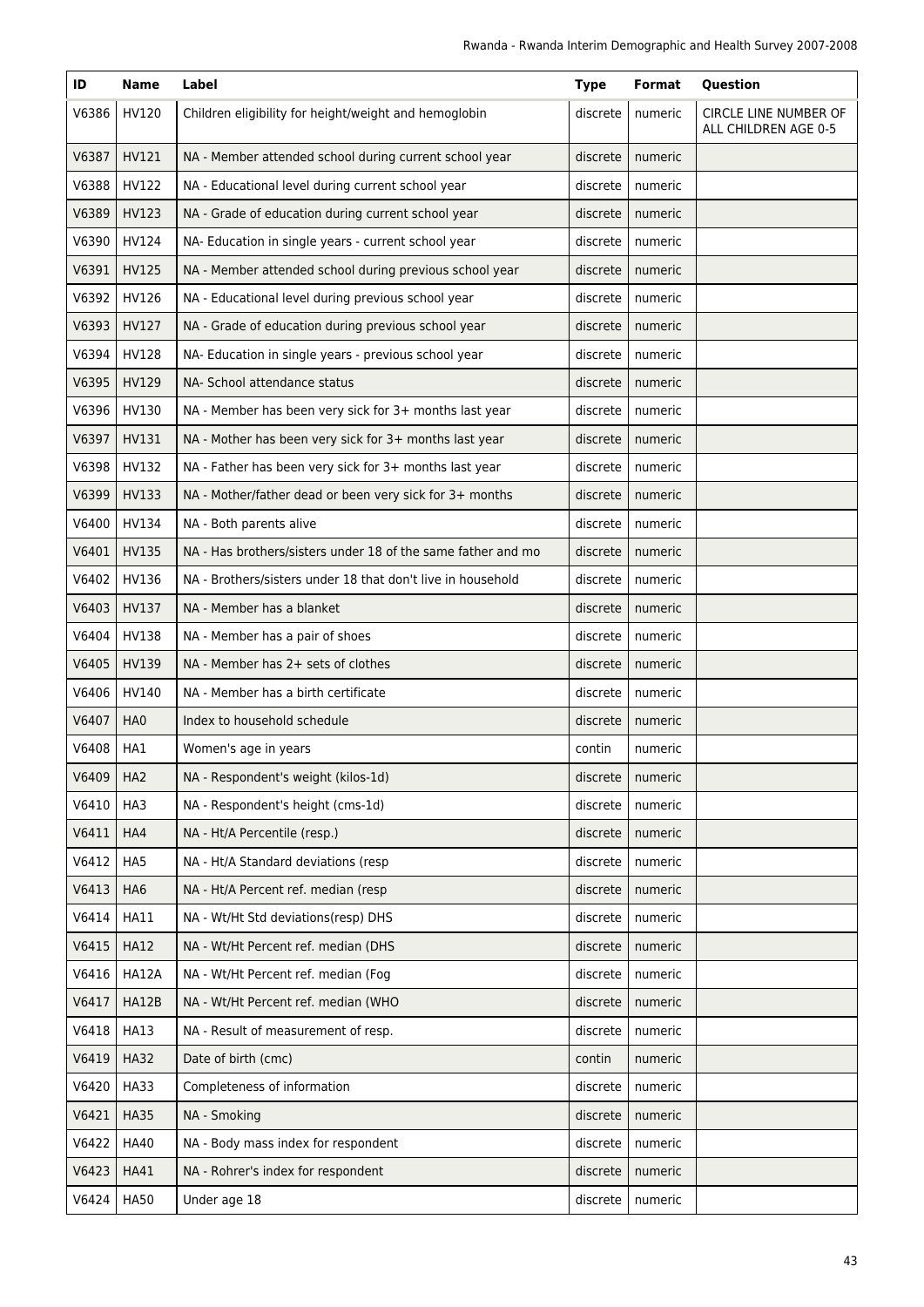| ID    | <b>Name</b>     | Label                                                        | <b>Type</b> | Format    | Question                                                                                  |
|-------|-----------------|--------------------------------------------------------------|-------------|-----------|-------------------------------------------------------------------------------------------|
| V6425 | <b>HA51</b>     | NA - Line no. of parent/caretaker                            | discrete    | numeric   |                                                                                           |
| V6426 | <b>HA52</b>     | Read consent statement                                       | discrete    | numeric   |                                                                                           |
| V6427 | <b>HA53</b>     | Hemoglobin level (g/dl - 1 decimal)                          | contin      | numeric   |                                                                                           |
| V6428 | <b>HA54</b>     | Currently pregnant                                           | discrete    | numeric   | Are you pregnant now?                                                                     |
| V6429 | <b>HA55</b>     | Result of measuring (Hemoglobin)                             | discrete    | numeric   |                                                                                           |
| V6430 | <b>HA56</b>     | Hemoglobin level adjusted by altitude (g/dl - 1 decimal)     | contin      | numeric   |                                                                                           |
| V6431 | <b>HA57</b>     | Anemia level                                                 | discrete    | numeric   |                                                                                           |
| V6432 | <b>HA58</b>     | NA - Agrees to referral                                      | discrete    | numeric   |                                                                                           |
| V6433 | <b>HA60</b>     | NA - Marital status                                          | discrete    | numeric   |                                                                                           |
| V6434 | HA61            | NA - Read consent statement (HIV)                            | discrete    | numeric   |                                                                                           |
| V6435 | <b>HA62</b>     | NA - Blood sample ID number                                  | discrete    | character |                                                                                           |
| V6436 | HA63            | NA - Result of measuring (HIV)                               | discrete    | numeric   |                                                                                           |
| V6437 | <b>HA64</b>     | NA - Consent for additional tests                            | discrete    | numeric   |                                                                                           |
| V6438 | <b>HA65</b>     | Result of woman individual interview                         | discrete    | numeric   |                                                                                           |
| V6439 | <b>HA66</b>     | Woman's highest educational level                            | discrete    | numeric   | What is the highest level<br>of school you attended:<br>primary, secondary, or<br>higher? |
| V6440 | <b>HA67</b>     | Woman's highest year of education                            | discrete    | numeric   | What is the highest<br>grade/year you<br>completed at that level?                         |
| V6441 | <b>HA68</b>     | Highest educational level (CS for prelimnary & final report) | discrete    | numeric   |                                                                                           |
| V6442 | <b>HA69</b>     | NA - HIV weight (6 decimals)                                 | discrete    | numeric   |                                                                                           |
| V6443 | HC <sub>0</sub> | Index to household schedule                                  | discrete    | numeric   |                                                                                           |
| V6444 | HC1             | Age in months                                                | contin      | numeric   |                                                                                           |
| V6445 | HC <sub>2</sub> | NA - Weight in kilograms (1 dec.)                            | discrete    | numeric   |                                                                                           |
| V6446 | HC3             | NA - Height in centimeters (1 dec.)                          | discrete    | numeric   |                                                                                           |
| V6447 | HC4             | NA - Ht/A Percentile                                         | discrete    | numeric   |                                                                                           |
| V6448 | HC5             | NA - Ht/A Standard deviations                                | discrete    | numeric   |                                                                                           |
| V6449 | HC <sub>6</sub> | NA - Ht/A Percent of ref. median                             | discrete    | numeric   |                                                                                           |
| V6450 | HC7             | NA - Wt/A Percentile                                         | discrete    | numeric   |                                                                                           |
| V6451 | HC <sub>8</sub> | NA - Wt/A Standard deviations                                | discrete    | numeric   |                                                                                           |
| V6452 | HC <sub>9</sub> | NA - Wt/A Percent of ref. median                             | discrete    | numeric   |                                                                                           |
| V6453 | <b>HC10</b>     | NA - Wt/Ht Percentile                                        | discrete    | numeric   |                                                                                           |
| V6454 | HC11            | NA - Wt/Ht Standard deviations                               | discrete    | numeric   |                                                                                           |
| V6455 | <b>HC12</b>     | NA - Wt/Ht Percent of ref. median                            | discrete    | numeric   |                                                                                           |
| V6456 | HC13            | NA - Reason not measured                                     | discrete    | numeric   |                                                                                           |
| V6457 | <b>HC15</b>     | NA - Height: lying or standing                               | discrete    | numeric   |                                                                                           |
| V6458 | <b>HC16</b>     | NA - Day of birth of child                                   | discrete    | numeric   |                                                                                           |
| V6459 | <b>HC17</b>     | Date measured (day)                                          | contin      | numeric   |                                                                                           |
| V6460 | <b>HC18</b>     | Date measured (month)                                        | discrete    | numeric   |                                                                                           |
| V6461 | <b>HC19</b>     | Date measured (year)                                         | discrete    | numeric   |                                                                                           |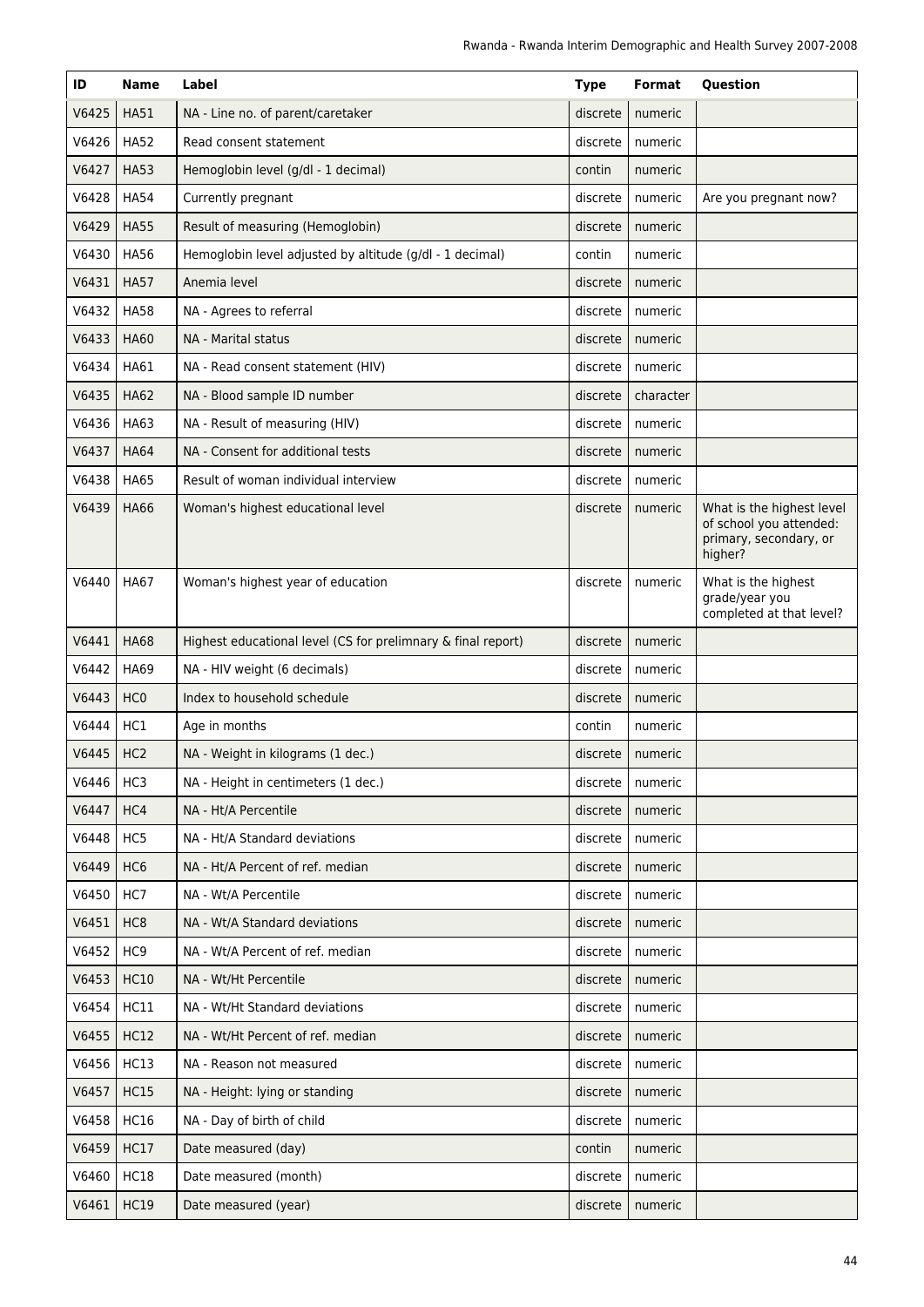| ID    | Name          | Label                                                        | <b>Type</b> | Format  | Question |
|-------|---------------|--------------------------------------------------------------|-------------|---------|----------|
| V6462 | <b>HC27</b>   | Sex                                                          | discrete    | numeric |          |
| V6463 | <b>HC30</b>   | Month of birth of child                                      | discrete    | numeric |          |
| V6464 | <b>HC31</b>   | Year of birth of child                                       | discrete    | numeric |          |
| V6465 | <b>HC32</b>   | Date of birth (cmc)                                          | contin      | numeric |          |
| V6466 | <b>HC33</b>   | Completeness of information                                  | discrete    | numeric |          |
| V6467 | <b>HC51</b>   | Line no. of parent/caretaker                                 | discrete    | numeric |          |
| V6468 | <b>HC52</b>   | Read consent statement                                       | discrete    | numeric |          |
| V6469 | <b>HC53</b>   | Hemoglobin level (g/dl - 1 decimal)                          | contin      | numeric |          |
| V6470 | <b>HC55</b>   | Result of measuring (Hemoglobin)                             | discrete    | numeric |          |
| V6471 | <b>HC56</b>   | Hemoglobin level adjusted by altitude (g/dl - 1 decimal)     | contin      | numeric |          |
| V6472 | <b>HC57</b>   | Anemia level                                                 | discrete    | numeric |          |
| V6473 | <b>HC58</b>   | NA - Agrees to referral                                      | discrete    | numeric |          |
| V6474 | <b>HC60</b>   | Mother's line number from woman's questionnaire              | discrete    | numeric |          |
| V6475 | <b>HC61</b>   | Mother's highest educational level                           | discrete    | numeric |          |
| V6476 | <b>HC62</b>   | Mother's highest year of education                           | discrete    | numeric |          |
| V6477 | <b>HC63</b>   | Preceding birth interval                                     | contin      | numeric |          |
| V6478 | <b>HC64</b>   | Birth order number                                           | discrete    | numeric |          |
| V6479 | <b>HC68</b>   | Highest educational level (CS for prelimnary & final report) | discrete    | numeric |          |
| V6480 | <b>HC70</b>   | NA - Ht/A Standard deviations (according to WHO)             | discrete    | numeric |          |
| V6481 | <b>HC71</b>   | NA - Wt/A Standard deviations (according to WHO)             | discrete    | numeric |          |
| V6482 | <b>HC72</b>   | NA - Wt/Ht Standard deviations (according to WHO)            | discrete    | numeric |          |
| V6483 | <b>HC73</b>   | NA - BMI Standard deviations (according to WHO)              | discrete    | numeric |          |
| V6484 | <b>HMHIDX</b> | Index to household schedule                                  | discrete    | numeric |          |
|       | V6485   HML12 | Type of bednet(s) person slept under last night              | discrete    | numeric |          |
| V6486 | HML13         | 1st net number for net person slept under last night         | discrete    | numeric |          |
| V6487 | HML14         | 2nd net number for net person slept under last night         | discrete    | numeric |          |
| V6488 | HML15         | NA - 3rd net number for net person slept under last night    | discrete    | numeric |          |
| V6489 | HML16         | Corrected age from individual questionnaire                  | discrete    | numeric |          |
| V6490 | HML17         | Flag for AH07 age from individual file                       | discrete    | numeric |          |
| V6491 | HML18         | Pregnancy from individual questionnaire                      | discrete    | numeric |          |
| V6492 | HML19         | Person sleep under an ever treated bednet                    | discrete    | numeric |          |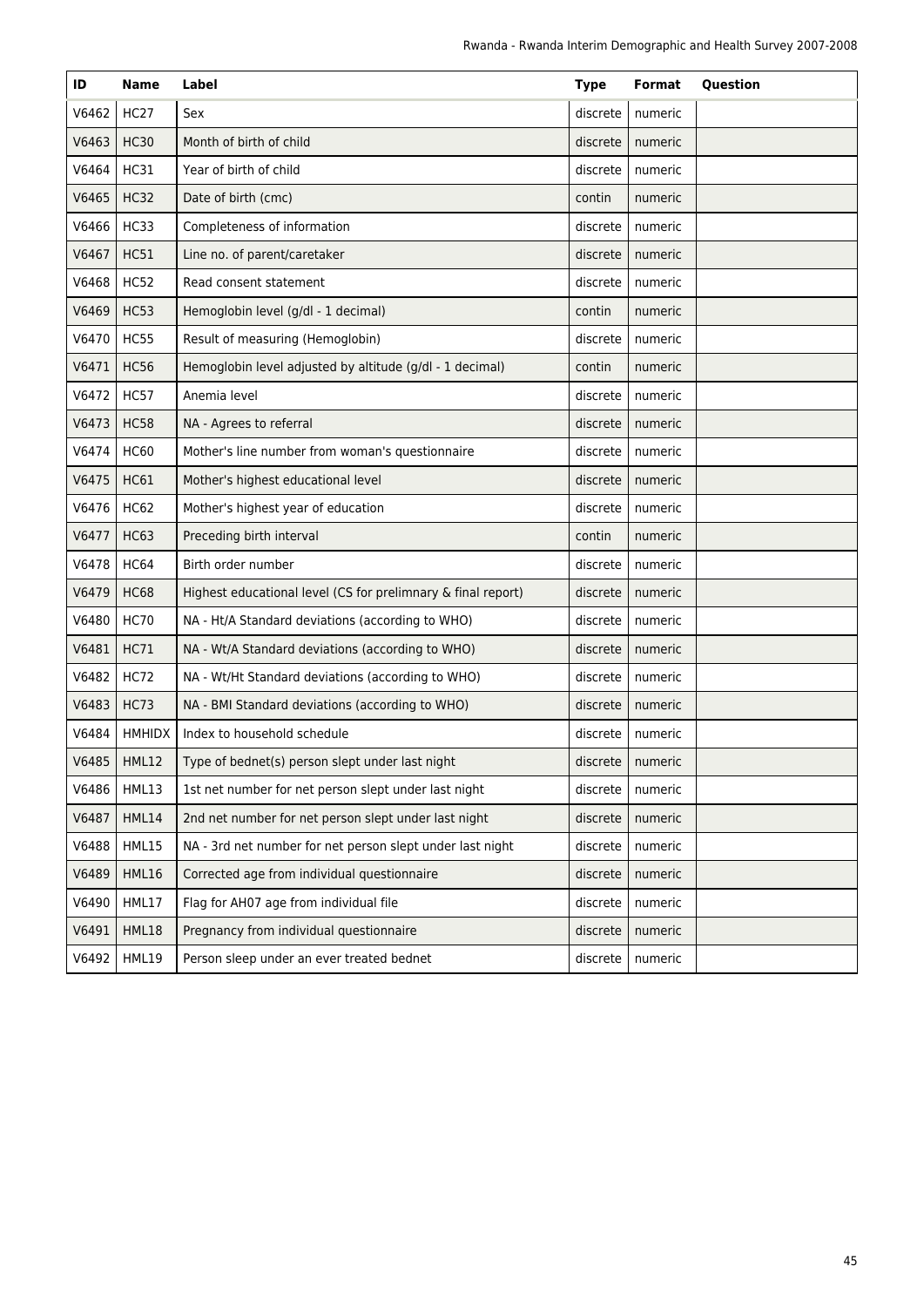Rwanda - Rwanda Interim Demographic and Health Survey 2007-2008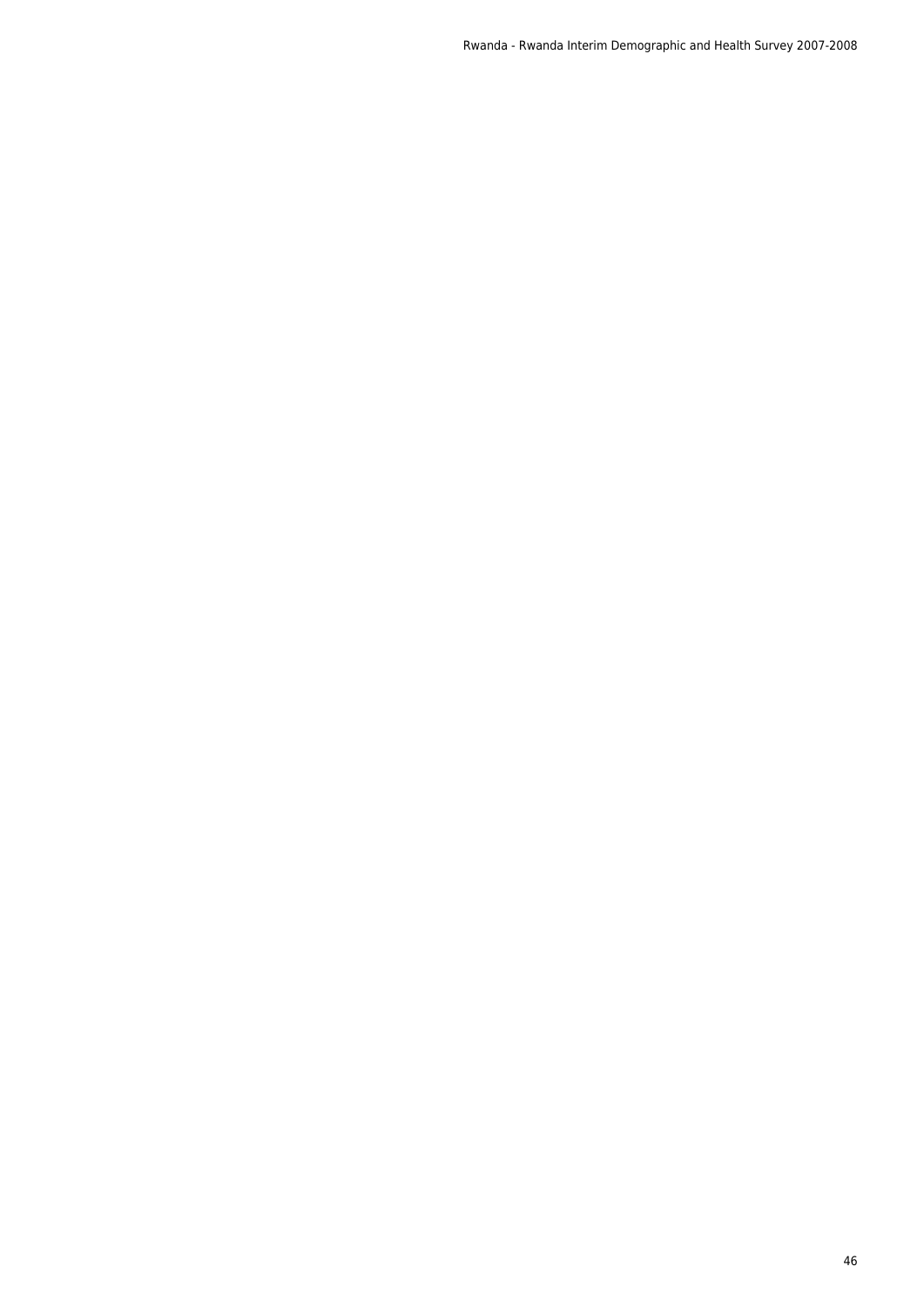## **Case Identification (HHID)**

File: Household

### **Overview**

Type: Discrete Format: character Width: 5 Invalid: L

Valid cases: 7469 (7377) Invalid: 0 (0)

## **Country code and phase (HV000)**

### File: Household

### **Overview**

Type: Discrete Format: character Width: 3

Valid cases: 7469 (7377) Invalid: 0 (0)

## **Cluster number (HV001)**

File: Household

### **Overview**

Type: Continuous Format: numeric Width: 3 Decimals: 0 Range: 1-250

Valid cases: 7469 (7377) Invalid: 0 (0) Minimum: 1 Maximum: 250 Mean: 125.2 (129.5) Standard deviation: 72.2 (71.6)

### **Literal question**

CLUSTER NUMBER ......................................................

# **Household number (HV002)**

### File: Household

### **Overview**

Type: Continuous Format: numeric Width: 2 Decimals: 0 Range: 1-30

Valid cases: 7469 (7377) Invalid: 0 (0) Minimum: 1 Maximum: 30 Mean: 15.5 (15.5) Standard deviation: 8.7 (8.7)

### **Literal question**

HOUSEHOLD NUMBER ...........................................................

## **Respondent's line number (HV003)**  File: Household

### **Overview**

Type: Discrete Format: numeric Width: 2 Decimals: 0 Range: 0-12

Valid cases: 7469 (7377) Invalid: 0 (0) Minimum: 0 Maximum: 12 Mean: 1.4 (1.4) Standard deviation: 0.6 (0.6)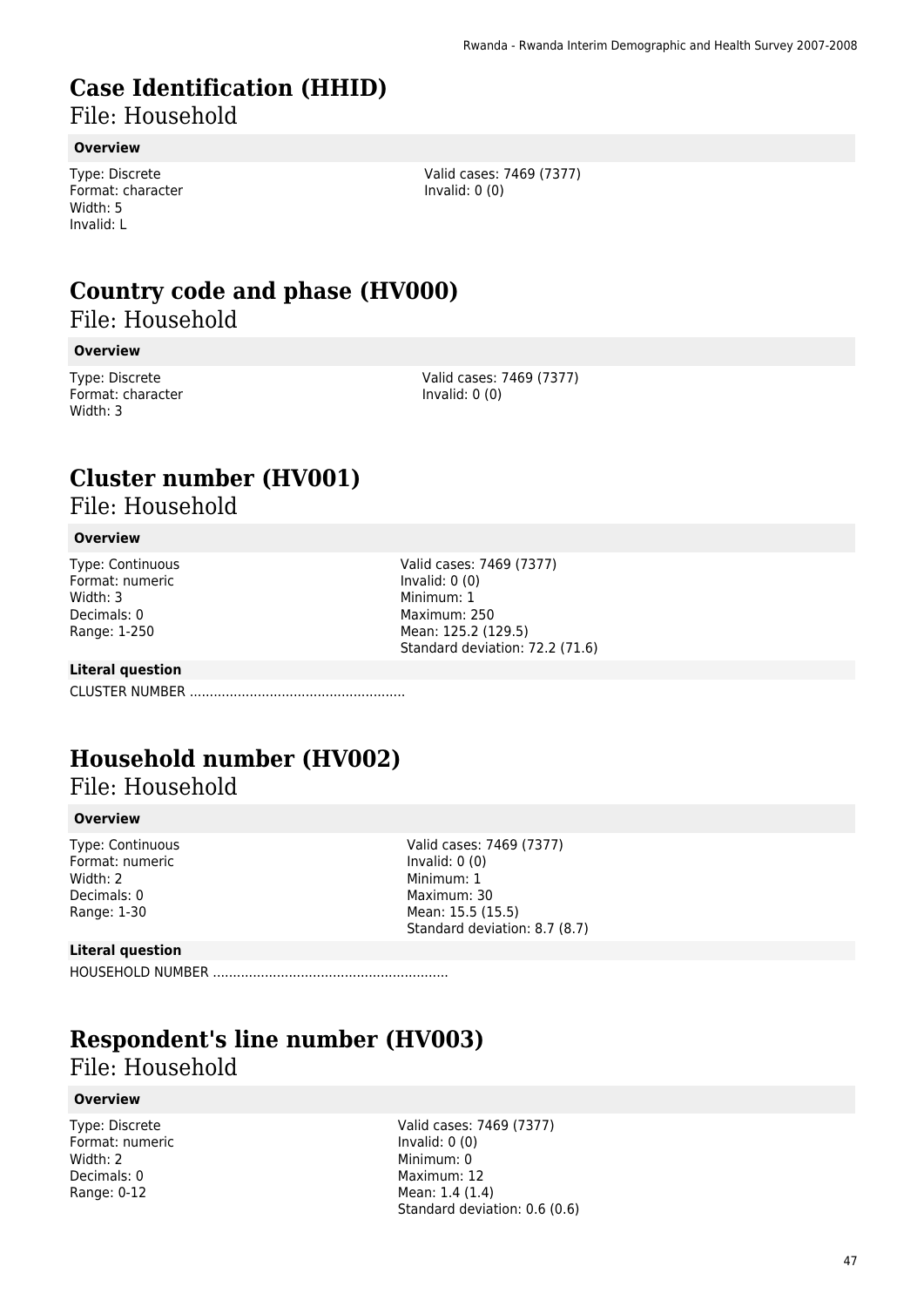## **Respondent's line number (HV003)**

File: Household

### **Literal question**

Line number of respondent to household questionnaire

# **Ultimate area unit (HV004)**

File: Household

### **Overview**

Type: Continuous Format: numeric Width: 3 Decimals: 0 Range: 1-250

Valid cases: 7469 (7377) Invalid: 0 (0) Minimum: 1 Maximum: 250 Mean: 125.2 (129.5) Standard deviation: 72.2 (71.6)

## **Sample weight (HV005)**  File: Household

#### **Overview**

Type: Continuous Format: numeric Width: 7 Decimals: 0 Range: 0-2610249

Valid cases: 7469 (7377) Invalid: 0 (0) Minimum: 0 Maximum: 2610249 Mean: 987682.4 (1173156) Standard deviation: 428034.5 (441412.5)

## **Month of interview (HV006)**  File: Household

### **Overview**

Type: Discrete Format: numeric Width: 2 Decimals: 0 Range: 1-12

Valid cases: 7469 (7377) Invalid: 0 (0) Minimum: 1 Maximum: 12 Mean: 3.3 (3.4) Standard deviation: 2.8 (2.9)

### **Literal question**

Month of interview

# **Year of interview (HV007)**

File: Household

### **Overview**

Type: Discrete Format: numeric Width: 4 Decimals: 0 Range: 2007-2008 Valid cases: 7469 (7377) Invalid: 0 (0) Minimum: 2007 Maximum: 2008 Mean: 2007.9 (2007.9) Standard deviation: 0.3 (0.3)

### **Literal question**

Year of final interview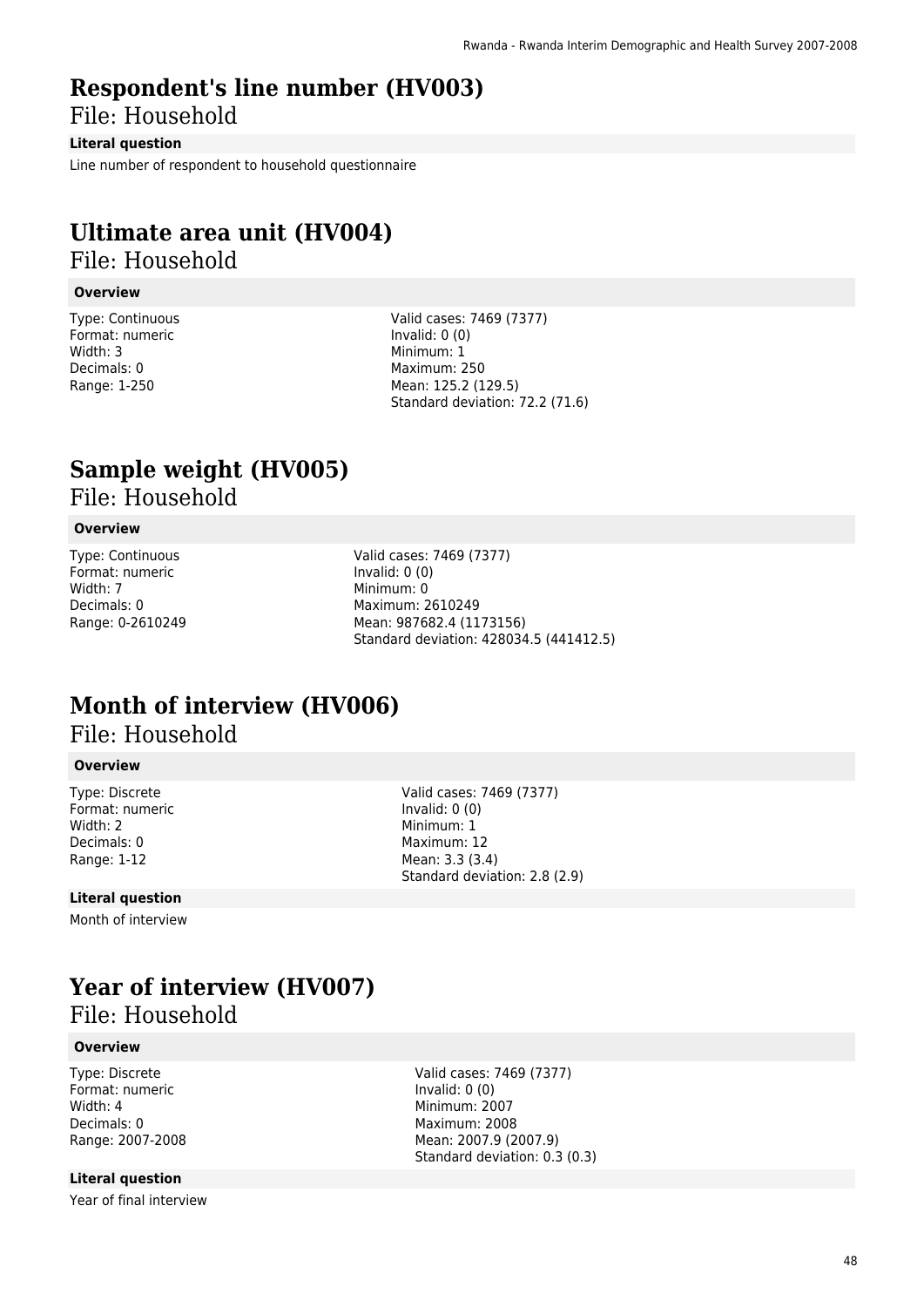### **Date of interview (CMC) (HV008)**  File: Household

### **Overview**

Type: Discrete Format: numeric Width: 4 Decimals: 0 Range: 1296-1301

Valid cases: 7469 (7377) Invalid: 0 (0) Minimum: 1296 Maximum: 1301 Mean: 1298.4 (1298.3) Standard deviation: 1.3 (1.3)

## **Number of household members (HV009)**  File: Household

### **Overview**

| Type: Discrete  |
|-----------------|
| Format: numeric |
| Width: 2        |
| Decimals: 0     |
| Range: 0-16     |

Valid cases: 7469 (7377) Invalid: 0 (0) Minimum: 0 Maximum: 16 Mean: 4.4 (4.4) Standard deviation: 2.3 (2.2)

### **Literal question**

Total persons in household

## **Number of eligible women in HH (HV010)**  File: Household

### **Overview**

Type: Discrete Format: numeric Width: 1 Decimals: 0 Range: 0-8

Valid cases: 7469 (7377) Invalid: 0 (0) Minimum: 0 Maximum: 8 Mean: 1 (1) Standard deviation: 0.8 (0.8)

#### **Literal question**

Total eligible women

### **Number of eligible men in HH (HV011)**  File: Household

#### **Overview**

Type: Discrete Format: numeric Width: 1 Decimals: 0 Range: 0-6

Valid cases: 7469 (7377) Invalid: 0 (0) Minimum: 0 Maximum: 6 Mean: 1 (1) Standard deviation: 0.8 (0.8)

### **Literal question**

Total eligible men

# **Number of de jure members (HV012)**

File: Household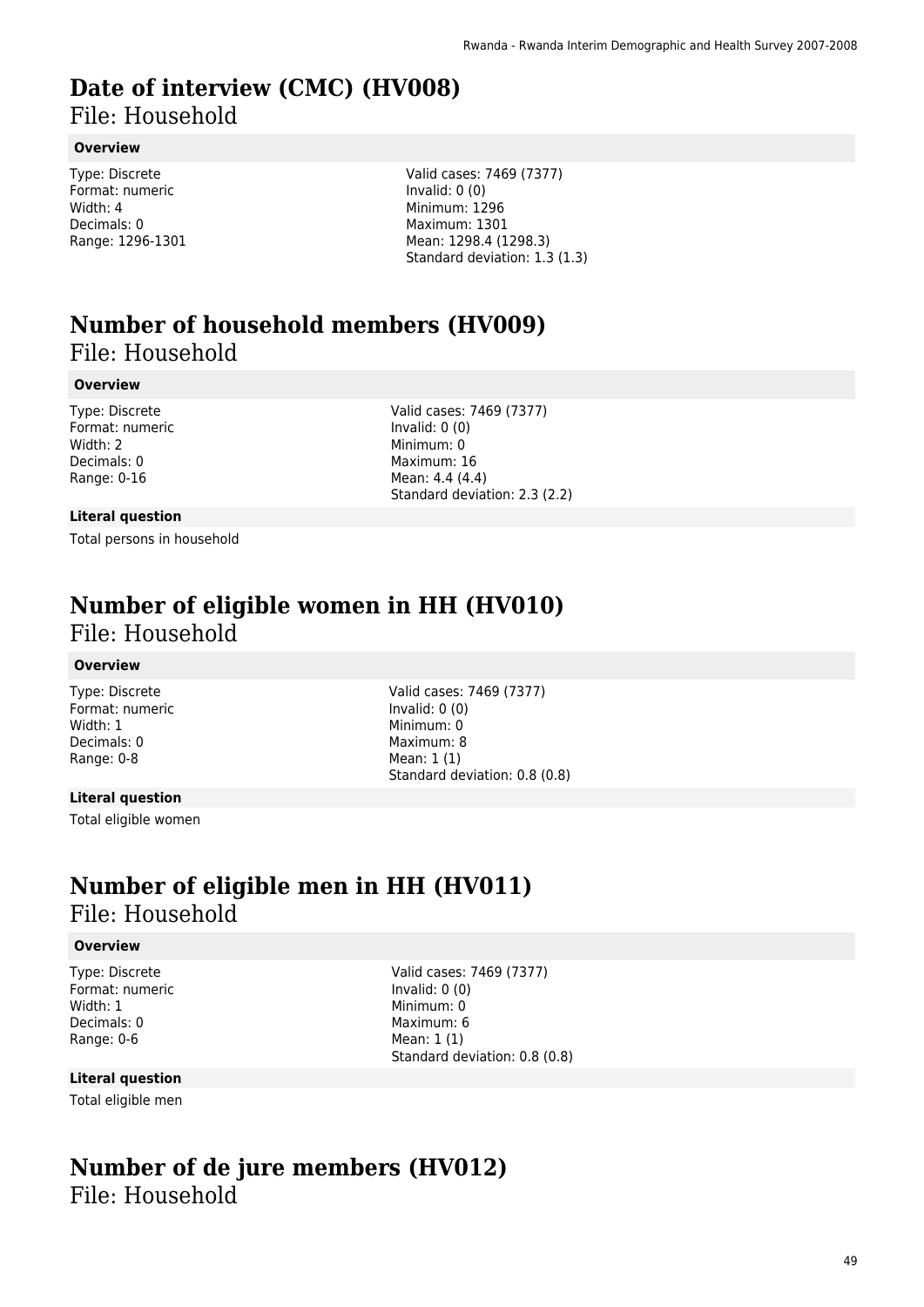### **Number of de jure members (HV012)**  File: Household

### **Overview**

Type: Discrete Format: numeric Width: 2 Decimals: 0 Range: 0-15

Valid cases: 7469 (7377) Invalid: 0 (0) Minimum: 0 Maximum: 15 Mean: 4.3 (4.3) Standard deviation: 2.2 (2.2)

## **Number of de facto members (HV013)**  File: Household

#### **Overview**

Type: Discrete Format: numeric Width: 2 Decimals: 0 Range: 0-16

Valid cases: 7469 (7377) Invalid: 0 (0) Minimum: 0 Maximum: 16 Mean: 4.3 (4.3) Standard deviation: 2.2 (2.2)

# **Number of children 5 and under (HV014)**

## File: Household

### **Overview**

Type: Discrete Format: numeric Width: 1 Decimals: 0 Range: 0-4

Valid cases: 7469 (7377) Invalid: 0 (0) Minimum: 0 Maximum: 4 Mean: 0.9 (0.9) Standard deviation: 0.9 (0.9)

# **Result of household interview (HV015)**

## File: Household

### **Overview**

Type: Discrete Format: numeric Width: 1 Decimals: 0 Range: 1-9

Valid cases: 7469 (7377) Invalid: 0 (0) Minimum: 1 Maximum: 9

## **Day of interview (HV016)**  File: Household

### **Overview**

Type: Continuous Format: numeric Width: 2 Decimals: 0 Range: 1-31

Valid cases: 7469 (7377) Invalid: 0 (0) Minimum: 1 Maximum: 31 Mean: 15.8 (16) Standard deviation: 8 (8.1)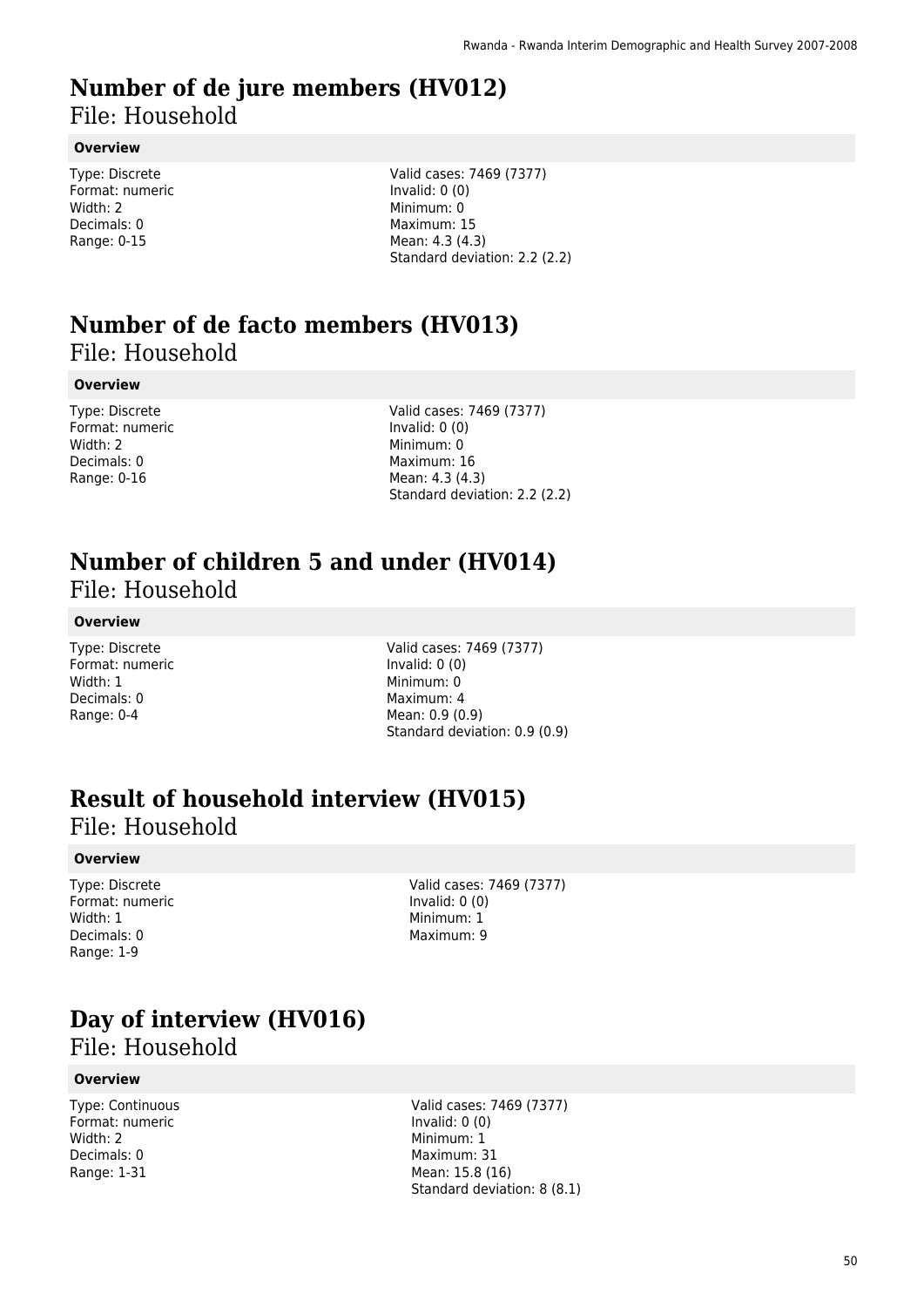# **Number of visits (HV017)**

File: Household

### **Overview**

Type: Discrete Format: numeric Width: 1 Decimals: 0 Range: 1-3

### **Literal question**

Total number of visits

**Interviewer identification (HV018)**  File: Household

### **Overview**

Type: Continuous Format: numeric Width: 3 Decimals: 0 Range: 1-905

**Literal question**

Interviewer's name

**Keyer identification (HV019)**  File: Household

### **Overview**

Type: Discrete Format: numeric Width: 1 Decimals: 0 Range: 1-6

Valid cases: 7469 (7377) Invalid: 0 (0) Minimum: 1 Maximum: 6 Mean: 3.1 (3.1) Standard deviation: 1.5 (1.5)

# **Ever-married sample (HV020)**

## File: Household

### **Overview**

Type: Discrete Format: numeric Width: 1 Decimals: 0 Range: 0-1

Valid cases: 7469 (7377) Invalid: 0 (0) Minimum: 0 Maximum: 0

## **Primary sampling unit (HV021)**

File: Household

### **Overview**

Valid cases: 7469 (7377) Invalid: 0 (0) Minimum: 1 Maximum: 3 Mean: 1.1 (1.1) Standard deviation: 0.3 (0.3)

Valid cases: 7469 (7377)

Standard deviation: 287.5 (285)

Invalid: 0 (0) Minimum: 1 Maximum: 905 Mean: 361.2 (352.2)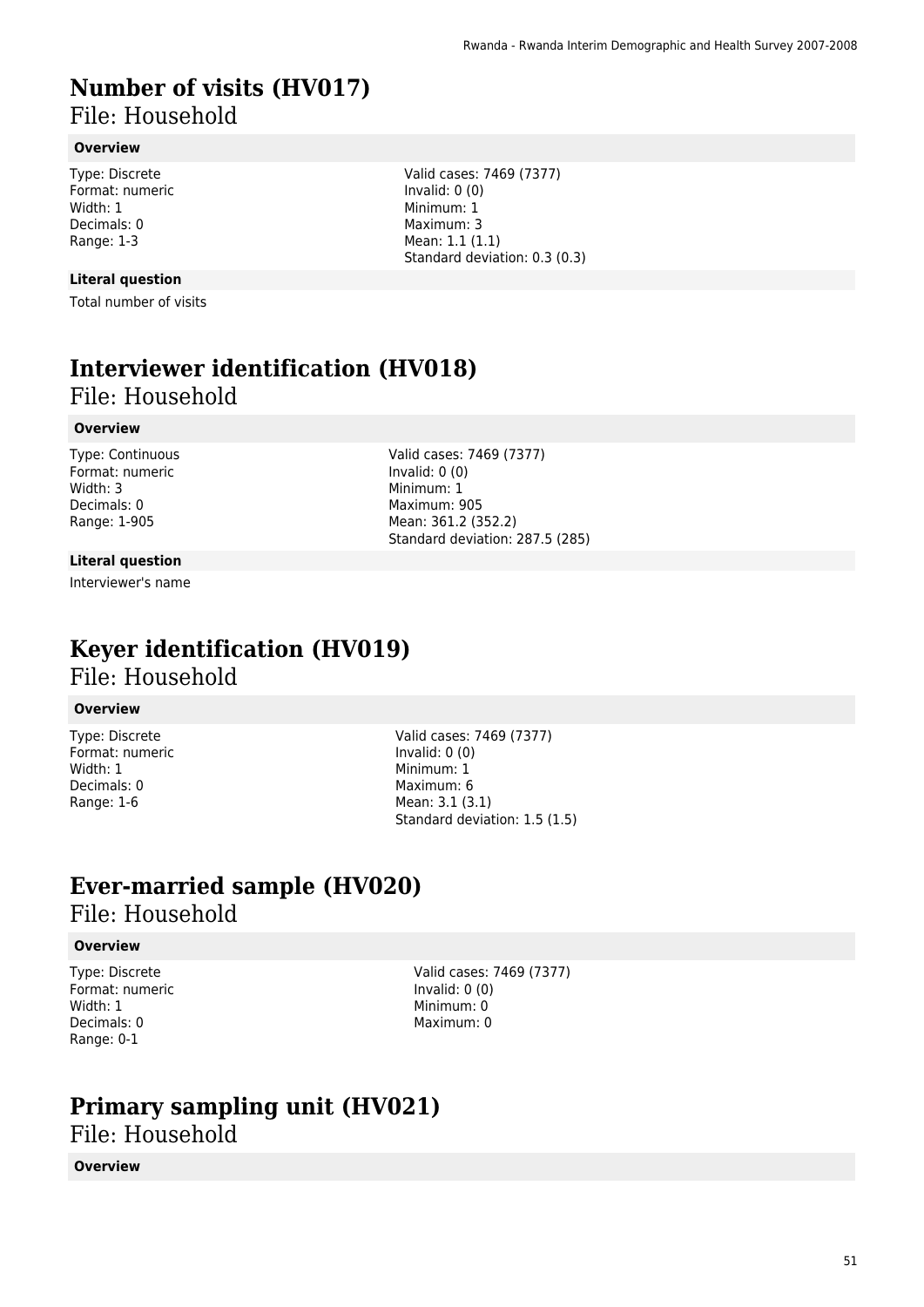# **Primary sampling unit (HV021)**

File: Household

Type: Continuous Format: numeric Width: 3 Decimals: 0 Range: 1-250

Valid cases: 7469 (7377) Invalid: 0 (0) Minimum: 1 Maximum: 250 Mean: 125.2 (129.5) Standard deviation: 72.2 (71.6)

### **Sample stratum number (HV022)**  File: Household

### **Overview**

Type: Discrete Format: numeric Width: 2 Decimals: 0 Range: 1-23

Valid cases: 7469 (7377) Invalid: 0 (0) Minimum: 1 Maximum: 23

## **Sample domain (HV023)**

File: Household

### **Overview**

Type: Discrete Format: numeric Width: 2 Decimals: 0 Range: 1-12

Valid cases: 7469 (7377) Invalid: 0 (0) Minimum: 1 Maximum: 12

# **Region (HV024)**

### File: Household

### **Overview**

Type: Discrete Format: numeric Width: 1 Decimals: 0 Range: 1-5

Valid cases: 7469 (7377) Invalid: 0 (0) Minimum: 1 Maximum: 5

### **Type of place of residence (HV025)**  File: Household

### **Overview**

Type: Discrete Format: numeric Width: 1 Decimals: 0 Range: 1-2

Valid cases: 7469 (7377) Invalid: 0 (0) Minimum: 1 Maximum: 2

## **Place of residence (HV026)**

File: Household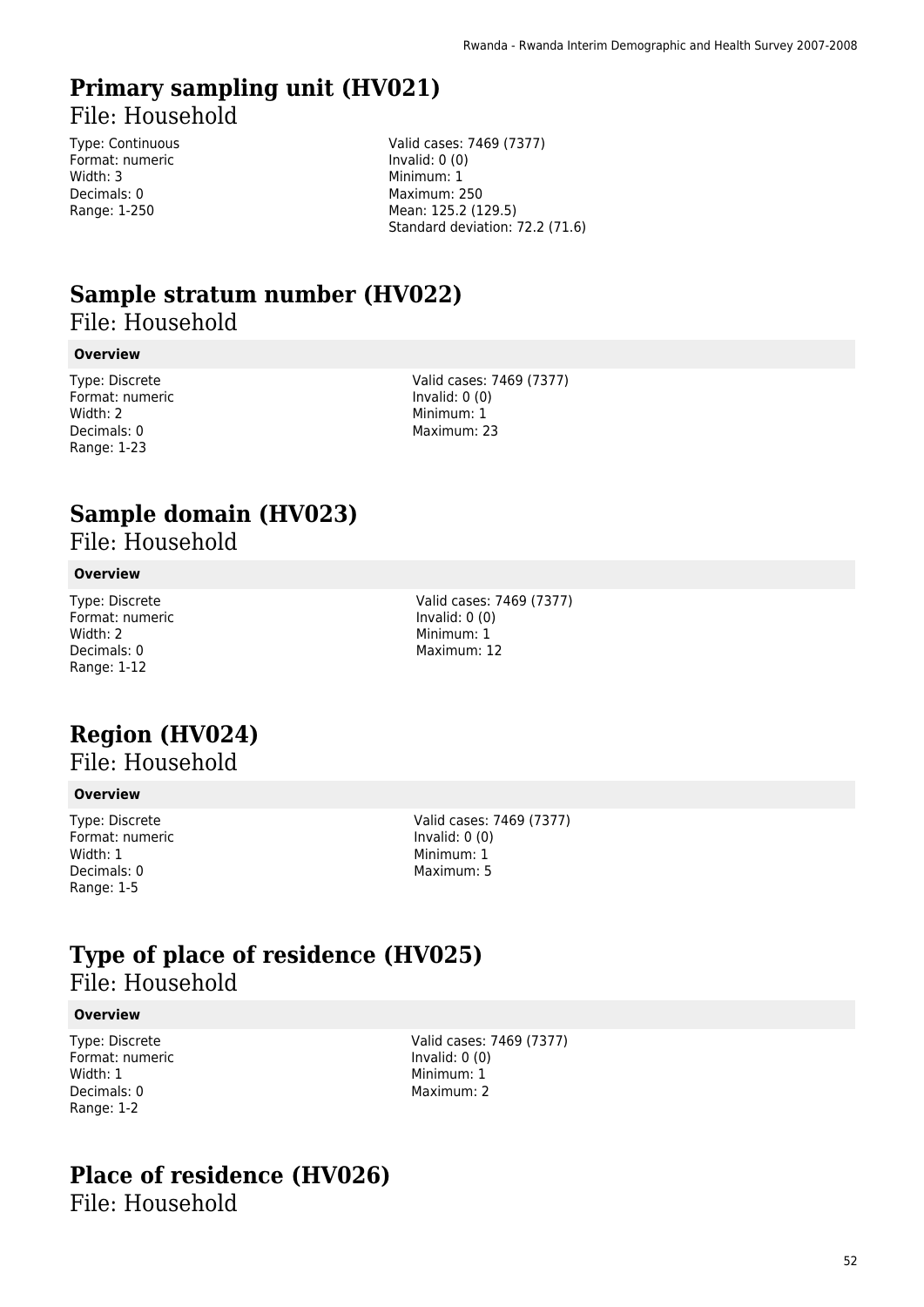# **Place of residence (HV026)**

File: Household

### **Overview**

Type: Discrete Format: numeric Width: 1 Decimals: 0 Range: 0-3 Invalid: 9

Valid cases: 7469 (7377) Invalid: 0 (0) Minimum: 0 Maximum: 3

## **Selection for male/husb. int. (HV027)**  File: Household

#### **Overview**

Valid cases: 7469 (7377) Invalid: 0 (0) Minimum: 1 Maximum: 1

## **Sample weight for male subsamp (HV028)**  File: Household

### **Overview**

Type: Continuous Format: numeric Width: 7 Decimals: 0 Range: 0-2610249 Valid cases: 7469 (7377) Invalid: 0 (0) Minimum: 0 Maximum: 2610249 Mean: 987682.4 (1173156) Standard deviation: 428034.5 (441412.5)

### **Field supervisor (HV030)**  File: Household

### **Overview**

Type: Continuous Format: numeric Width: 3 Decimals: 0 Range: 1-906

Valid cases: 7469 (7377) Invalid: 0 (0) Minimum: 1 Maximum: 906 Mean: 325.2 (324.1) Standard deviation: 274.7 (275.9)

# **Field editor (HV031)**

File: Household

### **Overview**

Type: Continuous Format: numeric Width: 3 Decimals: 0 Range: 2-904

Valid cases: 7469 (7377) Invalid: 0 (0) Minimum: 2 Maximum: 904 Mean: 414 (401.7) Standard deviation: 292.4 (292.3)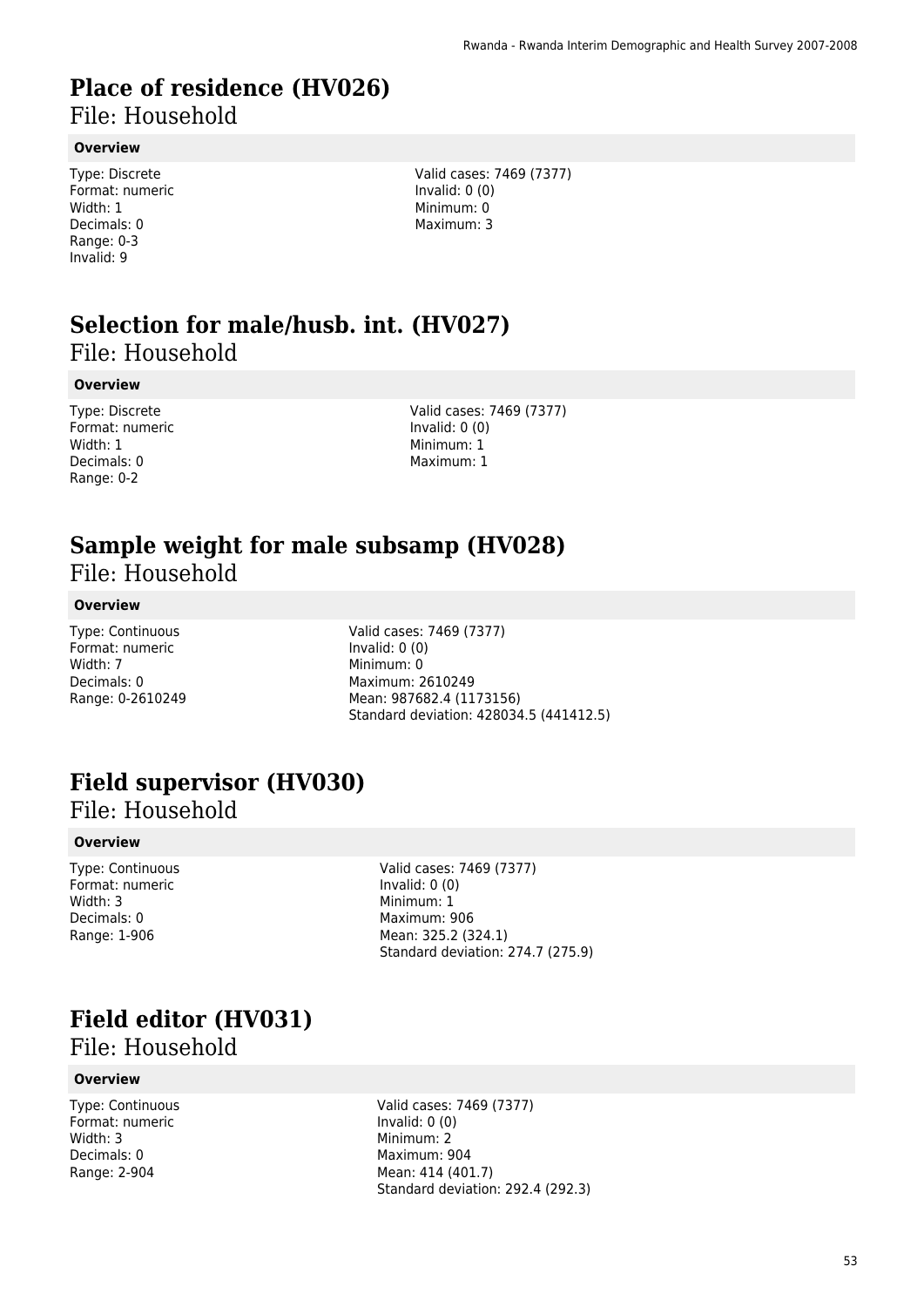### **Office editor (HV032)**  File: Household

### **Overview**

Type: Discrete Format: numeric Width: 1 Decimals: 0 Range: 1-2

Valid cases: 7469 (7377) Invalid: 0 (0) Minimum: 1 Maximum: 2 Mean: 1.5 (1.5) Standard deviation: 0.5 (0.5)

## **NA - Ultimate area selection prob. (HV033)**  File: Household

**Overview**

Type: Discrete Format: numeric Width: 1 Decimals: 0

Valid cases: 0 (0) Invalid: 7469 (7377)

### **NA - Number of eligible children for height & weight (HV035)**  File: Household

#### **Overview**

Type: Discrete Format: numeric Width: 1 Decimals: 0

Valid cases: 0 (0) Invalid: 7469 (7377)

# **Cluster altitude in meters (HV040)**

File: Household

### **Overview**

Type: Continuous Format: numeric Width: 4 Decimals: 0 Range: 0-2492

Valid cases: 7469 (7377) Invalid: 0 (0) Minimum: 0 Maximum: 2492 Mean: 1711.9 (1726) Standard deviation: 304.2 (307.5)

# **NA - Total adults measured (HV041)**

File: Household

#### **Overview**

Type: Discrete Format: numeric Width: 1 Decimals: 0

Valid cases: 0 (0) Invalid: 7469 (7377)

### **Selection for hemoglobin (HV042)**  File: Household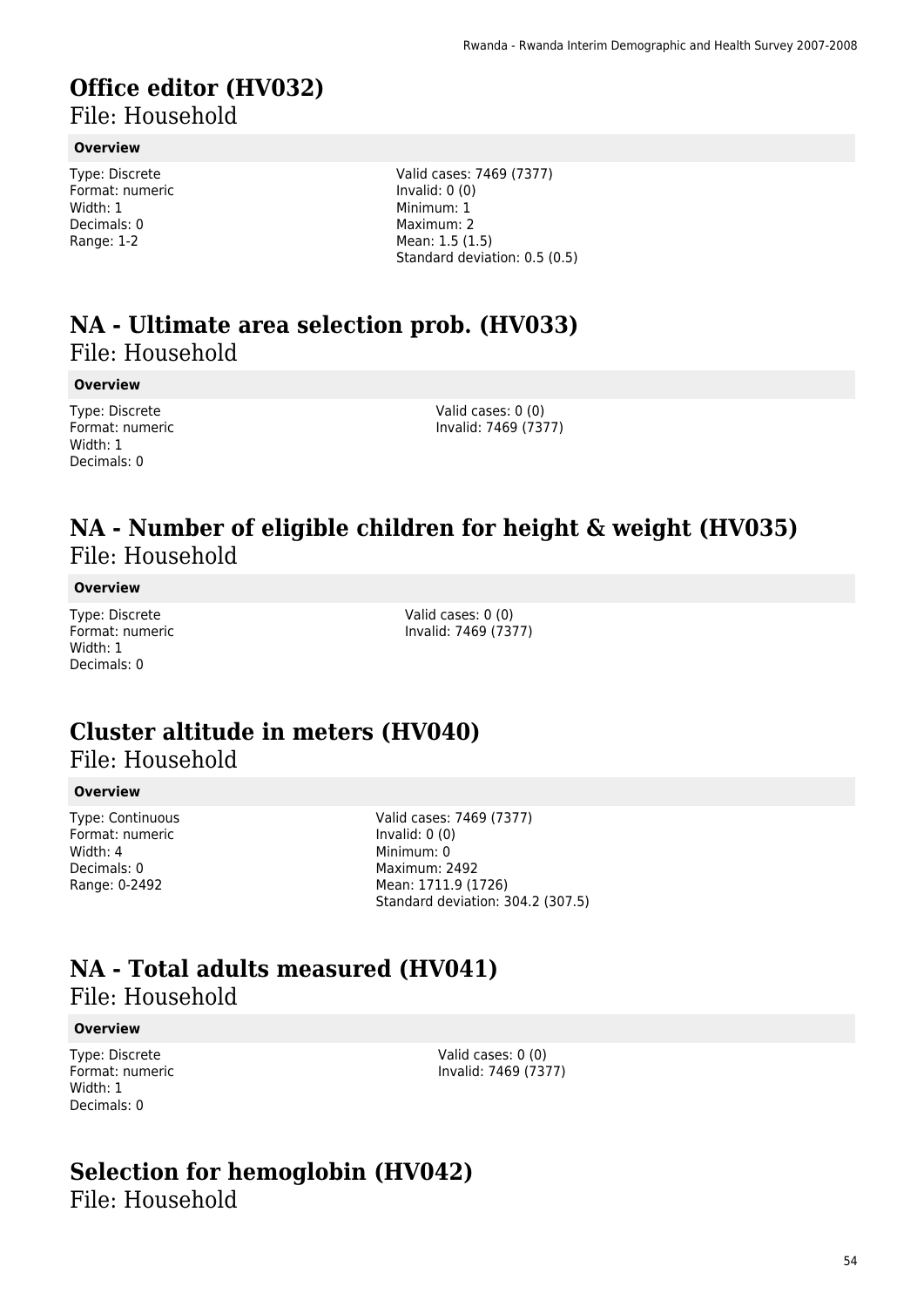# **Selection for hemoglobin (HV042)**

File: Household

### **Overview**

Type: Discrete Format: numeric Width: 1 Decimals: 0 Range: 0-1

Valid cases: 7469 (7377) Invalid: 0 (0) Minimum: 1 Maximum: 1

## **NA - Selection for women's status module (HV043)**  File: Household

**Overview**

Type: Discrete Format: numeric Width: 1 Decimals: 0 Range: 0-1

Valid cases: 0 (0) Invalid: 7469 (7377)

## **NA - Selection for domestic violence module (HV044)**  File: Household

### **Overview**

Type: Discrete Format: numeric Width: 1 Decimals: 0 Range: 0-1

Valid cases: 0 (0) Invalid: 7469 (7377)

### **Source of drinking water (HV201)**  File: Household

### **Overview**

Type: Discrete Format: numeric Width: 2 Decimals: 0 Range: 10-96 Invalid: 99

Valid cases: 7355 (7238.5) Invalid: 114 (138.5) Minimum: 11 Maximum: 96

### **Literal question**

What is the main source of drinking water for members of your household?

## **NA - Source of non-drinking water (HV202)**  File: Household

### **Overview**

Type: Discrete Format: numeric Width: 1 Decimals: 0 Range: 10-96 Invalid: 99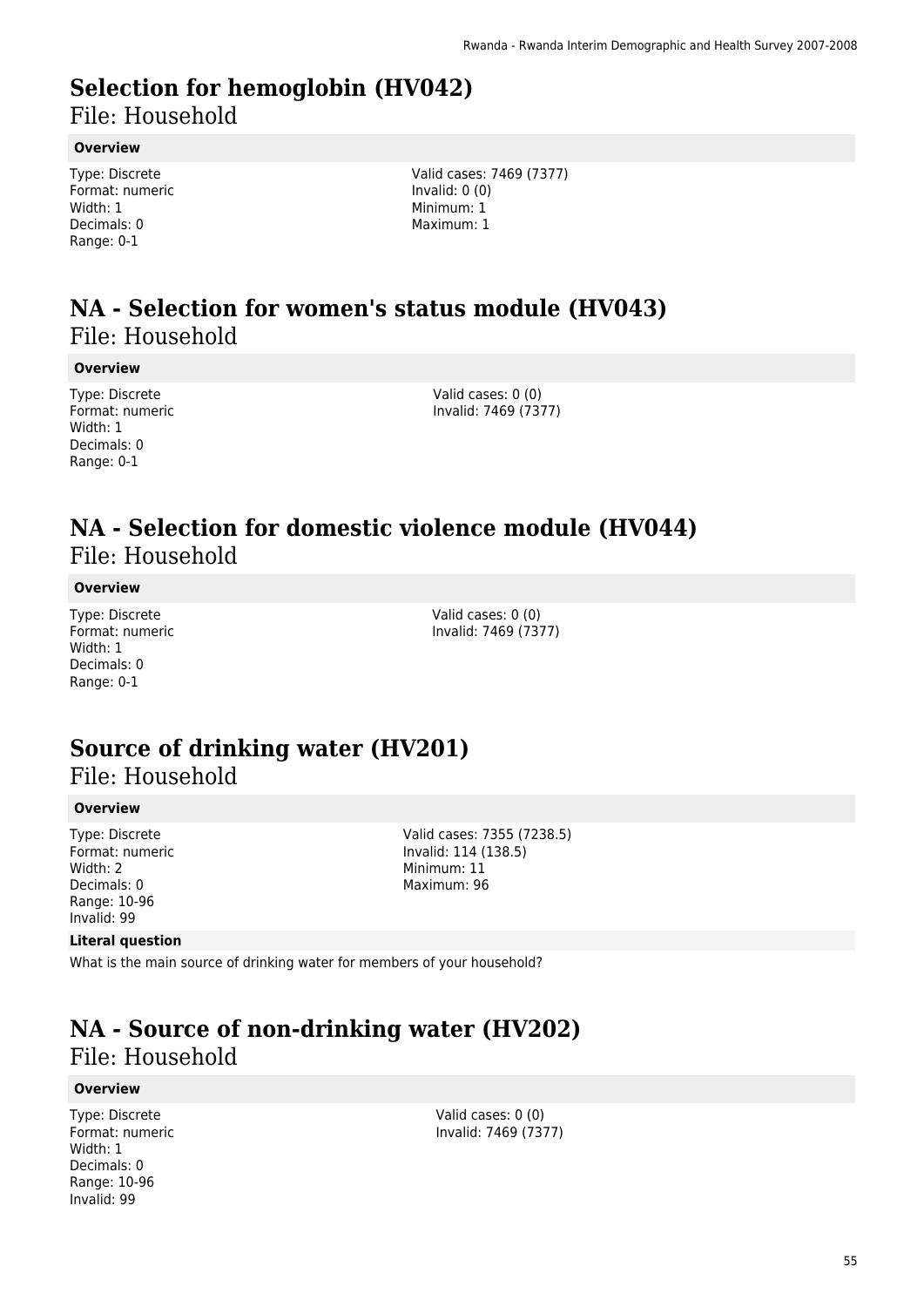### **Time to get to water source (HV204)**  File: Household

#### **Overview**

Type: Discrete Format: numeric Width: 3 Decimals: 0 Range: 1-996 Invalid: 999

Valid cases: 7370 (7253.2) Invalid: 99 (123.8) Minimum: 1 Maximum: 996

#### **Literal question**

How long does it take you to go there, get water, and come back?

## **Type of toilet facility (HV205)**  File: Household

#### **Overview**

Type: Discrete Format: numeric Width: 2 Decimals: 0 Range: 10-96 Invalid: 99

#### **Literal question**

What kind of toilet facilities does your household have?

### **Has electricity (HV206)**  File: Household

#### **Overview**

Type: Discrete Format: numeric Width: 1 Decimals: 0 Range: 0-1 Invalid: 9

### **Literal question**

Does your household have Electricity?

# **Has radio (HV207)**

File: Household

### **Overview**

Type: Discrete Format: numeric Width: 1 Decimals: 0 Range: 0-1 Invalid: 9

#### **Literal question**

Does your household have A radio?

Invalid: 116 (140.9) Minimum: 11 Maximum: 96

Valid cases: 7353 (7236.1)

Valid cases: 7360 (7241.6) Invalid: 109 (135.5) Minimum: 0 Maximum: 1

Valid cases: 7365 (7249) Invalid: 104 (128) Minimum: 0 Maximum: 1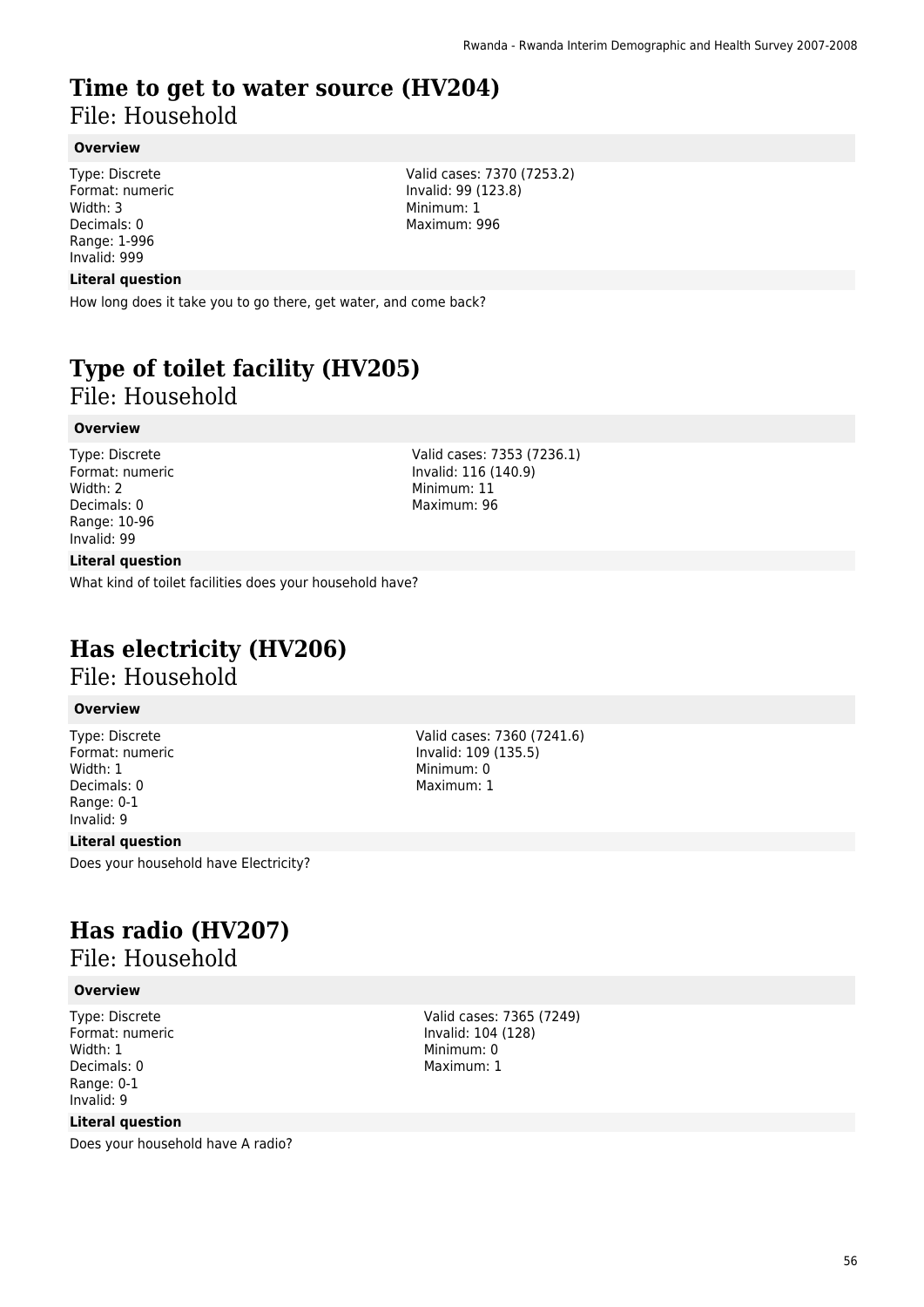### **Has television (HV208)**  File: Household

### **Overview**

Type: Discrete Format: numeric Width: 1 Decimals: 0 Range: 0-1 Invalid: 9

### **Literal question**

Does your household have A television?

## **Has refrigerator (HV209)**  File: Household

#### **Overview**

Type: Discrete Format: numeric Width: 1 Decimals: 0 Range: 0-1 Invalid: 9

### **Literal question**

Does your household have A refrigerator?

### **Has bicycle (HV210)**  File: Household

#### **Overview**

Type: Discrete Format: numeric Width: 1 Decimals: 0 Range: 0-1 Invalid: 9

### **Literal question**

Does your household have a bicycle?

## **Has motorcycle/scooter (HV211)**  File: Household

#### **Overview**

Type: Discrete Format: numeric Width: 1 Decimals: 0 Range: 0-1 Invalid: 9

Valid cases: 7359 (7243.7) Invalid: 110 (133.3) Minimum: 0 Maximum: 1

### **Literal question**

Does your household have a motorcycle/scooter?

Valid cases: 7344 (7226.7) Invalid: 125 (150.3) Minimum: 0 Maximum: 1

Valid cases: 7354 (7235.8) Invalid: 115 (141.2) Minimum: 0 Maximum: 1

Valid cases: 7362 (7246) Invalid: 107 (131) Minimum: 0 Maximum: 1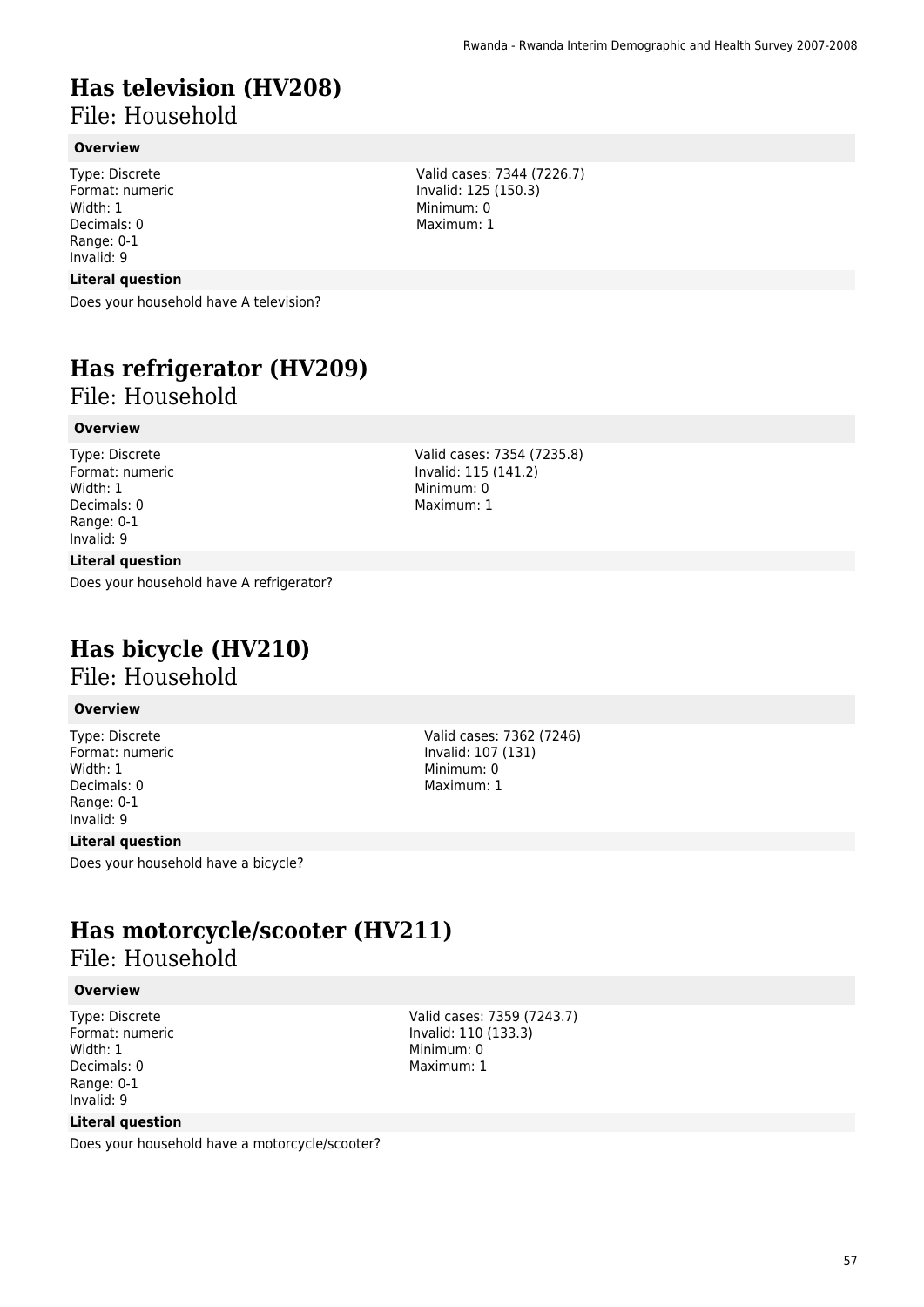# **Has car/truck (HV212)**

File: Household

### **Overview**

Type: Discrete Format: numeric Width: 1 Decimals: 0 Range: 0-1 Invalid: 9

#### **Literal question**

Does your household have a car/truck?

### **Main floor material (HV213)**  File: Household

#### **Overview**

Type: Discrete Format: numeric Width: 2 Decimals: 0 Range: 10-96 Invalid: 99

#### **Literal question**

What is the main material of the floor?

### **NA - Main wall material (HV214)**  File: Household

### **Overview**

Type: Discrete Format: numeric Width: 1 Decimals: 0 Range: 10-96 Invalid: 99

Valid cases: 0 (0) Invalid: 7469 (7377)

### **NA - Main roof material (HV215)**  File: Household

### **Overview**

Type: Discrete Format: numeric Width: 1 Decimals: 0 Range: 10-96 Invalid: 99

Valid cases: 0 (0) Invalid: 7469 (7377)

## **NA - Rooms used for sleeping (HV216)**

File: Household

### **Overview**

Valid cases: 7361 (7245.4) Invalid: 108 (131.6) Minimum: 0 Maximum: 1

Valid cases: 7364 (7245.7) Invalid: 105 (131.3) Minimum: 11 Maximum: 35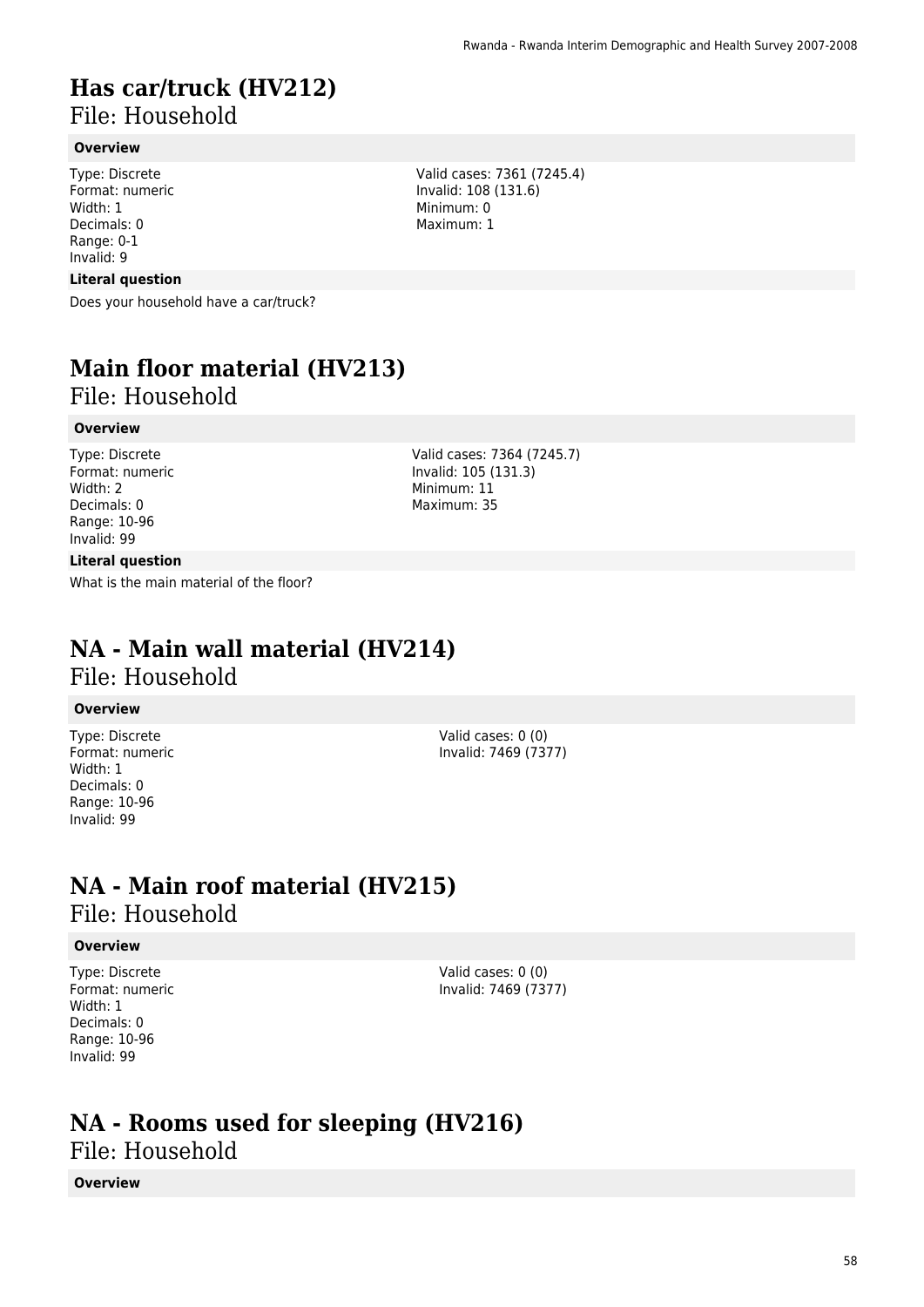# **NA - Rooms used for sleeping (HV216)**

File: Household

Type: Discrete Format: numeric Width: 1 Decimals: 0 Invalid: 99

Valid cases: 0 (0) Invalid: 7469 (7377)

## **Relationship structure (HV217)**  File: Household

### **Overview**

Type: Discrete Format: numeric Width: 1 Decimals: 0 Range: 0-5

Valid cases: 7377 (7258.4) Invalid: 92 (118.6) Minimum: 0 Maximum: 5

## **Line number of head of househ. (HV218)**  File: Household

### **Overview**

Type: Discrete Format: numeric Width: 1 Decimals: 0 Range: 1-2

Valid cases: 7377 (7258.4) Invalid: 92 (118.6) Minimum: 1 Maximum: 2 Mean: 1 (1) Standard deviation: 0 (0)

### **Sex of head of household (HV219)**  File: Household

### **Overview**

Type: Discrete Format: numeric Width: 1 Decimals: 0 Range: 1-2 Invalid: 9

### **Literal question**

Is head of household male or female?

### **Age of head of household (HV220)**  File: Household

### **Overview**

Type: Discrete Format: numeric Width: 2 Decimals: 0 Range: 13-98 Invalid: 99 **Literal question** Valid cases: 7377 (7258.4) Invalid: 92 (118.6) Minimum: 1 Maximum: 2

Valid cases: 7372 (7256) Invalid: 97 (121) Minimum: 13 Maximum: 96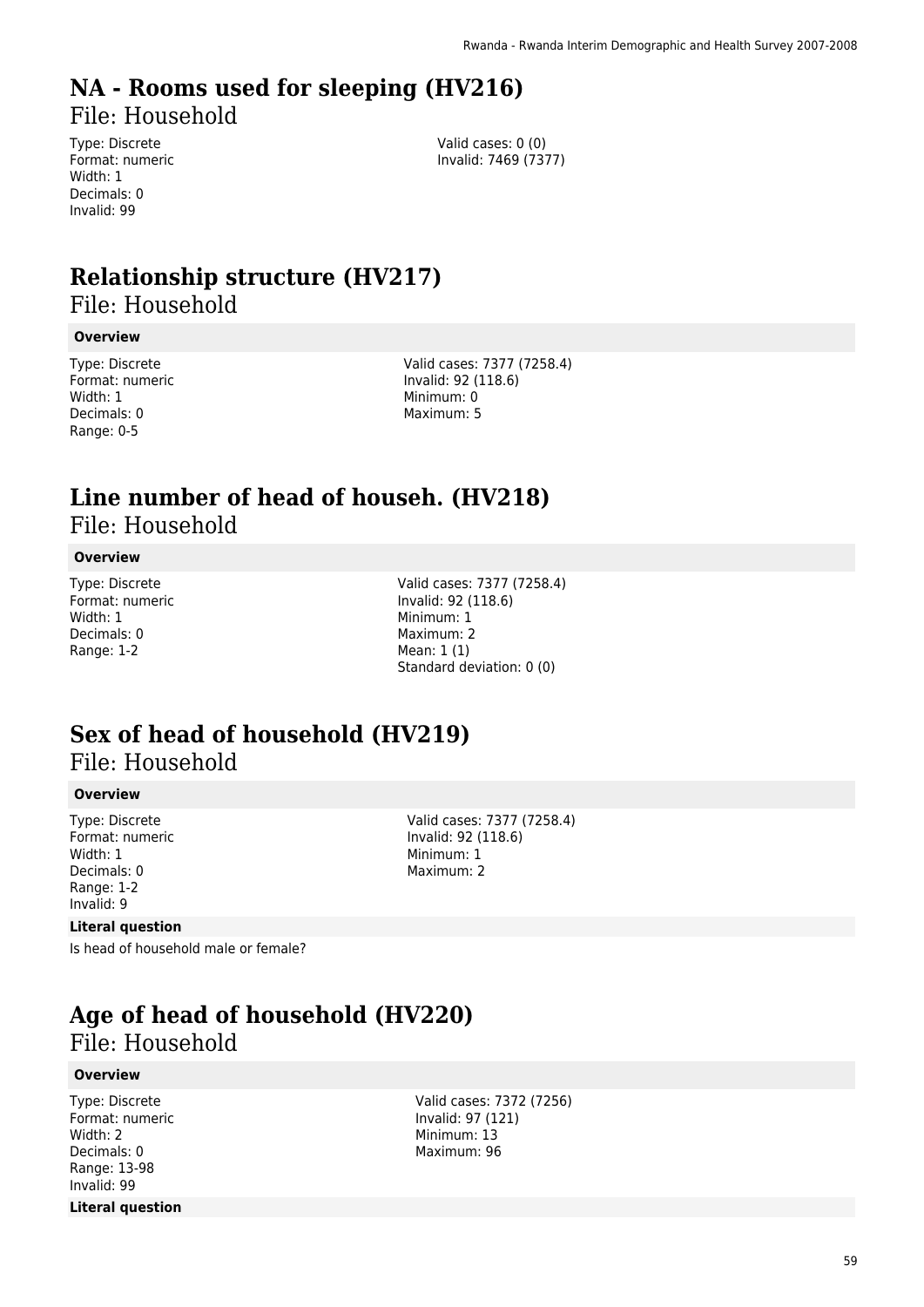# **Age of head of household (HV220)**

File: Household

How old is head of household?

### **Has telephone (HV221)**  File: Household

### **Overview**

Type: Discrete Format: numeric Width: 1 Decimals: 0 Range: 0-1 Invalid: 9

Valid cases: 7354 (7235.5) Invalid: 115 (141.5) Minimum: 0 Maximum: 1

Valid cases: 7059 (6928.4) Invalid: 410 (448.6) Minimum: 0 Maximum: 1

### **Literal question**

Does this household have telephone?

## **Share toilet with other households (HV225)**  File: Household

### **Overview**

Type: Discrete Format: numeric Width: 1 Decimals: 0 Range: 0-1 Invalid: 9

**Literal question**

Do you share these facilities with other households?

## **Type of cooking fuel (HV226)**  File: Household

### **Overview**

Type: Discrete Format: numeric Width: 2 Decimals: 0 Range: 1-96 Invalid: 99

Valid cases: 7368 (7251.7) Invalid: 101 (125.3) Minimum: 4 Maximum: 96

### **Literal question**

What type of fuel does your household mainly use for cooking?

## **Have bednet for sleeping (HV227)**

### File: Household

### **Overview**

Type: Discrete Format: numeric Width: 1 Decimals: 0 Range: 0-1 Invalid: 9

Valid cases: 7366 (7248.7) Invalid: 103 (128.3) Minimum: 0 Maximum: 1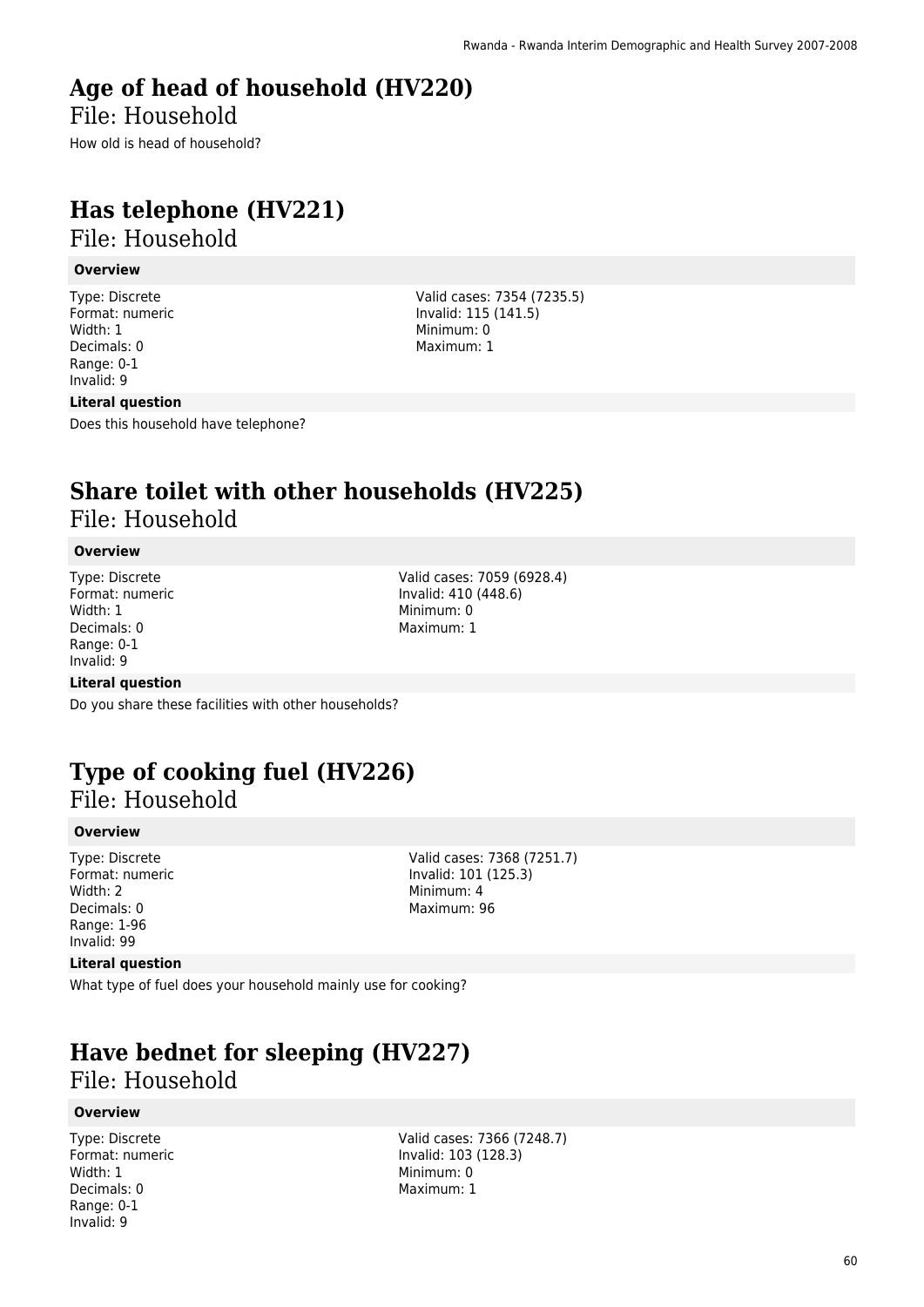## **Have bednet for sleeping (HV227)**

File: Household

### **Literal question**

Does your household have any mosquito bed nets that can be used while sleeping?

## **Children under 5 slept under bednet last night (HV228)**  File: Household

#### **Overview**

Type: Discrete Format: numeric Width: 1 Decimals: 0 Range: 0-3 Invalid: 9

Valid cases: 3726 (3680.4) Invalid: 3743 (3696.6) Minimum: 0 Maximum: 3

### **Literal question**

Did children under 5 slept under bednets last night?

### **NA - Test salt for Iodine (HV234)**  File: Household

#### **Overview**

Type: Discrete Format: numeric Width: 1 Decimals: 0 Range: 0-995 Invalid: 999

Valid cases: 0 (0) Invalid: 7469 (7377)

## **NA - Location of source for water (HV235)**  File: Household

### **Overview**

Type: Discrete Format: numeric Width: 1 Decimals: 0 Range: 1-3 Invalid: 9

Valid cases: 0 (0) Invalid: 7469 (7377)

### **NA - Person fetching water (HV236)**  File: Household

#### **Overview**

Type: Discrete Format: numeric Width: 1 Decimals: 0 Range: 1-6 Invalid: 9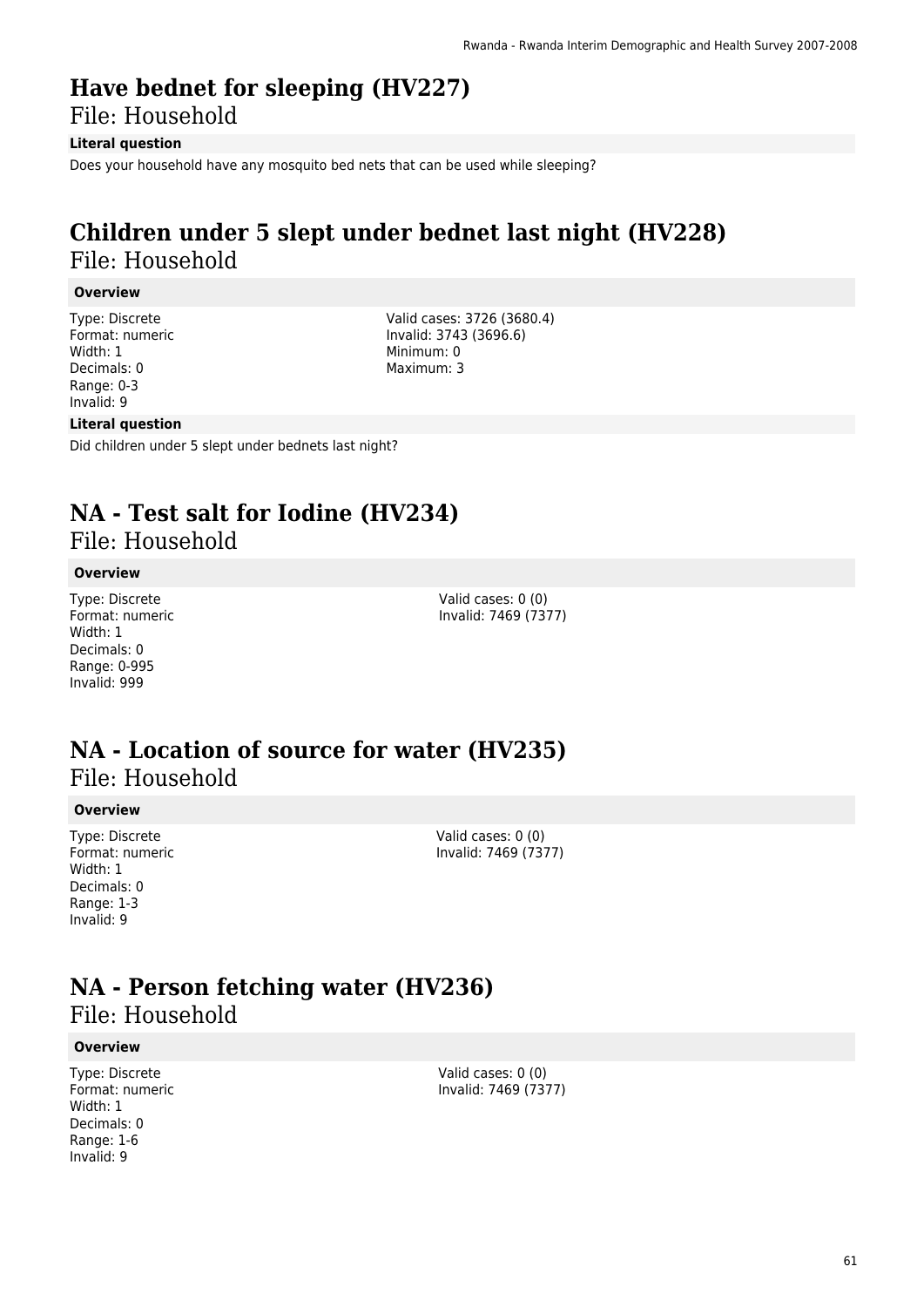## **NA - Anything done to water to make safe to drink (HV237)**  File: Household

### **Overview**

Type: Discrete Format: numeric Width: 1 Decimals: 0 Range: 0-8 Invalid: 9

Valid cases: 0 (0) Invalid: 7469 (7377)

## **NA - Water usually treated by: boil (HV237A)**  File: Household

#### **Overview**

Type: Discrete Format: numeric Width: 1 Decimals: 0 Range: 0-1 Invalid: 9

Valid cases: 0 (0) Invalid: 7469 (7377)

## **NA - Water usually treated by: add bleach/chlorine (HV237B)**  File: Household

#### **Overview**

Type: Discrete Format: numeric Width: 1 Decimals: 0 Range: 0-1 Invalid: 9

Valid cases: 0 (0) Invalid: 7469 (7377)

## **NA - Water usually treated by: strain through a cloth (HV237C)**  File: Household

### **Overview**

Type: Discrete Format: numeric Width: 1 Decimals: 0 Range: 0-1 Invalid: 9

Valid cases: 0 (0) Invalid: 7469 (7377)

## **NA - Water usually treated by: use water filter (HV237D)**  File: Household

### **Overview**

Type: Discrete Format: numeric Width: 1 Decimals: 0 Range: 0-1 Invalid: 9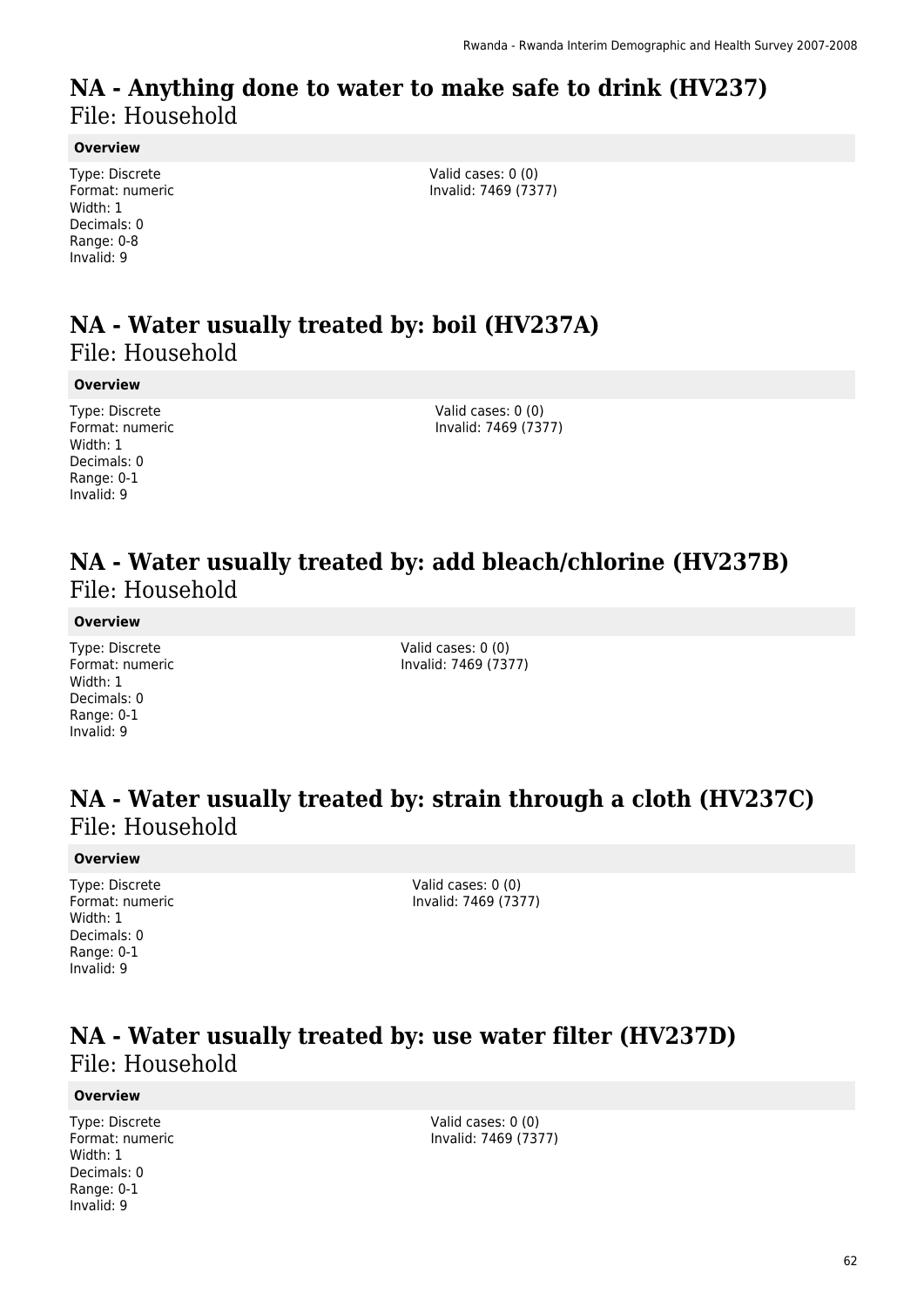## **NA - Water usually treated by: solar disinfection (HV237E)**  File: Household

### **Overview**

Type: Discrete Format: numeric Width: 1 Decimals: 0 Range: 0-1 Invalid: 9

Valid cases: 0 (0) Invalid: 7469 (7377)

## **NA - Water usually treated by: let it stand and settle (HV237F)**  File: Household

#### **Overview**

Type: Discrete Format: numeric Width: 1 Decimals: 0 Range: 0-1 Invalid: 9

Valid cases: 0 (0) Invalid: 7469 (7377)

## **NA - Water usually treated by: CS (HV237G)**  File: Household

#### **Overview**

Type: Discrete Format: numeric Width: 1 Decimals: 0 Range: 0-1 Invalid: 9

Valid cases: 0 (0) Invalid: 7469 (7377)

## **NA - Water usually treated by: CS (HV237H)**  File: Household

### **Overview**

Type: Discrete Format: numeric Width: 1 Decimals: 0 Range: 0-1 Invalid: 9

Valid cases: 0 (0) Invalid: 7469 (7377)

## **NA - Water usually treated by: CS (HV237I)**  File: Household

### **Overview**

Type: Discrete Format: numeric Width: 1 Decimals: 0 Range: 0-1 Invalid: 9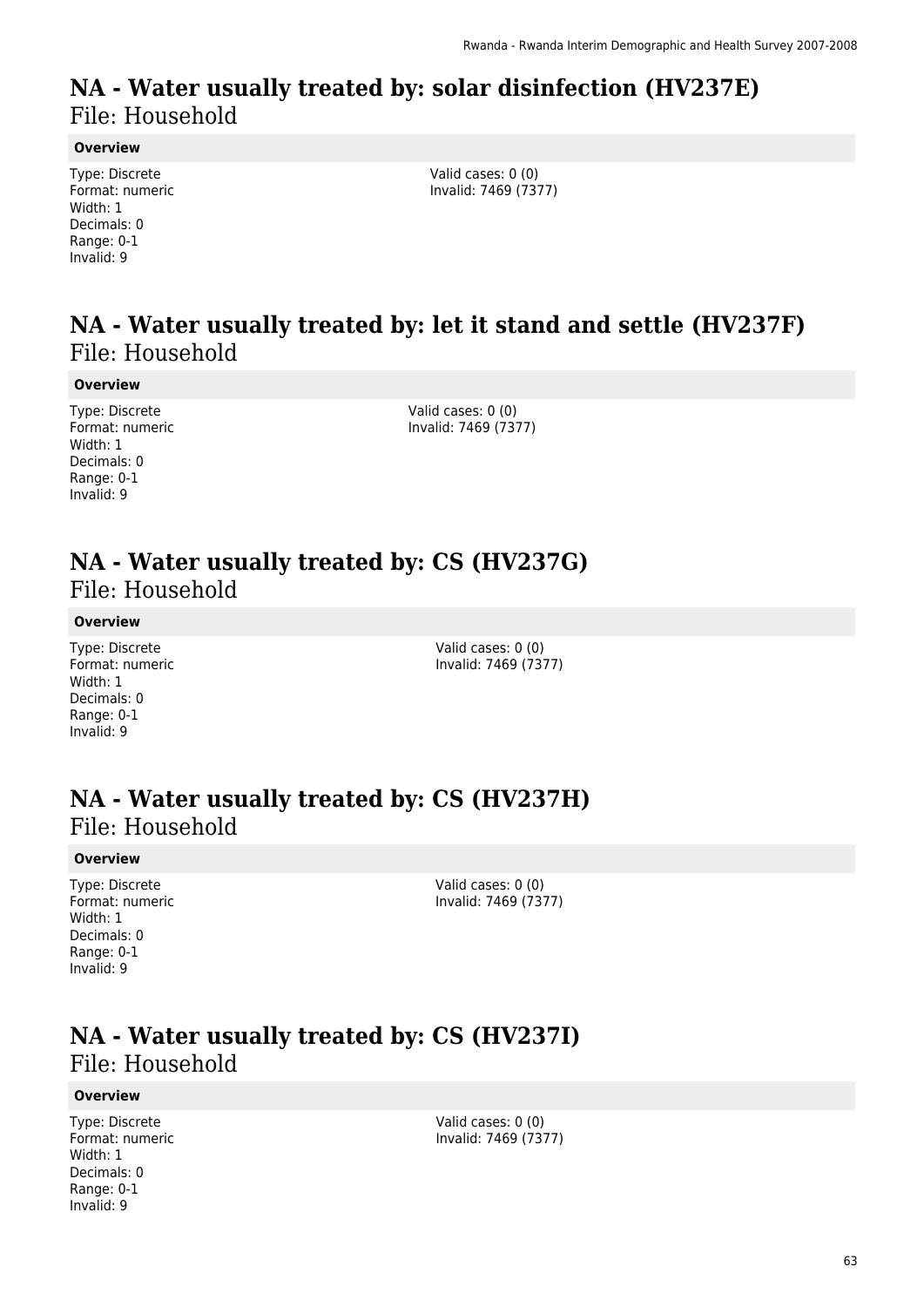### **NA - Water usually treated by: CS (HV237J)**  File: Household

### **Overview**

Type: Discrete Format: numeric Width: 1 Decimals: 0 Range: 0-1 Invalid: 9

Valid cases: 0 (0) Invalid: 7469 (7377)

## **NA - Water usually treated by: CS (HV237K)**  File: Household

#### **Overview**

Type: Discrete Format: numeric Width: 1 Decimals: 0 Range: 0-1 Invalid: 9

Valid cases: 0 (0) Invalid: 7469 (7377)

## **NA - Water usually treated by: other (HV237X)**  File: Household

#### **Overview**

Type: Discrete Format: numeric Width: 1 Decimals: 0 Range: 0-1 Invalid: 9

Valid cases: 0 (0) Invalid: 7469 (7377)

## **NA - Water usually treated by: don't know (HV237Z)**  File: Household

### **Overview**

Type: Discrete Format: numeric Width: 1 Decimals: 0 Range: 0-1 Invalid: 9

Valid cases: 0 (0) Invalid: 7469 (7377)

## **NA - Number of households sharing toilet (HV238)**  File: Household

### **Overview**

Type: Discrete Format: numeric Width: 1 Decimals: 0 Range: 95-98 Invalid: 99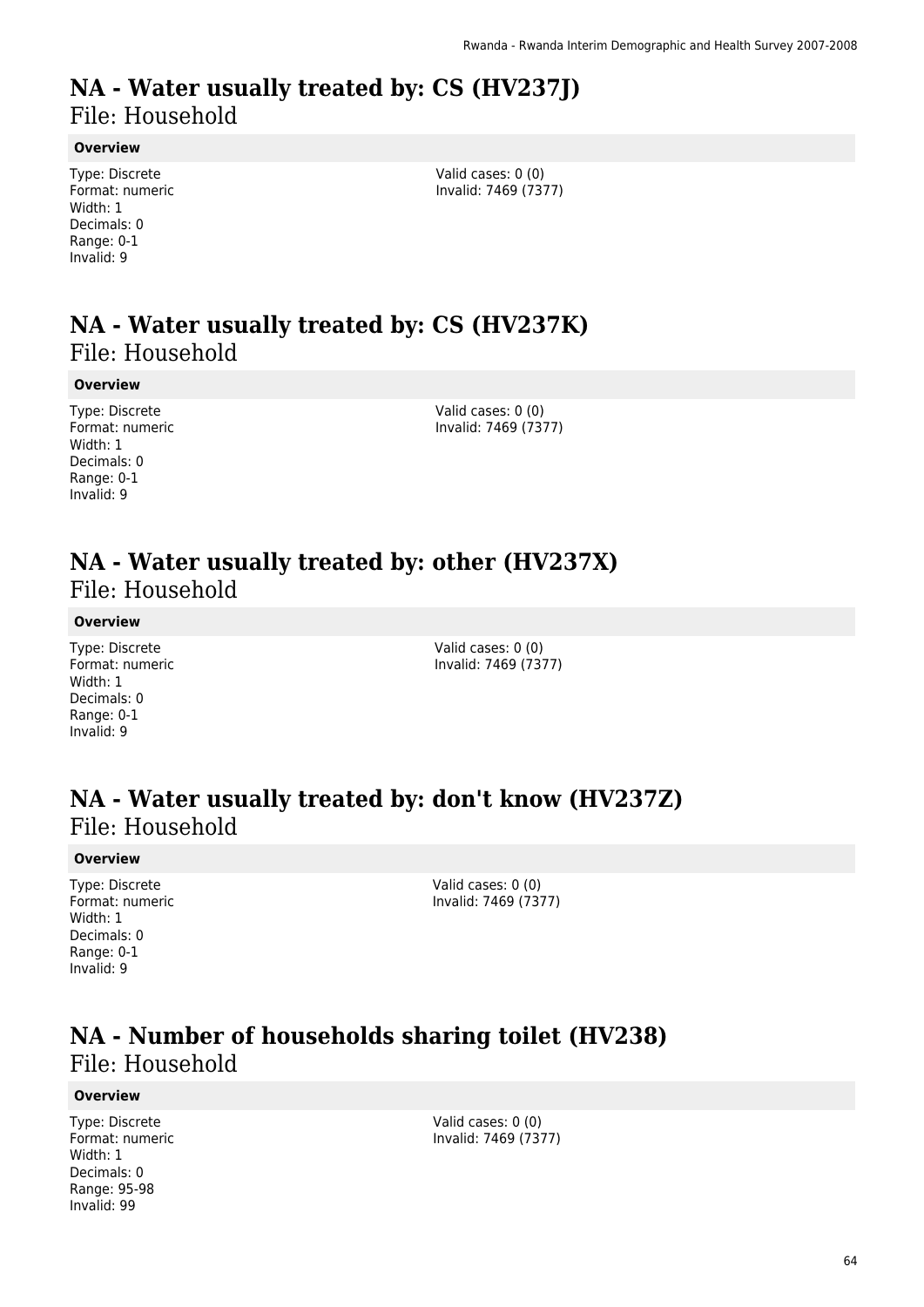### **NA - Food cooked on stove or open fire (HV239)**  File: Household

### **Overview**

Type: Discrete Format: numeric Width: 1 Decimals: 0 Range: 1-6 Invalid: 9

Valid cases: 0 (0) Invalid: 7469 (7377)

## **NA - Household has a chimney, hood or neither (HV240)**  File: Household

### **Overview**

Type: Discrete Format: numeric Width: 1 Decimals: 0 Range: 0-2 Invalid: 9

Valid cases: 0 (0) Invalid: 7469 (7377)

## **NA - Food cooked in the house / in separate building / outdo (HV241)**

File: Household

**Overview**

Type: Discrete Format: numeric Width: 1 Decimals: 0 Range: 1-6 Invalid: 9

Valid cases: 0 (0) Invalid: 7469 (7377)

## **NA - Household has separate room used as kitchen (HV242)**  File: Household

### **Overview**

Type: Discrete Format: numeric Width: 1 Decimals: 0 Range: 0-1 Invalid: 9

Valid cases: 0 (0) Invalid: 7469 (7377)

### **Has a mobile telephone (HV243A)**  File: Household

### **Overview**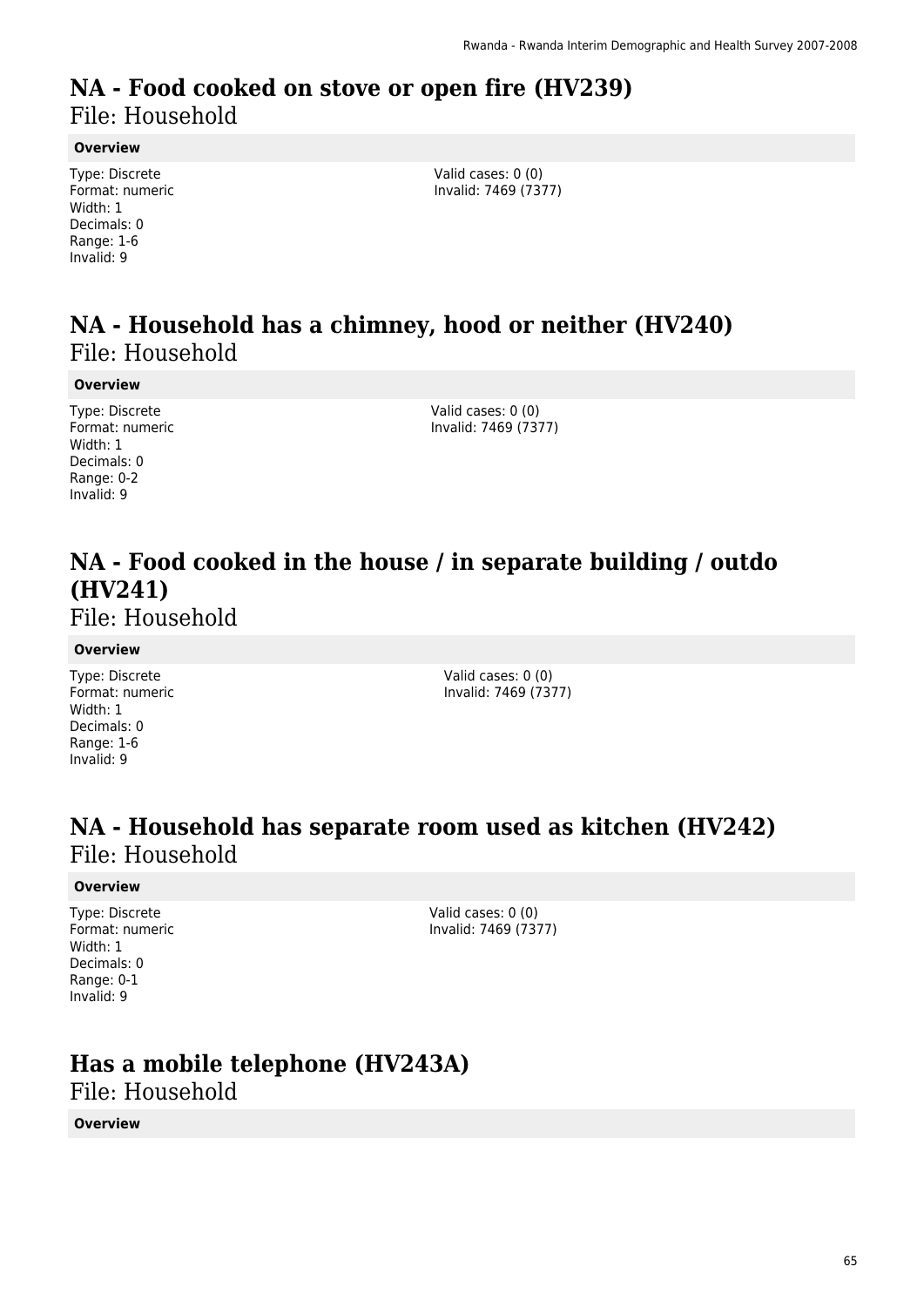# **Has a mobile telephone (HV243A)**

File: Household

Type: Discrete Format: numeric Width: 1 Decimals: 0 Range: 0-1 Invalid: 9

Valid cases: 7362 (7245.1) Invalid: 107 (131.9) Minimum: 0 Maximum: 1

### **Literal question**

Does any member of your household own a mobile phone?

### **Has a watch (HV243B)**  File: Household

### **Overview**

Type: Discrete Format: numeric Width: 1 Decimals: 0 Range: 0-1 Invalid: 9

Valid cases: 0 (0) Invalid: 7469 (7377)

## **NA - Has an animal-drawn cart (HV243C)**  File: Household

#### **Overview**

Type: Discrete Format: numeric Width: 1 Decimals: 0 Range: 0-1 Invalid: 9

Valid cases: 0 (0) Invalid: 7469 (7377)

### **NA - Has a boat with a motor (HV243D)**  File: Household

### **Overview**

Type: Discrete Format: numeric Width: 1 Decimals: 0 Range: 0-1 Invalid: 9

Valid cases: 0 (0) Invalid: 7469 (7377)

## **NA - Own land usable for agriculture (HV244)**  File: Household

### **Overview**

Type: Discrete Format: numeric Width: 1 Decimals: 0 Range: 0-1 Invalid: 9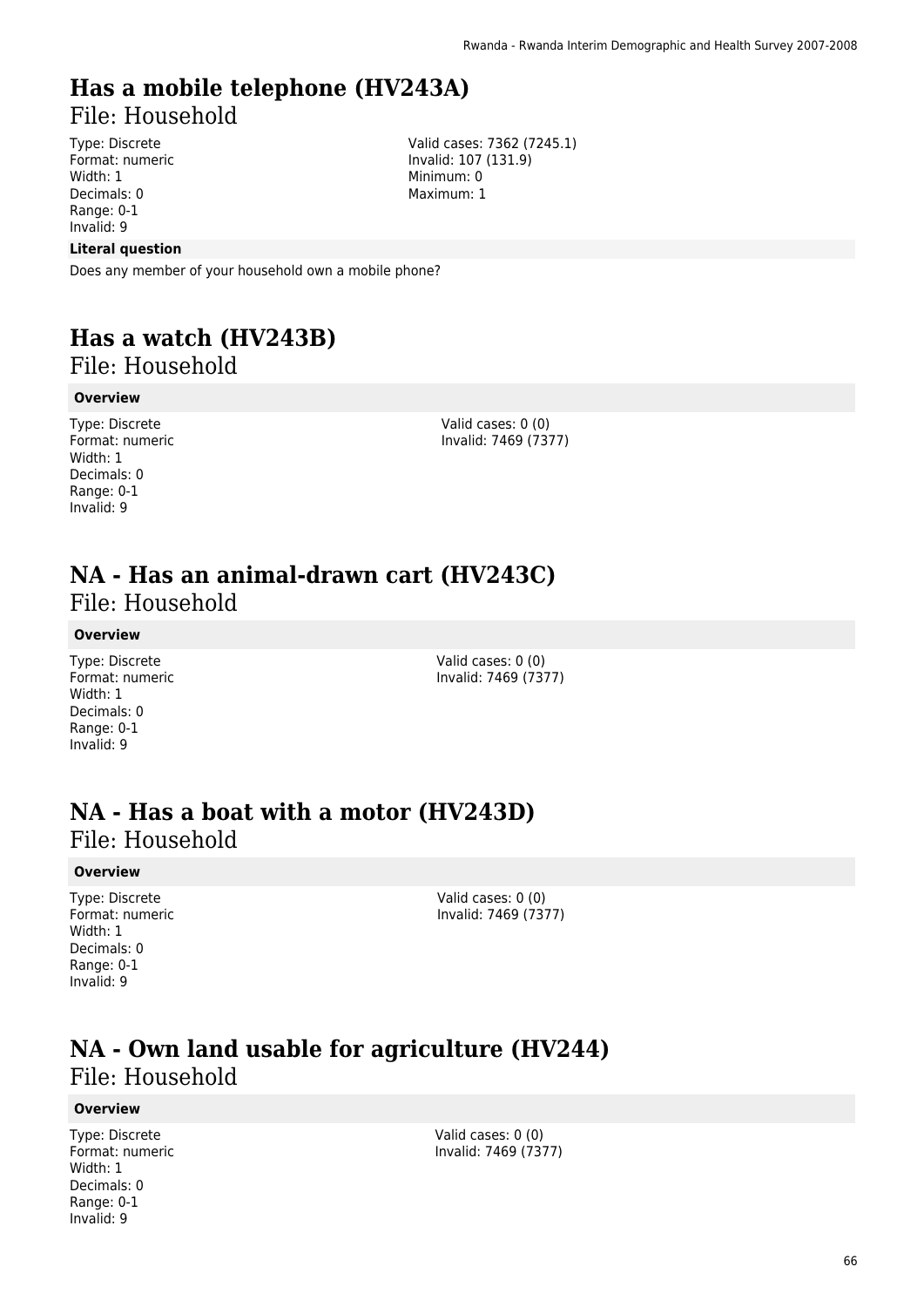### **NA - Hectares for agricultural land (HV245)**  File: Household

### **Overview**

Type: Discrete Format: numeric Width: 1 Decimals: 0 Range: 95-98 Invalid: 99

Valid cases: 0 (0) Invalid: 7469 (7377)

## **NA - Livestock, herds or farm animals (HV246)**  File: Household

#### **Overview**

Type: Discrete Format: numeric Width: 1 Decimals: 0 Range: 0-1 Invalid: 9

Valid cases: 0 (0) Invalid: 7469 (7377)

### **NA - Cattle own (HV246A)**  File: Household

#### **Overview**

Type: Discrete Format: numeric Width: 1 Decimals: 0 Range: 0-98 Invalid: 99

Valid cases: 0 (0) Invalid: 7469 (7377)

### **NA - Cows, bulls own (HV246B)**  File: Household

#### **Overview**

Type: Discrete Format: numeric Width: 1 Decimals: 0 Range: 0-98 Invalid: 99

Valid cases: 0 (0) Invalid: 7469 (7377)

## **NA - Horses, donkeys, mules own (HV246C)**  File: Household

### **Overview**

Type: Discrete Format: numeric Width: 1 Decimals: 0 Range: 0-98 Invalid: 99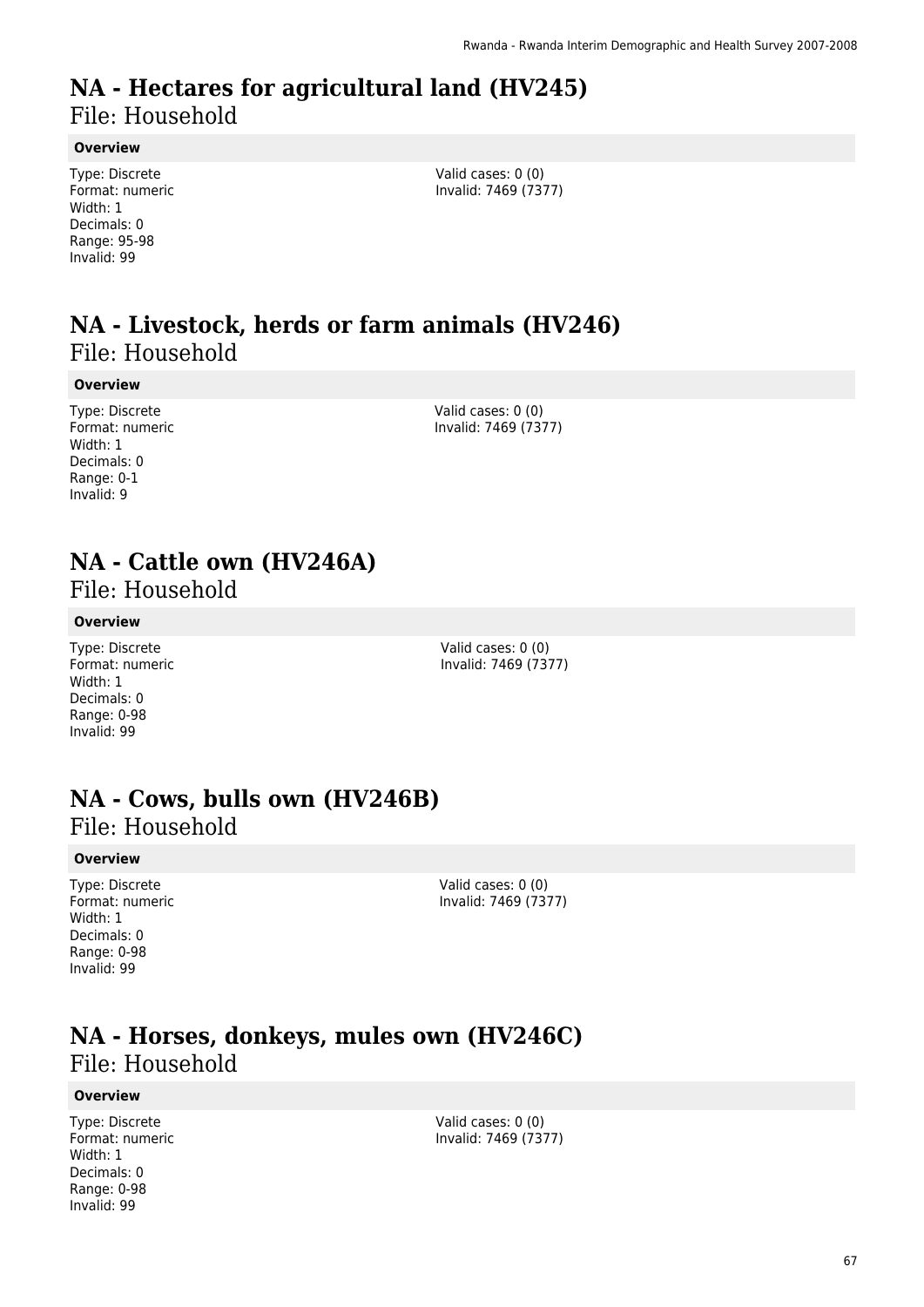### **NA - Goats own (HV246D)**  File: Household

#### **Overview**

Type: Discrete Format: numeric Width: 1 Decimals: 0 Range: 0-98 Invalid: 99

Valid cases: 0 (0) Invalid: 7469 (7377)

### **NA - Sheep own (HV246E)**  File: Household

#### **Overview**

Type: Discrete Format: numeric Width: 1 Decimals: 0 Range: 0-98 Invalid: 99

Valid cases: 0 (0) Invalid: 7469 (7377)

### **NA - Chickens own (HV246F)**  File: Household

#### **Overview**

Type: Discrete Format: numeric Width: 1 Decimals: 0 Range: 0-98 Invalid: 99

Valid cases: 0 (0) Invalid: 7469 (7377)

### **NA - CS own (HV246G)**  File: Household

#### **Overview**

Type: Discrete Format: numeric Width: 1 Decimals: 0 Range: 0-98 Invalid: 99

Valid cases: 0 (0) Invalid: 7469 (7377)

## **NA - CS own (HV246H)**  File: Household

### **Overview**

Type: Discrete Format: numeric Width: 1 Decimals: 0 Range: 0-98 Invalid: 99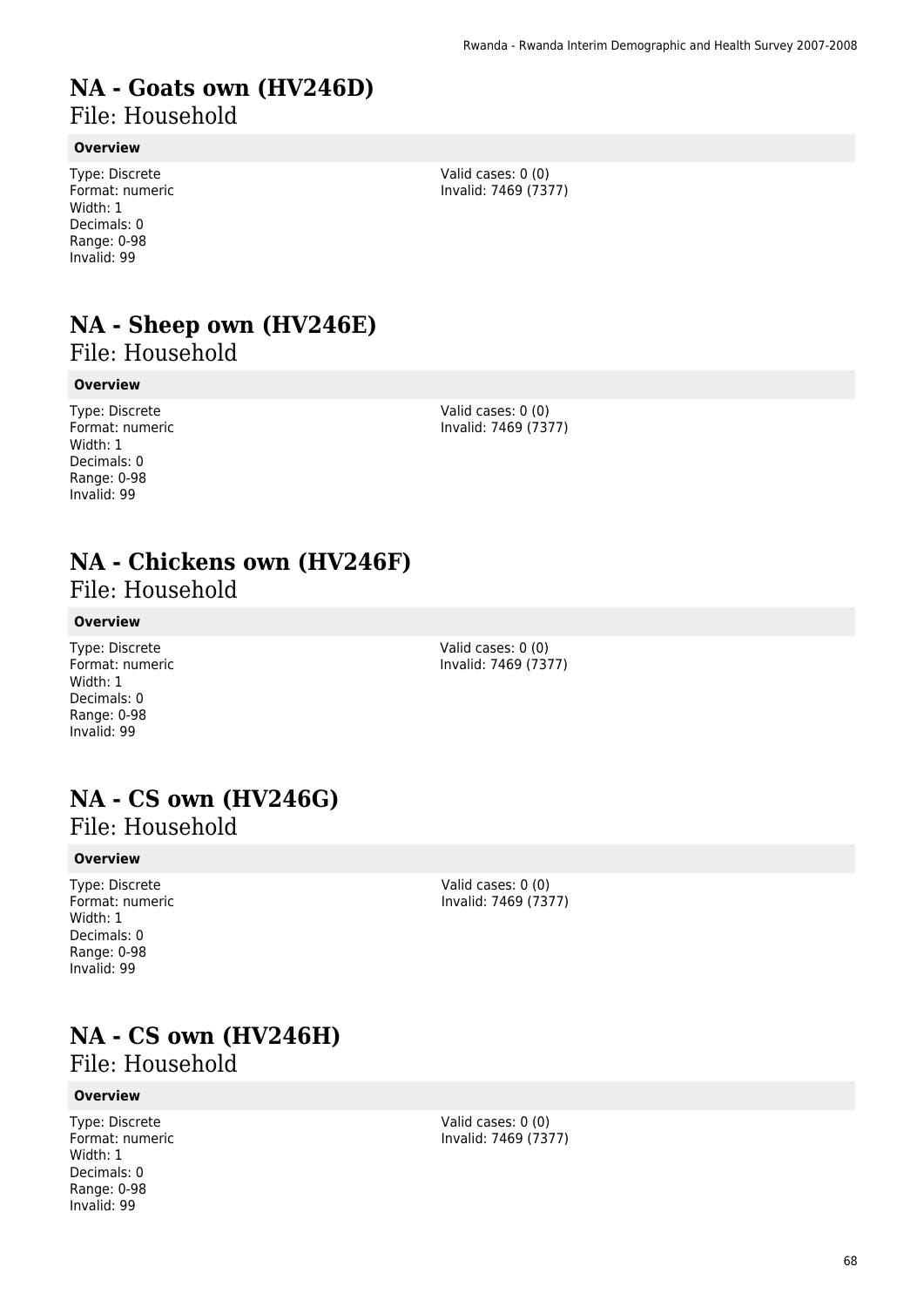### **NA - CS own (HV246I)**  File: Household

#### **Overview**

Type: Discrete Format: numeric Width: 1 Decimals: 0 Range: 0-98 Invalid: 99

Valid cases: 0 (0) Invalid: 7469 (7377)

### **NA - CS own (HV246J)**  File: Household

#### **Overview**

Type: Discrete Format: numeric Width: 1 Decimals: 0 Range: 0-98 Invalid: 99

Valid cases: 0 (0) Invalid: 7469 (7377)

### **NA - CS own (HV246K)**  File: Household

#### **Overview**

Type: Discrete Format: numeric Width: 1 Decimals: 0 Range: 0-98 Invalid: 99

Valid cases: 0 (0) Invalid: 7469 (7377)

### **NA - Owns a bank account (HV247)**  File: Household

#### **Overview**

Type: Discrete Format: numeric Width: 1 Decimals: 0 Range: 0-1 Invalid: 9

Valid cases: 0 (0) Invalid: 7469 (7377)

## **NA - Number of sick people 18-59 (HV248)**  File: Household

### **Overview**

Type: Discrete Format: numeric Width: 1 Decimals: 0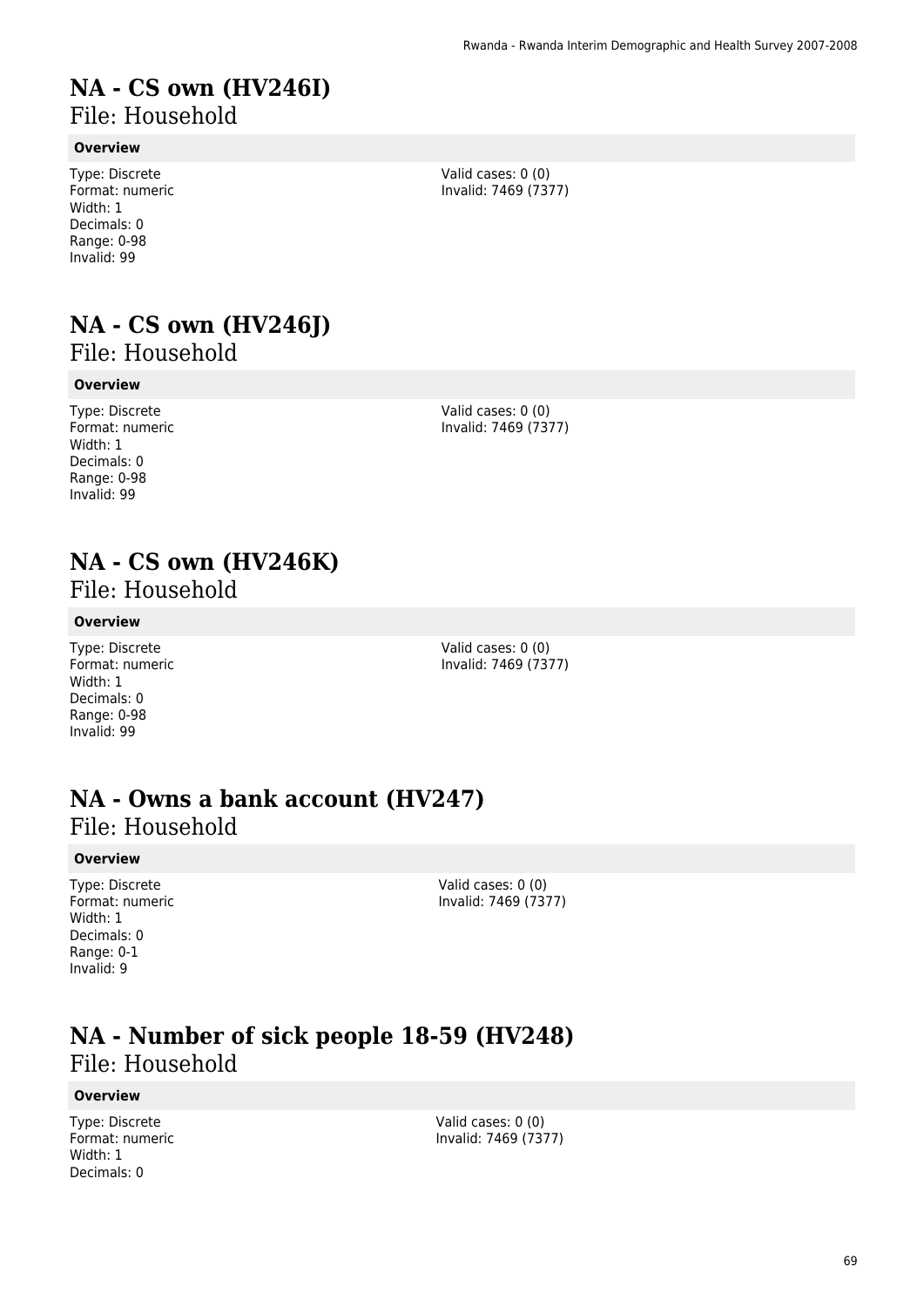### **NA - Member of the HH died last 12 months (HV249)**  File: Household

#### **Overview**

Type: Discrete Format: numeric Width: 1 Decimals: 0 Range: 0-9

Valid cases: 0 (0) Invalid: 7469 (7377)

## **NA - Number of members who died last 12 months (HV250)**  File: Household

**Overview**

Type: Discrete Format: numeric Width: 1 Decimals: 0 Range: 8-8

Valid cases: 0 (0) Invalid: 7469 (7377)

## **NA - Number of orphans and vulnerable children (HV251)**  File: Household

### **Overview**

Type: Discrete Format: numeric Width: 1 Decimals: 0

Valid cases: 0 (0) Invalid: 7469 (7377)

## **Wealth index (HV270)**

File: Household

### **Overview**

Type: Discrete Format: numeric Width: 1 Decimals: 0 Range: 1-5

Valid cases: 7377 (7258.4) Invalid: 92 (118.6) Minimum: 1 Maximum: 5

### **Wealth index factor score (5 decimals) (HV271)**  File: Household

#### **Overview**

Type: Continuous Format: numeric Width: 6 Decimals: 0 Range: -62005-579500

Valid cases: 7377 (7258.4) Invalid: 92 (118.6) Minimum: -62005 Maximum: 579500 Mean: 0 (-8176.3) Standard deviation: 100000 (87674.6)

## **Number of mosquito nets (HML1)**

File: Household

70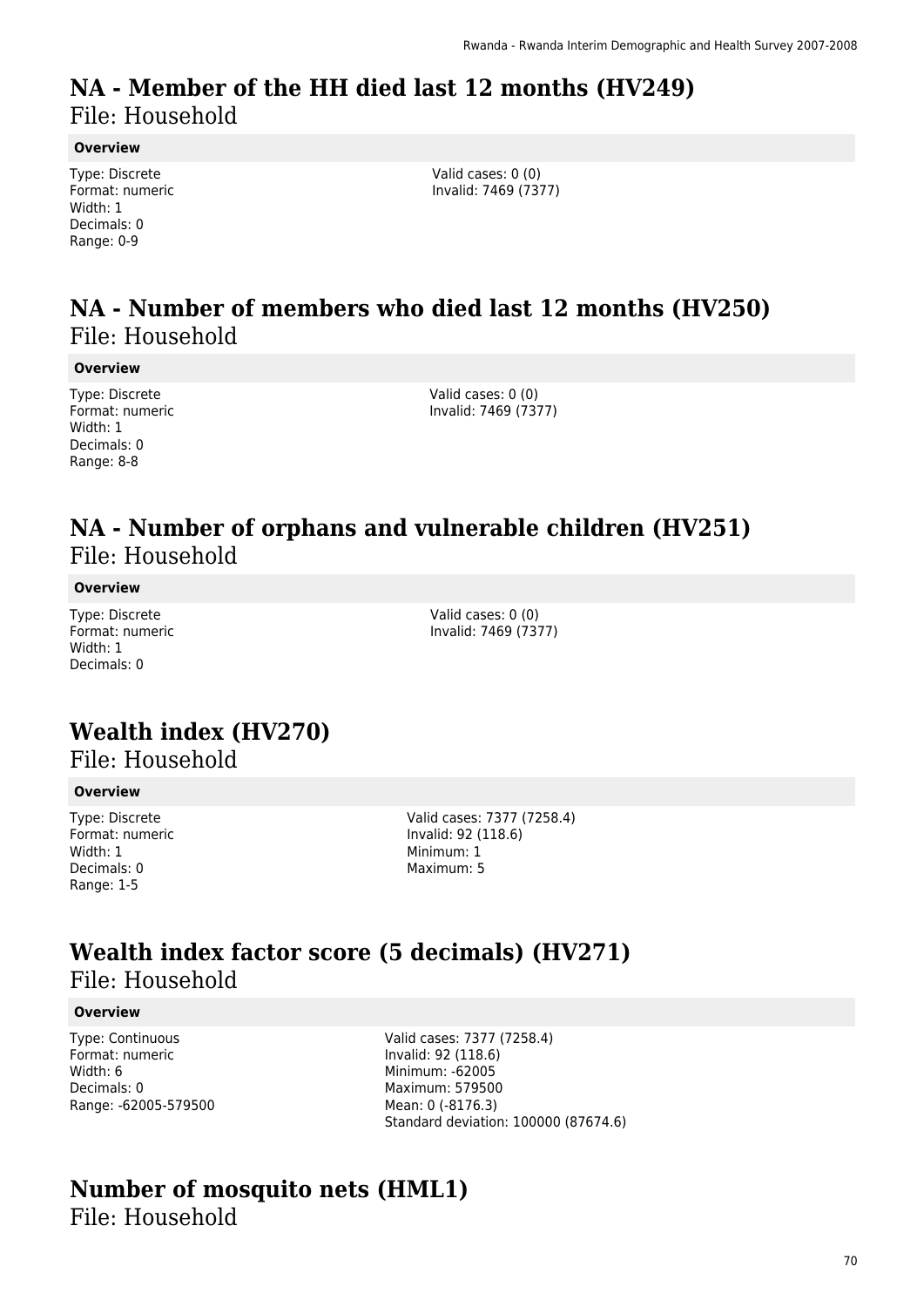# **Number of mosquito nets (HML1)**

File: Household

### **Overview**

Type: Discrete Format: numeric Width: 1 Decimals: 0 Range: 0-98 Invalid: 99

### **Literal question**

How many mosquito bed nets does your household have?

## **Number of mosquito nets with specific information (HML1A)**  File: Household

### **Overview**

Type: Discrete Format: numeric Width: 1 Decimals: 0 Range: 0-7

Valid cases: 7377 (7258.4) Invalid: 92 (118.6) Minimum: 0 Maximum: 7 Mean: 1 (1) Standard deviation: 1 (1)

## **Number of children under bednet previous night (HML2)**  File: Household

### **Overview**

Type: Discrete Format: numeric Width: 1 Decimals: 0 Range: 0-4 Invalid: 99

Valid cases: 7377 (7258.4) Invalid: 92 (118.6) Minimum: 0 Maximum: 4 Mean: 0.4 (0.5) Standard deviation: 0.7 (0.7)

### **Member of household has insurance (SH108AA)**  File: Household

### **Overview**

Type: Discrete Format: numeric Width: 1 Decimals: 0 Range: 0-1 Invalid: 9

Valid cases: 7370 (7371.8) Invalid: 99 (5.2) Minimum: 0 Maximum: 1

### **Literal question**

Are your household members covered by health insurance?

## **Type of insurance : Mutuelle de sant (SH108BA)**  File: Household

### **Overview**

Valid cases: 7377 (7258.4) Invalid: 92 (118.6) Minimum: 0 Maximum: 7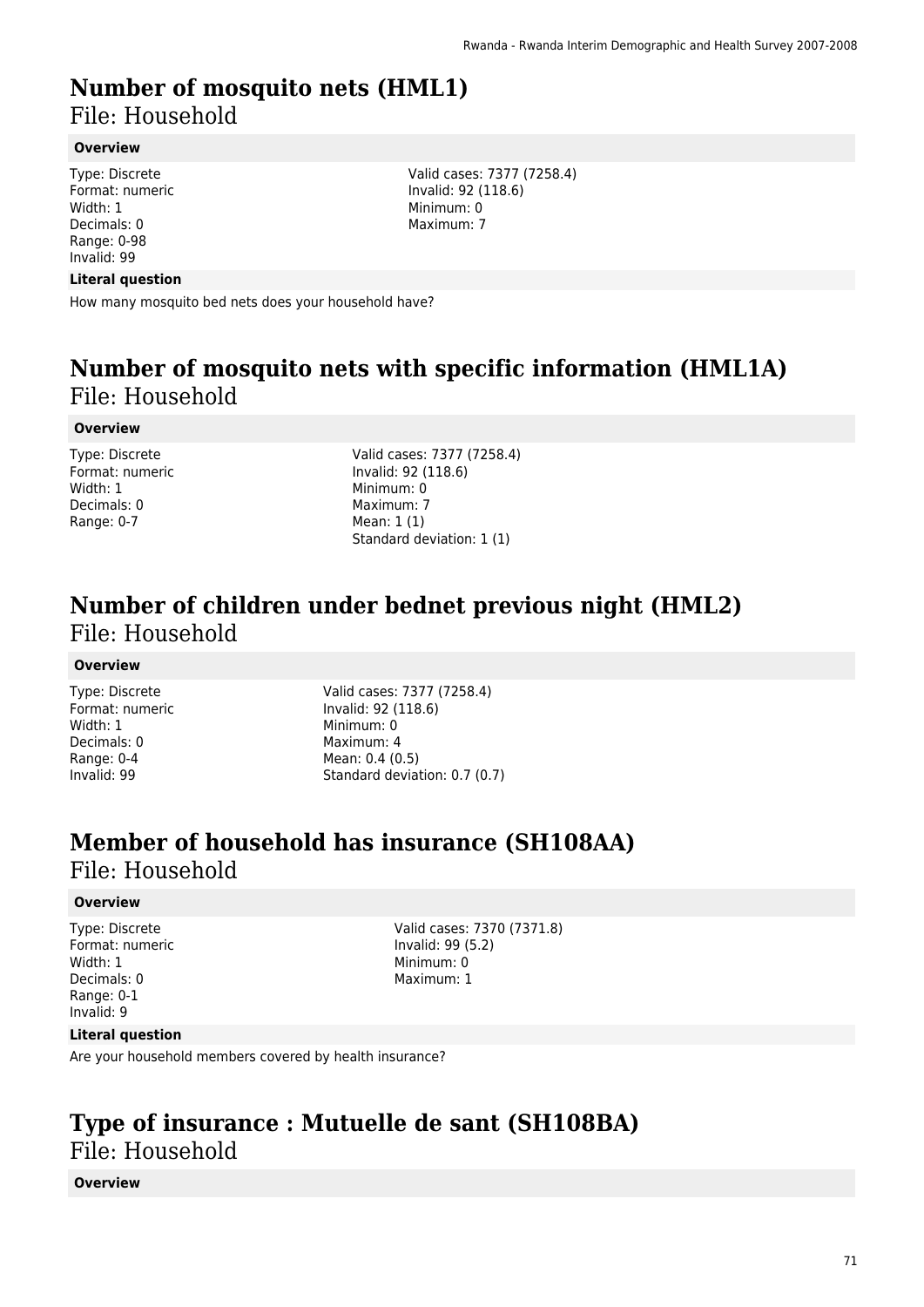### **Type of insurance : Mutuelle de sant (SH108BA)**  File: Household

Type: Discrete Format: numeric Width: 1 Decimals: 0 Range: 0-1 Invalid: 9

Valid cases: 5048 (5017.5) Invalid: 2421 (2359.5) Minimum: 0 Maximum: 1

### **Literal question**

What type of health insurance do you have?

## **Type of insurance : Rama (SH108BB)**  File: Household

#### **Overview**

Type: Discrete Format: numeric Width: 1 Decimals: 0 Range: 0-1 Invalid: 9

Valid cases: 5048 (5017.5) Invalid: 2421 (2359.5) Minimum: 0 Maximum: 1

#### **Literal question**

What type of health insurance do you have?

### **Type of insurance : Mimi (SH108BC)**  File: Household

### **Overview**

Type: Discrete Format: numeric Width: 1 Decimals: 0 Range: 0-1 Invalid: 9

Valid cases: 5048 (5017.5) Invalid: 2421 (2359.5) Minimum: 0 Maximum: 1

#### **Literal question**

What type of health insurance do you have?

## **Type of insurance : Private insurance (SH108BD)**  File: Household

### **Overview**

Type: Discrete Format: numeric Width: 1 Decimals: 0 Range: 0-1 Invalid: 9

Valid cases: 5048 (5017.5) Invalid: 2421 (2359.5) Minimum: 0 Maximum: 1

#### **Literal question**

What type of health insurance do you have?

### **Type of insurance : Others (SH108BX)**  File: Household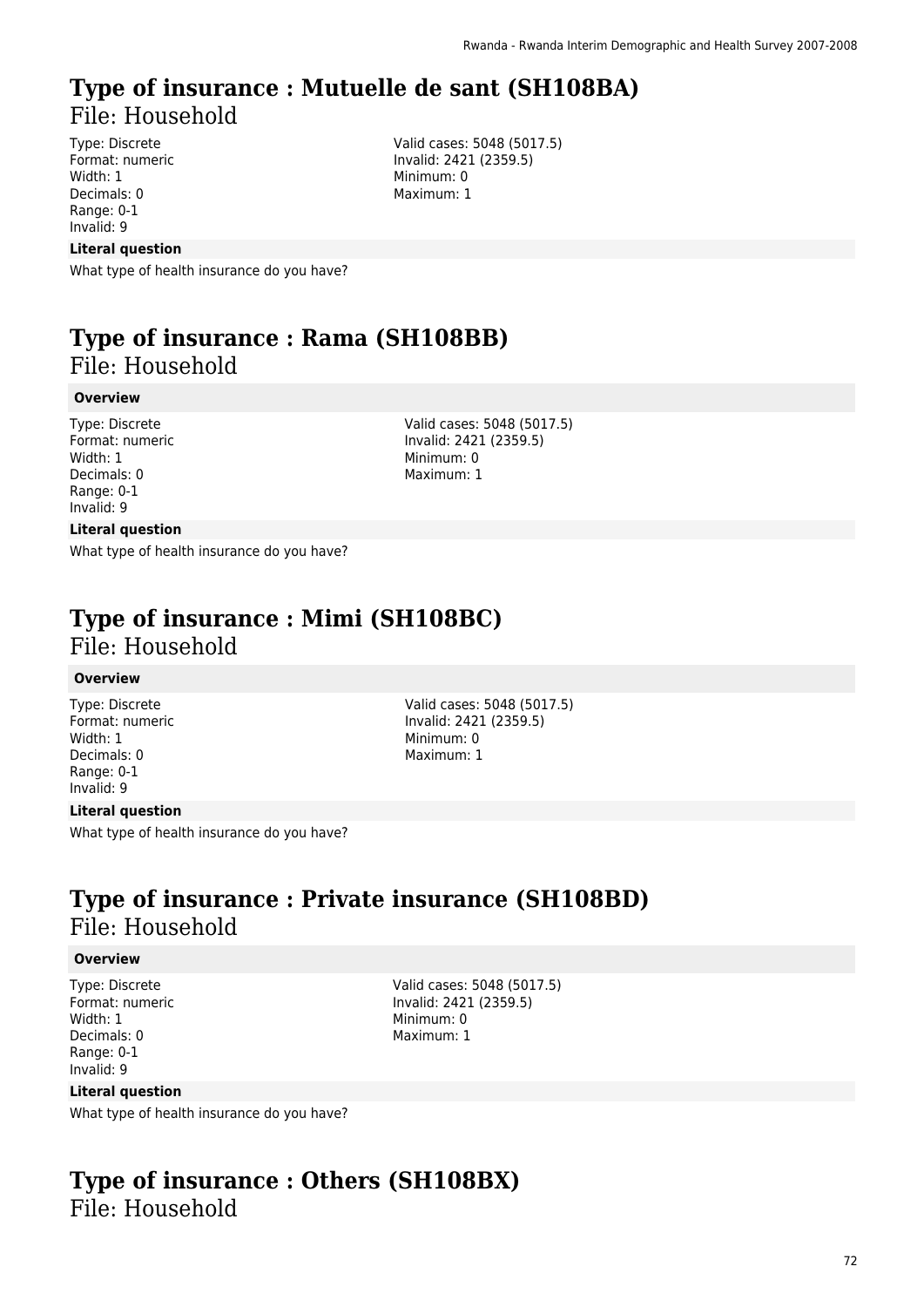### **Type of insurance : Others (SH108BX)**  File: Household

#### **Overview**

Type: Discrete Format: numeric Width: 1 Decimals: 0 Range: 0-1 Invalid: 9

#### **Literal question**

What type of health insurance do you have?

Valid cases: 5048 (5017.5) Invalid: 2421 (2359.5) Minimum: 0 Maximum: 1

### **Number adhering persons to the mutelle health (SH108C1)**  File: Household

#### **Overview**

Type: Discrete Format: numeric Width: 2 Decimals: 0 Range: 0-95 Invalid: 99

Valid cases: 4795 (4815.2) Invalid: 2674 (2561.8) Minimum: 0 Maximum: 95

#### **Literal question**

How many of your household members are covered by MUTUELLE DE SANT?

### **Number of persons under the age 5 covered by mutual health i (SH108C2)**  File: Household

#### **Overview**

Type: Discrete Format: numeric Width: 2 Decimals: 0 Range: 0-5 Invalid: 99

Valid cases: 4658 (4685.6) Invalid: 2811 (2691.4) Minimum: 0 Maximum: 5 Mean: 0.7 (0.7) Standard deviation: 0.8 (0.9)

#### **Literal question**

How many of your household members under 5 are covered by MUTUELLE DE SANT?

### **House sprayed against insecticide (SH108E)**  File: Household

#### **Overview**

Type: Discrete Format: numeric Width: 1 Decimals: 0 Range: 0-8 Invalid: 9

Valid cases: 560 (389) Invalid: 6909 (6988) Minimum: 0 Maximum: 8

#### **Post question**

Between August and October 2007, did someone come to spray the walls of your home against mosquitoes?

73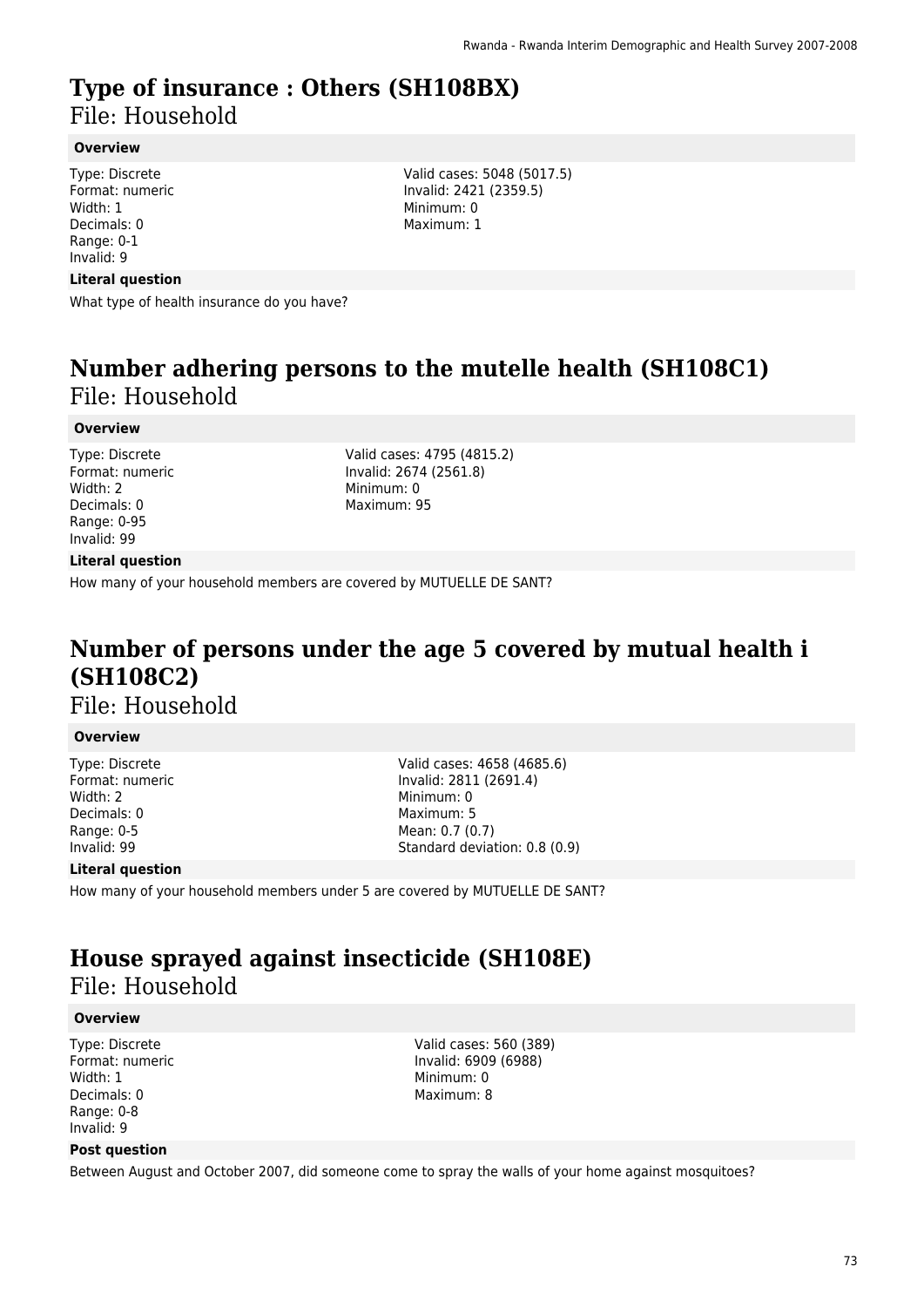# **Region of residence (SHREGION)**

File: Household

### **Overview**

Type: Discrete Format: numeric Width: 2 Decimals: 0 Range: 1-12

### **Post question**

CHECK IF PROVINCE IS 'KIGALI'

# **District (SHDISTRICT)**

File: Household

### **Overview**

Type: Discrete Format: numeric Width: 2 Decimals: 0 Range: 1-10 Invalid: 99

Valid cases: 7469 (7377) Invalid: 0 (0) Minimum: 1 Maximum: 10 Mean: 4.7 (5.1) Standard deviation: 2.7 (2.7)

Valid cases: 7469 (7377)

Invalid: 0 (0) Minimum: 1 Maximum: 12

# **Weight (V126)**

### File: Household

### **Overview**

Type: Discrete Format: numeric Width: 8 Decimals: 0

Valid cases: 7469 Invalid: 0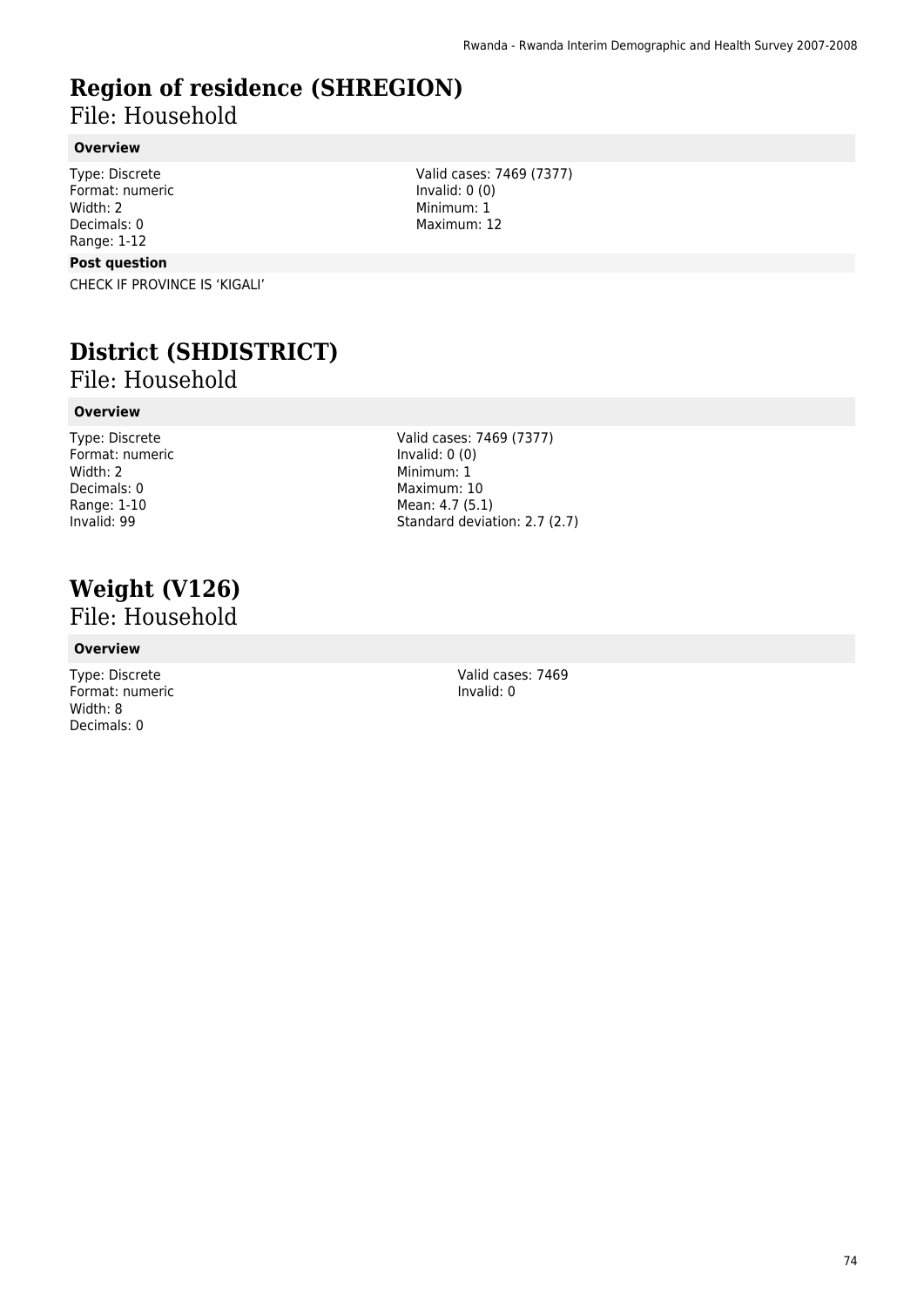# **Case Identification (HHID)**

File: Women

### **Overview**

Type: Discrete Format: character Width: 5 Invalid: L

Valid cases: 76786 Invalid: 0

# **Case Identification (CASEID)**

File: Women

### **Overview**

Type: Discrete Format: character Width: 8 Invalid: L

Valid cases: 76786 Invalid: 0

### **Region (V101)**  File: Women

#### **Overview**

Type: Discrete Format: numeric Width: 1 Decimals: 0 Range: 1-5

Valid cases: 7313 Invalid: 69473 Minimum: 1 Maximum: 5

# **Type of place of residence (V102)**  File: Women

### **Overview**

Type: Discrete Format: numeric Width: 1 Decimals: 0 Range: 1-2

Valid cases: 7313 Invalid: 69473 Minimum: 1 Maximum: 2

# **NA - Childhood place of residence (V103)**  File: Women

### **Overview**

Type: Discrete Format: numeric Width: 1 Decimals: 0 Range: 0-4 Invalid: 9

### **NA - Years lived in place of res. (V104)**  File: Women

Invalid: 76786

Valid cases: 0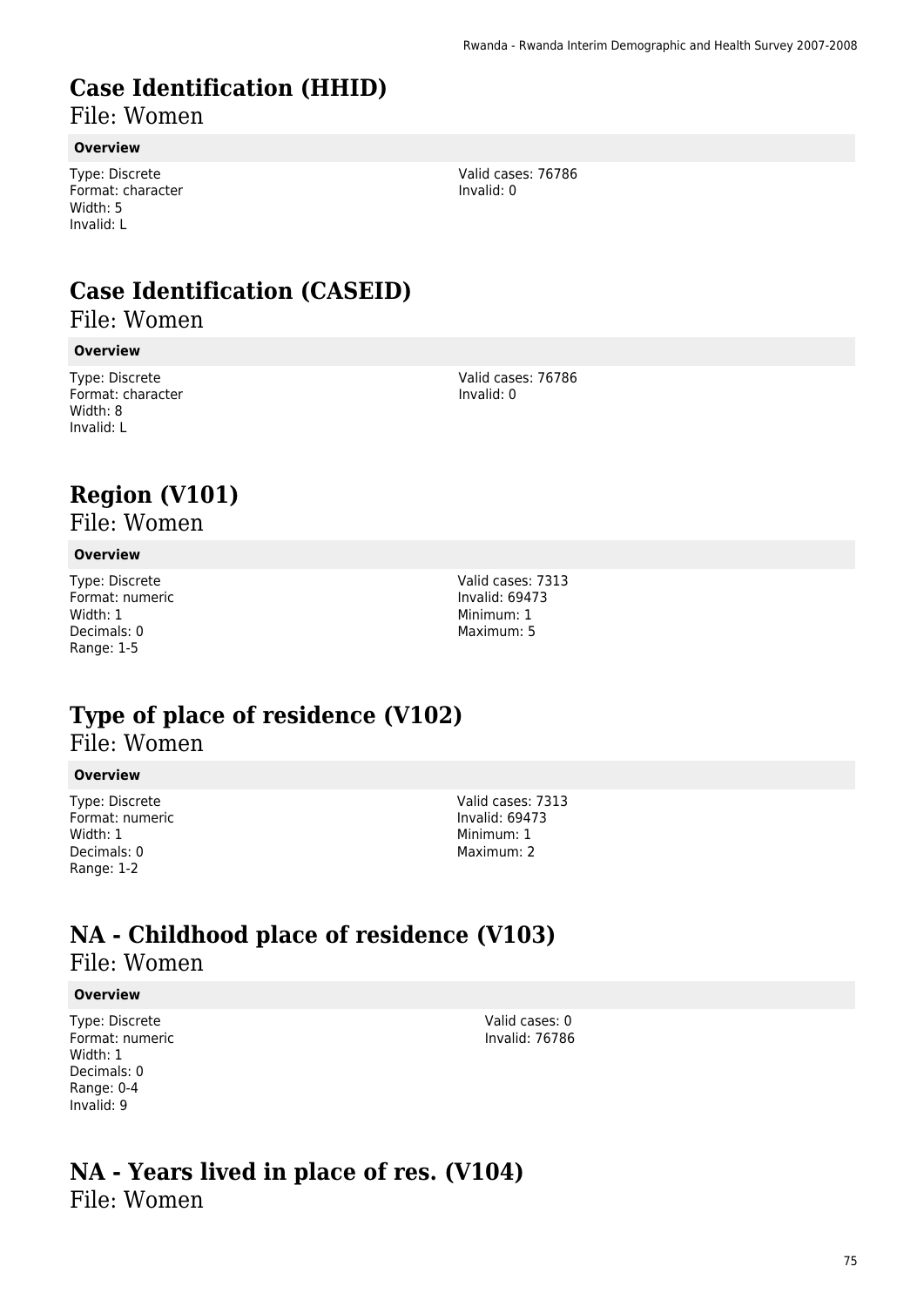### **NA - Years lived in place of res. (V104)**  File: Women

### **Overview**

Type: Discrete Format: numeric Width: 1 Decimals: 0 Range: 95-98 Invalid: 99

# **NA - Type of place of previous res. (V105)**  File: Women

#### **Overview**

Type: Discrete Format: numeric Width: 1 Decimals: 0 Range: 0-4 Invalid: 9

#### Valid cases: 0 Invalid: 76786

# **Highest educational level (V106)**

### File: Women

### **Overview**

Type: Discrete Format: numeric Width: 1 Decimals: 0 Range: 0-3 Invalid: 9

### **Literal question**

What is the highest level of school you attended : primary, secondary, or higher?

# **Highest year of education (V107)**

File: Women

### **Overview**

Type: Discrete Format: numeric Width: 2 Decimals: 0 Range: 0-7 Invalid: 99

Valid cases: 5800 Invalid: 70986 Minimum: 0 Maximum: 7 Mean: 4.2 Standard deviation: 1.6

### **Literal question**

What is the highest grade/year you completed at that level?

# **Source of drinking water (V113)**

File: Women

### **Overview**

Valid cases: 7313 Invalid: 69473 Minimum: 0 Maximum: 3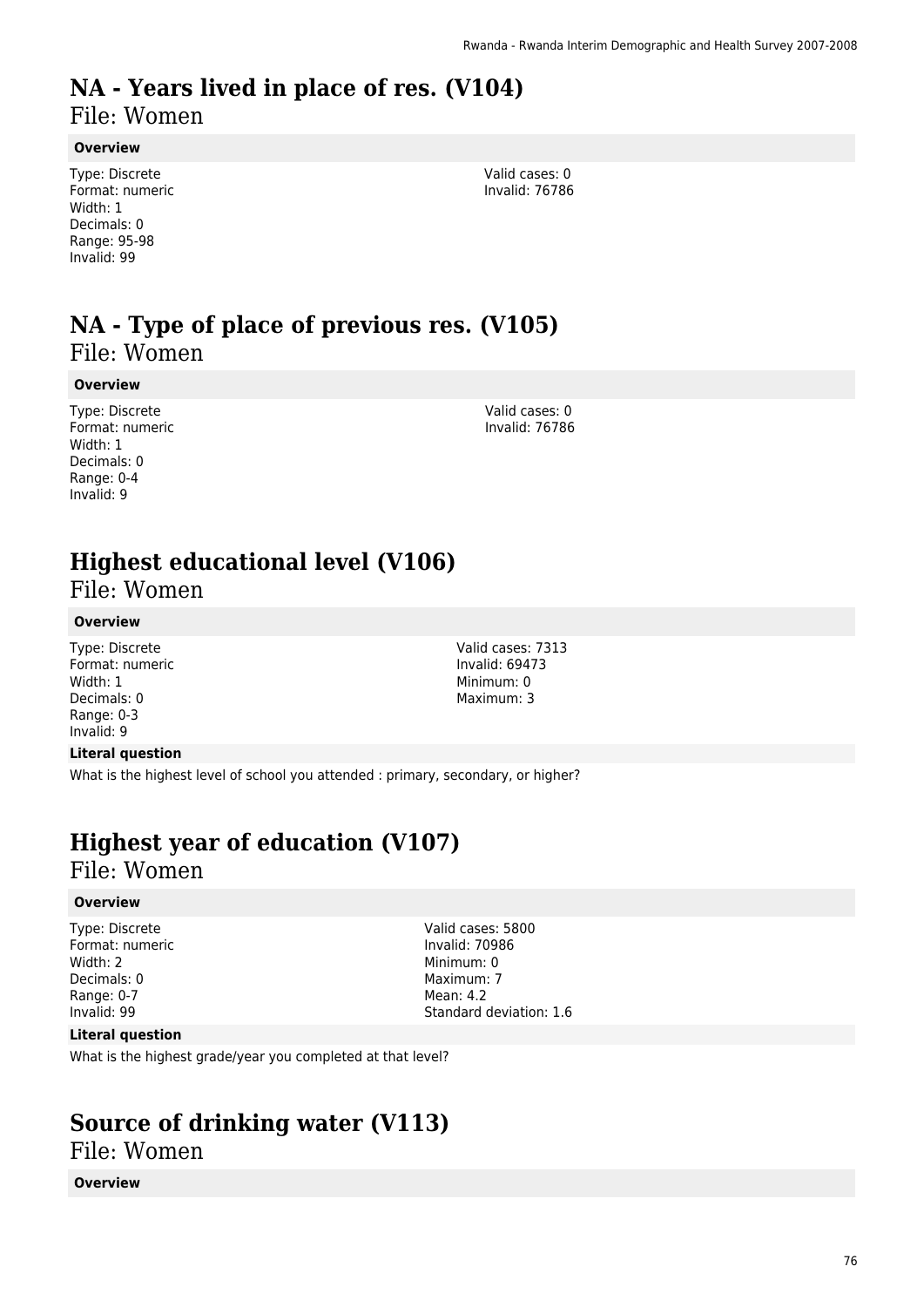### **Source of drinking water (V113)**  File: Women

Type: Discrete Format: numeric Width: 2 Decimals: 0 Range: 10-97 Invalid: 99

**Literal question**

What is the main source of drinking water for members of your household?

### **Time to get to water source (V115)**  File: Women

#### **Overview**

Type: Discrete Format: numeric Width: 3 Decimals: 0 Range: 1-997 Invalid: 999

### **Literal question**

How long does it take you to go there, get water, and come back?

# **Type of toilet facility (V116)**

File: Women

### **Overview**

Type: Discrete Format: numeric Width: 2 Decimals: 0 Range: 10-97 Invalid: 99

### **Literal question**

What kind of toilet facilities does your household have?

### **Has electricity (V119)**  File: Women

### **Overview**

Type: Discrete Format: numeric Width: 1 Decimals: 0 Range: 0-7 Invalid: 9

### **Literal question**

Does your household have electricity?

# **Has radio (V120)**

File: Women

Valid cases: 7285 Invalid: 69501 Minimum: 11 Maximum: 97

Valid cases: 7294 Invalid: 69492 Minimum: 0 Maximum: 7

Valid cases: 7289 Invalid: 69497 Minimum: 11 Maximum: 97

Valid cases: 7308 Invalid: 69478 Minimum: 1 Maximum: 997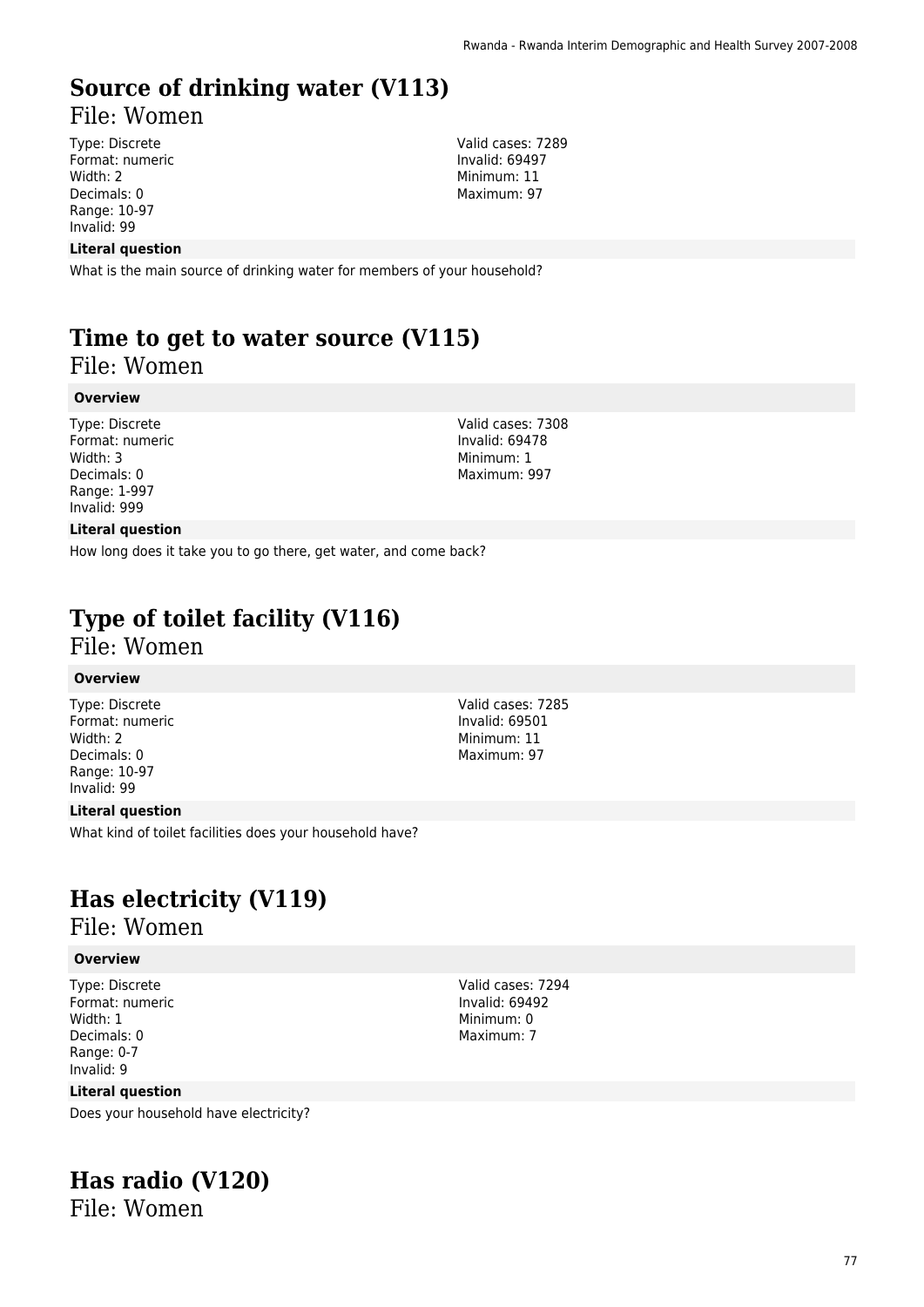# **Has radio (V120)**

# File: Women

### **Overview**

Type: Discrete Format: numeric Width: 1 Decimals: 0 Range: 0-7 Invalid: 9

#### **Literal question**

Does your household have radio?

### **Has television (V121)**  File: Women

#### **Overview**

Type: Discrete Format: numeric Width: 1 Decimals: 0 Range: 0-7 Invalid: 9

#### **Literal question**

Does your household have television?

### **Has refrigerator (V122)**  File: Women

#### **Overview**

Type: Discrete Format: numeric Width: 1 Decimals: 0 Range: 0-7 Invalid: 9

### **Literal question**

Does your household have refrigerator?

### **Has bicycle (V123)**  File: Women

#### **Overview**

Type: Discrete Format: numeric Width: 1 Decimals: 0 Range: 0-7 Invalid: 9

### **Literal question**

Does your household have bicycle?

Valid cases: 7301 Invalid: 69485 Minimum: 0 Maximum: 7

Valid cases: 7281 Invalid: 69505 Minimum: 0 Maximum: 7

Valid cases: 7291 Invalid: 69495 Minimum: 0 Maximum: 7

Valid cases: 7302 Invalid: 69484 Minimum: 0 Maximum: 7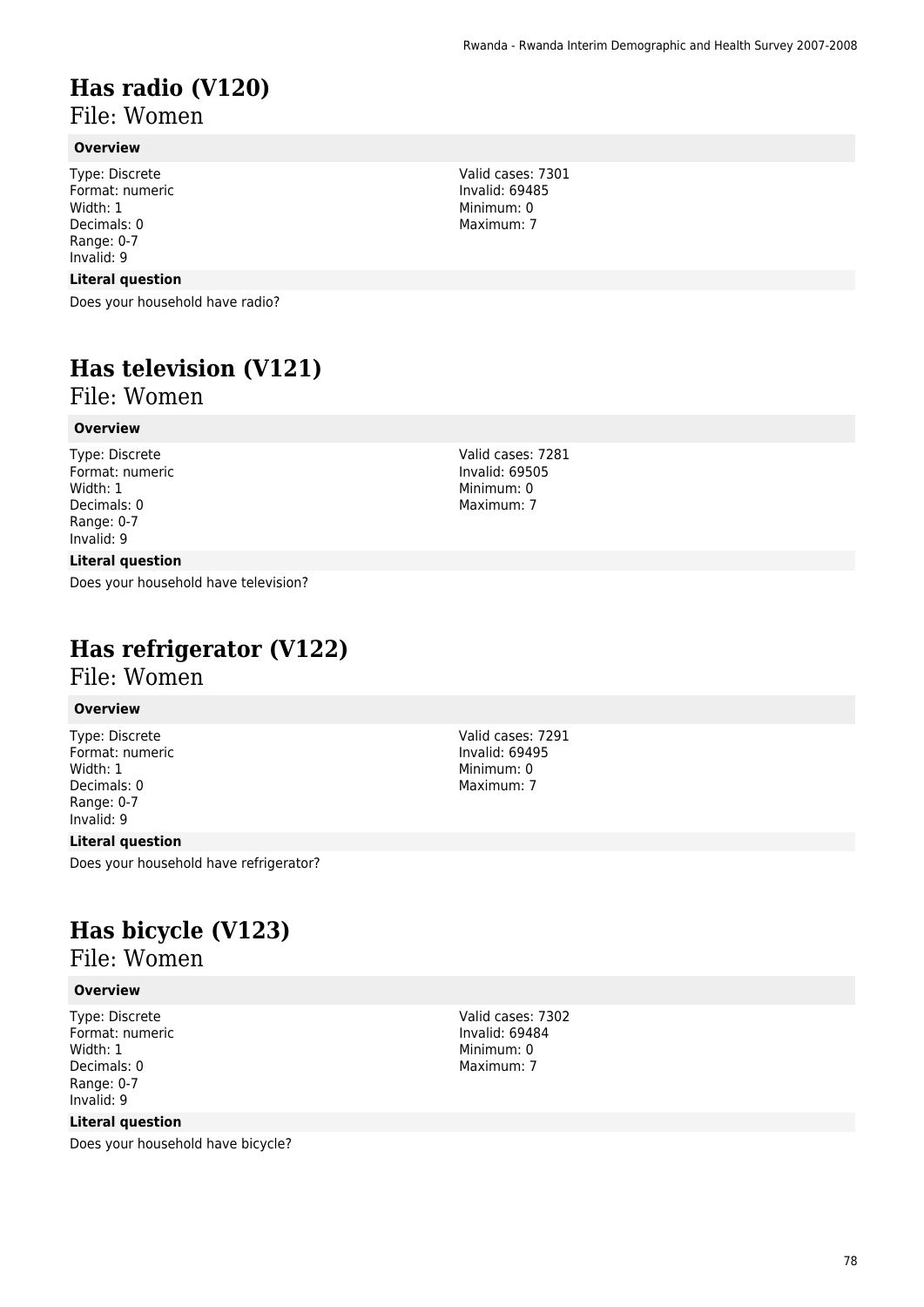# **Has motorcycle/scooter (V124)**

File: Women

### **Overview**

Type: Discrete Format: numeric Width: 1 Decimals: 0 Range: 0-7 Invalid: 9

### **Literal question**

Does your household have motocycle/scooter?

### **Has car/truck (V125)**  File: Women

### **Overview**

Type: Discrete Format: numeric Width: 1 Decimals: 0 Range: 0-7 Invalid: 9

### **Literal question**

Does your household have a car/truck?

## **Main floor material (V127)**  File: Women

### **Overview**

Type: Discrete Format: numeric Width: 2 Decimals: 0 Range: 10-97 Invalid: 99

### **Literal question**

What is the main material of the floor of this household?

### **NA - Main wall material (V128)**  File: Women

### **Overview**

Type: Discrete Format: numeric Width: 1 Decimals: 0 Range: 10-97 Invalid: 99

### **NA - Main roof material (V129)**  File: Women

Valid cases: 7296 Invalid: 69490 Minimum: 0 Maximum: 7

Valid cases: 7300 Invalid: 69486 Minimum: 0 Maximum: 7

Valid cases: 7303 Invalid: 69483 Minimum: 11 Maximum: 97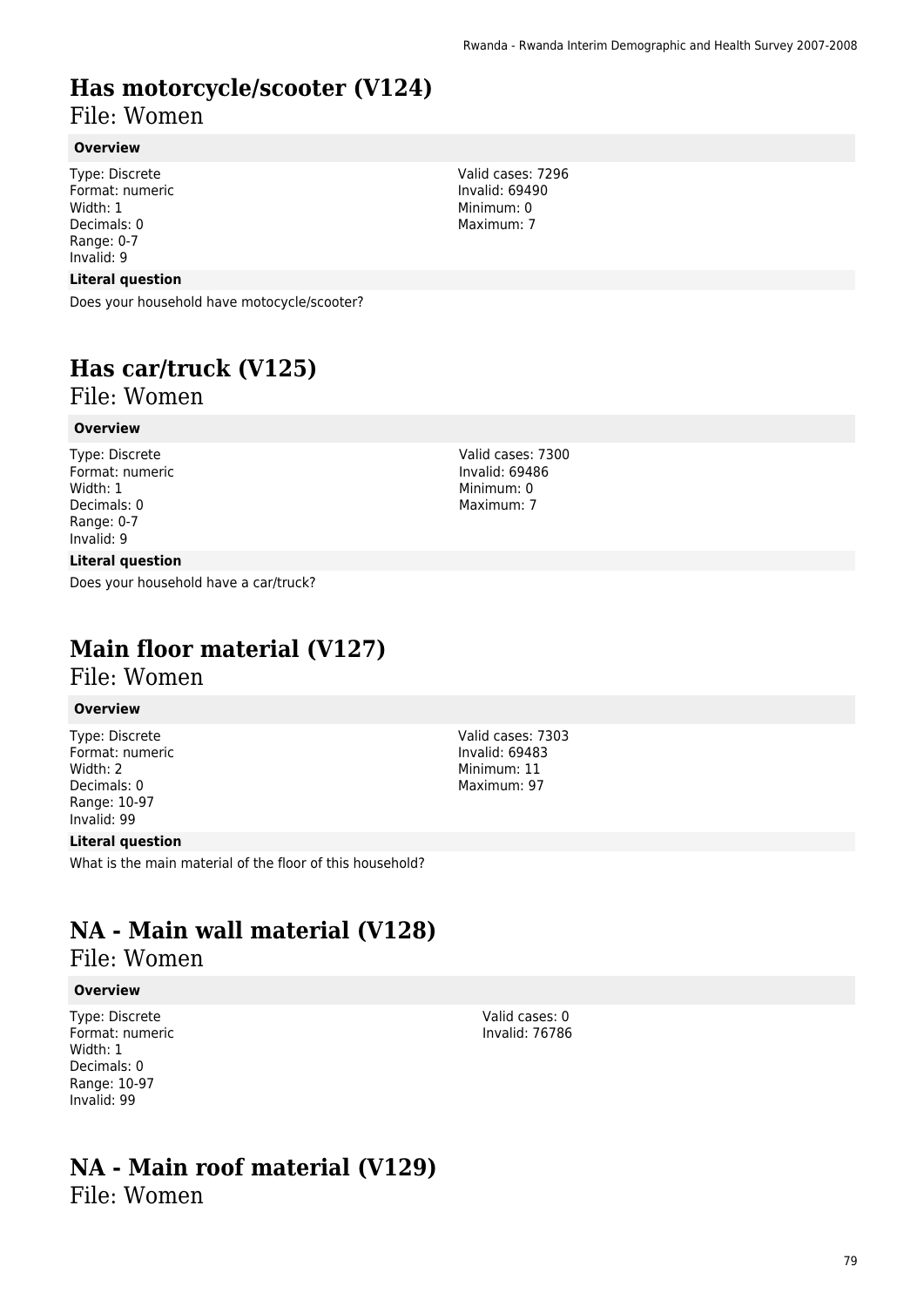# **NA - Main roof material (V129)**

File: Women

### **Overview**

Type: Discrete Format: numeric Width: 1 Decimals: 0 Range: 10-97 Invalid: 99

### **Religion (V130)**  File: Women

### **Overview**

Type: Discrete Format: numeric Width: 2 Decimals: 0 Range: 1-96 Invalid: 99

### **Literal question**

What is your religion?

### **NA - Ethnicity (V131)**  File: Women

### **Overview**

Type: Discrete Format: numeric Width: 1 Decimals: 0 Invalid: 99

### Valid cases: 0 Invalid: 76786

# **Education in single years (V133)**  File: Women

### **Overview**

Type: Discrete Format: numeric Width: 2 Decimals: 0 Range: 0-97 Invalid: 99

Valid cases: 7310 Invalid: 69476 Minimum: 0 Maximum: 18

### **Literal question**

How many years of schools have you completed successfully?

# **De facto place of residence (V134)**

### File: Women

### **Overview**

Valid cases: 0 Invalid: 76786

Valid cases: 7305 Invalid: 69481 Minimum: 1 Maximum: 96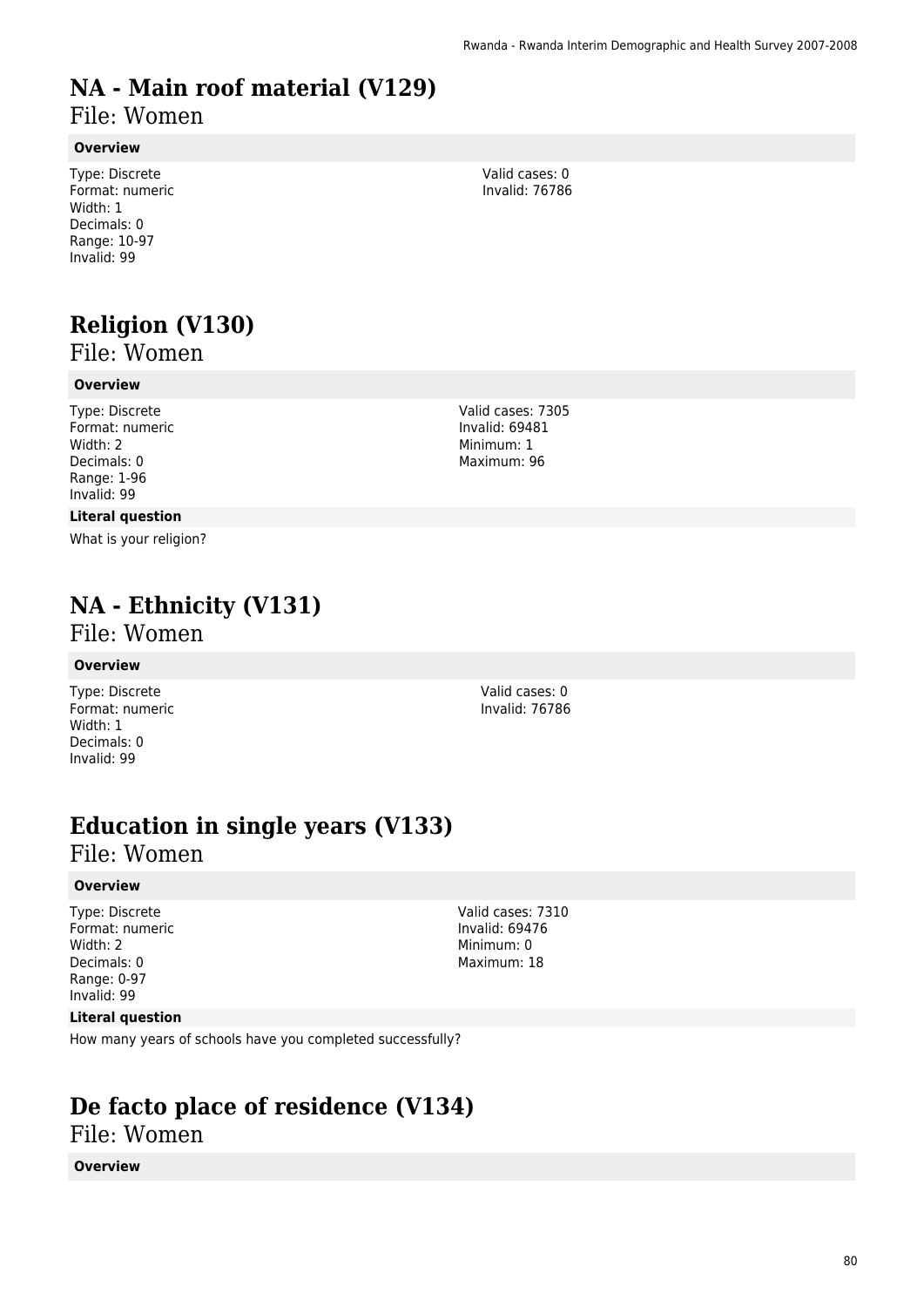## **De facto place of residence (V134)**  File: Women

Type: Discrete Format: numeric Width: 1 Decimals: 0 Range: 0-3 Invalid: 9

Valid cases: 7313 Invalid: 69473 Minimum: 0 Maximum: 3

Valid cases: 7312 Invalid: 69474 Minimum: 1 Maximum: 2

### **Usual resident or visitor (V135)**  File: Women

#### **Overview**

Type: Discrete Format: numeric Width: 1 Decimals: 0 Range: 1-2 Invalid: 9

#### **Literal question**

What is your residence status?

### **Number of household members (V136)**  File: Women

# **Overview**

Type: Discrete Format: numeric Width: 2 Decimals: 0 Range: 1-16

Valid cases: 7313 Invalid: 69473 Minimum: 1 Maximum: 16 Mean: 5.4 Standard deviation: 2.3

### **Number of children 5 and under (V137)**  File: Women

#### **Overview**

Type: Discrete Format: numeric Width: 1 Decimals: 0 Range: 0-4

Valid cases: 7313 Invalid: 69473 Minimum: 0 Maximum: 4  $Mean: 1.1$ Standard deviation: 0.9

# **Number of eligible women in HH (V138)**  File: Women

#### **Overview**

Type: Discrete Format: numeric Width: 1 Decimals: 0 Range: 1-8

Valid cases: 7313 Invalid: 69473 Minimum: 1 Maximum: 8 Mean: 1.7 Standard deviation: 0.9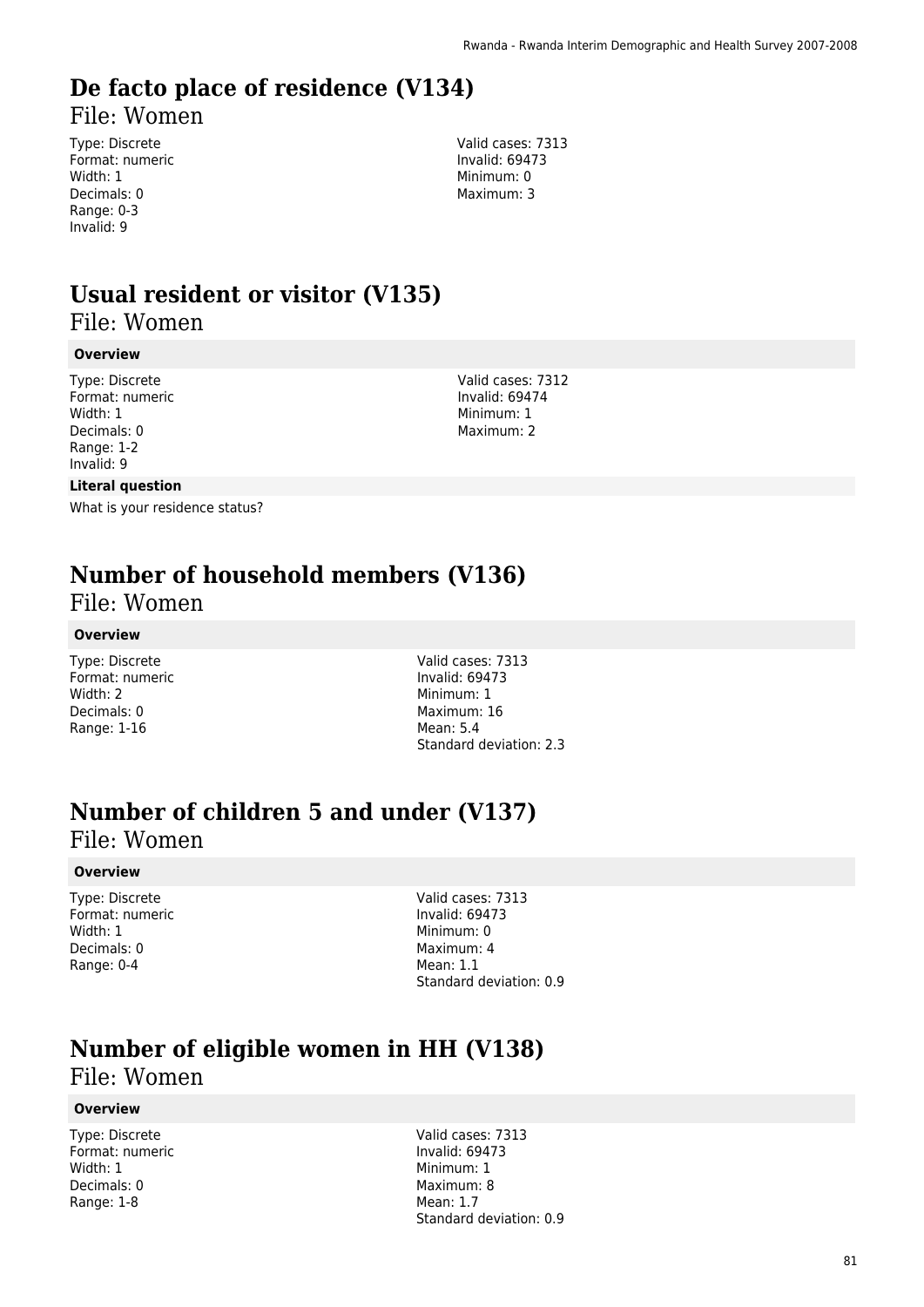### **De jure region of residence (V139)**  File: Women

#### **Overview**

Type: Discrete Format: numeric Width: 2 Decimals: 0 Range: 1-97 Invalid: 99

Valid cases: 7313 Invalid: 69473 Minimum: 1 Maximum: 97

# **De jure type of place of res. (V140)**  File: Women

#### **Overview**

Type: Discrete Format: numeric Width: 1 Decimals: 0 Range: 0-7 Invalid: 9

Valid cases: 7313 Invalid: 69473 Minimum: 1 Maximum: 7

### **De jure place of residence (V141)**  File: Women

### **Overview**

Type: Discrete Format: numeric Width: 1 Decimals: 0 Range: 0-7 Invalid: 9

#### Valid cases: 7313 Invalid: 69473 Minimum: 0 Maximum: 7

# **Educational attainment (V149)**

### File: Women

### **Overview**

Type: Discrete Format: numeric Width: 1 Decimals: 0 Range: 0-5 Invalid: 9

### **Literal question**

What is your highest level of education attended?

### **Relationship to household head (V150)**

File: Women

### **Overview**

Valid cases: 7313 Invalid: 69473 Minimum: 0 Maximum: 5

82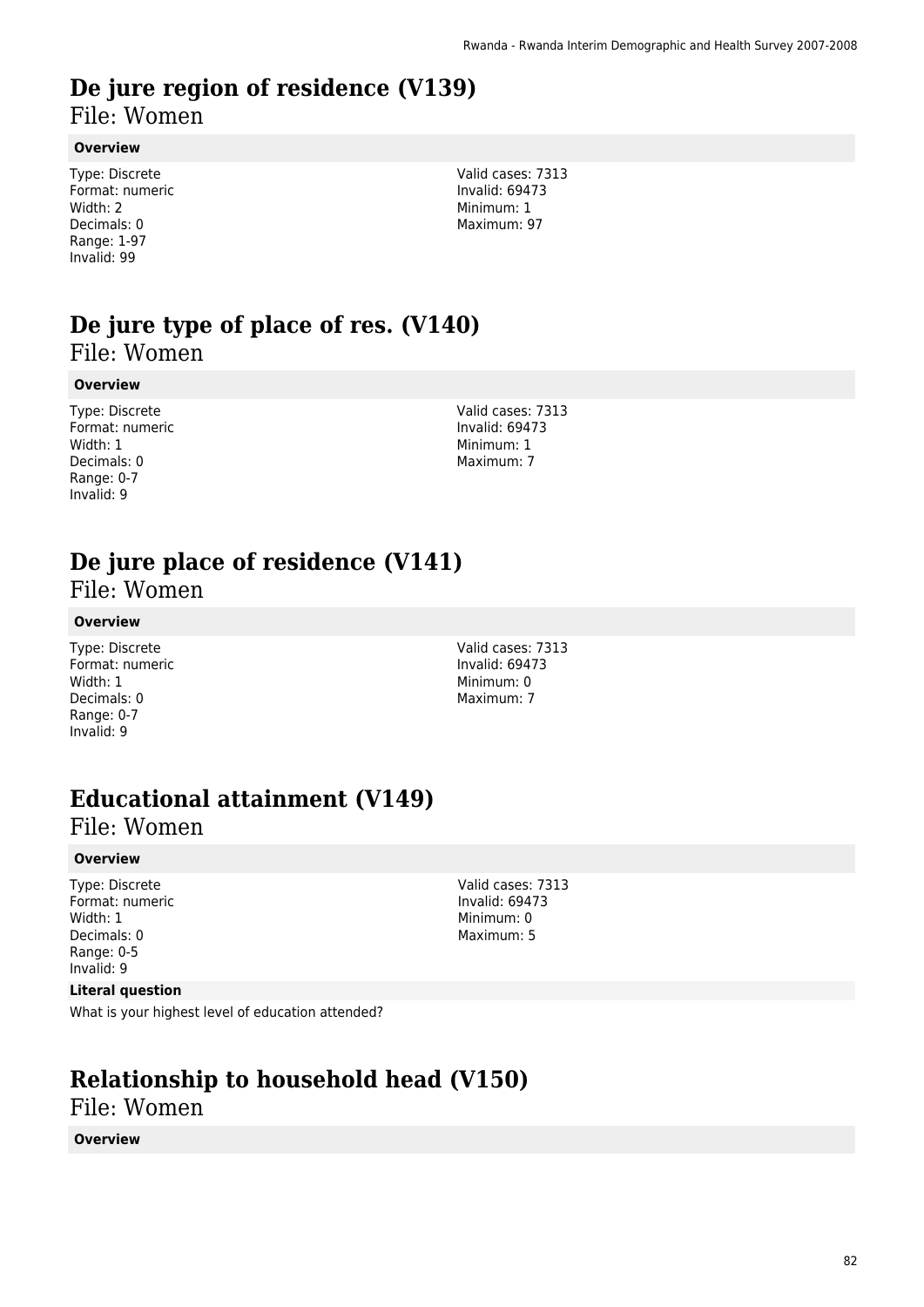# **Relationship to household head (V150)**

File: Women

Type: Discrete Format: numeric Width: 2 Decimals: 0 Range: 1-98 Invalid: 99

Valid cases: 7310 Invalid: 69476 Minimum: 1 Maximum: 14

Valid cases: 7313 Invalid: 69473 Minimum: 1 Maximum: 2

# **Sex of household head (V151)**

File: Women

### **Overview**

Type: Discrete Format: numeric Width: 1 Decimals: 0 Range: 1-2

### **Literal question**

Is head of household male or female?

### **Age of household head (V152)**  File: Women

### **Overview**

Type: Discrete Format: numeric Width: 2 Decimals: 0 Range: 16-98 Invalid: 99

### **Literal question**

How old is head of household?

# **Has telephone (V153)**

File: Women

### **Overview**

Type: Discrete Format: numeric Width: 1 Decimals: 0 Range: 0-7 Invalid: 9

Valid cases: 7287 Invalid: 69499 Minimum: 0 Maximum: 7

### **Literal question**

Have this household a telephone?

# **All woman factor - total (AWFACTT)**

### File: Women

### **Overview**

Valid cases: 7312 Invalid: 69474 Minimum: 16 Maximum: 95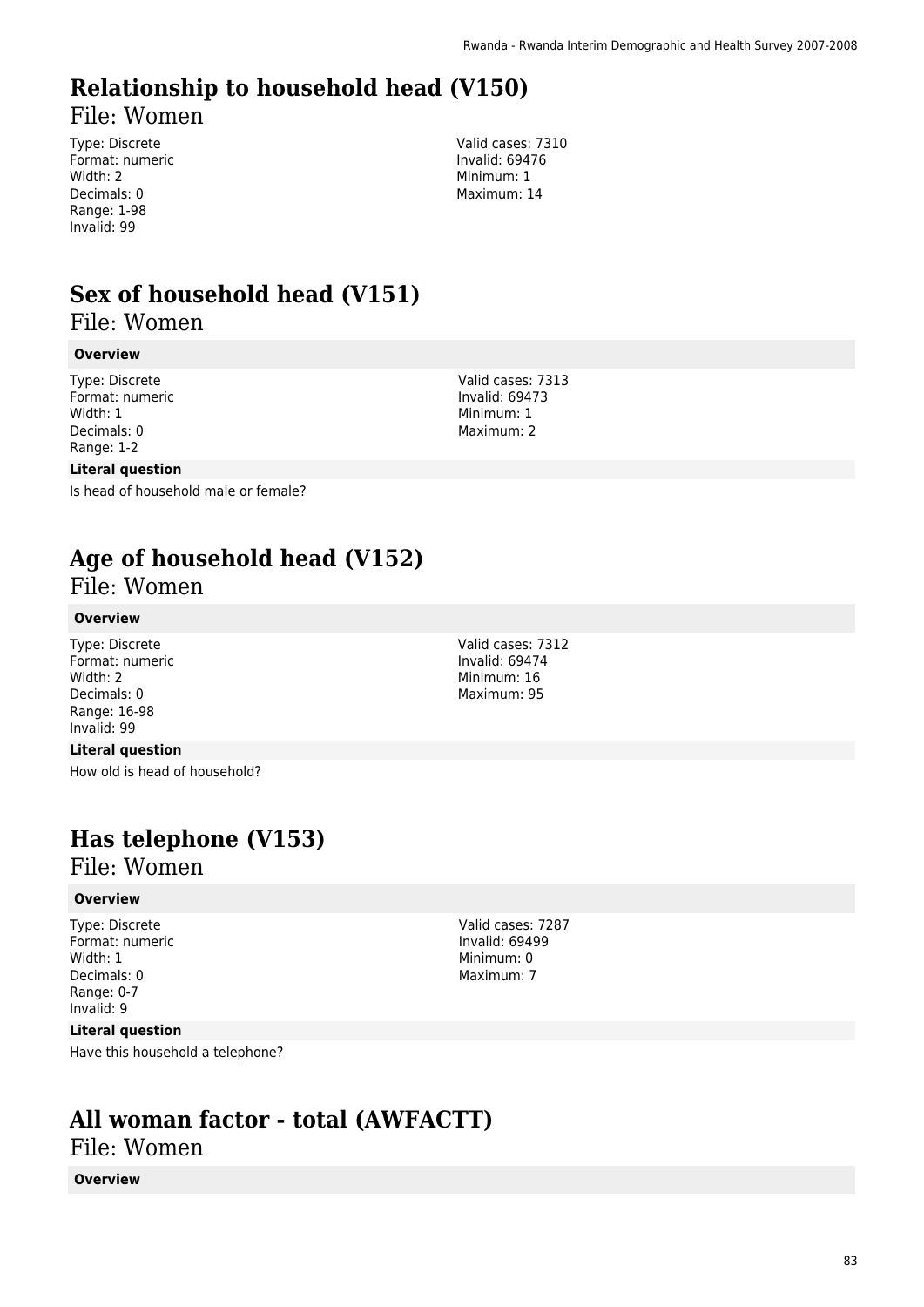### **All woman factor - total (AWFACTT)**  File: Women

Type: Discrete Format: numeric Width: 3 Decimals: 0 Range: 100-100

Valid cases: 7313 Invalid: 69473 Minimum: 100 Maximum: 100 Mean: 100 Standard deviation: 0

# **All woman factor - urban/rural (AWFACTU)**  File: Women

#### **Overview**

Type: Discrete Format: numeric Width: 3 Decimals: 0 Range: 100-100

Valid cases: 7313 Invalid: 69473 Minimum: 100 Maximum: 100 Mean: 100 Standard deviation: 0

# **All woman factor - regional (AWFACTR)**  File: Women

#### **Overview**

Type: Discrete Format: numeric Width: 3 Decimals: 0 Range: 100-100

Valid cases: 7313 Invalid: 69473 Minimum: 100 Maximum: 100 Mean: 100 Standard deviation: 0

# **All woman factor - educational (AWFACTE)**  File: Women

#### **Overview**

Type: Discrete Format: numeric Width: 3 Decimals: 0 Range: 100-100

Valid cases: 7313 Invalid: 69473 Minimum: 100 Maximum: 100 Mean: 100 Standard deviation: 0

### **All woman factor - wealth index (AWFACTW)**  File: Women

### **Overview**

Type: Discrete Format: numeric Width: 3 Decimals: 0 Range: 100-100

Valid cases: 7313 Invalid: 69473 Minimum: 100 Maximum: 100 Mean: 100 Standard deviation: 0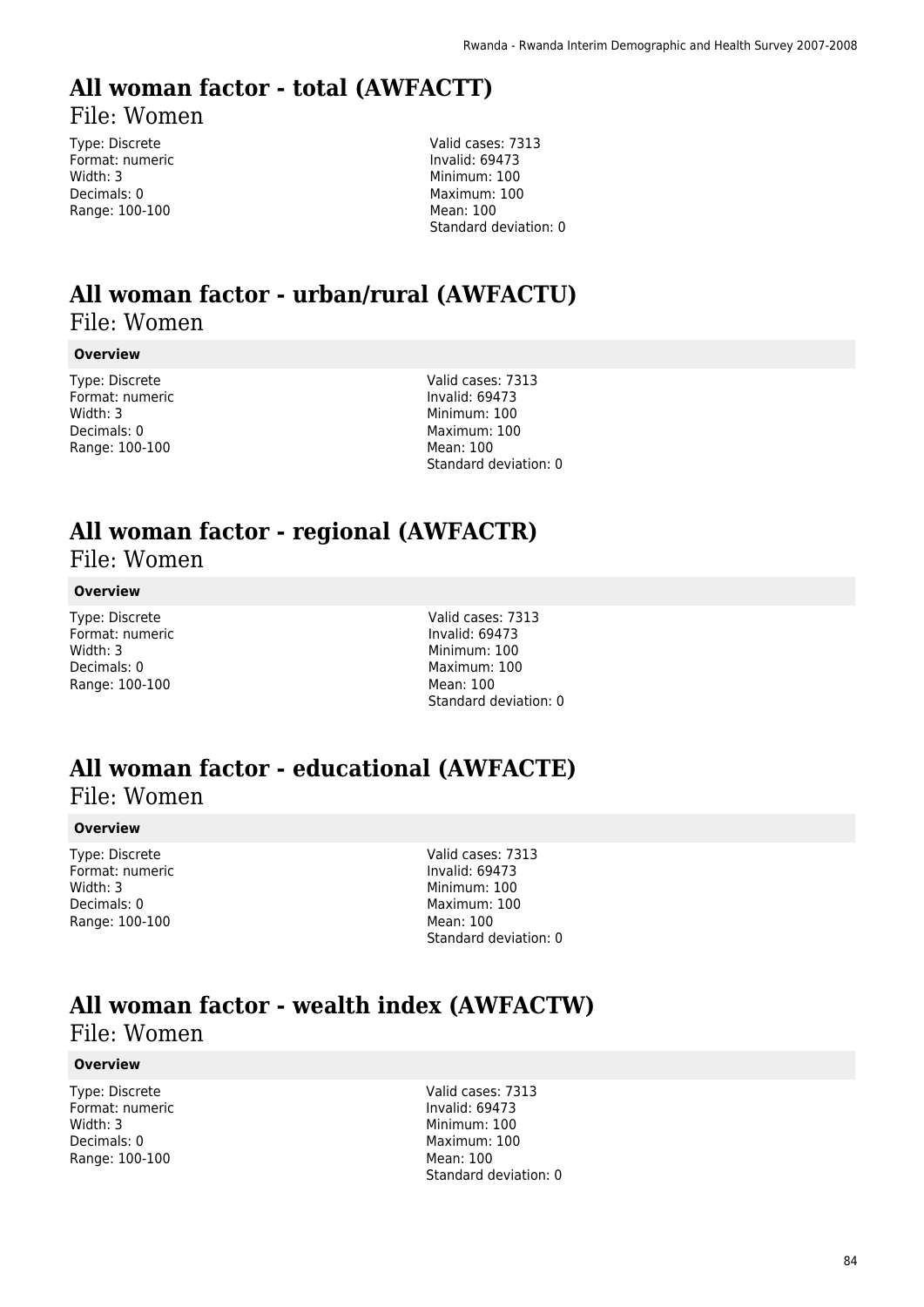### **NA - Literacy (V155)**  File: Women

#### **Overview**

Type: Discrete Format: numeric Width: 1 Decimals: 0 Range: 0-4 Invalid: 9

Valid cases: 0 Invalid: 76786

# **NA - Ever participated in a literacy program outside of prim (V156)**  File: Women

#### **Overview**

Type: Discrete Format: numeric Width: 1 Decimals: 0 Range: 0-1 Invalid: 9

Valid cases: 0 Invalid: 76786

### **NA - Frequency of reading newpaper or magazine (V157)**  File: Women

#### **Overview**

Type: Discrete Format: numeric Width: 1 Decimals: 0 Range: 0-3 Invalid: 9

Valid cases: 0 Invalid: 76786

# **NA - Frequency of listening to radio (V158)**  File: Women

### **Overview**

Type: Discrete Format: numeric Width: 1 Decimals: 0 Range: 0-3 Invalid: 9

Valid cases: 0 Invalid: 76786

### **NA - Frequency of watching television (V159)**  File: Women

### **Overview**

Type: Discrete Format: numeric Width: 1 Decimals: 0 Range: 0-3 Invalid: 9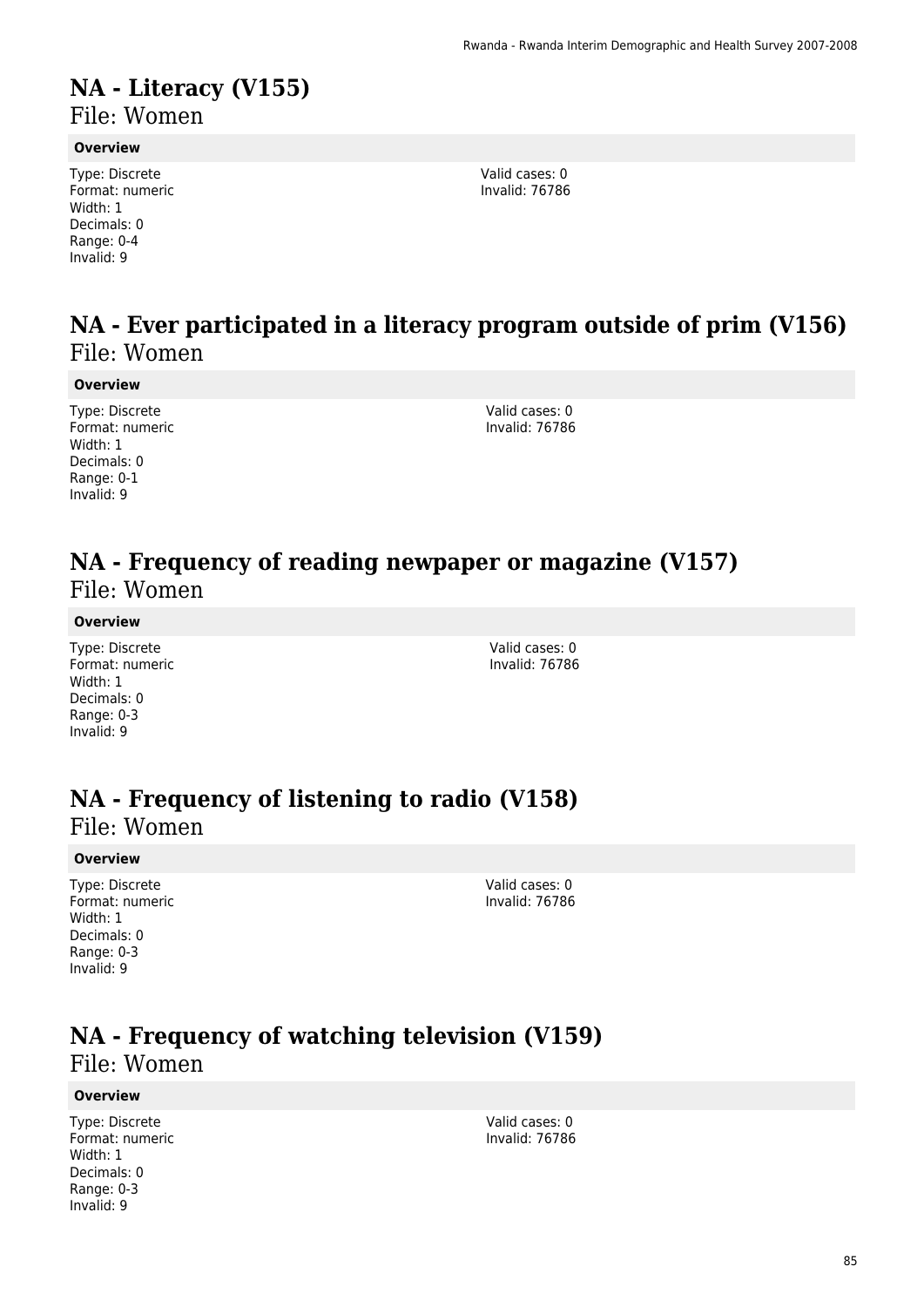# **Toilet facilities shared (V160)**

File: Women

### **Overview**

Type: Discrete Format: numeric Width: 1 Decimals: 0 Range: 0-7 Invalid: 9

### **Literal question**

Do you share these facilities with other households?

# **Type of cooking fuel (V161)**  File: Women

### **Overview**

Type: Discrete Format: numeric Width: 2 Decimals: 0 Range: 1-97 Invalid: 99

### **Literal question**

What type of fuel does your household mainly use for cooking?

### **NA - Results of salt iodine test (V166)**  File: Women

### **Overview**

Type: Discrete Format: numeric Width: 1 Decimals: 0 Range: 0-997 Invalid: 999

Valid cases: 0 Invalid: 76786

# **NA - Number of trips in last 12 months (V167)**  File: Women

### **Overview**

Type: Discrete Format: numeric Width: 1 Decimals: 0 Range: 0-0 Invalid: 99

Valid cases: 0 Invalid: 76786

# **NA - Away for more than one month in last 12 months (V168)**  File: Women

**Overview**

Valid cases: 7307 Invalid: 69479 Minimum: 4 Maximum: 97

Valid cases: 7028 Invalid: 69758 Minimum: 0 Maximum: 7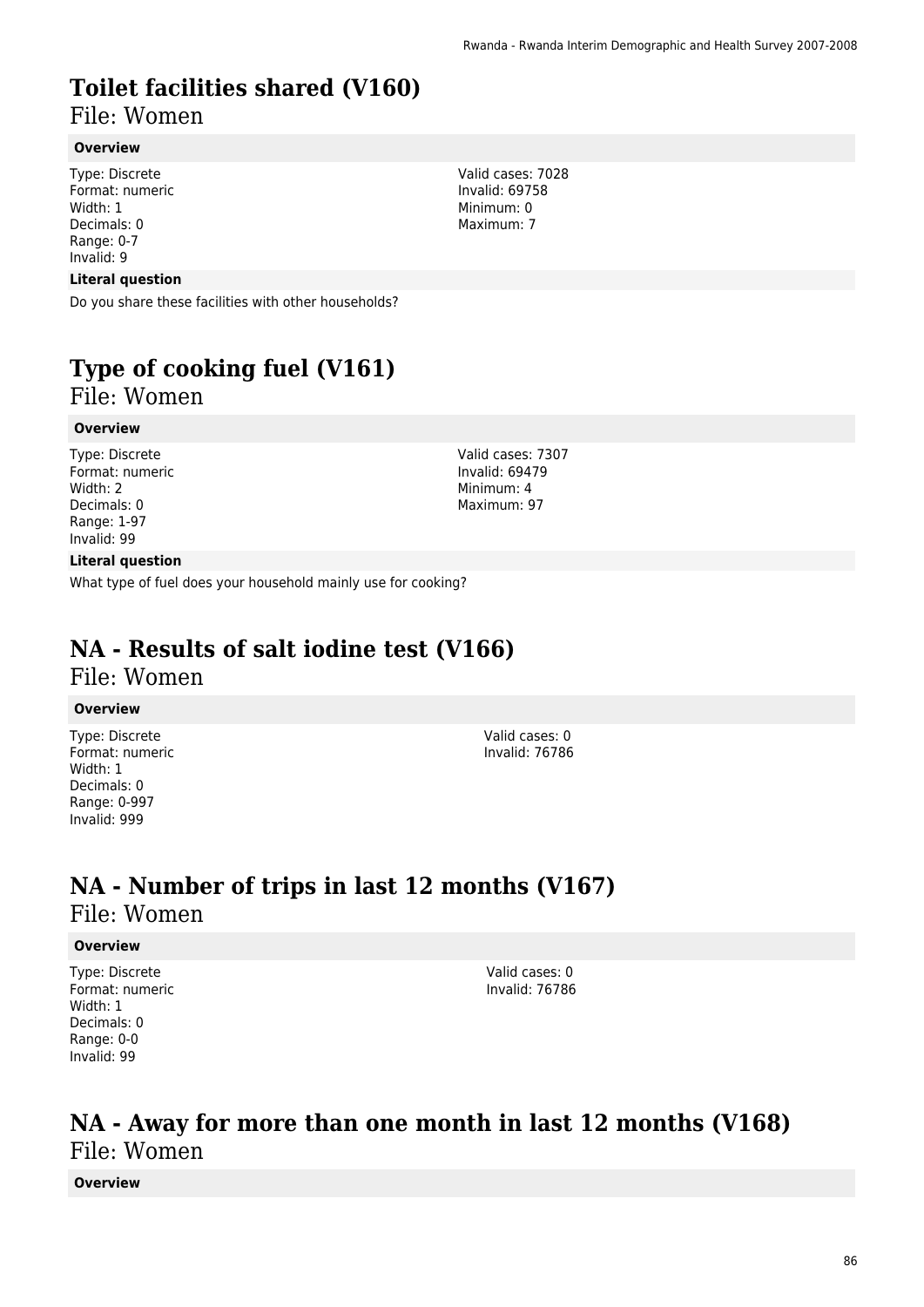### **NA - Away for more than one month in last 12 months (V168)**  File: Women

Type: Discrete Format: numeric Width: 1 Decimals: 0 Range: 0-1 Invalid: 9

Valid cases: 0 Invalid: 76786

# **Wealth index (V190)**

File: Women

### **Overview**

Type: Discrete Format: numeric Width: 1 Decimals: 0 Range: 1-5

Valid cases: 7313 Invalid: 69473 Minimum: 1 Maximum: 5

## **Wealth index factor score (5 decimals) (V191)**  File: Women

#### **Overview**

Type: Continuous Format: numeric Width: 6 Decimals: 0 Range: -62005-579500 Valid cases: 7313 Invalid: 69473 Minimum: -62005 Maximum: 579500 Mean: 9868.8 Standard deviation: 113521.9

### **Type of bednet(s) slept under last night (ML101)**  File: Women

### **Overview**

Type: Discrete Format: numeric Width: 1 Decimals: 0 Range: 0-3 Invalid: 9

### **Literal question**

What type of bednet(s) do you have in this household?

# **Total children ever born (V201)**  File: Women

#### **Overview**

Type: Discrete Format: numeric Width: 2 Decimals: 0 Range: 0-15

Invalid: 69473 Minimum: 0 Maximum: 3

Valid cases: 7313 Invalid: 69473 Minimum: 0 Maximum: 15 Mean: 2.5

Standard deviation: 2.7

Valid cases: 7313

**Pre question**

87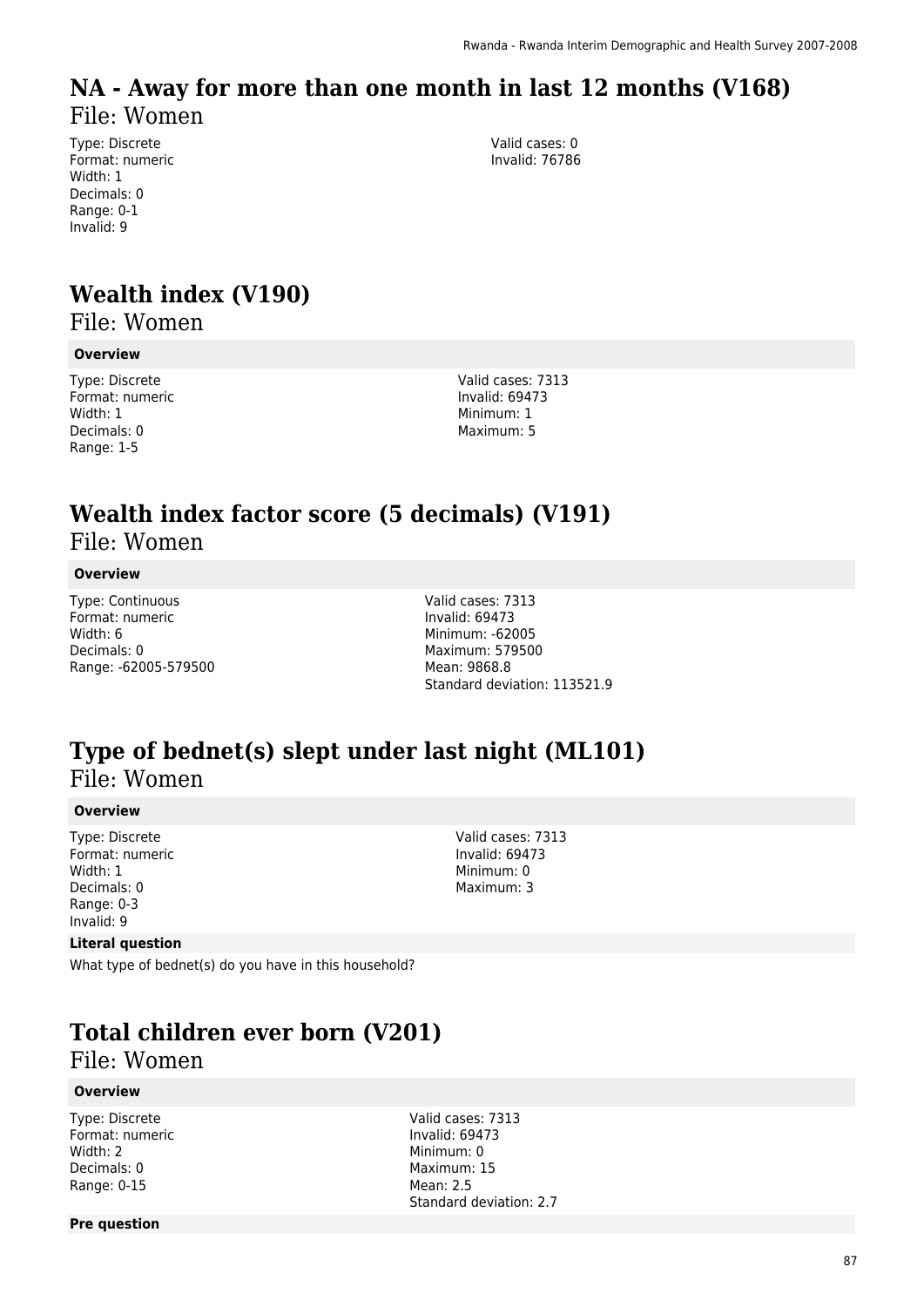# **Total children ever born (V201)**

### File: Women

Now I would like to ask about all the births you have had during your life. Have you ever given births?

#### **Literal question**

Do you have any sons or daughters to whom you have given birth who are now living with you?

# **Sons at home (V202)**

File: Women

### **Overview**

Type: Discrete Format: numeric Width: 1 Decimals: 0 Range: 0-8

Valid cases: 7313 Invalid: 69473 Minimum: 0 Maximum: 8 Mean: 0.9 Standard deviation: 1.2

### **Literal question**

How many sons live with you?

# **Daughters at home (V203)**

### File: Women

### **Overview**

Type: Discrete Format: numeric Width: 1 Decimals: 0 Range: 0-7

#### **Literal question**

How many daughters live with you?

### **Sons elsewhere (V204)**  File: Women

#### **Overview**

Type: Discrete Format: numeric Width: 1 Decimals: 0 Range: 0-6

Valid cases: 7313 Invalid: 69473 Minimum: 0 Maximum: 6 Mean: 0.1 Standard deviation: 0.5

### **Pre question**

Do you have any sons or daughters to whom you have given birth who are alive but do not live with you?

#### **Literal question**

How many sons are alive but do not live with you?

# **Daughters elsewhere (V205)**

### File: Women

**Overview**

Valid cases: 7313 Invalid: 69473 Minimum: 0 Maximum: 7 Mean: 0.9 Standard deviation: 1.2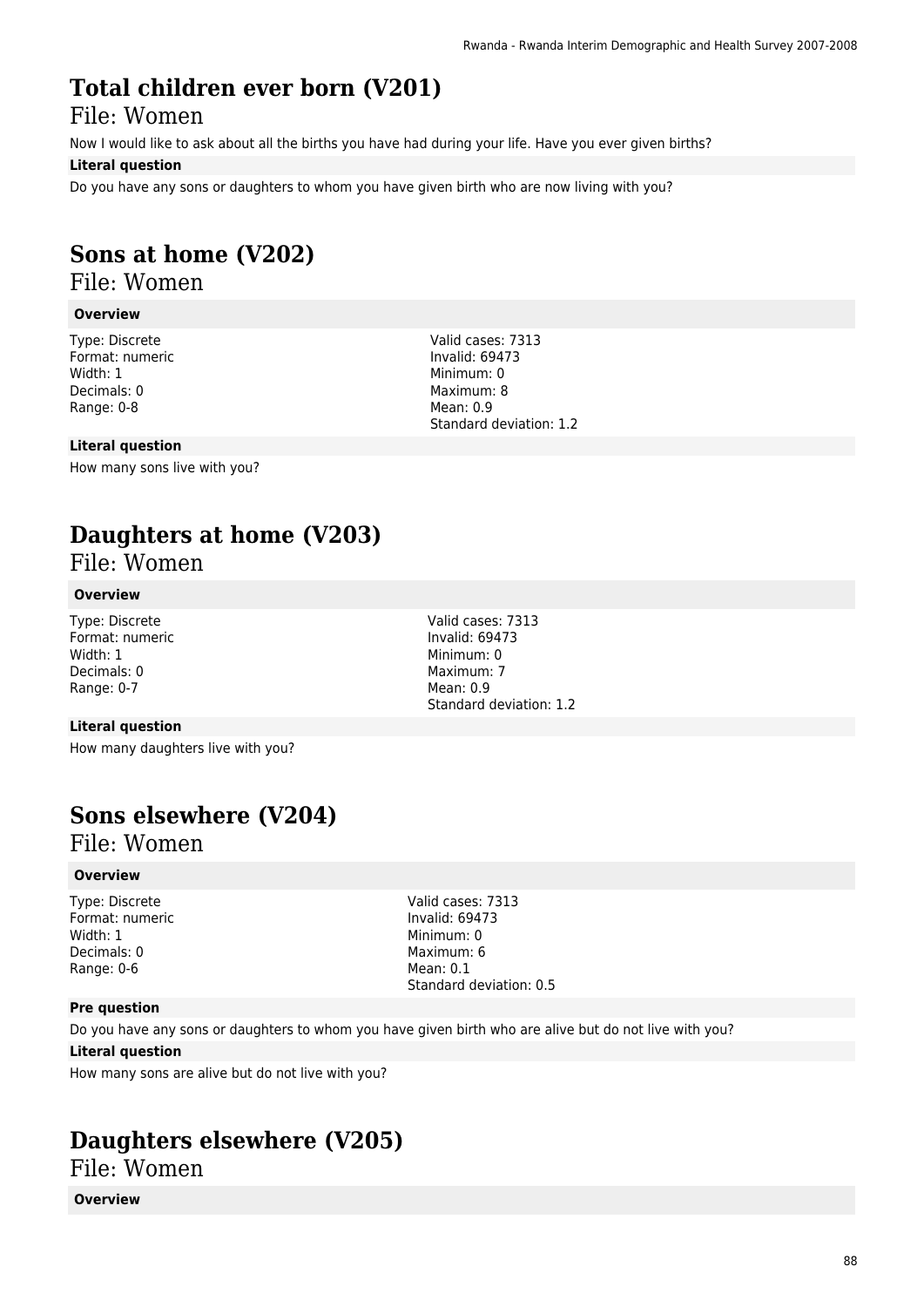# **Daughters elsewhere (V205)**

### File: Women

Type: Discrete Format: numeric Width: 1 Decimals: 0 Range: 0-5

Valid cases: 7313 Invalid: 69473 Minimum: 0 Maximum: 5 Mean: 0.2 Standard deviation: 0.5

#### **Pre question**

Do you have any sons or daughters to whom you have given birth who are alive but do not live with you?

#### **Literal question**

How many daughters are alive but do not live with you?

# **Sons who have died (V206)**  File: Women

#### **Overview**

Type: Discrete Format: numeric Width: 1 Decimals: 0 Range: 0-7

Valid cases: 7313 Invalid: 69473 Minimum: 0 Maximum: 7 Mean: 0.2 Standard deviation: 0.6

#### **Pre question**

Have you ever given birth to a boy or girl who was born alive but later died?

#### **Literal question**

How many boys have died?

### **Daughters who have died (V207)**  File: Women

#### **Overview**

Type: Discrete Format: numeric Width: 1 Decimals: 0 Range: 0-6

Valid cases: 7313 Invalid: 69473 Minimum: 0 Maximum: 6 Mean: 0.2 Standard deviation: 0.5

#### **Pre question**

Do you have any sons or daughters to whom you have given birth who are alive but do not live with you?

#### **Literal question**

how many girls have died?

### **Births in last five years (V208)**  File: Women

#### **Overview**

Type: Discrete Format: numeric Width: 1 Decimals: 0 Range: 0-5

Valid cases: 7313 Invalid: 69473 Minimum: 0 Maximum: 5 Mean: 0.8 Standard deviation: 0.9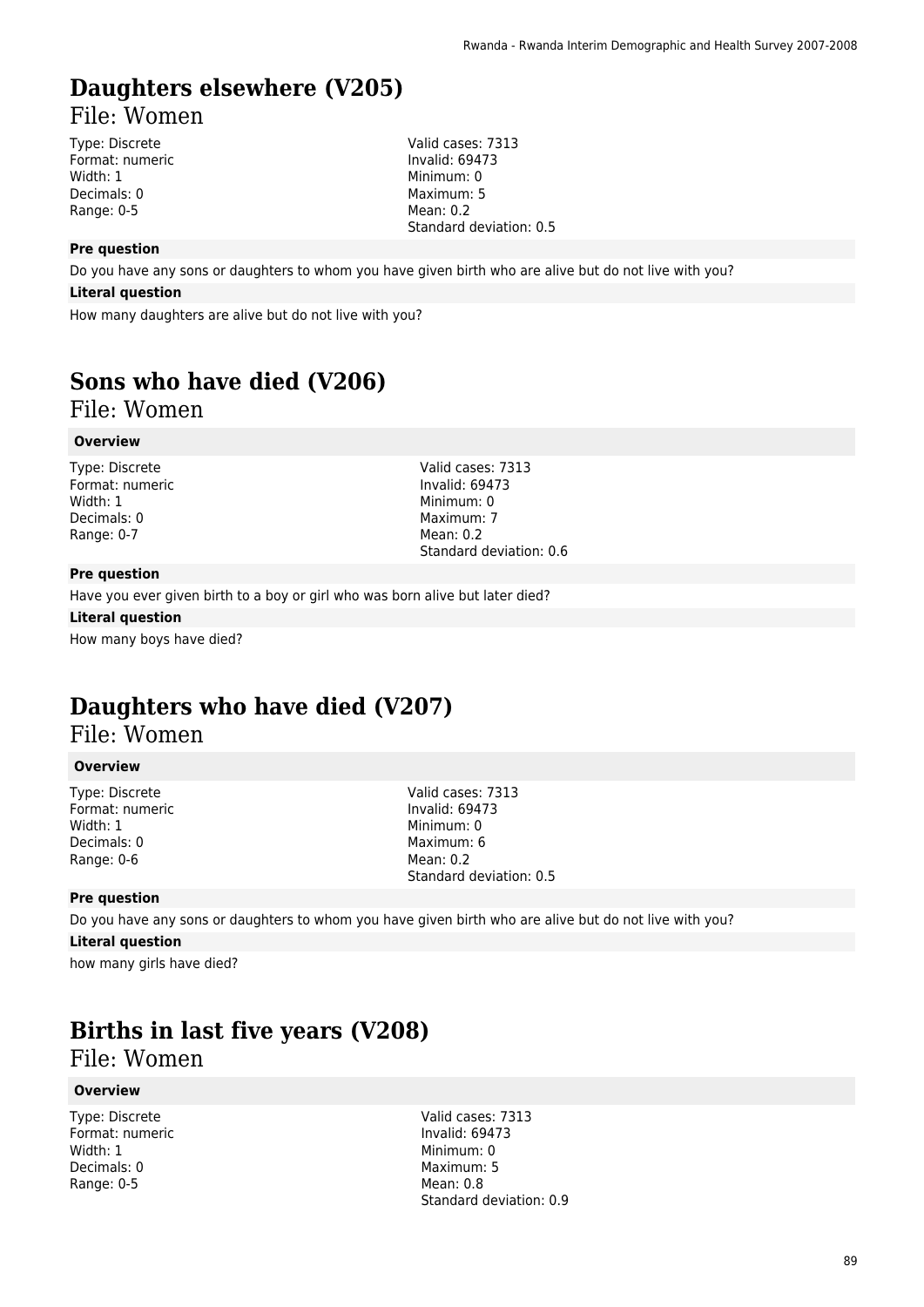### **Births in past year (V209)**  File: Women

#### **Overview**

Type: Discrete Format: numeric Width: 1 Decimals: 0 Range: 0-2

Valid cases: 7313 Invalid: 69473 Minimum: 0 Maximum: 2 Mean: 0.2 Standard deviation: 0.4

# **Births in month of interview (V210)**  File: Women

#### **Overview**

Type: Discrete Format: numeric Width: 1 Decimals: 0 Range: 0-1

Valid cases: 7313 Invalid: 69473 Minimum: 0 Maximum: 1 Mean: 0 Standard deviation: 0.1

# **Date of first birth (CMC) (V211)**

### File: Women

#### **Overview**

Type: Continuous Format: numeric Width: 4 Decimals: 0 Range: 857-1300

Valid cases: 4686 Invalid: 72100 Minimum: 857 Maximum: 1300 Mean: 1155.9 Standard deviation: 96.8

#### **Pre question**

Now I would like to record the names of all your births, whether still alive or not, starting with the first one you had. (IF THERE ARE MORE THAN 12 BIRTHS, USE AN ADDITIONAL QUESTIONNAIRE, STARTING WITH THE SECOND ROW).

### **Literal question**

In what month or year your first born was born?

# **Age of respondent at 1st birth (V212)**  File: Women

#### **Overview**

Type: Continuous Format: numeric Width: 2 Decimals: 0 Range: 12-41

Valid cases: 4686 Invalid: 72100 Minimum: 12 Maximum: 41 Mean: 21.3 Standard deviation: 3.6

#### **Literal question**

How old were you at first birth?

### **Currently pregnant (V213)**  File: Women

90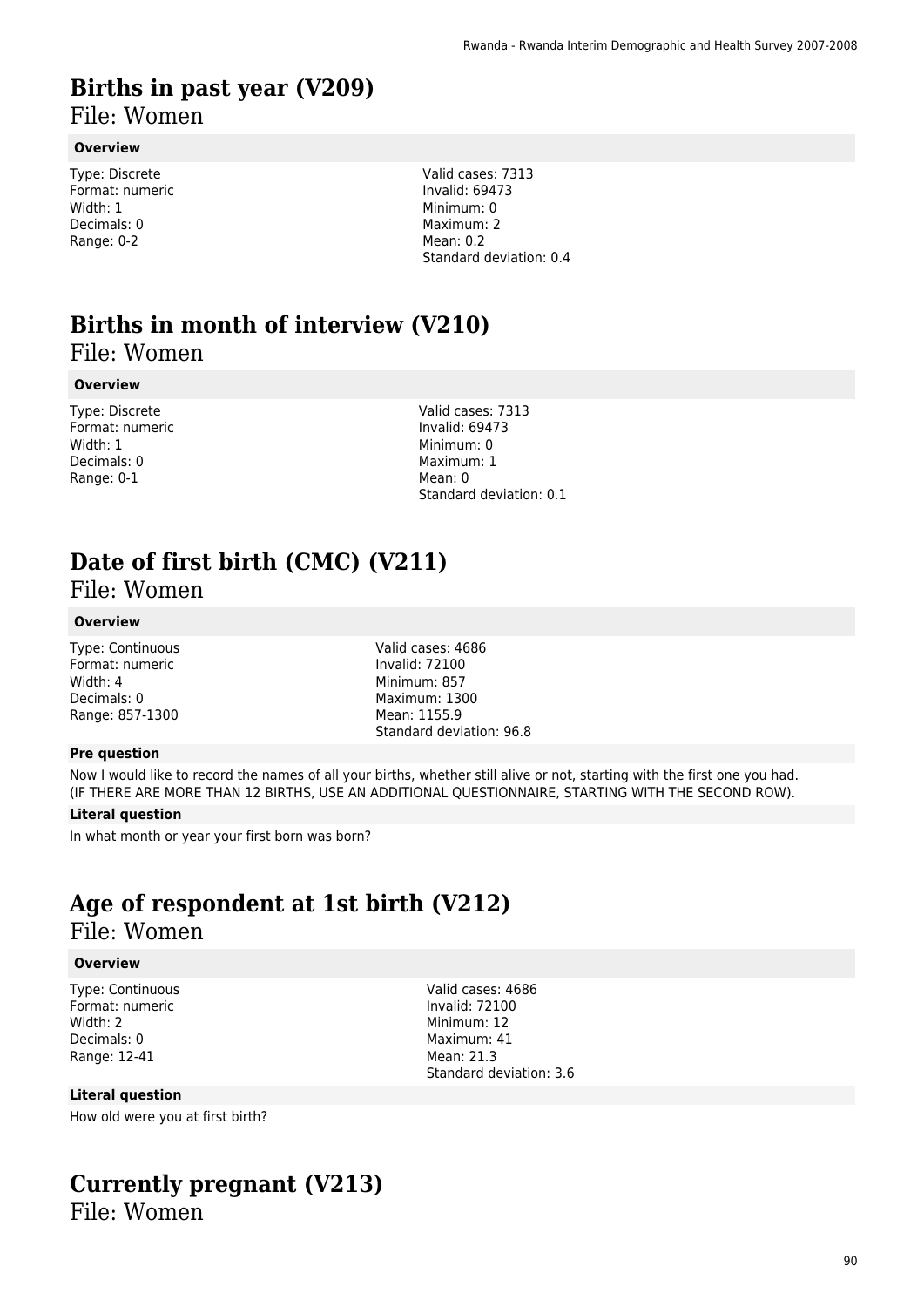# **Currently pregnant (V213)**

File: Women

### **Overview**

Type: Discrete Format: numeric Width: 1 Decimals: 0 Range: 0-1

#### **Literal question**

Are you pregnant now?

### **Duration of current pregnancy (V214)**  File: Women

#### **Overview**

Type: Discrete Format: numeric Width: 1 Decimals: 0 Range: 1-9

**Literal question**

How many months pregnant are you?

### **NA - Time since last menstrual perd (V215)**  File: Women

### **Overview**

Type: Discrete Format: numeric Width: 1 Decimals: 0 Range: 994-998 Invalid: 999

Valid cases: 0 Invalid: 76786

# **NA - Menstruated in last six weeks (V216)**  File: Women

### **Overview**

Type: Discrete Format: numeric Width: 1 Decimals: 0 Range: 0-1

Valid cases: 0 Invalid: 76786

# **NA - Knowledge of ovulatory cycle (V217)**  File: Women

### **Overview**

Valid cases: 7313 Invalid: 69473 Minimum: 0 Maximum: 1

Valid cases: 662 Invalid: 76124 Minimum: 1 Maximum: 9 Mean: 5.3

Standard deviation: 2.2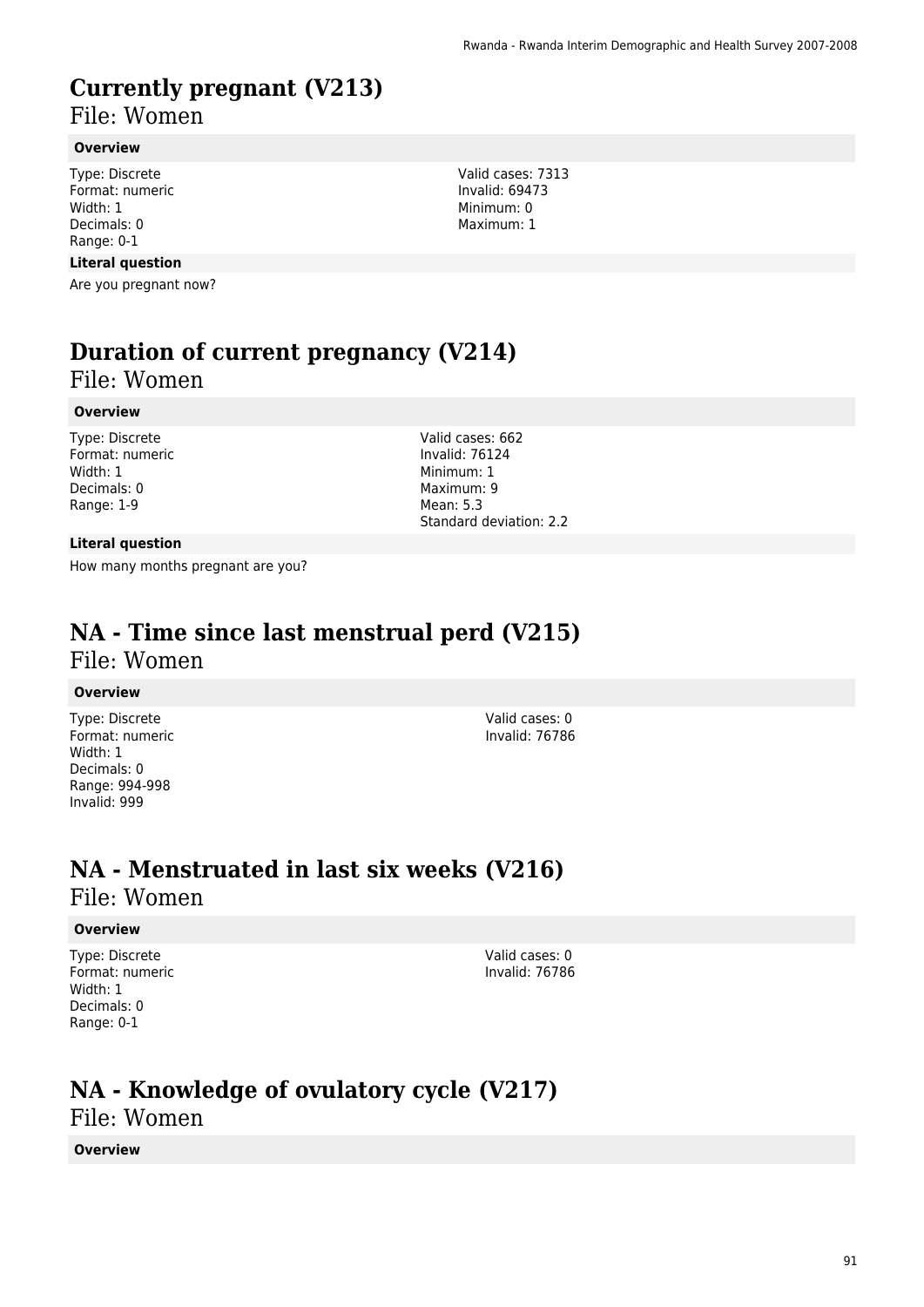# **NA - Knowledge of ovulatory cycle (V217)**  File: Women

Type: Discrete Format: numeric Width: 1 Decimals: 0 Range: 1-8 Invalid: 9

Valid cases: 0 Invalid: 76786

# **Number of living children (V218)**

### File: Women

### **Overview**

Type: Discrete Format: numeric Width: 2 Decimals: 0 Range: 0-11

Valid cases: 7313 Invalid: 69473 Minimum: 0 Maximum: 11 Mean: 2.1 Standard deviation: 2.3

### **Literal question**

How many children are live?

# **Living children + current preg (V219)**  File: Women

#### **Overview**

Type: Discrete Format: numeric Width: 2 Decimals: 0 Range: 0-11

Valid cases: 7313 Invalid: 69473 Minimum: 0 Maximum: 11 Mean: 2.2 Standard deviation: 2.3

# **Living children + curr preg 6+ (V220)**  File: Women

### **Overview**

Type: Discrete Format: numeric Width: 1 Decimals: 0 Range: 0-6

Valid cases: 7313 Invalid: 69473 Minimum: 0 Maximum: 6

### **NA - Marriage to first birth int. (V221)**  File: Women

### **Overview**

Type: Discrete Format: numeric Width: 1 Decimals: 0 Range: 996-996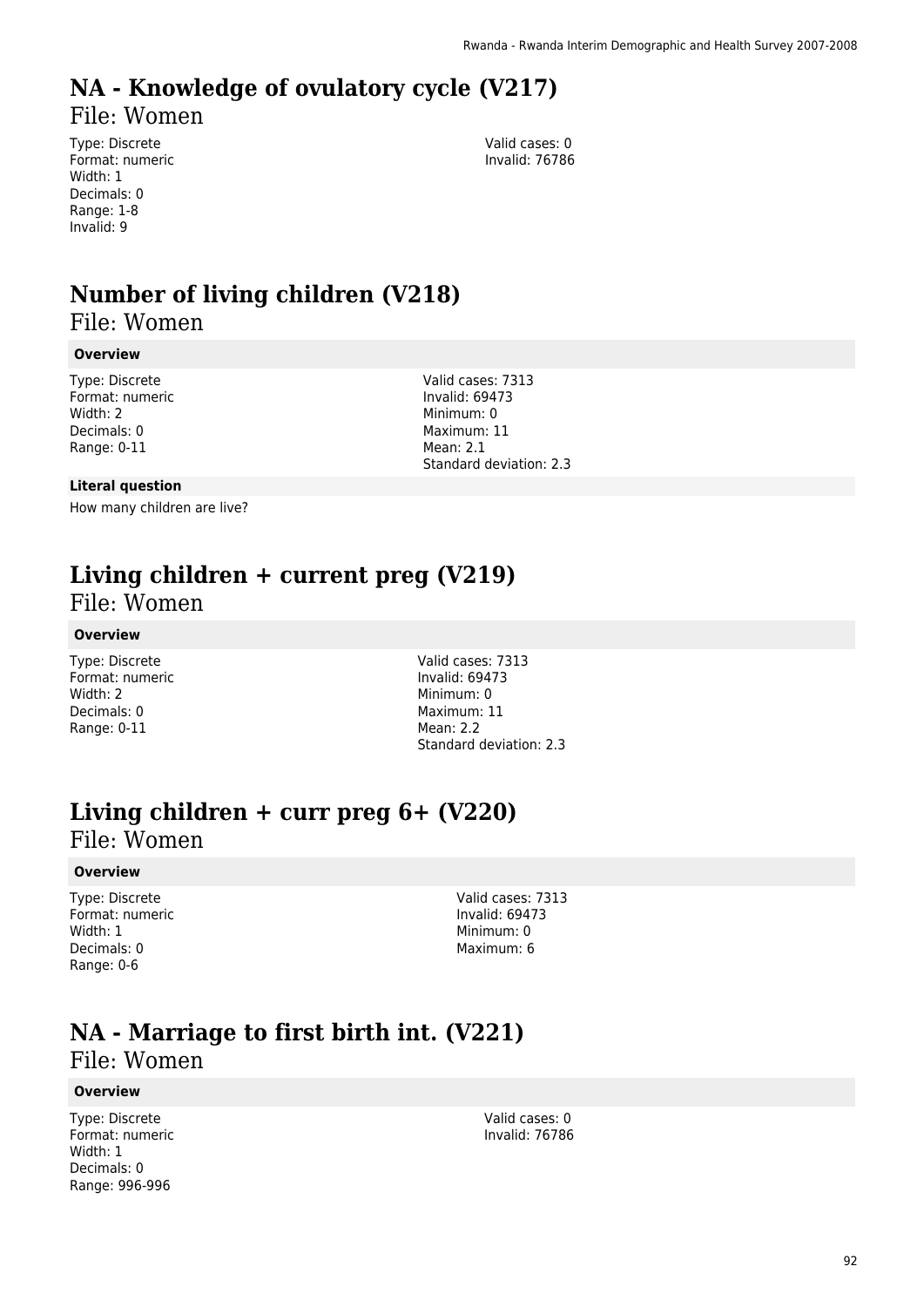# **Last birth to interview (V222)**

File: Women

### **Overview**

Type: Continuous Format: numeric Width: 3 Decimals: 0 Range: 0-351

Valid cases: 4686 Invalid: 72100 Minimum: 0 Maximum: 351 Mean: 44.4 Standard deviation: 48.8

### **Literal question**

How old were you at your last birthday to intherview?

### **Completeness of curr preg. inf (V223)**  File: Women

### **Overview**

Type: Discrete Format: numeric Width: 1 Decimals: 0 Range: 7-8

Valid cases: 662 Invalid: 76124 Minimum: 7 Maximum: 8

# **Entries in birth history (V224)**

### File: Women

### **Overview**

Type: Discrete Format: numeric Width: 2 Decimals: 0 Range: 0-15

Valid cases: 7313 Invalid: 69473 Minimum: 0 Maximum: 15 Mean: 2.5 Standard deviation: 2.7

# **NA - Current pregnancy wanted (V225)**  File: Women

### **Overview**

Type: Discrete Format: numeric Width: 1 Decimals: 0 Range: 1-3 Invalid: 9

Valid cases: 0 Invalid: 76786

### **NA - Time since last period (comp) (V226)**  File: Women

### **Overview**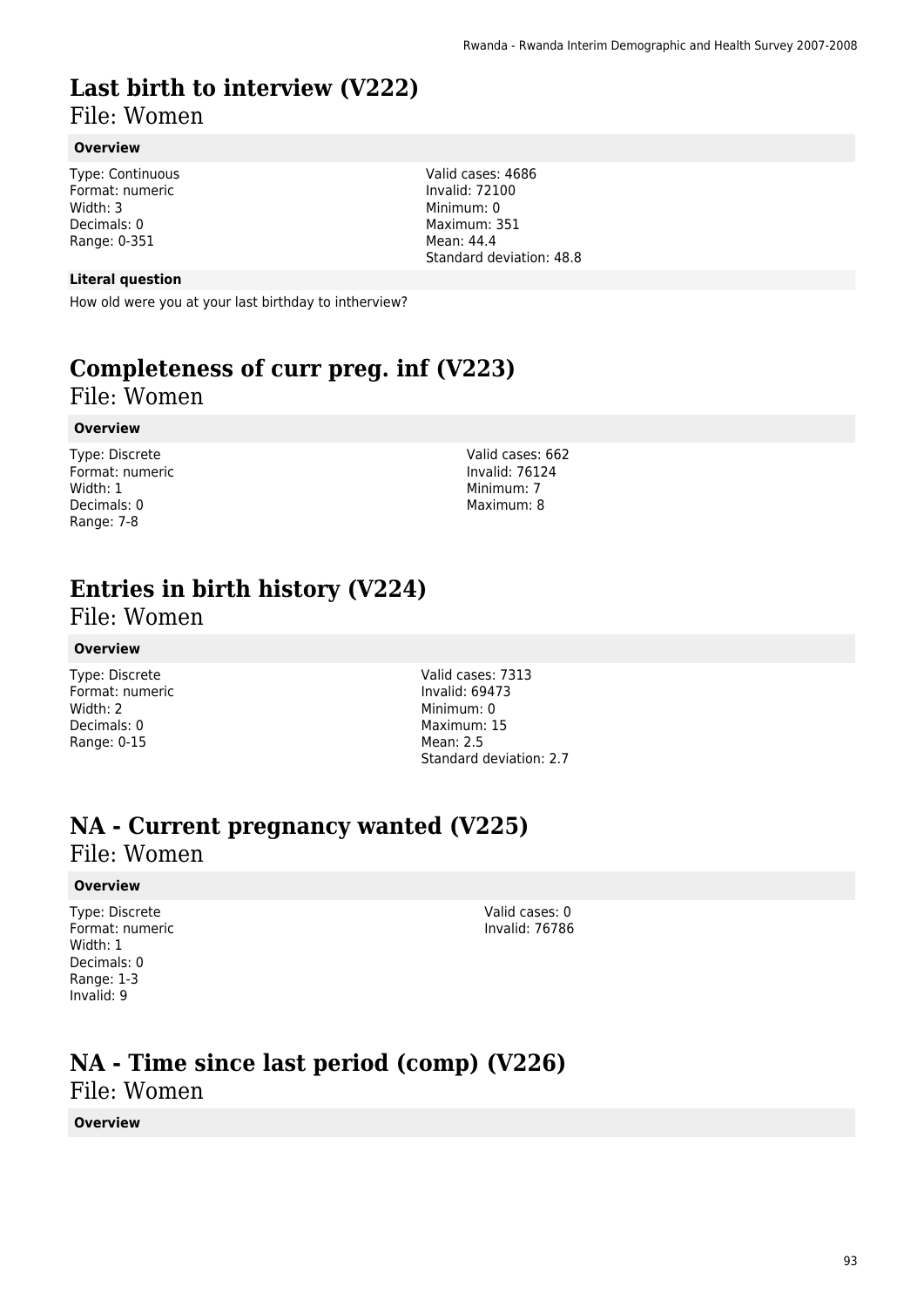## **NA - Time since last period (comp) (V226)**  File: Women

Type: Discrete Format: numeric Width: 1 Decimals: 0 Range: 994-998 Invalid: 999

Valid cases: 0

### **NA - Flag for last period (V227)**  File: Women

### **Overview**

Type: Discrete Format: numeric Width: 1 Decimals: 0 Range: 0-9

Valid cases: 0 Invalid: 76786

Valid cases: 0 Invalid: 76786

# **NA - Ever had a terminated preg. (V228)**  File: Women

### **Overview**

Type: Discrete Format: numeric Width: 1 Decimals: 0 Range: 0-1 Invalid: 9

### **NA - Month pregnancy ended (V229)**  File: Women

### **Overview**

Type: Discrete Format: numeric Width: 1 Decimals: 0 Range: 97-98 Invalid: 99

# **NA - Year pregnancy ended (V230)**  File: Women

### **Overview**

Type: Discrete Format: numeric Width: 1 Decimals: 0 Range: 9997-9998 Invalid: 9999

Valid cases: 0 Invalid: 76786

> Valid cases: 0 Invalid: 76786

Invalid: 76786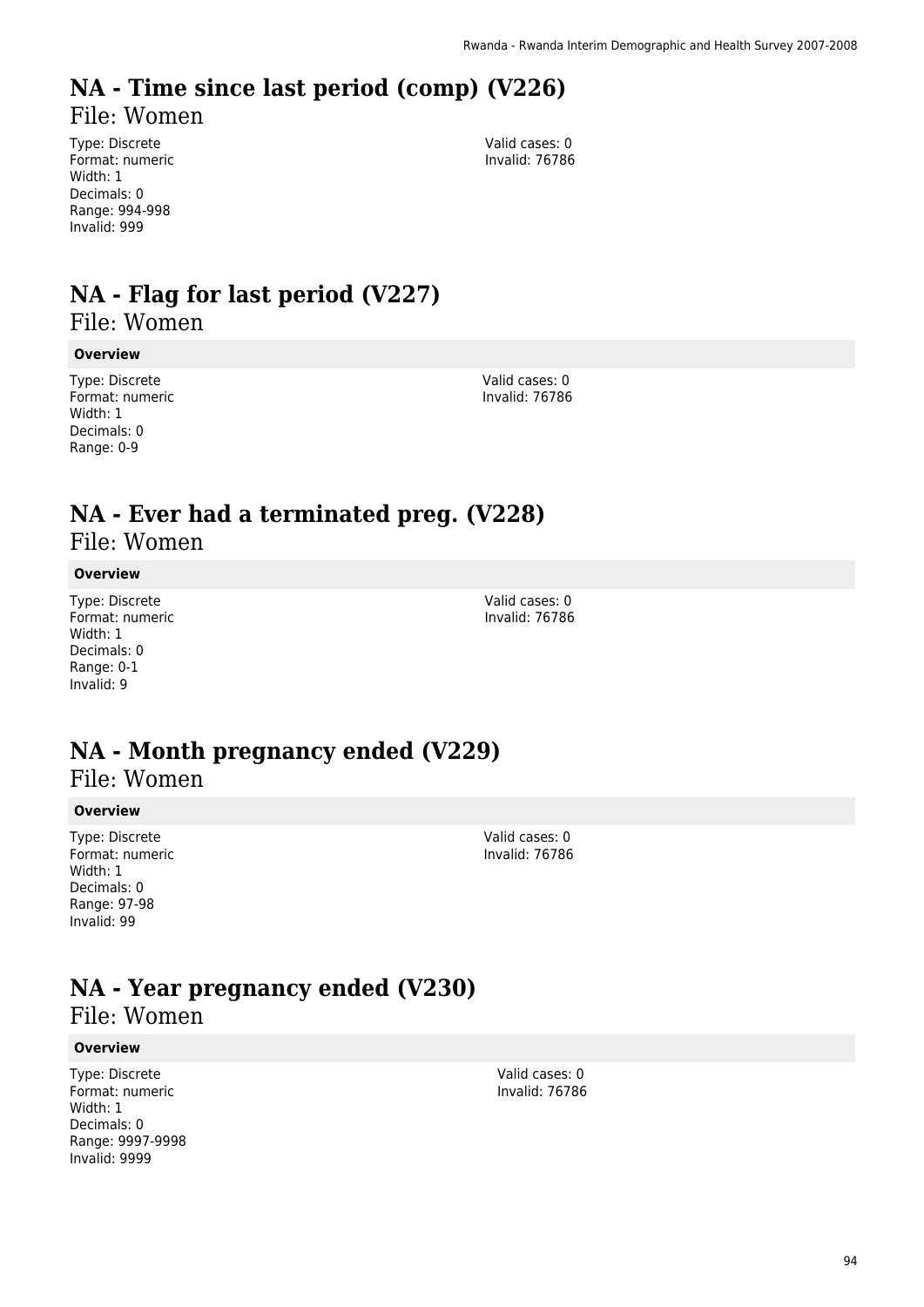# **NA - CMC pregnancy ended (V231)**

File: Women

#### **Overview**

Type: Discrete Format: numeric Width: 1 Decimals: 0 Range: 9997-9998 Invalid: 9999

### **NA - Completeness of last term. inf (V232)**  File: Women

#### **Overview**

Type: Discrete Format: numeric Width: 1 Decimals: 0 Range: 1-8

Valid cases: 0 Invalid: 76786

Valid cases: 0 Invalid: 76786

## **NA - Months when pregnancy ended (V233)**  File: Women

#### **Overview**

Type: Discrete Format: numeric Width: 1 Decimals: 0 Range: 97-98 Invalid: 99

Valid cases: 0 Invalid: 76786

### **NA - Other such pregnancies (V234)**  File: Women

#### **Overview**

Type: Discrete Format: numeric Width: 1 Decimals: 0 Range: 0-1 Invalid: 9

Valid cases: 0 Invalid: 76786

### **Index last child prior to cal. (V235)**  File: Women

### **Overview**

Type: Discrete Format: numeric Width: 1 Decimals: 0 Range: 0-7

Valid cases: 7313 Invalid: 69473 Minimum: 0 Maximum: 7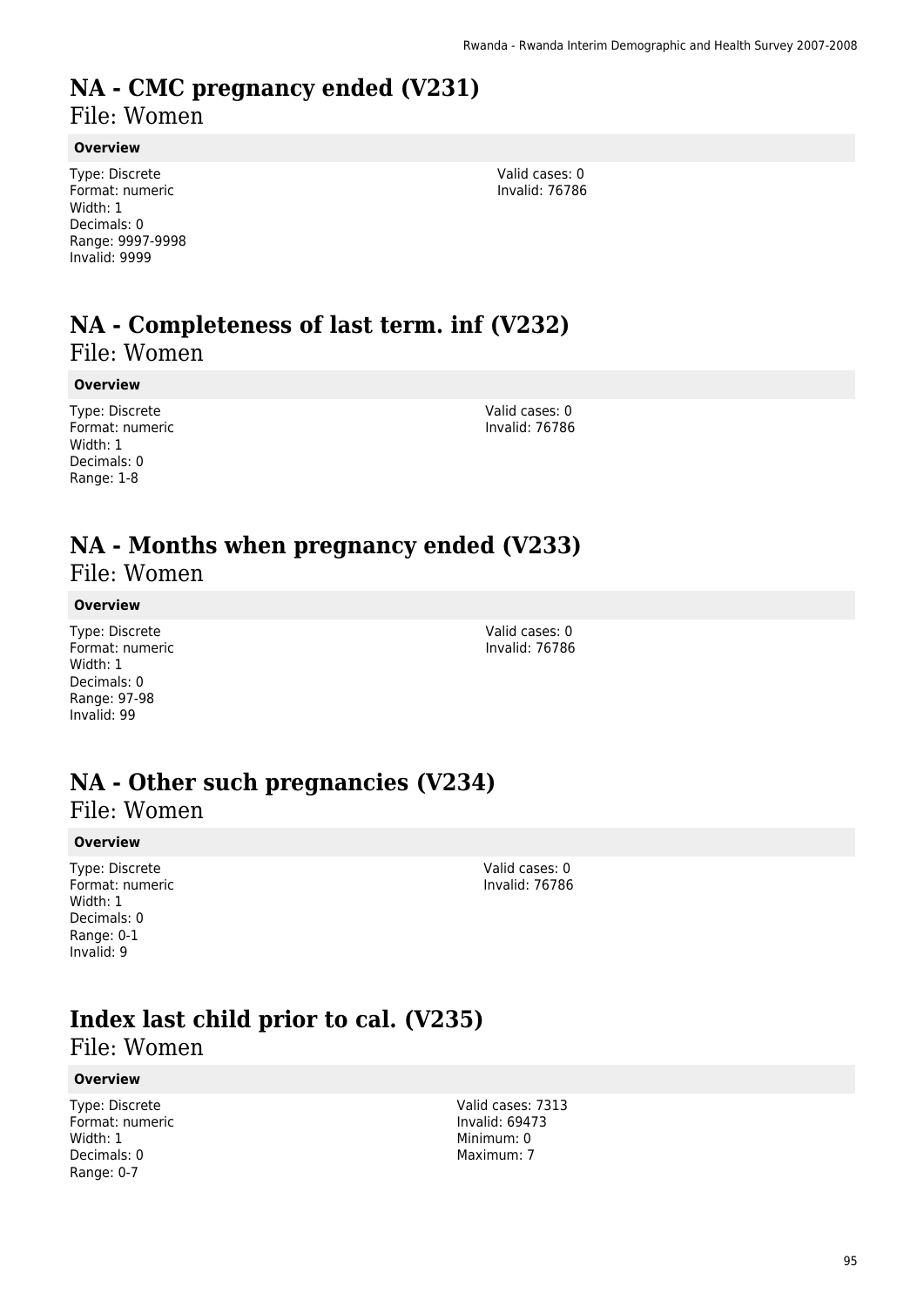### **Birth between last & interview (V237)**  File: Women

#### **Overview**

Type: Discrete Format: numeric Width: 1 Decimals: 0 Range: 0-1 Invalid: 9

Valid cases: 4661 Invalid: 72125 Minimum: 0 Maximum: 1

### **Births in last three years (V238)**  File: Women

#### **Overview**

Type: Discrete Format: numeric Width: 1 Decimals: 0 Range: 0-3

Valid cases: 7313 Invalid: 69473 Minimum: 0 Maximum: 3 Mean: 0.5 Standard deviation: 0.6

### **NA - Pregnancies terminated before calendar beginning (V239)**  File: Women

#### **Overview**

Type: Discrete Format: numeric Width: 1 Decimals: 0 Range: 0-1 Invalid: 9

Valid cases: 0 Invalid: 76786

## **NA - Month of last termination prior to calendar (V240)**  File: Women

#### **Overview**

Type: Discrete Format: numeric Width: 1 Decimals: 0 Range: 97-98 Invalid: 99

Valid cases: 0 Invalid: 76786

### **NA - Year of last termination prior to calendar (V241)**  File: Women

#### **Overview**

Type: Discrete Format: numeric Width: 1 Decimals: 0 Range: 9997-9998 Invalid: 9999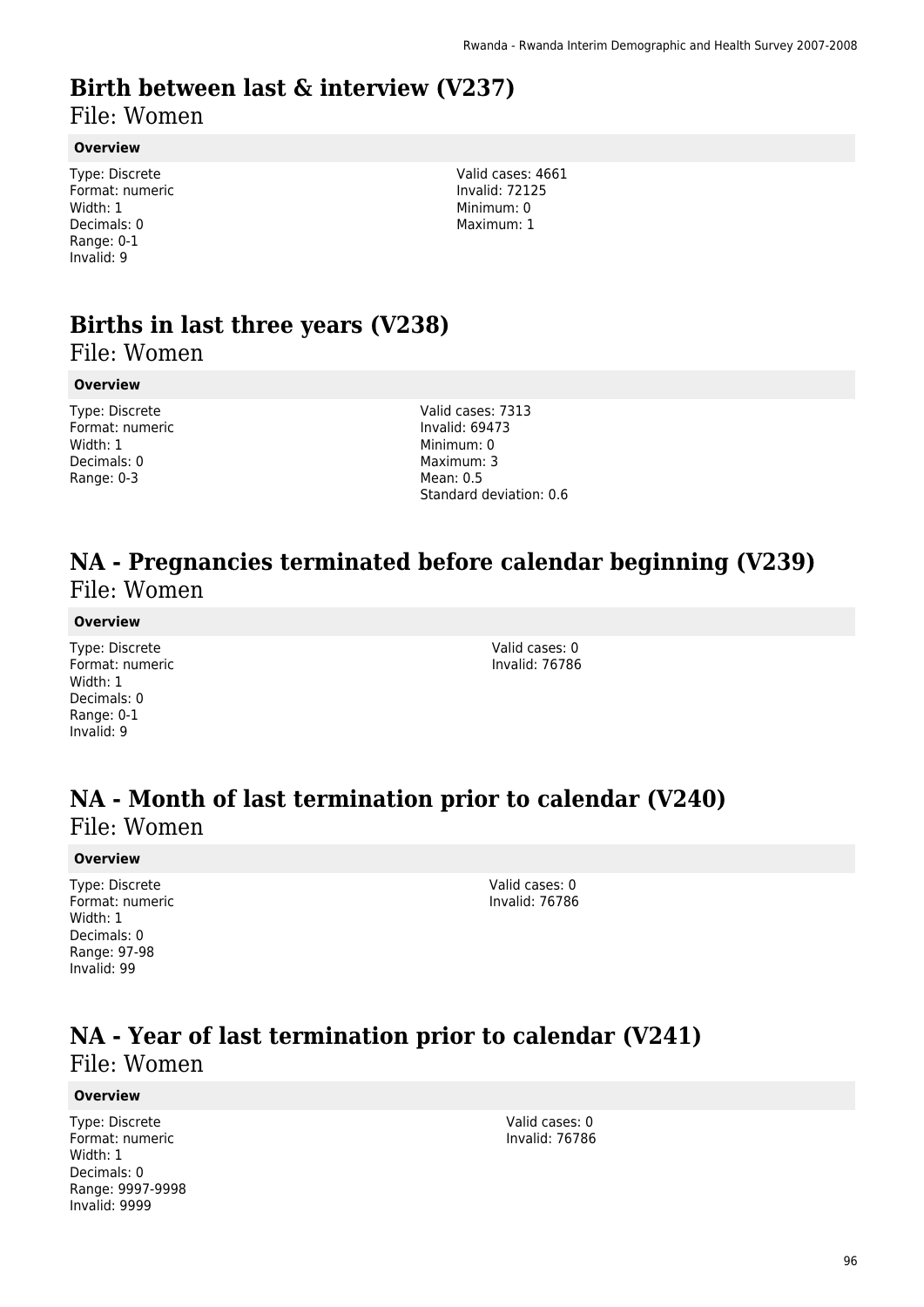### **NA - CMC termination ended prior to calendar (V242)**  File: Women

### **Overview**

Type: Discrete Format: numeric Width: 1 Decimals: 0 Range: 9997-9998 Invalid: 9999

Valid cases: 0 Invalid: 76786

### **NA - Completeness of last termination date prior to calendar (V243)**  File: Women

### **Overview**

Type: Discrete Format: numeric Width: 1 Decimals: 0 Range: 1-8

Valid cases: 0 Invalid: 76786

# **Knowledge of any method (V301)**

### File: Women

### **Overview**

Type: Discrete Format: numeric Width: 1 Decimals: 0 Range: 0-3

### **Pre question**

Now I would like to talk about family planning - the various ways or methods that a couple can use to delay or avoid a pregnancy

### **Literal question**

Which ways or methods have you heard about?

### **Ever use of any method (V302)**  File: Women

### **Overview**

Type: Discrete Format: numeric Width: 1 Decimals: 0 Range: 0-9

Valid cases: 76786 Invalid: 0 Minimum: 0 Maximum: 9

### **Literal question**

Have you ever used any method?

### **Item created from ISSA Group (REC31\_GROUP)**  File: Women

Valid cases: 76786 Invalid: 0 Minimum: 0 Maximum: 3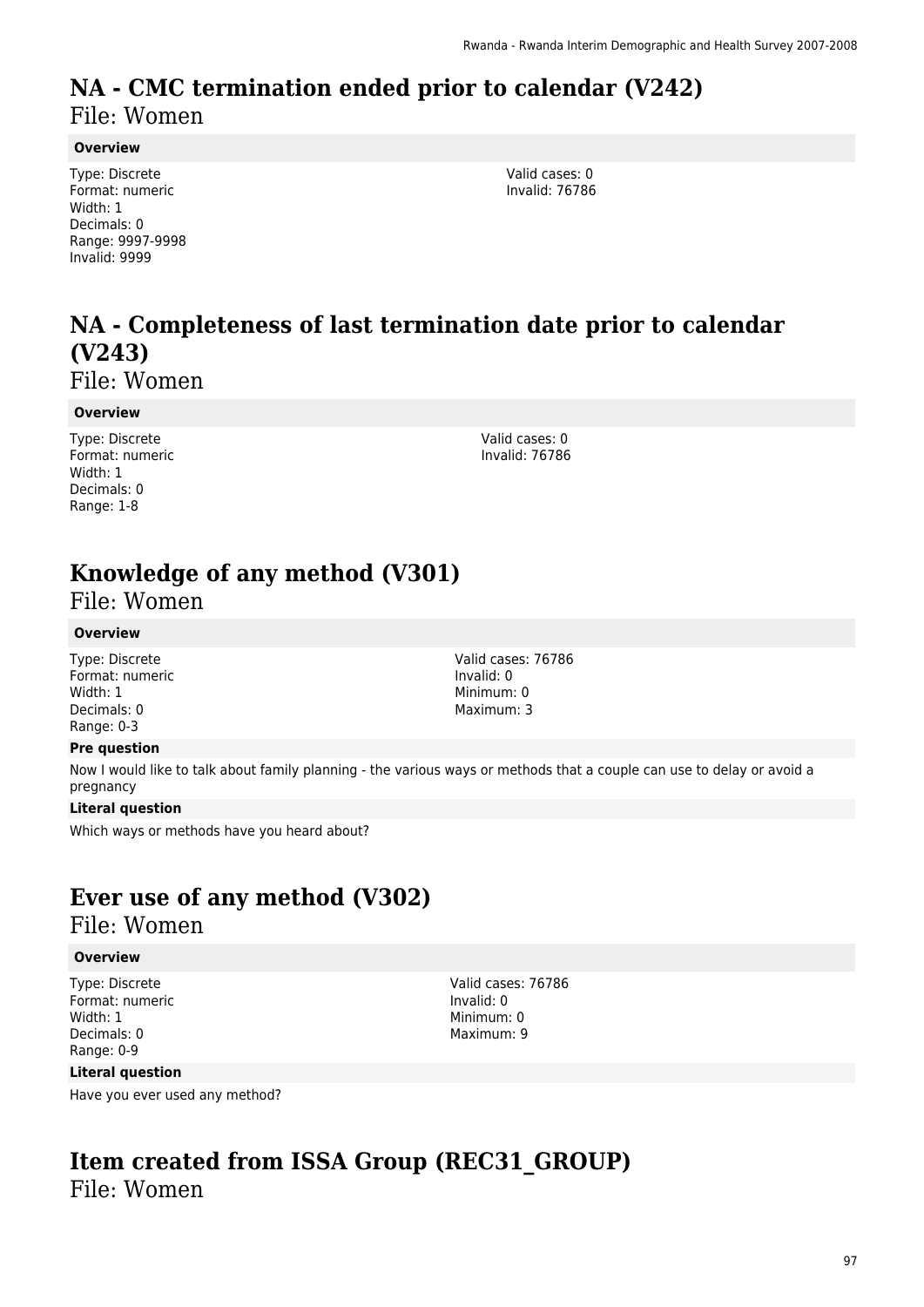# **Item created from ISSA Group (REC31\_GROUP)**

File: Women

### **Overview**

Type: Discrete Format: character Width: 4

Valid cases: 76786 Invalid: 0

# **NA - Living children at first use (V310)**  File: Women

### **Overview**

Type: Discrete Format: numeric Width: 1 Decimals: 0 Invalid: 99

Valid cases: 0 Invalid: 76786

# **NA - Children at first use (grpd) (V311)**  File: Women

#### **Overview**

Type: Discrete Format: numeric Width: 1 Decimals: 0 Range: 4-5 Invalid: 9

Valid cases: 0 Invalid: 76786

### **Current contraceptive method (V312)**  File: Women

### **Overview**

Type: Discrete Format: numeric Width: 2 Decimals: 0 Range: 0-20 Invalid: 99

### **Pre question**

Are you currently doing something or using any method to delay or avoid getting pregnant?

### **Literal question**

Which method are you using?

# **Current use by method type (V313)**

File: Women

**Overview**

Valid cases: 7313 Invalid: 69473 Minimum: 0 Maximum: 18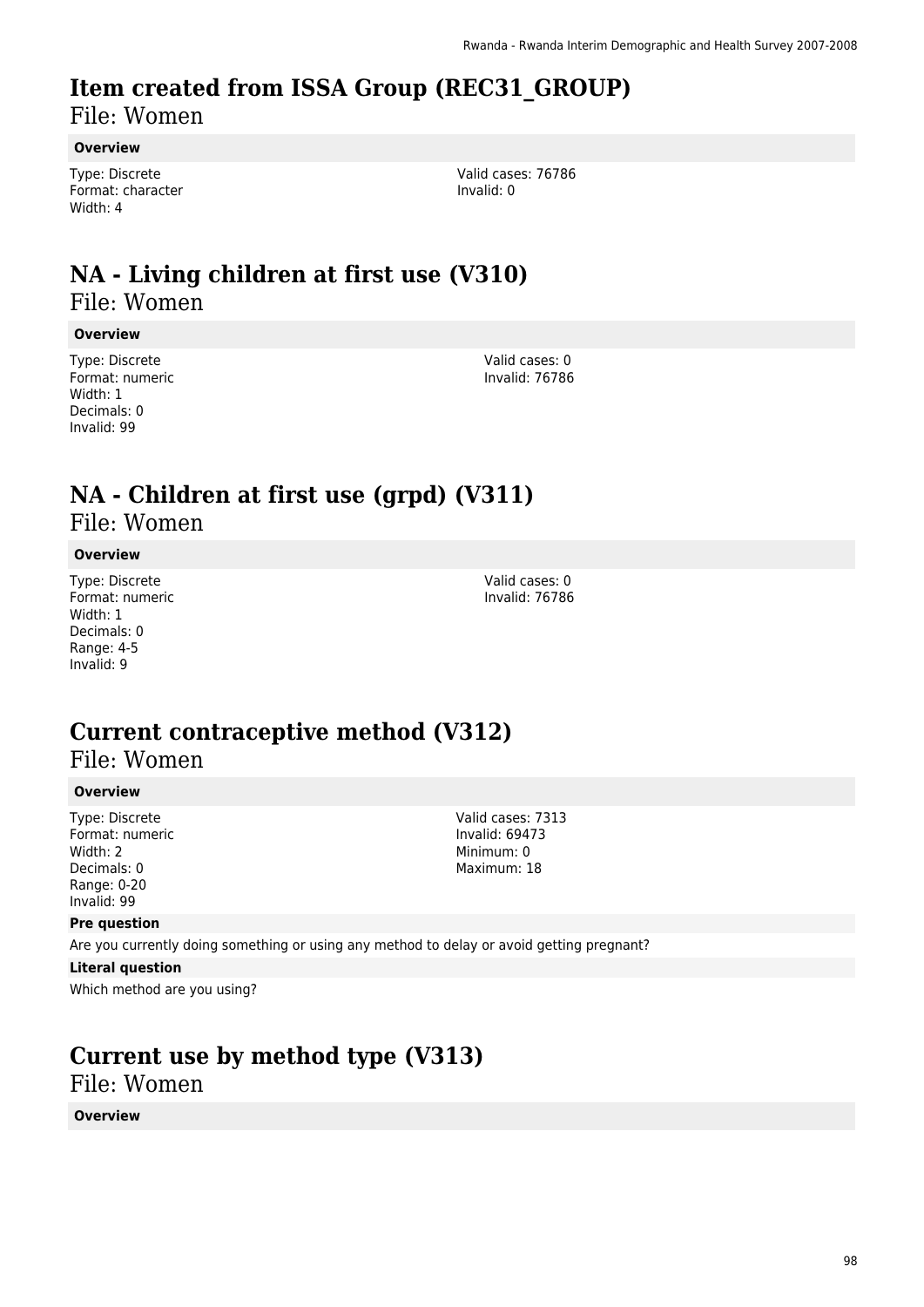### **Current use by method type (V313)**  File: Women

Type: Discrete Format: numeric Width: 1 Decimals: 0 Range: 0-3 Invalid: 9

#### **Pre question**

Have you ever used anything or tried in any way to delay or avoid getting pregnant?

#### **Literal question**

What have you used or done?

# **NA - Month of start of use of method (V315)**  File: Women

#### **Overview**

Type: Discrete Format: numeric Width: 1 Decimals: 0

Valid cases: 0 Invalid: 76786

Valid cases: 7313 Invalid: 69473 Minimum: 0 Maximum: 3

### **NA - Year of start of use of method (V316)**  File: Women

#### **Overview**

Type: Discrete Format: numeric Width: 1 Decimals: 0

Valid cases: 0 Invalid: 76786

### **NA - Date of start of use of method (CMC) (V317)**  File: Women

#### **Overview**

Type: Discrete Format: numeric Width: 1 Decimals: 0

Valid cases: 0 Invalid: 76786

# **NA - Completeness of information (V318)**  File: Women

#### **Overview**

Type: Discrete Format: numeric Width: 1 Decimals: 0 Range: 1-9

Valid cases: 0 Invalid: 76786

99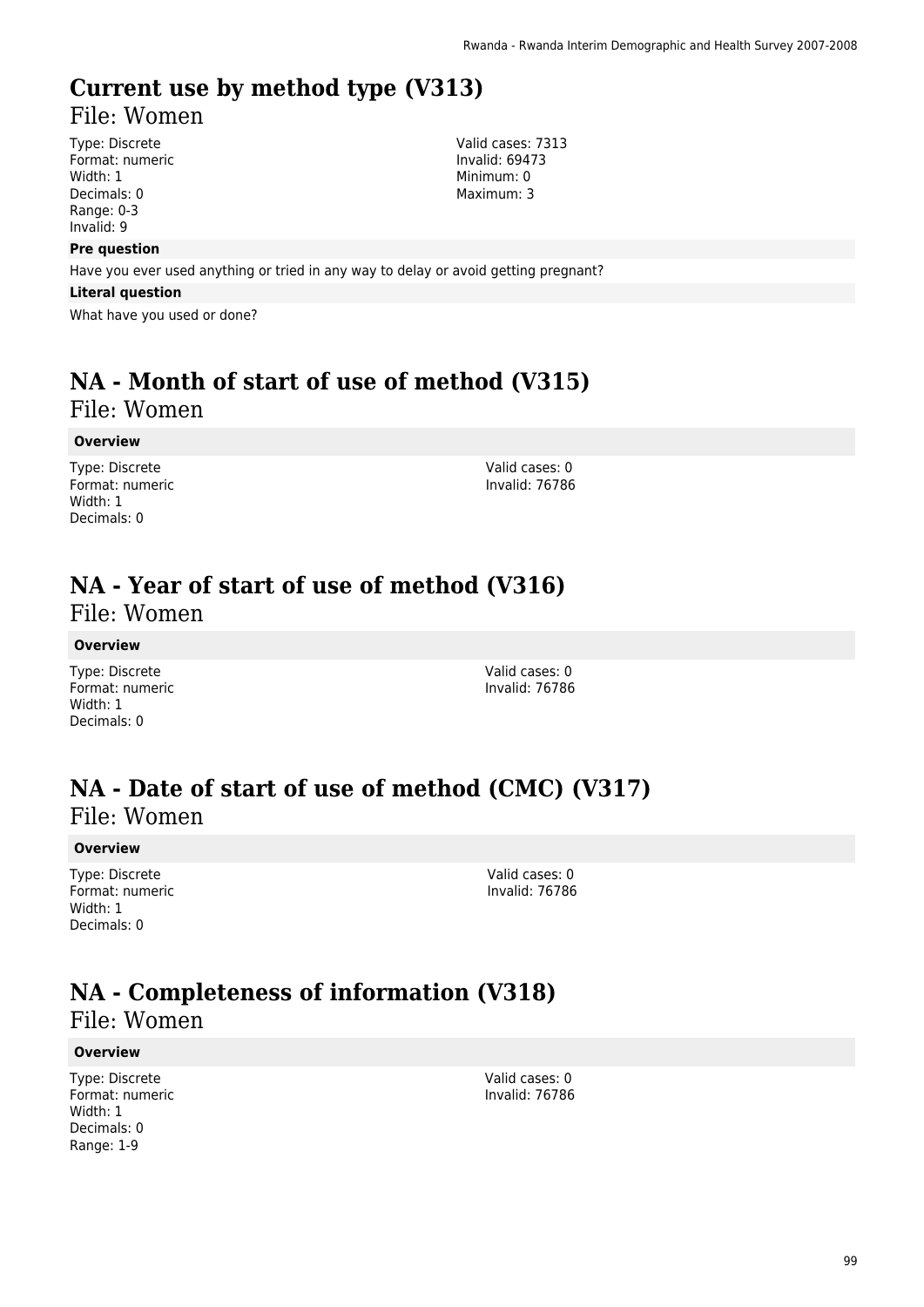### **NA - Years since sterilization (V319)**  File: Women

#### **Overview**

Type: Discrete Format: numeric Width: 1 Decimals: 0 Range: 1-6

# **NA - Age at sterilization (V320)**

### **Overview**

Type: Discrete Format: numeric Width: 1 Decimals: 0 Range: 1-6

# File: Women

Valid cases: 0 Invalid: 76786

## **NA - Marital duration at sterilization (V321)**  File: Women

### **Overview**

Type: Discrete Format: numeric Width: 1 Decimals: 0 Range: 0-6

### **NA - Parity at sterilization (V322)**  File: Women

#### **Overview**

Type: Discrete Format: numeric Width: 1 Decimals: 0 Range: 5-5

### **NA - Brand of pill used (V323)**  File: Women

#### **Overview**

Type: Discrete Format: numeric Width: 1 Decimals: 0 Range: 98-98 Invalid: 99

Valid cases: 0 Invalid: 76786

Valid cases: 0 Invalid: 76786

Valid cases: 0 Invalid: 76786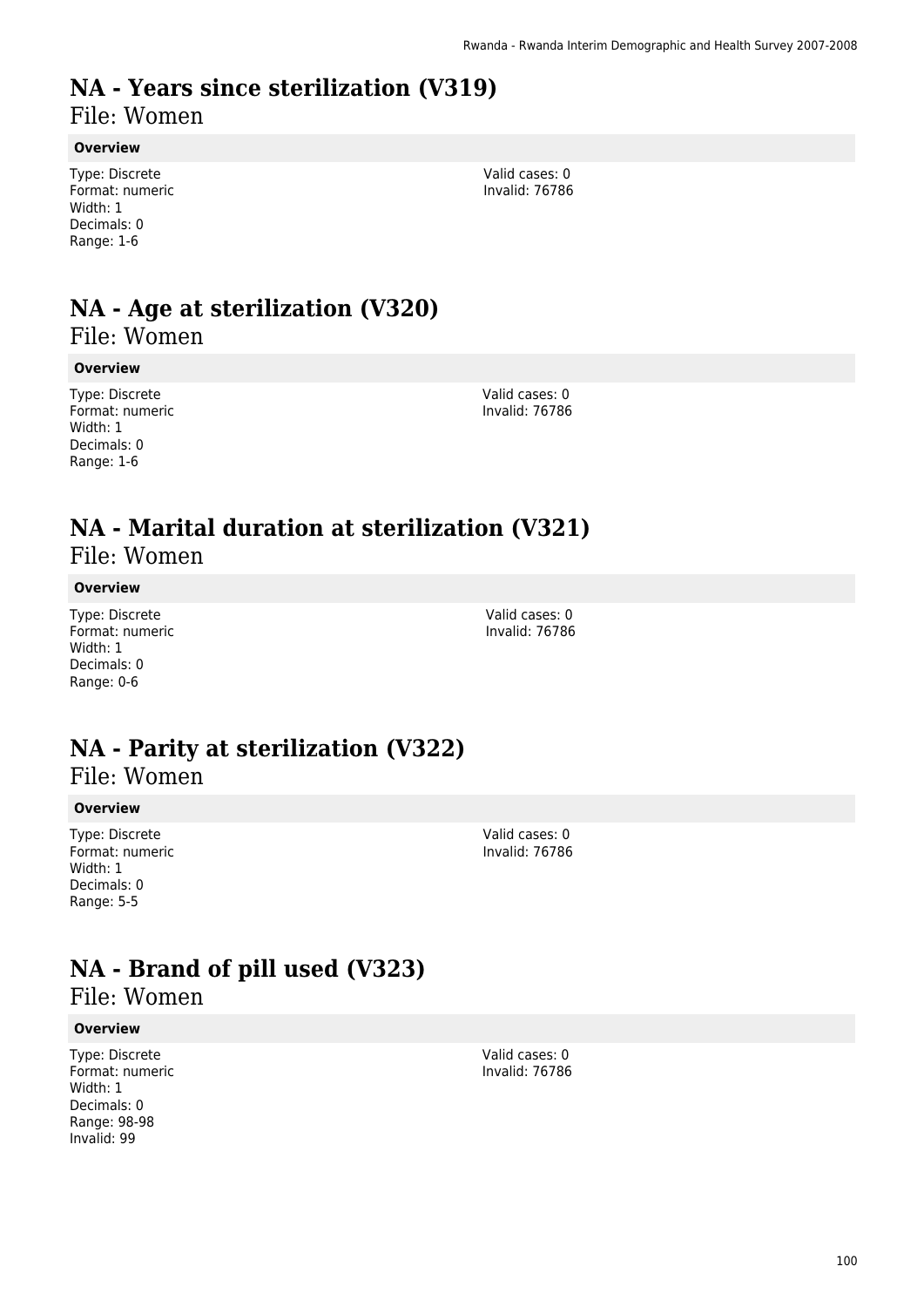# **NA - Brand of condom used (V323A)**

File: Women

### **Overview**

Type: Discrete Format: numeric Width: 1 Decimals: 0 Range: 98-98 Invalid: 99

# **NA - Cost of current method (V325A)**  File: Women

#### **Overview**

Type: Discrete Format: numeric Width: 1 Decimals: 0 Range: 9999995-9999998 Invalid: 9999999

Valid cases: 0 Invalid: 76786

Valid cases: 0 Invalid: 76786

### **Last source for current users (V326)**  File: Women

### **Overview**

Type: Discrete Format: numeric Width: 2 Decimals: 0 Range: 10-98 Invalid: 99

### **Literal question**

Where did you obtain (CURRENT METHOD) when you started using it?

### **NA - Last source for users by type (V327)**  File: Women

### **Overview**

Type: Discrete Format: numeric Width: 1 Decimals: 0 Range: 1-8 Invalid: 9

Valid cases: 0 Invalid: 76786

Valid cases: 1161 Invalid: 75625 Minimum: 11 Maximum: 96

### **NA - Months of use of current method (V337)**  File: Women

### **Overview**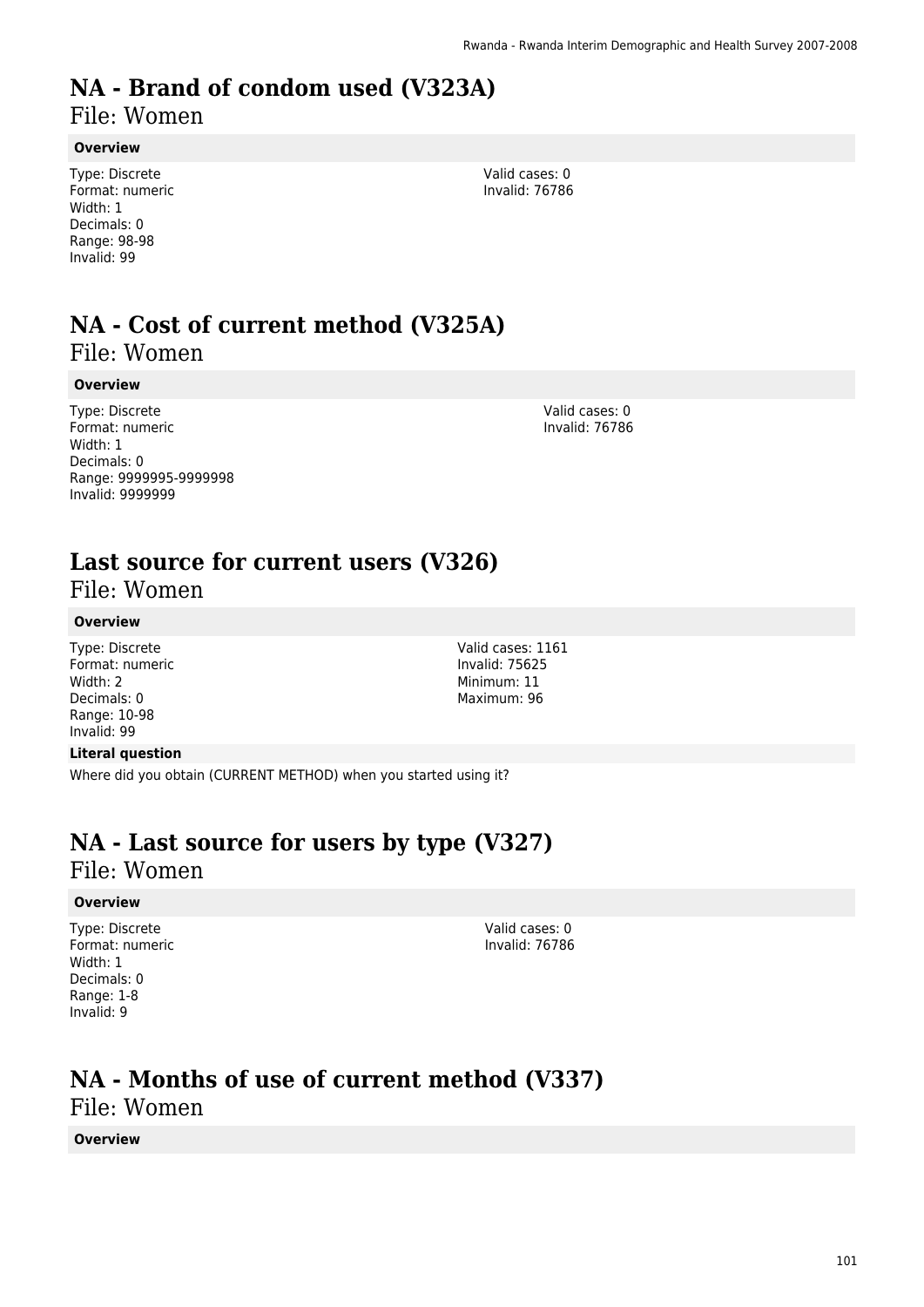### **NA - Months of use of current method (V337)**  File: Women

Type: Discrete Format: numeric Width: 1 Decimals: 0 Range: 95-998 Invalid: 999

# **NA - Last method disc. last 5 years (V359)**  File: Women

#### **Overview**

Type: Discrete Format: numeric Width: 1 Decimals: 0 Range: 1-20 Invalid: 99

Valid cases: 0 Invalid: 76786

### **NA - Reason of last discontinuation (V360)**  File: Women

#### **Overview**

Type: Discrete Format: numeric Width: 1 Decimals: 0 Range: 1-98 Invalid: 99

## **NA - Pattern of use (V361)**  File: Women

#### **Overview**

Type: Discrete Format: numeric Width: 1 Decimals: 0 Range: 1-4

### **Intention to use (V362)**  File: Women

#### **Overview**

Type: Discrete Format: numeric Width: 1 Decimals: 0 Range: 1-6 Invalid: 9

#### **Literal question**

Do you think you will use a contraceptive method to delay or avoid pregnancy at any time in the future?

Valid cases: 0 Invalid: 76786

Valid cases: 0 Invalid: 76786

Valid cases: 5527 Invalid: 71259 Minimum: 2 Maximum: 5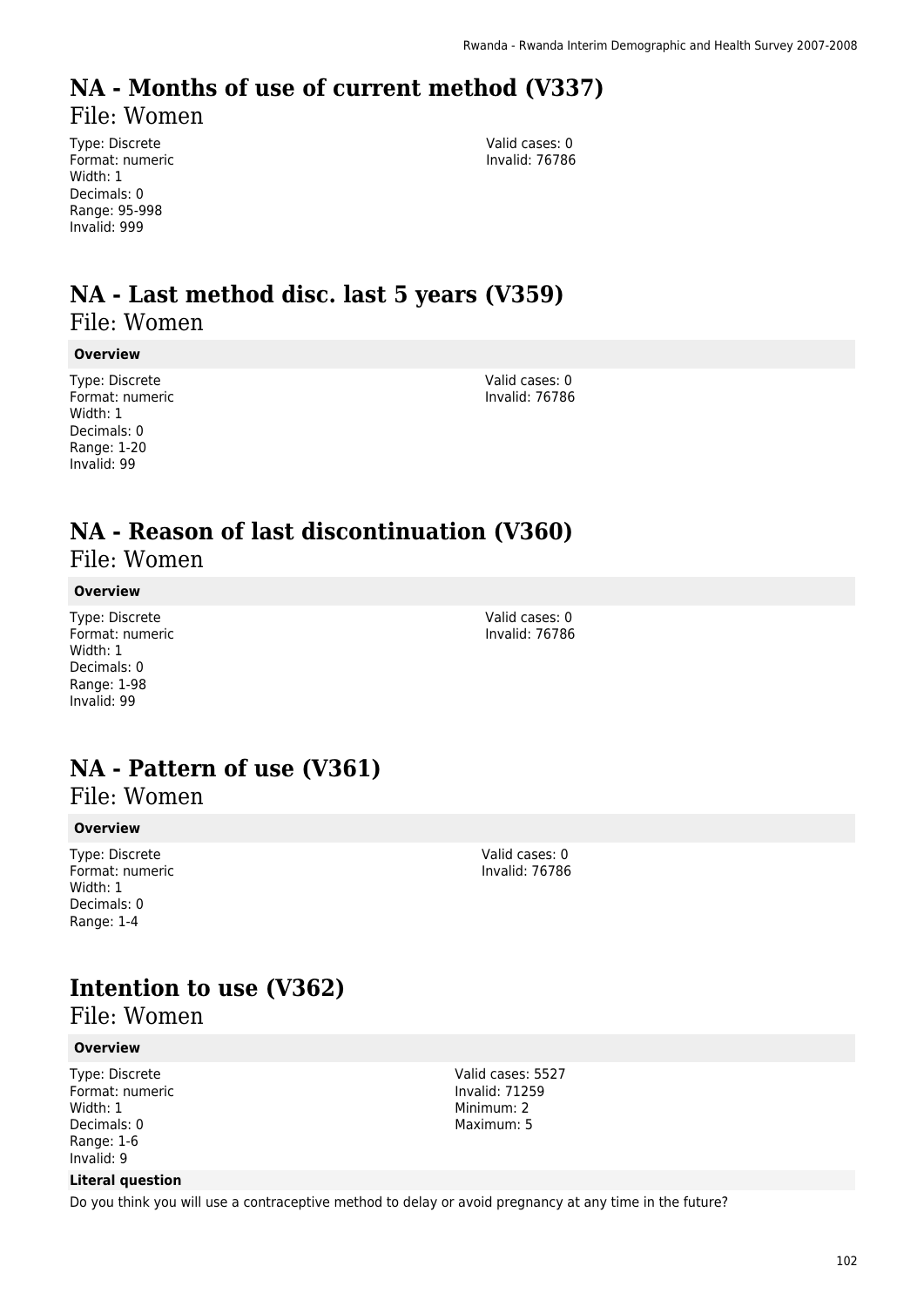# **Preferred future method (V363)**

File: Women

### **Overview**

Type: Discrete Format: numeric Width: 2 Decimals: 0 Range: 1-98 Invalid: 99

### **Literal question**

Quelle mthode prfreriez-vous utiliser ?

### **Contraceptive use & intention (V364)**  File: Women

### **Overview**

Type: Discrete Format: numeric Width: 1 Decimals: 0 Range: 1-5

# **Wanted last child (V367)**

### File: Women

#### **Overview**

Type: Discrete Format: numeric Width: 1 Decimals: 0 Range: 1-3 Invalid: 9

### **Literal question**

At the time you became pregnant with (NAME), did you want to become pregnant then, did you want to wait until later, or did you not want to have any (more) children at all?

# **NA - Shown pill package (V372)**

### File: Women

### **Overview**

Type: Discrete Format: numeric Width: 1 Decimals: 0 Range: 0-1 Invalid: 9

Valid cases: 0 Invalid: 76786

# **NA - Shown condom package (V372A)**

File: Women

**Overview**

Valid cases: 7313 Invalid: 69473 Minimum: 1 Maximum: 4

Valid cases: 3535 Invalid: 73251 Minimum: 1 Maximum: 3

Valid cases: 3804 Invalid: 72982 Minimum: 1 Maximum: 98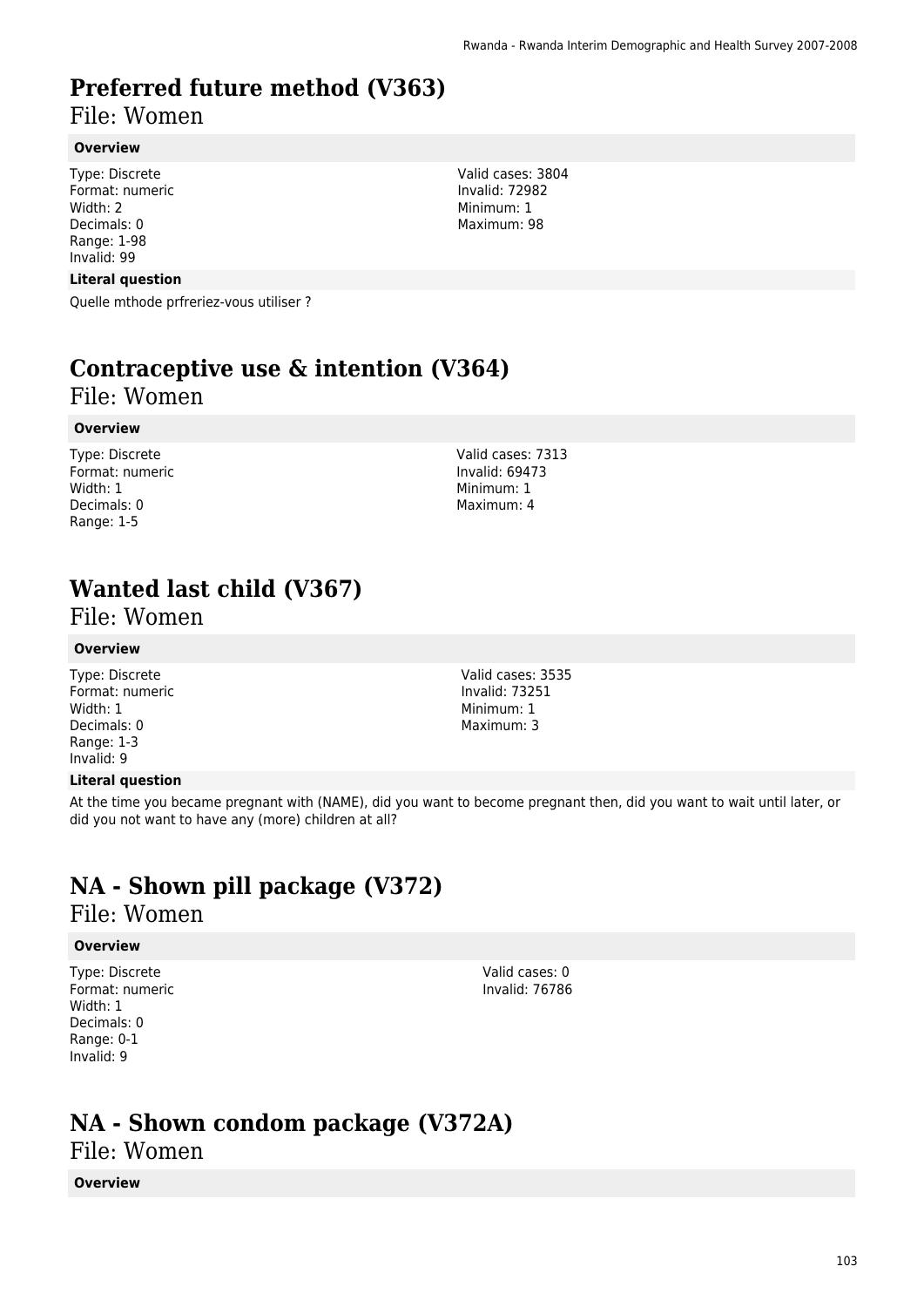### **NA - Shown condom package (V372A)**  File: Women

Type: Discrete Format: numeric Width: 1 Decimals: 0 Range: 0-1 Invalid: 9

# **NA - Main reason not using a method (V375A)**  File: Women

#### **Overview**

Type: Discrete Format: numeric Width: 1 Decimals: 0 Range: 11-98 Invalid: 99

Valid cases: 0 Invalid: 76786

Valid cases: 0 Invalid: 76786

### **Literal question**

What is the main reason that you think you will not use a contraceptive method at any time in the future?

# **Main reason not to use a meth. (V376)**

### File: Women

#### **Overview**

Type: Discrete Format: numeric Width: 2 Decimals: 0 Range: 11-98 Invalid: 99

Valid cases: 1715 Invalid: 75071 Minimum: 11 Maximum: 98

### **Would ever use method if marr. (V376A)**  File: Women

#### **Overview**

Type: Discrete Format: numeric Width: 1 Decimals: 0 Range: 0-8 Invalid: 9

Valid cases: 188 Invalid: 76598 Minimum: 0 Maximum: 8

#### **Literal question**

Would you ever use a contraceptive method if you were married?

### **NA - Source known for any method (V379)**  File: Women

#### **Overview**

104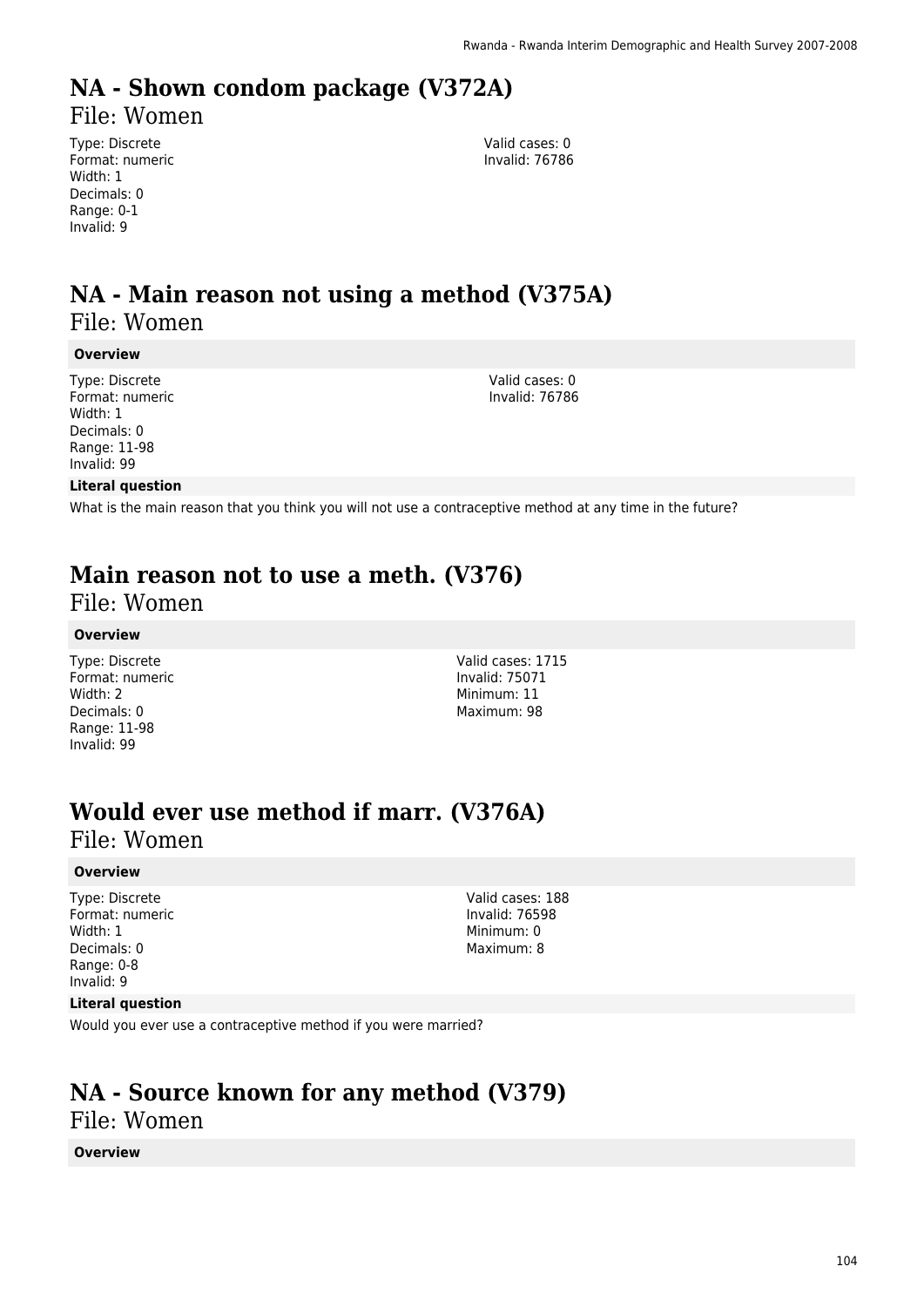### **NA - Source known for any method (V379)**  File: Women

Type: Discrete Format: numeric Width: 1 Decimals: 0 Range: 10-98 Invalid: 99

# **NA - Source known for any method (V380)**  File: Women

#### **Overview**

Type: Discrete Format: numeric Width: 1 Decimals: 0 Range: 1-8 Invalid: 9

Valid cases: 0 Invalid: 76786

## **NA - Heard FP on radio last months (V384A)**  File: Women

#### **Overview**

Type: Discrete Format: numeric Width: 1 Decimals: 0 Range: 0-1 Invalid: 9

Valid cases: 0 Invalid: 76786

# **NA - Heard FP on TV last months (V384B)**  File: Women

#### **Overview**

Type: Discrete Format: numeric Width: 1 Decimals: 0 Range: 0-1 Invalid: 9

Valid cases: 0 Invalid: 76786

### **NA - Heard FP newspaper last months (V384C)**  File: Women

### **Overview**

Type: Discrete Format: numeric Width: 1 Decimals: 0 Range: 0-1 Invalid: 9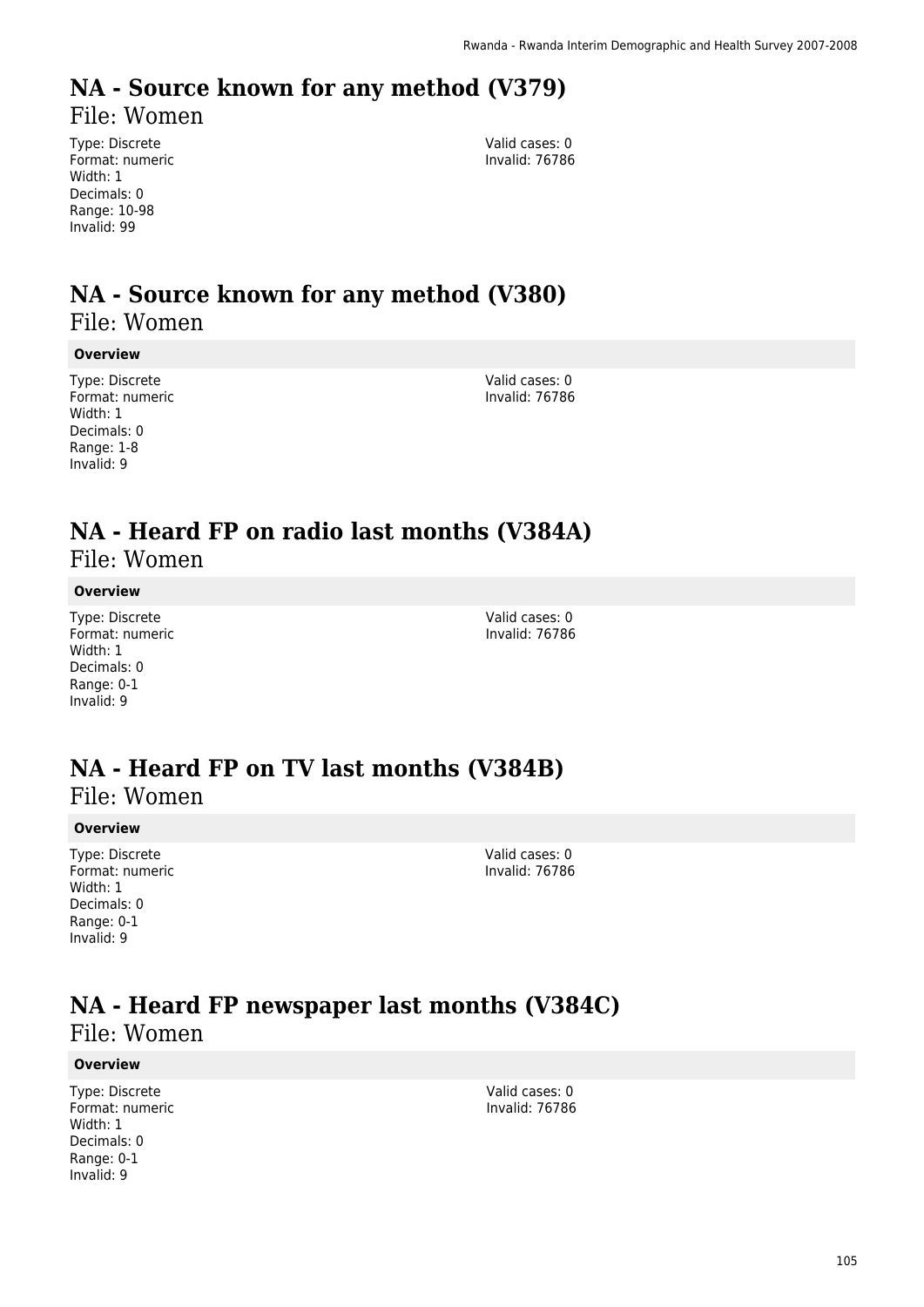### **NA - Visited by FP worker last 12m (V393)**  File: Women

#### **Overview**

Type: Discrete Format: numeric Width: 1 Decimals: 0 Range: 0-1 Invalid: 9

# **NA - Visited health facil. last 12m (V394)**  File: Women

#### **Overview**

Type: Discrete Format: numeric Width: 1 Decimals: 0 Range: 0-1 Invalid: 9

#### Valid cases: 0 Invalid: 76786

Valid cases: 0 Invalid: 76786

### **NA - At health facility, told of FP (V395)**  File: Women

#### **Overview**

Type: Discrete Format: numeric Width: 1 Decimals: 0 Range: 0-1 Invalid: 9

Valid cases: 0 Invalid: 76786

## **NA - Source of FP for non-users: government hosp. (V3A00A)**  File: Women

#### **Overview**

Type: Discrete Format: numeric Width: 1 Decimals: 0 Range: 0-1 Invalid: 9

Valid cases: 0 Invalid: 76786

### **NA - Source of FP for non-users: govt health cntr (V3A00B)**  File: Women

#### **Overview**

Type: Discrete Format: numeric Width: 1 Decimals: 0 Range: 0-1 Invalid: 9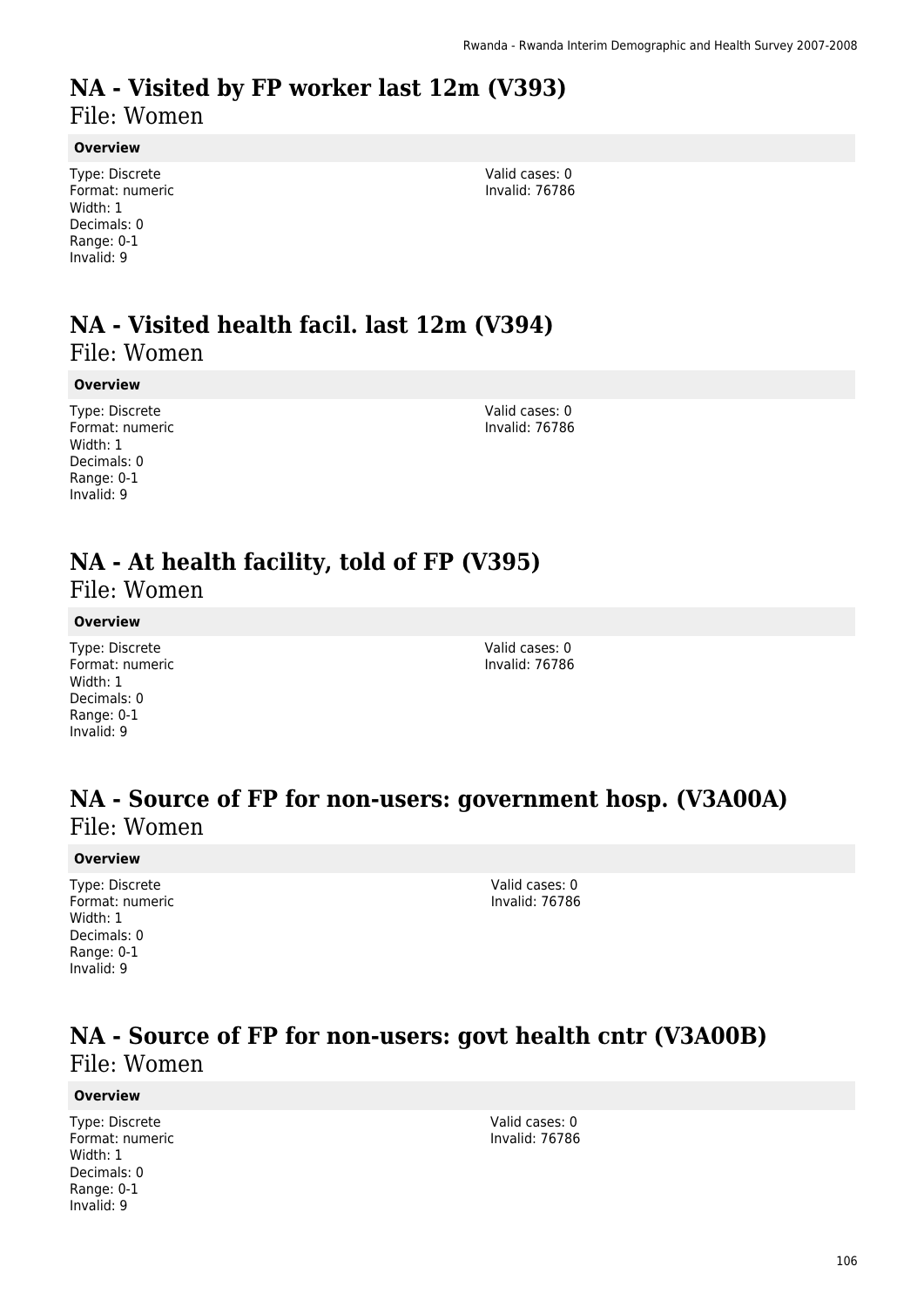### **NA - Source of FP for non-users: FP clinic (V3A00C)**  File: Women

#### **Overview**

Type: Discrete Format: numeric Width: 1 Decimals: 0 Range: 0-1 Invalid: 9

Valid cases: 0 Invalid: 76786

# **NA - Source of FP for non-users: mobile clinic (V3A00D)**  File: Women

#### **Overview**

Type: Discrete Format: numeric Width: 1 Decimals: 0 Range: 0-1 Invalid: 9

Valid cases: 0 Invalid: 76786

### **NA - Source of FP for non-users: fieldworker (V3A00E)**  File: Women

#### **Overview**

Type: Discrete Format: numeric Width: 1 Decimals: 0 Range: 0-1 Invalid: 9

Valid cases: 0 Invalid: 76786

### **NA - Source of FP for non-users: CS public sector (V3A00F)**  File: Women

### **Overview**

Type: Discrete Format: numeric Width: 1 Decimals: 0 Range: 0-1 Invalid: 9

Valid cases: 0 Invalid: 76786

# **NA - Source of FP for non-users: CS public sector (V3A00G)**  File: Women

### **Overview**

Type: Discrete Format: numeric Width: 1 Decimals: 0 Range: 0-1 Invalid: 9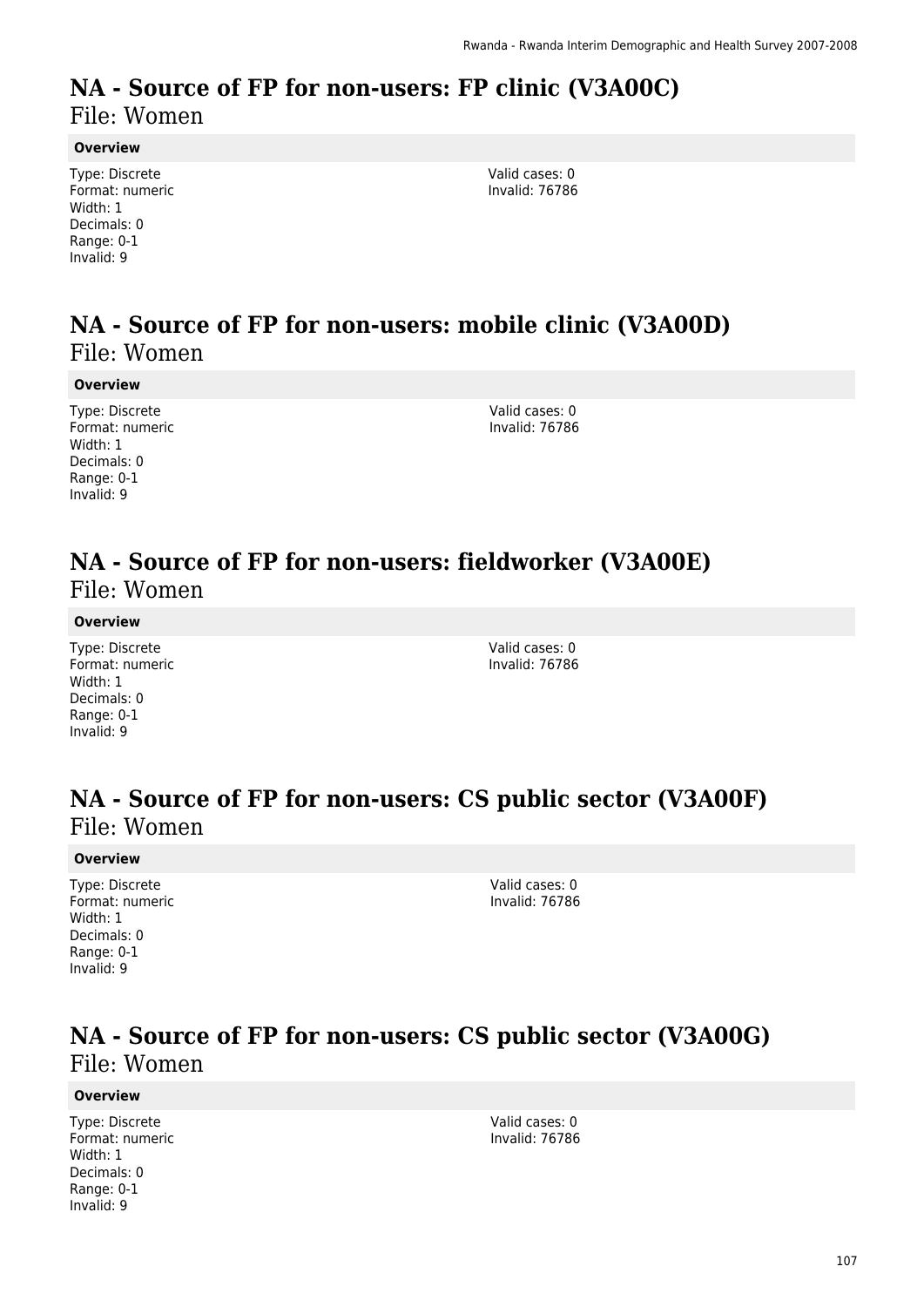### **NA - Source of FP for non-users: CS public sector (V3A00H)**  File: Women

#### **Overview**

Type: Discrete Format: numeric Width: 1 Decimals: 0 Range: 0-1 Invalid: 9

Valid cases: 0 Invalid: 76786

# **NA - Source of FP for non-users: oth public sector (V3A00I)**  File: Women

#### **Overview**

Type: Discrete Format: numeric Width: 1 Decimals: 0 Range: 0-1 Invalid: 9

Valid cases: 0 Invalid: 76786

### **NA - Source of FP for non-users: private hosp/clin (V3A00J)**  File: Women

#### **Overview**

Type: Discrete Format: numeric Width: 1 Decimals: 0 Range: 0-1 Invalid: 9

Valid cases: 0 Invalid: 76786

### **NA - Source of FP for non-users: private pharmacy (V3A00K)**  File: Women

### **Overview**

Type: Discrete Format: numeric Width: 1 Decimals: 0 Range: 0-1 Invalid: 9

Valid cases: 0 Invalid: 76786

# **NA - Source of FP for non-users: private doctor (V3A00L)**  File: Women

### **Overview**

Type: Discrete Format: numeric Width: 1 Decimals: 0 Range: 0-1 Invalid: 9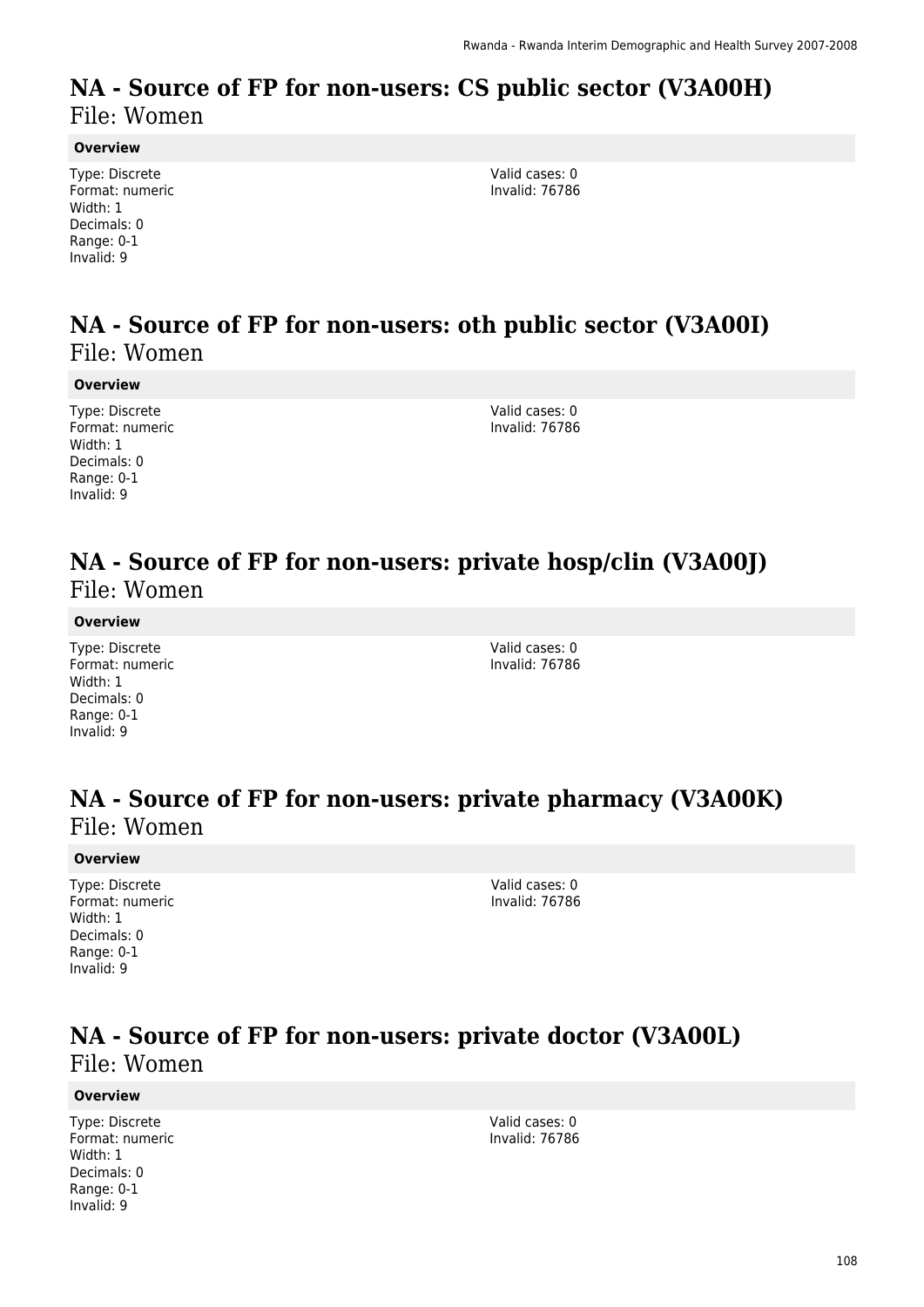### **NA - Source of FP for non-users: private mobile cl (V3A00M)**  File: Women

### **Overview**

Type: Discrete Format: numeric Width: 1 Decimals: 0 Range: 0-1 Invalid: 9

Valid cases: 0 Invalid: 76786

### **NA - Source of FP for non-users: fieldworker (V3A00N)**  File: Women

#### **Overview**

Type: Discrete Format: numeric Width: 1 Decimals: 0 Range: 0-1 Invalid: 9

Valid cases: 0 Invalid: 76786

### **NA - Source of FP for non-users: CS med.priv sect (V3A00O)**  File: Women

#### **Overview**

Type: Discrete Format: numeric Width: 1 Decimals: 0 Range: 0-1 Invalid: 9

Valid cases: 0 Invalid: 76786

### **NA - Source of FP for non-users: CS med.priv sect (V3A00P)**  File: Women

### **Overview**

Type: Discrete Format: numeric Width: 1 Decimals: 0 Range: 0-1 Invalid: 9

Valid cases: 0 Invalid: 76786

### **NA - Source of FP for non-users: CS med.priv sect (V3A00Q)**  File: Women

### **Overview**

Type: Discrete Format: numeric Width: 1 Decimals: 0 Range: 0-1 Invalid: 9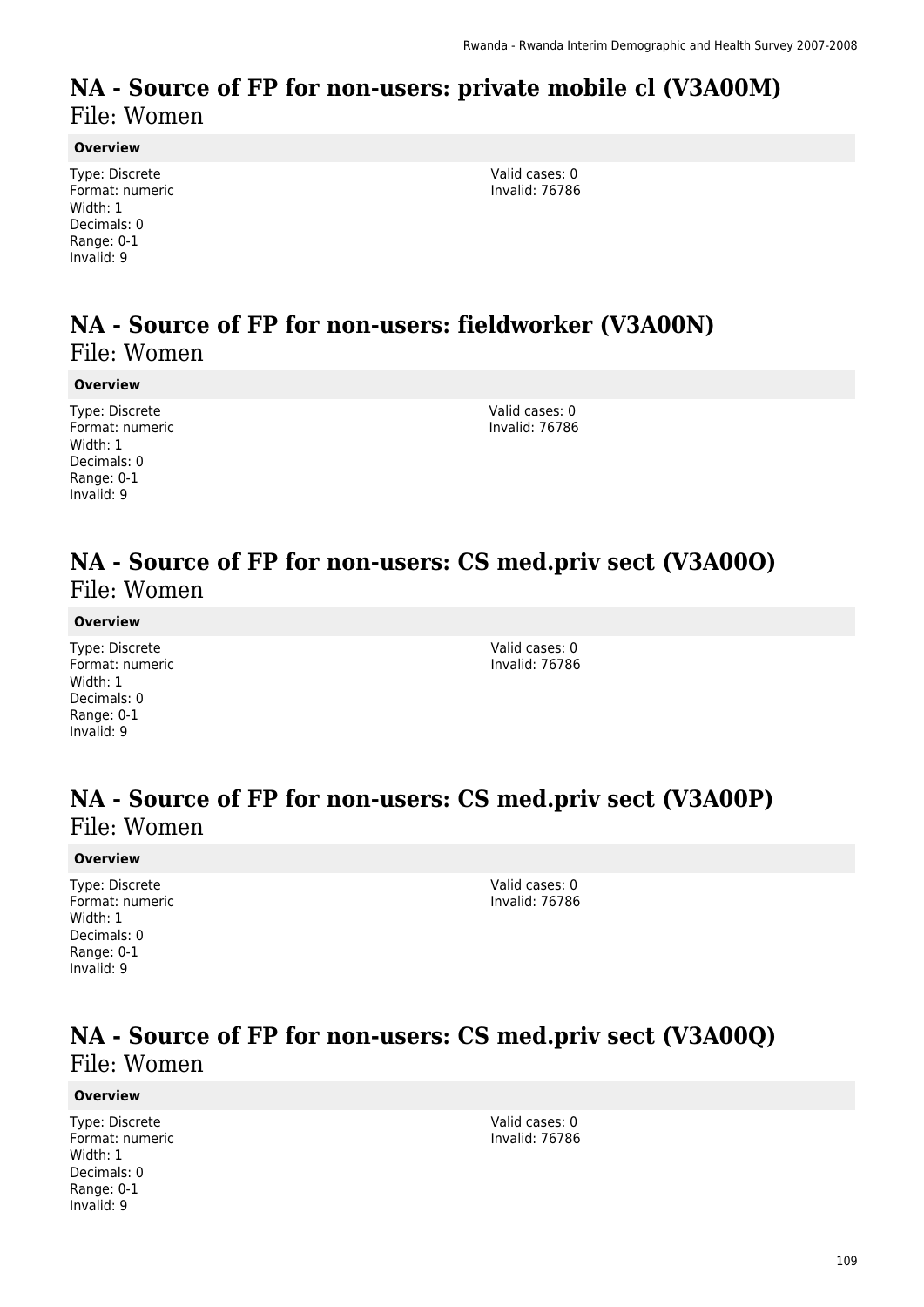### **NA - Source of FP for non-users: oth med.priv sect (V3A00R)**  File: Women

#### **Overview**

Type: Discrete Format: numeric Width: 1 Decimals: 0 Range: 0-1 Invalid: 9

Valid cases: 0 Invalid: 76786

### **NA - Source of FP for non-users: shop (V3A00S)**  File: Women

#### **Overview**

Type: Discrete Format: numeric Width: 1 Decimals: 0 Range: 0-1 Invalid: 9

Valid cases: 0 Invalid: 76786

### **NA - Source of FP for non-users: church (V3A00T)**  File: Women

#### **Overview**

Type: Discrete Format: numeric Width: 1 Decimals: 0 Range: 0-1 Invalid: 9

Valid cases: 0 Invalid: 76786

### **NA - Source of FP for non-users: friend, relative (V3A00U)**  File: Women

### **Overview**

Type: Discrete Format: numeric Width: 1 Decimals: 0 Range: 0-1 Invalid: 9

Valid cases: 0 Invalid: 76786

### **NA - Source of FP for non-users: CS oth.priv sect (V3A00V)**  File: Women

### **Overview**

Type: Discrete Format: numeric Width: 1 Decimals: 0 Range: 0-1 Invalid: 9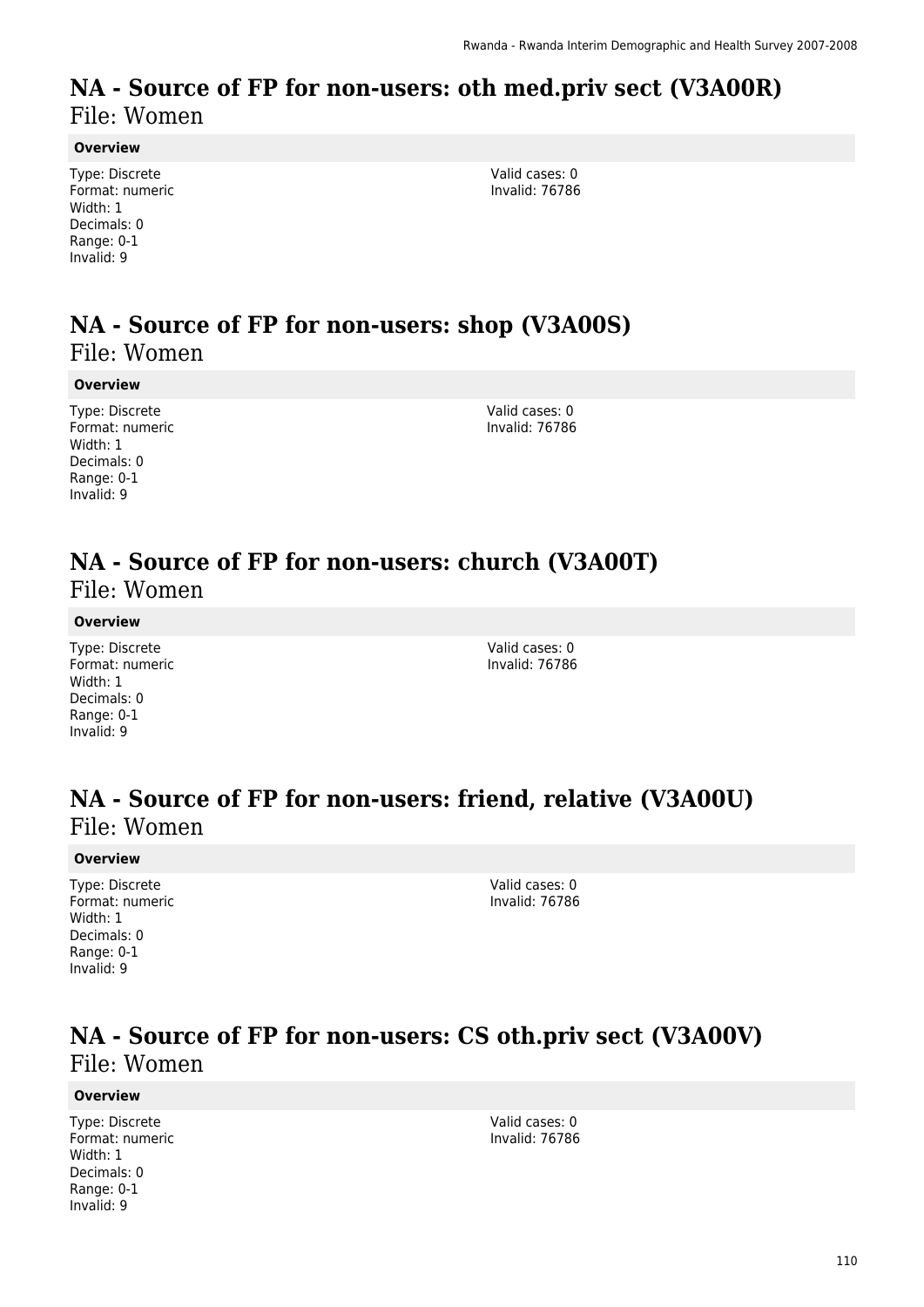### **NA - Source of FP for non-users: CS oth.priv sect (V3A00W)**  File: Women

#### **Overview**

Type: Discrete Format: numeric Width: 1 Decimals: 0 Range: 0-1 Invalid: 9

Valid cases: 0 Invalid: 76786

### **NA - Source of FP for non-users: Other (V3A00X)**  File: Women

#### **Overview**

Type: Discrete Format: numeric Width: 1 Decimals: 0 Range: 0-1 Invalid: 9

Valid cases: 0 Invalid: 76786

### **NA - Source of FP for non-users: no source (V3A00Y)**  File: Women

#### **Overview**

Type: Discrete Format: numeric Width: 1 Decimals: 0 Range: 0-1 Invalid: 9

Valid cases: 0 Invalid: 76786

### **NA - Source of FP for non-users: any source (V3A00Z)**  File: Women

### **Overview**

Type: Discrete Format: numeric Width: 1 Decimals: 0 Range: 0-1 Invalid: 9

Valid cases: 0 Invalid: 76786

### **NA - Told sterilization would mean no more children (V3A01)**  File: Women

### **Overview**

Type: Discrete Format: numeric Width: 1 Decimals: 0 Range: 0-8 Invalid: 9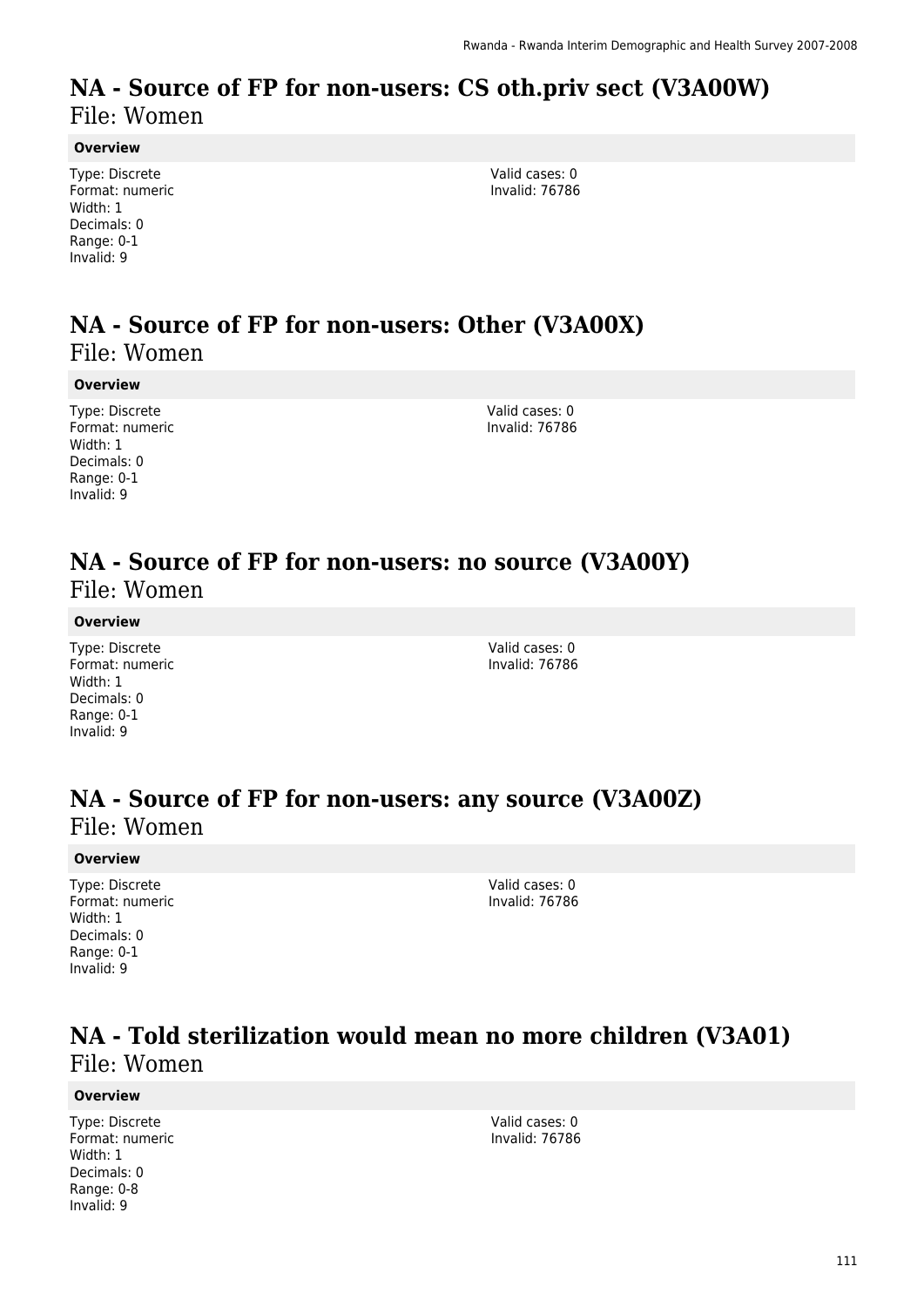## **NA - NA - Told about side effects (V3A02)**

File: Women

### **Overview**

Type: Discrete Format: numeric Width: 1 Decimals: 0 Range: 0-1 Invalid: 9

Valid cases: 0 Invalid: 76786

### **NA - Told about side effects by health or FP worker (V3A03)**  File: Women

#### **Overview**

Type: Discrete Format: numeric Width: 1 Decimals: 0 Range: 0-1 Invalid: 9

Valid cases: 0 Invalid: 76786

### **NA - Told how to deal with side effects (V3A04)**  File: Women

#### **Overview**

Type: Discrete Format: numeric Width: 1 Decimals: 0 Range: 0-1 Invalid: 9

Valid cases: 0 Invalid: 76786

### **NA - Told about other FP methods (V3A05)**  File: Women

### **Overview**

Type: Discrete Format: numeric Width: 1 Decimals: 0 Range: 0-1 Invalid: 9

Valid cases: 0 Invalid: 76786

### **NA - Told about other FP methods by health or FP worker (V3A06)**  File: Women

### **Overview**

Type: Discrete Format: numeric Width: 1 Decimals: 0 Range: 0-1 Invalid: 9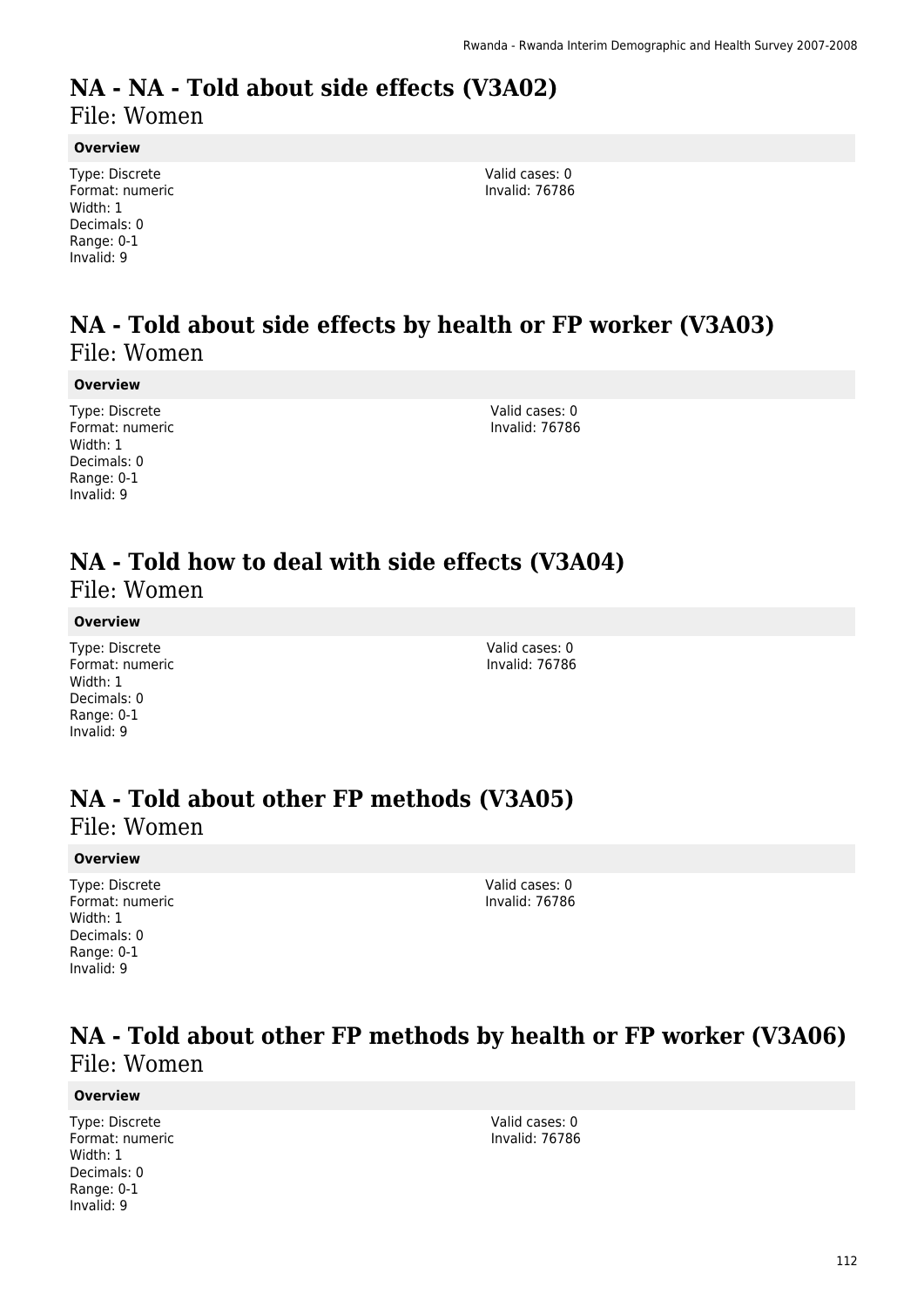### **First source for current method (V3A07)**  File: Women

#### **Overview**

Type: Discrete Format: numeric Width: 2 Decimals: 0 Range: 10-98 Invalid: 99

#### **Literal question**

Where did you obtain (CURRENT METHOD) when you started using it?

### **Reason not using: Not married (V3A08A)**  File: Women

#### **Overview**

Type: Discrete Format: numeric Width: 1 Decimals: 0 Range: 0-1 Invalid: 9

#### **Literal question**

What is the main reason that you think you will not use a contraceptive method at any time in the future?

### **Reason not using: Not having sex (V3A08B)**  File: Women

#### **Overview**

Type: Discrete Format: numeric Width: 1 Decimals: 0 Range: 0-1 Invalid: 9

Valid cases: 2341 Invalid: 74445 Minimum: 0 Maximum: 1

#### **Literal question**

What is the main reason that you think you will not use a contraceptive method at any time in the future?

## **Reason not using: Infrequent sex (V3A08C)**

### File: Women

#### **Overview**

Type: Discrete Format: numeric Width: 1 Decimals: 0 Range: 0-1 Invalid: 9

Valid cases: 2341 Invalid: 74445 Minimum: 0 Maximum: 1

#### **Literal question**

What is the main reason that you think you will not use a contraceptive method at any time in the future?

Valid cases: 1161 Invalid: 75625 Minimum: 11 Maximum: 96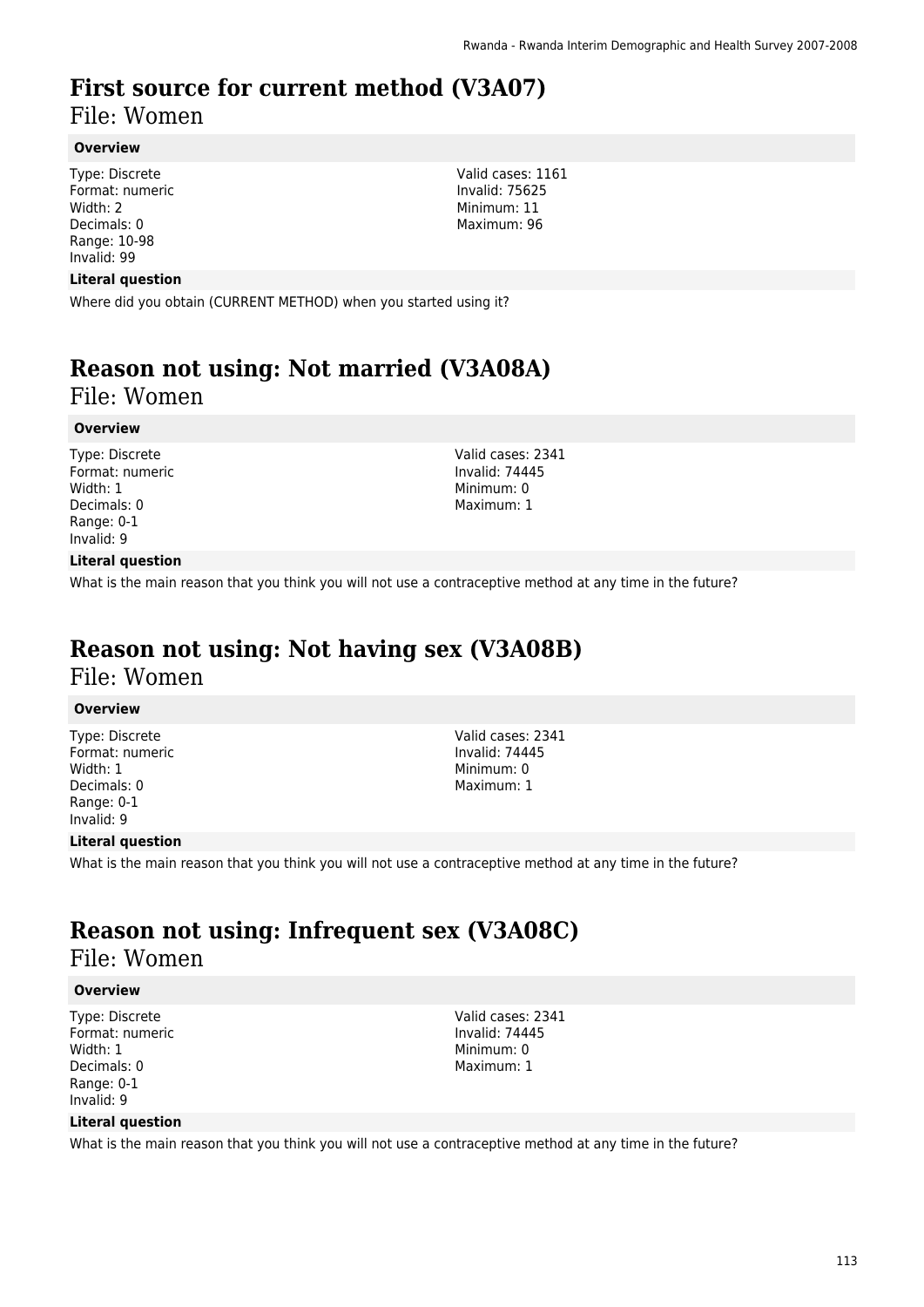# **Reason not using: Menopausal/hysterectomy (V3A08D)**

File: Women

#### **Overview**

Type: Discrete Format: numeric Width: 1 Decimals: 0 Range: 0-1 Invalid: 9

#### **Literal question**

What is the main reason that you think you will not use a contraceptive method at any time in the future?

### **Reason not using: Subfecund/infecund (V3A08E)**  File: Women

#### **Overview**

Type: Discrete Format: numeric Width: 1 Decimals: 0 Range: 0-1 Invalid: 9

#### **Literal question**

What is the main reason that you think you will not use a contraceptive method at any time in the future?

### **Reason not using: Postpartum amenorrheic (V3A08F)**  File: Women

#### **Overview**

Type: Discrete Format: numeric Width: 1 Decimals: 0 Range: 0-1 Invalid: 9

#### Valid cases: 2341 Invalid: 74445 Minimum: 0 Maximum: 1

#### **Literal question**

What is the main reason that you think you will not use a contraceptive method at any time in the future?

### **Reason not using: Breastfeeding (V3A08G)**

File: Women

#### **Overview**

Type: Discrete Format: numeric Width: 1 Decimals: 0 Range: 0-1 Invalid: 9

Valid cases: 2341 Invalid: 74445 Minimum: 0 Maximum: 1

#### **Literal question**

What is the main reason that you think you will not use a contraceptive method at any time in the future?

Valid cases: 2341 Invalid: 74445 Minimum: 0 Maximum: 1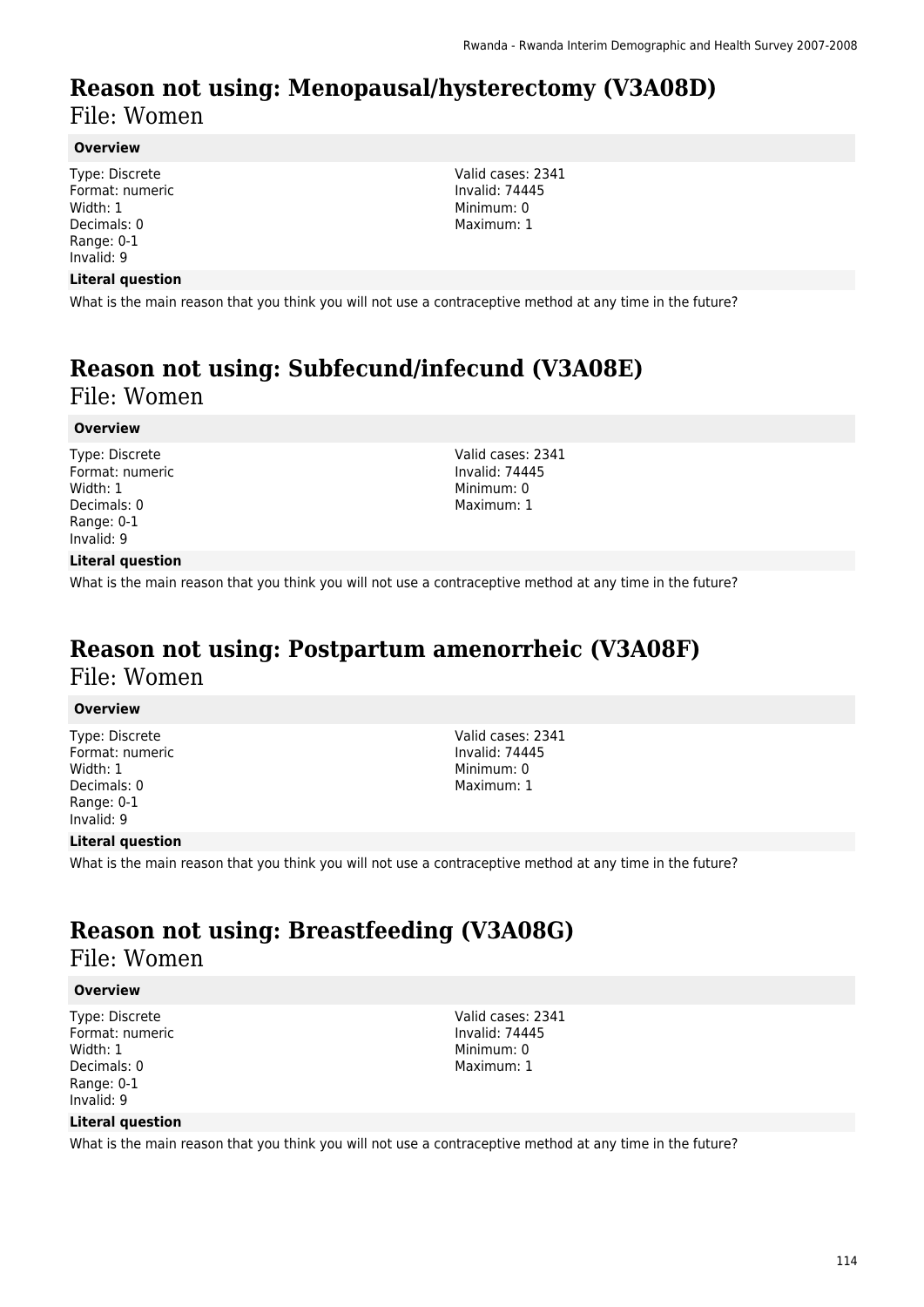## **Reason not using: Fatalistic (V3A08H)**

File: Women

### **Overview**

Type: Discrete Format: numeric Width: 1 Decimals: 0 Range: 0-1 Invalid: 9

### **Literal question**

What is the main reason that you think you will not use a contraceptive method at any time in the future?

### **Reason not using: Respondent opposed (V3A08I)**  File: Women

#### **Overview**

Type: Discrete Format: numeric Width: 1 Decimals: 0 Range: 0-1 Invalid: 9

#### **Literal question**

What is the main reason that you think you will not use a contraceptive method at any time in the future?

### **Reason not using: Husband/partner opposed (V3A08J)**  File: Women

#### **Overview**

Type: Discrete Format: numeric Width: 1 Decimals: 0 Range: 0-1 Invalid: 9

Valid cases: 2341 Invalid: 74445 Minimum: 0 Maximum: 1

### **Literal question**

What is the main reason that you think you will not use a contraceptive method at any time in the future?

## **Reason not using: Others opposed (V3A08K)**

### File: Women

#### **Overview**

Type: Discrete Format: numeric Width: 1 Decimals: 0 Range: 0-1 Invalid: 9

Valid cases: 2341 Invalid: 74445 Minimum: 0 Maximum: 1

### **Literal question**

What is the main reason that you think you will not use a contraceptive method at any time in the future?

Valid cases: 2341 Invalid: 74445 Minimum: 0 Maximum: 1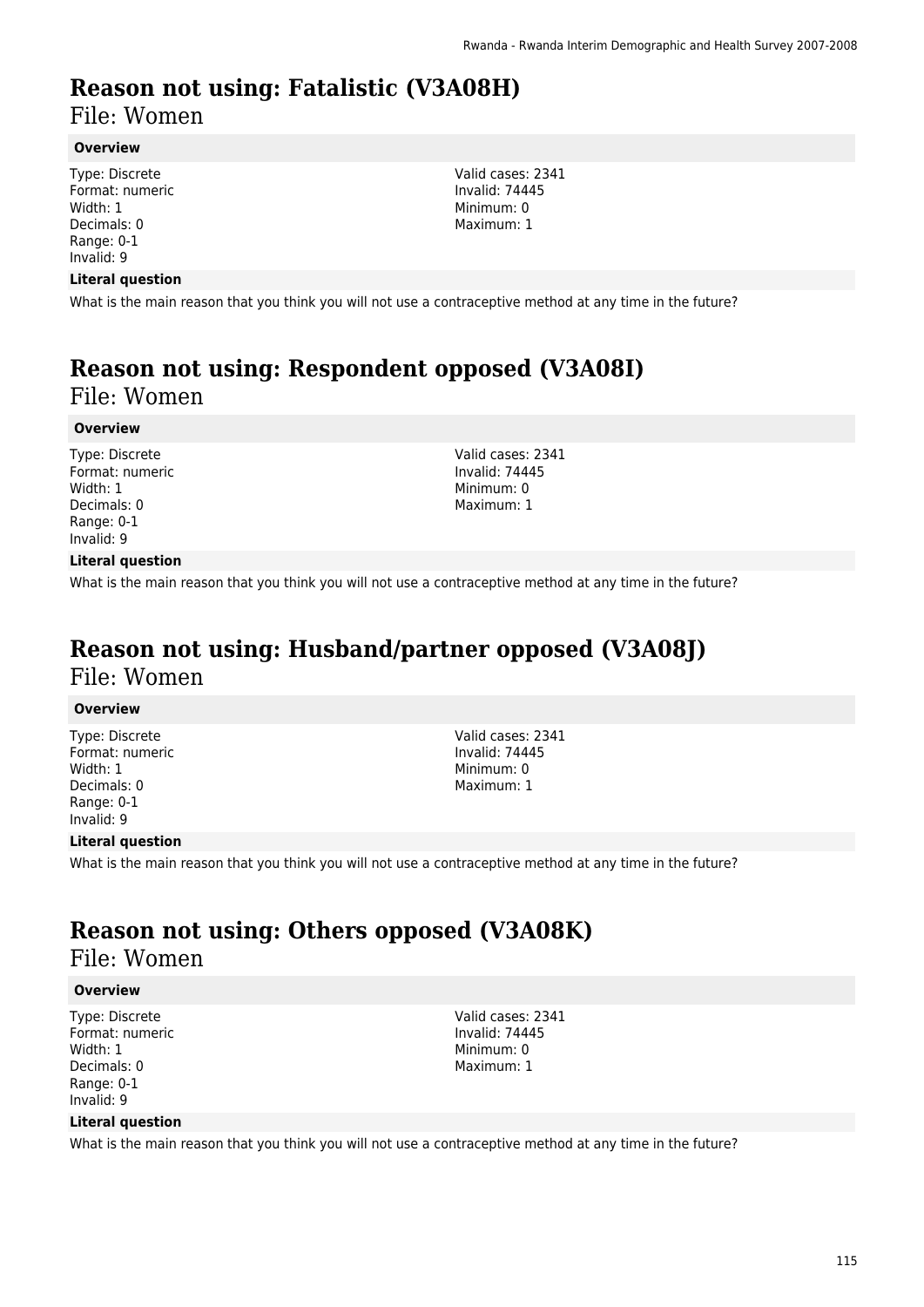## **Reason not using: Religious prohibition (V3A08L)**

File: Women

#### **Overview**

Type: Discrete Format: numeric Width: 1 Decimals: 0 Range: 0-1 Invalid: 9

#### **Literal question**

What is the main reason that you think you will not use a contraceptive method at any time in the future?

### **Reason not using: Knows no method (V3A08M)**  File: Women

#### **Overview**

Type: Discrete Format: numeric Width: 1 Decimals: 0 Range: 0-1 Invalid: 9

#### **Literal question**

What is the main reason that you think you will not use a contraceptive method at any time in the future?

### **Reason not using: Knows no source (V3A08N)**  File: Women

#### **Overview**

Type: Discrete Format: numeric Width: 1 Decimals: 0 Range: 0-1 Invalid: 9

Valid cases: 2341 Invalid: 74445 Minimum: 0 Maximum: 1

#### **Literal question**

What is the main reason that you think you will not use a contraceptive method at any time in the future?

## **Reason not using: Health concerns (V3A08O)**

File: Women

#### **Overview**

Type: Discrete Format: numeric Width: 1 Decimals: 0 Range: 0-1 Invalid: 9

Valid cases: 2341 Invalid: 74445 Minimum: 0 Maximum: 1

#### **Literal question**

What is the main reason that you think you will not use a contraceptive method at any time in the future?

Valid cases: 2341 Invalid: 74445 Minimum: 0 Maximum: 1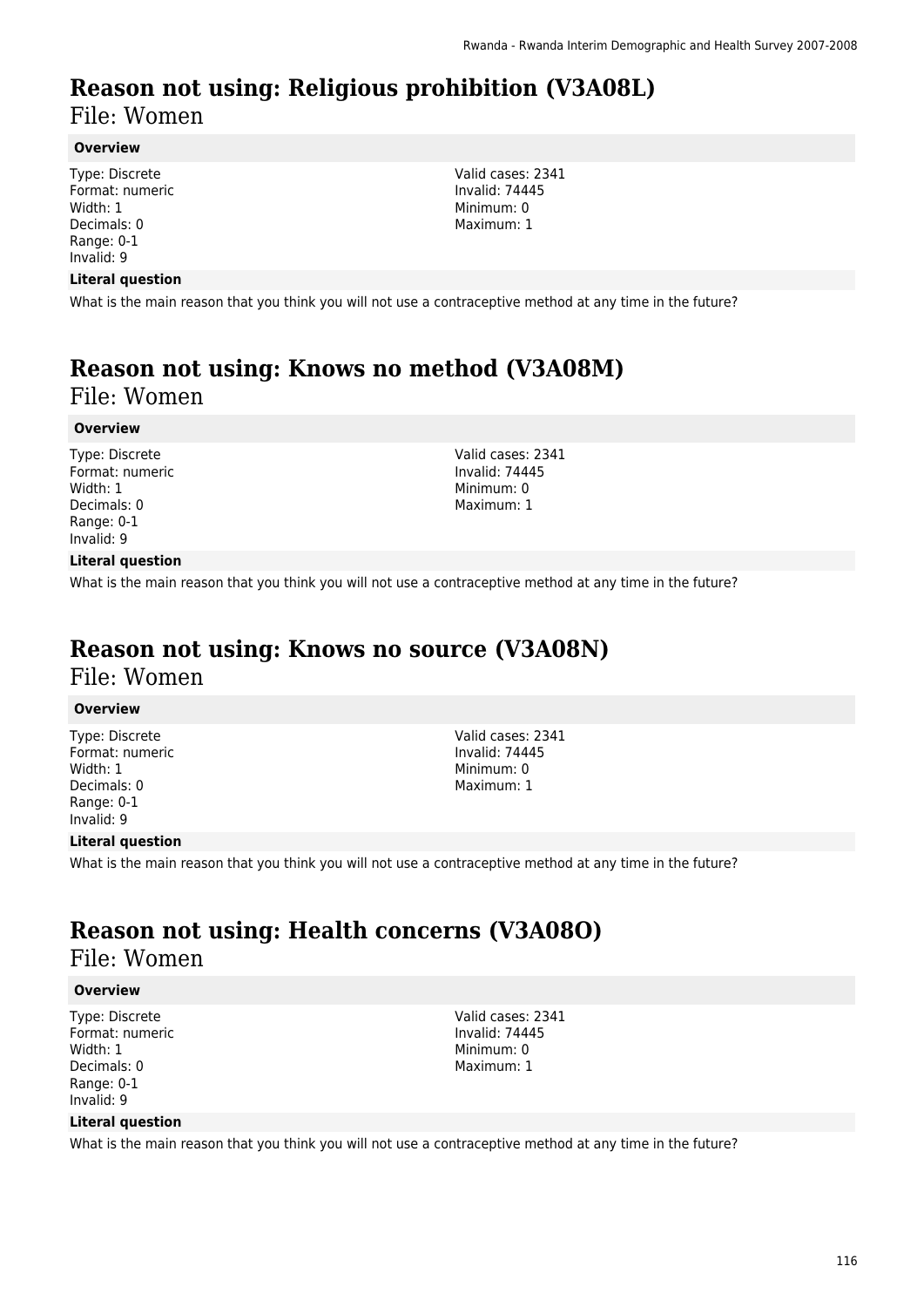## **Reason not using: Fear of side effects (V3A08P)**

File: Women

### **Overview**

Type: Discrete Format: numeric Width: 1 Decimals: 0 Range: 0-1 Invalid: 9

#### **Literal question**

What is the main reason that you think you will not use a contraceptive method at any time in the future?

### **Reason not using: Lack of access/too far (V3A08Q)**  File: Women

#### **Overview**

Type: Discrete Format: numeric Width: 1 Decimals: 0 Range: 0-1 Invalid: 9

#### **Literal question**

What is the main reason that you think you will not use a contraceptive method at any time in the future?

### **Reason not using: Costs too much (V3A08R)**  File: Women

#### **Overview**

Type: Discrete Format: numeric Width: 1 Decimals: 0 Range: 0-1 Invalid: 9

Valid cases: 2341 Invalid: 74445 Minimum: 0 Maximum: 1

#### **Literal question**

What is the main reason that you think you will not use a contraceptive method at any time in the future?

### **Reason not using: Inconvenient to use (V3A08S)**  File: Women

#### **Overview**

Type: Discrete Format: numeric Width: 1 Decimals: 0 Range: 0-1 Invalid: 9

Valid cases: 2341 Invalid: 74445 Minimum: 0 Maximum: 1

#### **Literal question**

What is the main reason that you think you will not use a contraceptive method at any time in the future?

Valid cases: 2341 Invalid: 74445 Minimum: 0

Valid cases: 2341 Invalid: 74445 Minimum: 0 Maximum: 1

Maximum: 1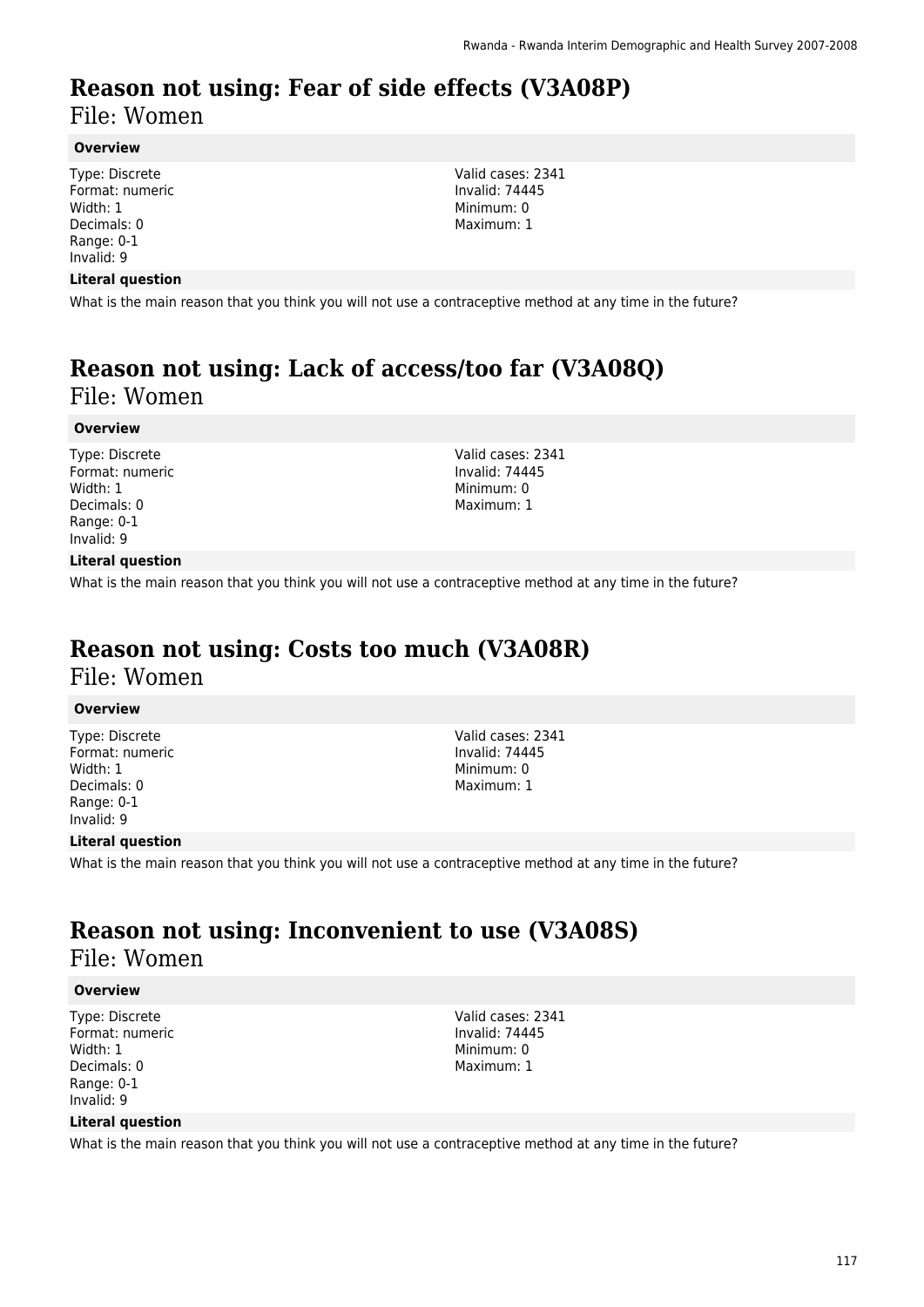### **Reason not using: Interferes with bodys processes (V3A08T)**  File: Women

#### **Overview**

Type: Discrete Format: numeric Width: 1 Decimals: 0 Range: 0-1 Invalid: 9

#### **Literal question**

What is the main reason that you think you will not use a contraceptive method at any time in the future?

### **NA - Reason not using: Country specific (V3A08U)**  File: Women

#### **Overview**

Type: Discrete Format: numeric Width: 1 Decimals: 0 Range: 0-1 Invalid: 9

Valid cases: 0 Invalid: 76786

### **NA - Reason not using: Country specific (V3A08V)**  File: Women

#### **Overview**

Type: Discrete Format: numeric Width: 1 Decimals: 0 Range: 0-1 Invalid: 9

Valid cases: 0 Invalid: 76786

### **NA - Reason not using: Country specific (V3A08W)**  File: Women

#### **Overview**

Type: Discrete Format: numeric Width: 1 Decimals: 0 Range: 0-1 Invalid: 9

Valid cases: 0 Invalid: 76786

### **Reason not using: Other (V3A08X)**  File: Women

### **Overview**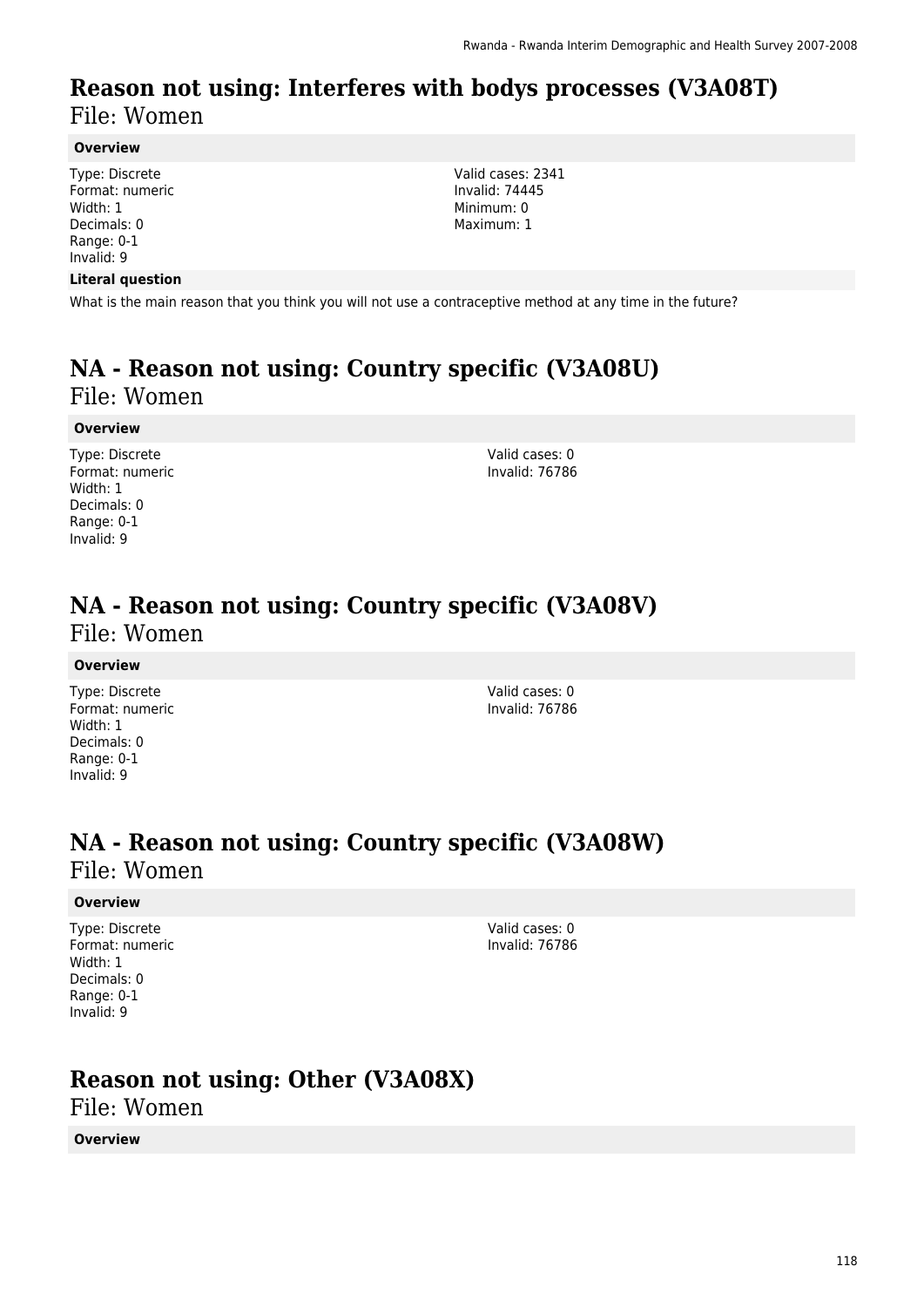## **Reason not using: Other (V3A08X)**

File: Women

Type: Discrete Format: numeric Width: 1 Decimals: 0 Range: 0-1 Invalid: 9

Valid cases: 2341 Invalid: 74445 Minimum: 0 Maximum: 1

### **Reason not using: Don't know (V3A08Z)**  File: Women

#### **Overview**

Type: Discrete Format: numeric Width: 1 Decimals: 0 Range: 0-1 Invalid: 9

Valid cases: 2341 Invalid: 74445 Minimum: 0 Maximum: 1

### **Literal question**

What is the main reason that you think you will not use a contraceptive method at any time in the future?

### **NA - How many pill cycles did get last time (V3A09A)**  File: Women

#### **Overview**

Type: Discrete Format: numeric Width: 1 Decimals: 0 Range: 998-998 Invalid: 999

Valid cases: 0 Invalid: 76786

### **NA - How many condoms did get last time (V3A09B)**  File: Women

#### **Overview**

Type: Discrete Format: numeric Width: 1 Decimals: 0 Range: 998-998 Invalid: 999

Valid cases: 0 Invalid: 76786

### **NA - Source of current methode (V326A1)**  File: Women

#### **Overview**

Type: Discrete Format: numeric Width: 1 Decimals: 0 Range: 10-99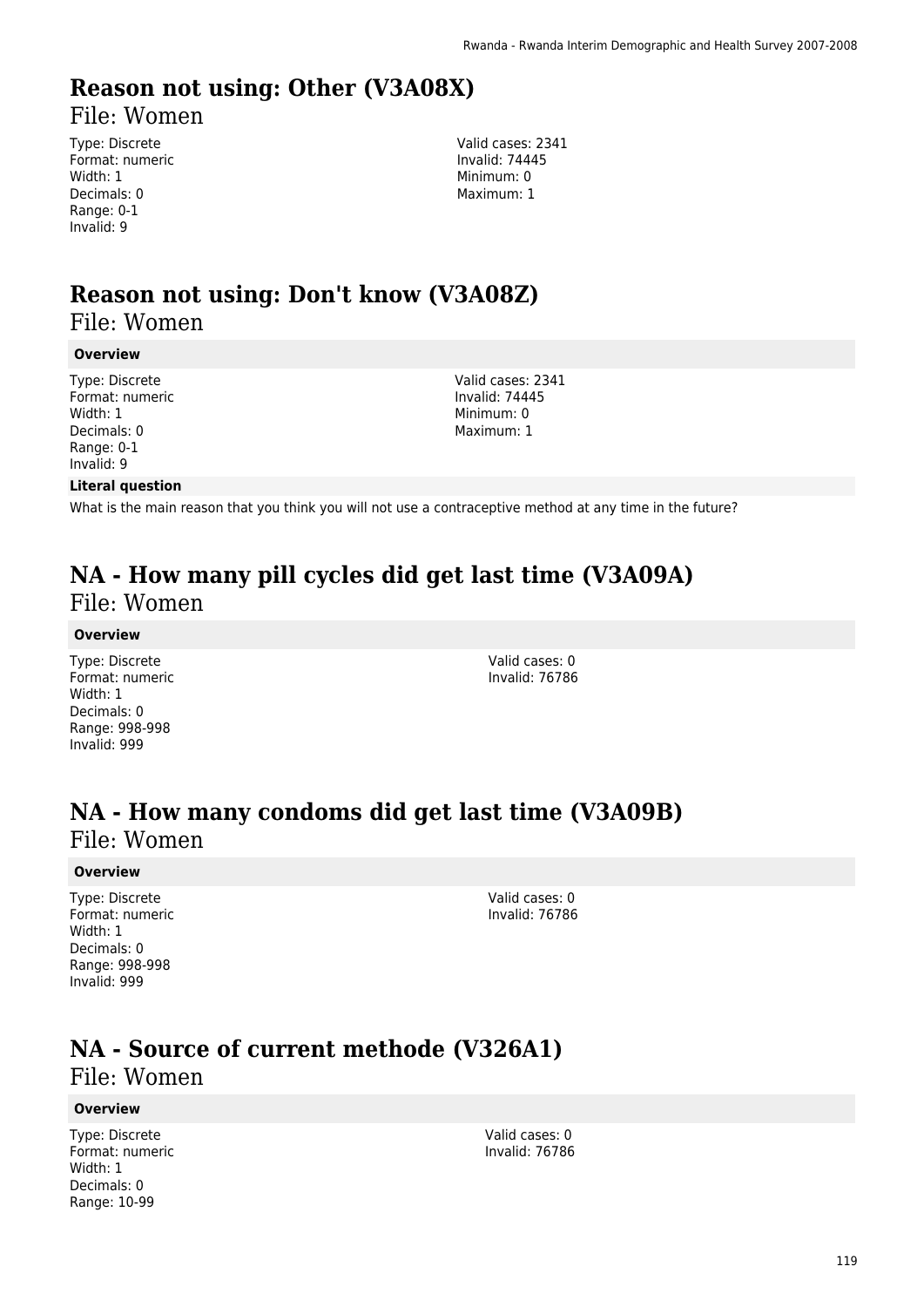### **NA - Last birth ceasarean section (V401)**  File: Women

### **Overview**

Type: Discrete Format: numeric Width: 1 Decimals: 0 Range: 0-1 Invalid: 9

### **Currently breastfeeding (V404)**  File: Women

#### **Overview**

Type: Discrete Format: numeric Width: 1 Decimals: 0 Range: 0-1

Valid cases: 7313 Invalid: 69473 Minimum: 0 Maximum: 1

### **NA - Currently amenorrheic (V405)**  File: Women

### **Overview**

Type: Discrete Format: numeric Width: 1 Decimals: 0 Range: 0-1

Valid cases: 0 Invalid: 76786

Valid cases: 0 Invalid: 76786

### **NA - Currently abstaining (V406)**  File: Women

### **Overview**

Type: Discrete Format: numeric Width: 1 Decimals: 0 Range: 0-1

### **NA - Times breastfed during night (V407)**  File: Women

### **Overview**

Type: Discrete Format: numeric Width: 1 Decimals: 0 Range: 96-96 Invalid: 99

Valid cases: 0 Invalid: 76786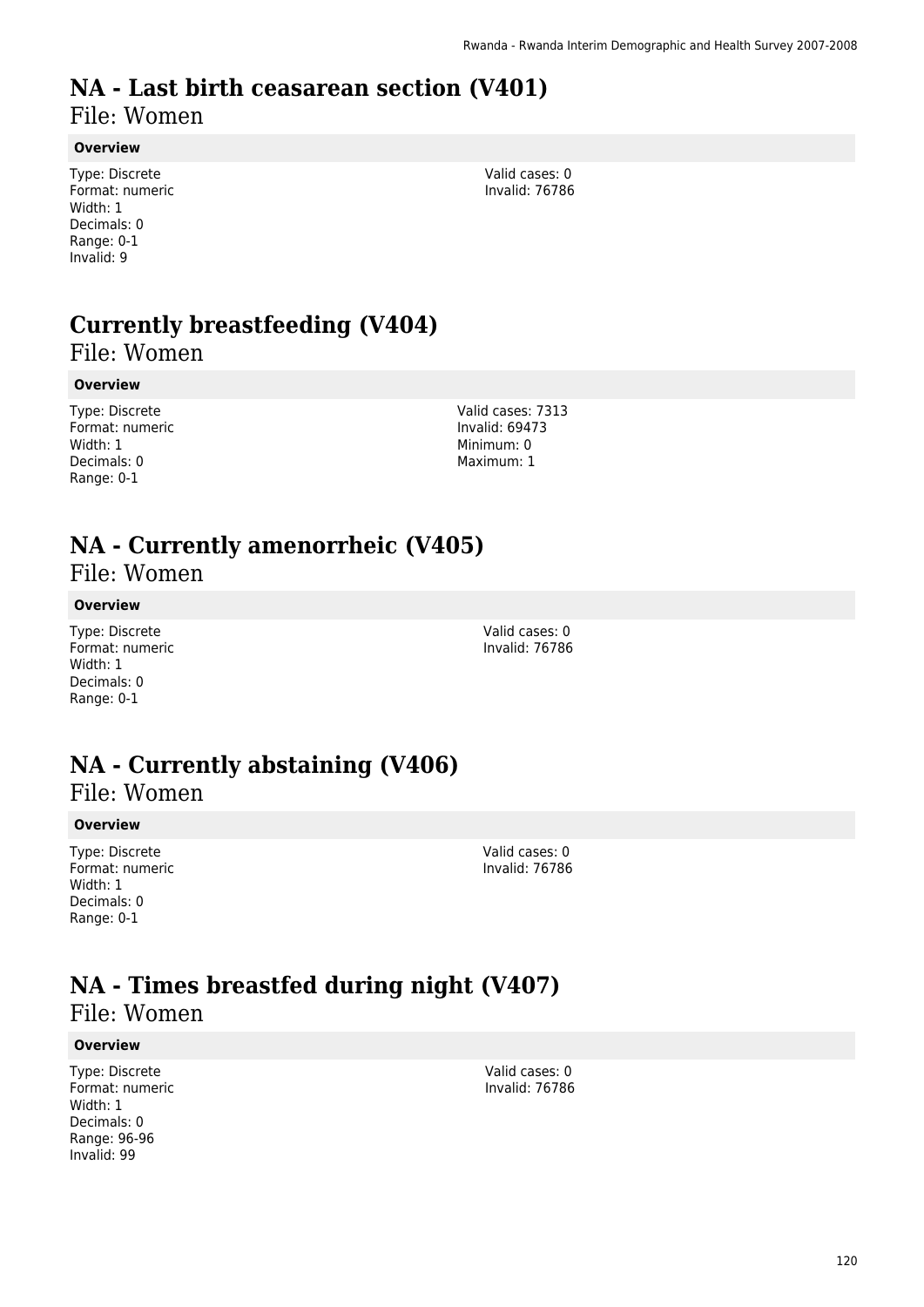## **NA - Times breastfed during day (V408)**

File: Women

### **Overview**

Type: Discrete Format: numeric Width: 1 Decimals: 0 Range: 96-96 Invalid: 99

### **NA - NA - Gave child plain water (V409)**  File: Women

#### **Overview**

Type: Discrete Format: numeric Width: 1 Decimals: 0 Range: 0-8 Invalid: 9

### **NA - Gave child sugar water (V409A)**  File: Women

#### **Overview**

Type: Discrete Format: numeric Width: 1 Decimals: 0 Range: 0-8 Invalid: 9

### **NA - Gave child juice (V410)**  File: Women

### **Overview**

Type: Discrete Format: numeric Width: 1 Decimals: 0 Range: 0-8 Invalid: 9

Valid cases: 0 Invalid: 76786

### **NA - Gave child tea or coffe (V410A)**  File: Women

### **Overview**

Type: Discrete Format: numeric Width: 1 Decimals: 0 Range: 0-8 Invalid: 9

Valid cases: 0 Invalid: 76786

Valid cases: 0 Invalid: 76786

Valid cases: 0 Invalid: 76786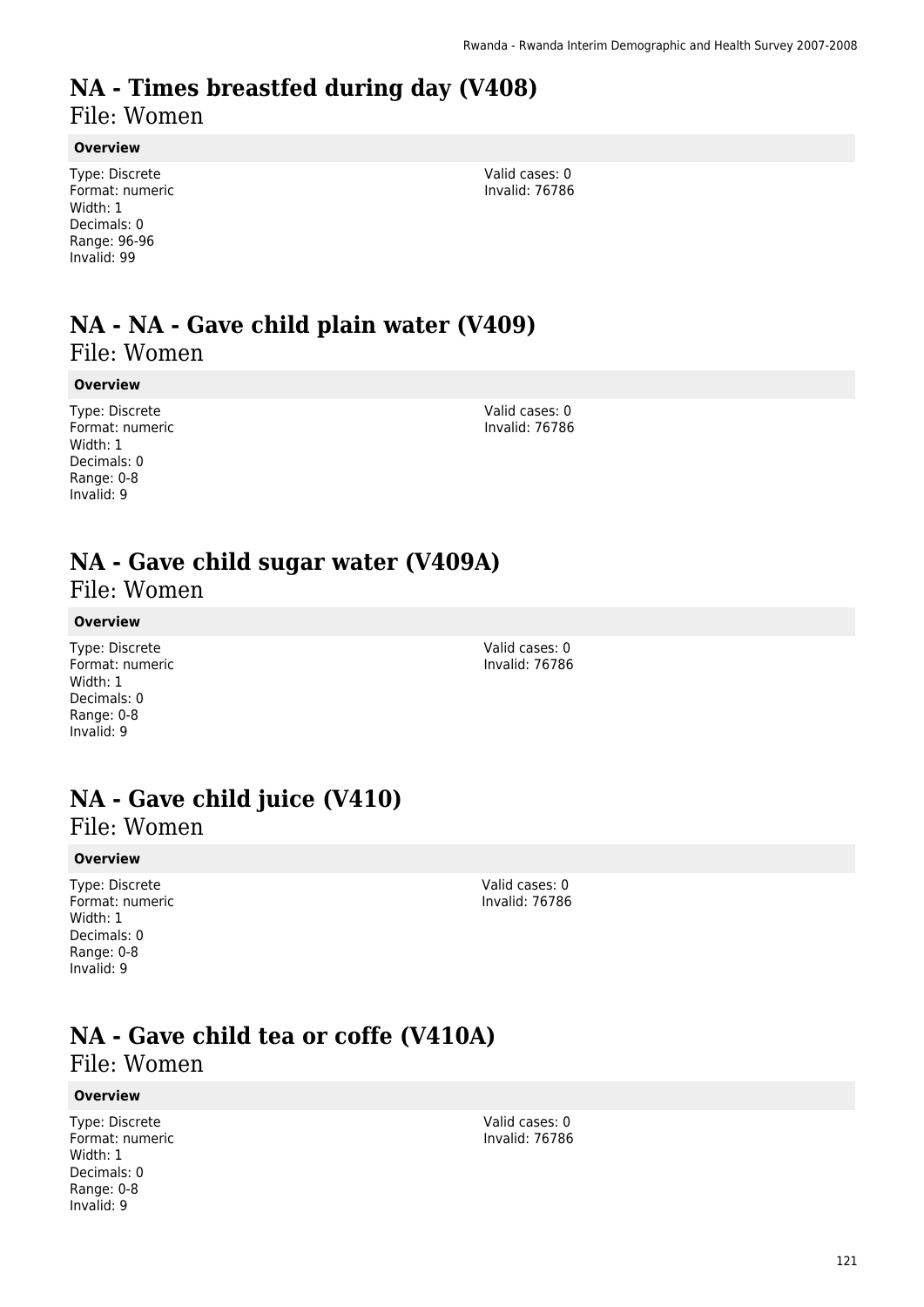### **NA - Gave child tinned/powder or fresh milk (V411)**  File: Women

#### **Overview**

Type: Discrete Format: numeric Width: 1 Decimals: 0 Range: 0-8 Invalid: 9

### **NA - Gave child baby formula (V411A)**  File: Women

#### **Overview**

Type: Discrete Format: numeric Width: 1 Decimals: 0 Range: 0-8 Invalid: 9

### **NA - Gave child fresh milk (V412)**  File: Women

#### **Overview**

Type: Discrete Format: numeric Width: 1 Decimals: 0 Range: 0-8 Invalid: 9

#### Valid cases: 0 Invalid: 76786

### **NA - Gave child baby cereal (V412A)**  File: Women

#### **Overview**

Type: Discrete Format: numeric Width: 1 Decimals: 0 Range: 0-8 Invalid: 9

Valid cases: 0 Invalid: 76786

### **NA - Gave child other porridge/gruel (V412B)**  File: Women

### **Overview**

Type: Discrete Format: numeric Width: 1 Decimals: 0 Range: 0-8 Invalid: 9

Valid cases: 0 Invalid: 76786

Valid cases: 0 Invalid: 76786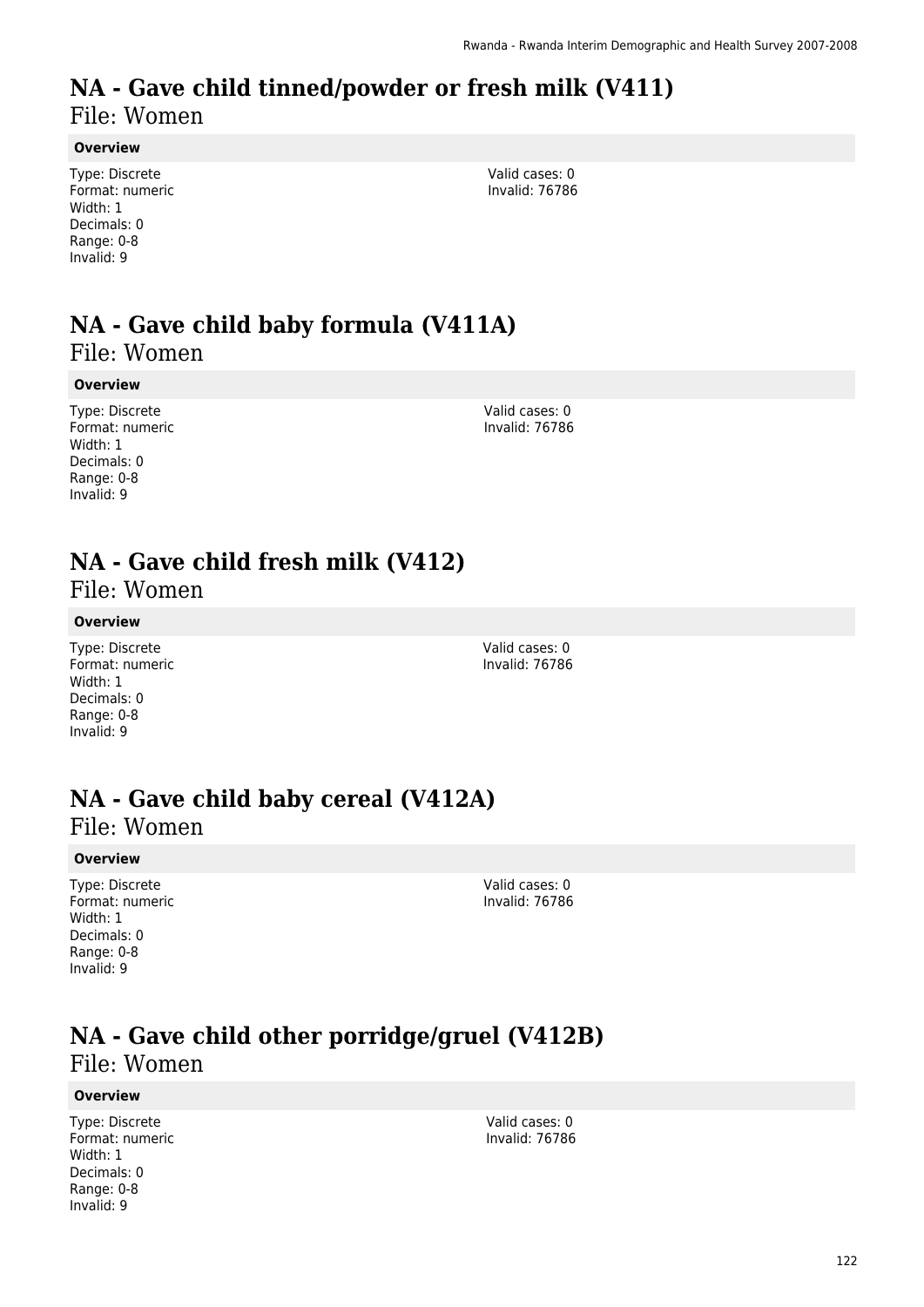### **NA - Gave child other liquid (V413)**  File: Women

#### **Overview**

Type: Discrete Format: numeric Width: 1 Decimals: 0 Range: 0-8 Invalid: 9

### **NA - Gave child CS liquid (V413A)**  File: Women

#### **Overview**

Type: Discrete Format: numeric Width: 1 Decimals: 0 Range: 0-8 Invalid: 9

### **NA - Gave child CS liquid (V413B)**  File: Women

#### **Overview**

Type: Discrete Format: numeric Width: 1 Decimals: 0 Range: 0-8 Invalid: 9

### **NA - Gave child CS liquid (V413C)**  File: Women

#### **Overview**

Type: Discrete Format: numeric Width: 1 Decimals: 0 Range: 0-8 Invalid: 9

Valid cases: 0 Invalid: 76786

### **NA - Gave child CS liquid (V413D)**  File: Women

### **Overview**

Type: Discrete Format: numeric Width: 1 Decimals: 0 Range: 0-8 Invalid: 9

Valid cases: 0 Invalid: 76786

Valid cases: 0 Invalid: 76786

Valid cases: 0 Invalid: 76786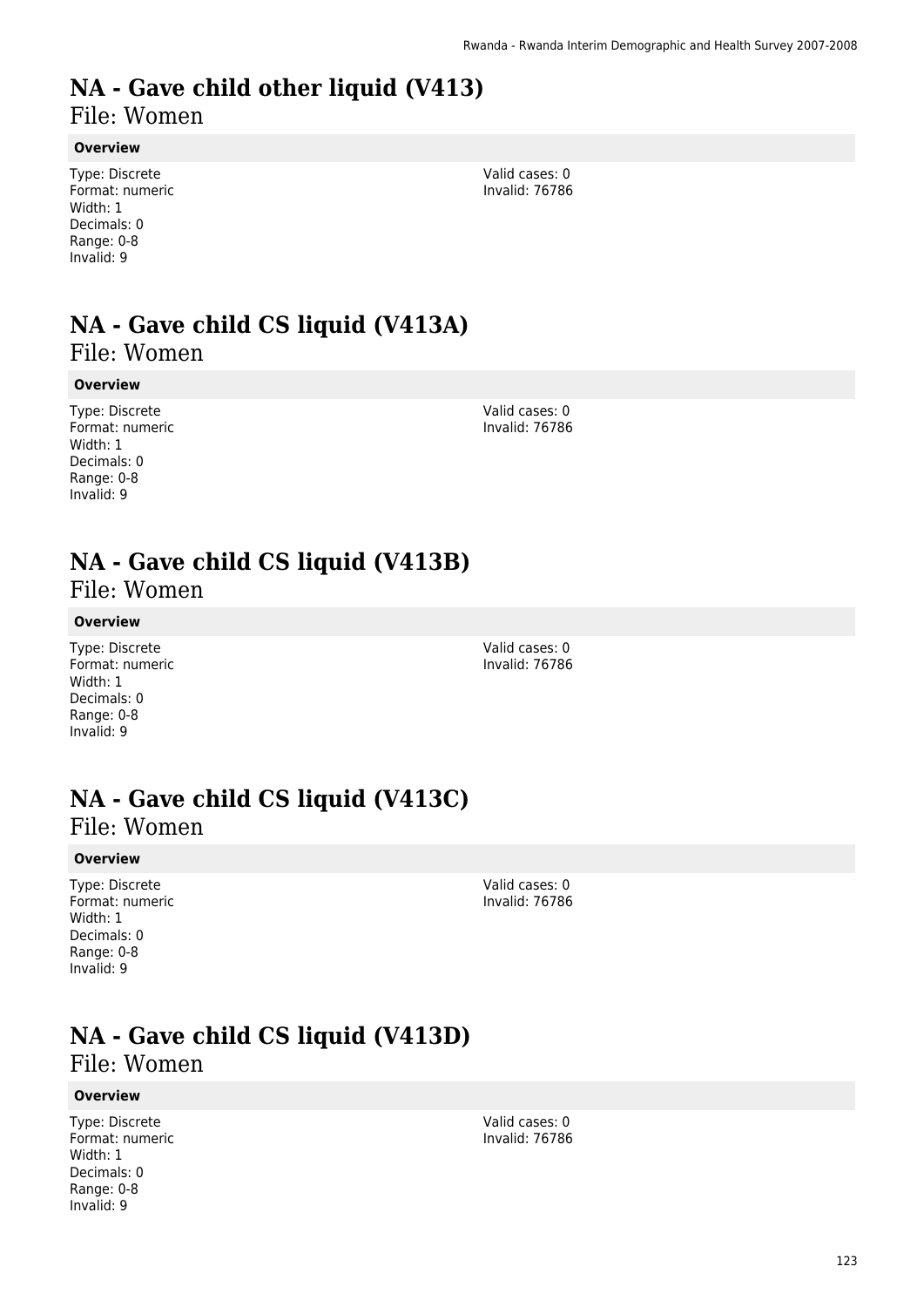### **NA - Gave child CS foods (V414A)**  File: Women

#### **Overview**

Type: Discrete Format: numeric Width: 1 Decimals: 0 Range: 0-8 Invalid: 9

### **NA - Gave child CS foods (V414B)**  File: Women

#### **Overview**

Type: Discrete Format: numeric Width: 1 Decimals: 0 Range: 0-8 Invalid: 9

### **NA - Gave child CS foods (V414C)**  File: Women

#### **Overview**

Type: Discrete Format: numeric Width: 1 Decimals: 0 Range: 0-8 Invalid: 9

### **NA - Gave child CS foods (V414D)**  File: Women

#### **Overview**

Type: Discrete Format: numeric Width: 1 Decimals: 0 Range: 0-8 Invalid: 9

Valid cases: 0 Invalid: 76786

### **NA - Gave child bread, noddles, other made from grains (V414E)**  File: Women

### **Overview**

Type: Discrete Format: numeric Width: 1 Decimals: 0 Range: 0-8 Invalid: 9

Valid cases: 0 Invalid: 76786

Valid cases: 0 Invalid: 76786

Valid cases: 0 Invalid: 76786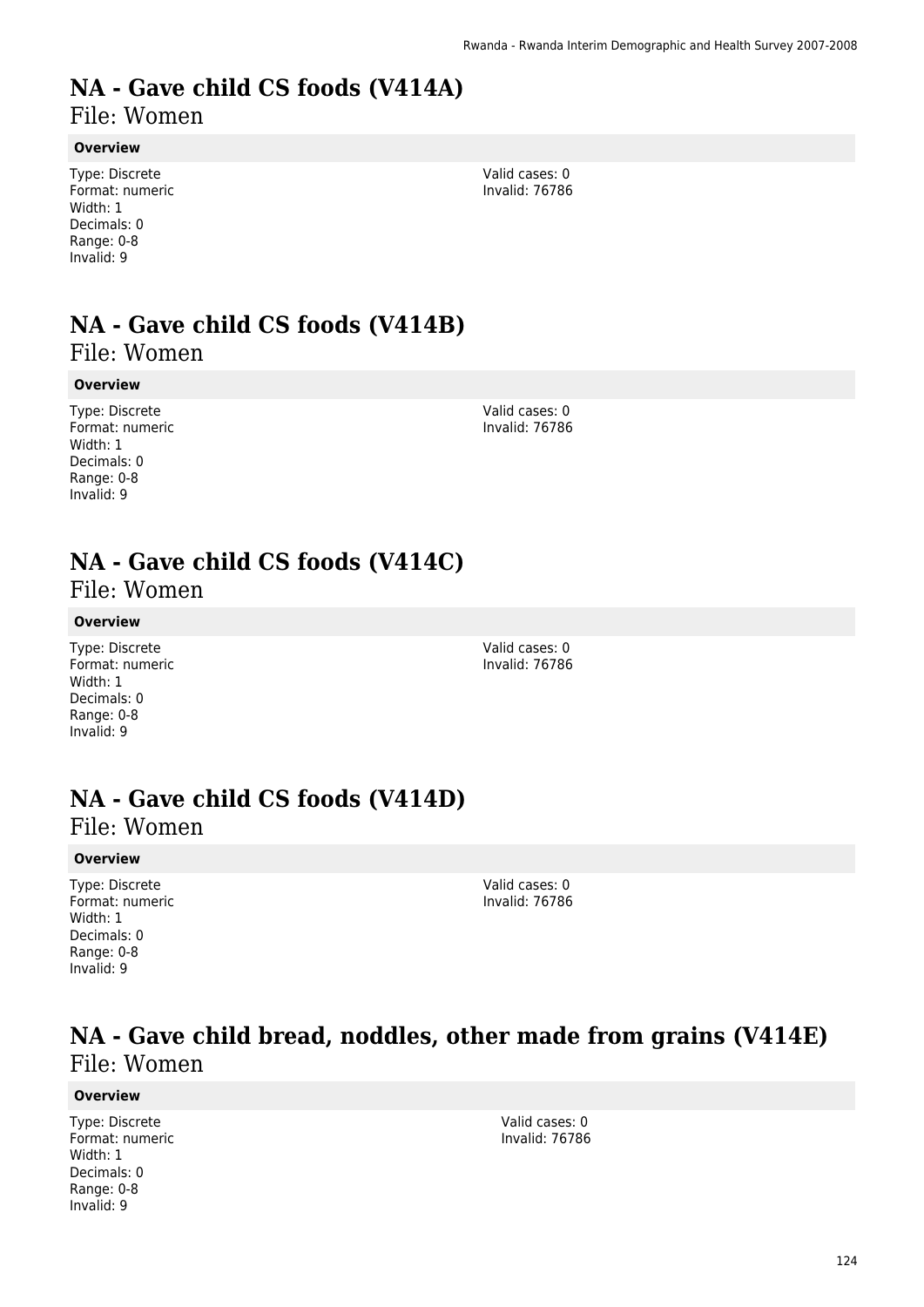### **NA - Gave child potatoes, cassave, or other tubers (V414F)**  File: Women

#### **Overview**

Type: Discrete Format: numeric Width: 1 Decimals: 0 Range: 0-8 Invalid: 9

### **NA - Gave child eggs (V414G)**  File: Women

#### **Overview**

Type: Discrete Format: numeric Width: 1 Decimals: 0 Range: 0-8 Invalid: 9

Valid cases: 0 Invalid: 76786

### **NA - Gave child meat (beef, pork, lamb, chicken, etc) (V414H)**  File: Women

#### **Overview**

Type: Discrete Format: numeric Width: 1 Decimals: 0 Range: 0-8 Invalid: 9

Valid cases: 0 Invalid: 76786

### **NA - Gave child pumpink, carrots, squash (yellow or orange i (V414I)**

File: Women

### **Overview**

Type: Discrete Format: numeric Width: 1 Decimals: 0 Range: 0-8 Invalid: 9

Valid cases: 0 Invalid: 76786

### **NA - Gave child any dark green leafy vegetables (V414J)**  File: Women

### **Overview**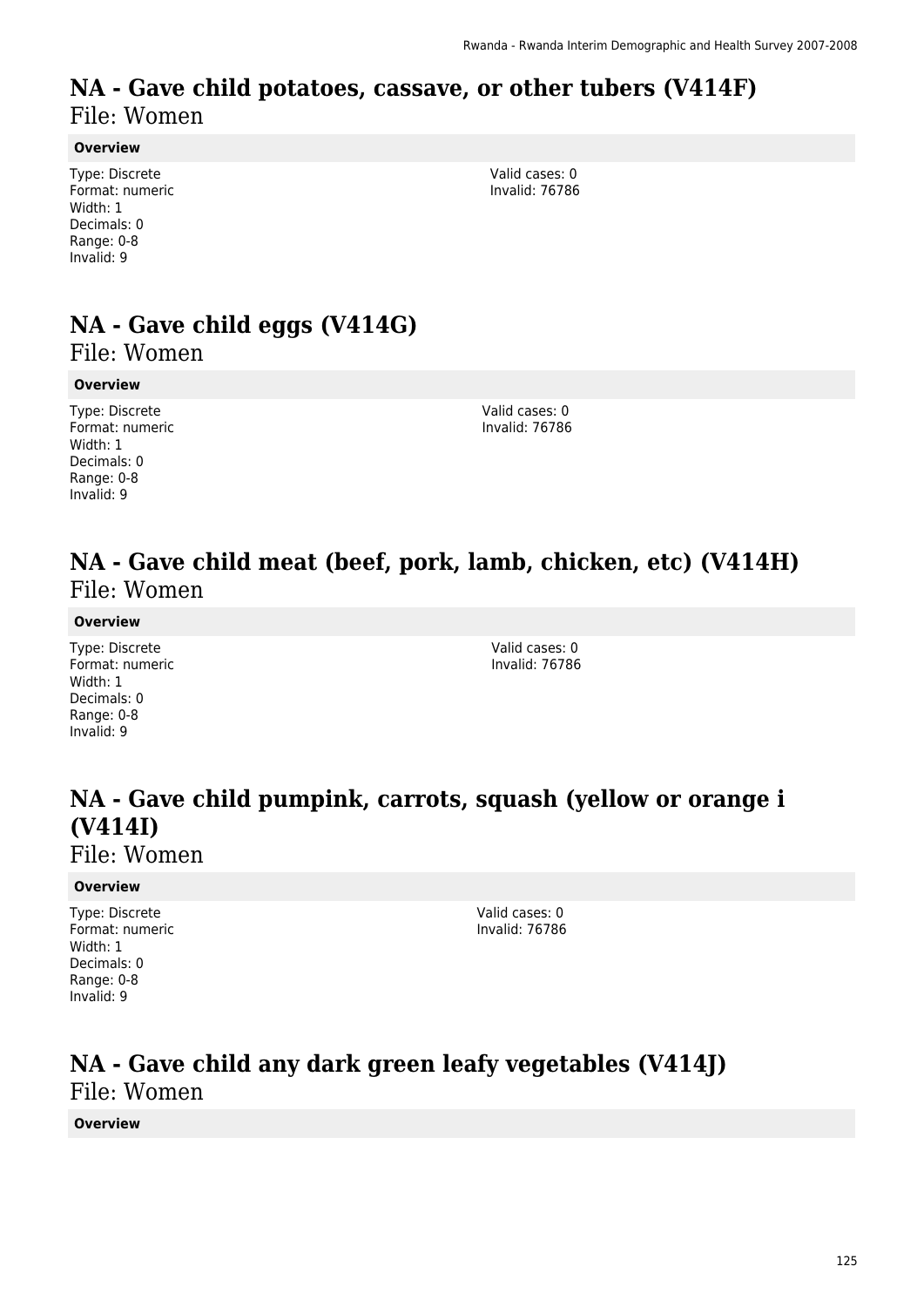### **NA - Gave child any dark green leafy vegetables (V414J)**  File: Women

Type: Discrete Format: numeric Width: 1 Decimals: 0 Range: 0-8 Invalid: 9

Valid cases: 0 Invalid: 76786

### **NA - Gave child mangoes, papayas, other vitamin A fruits (V414K)**  File: Women

**Overview**

Type: Discrete Format: numeric Width: 1 Decimals: 0 Range: 0-8 Invalid: 9

Valid cases: 0 Invalid: 76786

### **NA - Gave child any other fruits (V414L)**  File: Women

#### **Overview**

Type: Discrete Format: numeric Width: 1 Decimals: 0 Range: 0-8 Invalid: 9

Valid cases: 0 Invalid: 76786

### **NA - Gave child liver, heart, other organs (V414M)**  File: Women

#### **Overview**

Type: Discrete Format: numeric Width: 1 Decimals: 0 Range: 0-8 Invalid: 9

### **NA - Gave child fish or shellfish (V414N)**  File: Women

### **Overview**

Type: Discrete Format: numeric Width: 1 Decimals: 0 Range: 0-8 Invalid: 9

Invalid: 76786

Valid cases: 0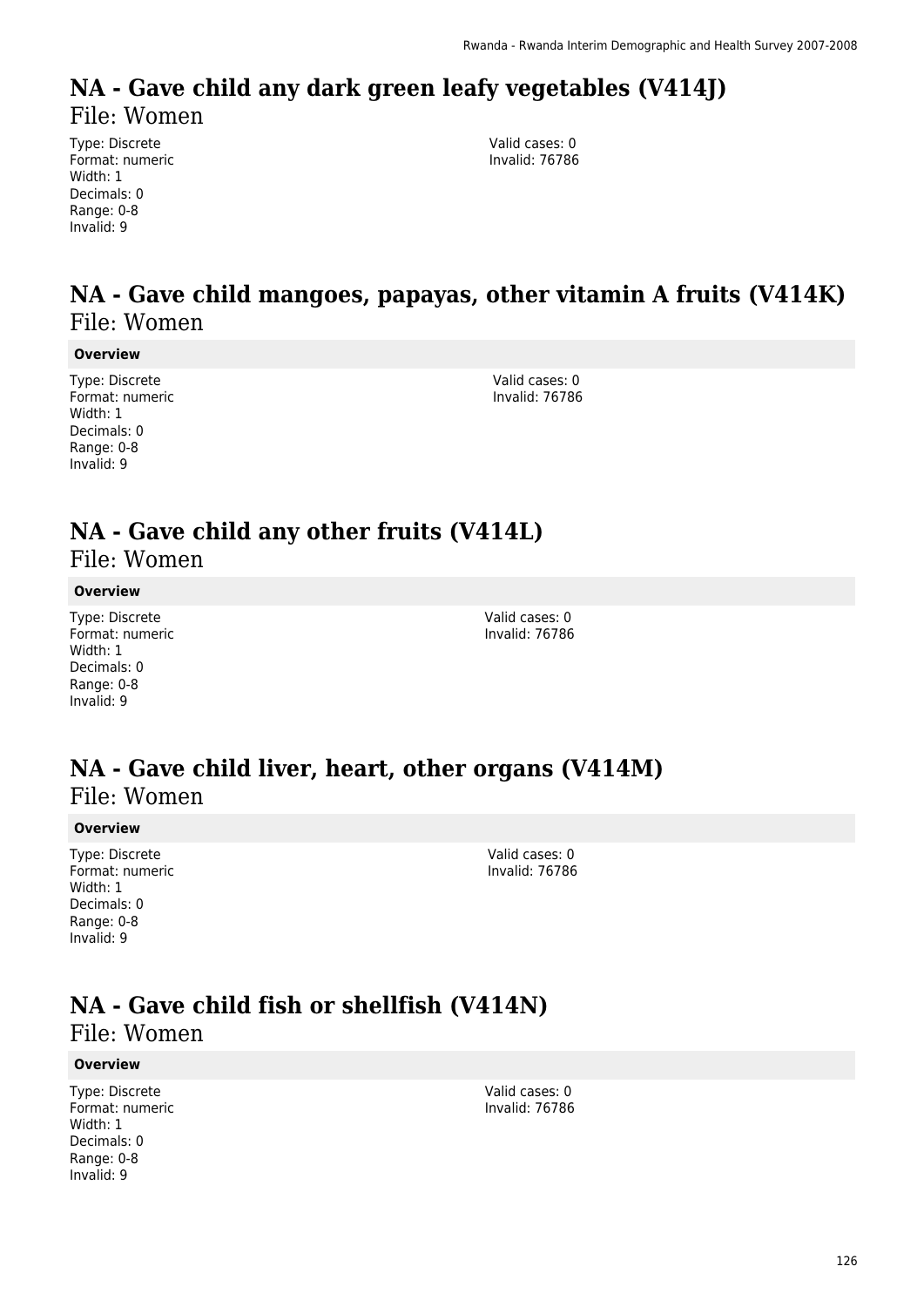### **NA - Gave child food made from beans, peas, lentils, nuts (V414O)**  File: Women

#### **Overview**

Type: Discrete Format: numeric Width: 1 Decimals: 0 Range: 0-8 Invalid: 9

Valid cases: 0 Invalid: 76786

### **NA - Gave child cheese, yogurt , other milk products (V414P)**  File: Women

#### **Overview**

Type: Discrete Format: numeric Width: 1 Decimals: 0 Range: 0-8 Invalid: 9

Valid cases: 0 Invalid: 76786

### **NA - Gave child oil, fats, butter, products made of them (V414Q)**  File: Women

#### **Overview**

Type: Discrete Format: numeric Width: 1 Decimals: 0 Range: 0-8 Invalid: 9

Valid cases: 0 Invalid: 76786

### **NA - Gave child chocolates, sweets, candies, pastries, etc (V414R)**  File: Women

### **Overview**

Type: Discrete Format: numeric Width: 1 Decimals: 0 Range: 0-8 Invalid: 9

Valid cases: 0 Invalid: 76786

### **NA - Gave child other solid-semisolid food (V414S)**  File: Women

### **Overview**

Type: Discrete Format: numeric Width: 1 Decimals: 0 Range: 0-8 Invalid: 9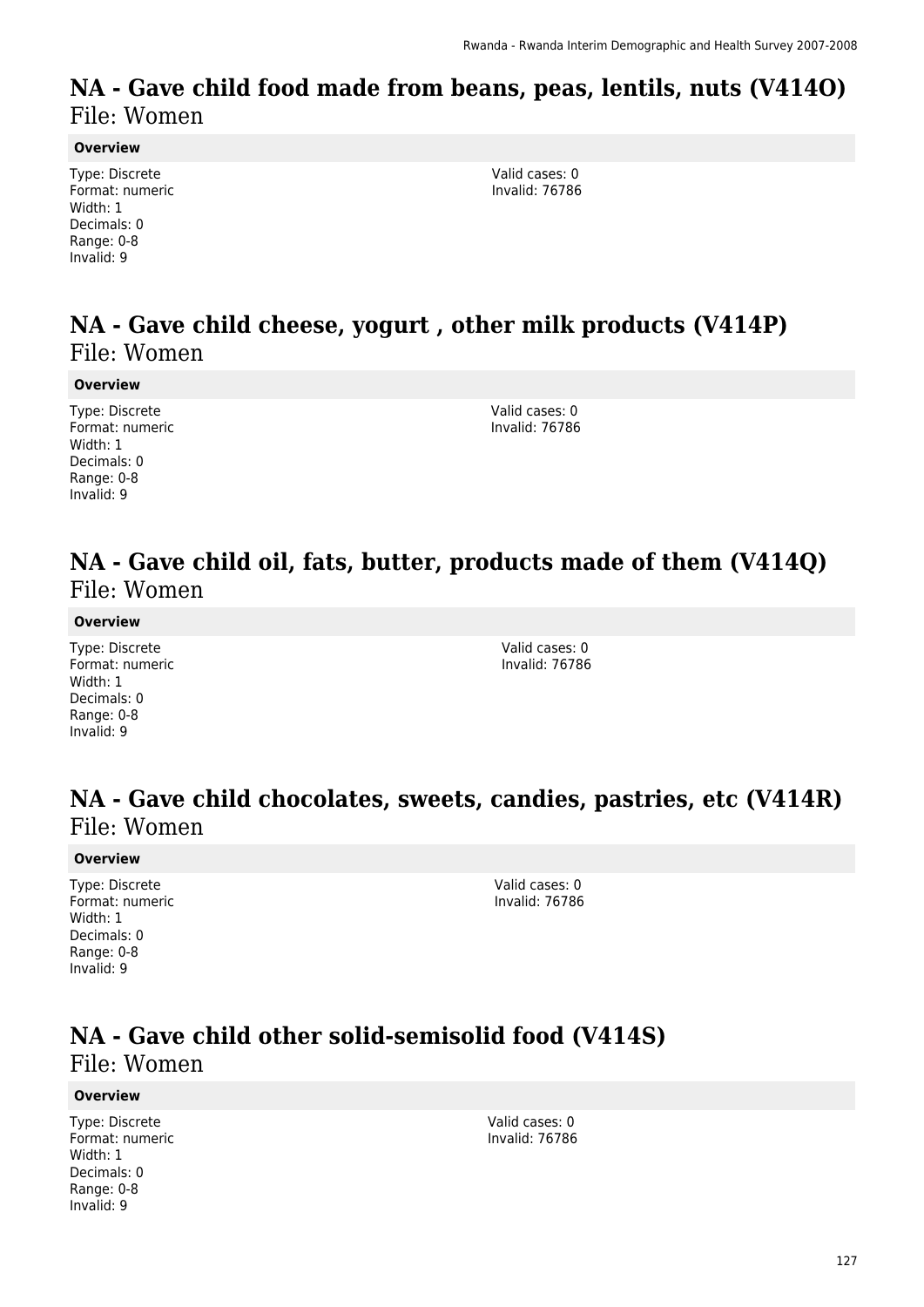### **NA - Gave child CS foods (V414T)**  File: Women

#### **Overview**

Type: Discrete Format: numeric Width: 1 Decimals: 0 Range: 0-8 Invalid: 9

### **NA - Gave child CS foods (V414U)**  File: Women

#### **Overview**

Type: Discrete Format: numeric Width: 1 Decimals: 0 Range: 0-8 Invalid: 9

Valid cases: 0 Invalid: 76786

Valid cases: 0 Invalid: 76786

### **NA - Drank from bottle with nipple (V415)**  File: Women

#### **Overview**

Type: Discrete Format: numeric Width: 1 Decimals: 0 Range: 0-8 Invalid: 9

Valid cases: 0 Invalid: 76786

### **Heard of oral rehydration (V416)**

File: Women

### **Overview**

Type: Discrete Format: numeric Width: 1 Decimals: 0 Range: 0-2 Invalid: 9

Valid cases: 7313 Invalid: 69473 Minimum: 0 Maximum: 1

### **Entries in maternity table (V417)**  File: Women

#### **Overview**

Type: Discrete Format: numeric Width: 1 Decimals: 0 Range: 0-5

Valid cases: 7313 Invalid: 69473 Minimum: 0 Maximum: 5 Mean: 0.8 Standard deviation: 0.9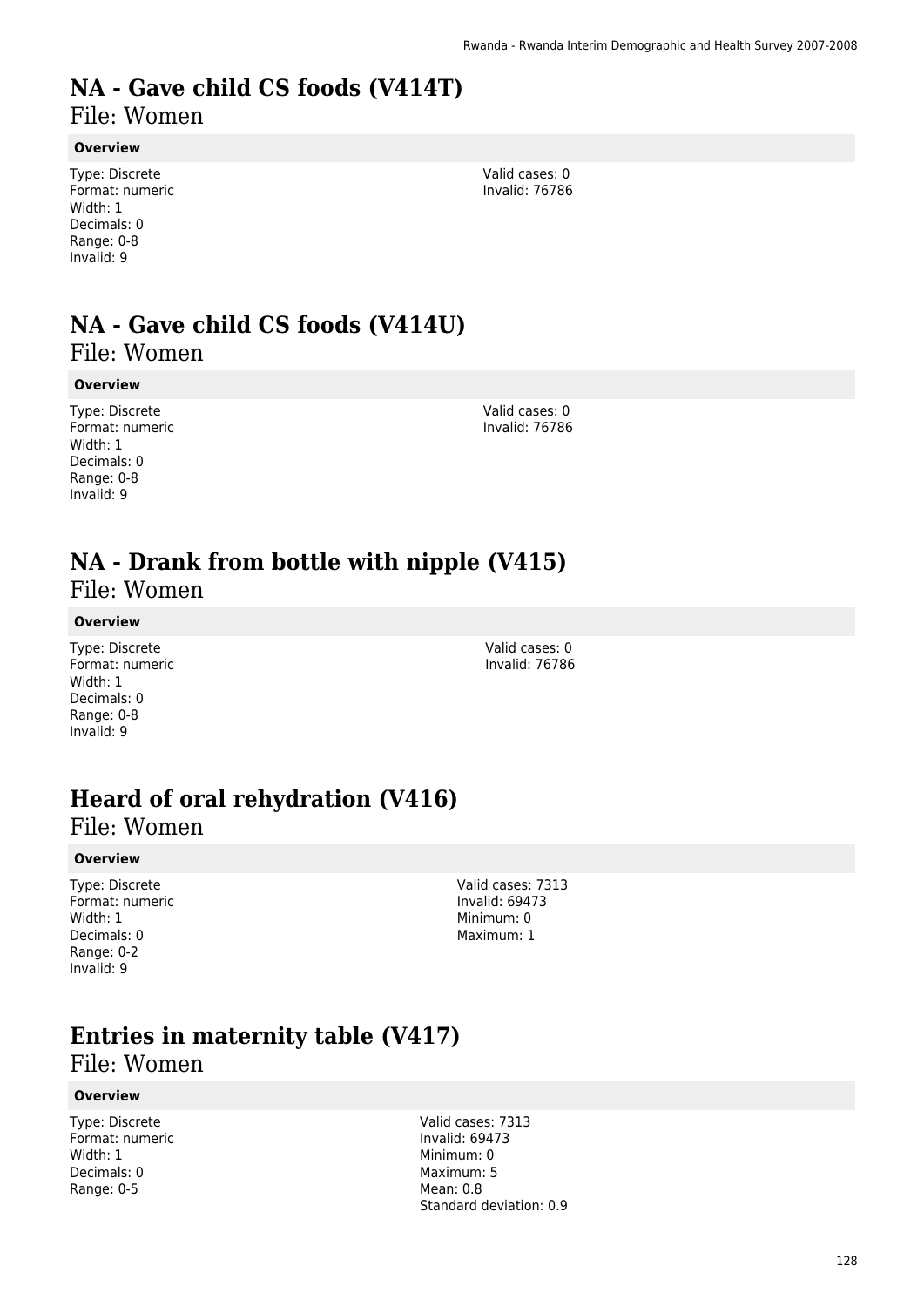## **Entries in health table (V418)**

File: Women

### **Overview**

Type: Discrete Format: numeric Width: 1 Decimals: 0 Range: 0-5

Valid cases: 7313 Invalid: 69473 Minimum: 0 Maximum: 5 Mean: 0.8 Standard deviation: 0.9

## **Entries in height/weight table (V419)**  File: Women

#### **Overview**

Type: Discrete Format: numeric Width: 1 Decimals: 0 Range: 0-0

Valid cases: 7313 Invalid: 69473 Minimum: 0 Maximum: 0 Mean: 0 Standard deviation: 0

### **NA - Measurer's code (V420)**  File: Women

### **Overview**

Type: Discrete Format: numeric Width: 1 Decimals: 0 Invalid: 999

Valid cases: 0 Invalid: 76786

### **NA - Assistant measurer's code (V421)**  File: Women

### **Overview**

Type: Discrete Format: numeric Width: 1 Decimals: 0 Invalid: 999

Valid cases: 0 Invalid: 76786

### **When child put to breast (V426)**  File: Women

#### **Overview**

Type: Discrete Format: numeric Width: 3 Decimals: 0 Range: 0-223 Invalid: 999

Valid cases: 3455 Invalid: 73331 Minimum: 0 Maximum: 223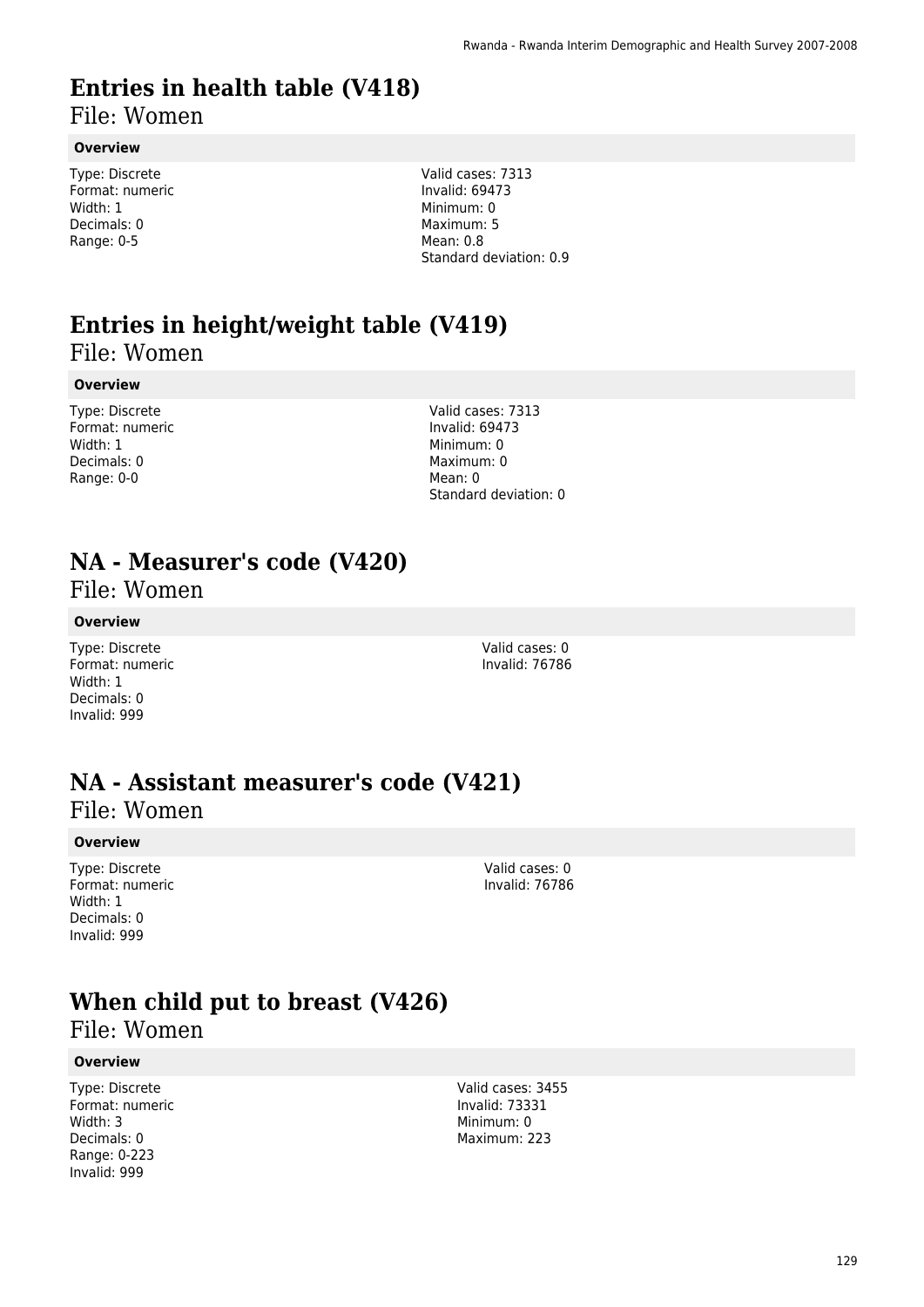## **NA - Respondent's weight (kilos-1d) (V437)**

File: Women

### **Overview**

Type: Discrete Format: numeric Width: 1 Decimals: 0 Invalid: 9999

### **NA - Respondent's height (cms-1d) (V438)**  File: Women

### **Overview**

Type: Discrete Format: numeric Width: 1 Decimals: 0 Invalid: 9999

Valid cases: 0 Invalid: 76786

> Valid cases: 0 Invalid: 76786

### **NA - Ht/A Percentile (resp.) (V439)**  File: Women

### **Overview**

Type: Discrete Format: numeric Width: 1 Decimals: 0 Range: 9998-9998 Invalid: 9999

### **NA - Ht/A Standard deviations (resp (V440)**  File: Women

### **Overview**

Type: Discrete Format: numeric Width: 1 Decimals: 0 Range: 9998-9998 Invalid: 9999

Valid cases: 0 Invalid: 76786

### **NA - Ht/A Percent ref. median (resp (V441)**  File: Women

#### **Overview**

Type: Discrete Format: numeric Width: 1 Decimals: 0 Range: 99998-99998 Invalid: 99999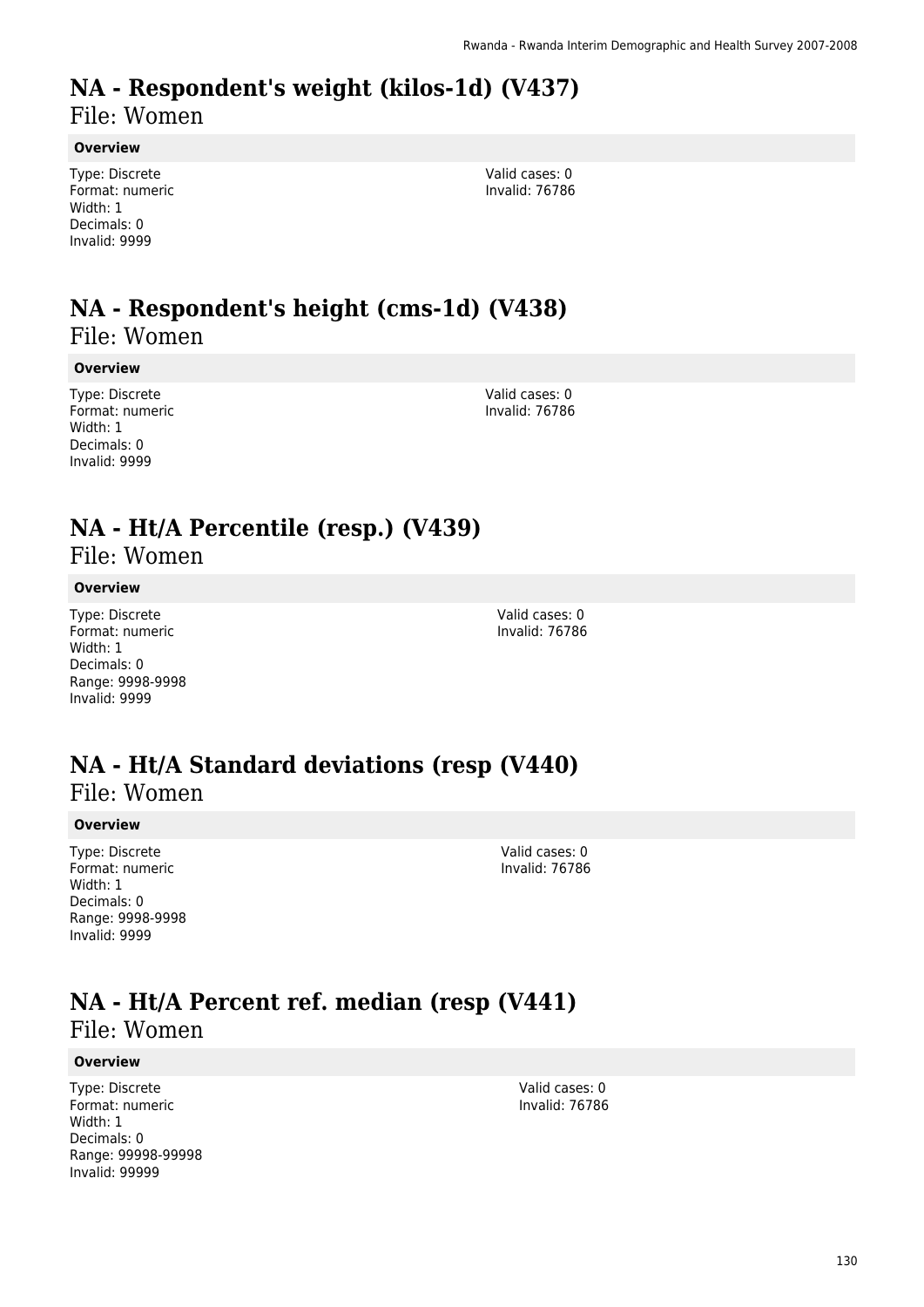## **NA - Wt/Ht Percent ref. median (DHS (V442)**

File: Women

### **Overview**

Type: Discrete Format: numeric Width: 1 Decimals: 0 Range: 99998-99998 Invalid: 99999

Valid cases: 0 Invalid: 76786

### **NA - Wt/Ht Percent ref. median (Fog (V443)**  File: Women

#### **Overview**

Type: Discrete Format: numeric Width: 1 Decimals: 0 Range: 99998-99998 Invalid: 99999

Valid cases: 0 Invalid: 76786

### **NA - Wt/Ht Percent ref. median (WHO (V444)**  File: Women

#### **Overview**

Type: Discrete Format: numeric Width: 1 Decimals: 0 Range: 99998-99998 Invalid: 99999

Valid cases: 0 Invalid: 76786

### **NA - Wt/Ht Std deviations(resp) DHS (V444A)**  File: Women

### **Overview**

Type: Discrete Format: numeric Width: 1 Decimals: 0 Range: 9998-9998 Invalid: 9999

Valid cases: 0 Invalid: 76786

### **NA - Body mass index for respondent (V445)**  File: Women

### **Overview**

Type: Discrete Format: numeric Width: 1 Decimals: 0 Range: 9998-9998 Invalid: 9999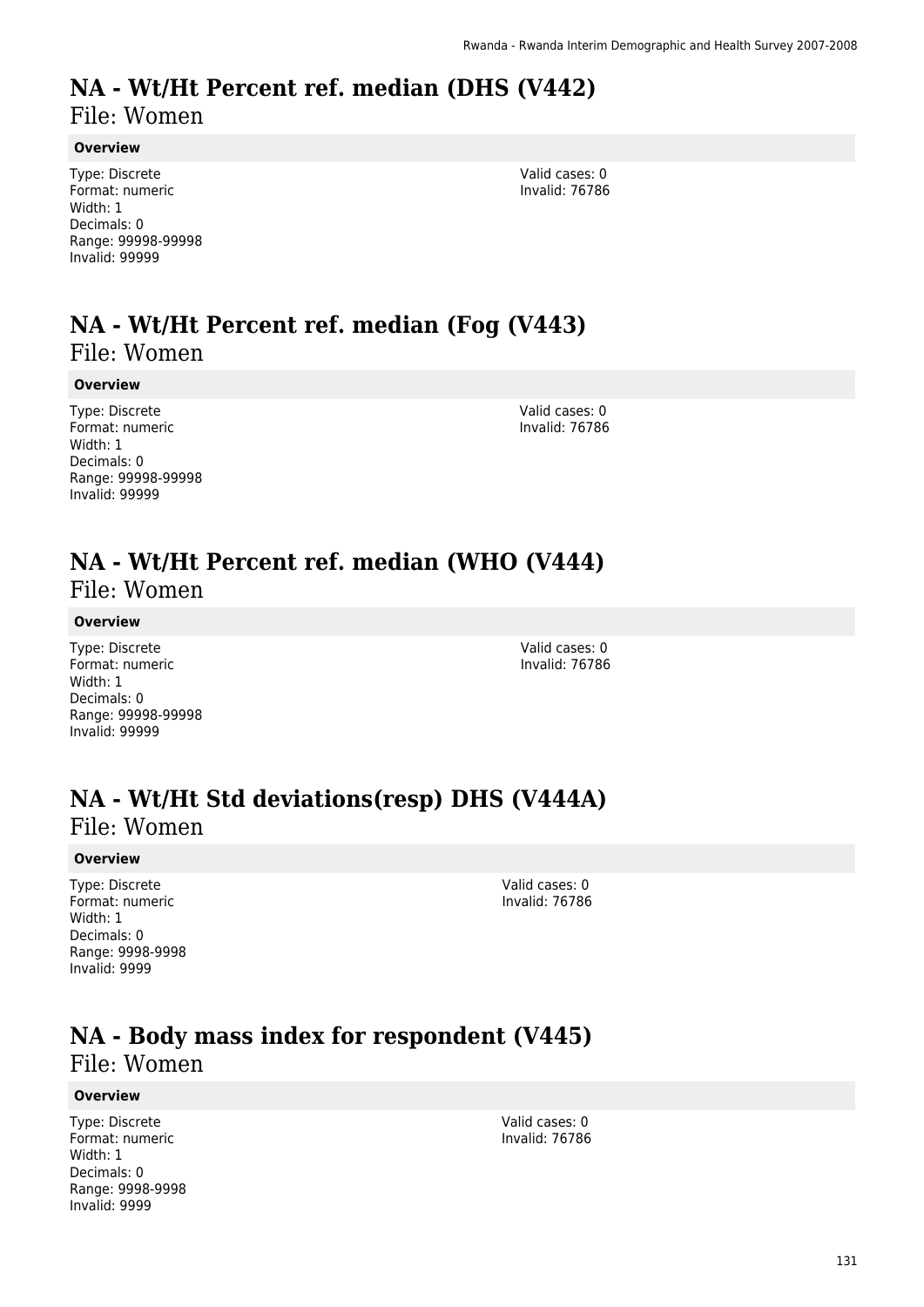## **NA - Rohrer's index for respondent (V446)**

File: Women

### **Overview**

Type: Discrete Format: numeric Width: 1 Decimals: 0 Range: 9998-9998 Invalid: 9999

### **NA - Result of measurement of resp. (V447)**  File: Women

#### **Overview**

Type: Discrete Format: numeric Width: 1 Decimals: 0 Range: 0-7 Invalid: 9

Valid cases: 0 Invalid: 76786

### **Women's age in years from household report (V447A)**  File: Women

#### **Overview**

Type: Continuous Format: numeric Width: 2 Decimals: 0 Range: 14-49

Valid cases: 7313 Invalid: 69473 Minimum: 14 Maximum: 49 Mean: 28.5 Standard deviation: 9.5

## **Under age 18 (HH report) (V452A)**

File: Women

### **Overview**

Type: Discrete Format: numeric Width: 1 Decimals: 0 Range: 1-2 Invalid: 9

Valid cases: 7308 Invalid: 69478 Minimum: 1 Maximum: 2

### **NA - Line no. of parent/caretaker (V452B)**  File: Women

### **Overview**

Type: Discrete Format: numeric Width: 1 Decimals: 0 Range: 0-0 Invalid: 99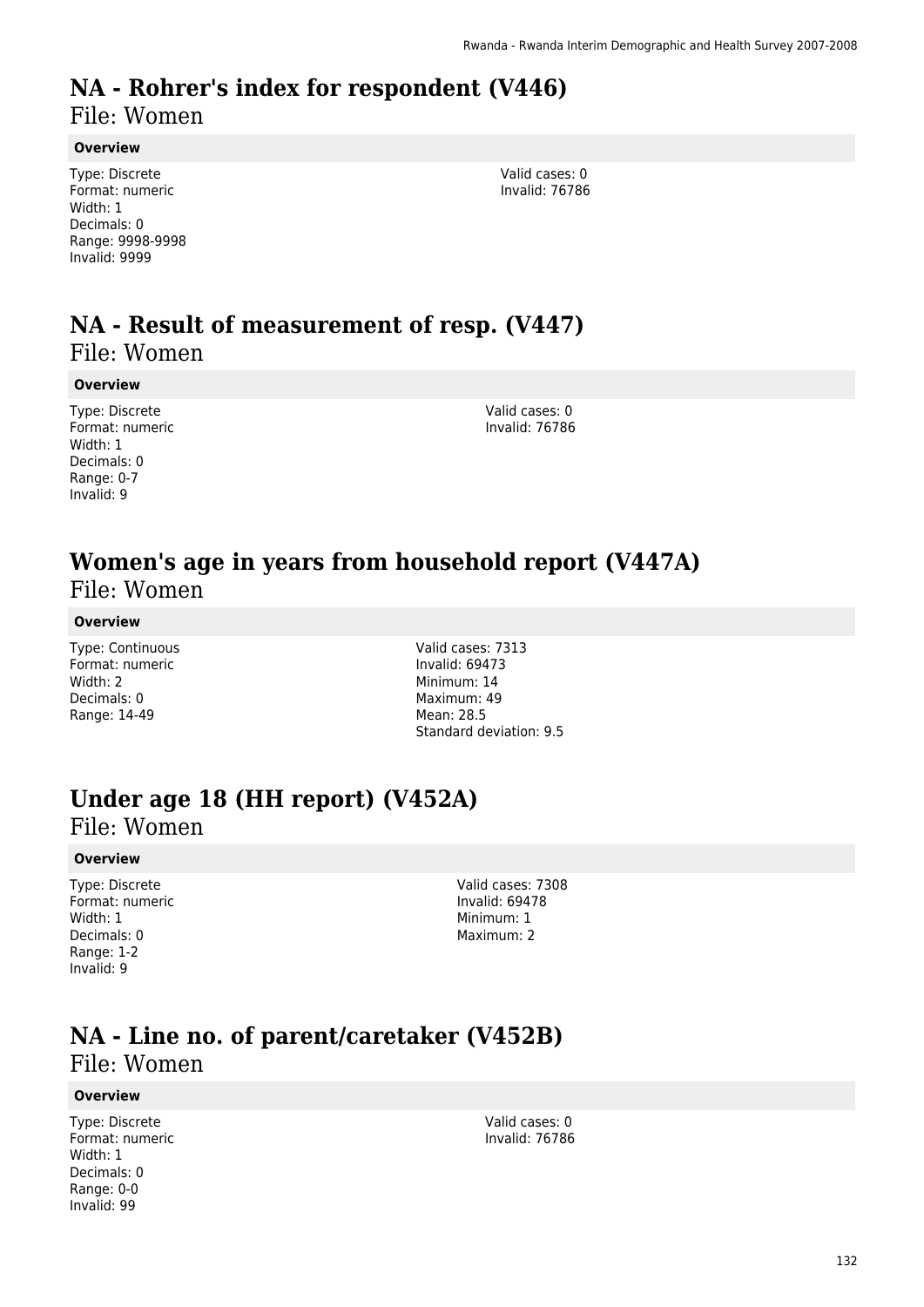## **Read consent statement (V452C)**

File: Women

### **Overview**

Type: Discrete Format: numeric Width: 1 Decimals: 0 Range: 1-3 Invalid: 9

#### **Pre question**

Now I would like to ask that you and(Name of children)agree to paticipate in the anemia test.However,if you decide not to have the test done,it is your right and we will respect your decision.Now please tell me if you agree to have the test done.

#### **Literal question**

Do you have any question?

#### **Post question**

Now please tell me if you agree to have test done?

### **Hemoglobin level (g/dl - 1 decimal) (V453)**  File: Women

#### **Overview**

Type: Continuous Format: numeric Width: 3 Decimals: 0 Range: 0-198 Invalid: 999

Valid cases: 7129 Invalid: 69657 Minimum: 0 Maximum: 198 Mean: 136 Standard deviation: 14.8

### **Currently pregnant (household report) (V454)**  File: Women

### **Overview**

Type: Discrete Format: numeric Width: 1 Decimals: 0 Range: 0-1 Invalid: 9

Valid cases: 7035 Invalid: 69751 Minimum: 0 Maximum: 1

## **Result of measuring (Hemoglobin) (V455)**

### File: Women

### **Overview**

Type: Discrete Format: numeric Width: 1 Decimals: 0 Range: 0-7 Invalid: 9

Valid cases: 7223 Invalid: 69563 Minimum: 0 Maximum: 6

### **Hemoglobin level adjusted by altitude (g/dl - 1 decimal) (V456)**  File: Women

Valid cases: 7192 Invalid: 69594 Minimum: 1 Maximum: 3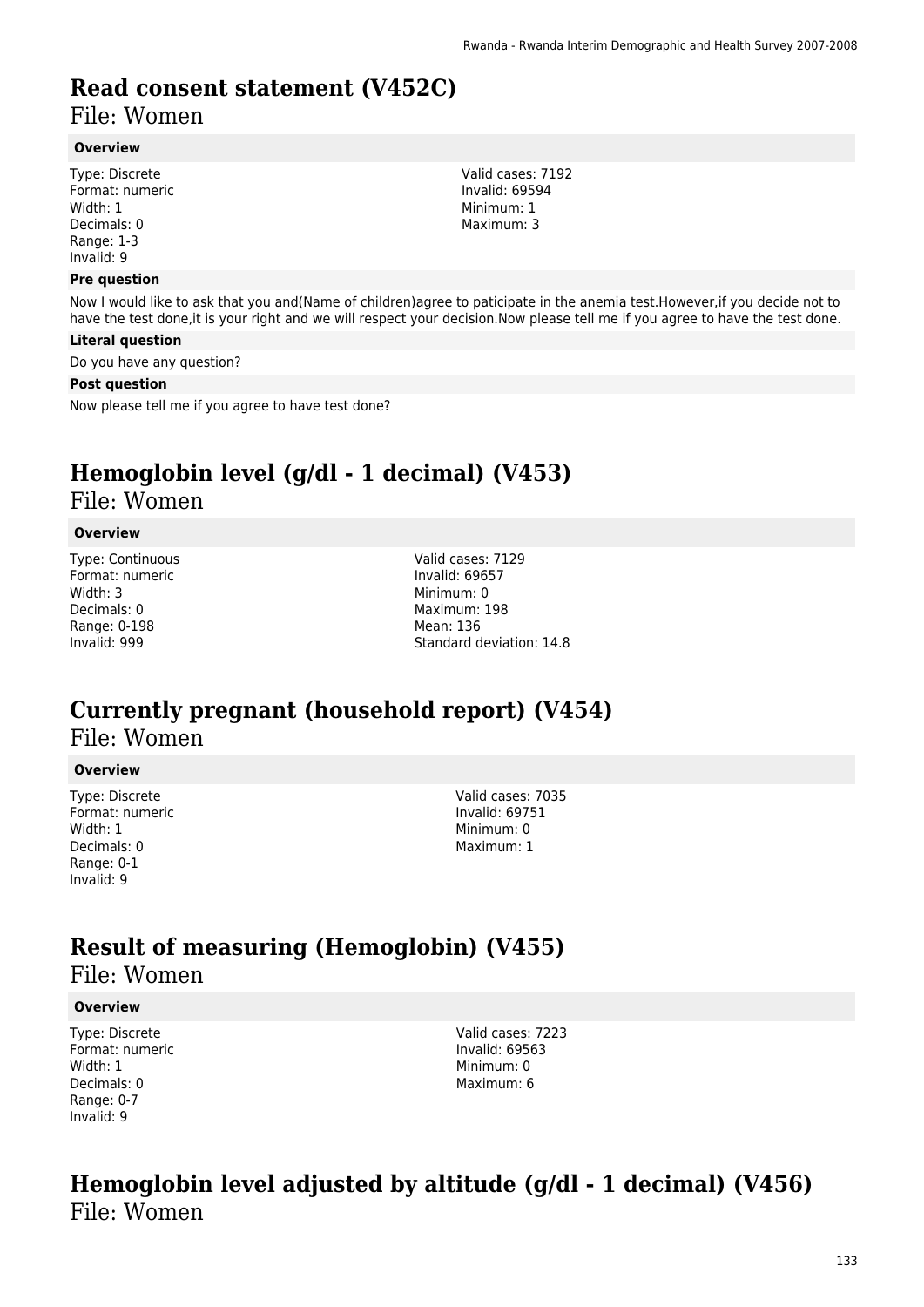### **Hemoglobin level adjusted by altitude (g/dl - 1 decimal) (V456)**  File: Women

### **Overview**

Type: Continuous Format: numeric Width: 3 Decimals: 0 Range: -5-194 Invalid: 999

Valid cases: 7129 Invalid: 69657 Minimum: -5 Maximum: 194 Mean: 130.7 Standard deviation: 14.7

### **Anemia level (V457)**  File: Women

#### **Overview**

Type: Discrete Format: numeric Width: 1 Decimals: 0 Range: 1-4 Invalid: 9

Valid cases: 7129 Invalid: 69657 Minimum: 1 Maximum: 4

### **NA - Agrees to referral (V458)**  File: Women

### **Overview**

Type: Discrete Format: numeric Width: 1 Decimals: 0 Range: 0-1 Invalid: 9

Valid cases: 0 Invalid: 76786

### **Have bednet for sleeping (household report) (V459)**  File: Women

### **Overview**

Type: Discrete Format: numeric Width: 1 Decimals: 0 Range: 0-1 Invalid: 9

Valid cases: 7305 Invalid: 69481 Minimum: 0 Maximum: 1

### **Children under 5 slept under bednet last night (HH report) (V460)**  File: Women

### **Overview**

Type: Discrete Format: numeric Width: 1 Decimals: 0 Range: 0-3 Invalid: 9

Valid cases: 4537 Invalid: 72249 Minimum: 0 Maximum: 3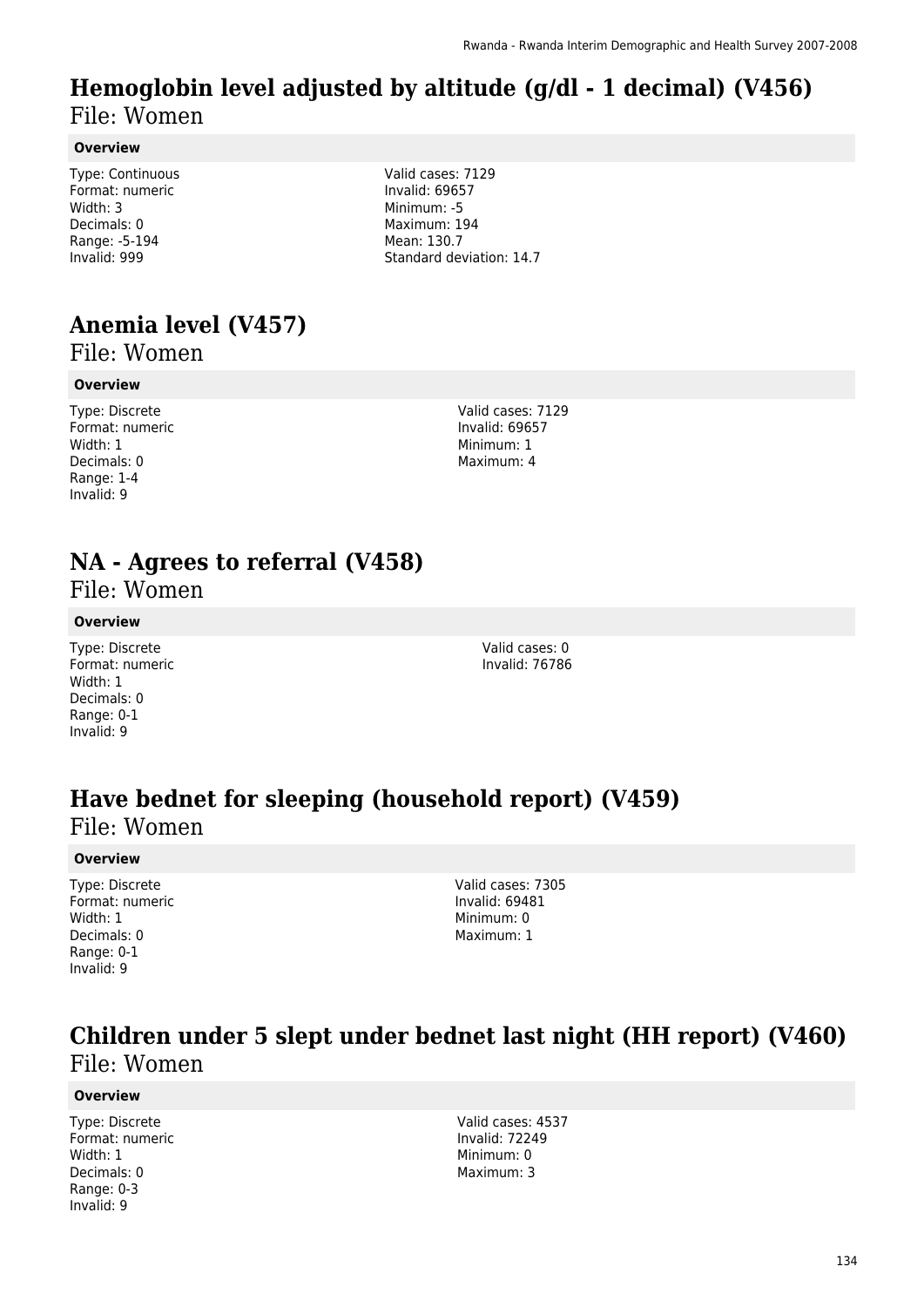## **Respondent slept under bednet (V461)**

File: Women

### **Overview**

Type: Discrete Format: numeric Width: 1 Decimals: 0 Range: 0-1 Invalid: 9

Valid cases: 7313 Invalid: 69473 Minimum: 0 Maximum: 1

### **NA - Washed hands before preparing last meal (V462)**  File: Women

#### **Overview**

Type: Discrete Format: numeric Width: 1 Decimals: 0 Range: 0-2 Invalid: 9

### **NA - Smokes cigarettes (V463A)**  File: Women

#### **Overview**

Type: Discrete Format: numeric Width: 1 Decimals: 0 Range: 0-1 Invalid: 9

### **NA - Smokes pipe (V463B)**  File: Women

### **Overview**

Type: Discrete Format: numeric Width: 1 Decimals: 0 Range: 0-1 Invalid: 9

### **NA - Chewing tobacco (V463C)**  File: Women

### **Overview**

Type: Discrete Format: numeric Width: 1 Decimals: 0 Range: 0-1 Invalid: 9

Valid cases: 0 Invalid: 76786

Valid cases: 0 Invalid: 76786

Valid cases: 0 Invalid: 76786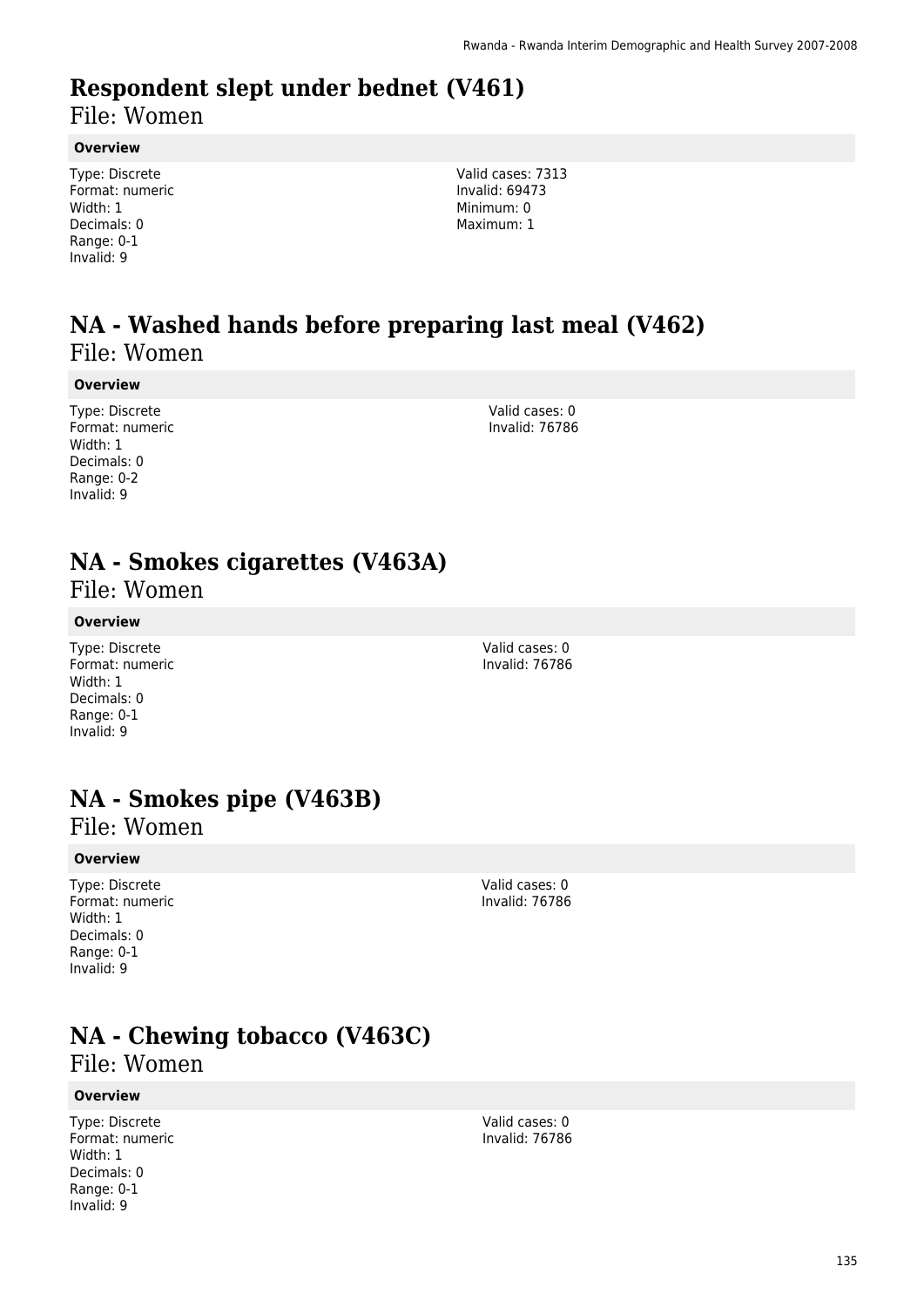### **NA - Uses snuff (V463D)**  File: Women

### **Overview**

Type: Discrete Format: numeric Width: 1 Decimals: 0 Range: 0-1 Invalid: 9

### **NA - Smokes country specific (V463E)**  File: Women

#### **Overview**

Type: Discrete Format: numeric Width: 1 Decimals: 0 Range: 0-1 Invalid: 9

### **NA - Smokes country specific (V463F)**  File: Women

#### **Overview**

Type: Discrete Format: numeric Width: 1 Decimals: 0 Range: 0-1 Invalid: 9

Valid cases: 0 Invalid: 76786

### **NA - Smokes country specific (V463G)**  File: Women

### **Overview**

Type: Discrete Format: numeric Width: 1 Decimals: 0 Range: 0-1 Invalid: 9

Valid cases: 0 Invalid: 76786

### **NA - Smokes other (V463X)**  File: Women

### **Overview**

Type: Discrete Format: numeric Width: 1 Decimals: 0 Range: 0-1 Invalid: 9

Valid cases: 0 Invalid: 76786

Valid cases: 0 Invalid: 76786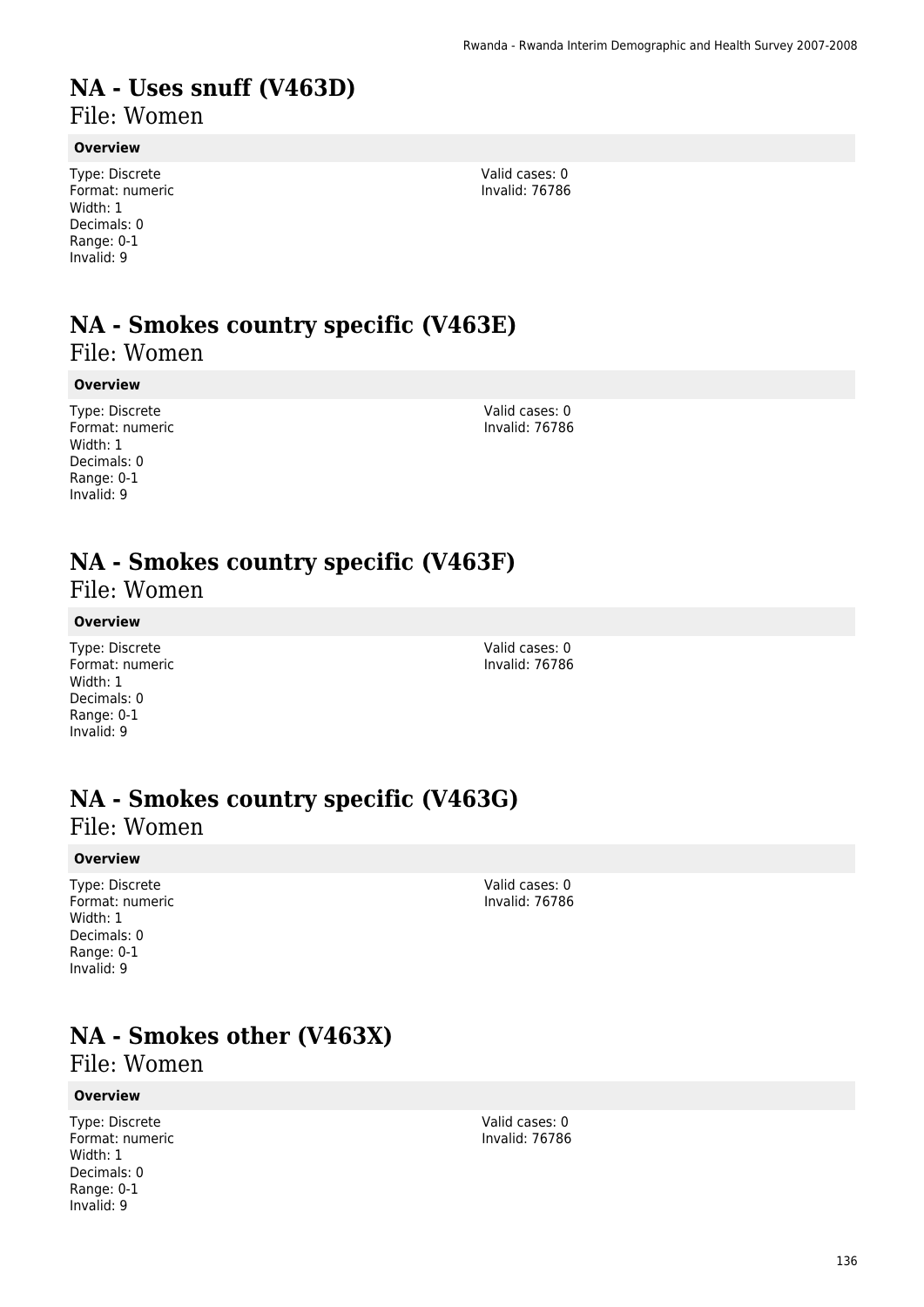## **NA - Smokes nothing (V463Z)**

File: Women

### **Overview**

Type: Discrete Format: numeric Width: 1 Decimals: 0 Range: 0-1 Invalid: 9

### **NA - Number of cigarettes in last 24 hours (V464)**  File: Women

#### **Overview**

Type: Discrete Format: numeric Width: 1 Decimals: 0 Range: 98-98 Invalid: 99

Valid cases: 0 Invalid: 76786

Valid cases: 0 Invalid: 76786

### **NA - Disposal of youngest child's stools when not using toil (V465)**  File: Women

#### **Overview**

Type: Discrete Format: numeric Width: 1 Decimals: 0 Range: 1-96 Invalid: 99

Valid cases: 0 Invalid: 76786

### **NA - When child is seriously ill, can decide whether med tx (V466)**  File: Women

### **Overview**

Type: Discrete Format: numeric Width: 1 Decimals: 0 Range: 0-2 Invalid: 9

Valid cases: 0 Invalid: 76786

### **NA - Getting medical help for self: know where to go (V467A)**  File: Women

### **Overview**

Type: Discrete Format: numeric Width: 1 Decimals: 0 Range: 0-2 Invalid: 9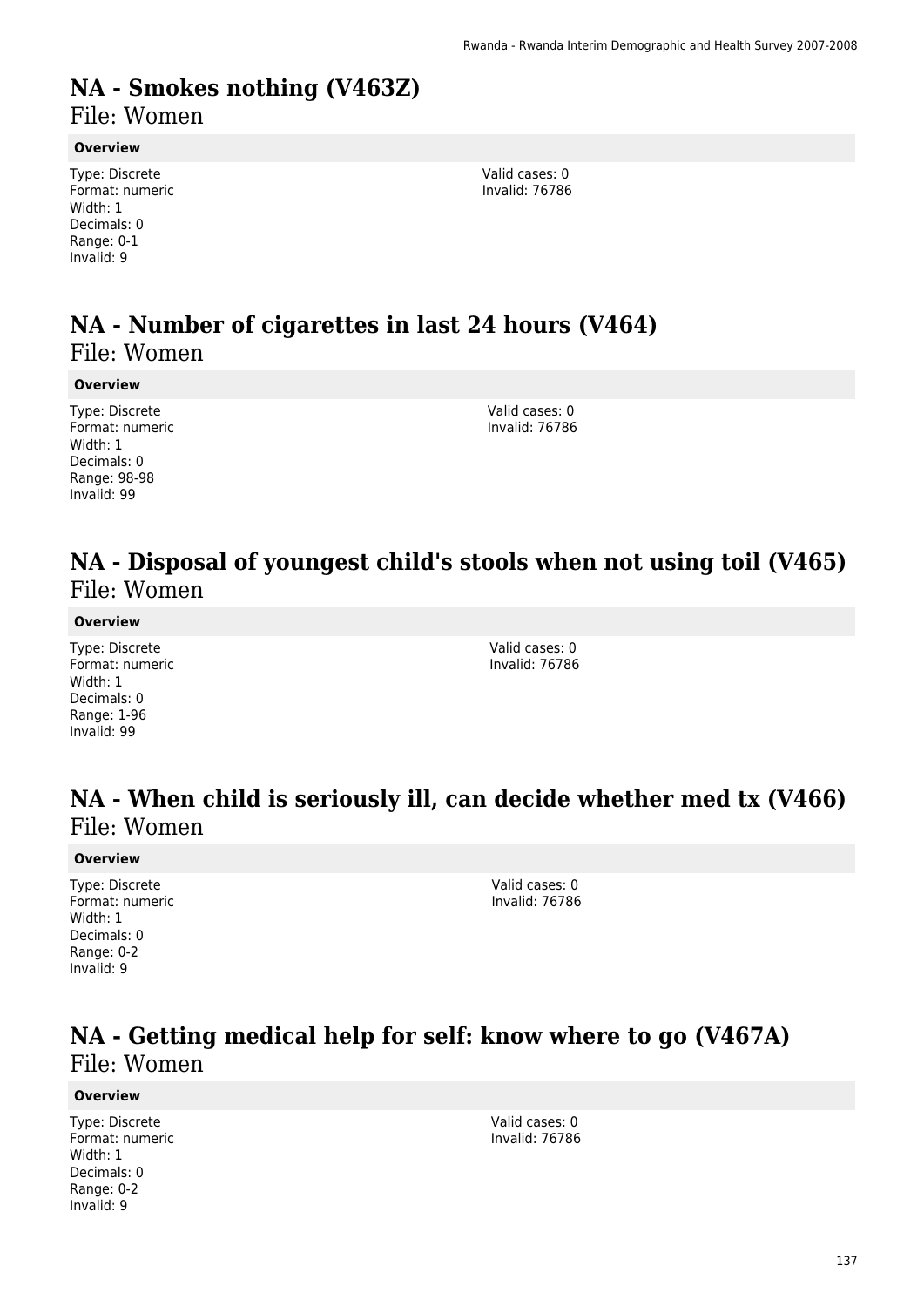## **NA - Getting medical help for self: getting permission to go (V467B)**

File: Women

### **Overview**

Type: Discrete Format: numeric Width: 1 Decimals: 0 Range: 0-2 Invalid: 9

Valid cases: 0 Invalid: 76786

## **NA - Getting medical help for self: getting money needed for (V467C)**

File: Women

### **Overview**

Type: Discrete Format: numeric Width: 1 Decimals: 0 Range: 0-2 Invalid: 9

Valid cases: 0 Invalid: 76786

### **NA - Getting medical help for self: distance to health facil (V467D)**  File: Women

### **Overview**

Type: Discrete Format: numeric Width: 1 Decimals: 0 Range: 0-2 Invalid: 9

Valid cases: 0 Invalid: 76786

### **NA - Getting medical help for self: having to take transport (V467E)**  File: Women

### **Overview**

Type: Discrete Format: numeric Width: 1 Decimals: 0 Range: 0-2 Invalid: 9

Valid cases: 0 Invalid: 76786

### **NA - Getting medical help for self: not wanting to go alone (V467F)**  File: Women

**Overview**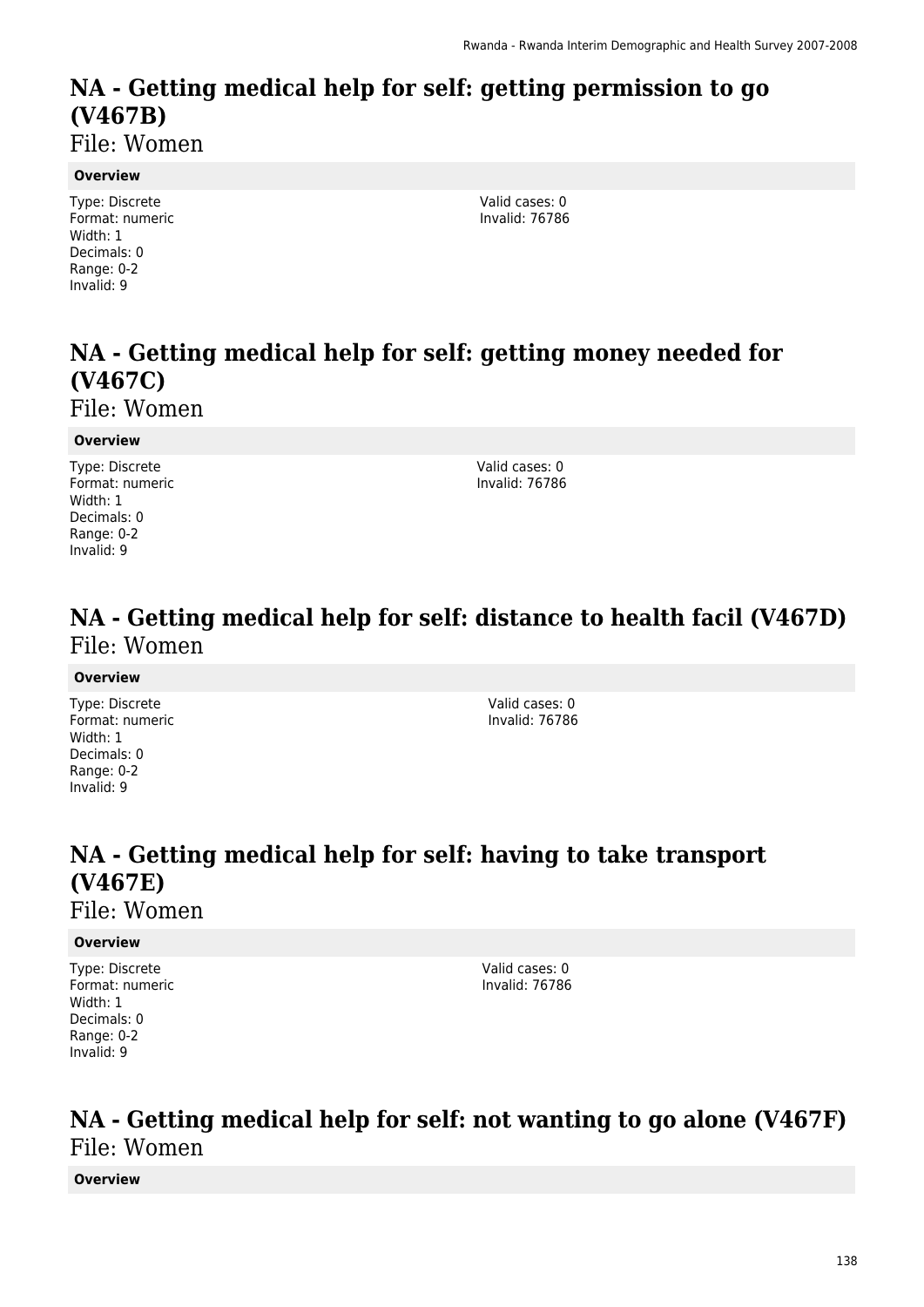### **NA - Getting medical help for self: not wanting to go alone (V467F)**  File: Women

Type: Discrete Format: numeric Width: 1 Decimals: 0 Range: 0-2 Invalid: 9

Valid cases: 0 Invalid: 76786

## **NA - Getting medical help for self: concern no female health (V467G)**

File: Women

### **Overview**

Type: Discrete Format: numeric Width: 1 Decimals: 0 Range: 0-2 Invalid: 9

Valid cases: 0 Invalid: 76786

### **NA - Getting medical help for self: concern no provider (V467H)**  File: Women

### **Overview**

Type: Discrete Format: numeric Width: 1 Decimals: 0 Range: 0-2 Invalid: 9

Valid cases: 0 Invalid: 76786

## **NA - Getting medical help for self: concern no drugs availab (V467I)**

### File: Women

### **Overview**

Type: Discrete Format: numeric Width: 1 Decimals: 0 Range: 0-2 Invalid: 9

Valid cases: 0 Invalid: 76786

### **NA - Getting medical help for self: CS (V467J)**  File: Women

### **Overview**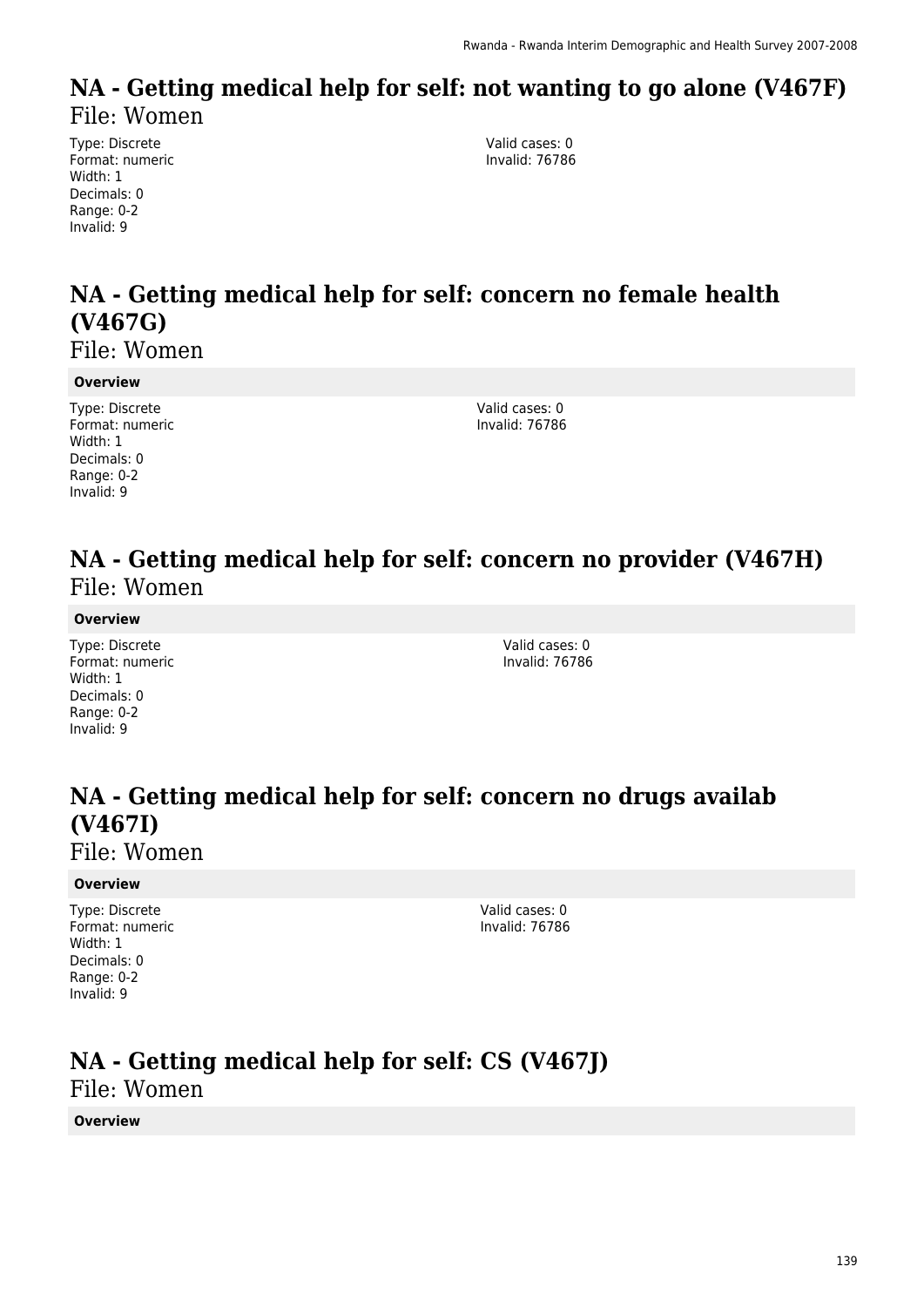### **NA - Getting medical help for self: CS (V467J)**  File: Women

Type: Discrete Format: numeric Width: 1 Decimals: 0 Range: 0-2 Invalid: 9

Valid cases: 0 Invalid: 76786

### **NA - Getting medical help for self: CS (V467K)**  File: Women

### **Overview**

Type: Discrete Format: numeric Width: 1 Decimals: 0 Range: 0-2 Invalid: 9

Valid cases: 0 Invalid: 76786

### **NA - Getting medical help for self: CS (V467L)**  File: Women

#### **Overview**

Type: Discrete Format: numeric Width: 1 Decimals: 0 Range: 0-2 Invalid: 9

Valid cases: 0 Invalid: 76786

### **NA - Getting medical help for self: CS (V467M)**  File: Women

#### **Overview**

Type: Discrete Format: numeric Width: 1 Decimals: 0 Range: 0-2 Invalid: 9

Valid cases: 0 Invalid: 76786

### **NA - Columns used for Last Birth Only variables (V468)**  File: Women

#### **Overview**

Type: Discrete Format: numeric Width: 1 Decimals: 0 Range: 0-2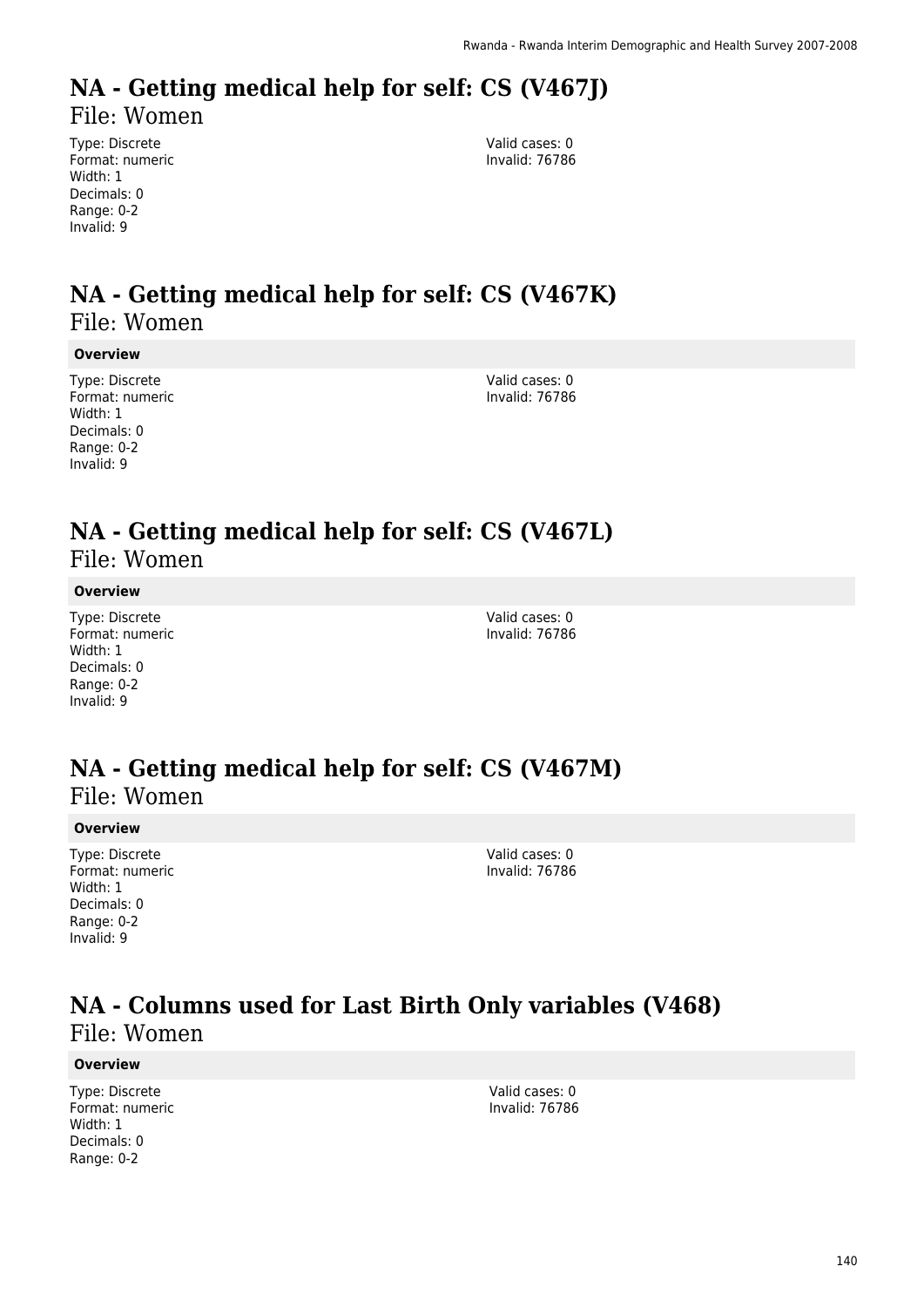### **NA - Mother had tinned, powdered or fresh milk (V471A)**  File: Women

#### **Overview**

Type: Discrete Format: numeric Width: 1 Decimals: 0 Range: 0-8 Invalid: 9

### **NA - Mother had tea or coffe (V471B)**  File: Women

#### **Overview**

Type: Discrete Format: numeric Width: 1 Decimals: 0 Range: 0-8 Invalid: 9

Valid cases: 0 Invalid: 76786

Valid cases: 0 Invalid: 76786

### **NA - Mother had any other liquid (V471C)**  File: Women

#### **Overview**

Type: Discrete Format: numeric Width: 1 Decimals: 0 Range: 0-8 Invalid: 9

Valid cases: 0 Invalid: 76786

### **NA - Mother had CS liquid (V471D)**  File: Women

#### **Overview**

Type: Discrete Format: numeric Width: 1 Decimals: 0 Range: 0-8 Invalid: 9

Valid cases: 0 Invalid: 76786

### **NA - Mother had CS liquid (V471E)**  File: Women

### **Overview**

Type: Discrete Format: numeric Width: 1 Decimals: 0 Range: 0-8 Invalid: 9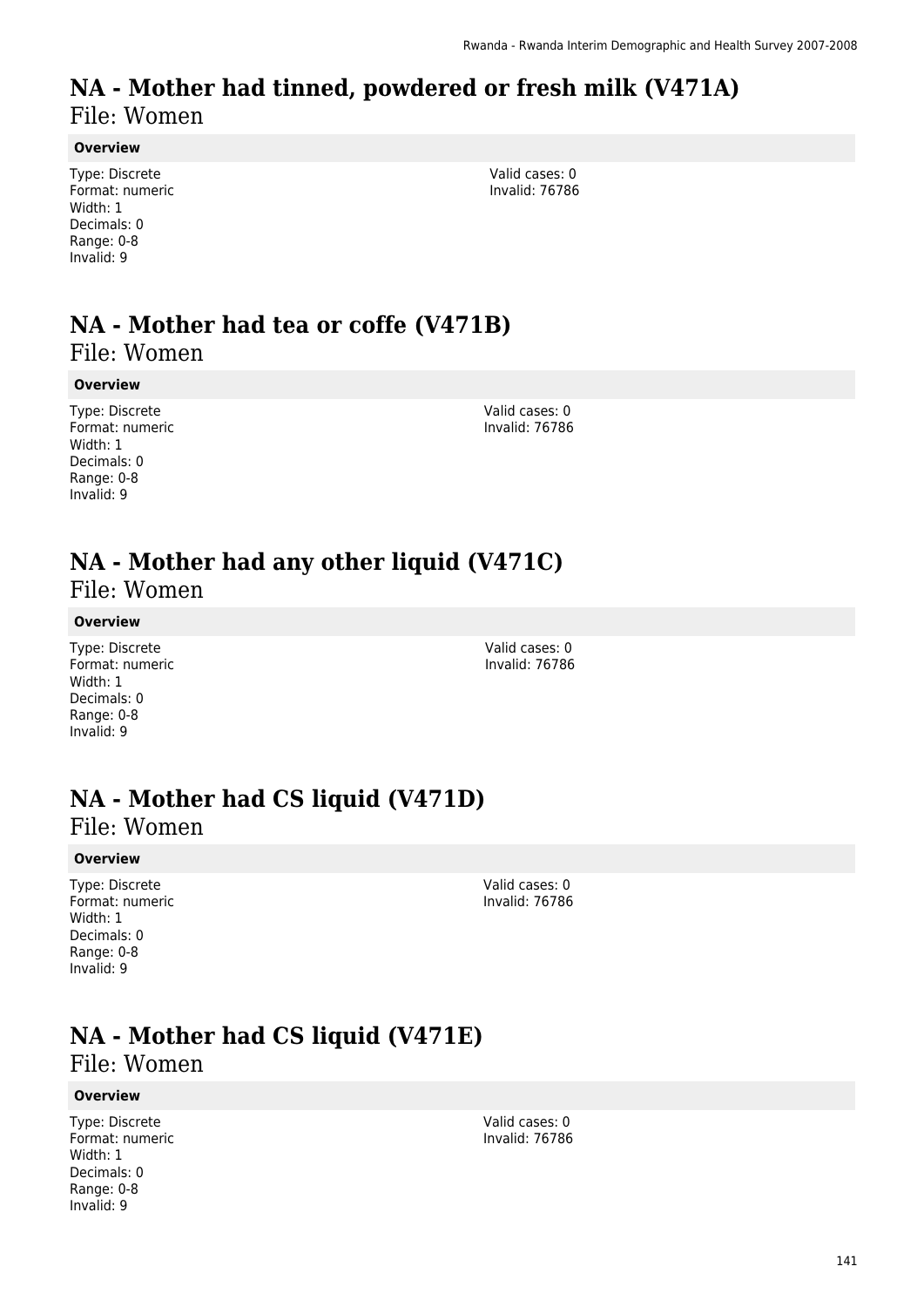### **NA - Mother had CS liquid (V471F)**  File: Women

### **Overview**

Type: Discrete Format: numeric Width: 1 Decimals: 0 Range: 0-8 Invalid: 9

### **NA - Mother had CS liquid (V471G)**  File: Women

#### **Overview**

Type: Discrete Format: numeric Width: 1 Decimals: 0 Range: 0-8 Invalid: 9

### **NA - Mother had CS foods (V472A)**  File: Women

#### **Overview**

Type: Discrete Format: numeric Width: 1 Decimals: 0 Range: 0-8 Invalid: 9

#### Valid cases: 0 Invalid: 76786

### **NA - Mother had CS foods (V472B)**  File: Women

#### **Overview**

Type: Discrete Format: numeric Width: 1 Decimals: 0 Range: 0-8 Invalid: 9

Valid cases: 0 Invalid: 76786

### **NA - Mother had CS foods (V472C)**  File: Women

### **Overview**

Type: Discrete Format: numeric Width: 1 Decimals: 0 Range: 0-8 Invalid: 9

Valid cases: 0 Invalid: 76786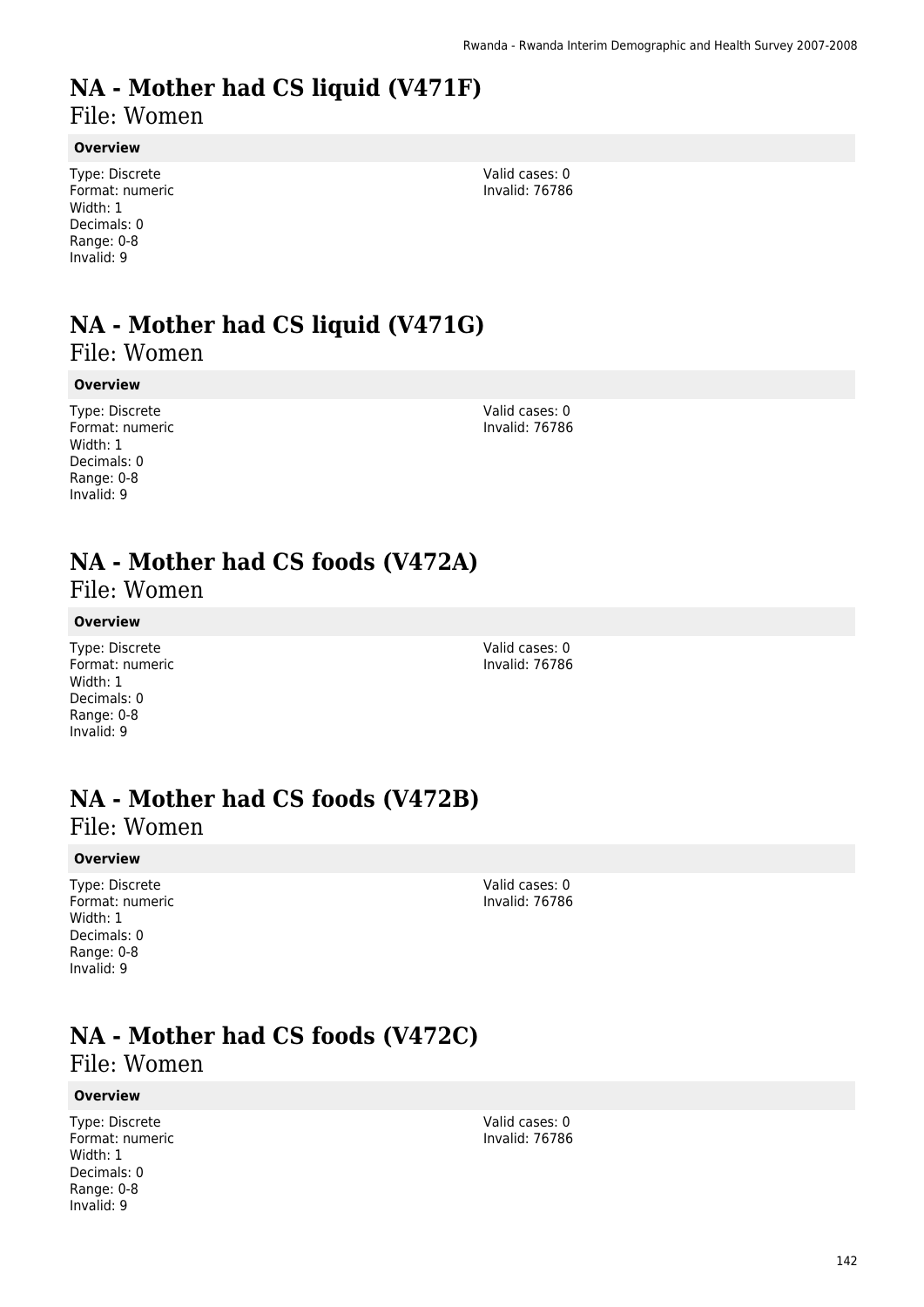### **NA - Mother had CS foods (V472D)**  File: Women

#### **Overview**

Type: Discrete Format: numeric Width: 1 Decimals: 0 Range: 0-8 Invalid: 9

Valid cases: 0 Invalid: 76786

### **NA - Mother had bread, noodles, other made from grains (V472E)**  File: Women

#### **Overview**

Type: Discrete Format: numeric Width: 1 Decimals: 0 Range: 0-8 Invalid: 9

Valid cases: 0 Invalid: 76786

### **NA - Mother had potatoes, cassave, or other tubers (V472F)**  File: Women

#### **Overview**

Type: Discrete Format: numeric Width: 1 Decimals: 0 Range: 0-8 Invalid: 9

Valid cases: 0 Invalid: 76786

### **NA - Mother had eggs (V472G)**  File: Women

#### **Overview**

Type: Discrete Format: numeric Width: 1 Decimals: 0 Range: 0-8 Invalid: 9

Valid cases: 0 Invalid: 76786

### **NA - Mother had meat (beef, pork, lamb, chicken, etc) (V472H)**  File: Women

### **Overview**

Type: Discrete Format: numeric Width: 1 Decimals: 0 Range: 0-8 Invalid: 9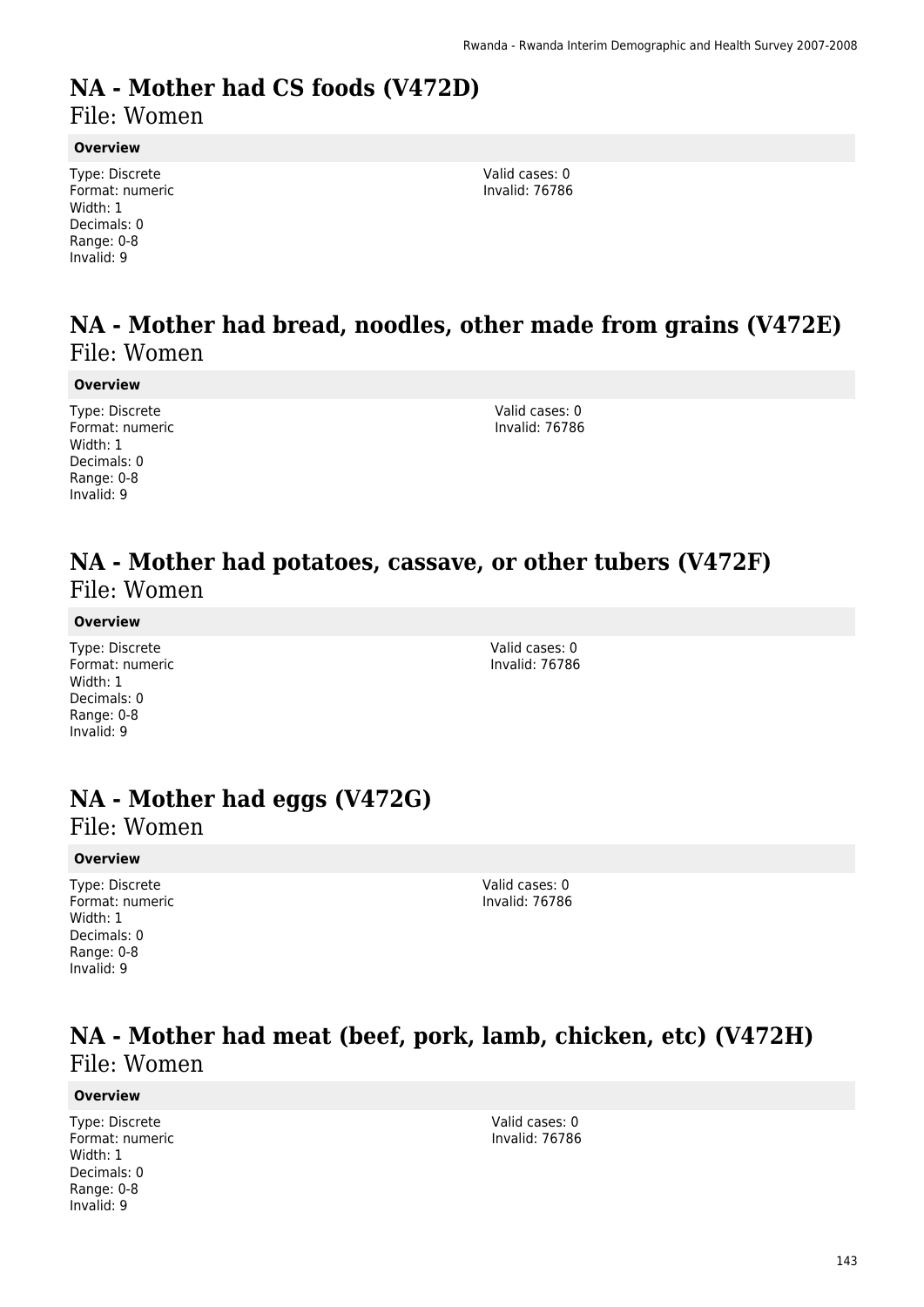### **NA - Mother had pumpink, carrots, squash (yellow or orange i (V472I)**  File: Women

#### **Overview**

Type: Discrete Format: numeric Width: 1 Decimals: 0 Range: 0-8 Invalid: 9

Valid cases: 0 Invalid: 76786

### **NA - Mother had any dark green leafy vegetables (V472J)**  File: Women

#### **Overview**

Type: Discrete Format: numeric Width: 1 Decimals: 0 Range: 0-8 Invalid: 9

Valid cases: 0 Invalid: 76786

### **NA - Mother had mangoes, papayas, other vitamin A fruits (V472K)**  File: Women

#### **Overview**

Type: Discrete Format: numeric Width: 1 Decimals: 0 Range: 0-8 Invalid: 9

Valid cases: 0 Invalid: 76786

### **NA - Mother had any other fuits (V472L)**  File: Women

### **Overview**

Type: Discrete Format: numeric Width: 1 Decimals: 0 Range: 0-8 Invalid: 9

Valid cases: 0 Invalid: 76786

### **NA - Mother had liver, heart, other organs (V472M)**  File: Women

### **Overview**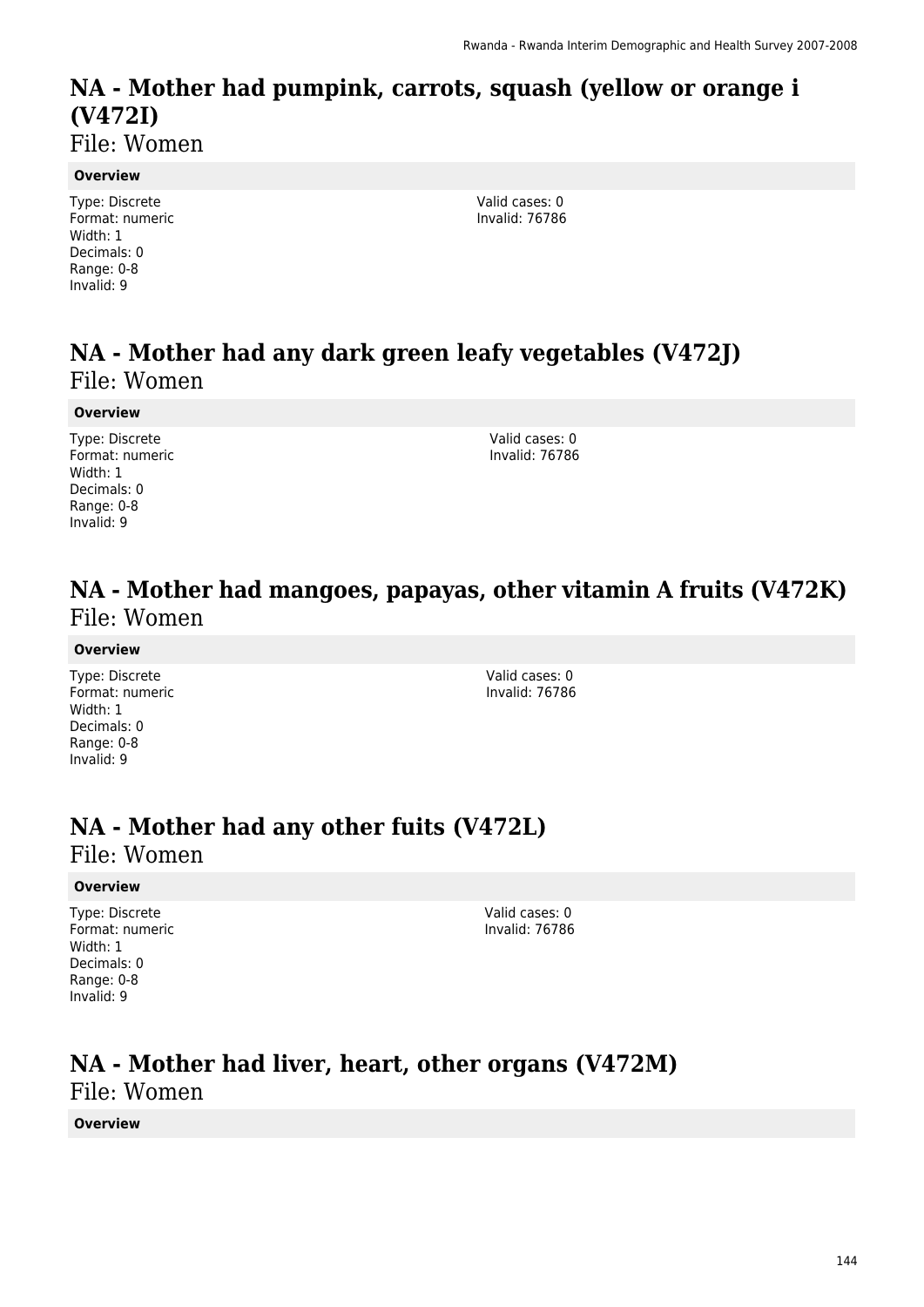### **NA - Mother had liver, heart, other organs (V472M)**  File: Women

Type: Discrete Format: numeric Width: 1 Decimals: 0 Range: 0-8 Invalid: 9

Valid cases: 0 Invalid: 76786

## **NA - Mother had fish or shellfish (V472N)**  File: Women

#### **Overview**

Type: Discrete Format: numeric Width: 1 Decimals: 0 Range: 0-8 Invalid: 9

Valid cases: 0 Invalid: 76786

### **NA - Mother had food made from beans, peas, lentis, nuts (V472O)**  File: Women

#### **Overview**

Type: Discrete Format: numeric Width: 1 Decimals: 0 Range: 0-8 Invalid: 9

Valid cases: 0 Invalid: 76786

### **NA - Mother had cheese, yogurt , other milk products (V472P)**  File: Women

### **Overview**

Type: Discrete Format: numeric Width: 1 Decimals: 0 Range: 0-8 Invalid: 9

Valid cases: 0 Invalid: 76786

### **NA - Mother had oil, fats, butter, products made of them (V472Q)**  File: Women

### **Overview**

Type: Discrete Format: numeric Width: 1 Decimals: 0 Range: 0-8 Invalid: 9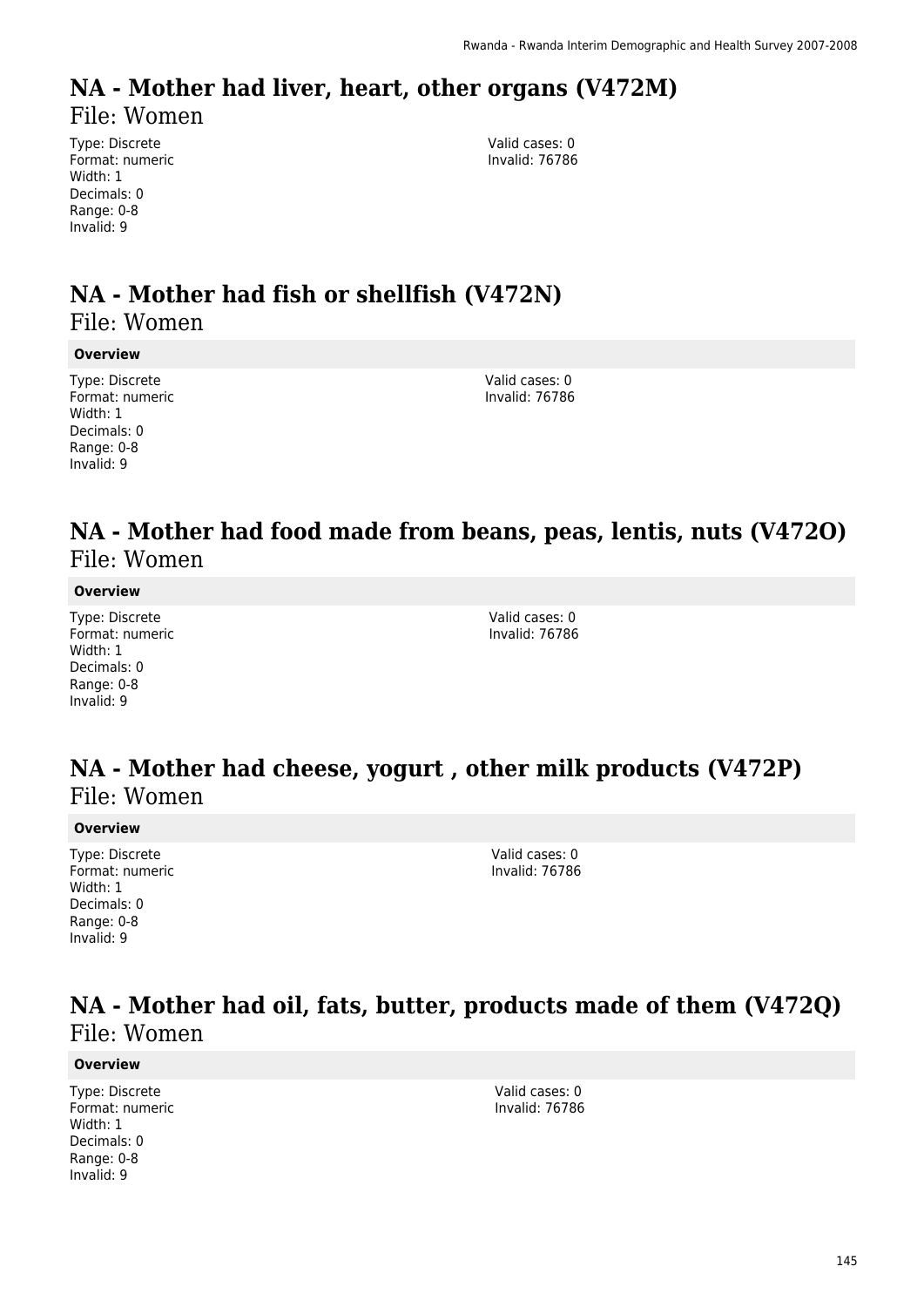### **NA - Mother had chocolates, sweets, candies, pastries, etc (V472R)**  File: Women

#### **Overview**

Type: Discrete Format: numeric Width: 1 Decimals: 0 Range: 0-8 Invalid: 9

### **NA - Mother had other solid-semisolid food (V472S)**  File: Women

#### **Overview**

Type: Discrete Format: numeric Width: 1 Decimals: 0 Range: 0-8 Invalid: 9

**NA - Mother had CS foods (V472T)**  File: Women

#### **Overview**

Type: Discrete Format: numeric Width: 1 Decimals: 0 Range: 0-8 Invalid: 9

#### Valid cases: 0 Invalid: 76786

Valid cases: 0 Invalid: 76786

### **NA - Mother had CS foods (V472U)**  File: Women

#### **Overview**

Type: Discrete Format: numeric Width: 1 Decimals: 0 Range: 0-8 Invalid: 9

Valid cases: 0 Invalid: 76786

### **NA - Read consent statement (HIV) (V473A)**  File: Women

### **Overview**

Type: Discrete Format: numeric Width: 1 Decimals: 0 Range: 1-3 Invalid: 9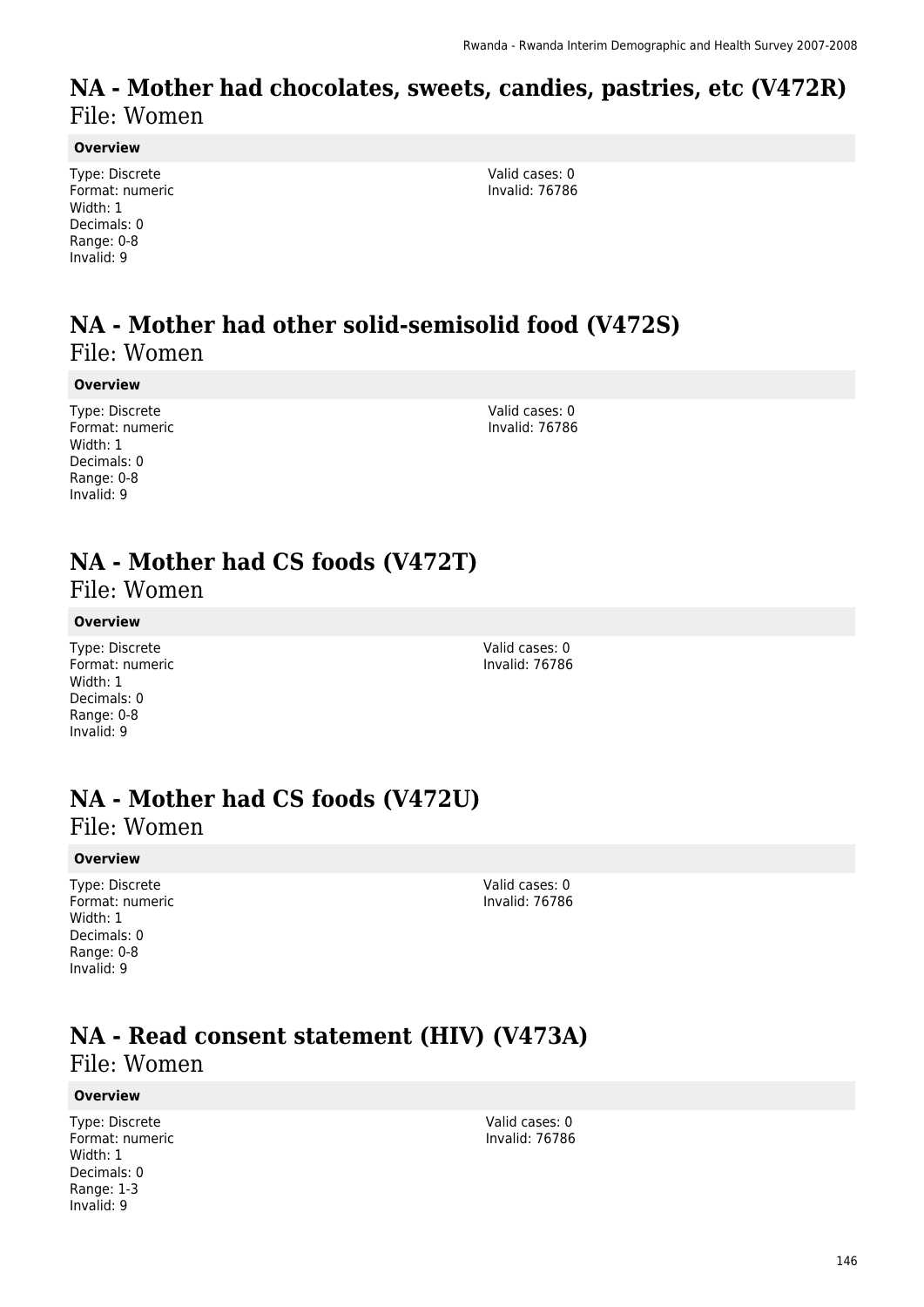# **NA - Result of measuring (HIV) (V473B)**

File: Women

### **Overview**

Type: Discrete Format: numeric Width: 1 Decimals: 0 Range: 1-6 Invalid: 9

## **NA - Heard of Tuberculosis or TB (V474)**  File: Women

### **Overview**

Type: Discrete Format: numeric Width: 1 Decimals: 0 Range: 0-1 Invalid: 9

Valid cases: 0 Invalid: 76786

### **NA - Tuberculosis spread by: air when coughing or sneezing (V474A)**  File: Women

### **Overview**

Type: Discrete Format: numeric Width: 1 Decimals: 0 Range: 0-1 Invalid: 9

Valid cases: 0 Invalid: 76786

## **NA - Tuberculosis spread by: sharing utensils (V474B)**  File: Women

### **Overview**

Type: Discrete Format: numeric Width: 1 Decimals: 0 Range: 0-1 Invalid: 9

Valid cases: 0 Invalid: 76786

### **NA - Tuberculosis spread by: touching a person with TB (V474C)**  File: Women

### **Overview**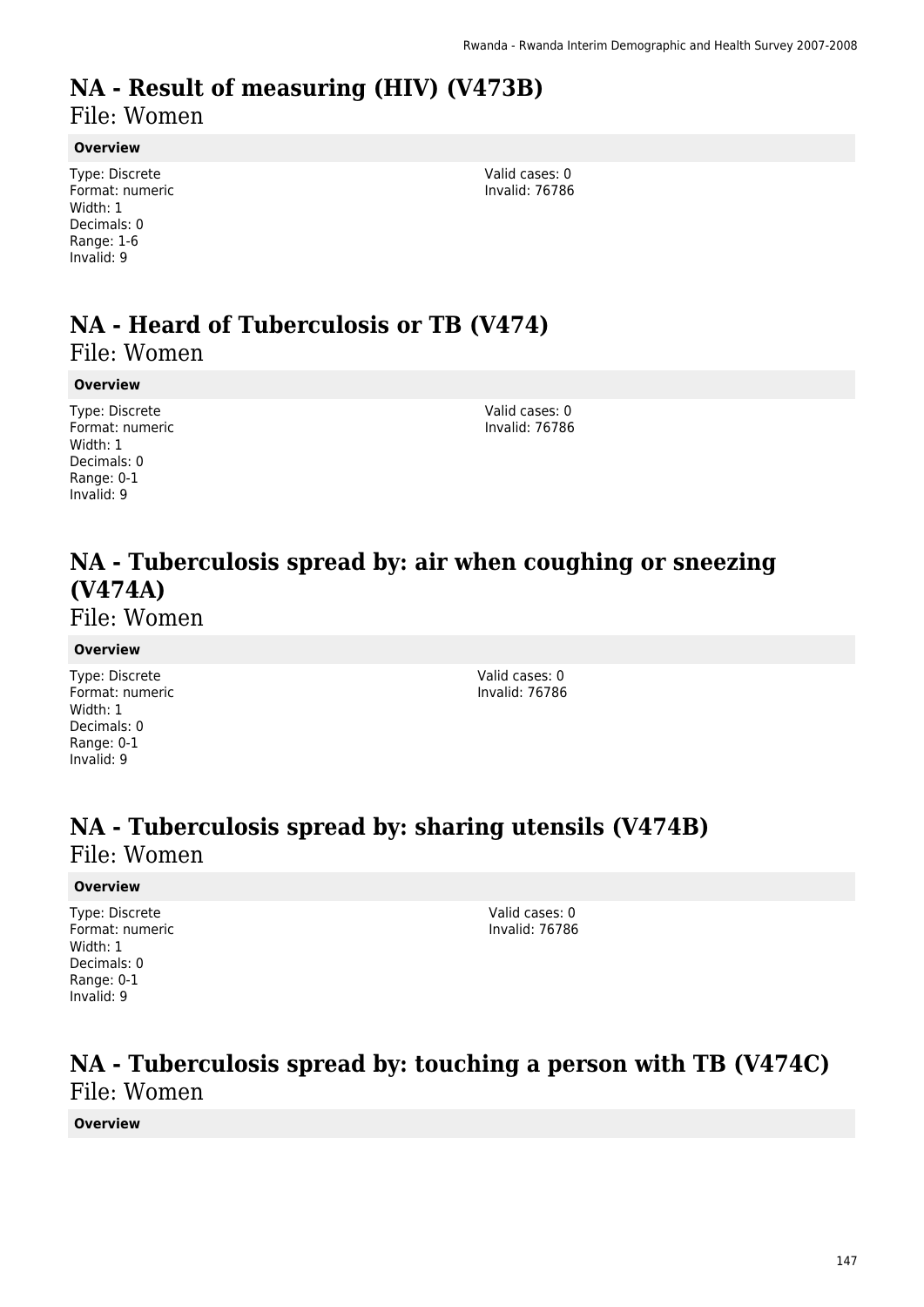### **NA - Tuberculosis spread by: touching a person with TB (V474C)**  File: Women

Type: Discrete Format: numeric Width: 1 Decimals: 0 Range: 0-1 Invalid: 9

Valid cases: 0 Invalid: 76786

## **NA - Tuberculosis spread through food (V474D)**  File: Women

### **Overview**

Type: Discrete Format: numeric Width: 1 Decimals: 0 Range: 0-1 Invalid: 9

Valid cases: 0 Invalid: 76786

### **NA - Tuberculosis spread by: sexual contact (V474E)**  File: Women

#### **Overview**

Type: Discrete Format: numeric Width: 1 Decimals: 0 Range: 0-1 Invalid: 9

Valid cases: 0 Invalid: 76786

### **NA - Tuberculosis spread by: mosquito bites (V474F)**  File: Women

#### **Overview**

Type: Discrete Format: numeric Width: 1 Decimals: 0 Range: 0-1 Invalid: 9

### **NA - Tuberculosis spread by: CS (V474G)**  File: Women

#### **Overview**

Type: Discrete Format: numeric Width: 1 Decimals: 0 Range: 0-1 Invalid: 9

Valid cases: 0 Invalid: 76786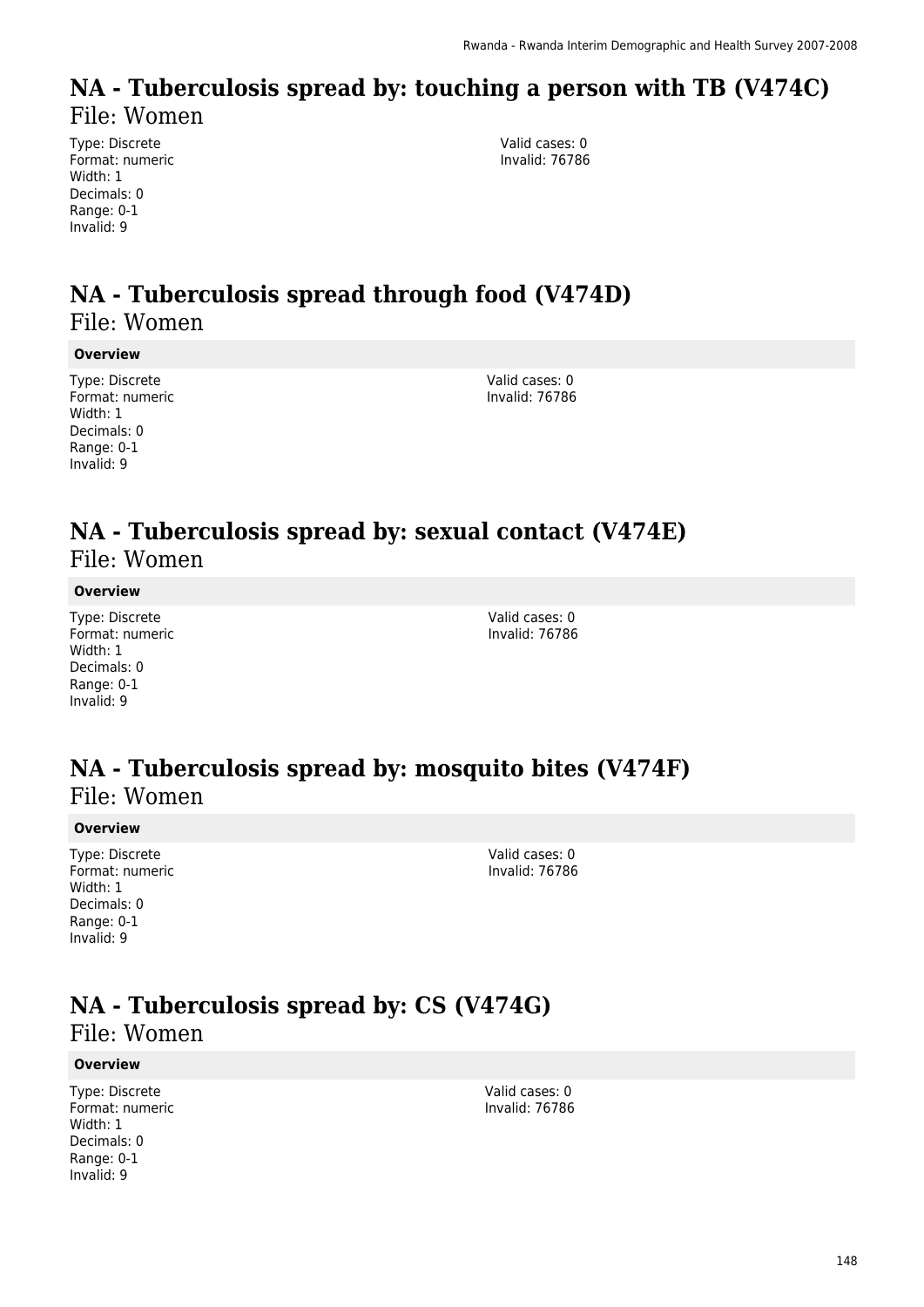# **NA - Tuberculosis spread by: CS (V474H)**

File: Women

### **Overview**

Type: Discrete Format: numeric Width: 1 Decimals: 0 Range: 0-1 Invalid: 9

### **NA - Tuberculosis spread by: CS (V474I)**  File: Women

#### **Overview**

Type: Discrete Format: numeric Width: 1 Decimals: 0 Range: 0-1 Invalid: 9

Valid cases: 0 Invalid: 76786

Valid cases: 0 Invalid: 76786

### **NA - Tuberculosis spread by: CS (V474J)**  File: Women

#### **Overview**

Type: Discrete Format: numeric Width: 1 Decimals: 0 Range: 0-1 Invalid: 9

Valid cases: 0 Invalid: 76786

### **NA - Tuberculosis spread by: other (V474X)**  File: Women

### **Overview**

Type: Discrete Format: numeric Width: 1 Decimals: 0 Range: 0-1 Invalid: 9

Valid cases: 0 Invalid: 76786

### **NA - Tuberculosis spread by: don't know (V474Z)**  File: Women

### **Overview**

Type: Discrete Format: numeric Width: 1 Decimals: 0 Range: 0-1 Invalid: 9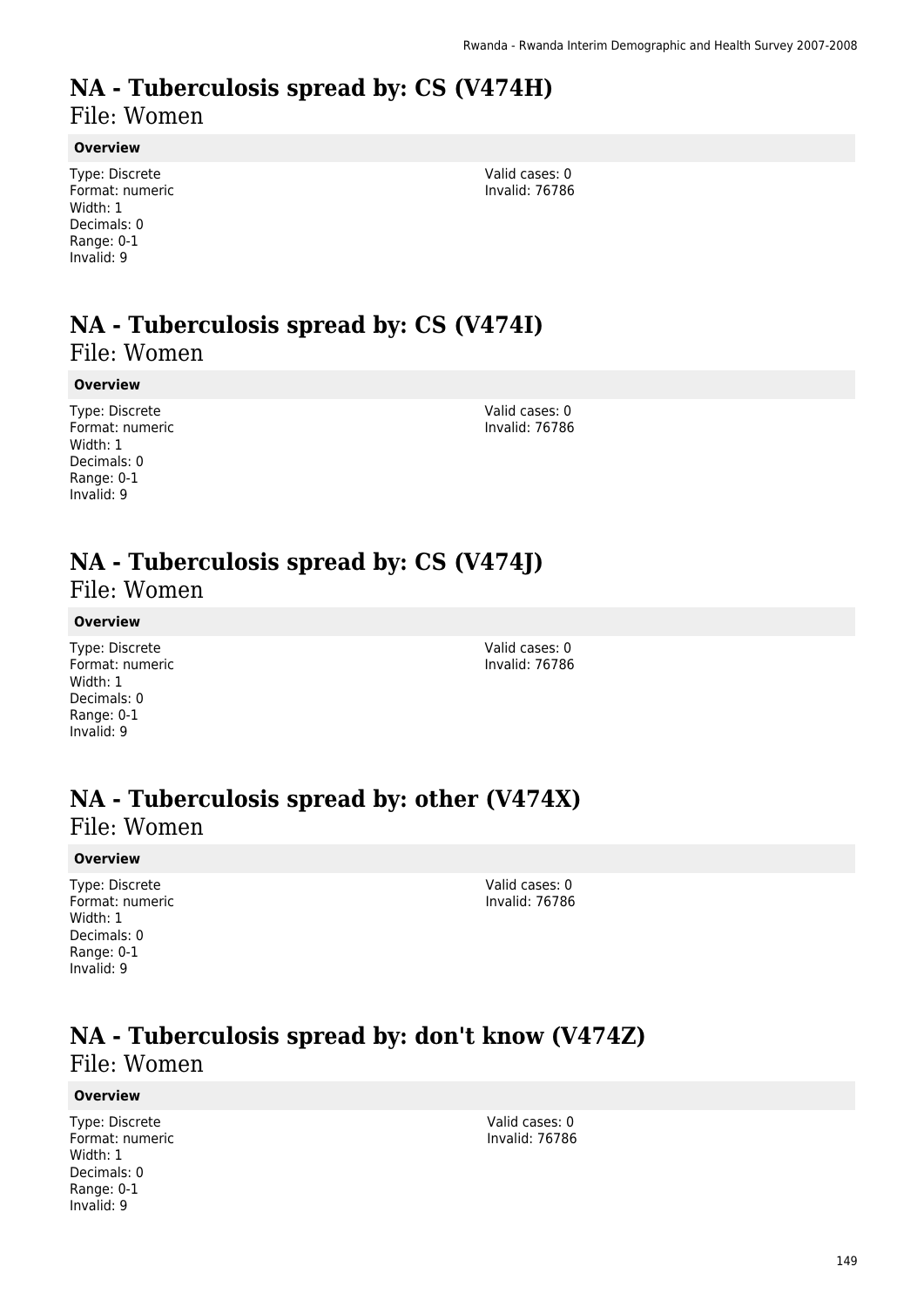# **NA - Can tuberculosis be cured (V475)**

File: Women

### **Overview**

Type: Discrete Format: numeric Width: 1 Decimals: 0 Range: 0-8 Invalid: 9

Valid cases: 0 Invalid: 76786

## **NA - Keep secret when family member gets TB (V476)**  File: Women

#### **Overview**

Type: Discrete Format: numeric Width: 1 Decimals: 0 Range: 0-8 Invalid: 9

Valid cases: 0 Invalid: 76786

### **NA - Number of injections in last 12 months (V477)**  File: Women

#### **Overview**

Type: Discrete Format: numeric Width: 1 Decimals: 0 Range: 0-98 Invalid: 99

Valid cases: 0 Invalid: 76786

## **NA - Injections administered by a health worker (V478)**  File: Women

### **Overview**

Type: Discrete Format: numeric Width: 1 Decimals: 0 Range: 0-98 Invalid: 99

Valid cases: 0 Invalid: 76786

### **NA - Source for injection by health worker (V479)**  File: Women

### **Overview**

Type: Discrete Format: numeric Width: 1 Decimals: 0 Range: 10-96 Invalid: 99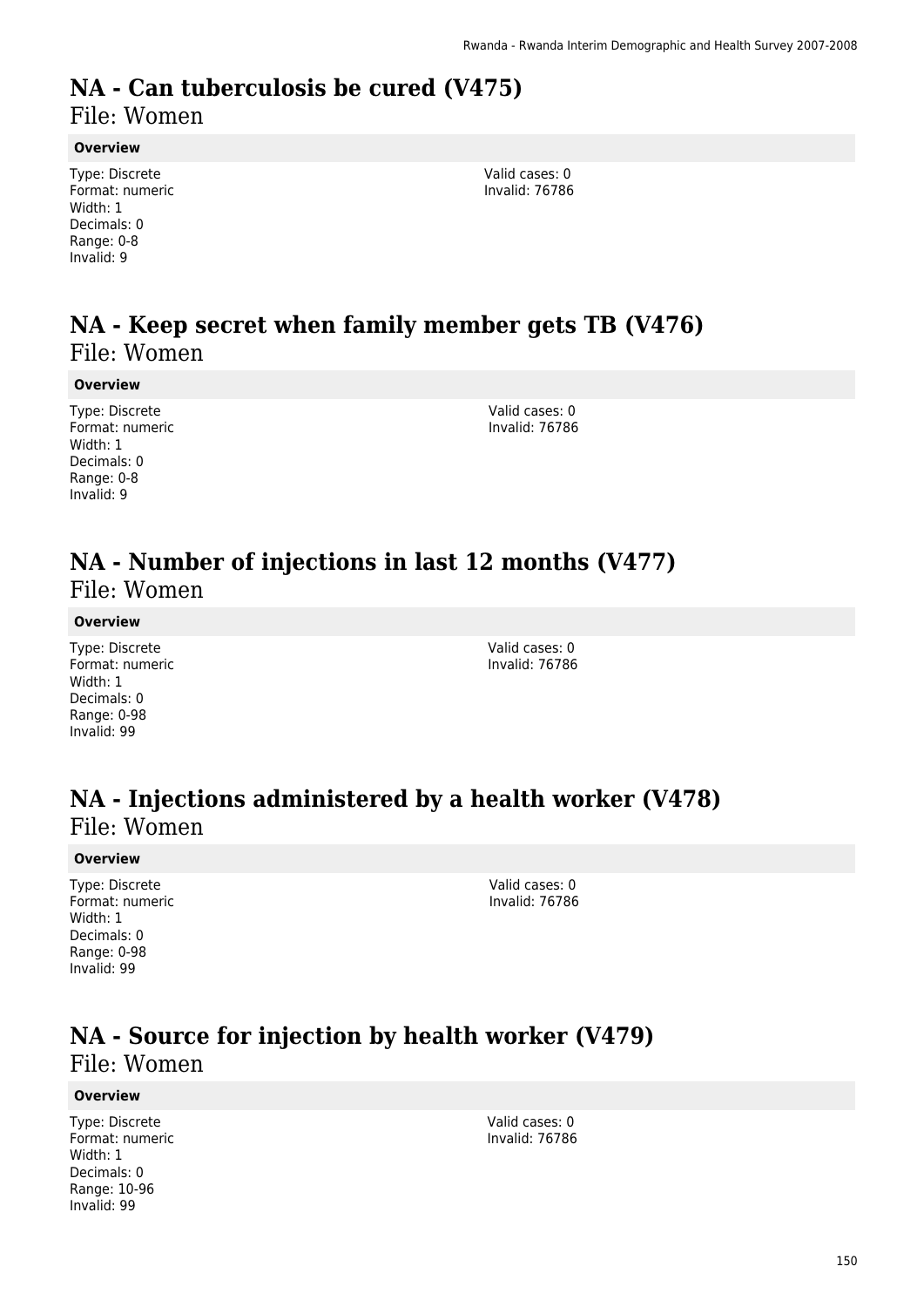### **NA - Syringe and needle from new, unopened package (V480)**  File: Women

#### **Overview**

Type: Discrete Format: numeric Width: 1 Decimals: 0 Range: 0-8 Invalid: 9

### **NA - Covered by health insurance (V481)**  File: Women

#### **Overview**

Type: Discrete Format: numeric Width: 1 Decimals: 0 Range: 0-1 Invalid: 9

Valid cases: 0 Invalid: 76786

## **NA - Health insurance type: mutual/community organization (V481A)**

### File: Women

#### **Overview**

Type: Discrete Format: numeric Width: 1 Decimals: 0 Range: 0-1 Invalid: 9

Valid cases: 0 Invalid: 76786

### **NA - Health insurance type: provided by employer (V481B)**  File: Women

### **Overview**

Type: Discrete Format: numeric Width: 1 Decimals: 0 Range: 0-1 Invalid: 9

Valid cases: 0 Invalid: 76786

### **NA - Health insurance type: social security (V481C)**  File: Women

### **Overview**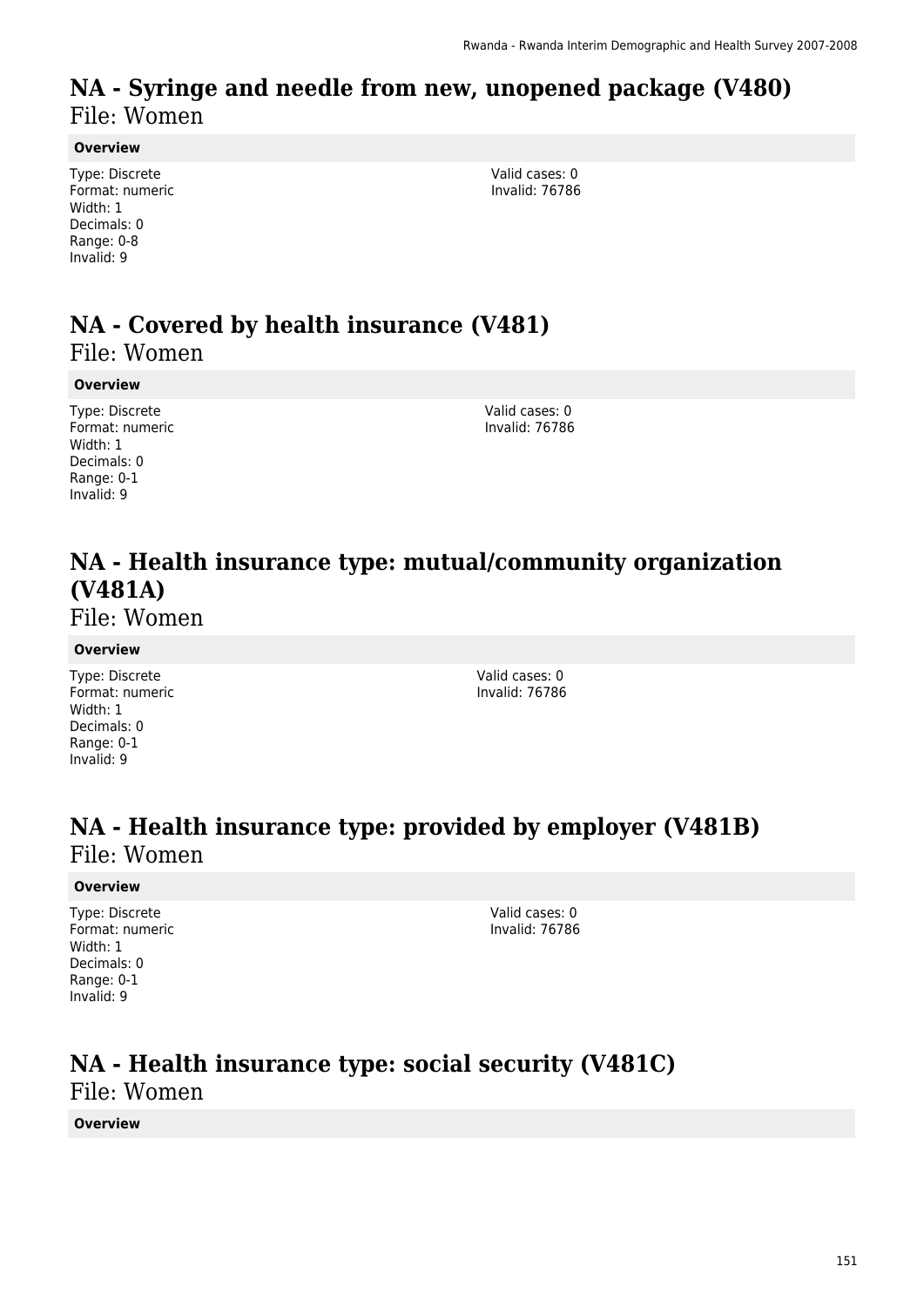### **NA - Health insurance type: social security (V481C)**  File: Women

Type: Discrete Format: numeric Width: 1 Decimals: 0 Range: 0-1 Invalid: 9

Valid cases: 0 Invalid: 76786

## **NA - Health insurance type: private/commercial purchased (V481D)**

File: Women

### **Overview**

Type: Discrete Format: numeric Width: 1 Decimals: 0 Range: 0-1 Invalid: 9

Valid cases: 0 Invalid: 76786

# **NA - Health insurance type: CS (V481E)**

### File: Women

### **Overview**

Type: Discrete Format: numeric Width: 1 Decimals: 0 Range: 0-1 Invalid: 9

Valid cases: 0 Invalid: 76786

### **NA - Health insurance type: CS (V481F)**  File: Women

### **Overview**

Type: Discrete Format: numeric Width: 1 Decimals: 0 Range: 0-1 Invalid: 9

Valid cases: 0 Invalid: 76786

### **NA - Health insurance type: CS (V481G)**  File: Women

### **Overview**

Type: Discrete Format: numeric Width: 1 Decimals: 0 Range: 0-1 Invalid: 9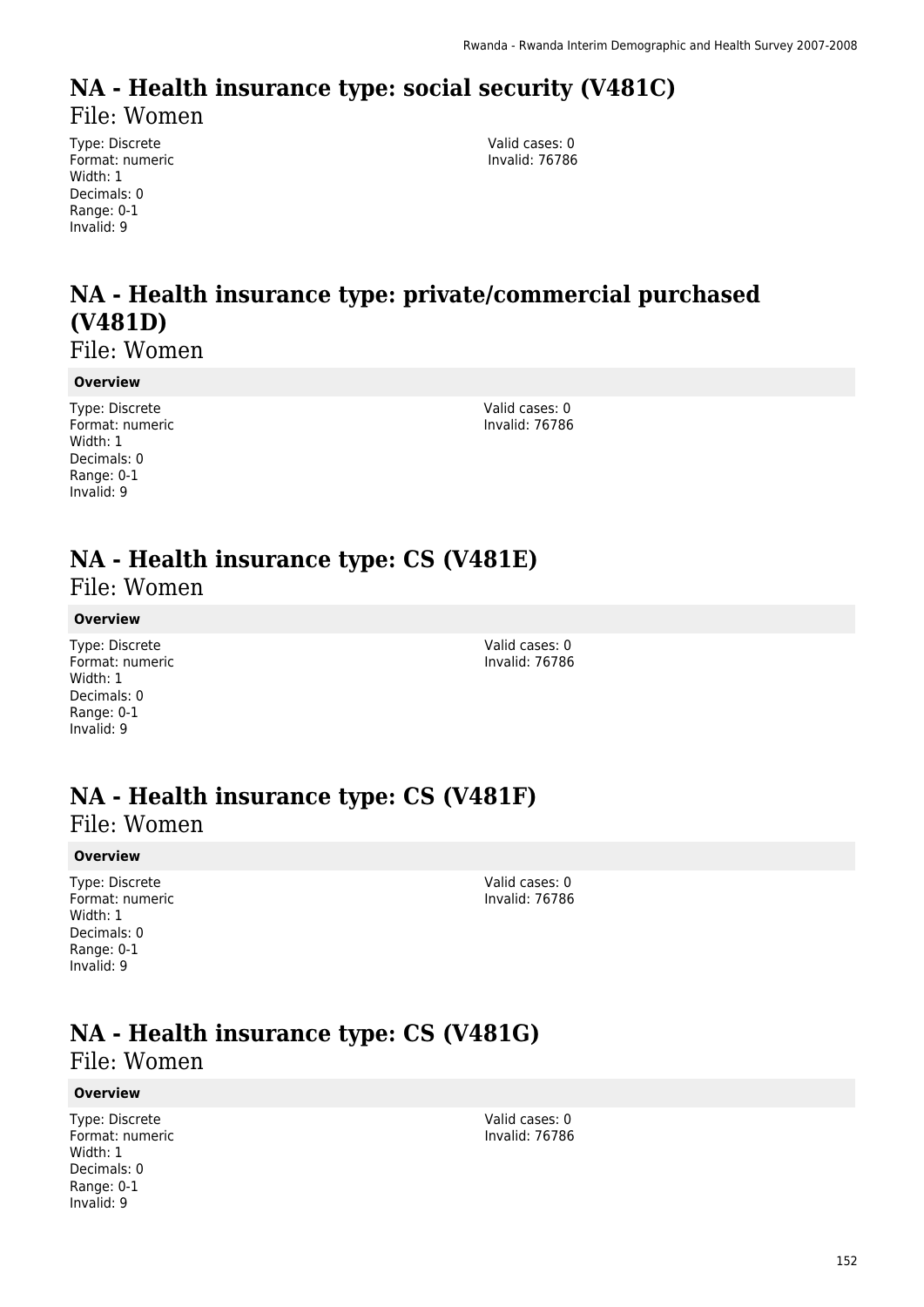## **NA - Health insurance type: CS (V481H)**

File: Women

### **Overview**

Type: Discrete Format: numeric Width: 1 Decimals: 0 Range: 0-1 Invalid: 9

### **NA - Health insurance type: other (V481X)**  File: Women

#### **Overview**

Type: Discrete Format: numeric Width: 1 Decimals: 0 Range: 0-1 Invalid: 9

Valid cases: 0 Invalid: 76786

Valid cases: 0 Invalid: 76786

### **NA - Arrange care of biological children under age 18 (V482A)**  File: Women

#### **Overview**

Type: Discrete Format: numeric Width: 1 Decimals: 0 Range: 0-8 Invalid: 9

Valid cases: 0 Invalid: 76786

### **NA - Primary caregiver of children under age 18 (V482B)**  File: Women

### **Overview**

Type: Discrete Format: numeric Width: 1 Decimals: 0 Range: 0-1 Invalid: 9

Valid cases: 0 Invalid: 76786

### **NA - Arrange care of non-biological children < 18 (V482C)**  File: Women

### **Overview**

Type: Discrete Format: numeric Width: 1 Decimals: 0 Range: 0-8 Invalid: 9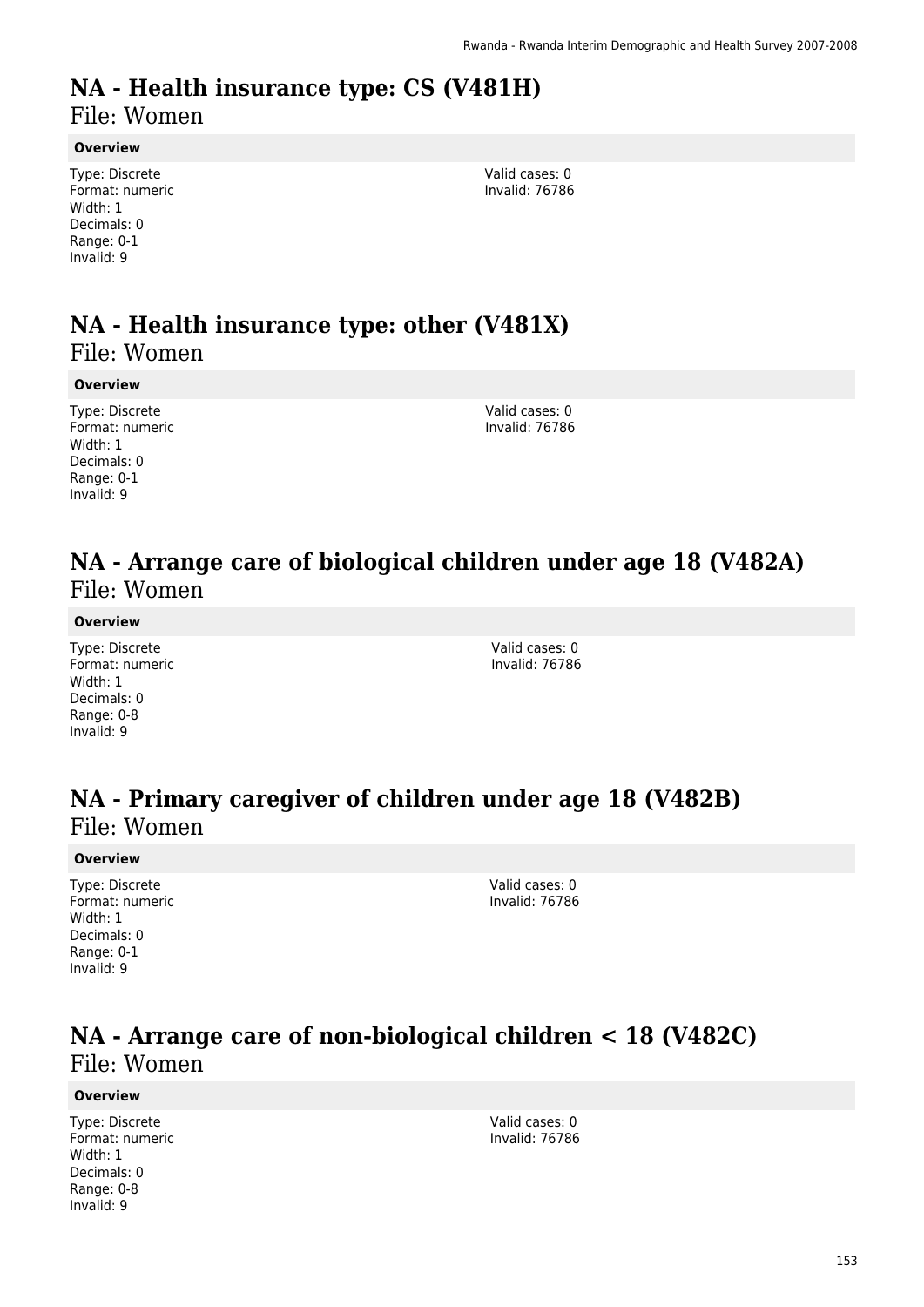### **Current marital status (V501)**  File: Women

### **Overview**

Type: Discrete Format: numeric Width: 1 Decimals: 0 Range: 0-5 Invalid: 9

Valid cases: 7313 Invalid: 69473 Minimum: 0 Maximum: 5

## **Currently/formerly/never marr. (V502)**  File: Women

#### **Overview**

Type: Discrete Format: numeric Width: 1 Decimals: 0 Range: 0-2 Invalid: 9

Valid cases: 7313 Invalid: 69473 Minimum: 0 Maximum: 2

### **NA - Number of unions (V503)**  File: Women

### **Overview**

Type: Discrete Format: numeric Width: 1 Decimals: 0 Range: 1-2 Invalid: 9

## **Husband lives in house (V504)**

### File: Women

### **Overview**

Type: Discrete Format: numeric Width: 1 Decimals: 0 Range: 1-2 Invalid: 9

Valid cases: 3738 Invalid: 73048 Minimum: 1 Maximum: 2

### **NA - Number of other wives (V505)**  File: Women

### **Overview**

Type: Discrete Format: numeric Width: 1 Decimals: 0 Range: 0-98 Invalid: 99

Valid cases: 0 Invalid: 76786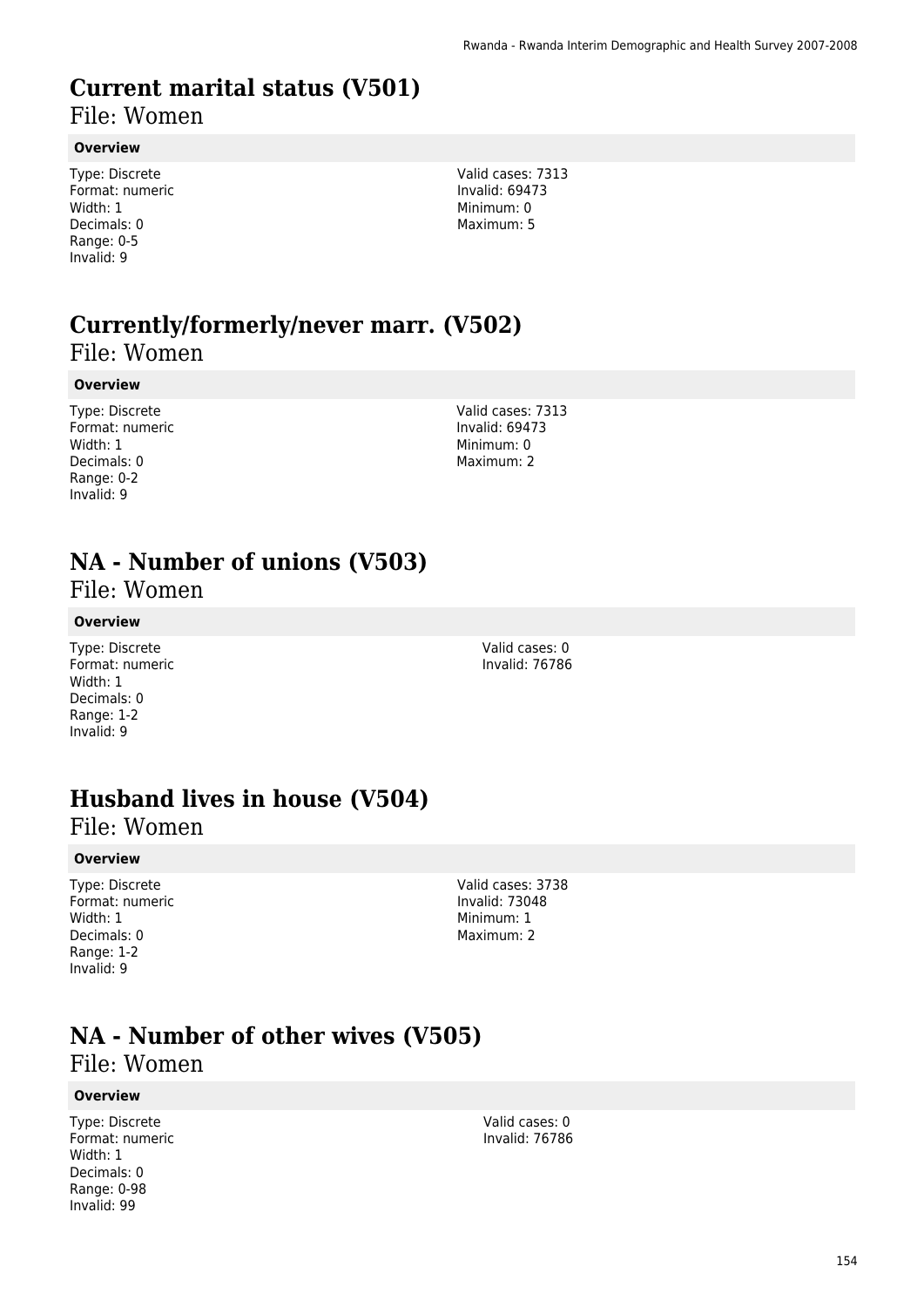# **NA - Wife rank number (V506)**

File: Women

### **Overview**

Type: Discrete Format: numeric Width: 1 Decimals: 0 Range: 98-98 Invalid: 99

### **NA - Month of first marriage (V507)**  File: Women

#### **Overview**

Type: Discrete Format: numeric Width: 1 Decimals: 0

Valid cases: 0 Invalid: 76786

### **NA - Year of first marriage (V508)**  File: Women

#### **Overview**

Type: Discrete Format: numeric Width: 1 Decimals: 0

Valid cases: 0 Invalid: 76786

### **NA - Date of first marriage (CMC) (V509)**  File: Women

#### **Overview**

Type: Discrete Format: numeric Width: 1 Decimals: 0

Valid cases: 0 Invalid: 76786

### **NA - Completeness of date inform. (V510)**  File: Women

### **Overview**

Type: Discrete Format: numeric Width: 1 Decimals: 0 Range: 1-8

Valid cases: 0 Invalid: 76786

### **NA - Age at first marriage (V511)**  File: Women

**Overview**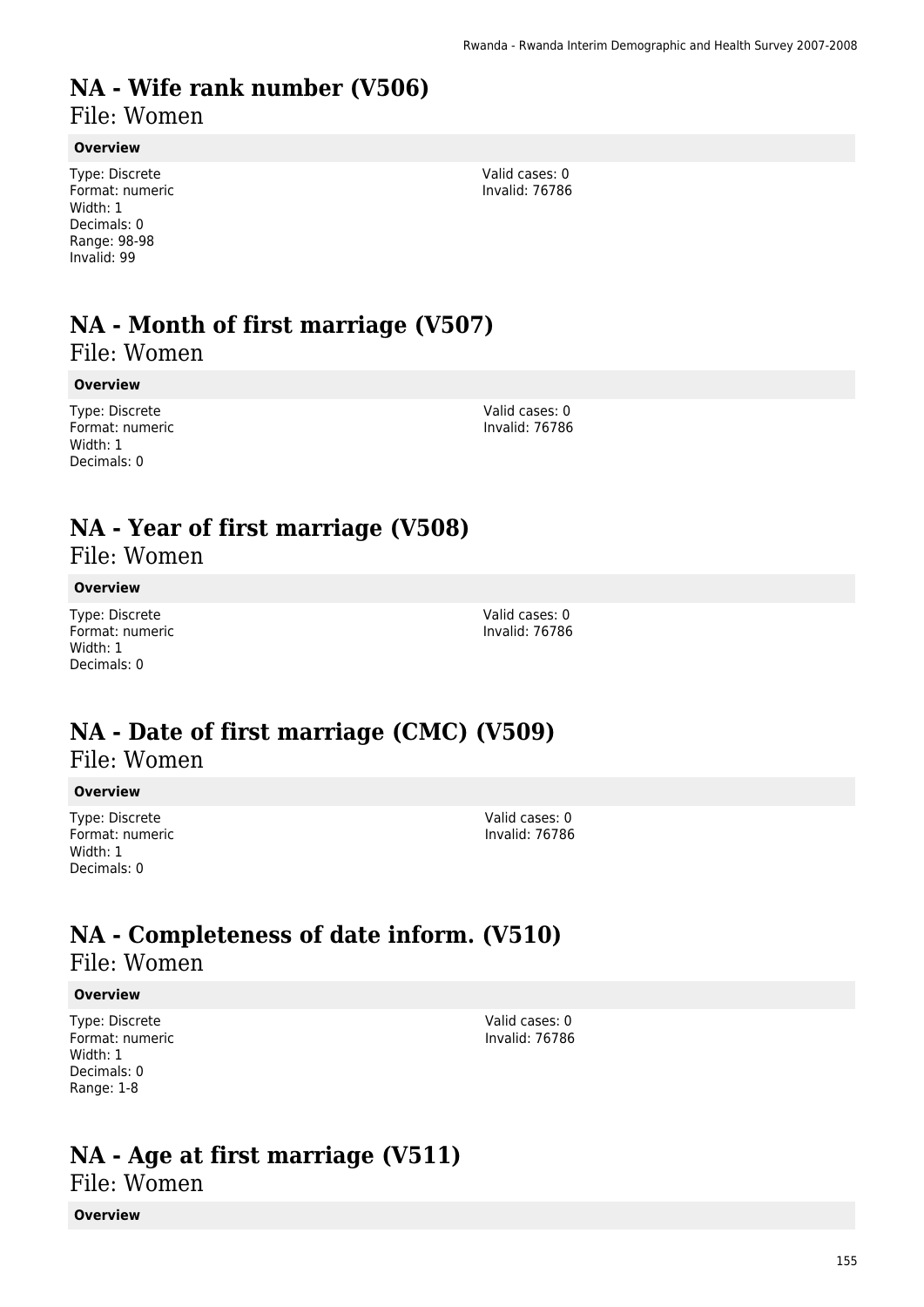### **NA - Age at first marriage (V511)**  File: Women

Type: Discrete Format: numeric Width: 1 Decimals: 0

### **NA - Years since first marriage (V512)**  File: Women

#### **Overview**

Type: Discrete Format: numeric Width: 1 Decimals: 0

Valid cases: 0 Invalid: 76786

Valid cases: 0 Invalid: 76786

### **Marital duration (grouped) (V513)**  File: Women

#### **Overview**

Type: Discrete Format: numeric Width: 1 Decimals: 0 Range: 0-7

Valid cases: 7313 Invalid: 69473 Minimum: 0 Maximum: 0

### **NA - Age at first intercourse (V525)**  File: Women

#### **Overview**

Type: Discrete Format: numeric Width: 1 Decimals: 0 Range: 0-98 Invalid: 99

### **NA - Time since last intercourse (V527)**  File: Women

#### **Overview**

Type: Discrete Format: numeric Width: 1 Decimals: 0 Range: 100-998 Invalid: 999

Valid cases: 0 Invalid: 76786

### **NA - Time since last intercourse(g) (V528)**  File: Women

**Overview**

Valid cases: 0 Invalid: 76786

156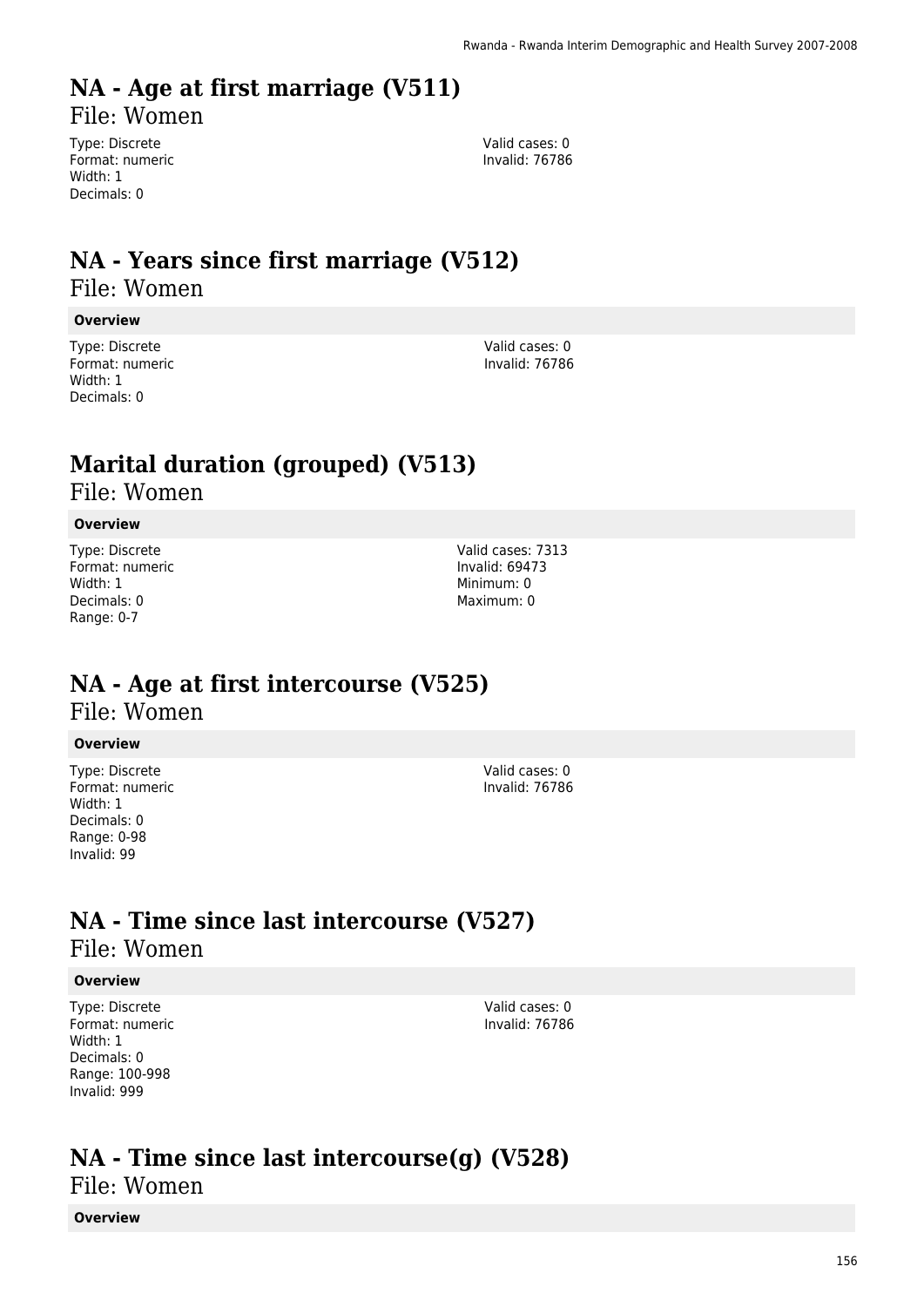### **NA - Time since last intercourse(g) (V528)**  File: Women

Type: Discrete Format: numeric Width: 1 Decimals: 0 Range: 31-98 Invalid: 99

## **NA - Time since last intercourse(imputed) (V529)**  File: Women

#### **Overview**

Type: Discrete Format: numeric Width: 1 Decimals: 0 Range: 995-998 Invalid: 999

Valid cases: 0 Invalid: 76786

Valid cases: 0 Invalid: 76786

### **NA - Flag for V529 (V530)**  File: Women

#### **Overview**

Type: Discrete Format: numeric Width: 1 Decimals: 0 Range: 0-9

### **NA - Age at first intercourse (imp) (V531)**  File: Women

#### **Overview**

Type: Discrete Format: numeric Width: 1 Decimals: 0 Range: 0-98 Invalid: 99

### **NA - Flag for V531 (V532)**  File: Women

#### **Overview**

Type: Discrete Format: numeric Width: 1 Decimals: 0 Range: 0-6

Valid cases: 0 Invalid: 76786

Valid cases: 0 Invalid: 76786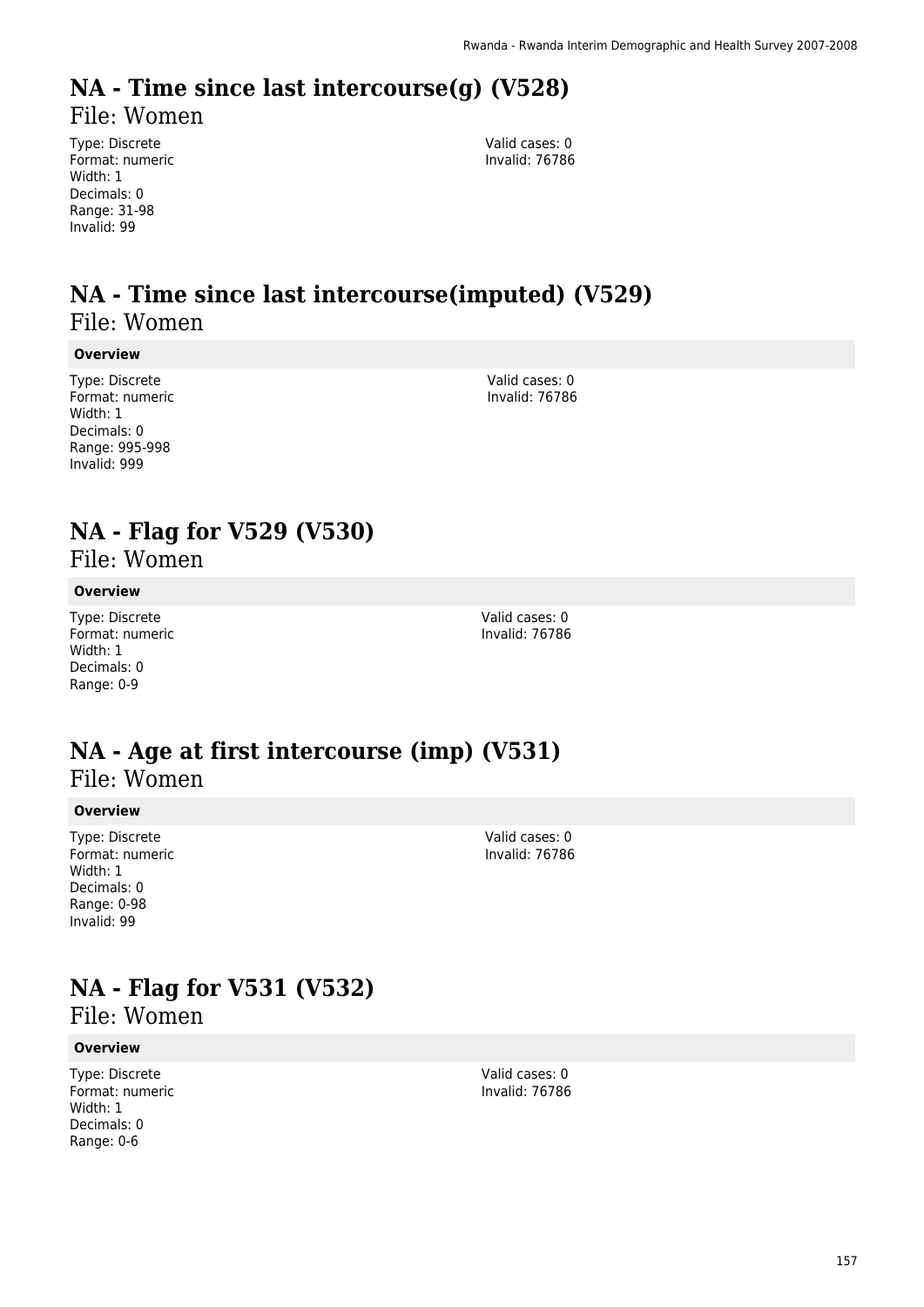# **NA - Have ever been married (V535)**

File: Women

### **Overview**

Type: Discrete Format: numeric Width: 1 Decimals: 0 Range: 0-2 Invalid: 9

### **NA - Recent sexual activity (V536)**  File: Women

#### **Overview**

Type: Discrete Format: numeric Width: 1 Decimals: 0 Range: 0-3 Invalid: 9

### **NA - Months of abstinence (V537)**  File: Women

#### **Overview**

Type: Discrete Format: numeric Width: 1 Decimals: 0 Range: 60-98 Invalid: 99

Valid cases: 0 Invalid: 76786

### **NA - How previous marriage or union ended (V538)**  File: Women

### **Overview**

Type: Discrete Format: numeric Width: 1 Decimals: 0 Range: 1-3 Invalid: 9

Valid cases: 0 Invalid: 76786

### **NA - Who received most of late husbands property (V539)**  File: Women

### **Overview**

Type: Discrete Format: numeric Width: 1 Decimals: 0 Range: 1-7 Invalid: 9

Valid cases: 0 Invalid: 76786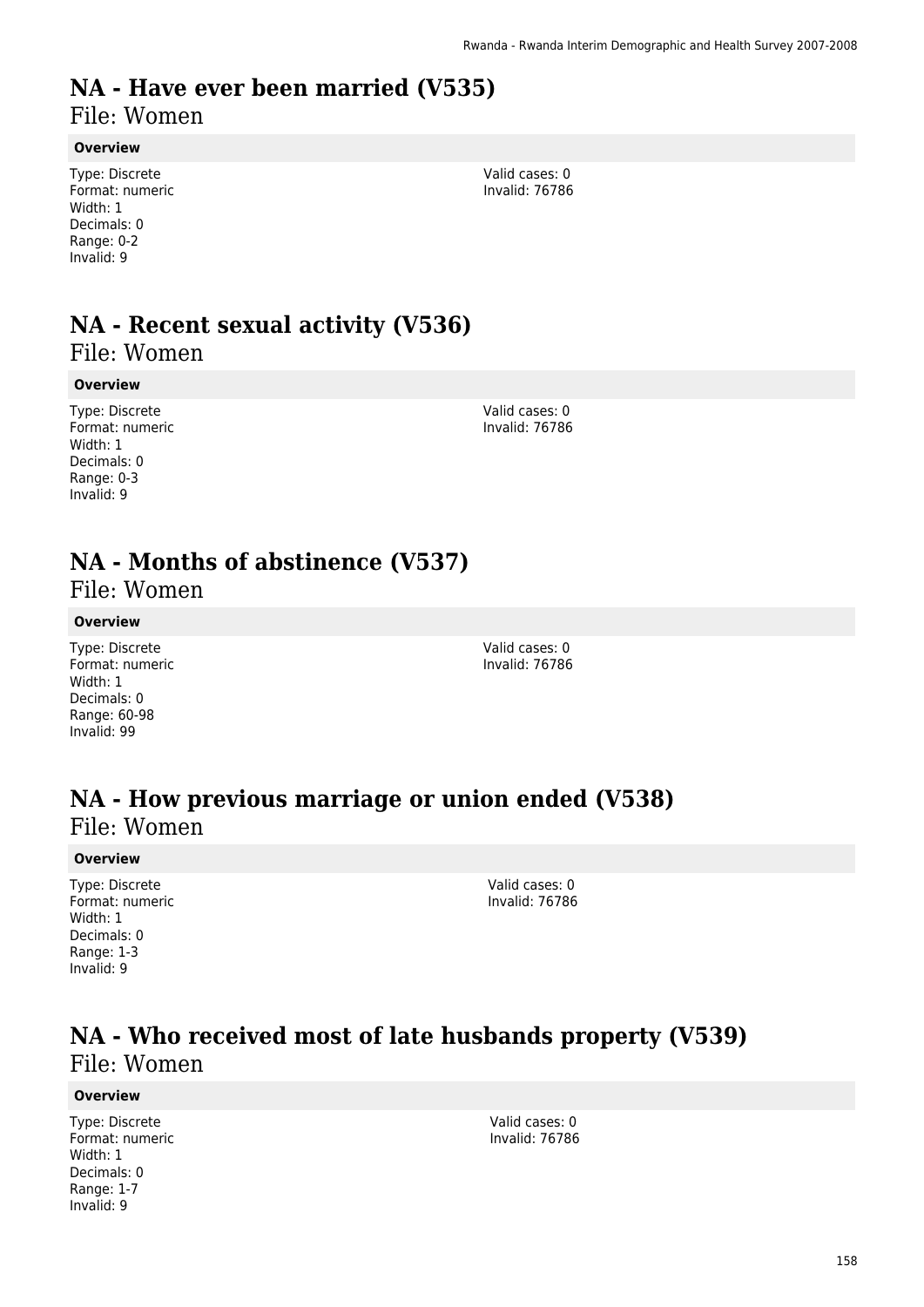## **NA - Respondent received any of late husband's assets or val (V540)**

File: Women

### **Overview**

Type: Discrete Format: numeric Width: 1 Decimals: 0 Range: 0-1 Invalid: 9

Valid cases: 0 Invalid: 76786

### **NA - Intends to postpone intercourse until marriage (V541)**  File: Women

### **Overview**

Type: Discrete Format: numeric Width: 1 Decimals: 0 Range: 0-8 Invalid: 9

Valid cases: 0 Invalid: 76786

## **Time interview started (V801)**  File: Women

### **Overview**

Type: Continuous Format: numeric Width: 4 Decimals: 0 Range: 609-2108 Invalid: 9999

Valid cases: 4729 Invalid: 72057 Minimum: 609 Maximum: 2108 Mean: 1283.6 Standard deviation: 231

## **Time interview ended (V802)**  File: Women

### **Overview**

Type: Continuous Format: numeric Width: 4 Decimals: 0 Range: 610-2135 Invalid: 9999

Valid cases: 6224 Invalid: 70562 Minimum: 610 Maximum: 2135 Mean: 1320.9 Standard deviation: 225

### **Length of interview in minutes (V803)**  File: Women

### **Overview**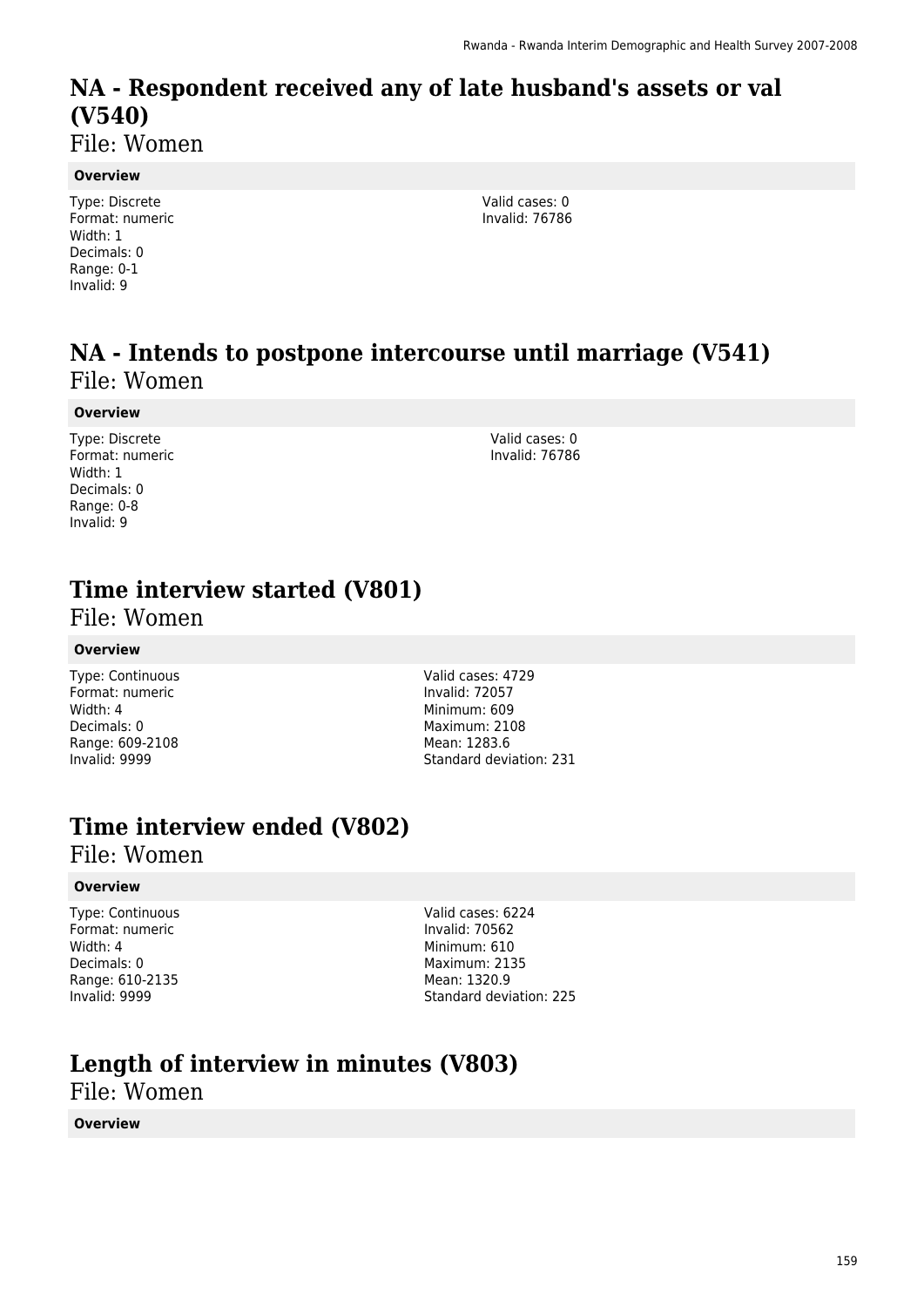### **Length of interview in minutes (V803)**  File: Women

Type: Discrete Format: numeric Width: 2 Decimals: 0 Range: 0-97 Invalid: 99

Valid cases: 4691 Invalid: 72095 Minimum: 0 Maximum: 96

## **Number of visits (V804)**

File: Women

### **Overview**

Type: Discrete Format: numeric Width: 1 Decimals: 0 Range: 1-3

Valid cases: 7313 Invalid: 69473 Minimum: 1 Maximum: 3 Mean: 1.1 Standard deviation: 0.3

### **Interviewer identification (V805)**  File: Women

### **Overview**

Type: Continuous Format: numeric Width: 3 Decimals: 0 Range: 1-905

Valid cases: 7313 Invalid: 69473 Minimum: 1 Maximum: 905 Mean: 387.1 Standard deviation: 294.9

### **Keyer identification (V806)**  File: Women

### **Overview**

Type: Discrete Format: numeric Width: 1 Decimals: 0 Range: 1-6

Valid cases: 7313 Invalid: 69473 Minimum: 1 Maximum: 6 Mean: 3 Standard deviation: 1.5

### **NA - Pres. children < 10 (sec 7) (V811)**  File: Women

### **Overview**

Type: Discrete Format: numeric Width: 1 Decimals: 0 Range: 0-2 Invalid: 9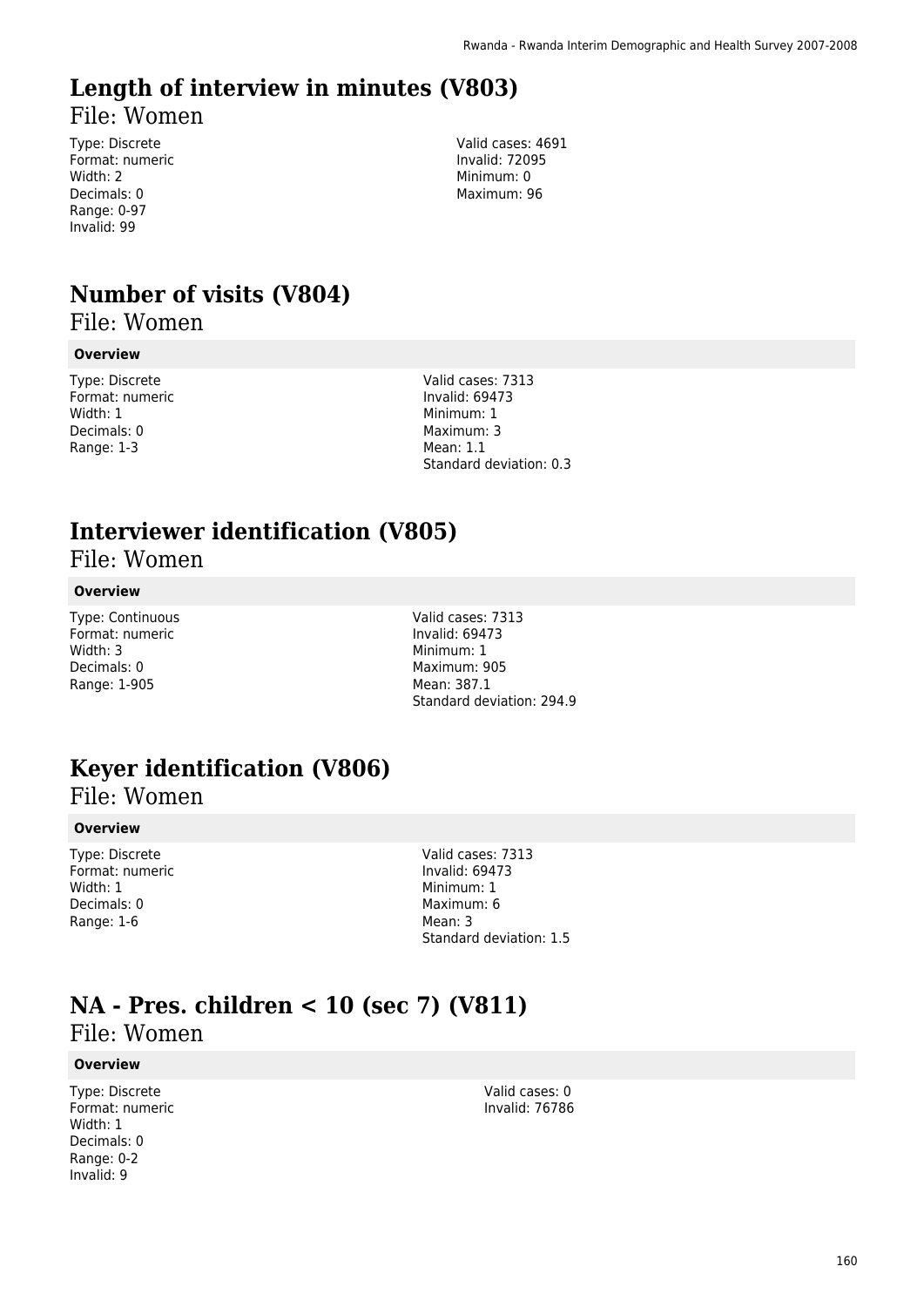# **NA - Pres. husband (sec 7) (V812)**

File: Women

### **Overview**

Type: Discrete Format: numeric Width: 1 Decimals: 0 Range: 0-2 Invalid: 9

### **NA - Pres. other males (sec 7) (V813)**  File: Women

#### **Overview**

Type: Discrete Format: numeric Width: 1 Decimals: 0 Range: 0-2 Invalid: 9

Valid cases: 0 Invalid: 76786

Valid cases: 0 Invalid: 76786

### **NA - Pres. other females (sec 7) (V814)**  File: Women

### **Overview**

Type: Discrete Format: numeric Width: 1 Decimals: 0 Range: 0-2 Invalid: 9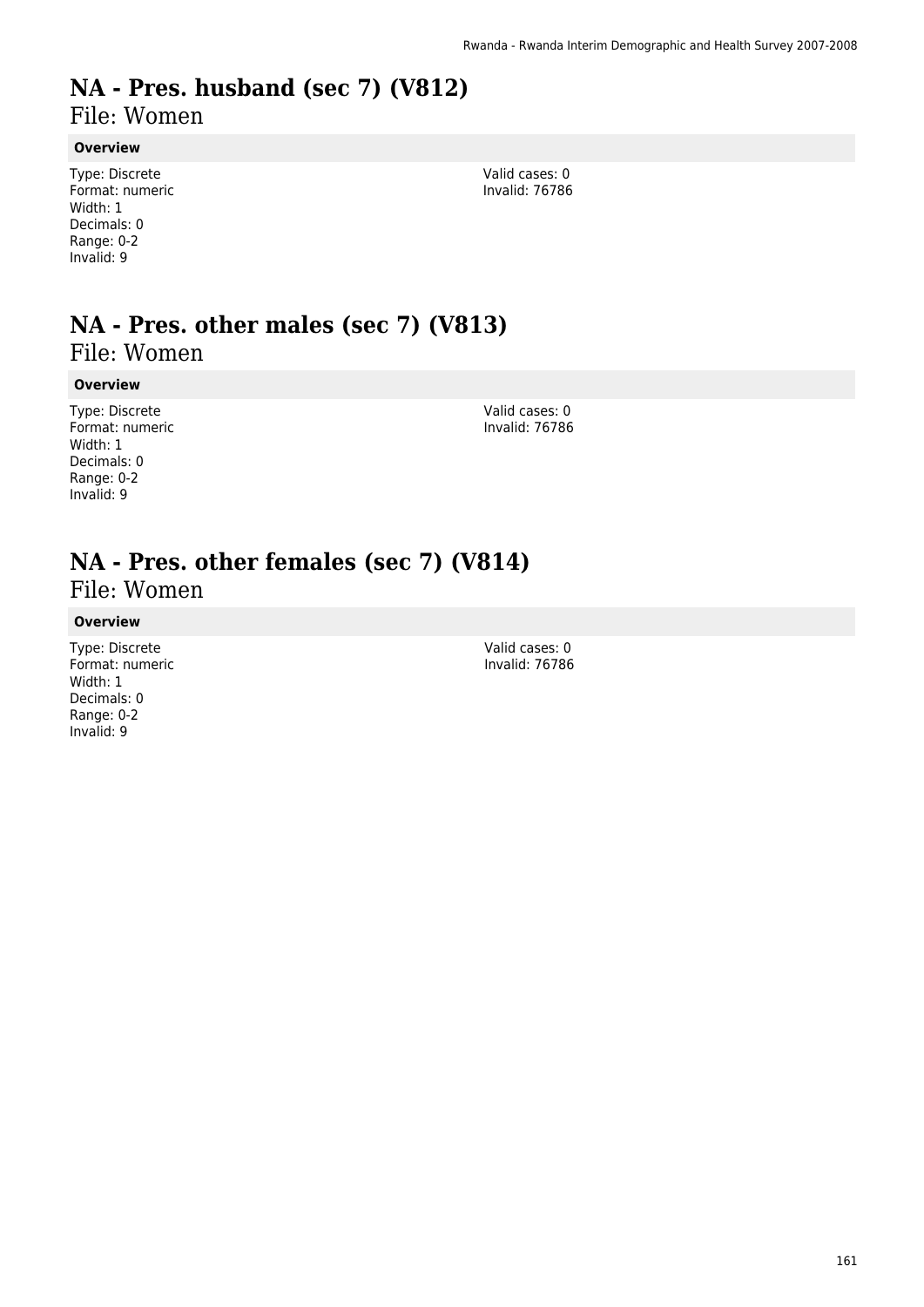## **Case Identification (MCASEID)**

File: Men

### **Overview**

Type: Discrete Format: character Width: 8 Invalid: L

Valid cases: 7168 (6837) Invalid: 0 (0)

## **(REC\$TYPE)**

File: Men

### **Overview**

Type: Discrete Format: character Width: 3

Valid cases: 7168 (6837) Invalid: 0 (0)

## **Country code and phase (MV000)**

File: Men

### **Overview**

Type: Discrete Format: character Width: 3

Valid cases: 7168 (6837) Invalid: 0 (0)

### **Cluster number (MV001)**

File: Men

### **Overview**

Type: Continuous Format: numeric Width: 3 Decimals: 0 Range: 1-250

Valid cases: 7168 (6837) Invalid: 0 (0) Minimum: 1 Maximum: 250 Mean: 119.8 (124.1) Standard deviation: 73.9 (73.3)

## **Household number (MV002)**

File: Men

### **Overview**

Type: Continuous Format: numeric Width: 2 Decimals: 0 Range: 1-30

Valid cases: 7168 (6837) Invalid: 0 (0) Minimum: 1 Maximum: 30 Mean: 15.3 (15.4) Standard deviation: 8.7 (8.6)

## **Respondent's line number (MV003)**

File: Men

**Overview**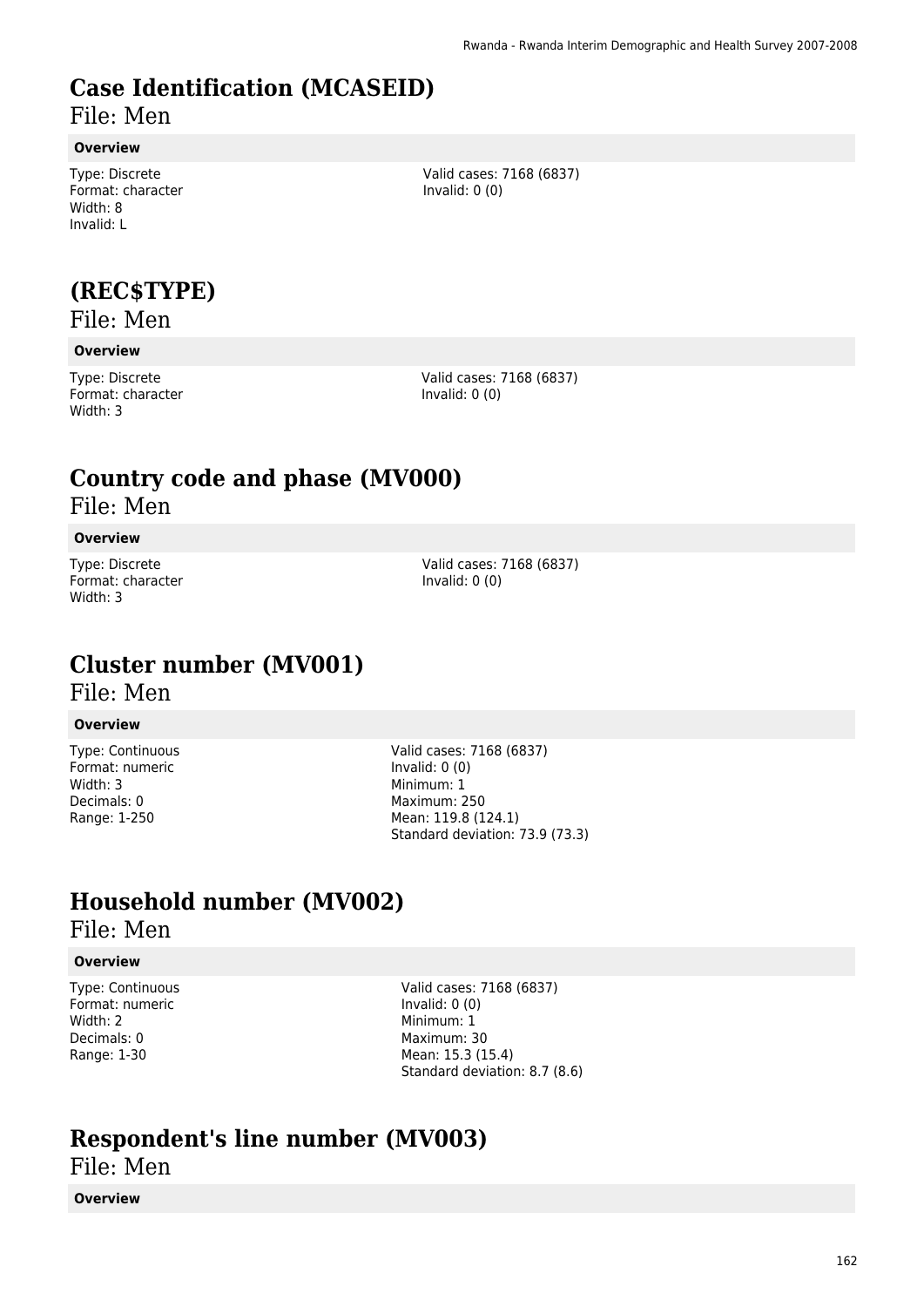## **Respondent's line number (MV003)**

File: Men

Type: Discrete Format: numeric Width: 2 Decimals: 0 Range: 1-13

Valid cases: 7168 (6837) Invalid: 0 (0)

# **Ultimate area unit (MV004)**

### File: Men

### **Overview**

Type: Continuous Format: numeric Width: 3 Decimals: 0 Range: 1-250

Valid cases: 7168 (6837) Invalid: 0 (0) Minimum: 1 Maximum: 250 Mean: 119.8 (124.1) Standard deviation: 73.9 (73.3)

## **Sample weight (MV005)**

File: Men

### **Overview**

Type: Continuous Format: numeric Width: 7 Decimals: 0 Range: 0-2661466 Valid cases: 7168 (6837) Invalid: 0 (0) Minimum: 0 Maximum: 2661466 Mean: 953822.5 (1189506.4) Standard deviation: 474164.5 (468437.3)

## **Month of interview (MV006)**

File: Men

### **Overview**

Type: Discrete Format: numeric Width: 2 Decimals: 0 Range: 1-12

Valid cases: 7168 (6837) Invalid: 0 (0)

## **Year of interview (MV007)**

File: Men

### **Overview**

Type: Discrete Format: numeric Width: 4 Decimals: 0 Range: 2007-2008

Valid cases: 7168 (6837) Invalid: 0 (0)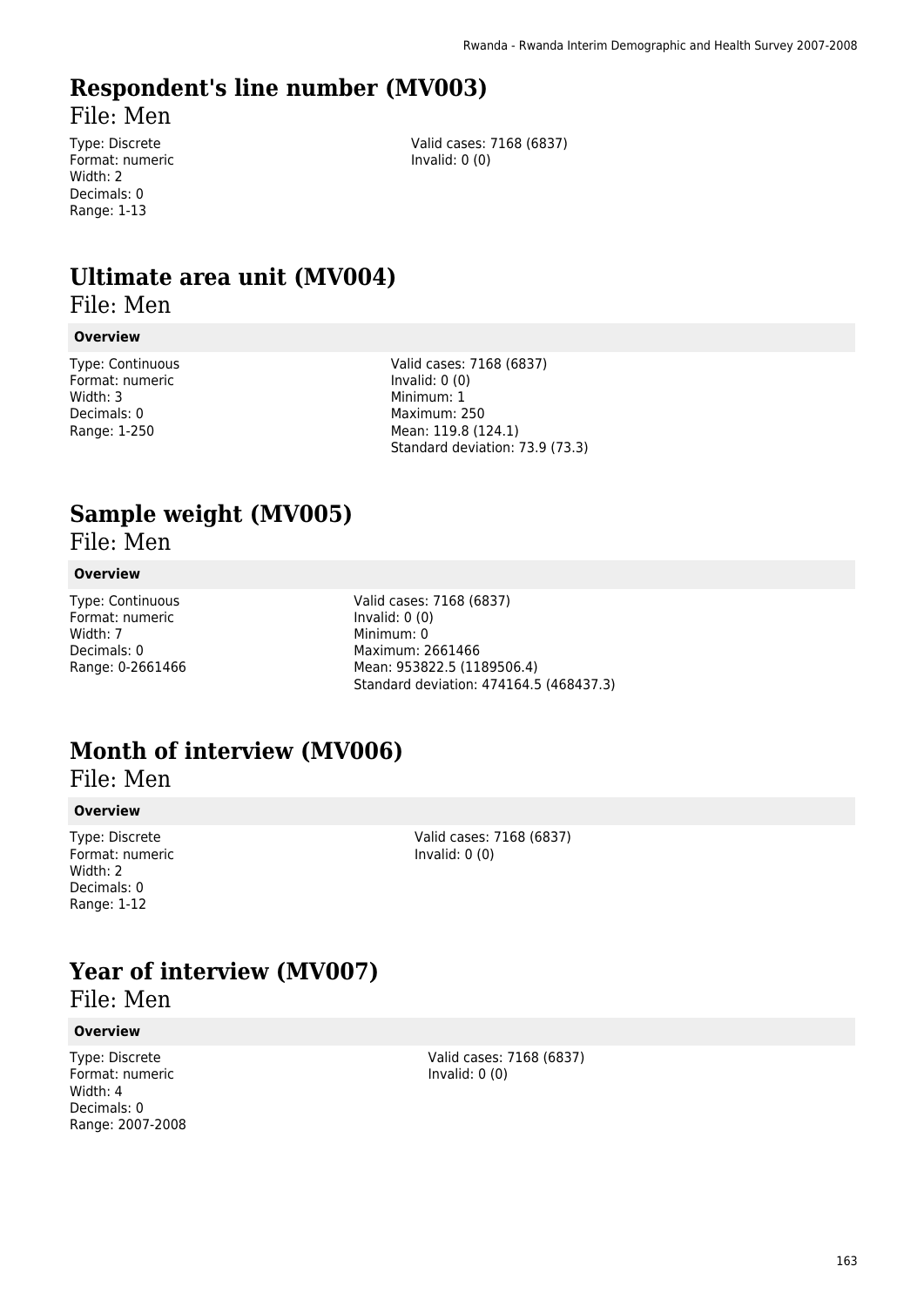# **Date of interview (CMC) (MV008)**

File: Men

### **Overview**

Type: Discrete Format: numeric Width: 4 Decimals: 0 Range: 1296-1301

Valid cases: 7168 (6837) Invalid: 0 (0)

## **Respondent's month of birth (MV009)**

File: Men

### **Overview**

Type: Discrete Format: numeric Width: 2 Decimals: 0 Range: 1-12

Valid cases: 6837 (6837) Invalid: 331 (0)

### **Literal question**

In what month and year were you born?

### **Respondent's year of birth (MV010)**  File: Men

## **Overview**

Type: Continuous Format: numeric

Width: 4 Decimals: 0 Range: 1948-1993 Valid cases: 6837 (6837) Invalid: 331 (0) Minimum: 1948 Maximum: 1993 Mean: 1977.2 (1977.1) Standard deviation: 11.6 (11.7)

#### **Literal question**

In what month and year were you born?

## **Date of birth (CMC) (MV011)**

File: Men

#### **Overview**

Type: Continuous Format: numeric Width: 4 Decimals: 0 Range: 581-1120

Valid cases: 6837 (6837) Invalid: 331 (0) Minimum: 581 Maximum: 1120 Mean: 932 (930.6) Standard deviation: 139.3 (141)

### **Current age - respondent (MV012)**  File: Men

### **Overview**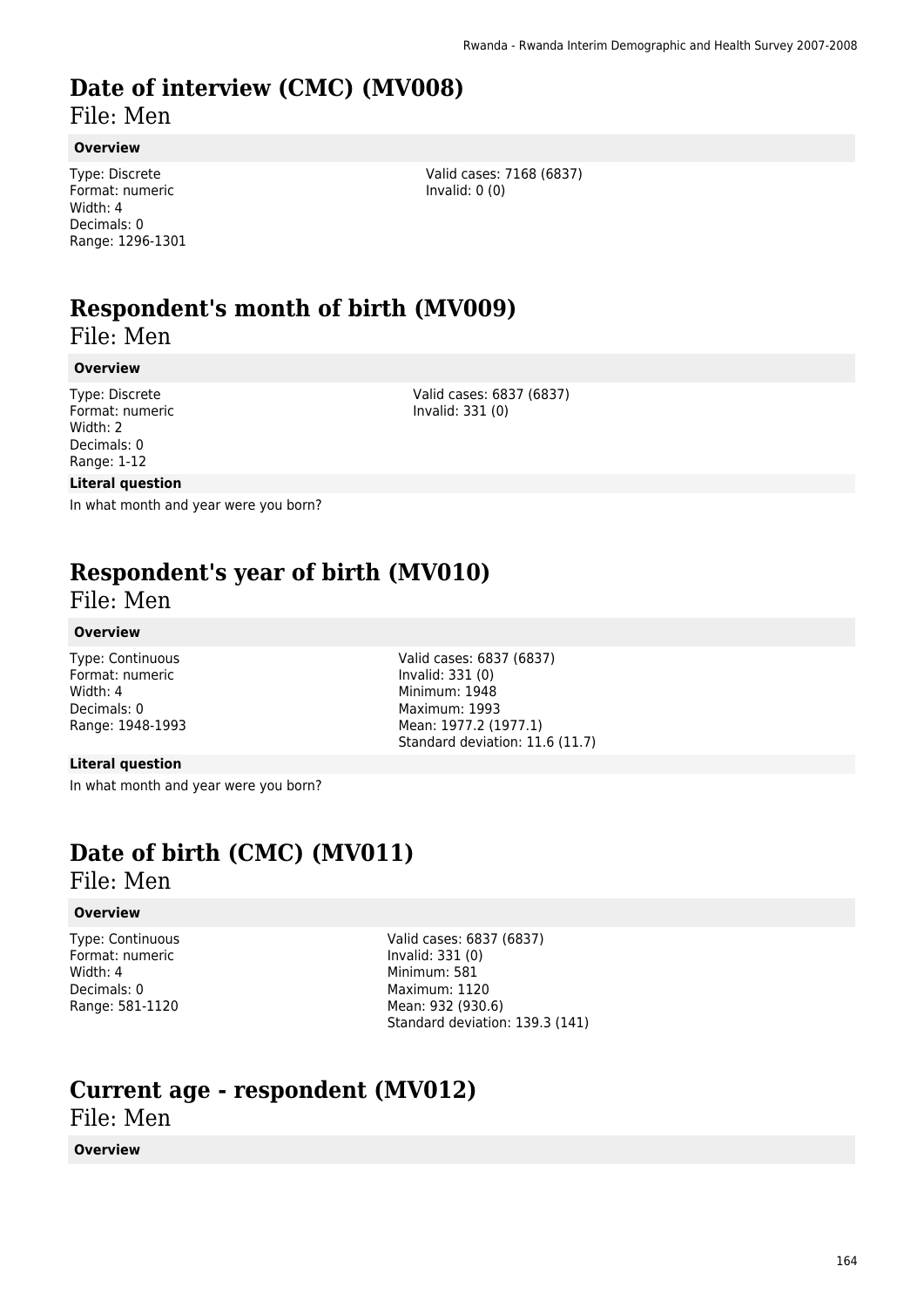### **Current age - respondent (MV012)**  File: Men

Type: Continuous Format: numeric Width: 2 Decimals: 0 Range: 15-59

#### **Literal question**

How old were you at your last birthday?

## **Age 5-year groups (MV013)**

File: Men

#### **Overview**

Type: Discrete Format: numeric Width: 1 Decimals: 0 Range: 1-10

Valid cases: 6837 (6837) Invalid: 331 (0)

Valid cases: 6837 (6837)

Standard deviation: 11.6 (11.8)

Invalid: 331 (0) Minimum: 15 Maximum: 59 Mean: 30.1 (30.2)

### **Completeness of information (MV014)**

### File: Men

### **Overview**

Type: Discrete Format: numeric Width: 1 Decimals: 0 Range: 1-8

Valid cases: 6837 (6837) Invalid: 331 (0)

## **Result of individual interview (MV015)**

File: Men

### **Overview**

Type: Discrete Format: numeric Width: 1 Decimals: 0 Range: 1-7 Invalid: 9

Valid cases: 7168 (6837) Invalid: 0 (0)

## **Day of interview (MV016)**  File: Men

### **Overview**

Type: Continuous Format: numeric Width: 2 Decimals: 0 Range: 1-31

Valid cases: 7168 (6837) Invalid: 0 (0) Minimum: 1 Maximum: 31 Mean: 15.8 (16) Standard deviation: 8 (8.1)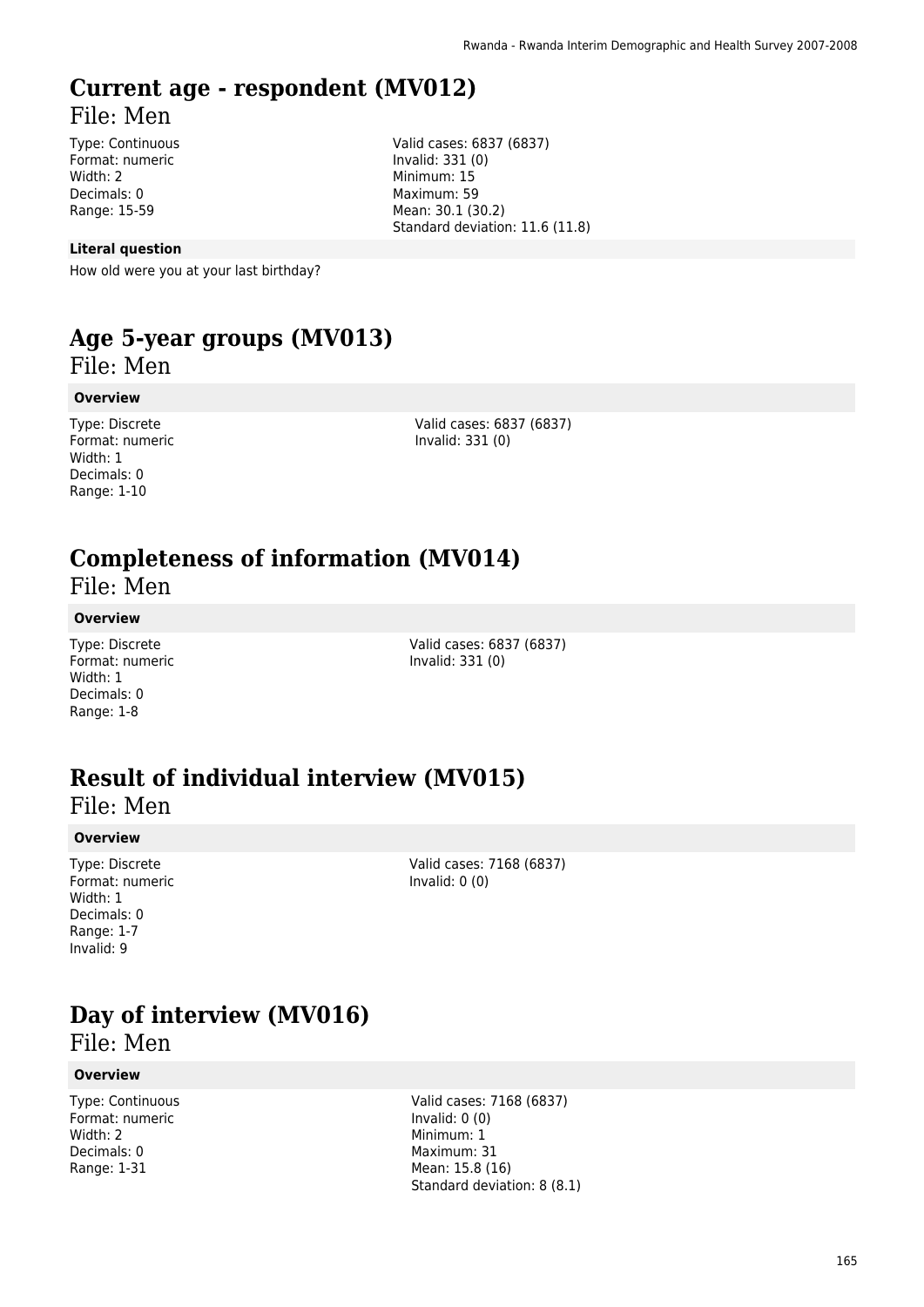## **Primary sampling unit (MV021)**

File: Men

### **Overview**

Type: Continuous Format: numeric Width: 3 Decimals: 0 Range: 1-250

Valid cases: 7168 (6837) Invalid: 0 (0) Minimum: 1 Maximum: 250 Mean: 119.8 (124.1) Standard deviation: 73.9 (73.3)

### **Sample stratum number (MV022)**  File: Men

#### **Overview**

Type: Discrete Format: numeric Width: 2 Decimals: 0 Range: 1-23

Valid cases: 7168 (6837) Invalid: 0 (0)

## **Sample domain (MV023)**  File: Men

### **Overview**

Type: Discrete Format: numeric Width: 2 Decimals: 0 Range: 1-12

Valid cases: 7168 (6837) Invalid: 0 (0)

### **(MV024)**  File: Men

### **Overview**

Type: Discrete Format: numeric Width: 1 Decimals: 0 Range: 1-5

Valid cases: 7168 (6837) Invalid: 0 (0)

## **Type of place of residence (MV025)**  File: Men

### **Overview**

Type: Discrete Format: numeric Width: 1 Decimals: 0 Range: 1-2

Valid cases: 7168 (6837) Invalid: 0 (0)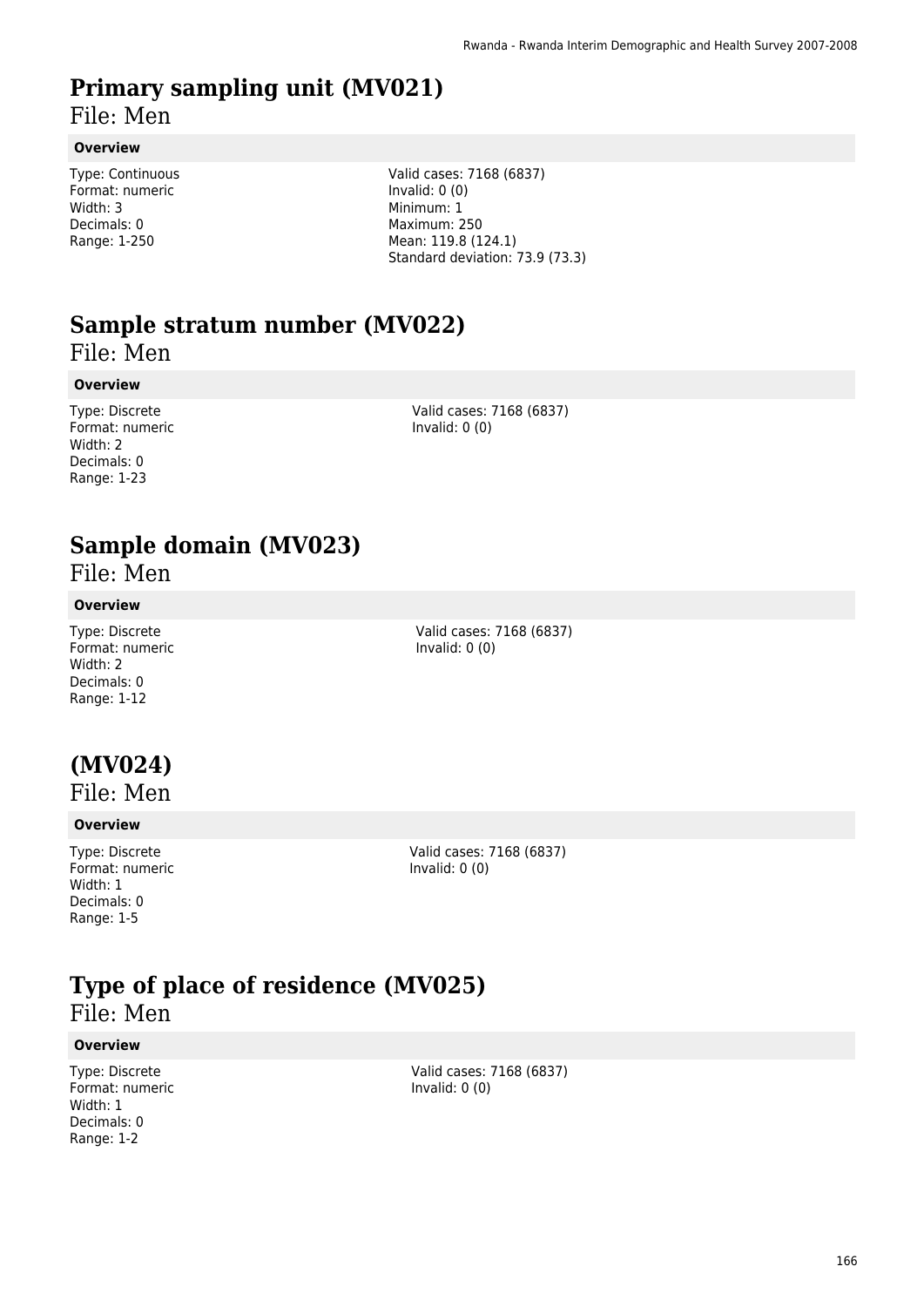### **De facto place of residence (MV026)**  File: Men

### **Overview**

Type: Discrete Format: numeric Width: 1 Decimals: 0 Range: 0-3 Invalid: 9

Valid cases: 7168 (6837) Invalid: 0 (0)

## **Number of visits (MV027)**  File: Men

#### **Overview**

Type: Discrete Format: numeric Width: 1 Decimals: 0 Range: 1-3

Valid cases: 7168 (6837) Invalid: 0 (0)

### **Interviewer identification (MV028)**  File: Men

#### **Overview**

| Type: Continuous |
|------------------|
| Format: numeric  |
| Width: 3         |
| Decimals: 0      |
| Range: 1-906     |

Valid cases: 7168 (6837) Invalid: 0 (0) Minimum: 1 Maximum: 906 Mean: 350.1 (341.2) Standard deviation: 287.9 (284)

### **Keyer identification (MV029)**

File: Men

### **Overview**

Type: Discrete Format: numeric Width: 1 Decimals: 0 Range: 1-6

Valid cases: 7168 (6837) Invalid: 0 (0)

### **Field supervisor (MV030)**  File: Men

#### **Overview**

Type: Discrete Format: numeric Width: 3 Decimals: 0 Range: 1-906

Valid cases: 7168 (6837) Invalid: 0 (0)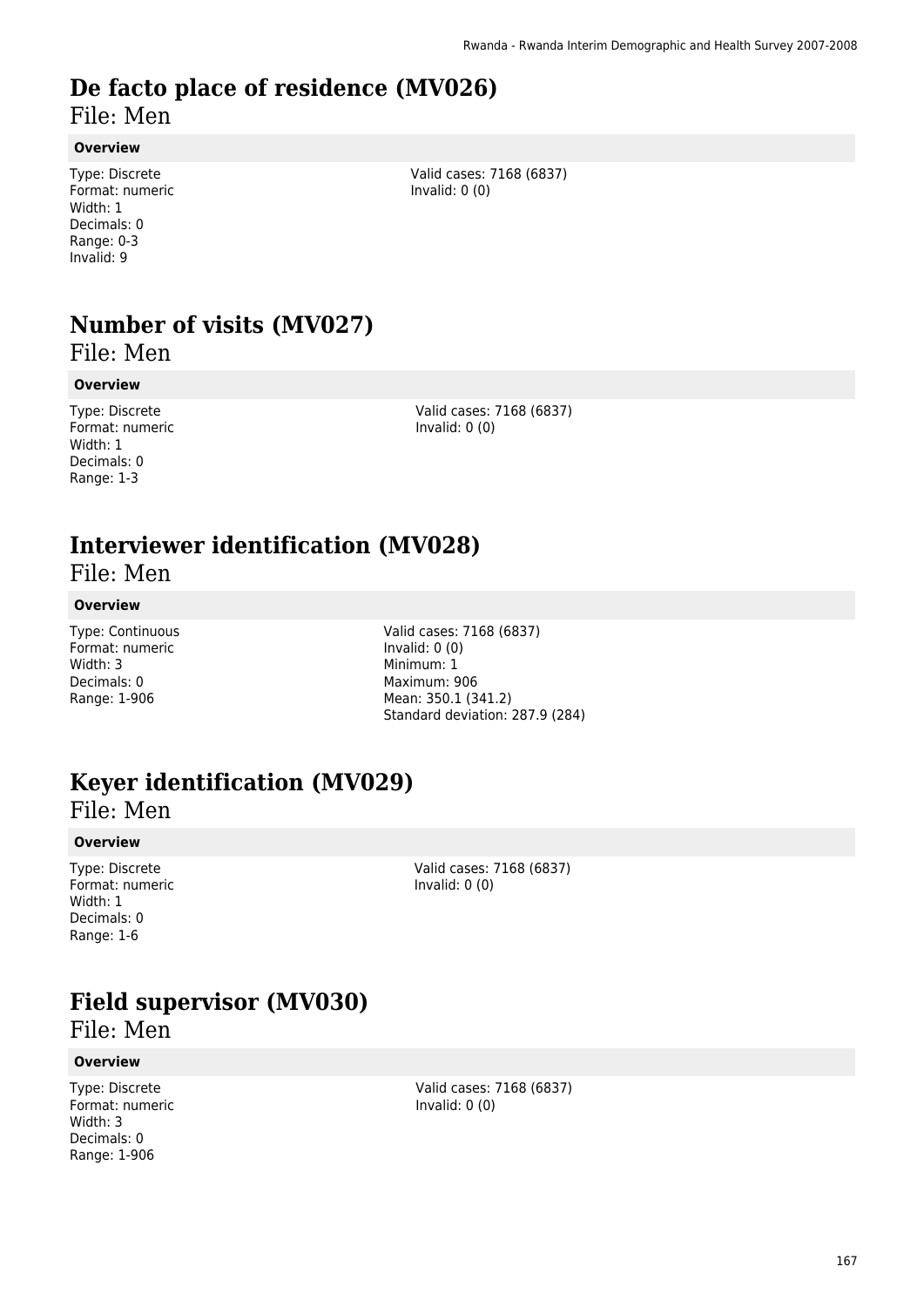### **Field editor (MV031)**  File: Men

### **Overview**

Type: Discrete Format: numeric Width: 3 Decimals: 0 Range: 2-904

Valid cases: 7168 (6837) Invalid: 0 (0)

### **Office editor (MV032)**

File: Men

### **Overview**

Type: Discrete Format: numeric Width: 1 Decimals: 0 Range: 1-2

Valid cases: 7168 (6837) Invalid: 0 (0)

### **NA - Ultimate area selection prob. (MV033)**  File: Men

#### **Overview**

Type: Discrete Format: numeric Width: 1 Decimals: 0

Valid cases: 0 (0) Invalid: 7168 (6837)

### **NA - Number of wives, partners (MV035)**  File: Men

#### **Overview**

Type: Discrete Format: numeric Width: 1 Decimals: 0 Range: 0-0 Invalid: 9

Valid cases: 0 (0) Invalid: 7168 (6837)

### **Time interview started (MV801)**

### File: Men

#### **Overview**

Type: Continuous Format: numeric Width: 4 Decimals: 0 Range: 637-2120 Invalid: 9999

Valid cases: 6788 (6791.5) Invalid: 380 (45.5) Minimum: 637 Maximum: 2120 Mean: 1279.7 (1275.8) Standard deviation: 239.3 (229.7)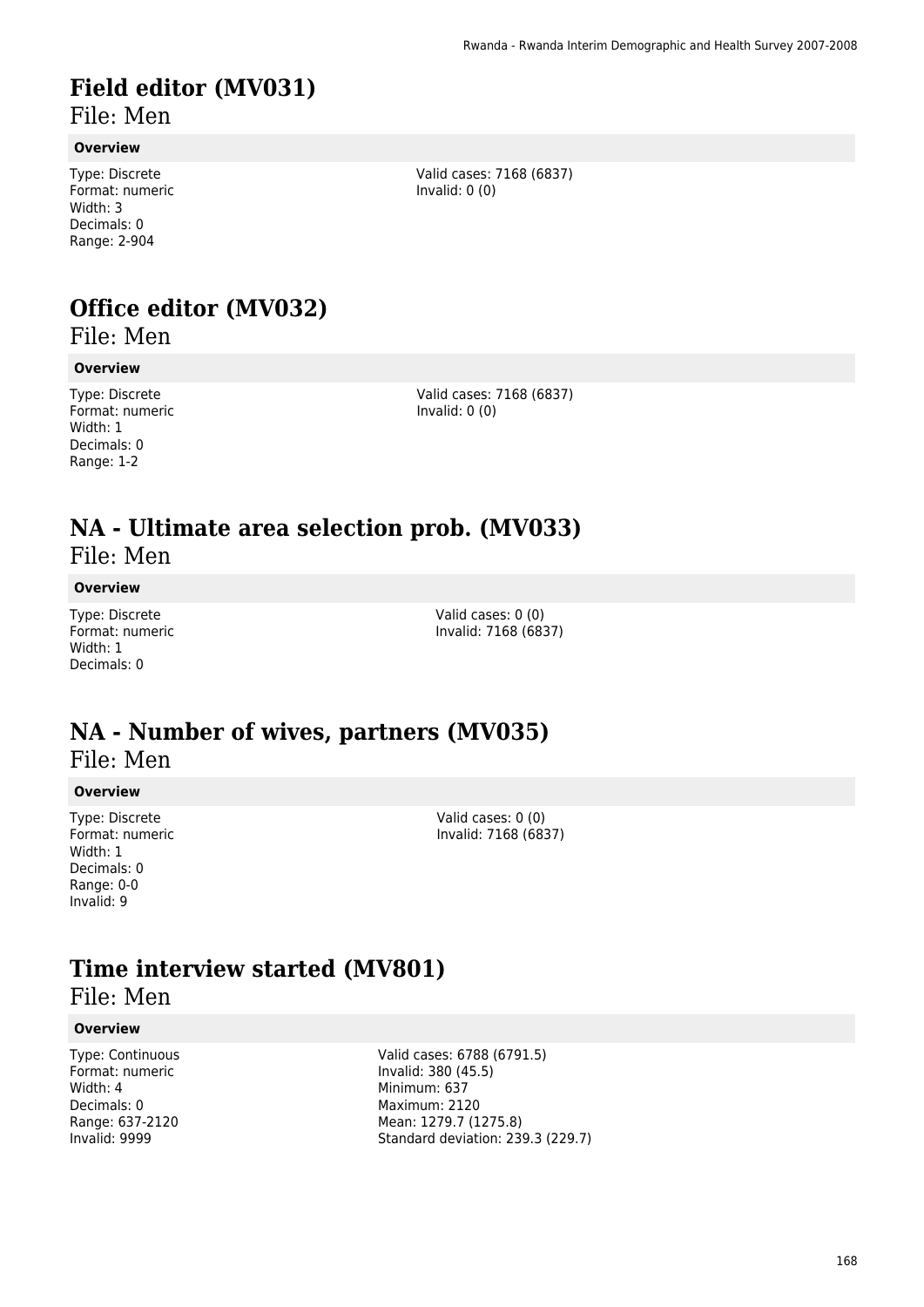### **Time interview ended (MV802)**  File: Men

### **Overview**

Type: Continuous Format: numeric Width: 4 Decimals: 0 Range: 640-2131 Invalid: 9999

Valid cases: 6749 (6747.8) Invalid: 419 (89.2) Minimum: 640 Maximum: 2131 Mean: 1293.6 (1288.8) Standard deviation: 240.9 (231.2)

## **Length of interview in minutes (MV803)**  File: Men

#### **Overview**

Type: Continuous Format: numeric Width: 2 Decimals: 0 Range: 0-97 Invalid: 99

Valid cases: 6744 (6742.1) Invalid: 424 (94.9) Minimum: 0 Maximum: 96

### **Indicator of each last matching case as Primary (PrimaryLast)**  File: Men

### **Overview**

Type: Discrete Format: numeric Width: 1 Decimals: 0 Range: 0-1

Valid cases: 7168 (6837) Invalid: 0 (0)

## **Region (MV101)**

### File: Men

### **Overview**

Type: Discrete Format: numeric Width: 1 Decimals: 0 Range: 1-5

Valid cases: 6837 (6837) Invalid: 331 (0)

### **Type of place of residence (MV102)**  File: Men

#### **Overview**

Type: Discrete Format: numeric Width: 1 Decimals: 0 Range: 1-2

Valid cases: 6837 (6837) Invalid: 331 (0)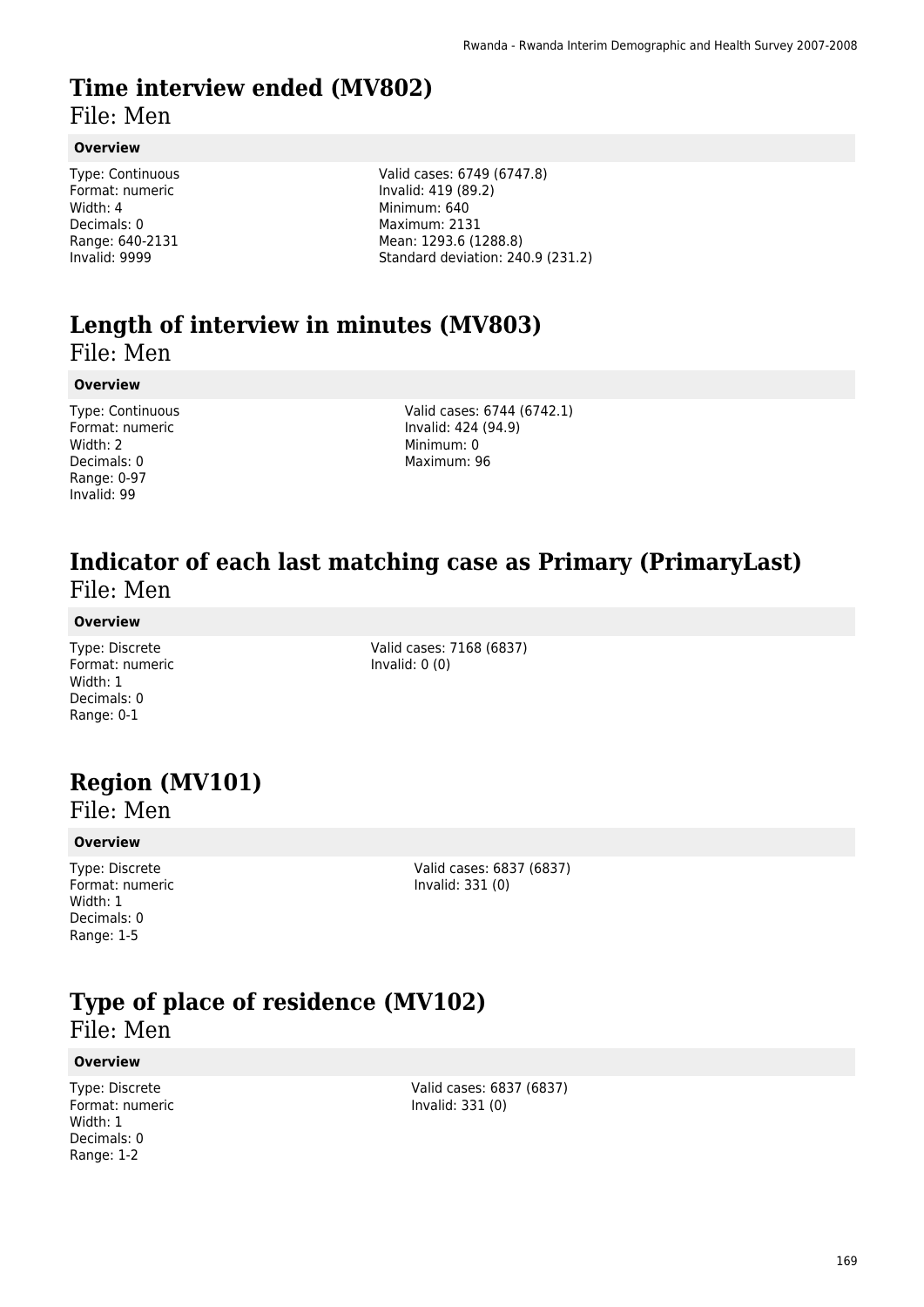## **NA - Childhood place of residence (MV103)**

File: Men

### **Overview**

Type: Discrete Format: numeric Width: 1 Decimals: 0 Range: 0-4 Invalid: 9

Valid cases: 0 (0) Invalid: 7168 (6837)

## **NA - Years lived in place of res. (MV104)**  File: Men

### **Overview**

Type: Discrete Format: numeric Width: 1 Decimals: 0 Range: 95-98 Invalid: 99

Valid cases: 0 (0) Invalid: 7168 (6837)

### **NA - Type of place of previous res. (MV105)**  File: Men

### **Overview**

Type: Discrete Format: numeric Width: 1 Decimals: 0 Range: 0-4 Invalid: 9

Valid cases: 0 (0) Invalid: 7168 (6837)

## **Highest educational level (MV106)**

File: Men

### **Overview**

Type: Discrete Format: numeric Width: 1 Decimals: 0 Range: 0-3 Invalid: 9

Valid cases: 6837 (6837) Invalid: 331 (0)

### **Literal question**

What is the highest grade you completed at that level?

### **Highest year of education (MV107)**  File: Men

### **Overview**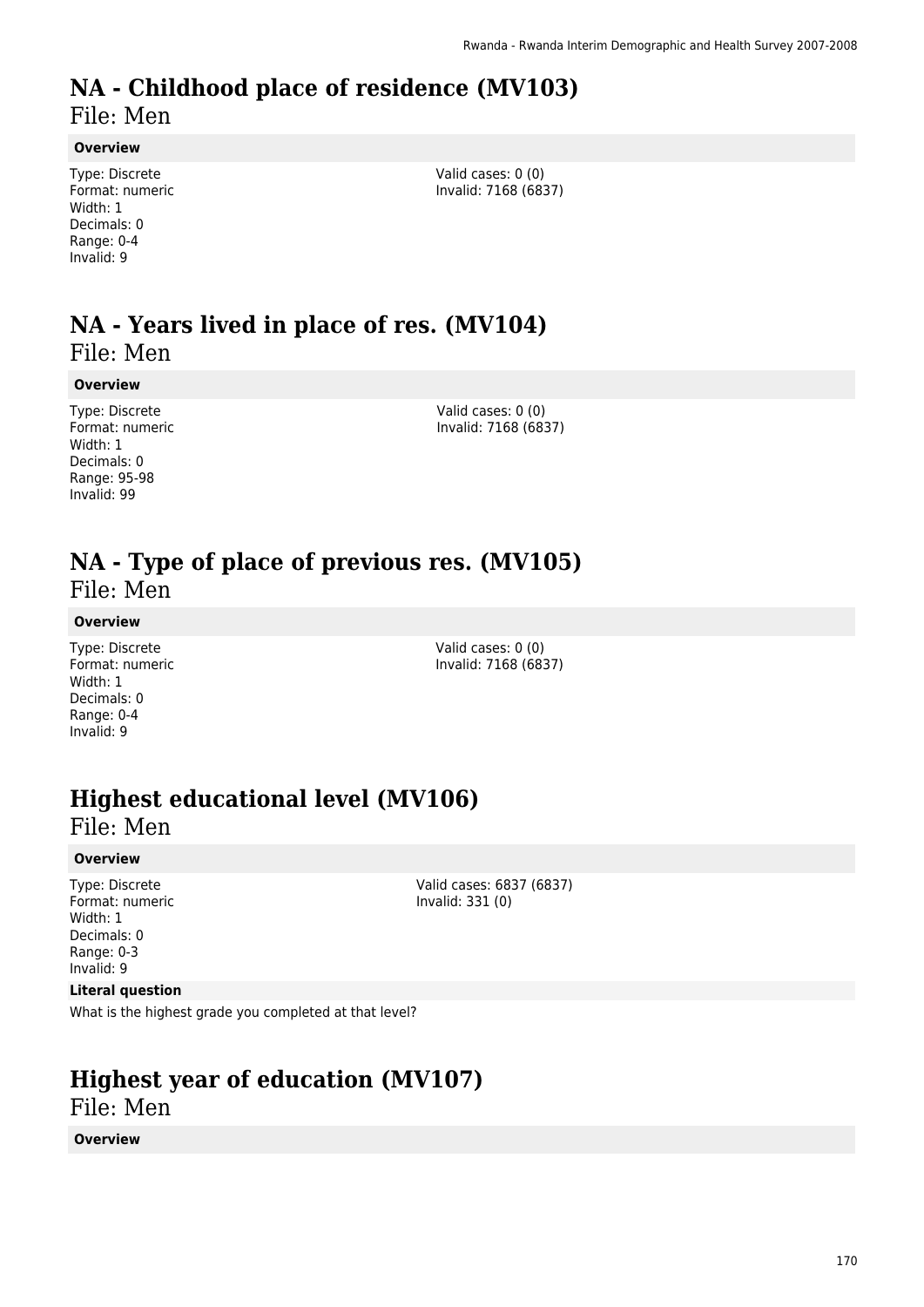# **Highest year of education (MV107)**

File: Men

Type: Discrete Format: numeric Width: 1 Decimals: 0 Range: 0-8 Invalid: 99

Valid cases: 5731 (5642.5) Invalid: 1437 (1194.5)

### **Literal question**

What is the highest level of school you attended: primary, middle/JSS, secondary/SSS, or higher?

## **Religion (MV130)**

File: Men

### **Overview**

Type: Discrete Format: numeric Width: 2 Decimals: 0 Range: 1-7 Invalid: 99

Valid cases: 6828 (6827.7) Invalid: 340 (9.3)

### **Literal question**

What is your religion?

## **NA - Ethnicity (MV131)**

File: Men

### **Overview**

Type: Discrete Format: numeric Width: 1 Decimals: 0 Invalid: 99

Valid cases: 0 (0) Invalid: 7168 (6837)

### **Education in single years (MV133)**

File: Men

### **Overview**

Type: Discrete Format: numeric Width: 2 Decimals: 0 Range: 0-97 Invalid: 99

Valid cases: 6837 (6837) Invalid: 331 (0)

### **De facto place of residence (MV134)**  File: Men

### **Overview**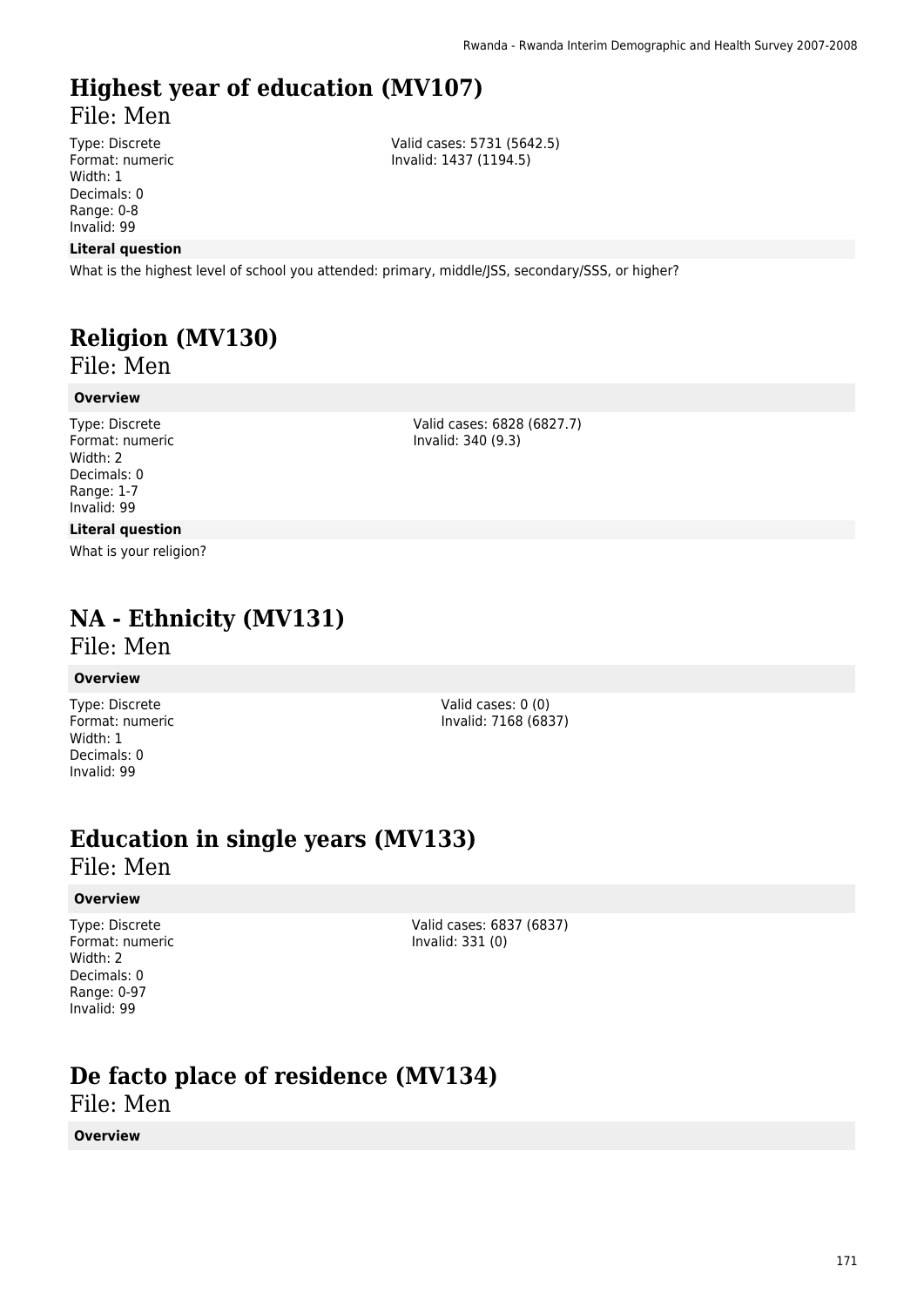### **De facto place of residence (MV134)**  File: Men

Type: Discrete Format: numeric Width: 1 Decimals: 0 Range: 0-3 Invalid: 9

Valid cases: 6837 (6837) Invalid: 331 (0)

### **Usual resident or visitor (MV135)**  File: Men

### **Overview**

Type: Discrete Format: numeric Width: 1 Decimals: 0 Range: 1-2 Invalid: 9

Valid cases: 6836 (6835.9) Invalid: 332 (1.1)

# **Number of household members (MV136)**

File: Men

### **Overview**

Type: Discrete Format: numeric Width: 2 Decimals: 0 Range: 1-16

Valid cases: 6837 (6837) Invalid: 331 (0)

## **Number of eligible men in HH (MV138)**

File: Men

### **Overview**

Type: Discrete Format: numeric Width: 1 Decimals: 0 Range: 1-6

Valid cases: 6837 (6837) Invalid: 331 (0)

### **Educational attainment (MV149)**

File: Men

#### **Overview**

Type: Discrete Format: numeric Width: 1 Decimals: 0 Range: 0-5 Invalid: 9

Valid cases: 6837 (6837) Invalid: 331 (0)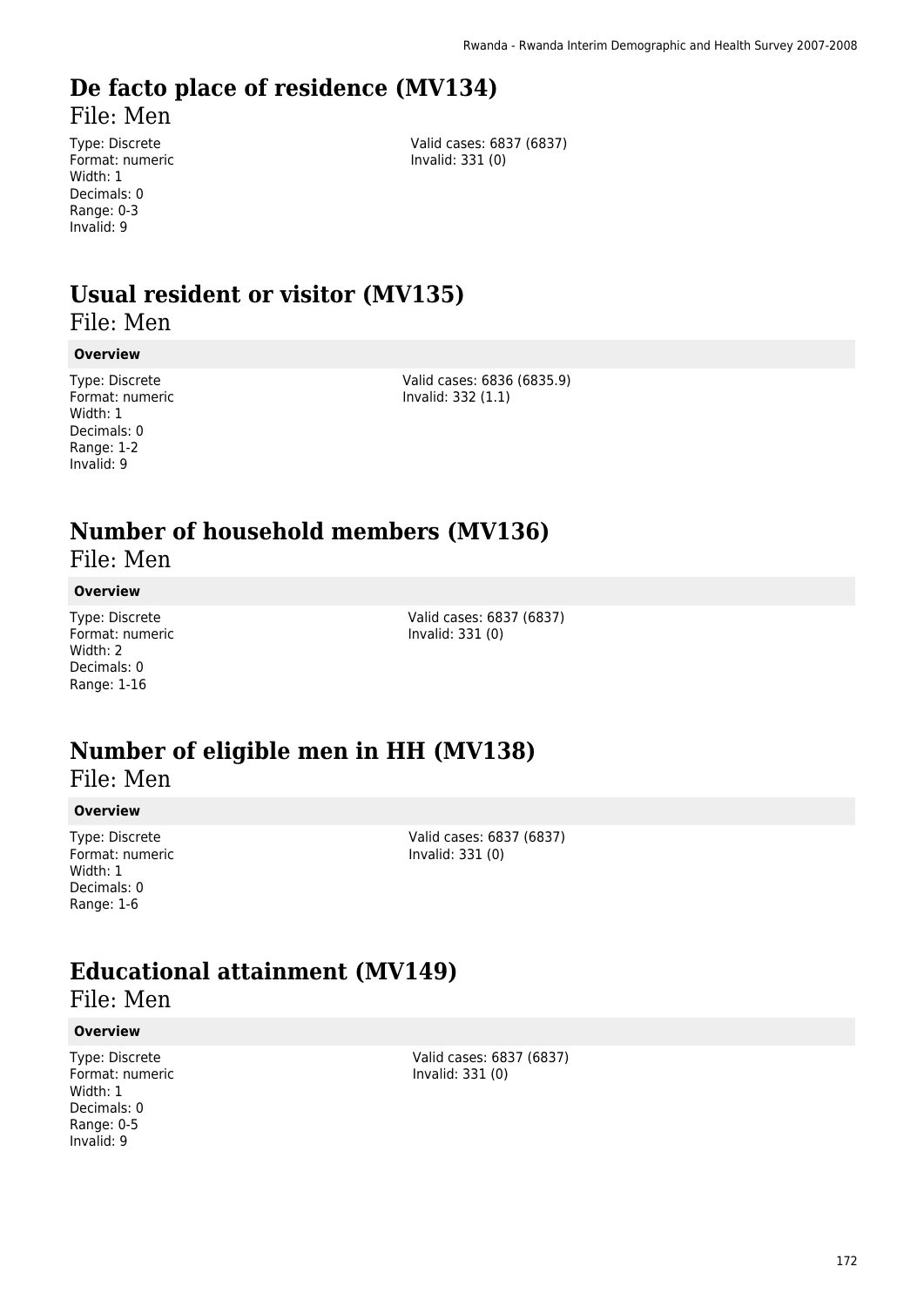## **Relationship to household head (MV150)**

File: Men

### **Overview**

Type: Discrete Format: numeric Width: 2 Decimals: 0 Range: 1-98 Invalid: 99

Valid cases: 6823 (6824.3) Invalid: 345 (12.7)

### **Sex of household head (MV151)**  File: Men

### **Overview**

Type: Discrete Format: numeric Width: 1 Decimals: 0 Range: 1-2

Valid cases: 6837 (6837) Invalid: 331 (0)

### **Age of household head (MV152)**  File: Men

### **Overview**

Type: Continuous Format: numeric Width: 2 Decimals: 0 Range: 15-98 Invalid: 99

### **Literal question**

In what month and year were you born?

### **NA - Literacy (MV155)**  File: Men

### **Overview**

Type: Discrete Format: numeric Width: 1 Decimals: 0 Range: 0-4 Invalid: 9

Valid cases: 6836 (6836.2) Invalid: 332 (0.8) Minimum: 15 Maximum: 96

Invalid: 7168 (6837)

Valid cases: 0 (0)

### **NA - Ever participated in a literacy program outside of primary (MV156)**  File: Men

**Overview**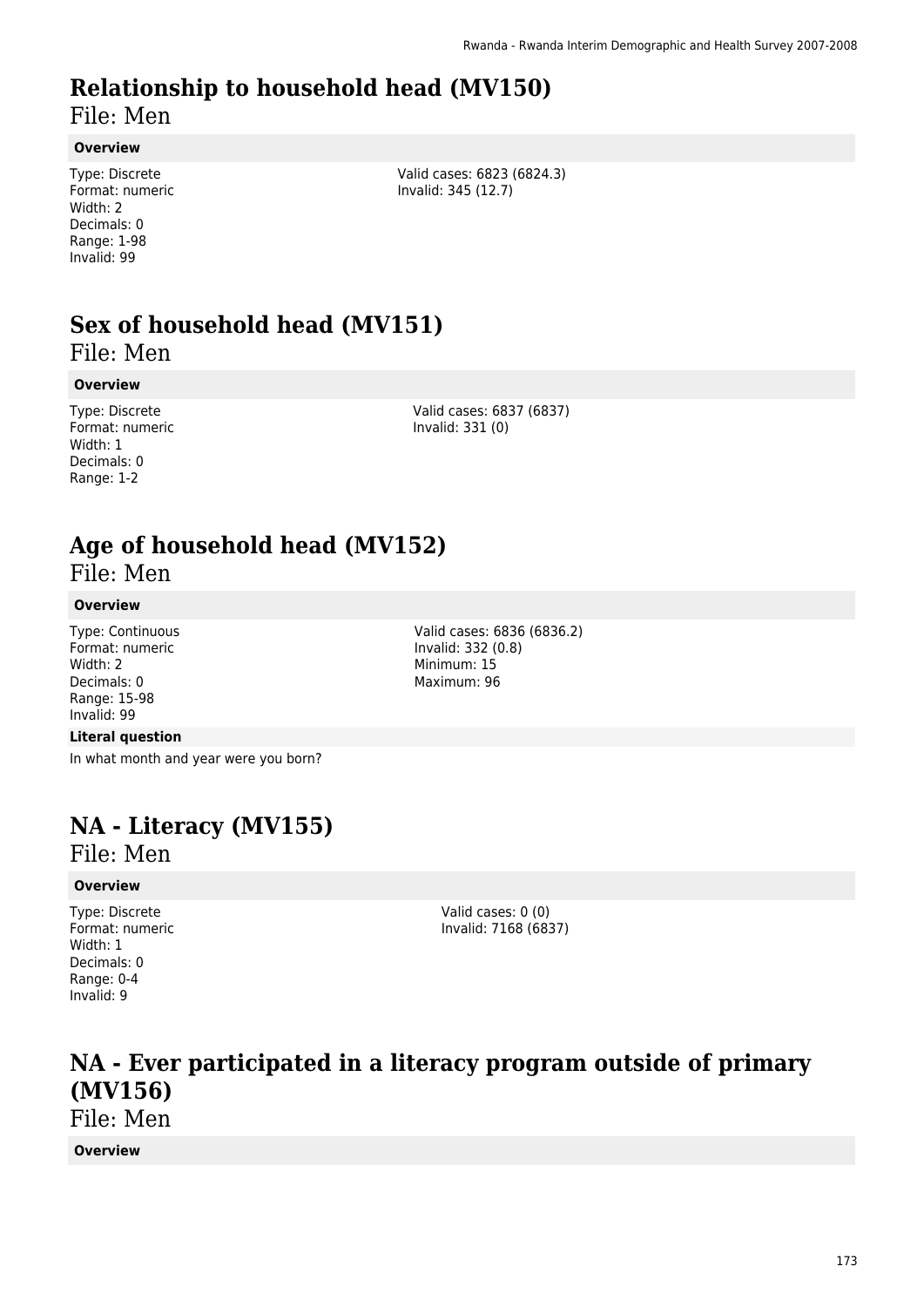## **NA - Ever participated in a literacy program outside of primary (MV156)**

File: Men

Type: Discrete Format: numeric Width: 1 Decimals: 0 Range: 0-1 Invalid: 9

Valid cases: 0 (0) Invalid: 7168 (6837)

### **NA - Frequency of reading newpaper or magazine (MV157)**  File: Men

**Overview**

Type: Discrete Format: numeric Width: 1 Decimals: 0 Range: 0-3 Invalid: 9

Valid cases: 0 (0) Invalid: 7168 (6837)

### **NA - Frequency of listening to radio (MV158)**  File: Men

### **Overview**

Type: Discrete Format: numeric Width: 1 Decimals: 0 Range: 0-3 Invalid: 9

Valid cases: 0 (0) Invalid: 7168 (6837)

### **NA - Frequency of watching television (MV159)**  File: Men

### **Overview**

Type: Discrete Format: numeric Width: 1 Decimals: 0 Range: 0-3 Invalid: 9

Valid cases: 0 (0) Invalid: 7168 (6837)

### **NA - Times away from home in last 12 months (MV167)**  File: Men

### **Overview**

Type: Discrete Format: numeric Width: 1 Decimals: 0 Range: 97-98 Invalid: 99

Valid cases: 0 (0) Invalid: 7168 (6837)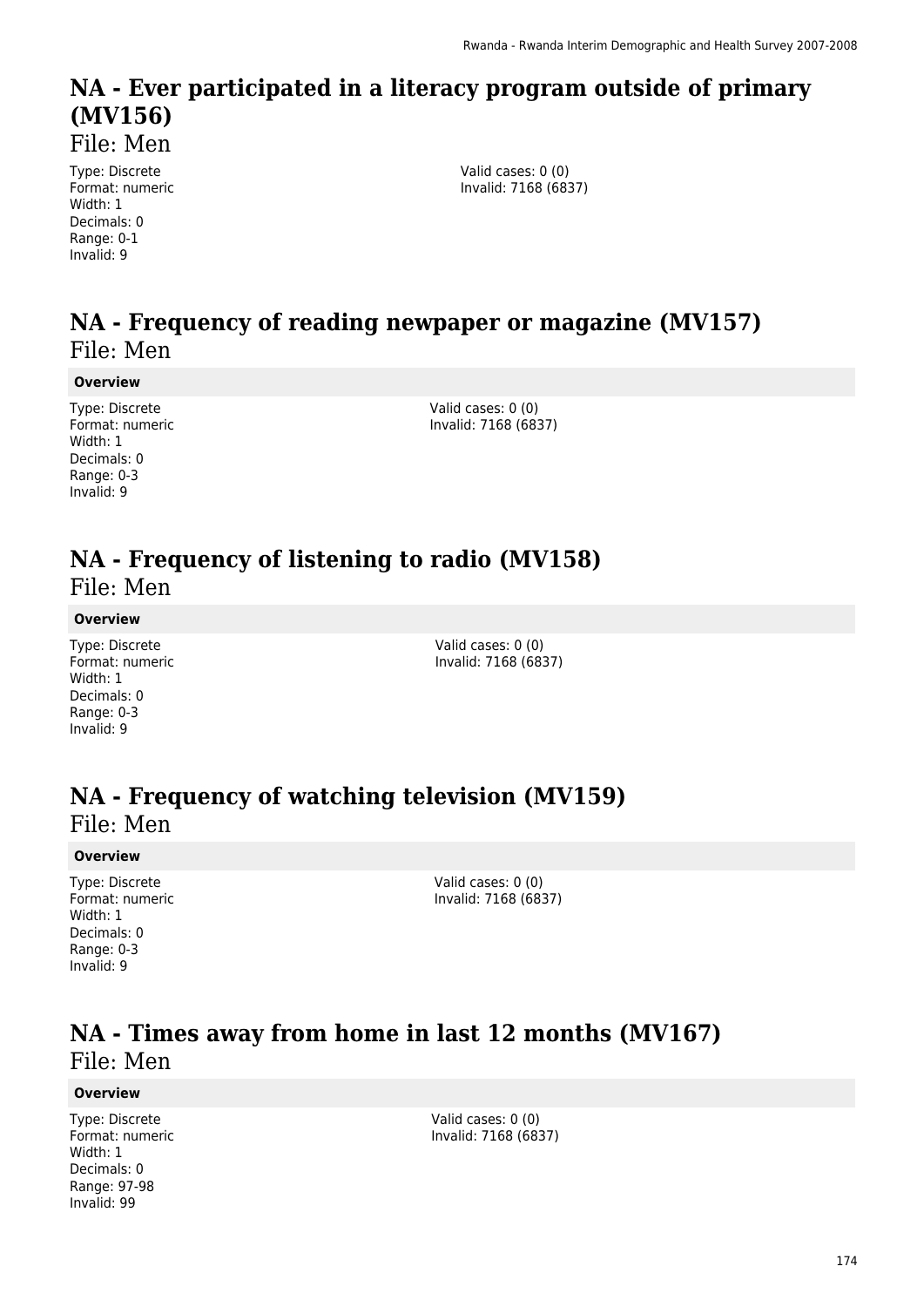### **NA - Away for more than one month (MV168)**  File: Men

### **Overview**

Type: Discrete Format: numeric Width: 1 Decimals: 0 Range: 0-1 Invalid: 9

Valid cases: 0 (0) Invalid: 7168 (6837)

### **Wealth index (MV190)**  File: Men

#### **Overview**

Type: Discrete Format: numeric Width: 1 Decimals: 0 Range: 1-5

Valid cases: 6837 (6837) Invalid: 331 (0)

### **Wealth index factor score (5 decimals) (MV191)**  File: Men

### **Overview**

Type: Continuous Format: numeric Width: 6 Decimals: 0 Range: -62005-579500 Valid cases: 6837 (6837) Invalid: 331 (0) Minimum: -62005 Maximum: 579500 Mean: 17314.7 (2676.6) Standard deviation: 118170.9 (101265.8)

## **Total children ever born (MV201)**

### File: Men

### **Overview**

Type: Discrete Format: numeric Width: 2 Decimals: 0 Range: 0-28

#### **Pre question**

Now I would like to ask about any children you have had. I am interested only in the children that are biologically yours. Have you ever fathered any children with any woman?

#### **Literal question**

Do you have any sons or daughters that you have fathered who are now livings with you?

## **Sons at home (MV202)**

File: Men

**Overview**

Valid cases: 6837 (6837) Invalid: 331 (0)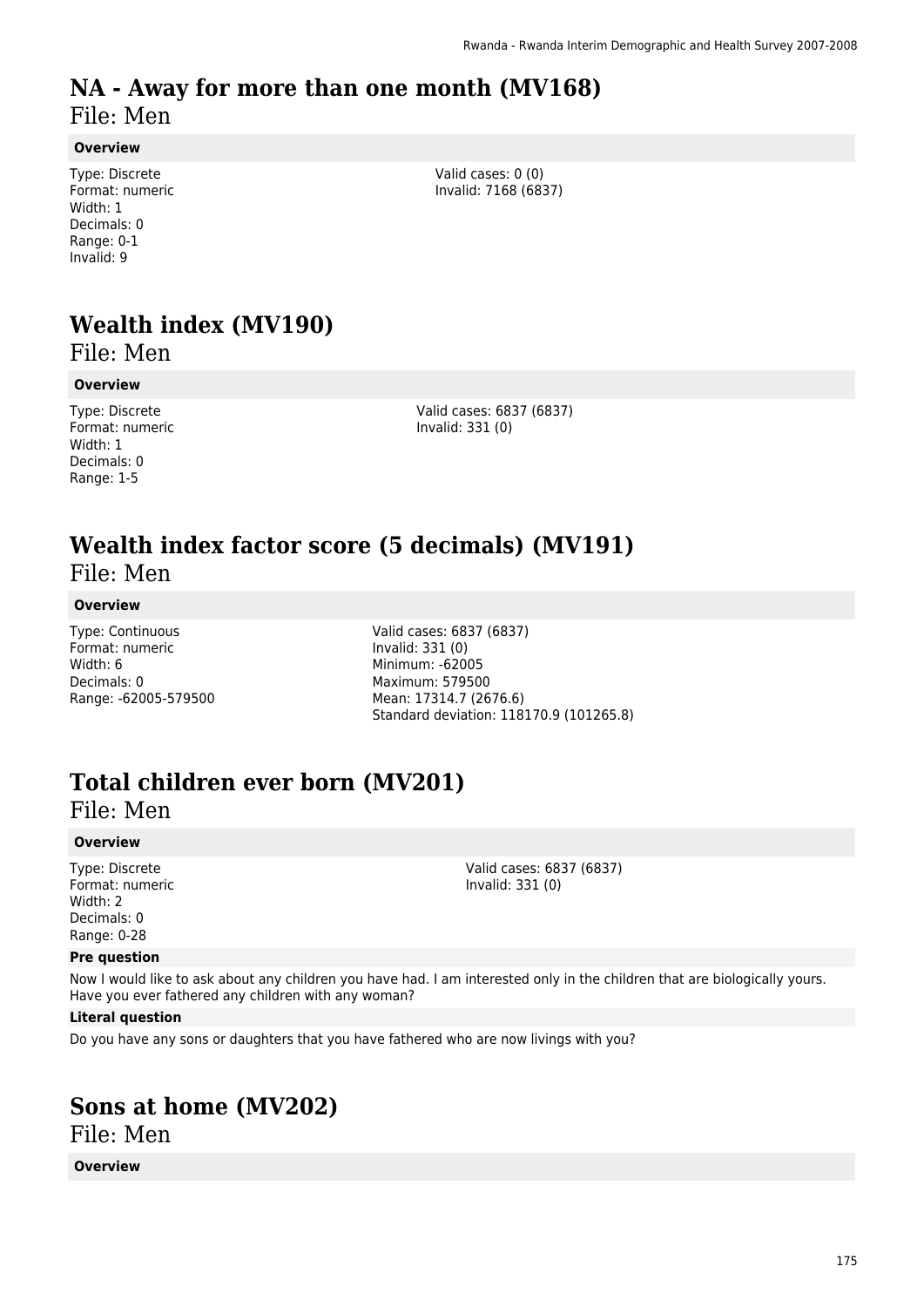### **Sons at home (MV202)**  File: Men

Type: Discrete Format: numeric Width: 2 Decimals: 0 Range: 0-11

#### **Literal question**

How many sons live with you?

### **Daughters at home (MV203)**  File: Men

### **Overview**

Type: Discrete Format: numeric Width: 1 Decimals: 0 Range: 0-8

#### **Literal question**

How many dauthers live with you?

**Post question**

And how many daughters live with you?

### **Sons elsewhere (MV204)**

File: Men

### **Overview**

Type: Discrete Format: numeric Width: 2 Decimals: 0 Range: 0-10

Valid cases: 6837 (6837) Invalid: 331 (0)

#### **Pre question**

Do you have any sons or daughters you have fathered who are alive but do not live with you?

#### **Literal question**

How many sons are alive but do not live with you?

### **Daughters elsewhere (MV205)**

### File: Men

#### **Overview**

Type: Discrete Format: numeric Width: 1 Decimals: 0 Range: 0-7

Valid cases: 6837 (6837) Invalid: 331 (0)

### **Literal question**

How many dauthers are alive but do not live with you?

#### **Post question**

And how many daughters are alive but do not live with you?

Valid cases: 6837 (6837) Invalid: 331 (0)

Valid cases: 6837 (6837)

Invalid: 331 (0)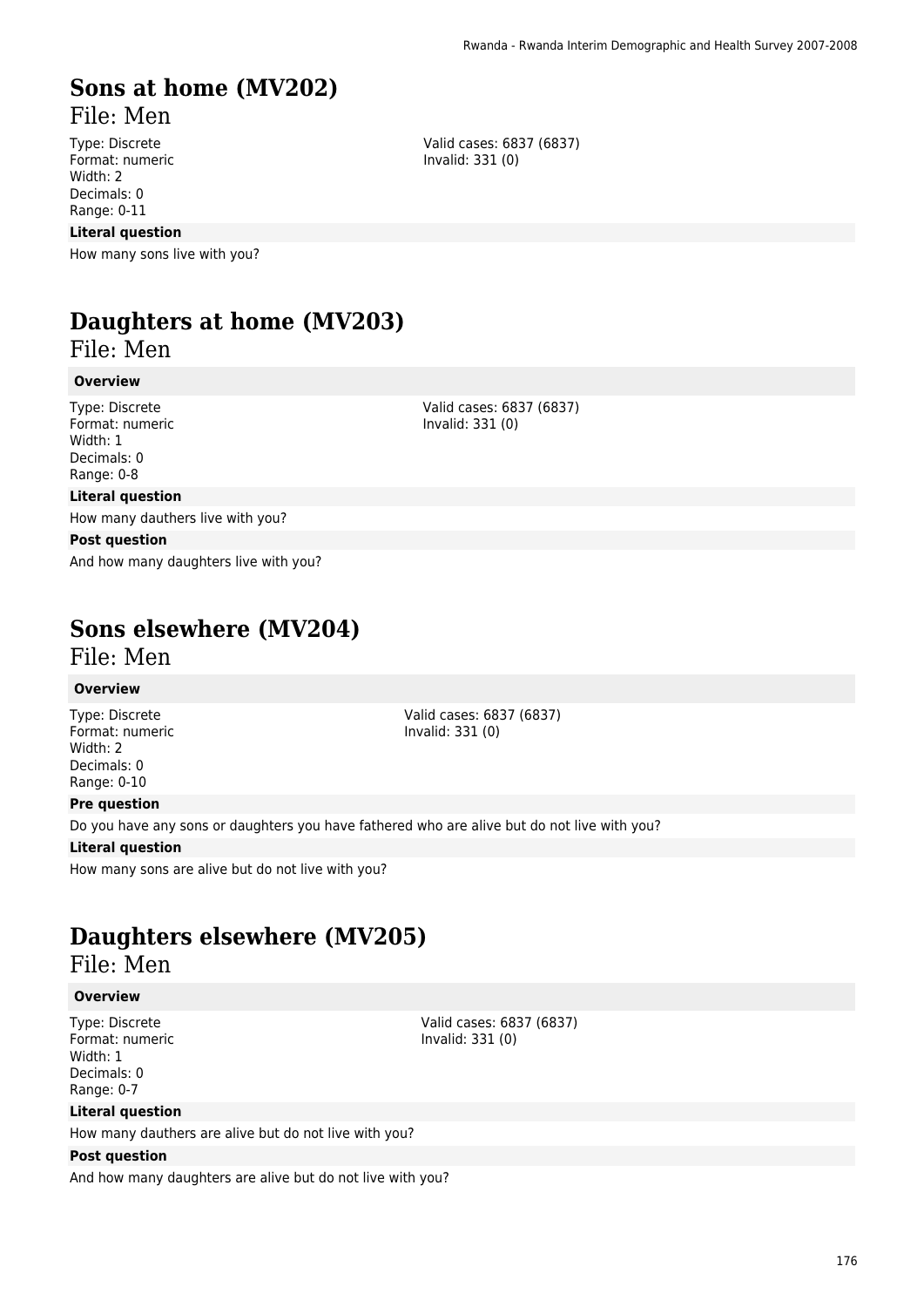## **Sons who have died (MV206)**

File: Men

### **Overview**

Type: Discrete Format: numeric Width: 1 Decimals: 0 Range: 0-8

### **Pre question**

Have you ever fathered a boy or girl who was born alive but later died?

#### **Literal question**

How many boys have died?

### **Daughters who have died (MV207)**  File: Men

#### **Overview**

Type: Discrete Format: numeric Width: 2 Decimals: 0 Range: 0-11

#### **Literal question**

And how many girls have died?

### **NA - Age of respondent at 1st birth (MV212)**  File: Men

### **Overview**

Type: Discrete Format: numeric Width: 1 Decimals: 0 Invalid: 99

Valid cases: 0 (0) Invalid: 7168 (6837)

Valid cases: 6837 (6837)

Invalid: 331 (0)

### **NA - Partner currently pregnant (MV213)**  File: Men

### **Overview**

Type: Discrete Format: numeric Width: 1 Decimals: 0 Range: 0-8 Invalid: 9

Valid cases: 0 (0) Invalid: 7168 (6837)

### **NA - Knowledge of ovulatory cycle (MV217)**  File: Men

**Overview**

Valid cases: 6837 (6837) Invalid: 331 (0)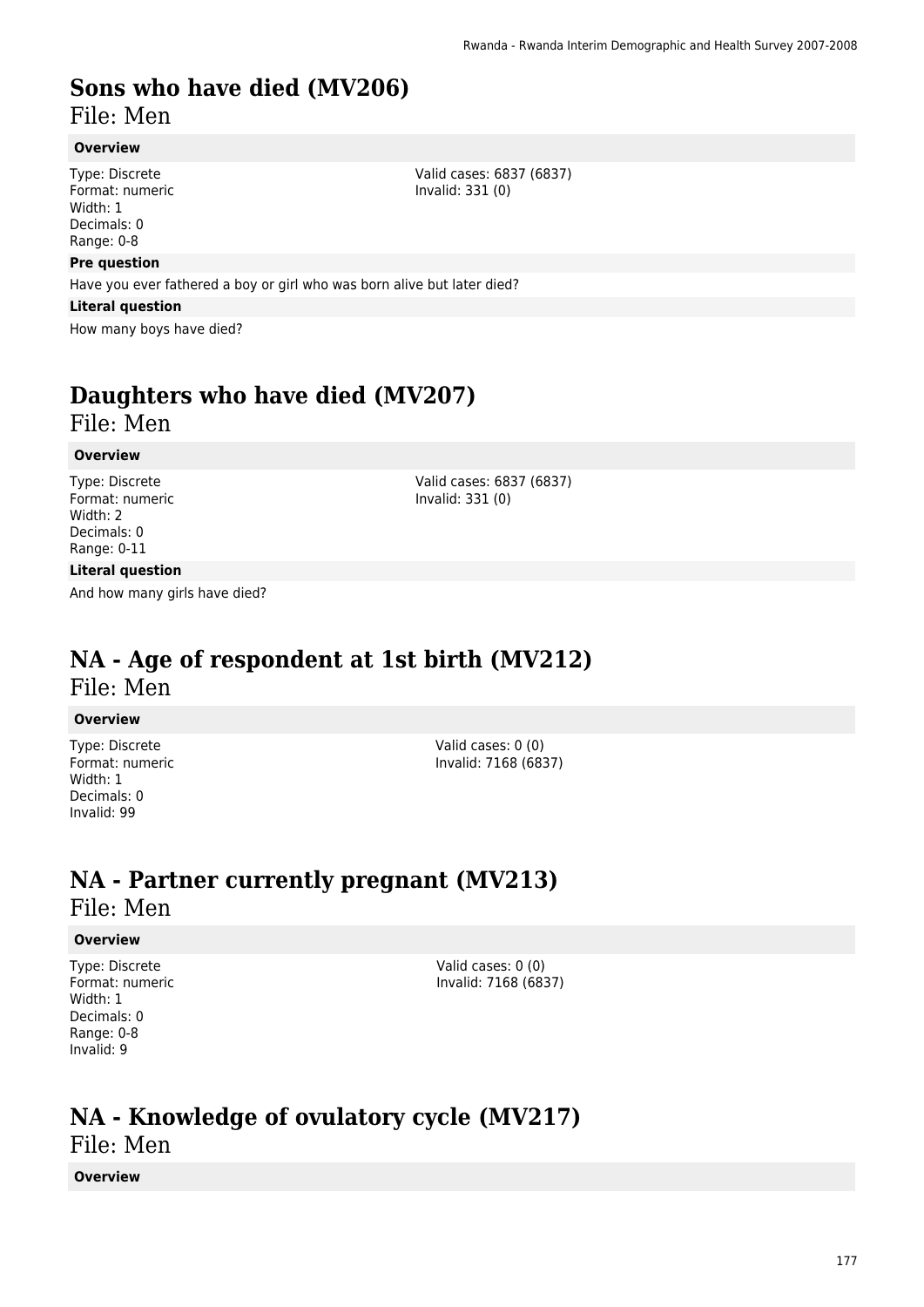### **NA - Knowledge of ovulatory cycle (MV217)**  File: Men

Type: Discrete Format: numeric Width: 1 Decimals: 0 Range: 1-8 Invalid: 9

Valid cases: 0 (0) Invalid: 7168 (6837)

# **Number of living children (MV218)**

File: Men

### **Overview**

Type: Discrete Format: numeric Width: 2 Decimals: 0 Range: 0-19

Valid cases: 6837 (6837) Invalid: 331 (0)

### **NA - Current pregnancy wanted (MV225)**  File: Men

### **Overview**

Type: Discrete Format: numeric Width: 1 Decimals: 0 Range: 1-3 Invalid: 9

Valid cases: 0 (0) Invalid: 7168 (6837)

## **Women fathered children with (MV245)**

File: Men

### **Overview**

Type: Discrete Format: numeric Width: 2 Decimals: 0 Range: 0-6 Invalid: 99

Valid cases: 6814 (6816.5) Invalid: 354 (20.5)

### **NA - Married to mother when first child was born (MV246)**  File: Men

### **Overview**

Type: Discrete Format: numeric Width: 1 Decimals: 0 Range: 0-1 Invalid: 9

Valid cases: 0 (0) Invalid: 7168 (6837)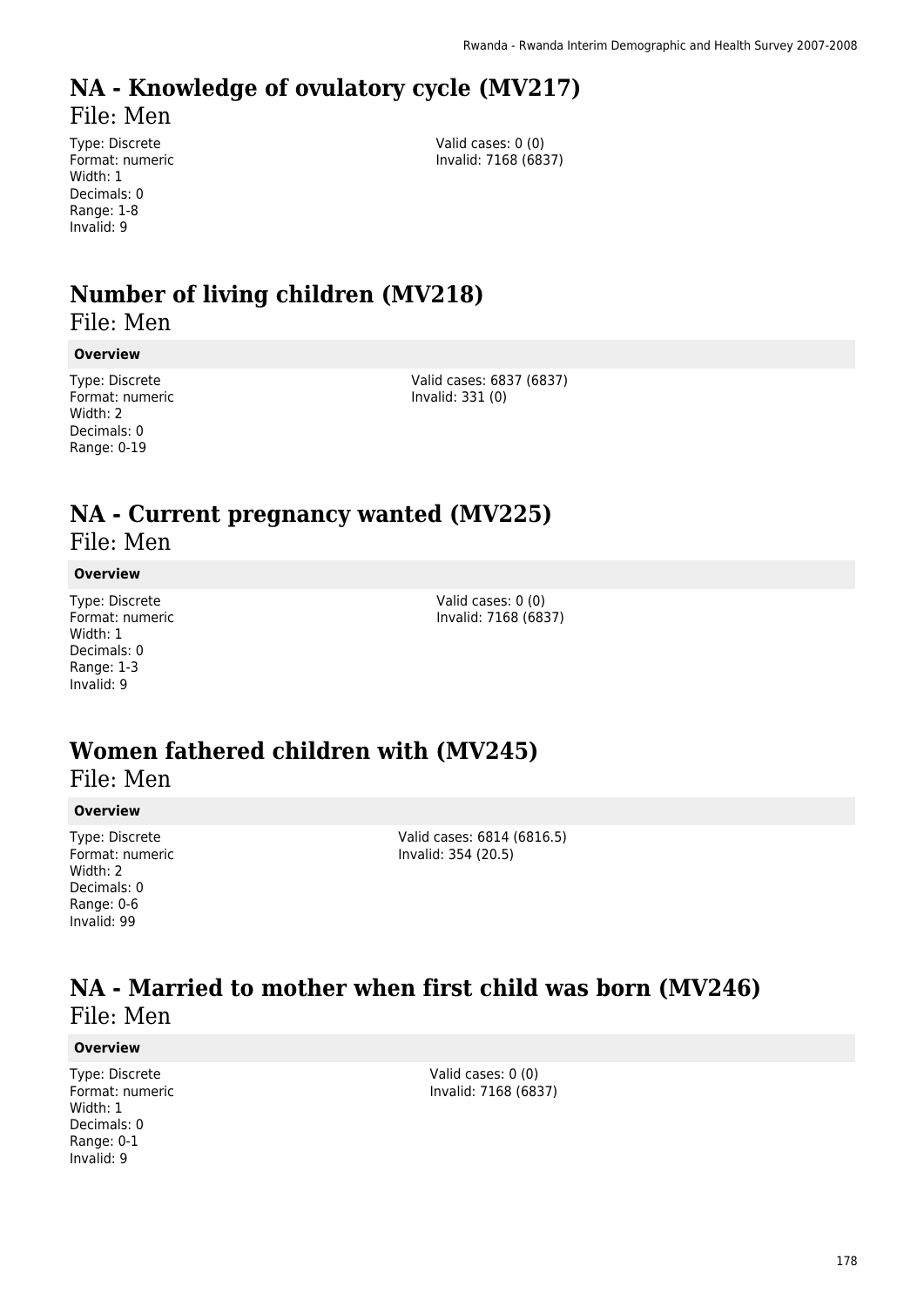## **NA - Age of youngest child (MV247)**

File: Men

### **Overview**

Type: Discrete Format: numeric Width: 1 Decimals: 0 Invalid: 99

Valid cases: 0 (0) Invalid: 7168 (6837)

## **NA - Antenatal check-ups for the mother for youngest child (MV248)**

File: Men

### **Overview**

Type: Discrete Format: numeric Width: 1 Decimals: 0 Range: 0-8 Invalid: 9

Valid cases: 0 (0) Invalid: 7168 (6837)

## **NA - Respondent present during check-ups for youngest child (MV249)**

File: Men

### **Overview**

Type: Discrete Format: numeric Width: 1 Decimals: 0 Range: 0-1 Invalid: 9

Valid cases: 0 (0) Invalid: 7168 (6837)

### **NA - Place of birth of youngest child (MV250)**  File: Men

### **Overview**

Type: Discrete Format: numeric Width: 1 Decimals: 0 Range: 1-2 Invalid: 9

Valid cases: 0 (0) Invalid: 7168 (6837)

## **NA - Reason for not delivering youngest child in health facility (MV251)**

File: Men

**Overview**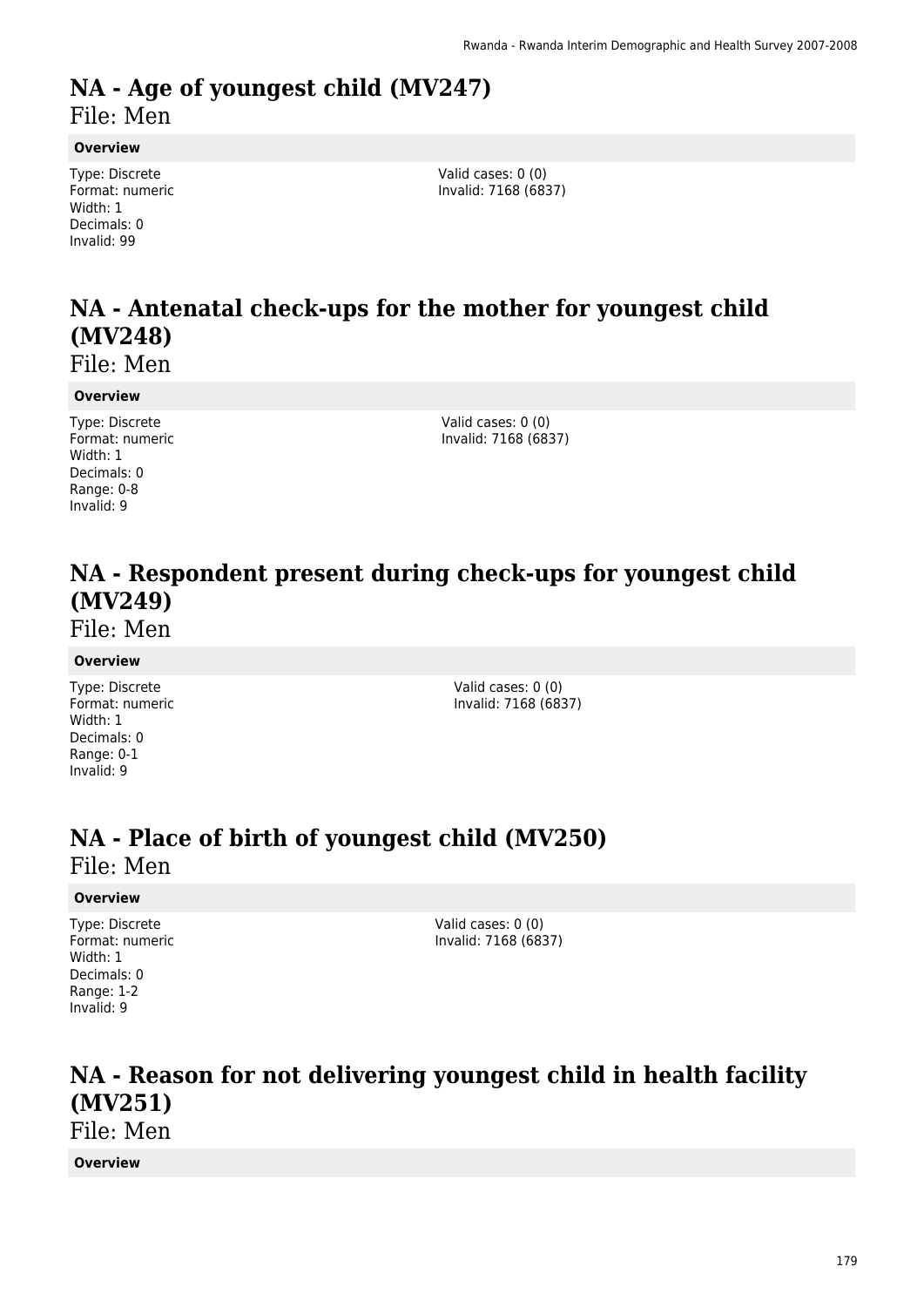## **NA - Reason for not delivering youngest child in health facility (MV251)**

File: Men

Type: Discrete Format: numeric Width: 1 Decimals: 0 Range: 1-98 Invalid: 99

Valid cases: 0 (0) Invalid: 7168 (6837)

## **NA - Drinking pattern when child has diarrhea (MV252)**  File: Men

### **Overview**

Type: Discrete Format: numeric Width: 1 Decimals: 0 Range: 0-8 Invalid: 9

Valid cases: 0 (0) Invalid: 7168 (6837)

## **Knowledge of any method (MV301)**

### File: Men

### **Overview**

Type: Discrete Format: numeric Width: 1 Decimals: 0 Range: 0-3

### **Literal question**

Which ways or methods have you heard about?

### **Ever use of any method (MV302)**  File: Men

### **Overview**

Type: Discrete Format: numeric Width: 1 Decimals: 0 Range: 0-3

Valid cases: 6837 (6837) Invalid: 331 (0)

### **Literal question**

Have you ever used (METHOD)?

### **Weight (V87)**  File: Men

### **Overview**

Type: Discrete Format: numeric Width: 8 Decimals: 0

Valid cases: 7168 Invalid: 0

Valid cases: 6837 (6837) Invalid: 331 (0)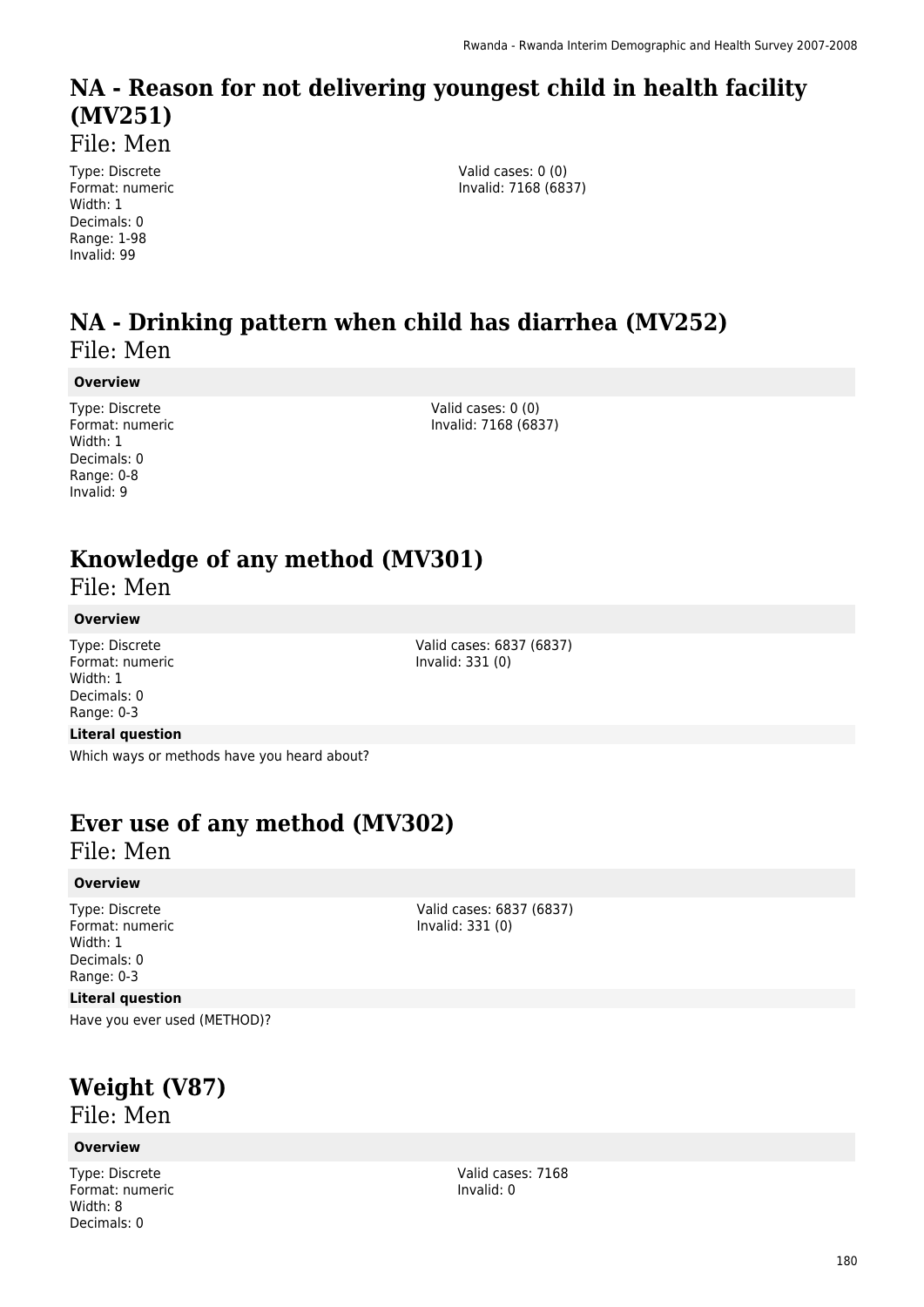Rwanda - Rwanda Interim Demographic and Health Survey 2007-2008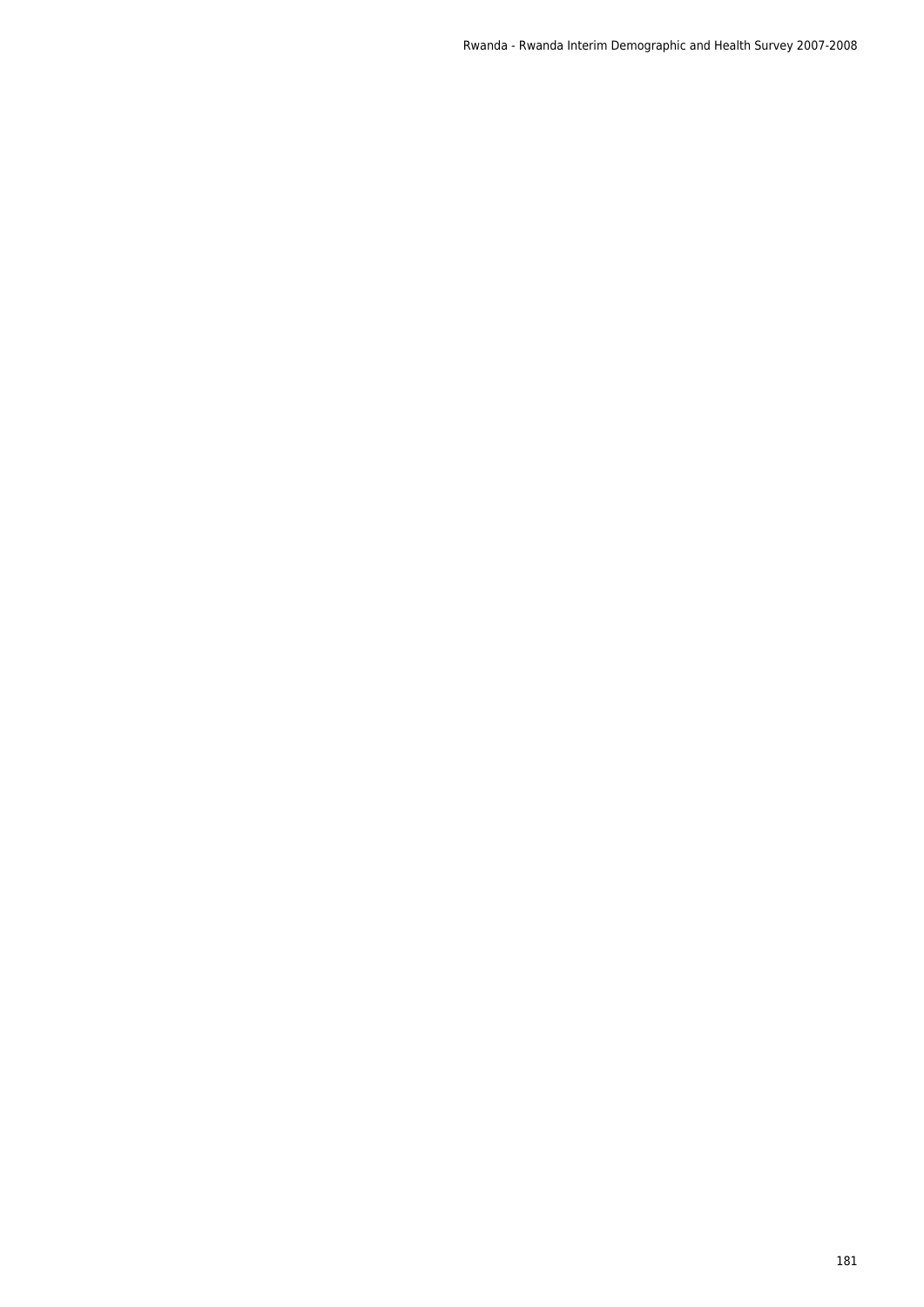# **Case Identification (HHID)**

File: Child

#### **Overview**

Type: Discrete Format: character Width: 5 Invalid: L

Valid cases: 18421 Invalid: 0

# **Case Identification (CASEID)**

File: Child

#### **Overview**

Type: Discrete Format: character Width: 8 Invalid: L

Valid cases: 18421 Invalid: 0

## **Birth column number (BIDX)**  File: Child

#### **Overview**

Type: Discrete Format: numeric Width: 2 Decimals: 0 Range: 1-15

Valid cases: 18421 Invalid: 0 Minimum: 1 Maximum: 15 Mean: 3.2 Standard deviation: 2.1

## **Birth order number (BORD)**

File: Child

#### **Overview**

Type: Discrete Format: numeric Width: 2 Decimals: 0 Range: 1-15

Valid cases: 18421 Invalid: 0 Minimum: 1 Maximum: 15 Mean: 3.2 Standard deviation: 2.1

# **Child is twin (B0)**

File: Child

#### **Overview**

Type: Discrete Format: numeric Width: 1 Decimals: 0 Range: 0-5

#### **Literal question**

were any of these births twins?

Valid cases: 18421 Invalid: 0 Minimum: 0 Maximum: 3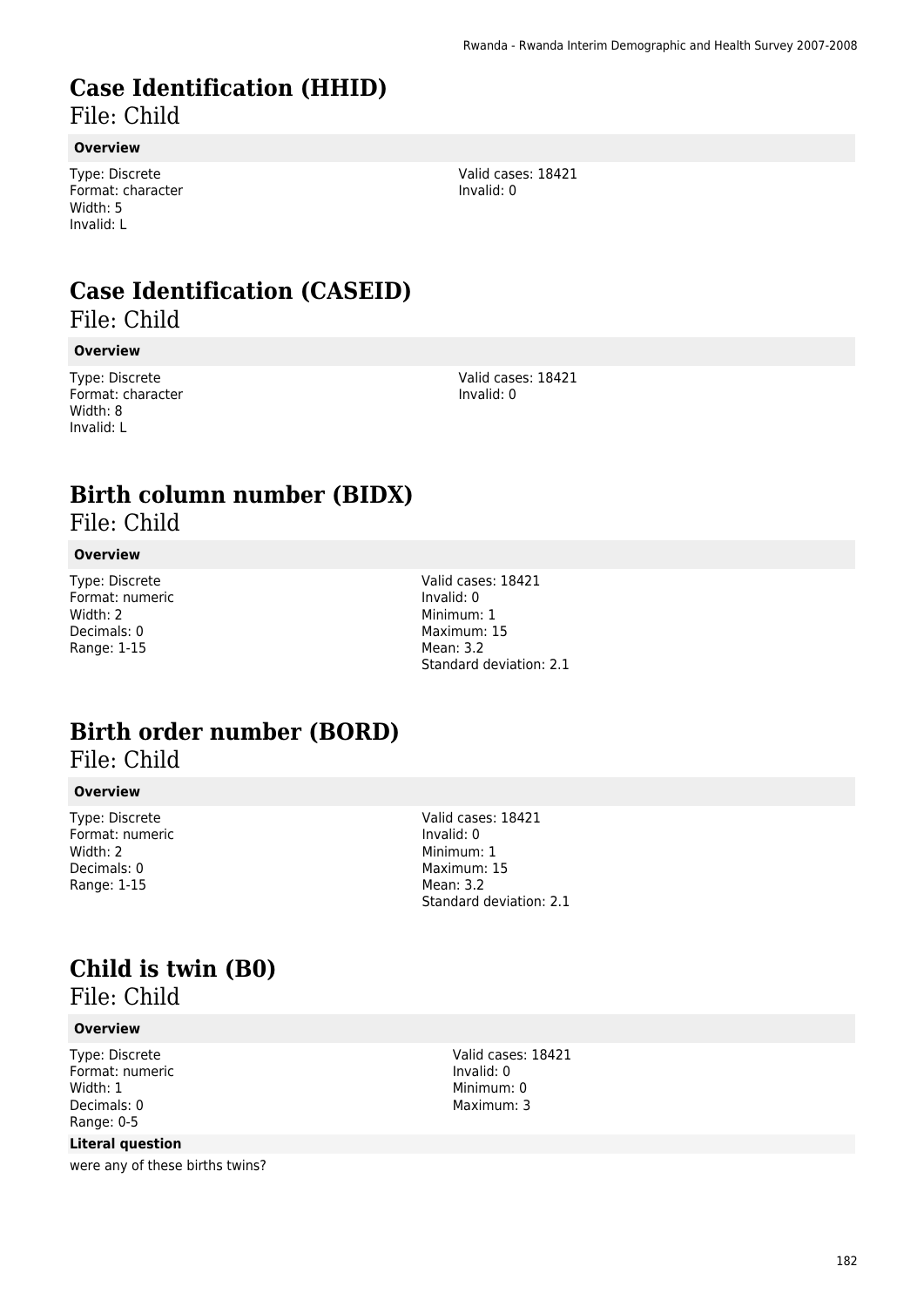### **Month of birth (B1)**  File: Child

#### **Overview**

Type: Discrete Format: numeric Width: 2 Decimals: 0 Range: 1-12

#### **Literal question**

In what month was (NAME) born?

### **Year of birth (B2)**  File: Child

#### **Overview**

Type: Continuous Format: numeric Width: 4 Decimals: 0 Range: 1971-2008

#### **Literal question**

In what year was (NAME) born?

### **Date of birth (CMC) (B3)**  File: Child

#### **Overview**

Type: Continuous Format: numeric Width: 4 Decimals: 0 Range: 857-1300

Valid cases: 18421 Invalid: 0 Minimum: 857 Maximum: 1300 Mean: 1178.2 Standard deviation: 85.3

Valid cases: 18421

Invalid: 0 Minimum: 1 Maximum: 2

### **Sex of child (B4)**  File: Child

#### **Overview**

Type: Discrete Format: numeric Width: 1 Decimals: 0 Range: 1-2

### **Child is alive (B5)**  File: Child

**Overview**

Valid cases: 18421 Invalid: 0 Minimum: 1 Maximum: 12 Mean: 6.1 Standard deviation: 3.4

Valid cases: 18421

Standard deviation: 7.1

Invalid: 0 Minimum: 1971 Maximum: 2008 Mean: 1997.7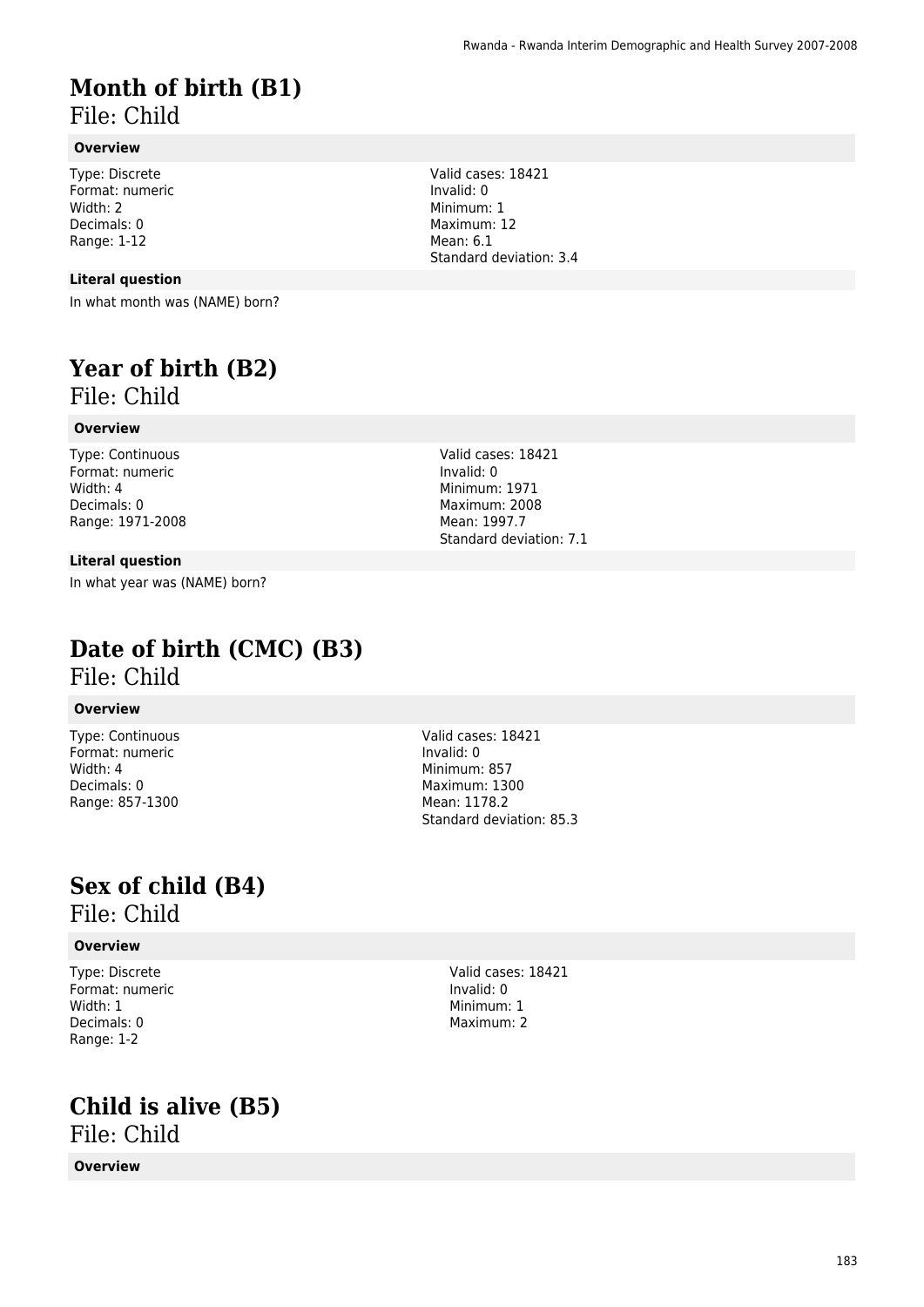## **Child is alive (B5)**  File: Child

Type: Discrete Format: numeric Width: 1 Decimals: 0 Range: 0-1

#### **Literal question**

Is (name) still alive?

### **Age at death (B6)**  File: Child

#### **Overview**

Type: Discrete Format: numeric Width: 3 Decimals: 0 Range: 100-998 Invalid: 999

#### **Pre question**

If (name) dead:

#### **Literal question**

How old was (name) when she/he died?

#### **Post question**

IF '1 YR', PROBE: How many months old was (NAME)?

### **Age at death (months-imputed) (B7)**  File: Child

#### **Overview**

Type: Continuous Format: numeric Width: 3 Decimals: 0 Range: 0-360

Valid cases: 2882 Invalid: 15539 Minimum: 0 Maximum: 360 Mean: 30.6 Standard deviation: 47.2

> Valid cases: 15539 Invalid: 2882 Minimum: 0 Maximum: 35 Mean: 9

Standard deviation: 7

## **Current age of child (B8)**

File: Child

#### **Overview**

Type: Continuous Format: numeric Width: 2 Decimals: 0 Range: 0-35

#### **Literal question**

How old was (NAME) at his/her last birthday?

Valid cases: 18421 Invalid: 0 Minimum: 0 Maximum: 1

Valid cases: 2860 Invalid: 15561 Minimum: 100 Maximum: 330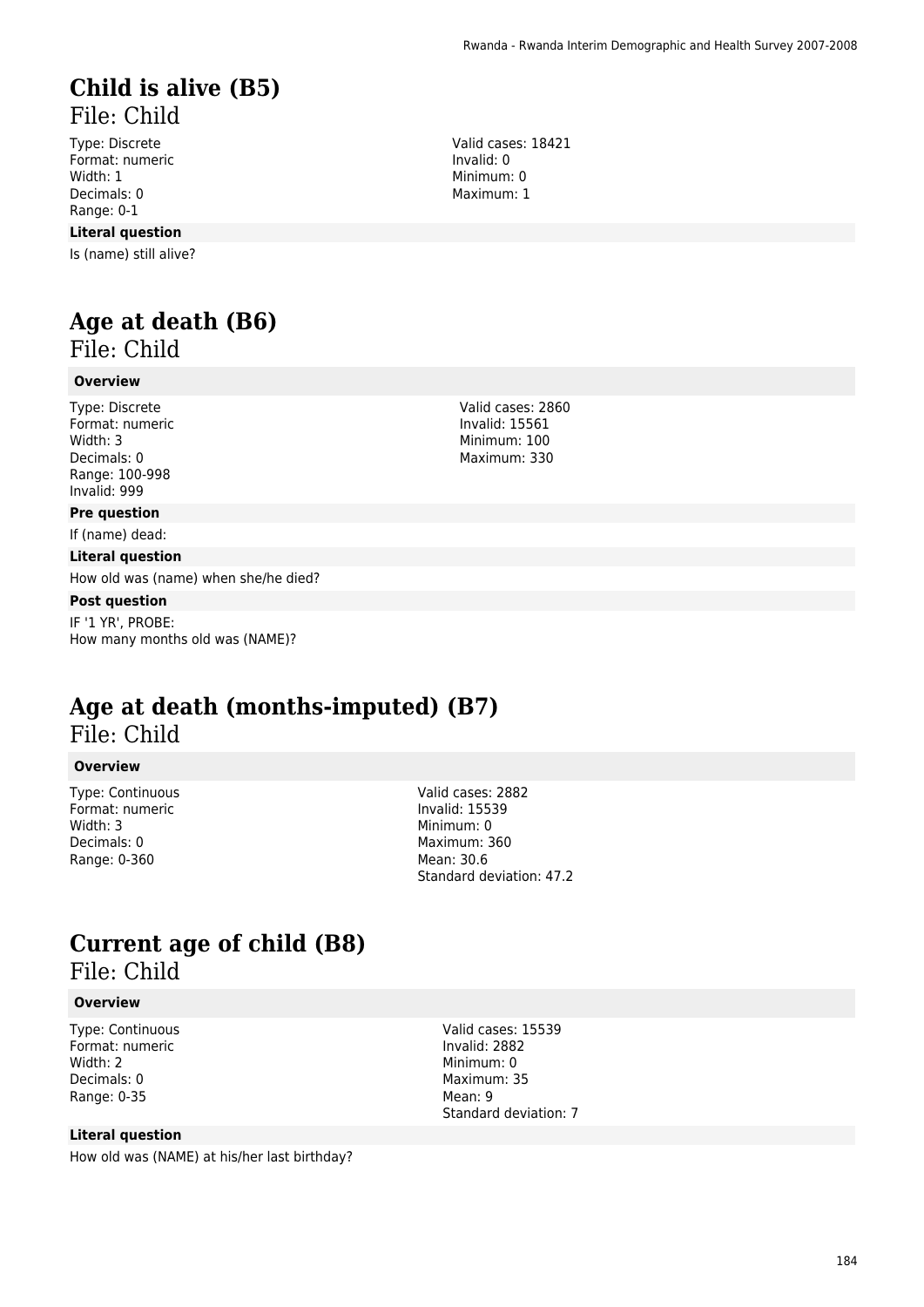### **Child lives with whom (B9)**  File: Child

#### **Overview**

Type: Discrete Format: numeric Width: 1 Decimals: 0 Range: 0-4 Invalid: 9

Valid cases: 15539 Invalid: 2882 Minimum: 0 Maximum: 4

## **Completeness of information (B10)**  File: Child

#### **Overview**

Type: Discrete Format: numeric Width: 1 Decimals: 0 Range: 1-8

Valid cases: 18421 Invalid: 0 Minimum: 1 Maximum: 8

## **Preceding birth interval (B11)**  File: Child

#### **Overview**

Type: Continuous Format: numeric Width: 3 Decimals: 0 Range: 9-282

Valid cases: 13691 Invalid: 4730 Minimum: 9 Maximum: 282 Mean: 34.1 Standard deviation: 19.6

### **Succeeding birth interval (B12)**  File: Child

#### **Overview**

Type: Continuous Format: numeric Width: 3 Decimals: 0 Range: 9-282

Valid cases: 13666 Invalid: 4755 Minimum: 9 Maximum: 282 Mean: 34.1 Standard deviation: 19.5

## **Flag for age at death (B13)**  File: Child

#### **Overview**

Type: Discrete Format: numeric Width: 1 Decimals: 0 Range: 0-8

Valid cases: 2882 Invalid: 15539 Minimum: 0 Maximum: 8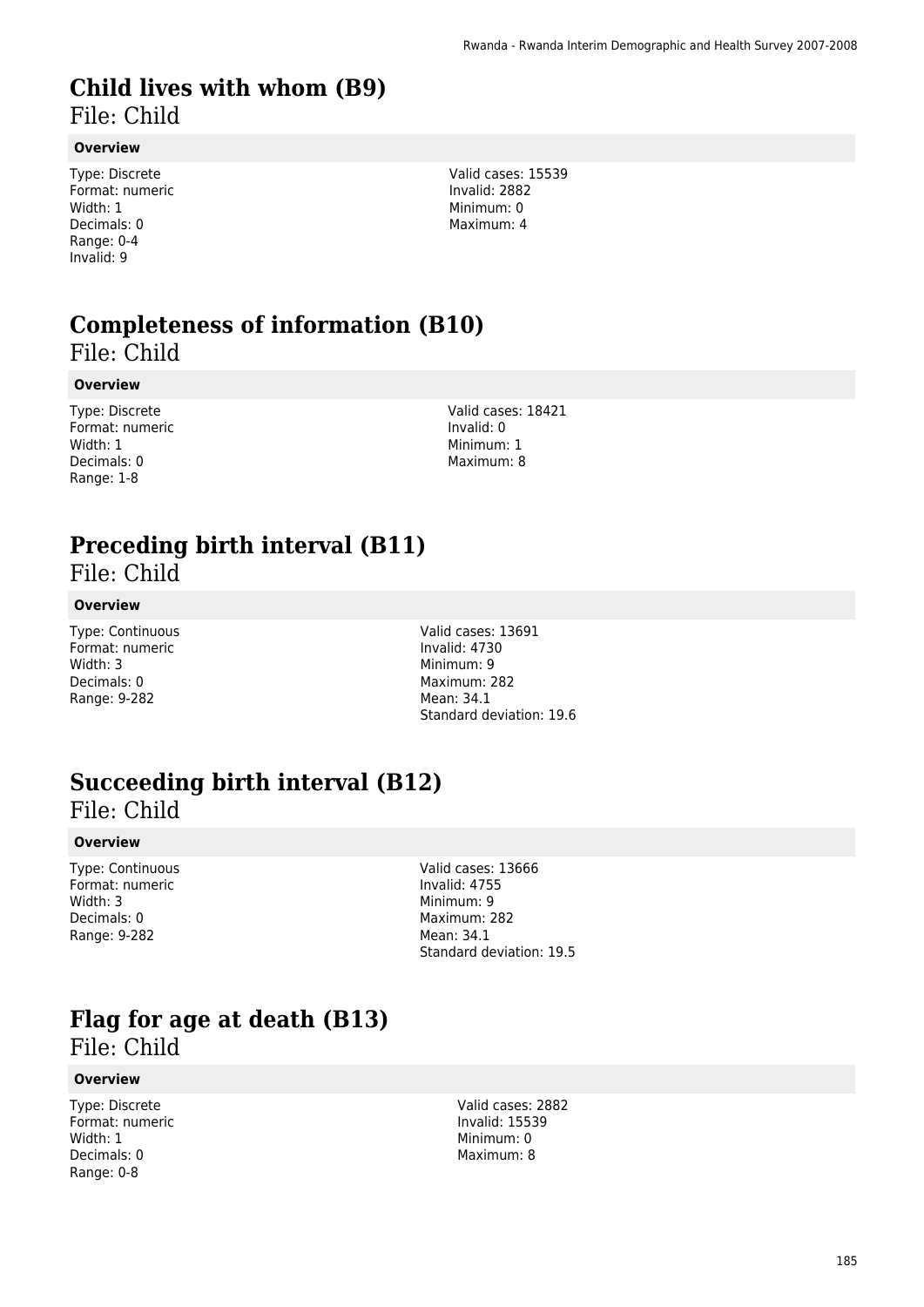### **Live birth between births (B15)**  File: Child

#### **Overview**

Type: Discrete Format: numeric Width: 1 Decimals: 0 Range: 0-1 Invalid: 9

Valid cases: 13203 Invalid: 5218 Minimum: 0 Maximum: 1

## **Child's line number in household (B16)**  File: Child

#### **Overview**

Type: Discrete Format: numeric Width: 2 Decimals: 0 Range: 0-13 Invalid: 99

Valid cases: 15539 Invalid: 2882 Minimum: 0 Maximum: 13

## **Index to birth history (MIDX)**

### File: Child

#### **Overview**

Type: Discrete Format: numeric Width: 1 Decimals: 0 Range: 1-5

Valid cases: 5489 Invalid: 12932 Minimum: 1 Maximum: 5 Mean: 1.4 Standard deviation: 0.6

### **Tetanus injections bef. birth (M1)**  File: Child

#### **Overview**

Type: Discrete Format: numeric Width: 1 Decimals: 0 Range: 0-8 Invalid: 9

Valid cases: 3515 Invalid: 14906 Minimum: 0 Maximum: 8

### **Tetanus injections before pregnancy (M1A)**  File: Child

#### **Overview**

Type: Discrete Format: numeric Width: 1 Decimals: 0 Range: 0-8 Invalid: 9

Valid cases: 2435 Invalid: 15986 Minimum: 0 Maximum: 8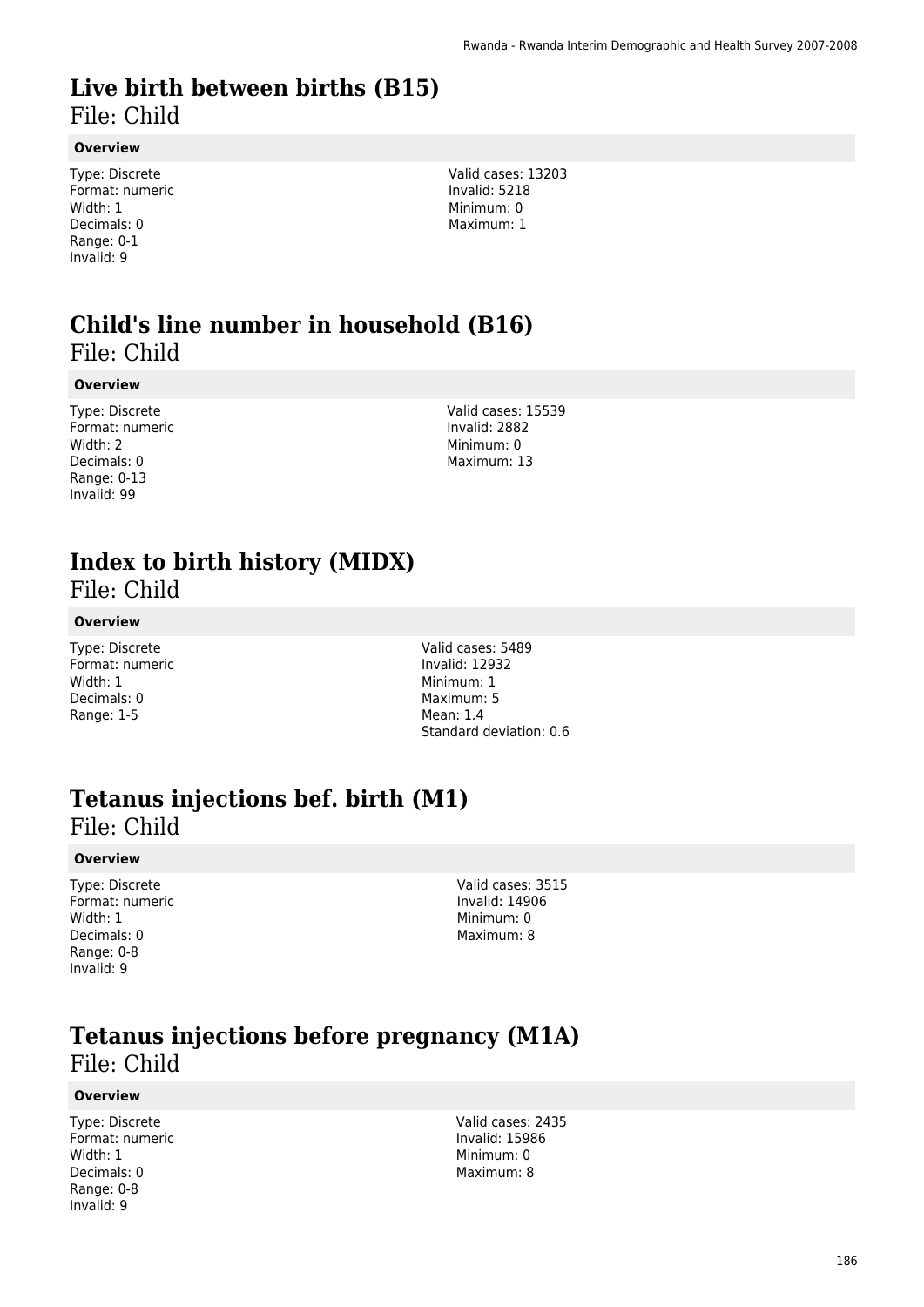### **NA - Month last tetanus injection before pregnancy (M1B)**  File: Child

#### **Overview**

Type: Discrete Format: numeric Width: 1 Decimals: 0 Range: 97-98 Invalid: 99

Valid cases: 0 Invalid: 18421

## **NA - Year last tetanus injection before pregnancy (M1C)**  File: Child

#### **Overview**

Type: Discrete Format: numeric Width: 1 Decimals: 0 Range: 9997-9998 Invalid: 9999

Valid cases: 0 Invalid: 18421

### **NA - Years ago received last tetanus injection before pregna (M1D)**  File: Child

#### **Overview**

Type: Discrete Format: numeric Width: 1 Decimals: 0 Invalid: 99

Valid cases: 0 Invalid: 18421

## **NA - Last tetanus injection before pregnancy (CMC) (M1E)**  File: Child

#### **Overview**

Type: Discrete Format: numeric Width: 1 Decimals: 0 Range: 9996-9996 Valid cases: 0 Invalid: 18421

### **Prenatal: doctor (M2A)**  File: Child

#### **Overview**

Type: Discrete Format: numeric Width: 1 Decimals: 0 Range: 0-1 Invalid: 9

Valid cases: 3531 Invalid: 14890 Minimum: 0 Maximum: 1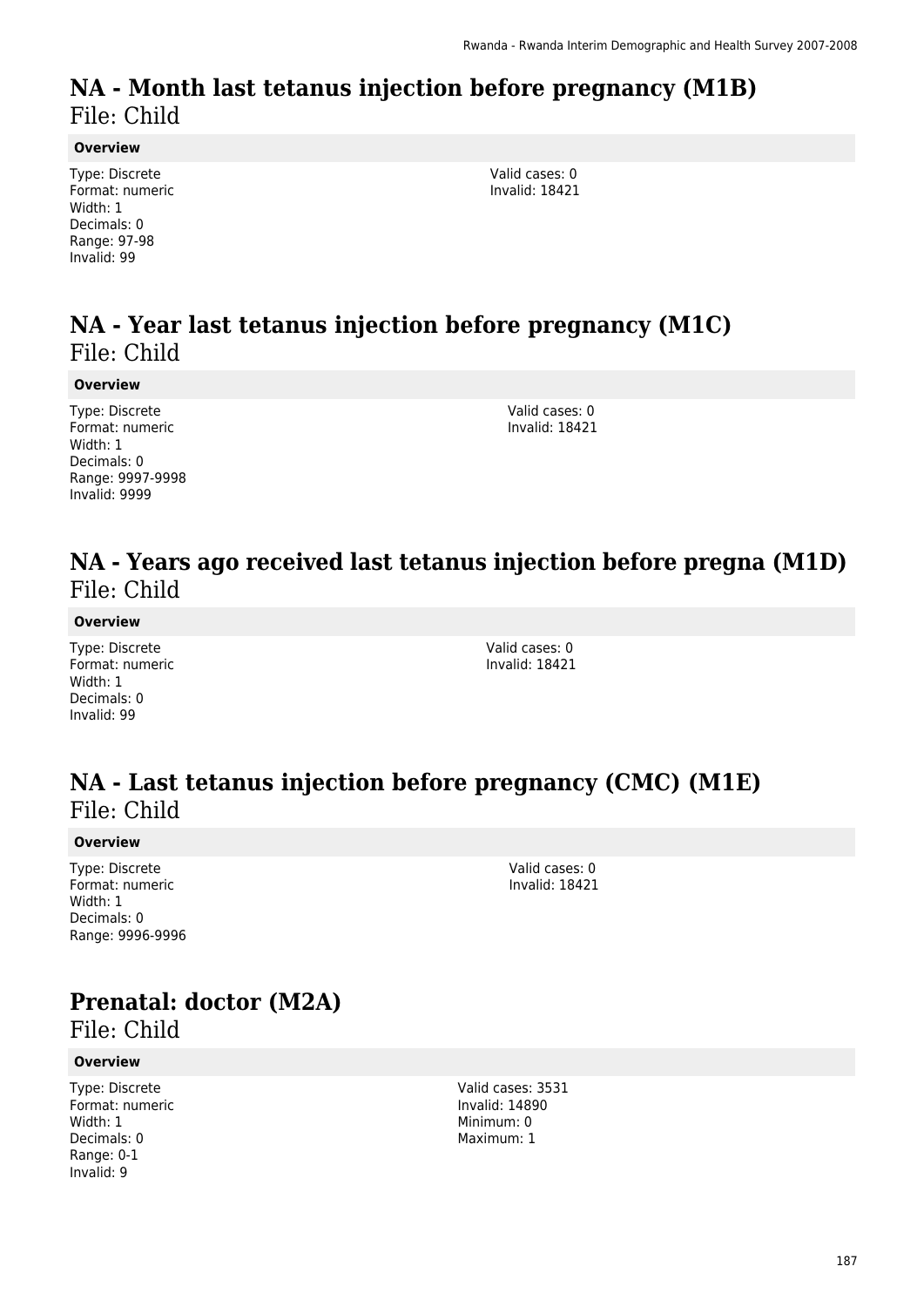### **Prenatal: nurse/midwife (M2B)**  File: Child

#### **Overview**

Type: Discrete Format: numeric Width: 1 Decimals: 0 Range: 0-1 Invalid: 9

Valid cases: 3531 Invalid: 14890 Minimum: 0 Maximum: 1

## **NA - Prenatal: auxiliary midwife (M2C)**  File: Child

#### **Overview**

Type: Discrete Format: numeric Width: 1 Decimals: 0 Range: 0-1 Invalid: 9

Valid cases: 0 Invalid: 18421

### **NA - Prenatal: CS health profession (M2D)**  File: Child

#### **Overview**

Type: Discrete Format: numeric Width: 1 Decimals: 0 Range: 0-1 Invalid: 9

Valid cases: 0 Invalid: 18421

### **NA - Prenatal: CS health profession (M2E)**  File: Child

#### **Overview**

Type: Discrete Format: numeric Width: 1 Decimals: 0 Range: 0-1 Invalid: 9

Valid cases: 0 Invalid: 18421

### **NA - Prenatal: trained birth att. (M2F)**  File: Child

#### **Overview**

Type: Discrete Format: numeric Width: 1 Decimals: 0 Range: 0-1 Invalid: 9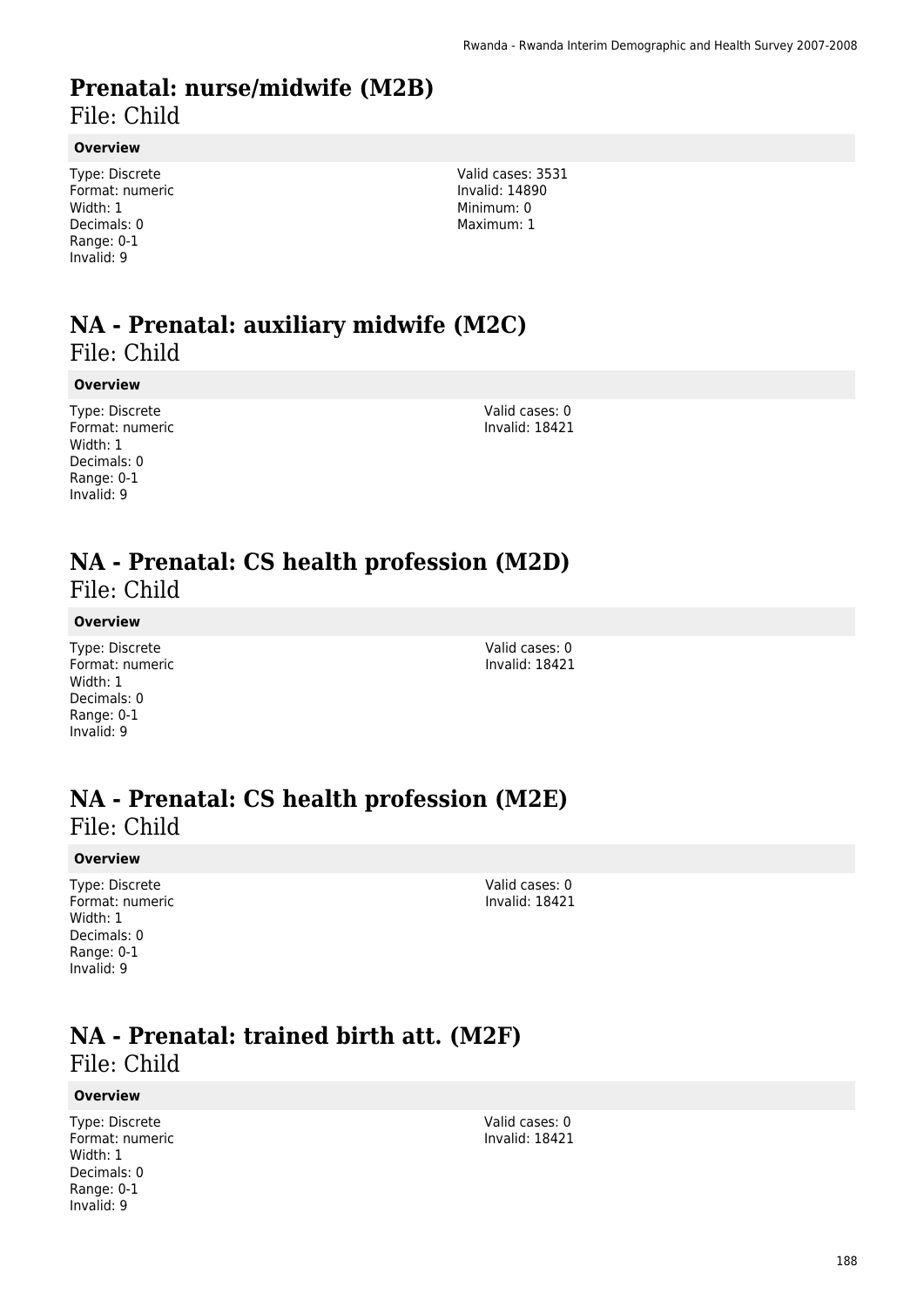### **Prenatal: Trained trad.birth attendant (M2G)**  File: Child

#### **Overview**

Type: Discrete Format: numeric Width: 1 Decimals: 0 Range: 0-1 Invalid: 9

Valid cases: 3531 Invalid: 14890 Minimum: 0 Maximum: 1

### **NA - Prenatal: relative (M2H)**  File: Child

#### **Overview**

Type: Discrete Format: numeric Width: 1 Decimals: 0 Range: 0-1 Invalid: 9

Valid cases: 0 Invalid: 18421

### **Prenatal: CS: Non Trained tradit. birth attendant (CS) (M2I)**  File: Child

#### **Overview**

Type: Discrete Format: numeric Width: 1 Decimals: 0 Range: 0-1 Invalid: 9

Valid cases: 3531 Invalid: 14890 Minimum: 0 Maximum: 1

### **NA - Prenatal: CS other person (M2J)**  File: Child

#### **Overview**

Type: Discrete Format: numeric Width: 1 Decimals: 0 Range: 0-1 Invalid: 9

Valid cases: 0 Invalid: 18421

### **Prenatal: other resp (uncoded) (M2K)**  File: Child

#### **Overview**

Type: Discrete Format: numeric Width: 1 Decimals: 0 Range: 0-1 Invalid: 9

Valid cases: 3531 Invalid: 14890 Minimum: 0 Maximum: 1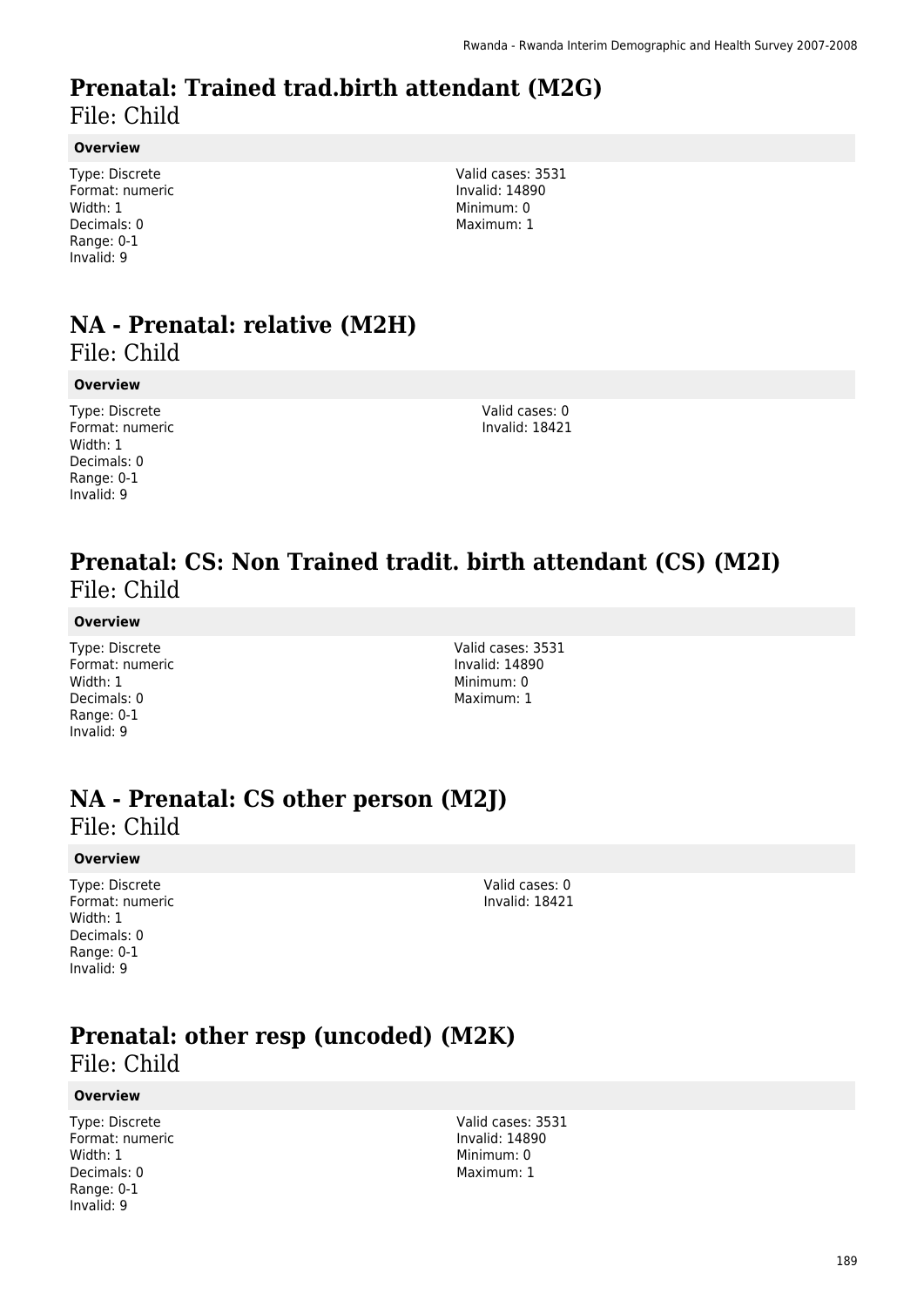### **NA - Prenatal: CS other (M2L)**  File: Child

#### **Overview**

Type: Discrete Format: numeric Width: 1 Decimals: 0 Range: 0-1 Invalid: 9

### **NA - Prenatal: CS other (M2M)**  File: Child

#### **Overview**

Type: Discrete Format: numeric Width: 1 Decimals: 0 Range: 0-1 Invalid: 9

### **Prenatal: no one (M2N)**  File: Child

#### **Overview**

Type: Discrete Format: numeric Width: 1 Decimals: 0 Range: 0-1 Invalid: 9

### **Assistance: doctor (M3A)**  File: Child

#### **Overview**

Type: Discrete Format: numeric Width: 1 Decimals: 0 Range: 0-1 Invalid: 9

#### Valid cases: 5290 Invalid: 13131 Minimum: 0 Maximum: 1

## **Assistance: nurse/midwife (M3B)**  File: Child

#### **Overview**

Type: Discrete Format: numeric Width: 1 Decimals: 0 Range: 0-1 Invalid: 9

Valid cases: 5290 Invalid: 13131 Minimum: 0 Maximum: 1

Valid cases: 0 Invalid: 18421

Valid cases: 0 Invalid: 18421

Valid cases: 3531 Invalid: 14890 Minimum: 0 Maximum: 1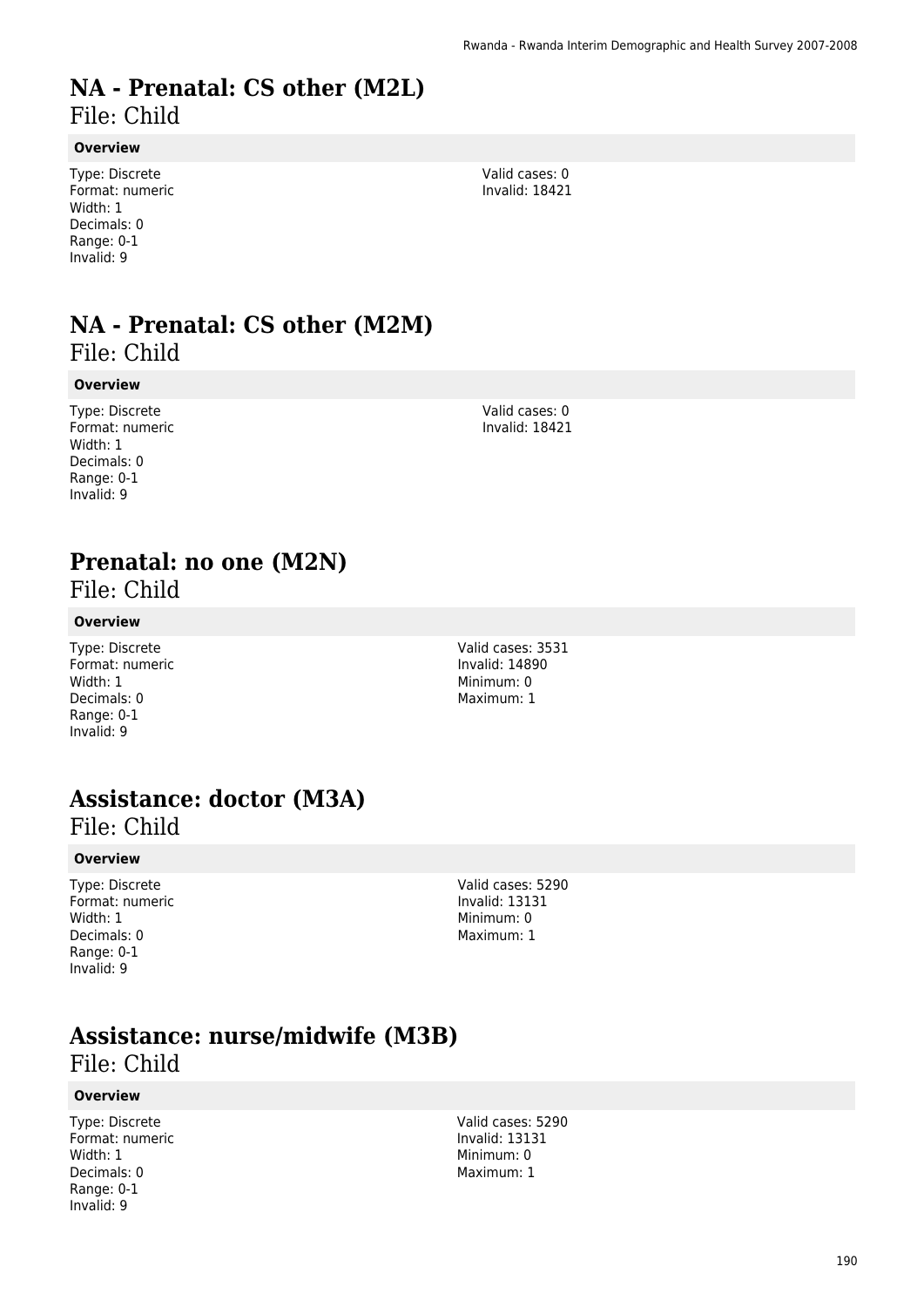### **Assistance: auxiliary midwife (M3C)**  File: Child

#### **Overview**

Type: Discrete Format: numeric Width: 1 Decimals: 0 Range: 0-1 Invalid: 9

Valid cases: 5290 Invalid: 13131 Minimum: 0 Maximum: 1

## **NA - Assistance: CS health profess. (M3D)**  File: Child

#### **Overview**

Type: Discrete Format: numeric Width: 1 Decimals: 0 Range: 0-1 Invalid: 9

Valid cases: 0 Invalid: 18421

### **NA - Assistance: CS health profess. (M3E)**  File: Child

#### **Overview**

Type: Discrete Format: numeric Width: 1 Decimals: 0 Range: 0-1 Invalid: 9

Valid cases: 0 Invalid: 18421

## **NA - Assistance: trained birth att. (M3F)**  File: Child

#### **Overview**

Type: Discrete Format: numeric Width: 1 Decimals: 0 Range: 0-1 Invalid: 9

Valid cases: 0 Invalid: 18421

### **Assistance: trad.birth attend. (M3G)**  File: Child

#### **Overview**

Type: Discrete Format: numeric Width: 1 Decimals: 0 Range: 0-1 Invalid: 9

Valid cases: 5290 Invalid: 13131 Minimum: 0 Maximum: 1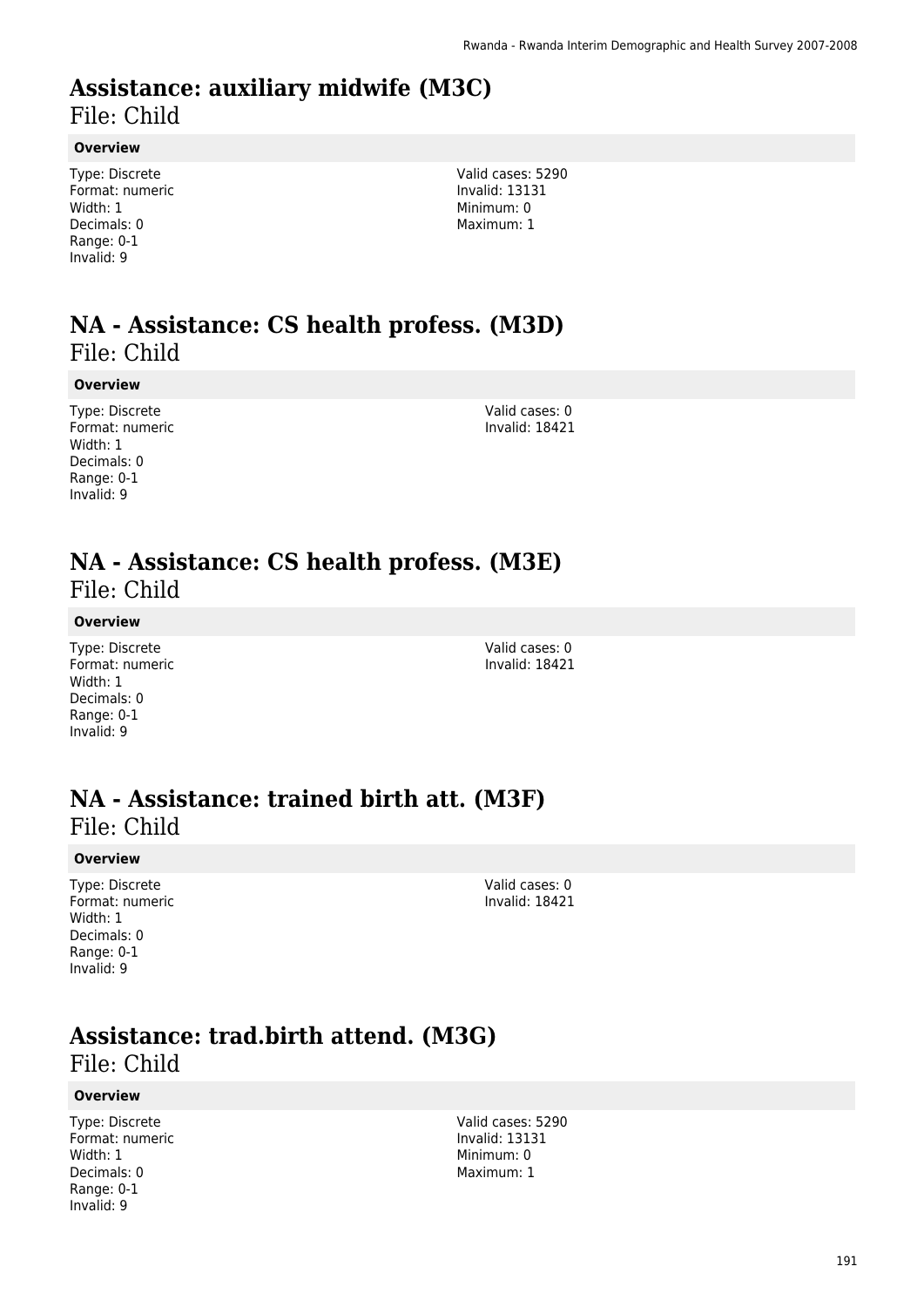### **Assistance: relative, friend (M3H)**  File: Child

#### **Overview**

Type: Discrete Format: numeric Width: 1 Decimals: 0 Range: 0-1 Invalid: 9

Valid cases: 5290 Invalid: 13131 Minimum: 0 Maximum: 1

## **NA - Assistance: CS other person (M3I)**  File: Child

#### **Overview**

Type: Discrete Format: numeric Width: 1 Decimals: 0 Range: 0-1 Invalid: 9

Valid cases: 0 Invalid: 18421

### **NA - Assistance: CS other person (M3J)**  File: Child

#### **Overview**

Type: Discrete Format: numeric Width: 1 Decimals: 0 Range: 0-1 Invalid: 9

Valid cases: 0 Invalid: 18421

### **Assistance: other resp (uncod) (M3K)**  File: Child

#### **Overview**

Type: Discrete Format: numeric Width: 1 Decimals: 0 Range: 0-1 Invalid: 9

Valid cases: 5290 Invalid: 13131 Minimum: 0 Maximum: 1

### **NA - Assistance: CS other (M3L)**  File: Child

#### **Overview**

Type: Discrete Format: numeric Width: 1 Decimals: 0 Range: 0-1 Invalid: 9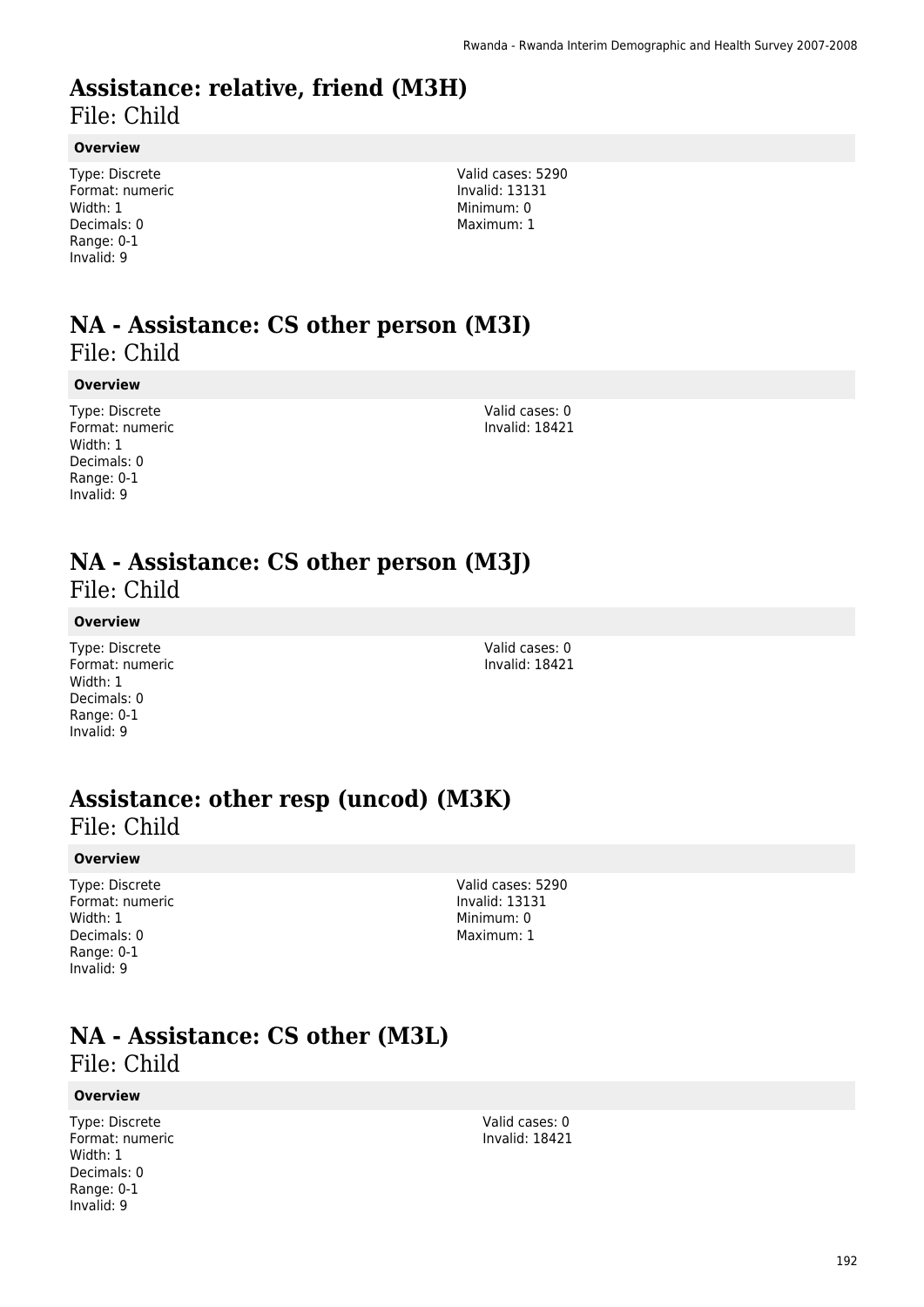### **NA - Assistance: CS other (M3M)**  File: Child

#### **Overview**

Type: Discrete Format: numeric Width: 1 Decimals: 0 Range: 0-1 Invalid: 9

#### Valid cases: 0 Invalid: 18421

### **Assistance: no one (M3N)**  File: Child

#### **Overview**

Type: Discrete Format: numeric Width: 1 Decimals: 0 Range: 0-1 Invalid: 9

Valid cases: 5290 Invalid: 13131 Minimum: 0 Maximum: 1

### **Duration of breastfeeding (M4)**  File: Child

#### **Overview**

Type: Discrete Format: numeric Width: 2 Decimals: 0 Range: 1-98 Invalid: 99

Valid cases: 4791 Invalid: 13630 Minimum: 1 Maximum: 98

## **Months of breastfeeding (M5)**

File: Child

#### **Overview**

Type: Discrete Format: numeric Width: 2 Decimals: 0 Range: 0-98 Invalid: 99

Valid cases: 4791 Invalid: 13630 Minimum: 0 Maximum: 98

### **NA - Duration of amenorrhea (M6)**  File: Child

#### **Overview**

Type: Discrete Format: numeric Width: 1 Decimals: 0 Range: 96-98 Invalid: 99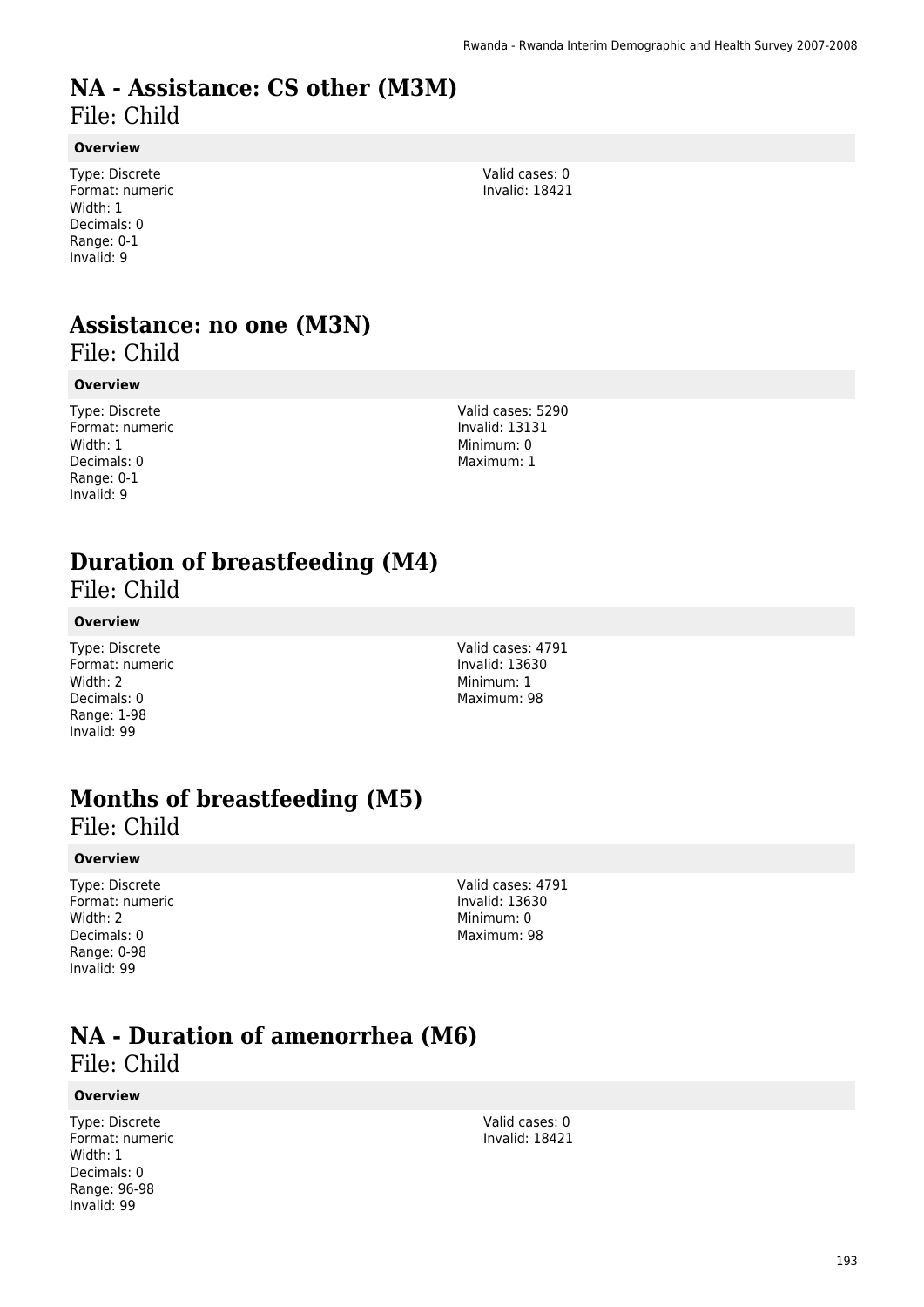### **NA - Months of amenorrhea (M7)**  File: Child

#### **Overview**

Type: Discrete Format: numeric Width: 1 Decimals: 0 Range: 97-98 Invalid: 99

### **NA - Duration of abstinence (M8)**  File: Child

#### **Overview**

Type: Discrete Format: numeric Width: 1 Decimals: 0 Range: 96-98 Invalid: 99

### **NA - Months of abstinence (M9)**  File: Child

#### **Overview**

Type: Discrete Format: numeric Width: 1 Decimals: 0 Range: 97-98 Invalid: 99

### **Time wanted pregnancy (M10)**  File: Child

#### **Overview**

Type: Discrete Format: numeric Width: 1 Decimals: 0 Range: 1-3 Invalid: 9

Valid cases: 5306 Invalid: 13115 Minimum: 1 Maximum: 3

## **Time would have waited (M11)**  File: Child

#### **Overview**

Type: Discrete Format: numeric Width: 3 Decimals: 0 Range: 101-998 Invalid: 999

Valid cases: 750 Invalid: 17671 Minimum: 101 Maximum: 998

Valid cases: 0 Invalid: 18421

Valid cases: 0 Invalid: 18421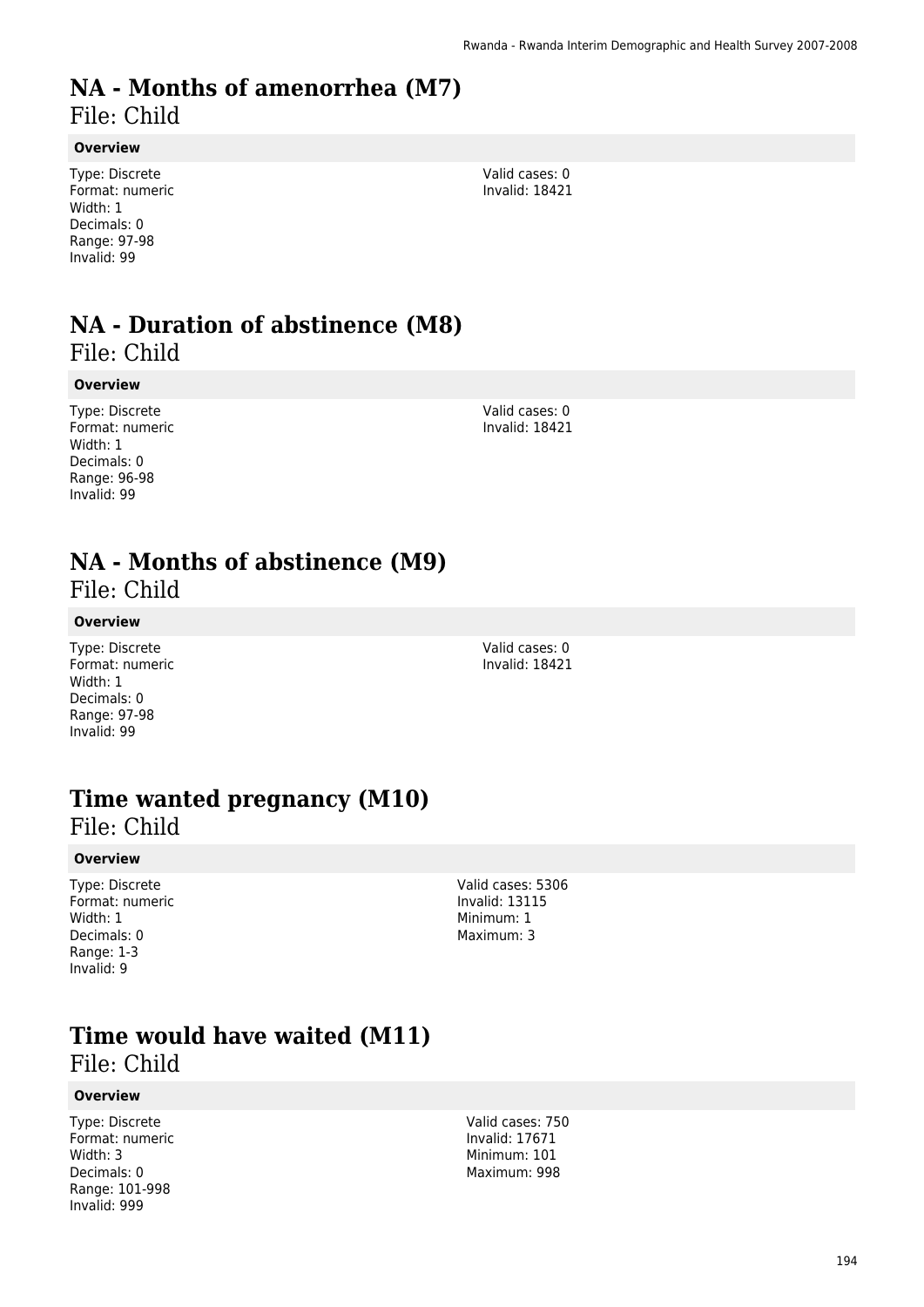### **Timing of 1st antenatal check (M13)**  File: Child

**Overview**

Type: Discrete Format: numeric Width: 2 Decimals: 0 Range: 0-98 Invalid: 99

Valid cases: 3427 Invalid: 14994 Minimum: 0 Maximum: 98

## **Antenatal visits for pregnancy (M14)**  File: Child

#### **Overview**

Type: Discrete Format: numeric Width: 2 Decimals: 0 Range: 0-98 Invalid: 99

Valid cases: 3527 Invalid: 14894 Minimum: 0 Maximum: 98

### **Place of delivery (M15)**  File: Child

#### **Overview**

Type: Discrete Format: numeric Width: 2 Decimals: 0 Range: 10-96 Invalid: 99

Valid cases: 5284 Invalid: 13137 Minimum: 11 Maximum: 96

## **NA - Delivery by caesarian section (M17)**  File: Child

#### **Overview**

Type: Discrete Format: numeric Width: 1 Decimals: 0 Range: 0-1 Invalid: 9

Valid cases: 0 Invalid: 18421

### **NA - Size of child at birth (M18)**  File: Child

#### **Overview**

Type: Discrete Format: numeric Width: 1 Decimals: 0 Range: 1-8 Invalid: 9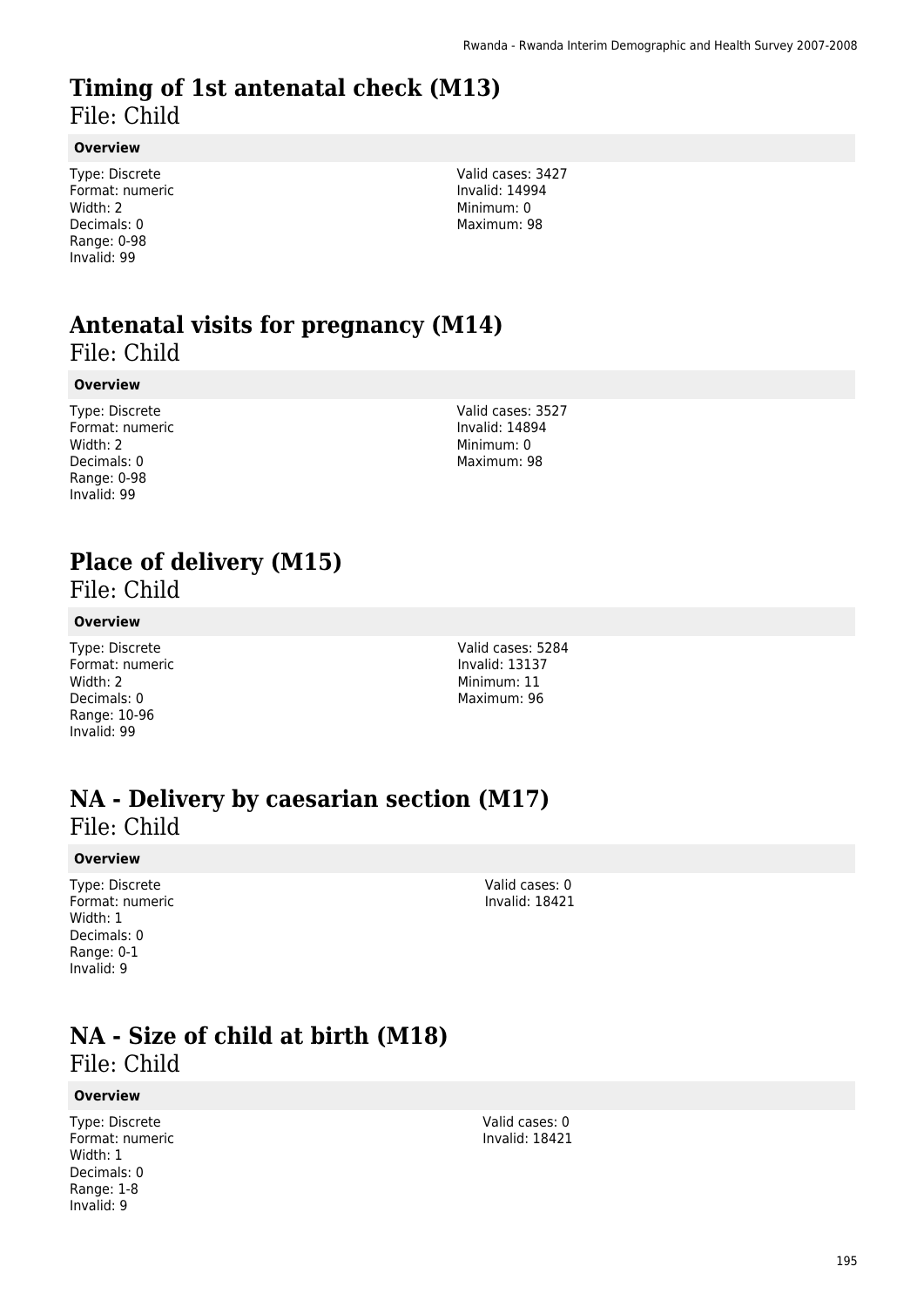### **NA - Birth weight (kilos - 3 dec.) (M19)**  File: Child

**Overview**

Type: Discrete Format: numeric Width: 1 Decimals: 0 Range: 9996-9998 Invalid: 9999

## **NA - Weight at birth recall (M19A)**  File: Child

#### **Overview**

Type: Discrete Format: numeric Width: 1 Decimals: 0 Range: 0-9

### **Flag for breastfeeding (M27)**  File: Child

#### **Overview**

Type: Discrete Format: numeric Width: 1 Decimals: 0 Range: 0-4

Valid cases: 5489 Invalid: 12932 Minimum: 0 Maximum: 3

### **NA - Flag for amenorrhea (M28)**  File: Child

#### **Overview**

Type: Discrete Format: numeric Width: 1 Decimals: 0 Range: 0-4

### **NA - Flag for abstinence (M29)**  File: Child

#### **Overview**

Type: Discrete Format: numeric Width: 1 Decimals: 0 Range: 0-4

Valid cases: 0 Invalid: 18421

Valid cases: 0 Invalid: 18421

Valid cases: 0 Invalid: 18421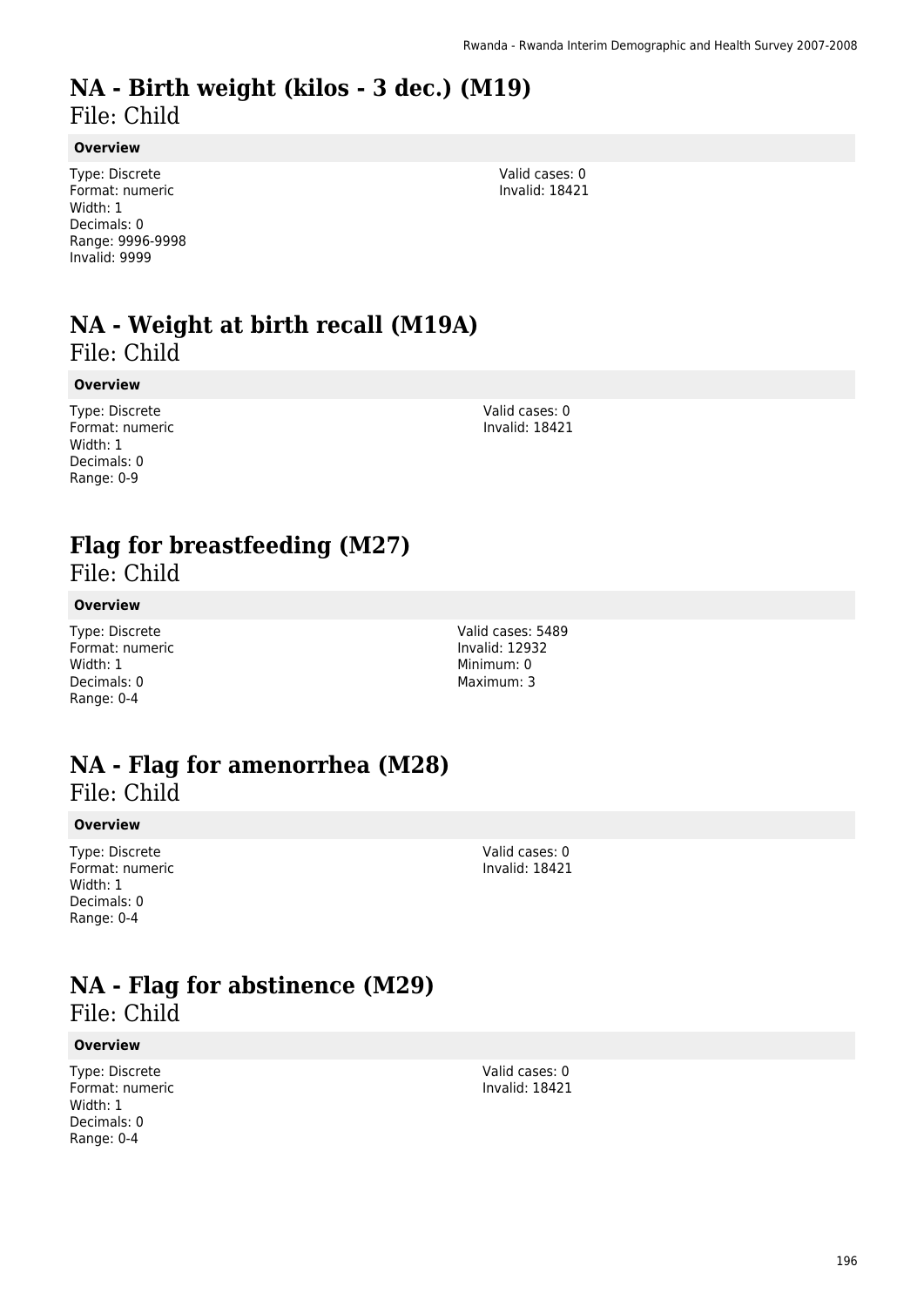### **When child put to breast (M34)**  File: Child

**Overview**

Type: Discrete Format: numeric Width: 3 Decimals: 0 Range: 0-223 Invalid: 999

Valid cases: 3455 Invalid: 14966 Minimum: 0 Maximum: 223

## **NA - Times breastfed during night (M35)**  File: Child

**Overview**

Type: Discrete Format: numeric Width: 1 Decimals: 0 Range: 96-96 Invalid: 99

Valid cases: 0 Invalid: 18421

### **NA - Times breastfed during day (M36)**  File: Child

**Overview**

Type: Discrete Format: numeric Width: 1 Decimals: 0 Range: 96-96 Invalid: 99

Valid cases: 0 Invalid: 18421

### **NA - Drank from bottle with nipple (M38)**  File: Child

#### **Overview**

Type: Discrete Format: numeric Width: 1 Decimals: 0 Range: 0-8 Invalid: 9

Valid cases: 0 Invalid: 18421

### **NA - Times ate solid, semi-solid or soft food yesterday (M39)**  File: Child

#### **Overview**

Type: Discrete Format: numeric Width: 1 Decimals: 0 Range: 0-8 Invalid: 9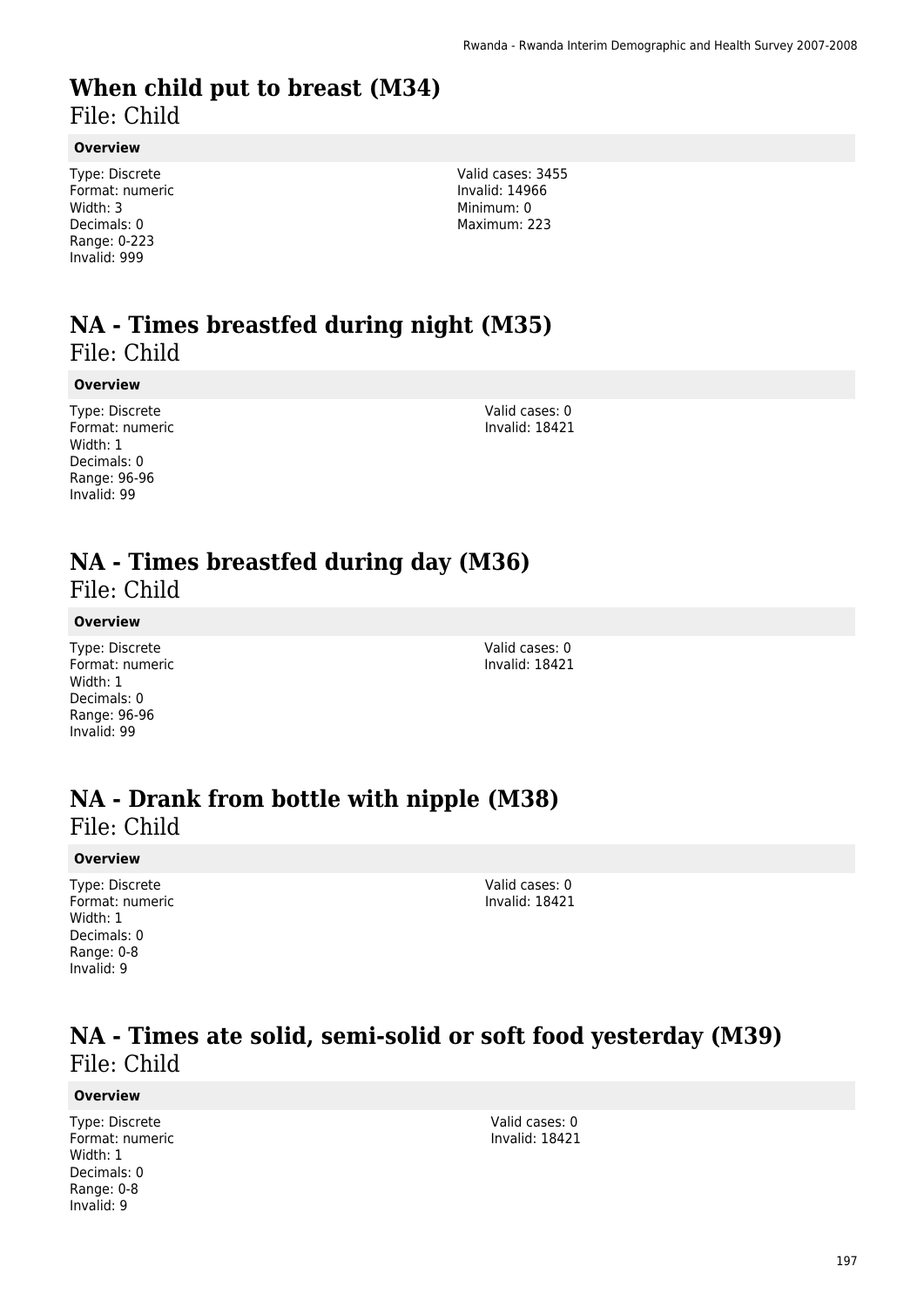### **During pregnancy - weighed (M42A)**  File: Child

**Overview**

Type: Discrete Format: numeric Width: 1 Decimals: 0 Range: 0-1 Invalid: 9

Valid cases: 3429 Invalid: 14992 Minimum: 0 Maximum: 1

## **NA - During pregnancy - height measured (M42B)**  File: Child

**Overview**

Type: Discrete Format: numeric Width: 1 Decimals: 0 Range: 0-1 Invalid: 9

Valid cases: 0 Invalid: 18421

### **During pregnancy - blood pressure taken (M42C)**  File: Child

**Overview**

Type: Discrete Format: numeric Width: 1 Decimals: 0 Range: 0-1 Invalid: 9

Valid cases: 3429 Invalid: 14992 Minimum: 0 Maximum: 1

### **During pregnancy - urine sample taken (M42D)**  File: Child

#### **Overview**

Type: Discrete Format: numeric Width: 1 Decimals: 0 Range: 0-1 Invalid: 9

Valid cases: 3396 Invalid: 15025 Minimum: 0 Maximum: 1

### **During pregnancy - blood sample taken (M42E)**  File: Child

#### **Overview**

Type: Discrete Format: numeric Width: 1 Decimals: 0 Range: 0-1 Invalid: 9

Valid cases: 3425 Invalid: 14996 Minimum: 0 Maximum: 1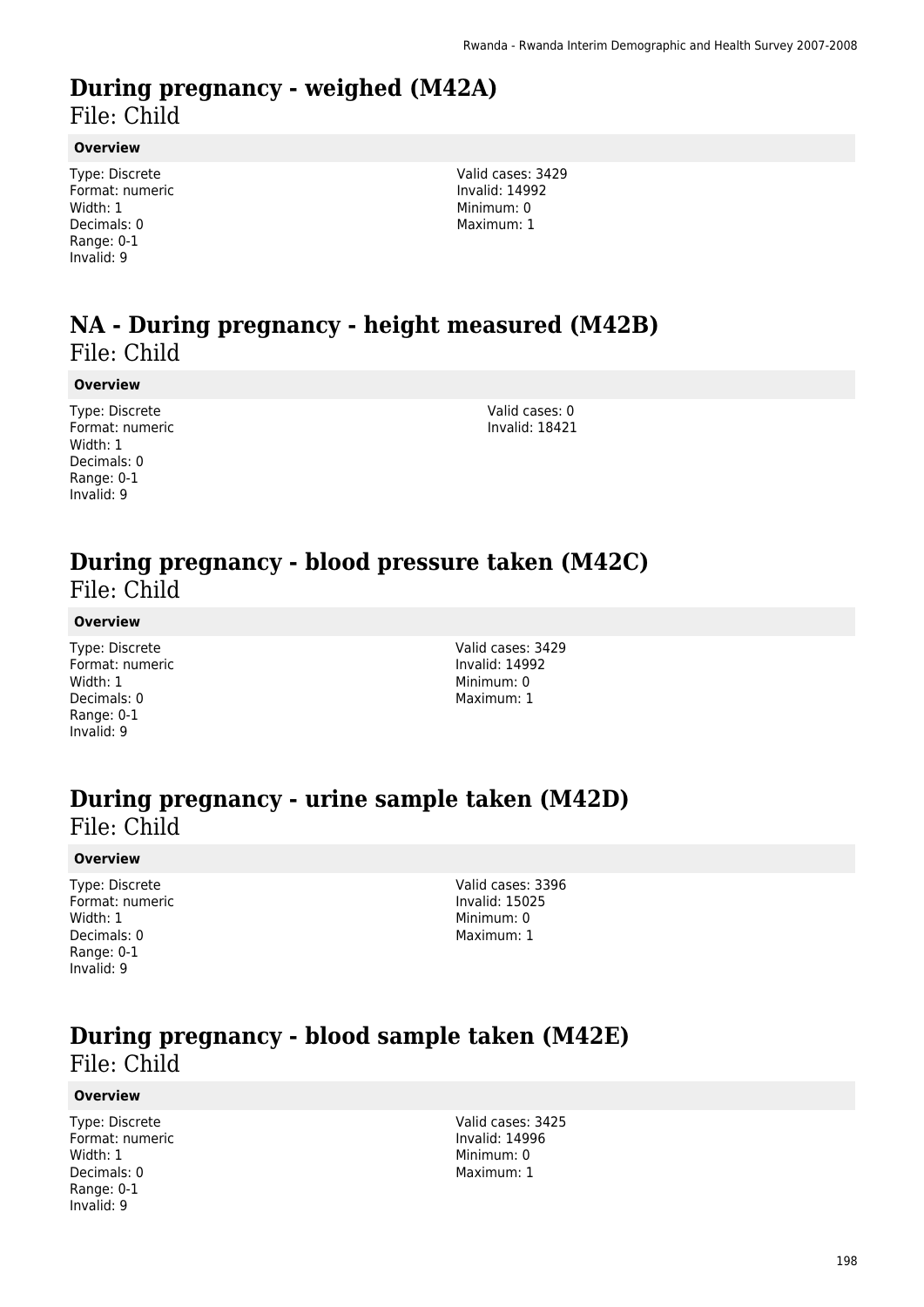### **Told about pregnancy complications (M43)**  File: Child

**Overview**

Type: Discrete Format: numeric Width: 1 Decimals: 0 Range: 0-8 Invalid: 9

Valid cases: 3425 Invalid: 14996 Minimum: 0 Maximum: 8

## **Told where to go for pregnancy complications (M44)**  File: Child

**Overview**

Type: Discrete Format: numeric Width: 1 Decimals: 0 Range: 0-8 Invalid: 9

Valid cases: 269 Invalid: 18152 Minimum: 0 Maximum: 1

## **During pregancy, given or bought iron tablets/syrup (M45)**  File: Child

**Overview**

Type: Discrete Format: numeric Width: 1 Decimals: 0 Range: 0-8 Invalid: 9

Valid cases: 3530 Invalid: 14891 Minimum: 0 Maximum: 8

### **Days tablets or syrup taken (M46)**  File: Child

#### **Overview**

Type: Discrete Format: numeric Width: 3 Decimals: 0 Range: 1-998 Invalid: 999

Valid cases: 1479 Invalid: 16942 Minimum: 1 Maximum: 998

### **During pregnancy, had difficulty with daylight vision (M47)**  File: Child

#### **Overview**

Type: Discrete Format: numeric Width: 1 Decimals: 0 Range: 0-8 Invalid: 9

Valid cases: 3515 Invalid: 14906 Minimum: 0 Maximum: 8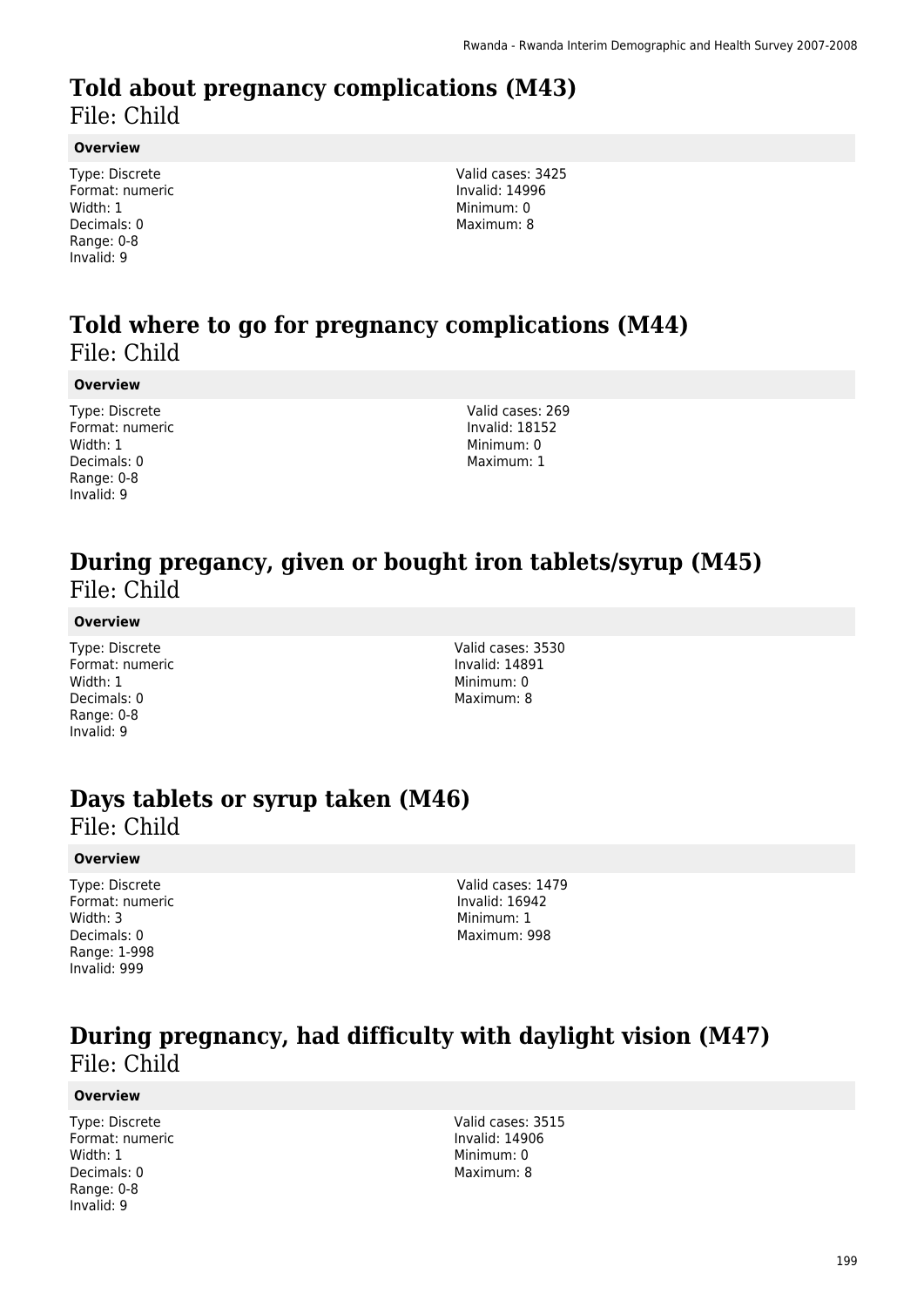### **During pregnancy, had difficulty with night blindness (M48)**  File: Child

**Overview**

Type: Discrete Format: numeric Width: 1 Decimals: 0 Range: 0-8 Invalid: 9

Valid cases: 3513 Invalid: 14908 Minimum: 0 Maximum: 8

## **During pregnancy - took Fansidar for Malaria (M49A)**  File: Child

**Overview**

Type: Discrete Format: numeric Width: 1 Decimals: 0 Range: 0-8 Invalid: 9

Valid cases: 3527 Invalid: 14894 Minimum: 0 Maximum: 8

## **NA - During pregnancy - took Chloroquine for Malaria (M49B)**  File: Child

**Overview**

Type: Discrete Format: numeric Width: 1 Decimals: 0 Range: 0-8 Invalid: 9

Valid cases: 0 Invalid: 18421

## **NA - During pregnancy - took Unknown Drug for Malaria (M49C)**  File: Child

#### **Overview**

Type: Discrete Format: numeric Width: 1 Decimals: 0 Range: 0-8 Invalid: 9

Valid cases: 0 Invalid: 18421

### **During pregnancy - took quartem for Malaria (M49D)**  File: Child

#### **Overview**

Type: Discrete Format: numeric Width: 1 Decimals: 0 Range: 0-8 Invalid: 9

Valid cases: 3527 Invalid: 14894 Minimum: 0 Maximum: 8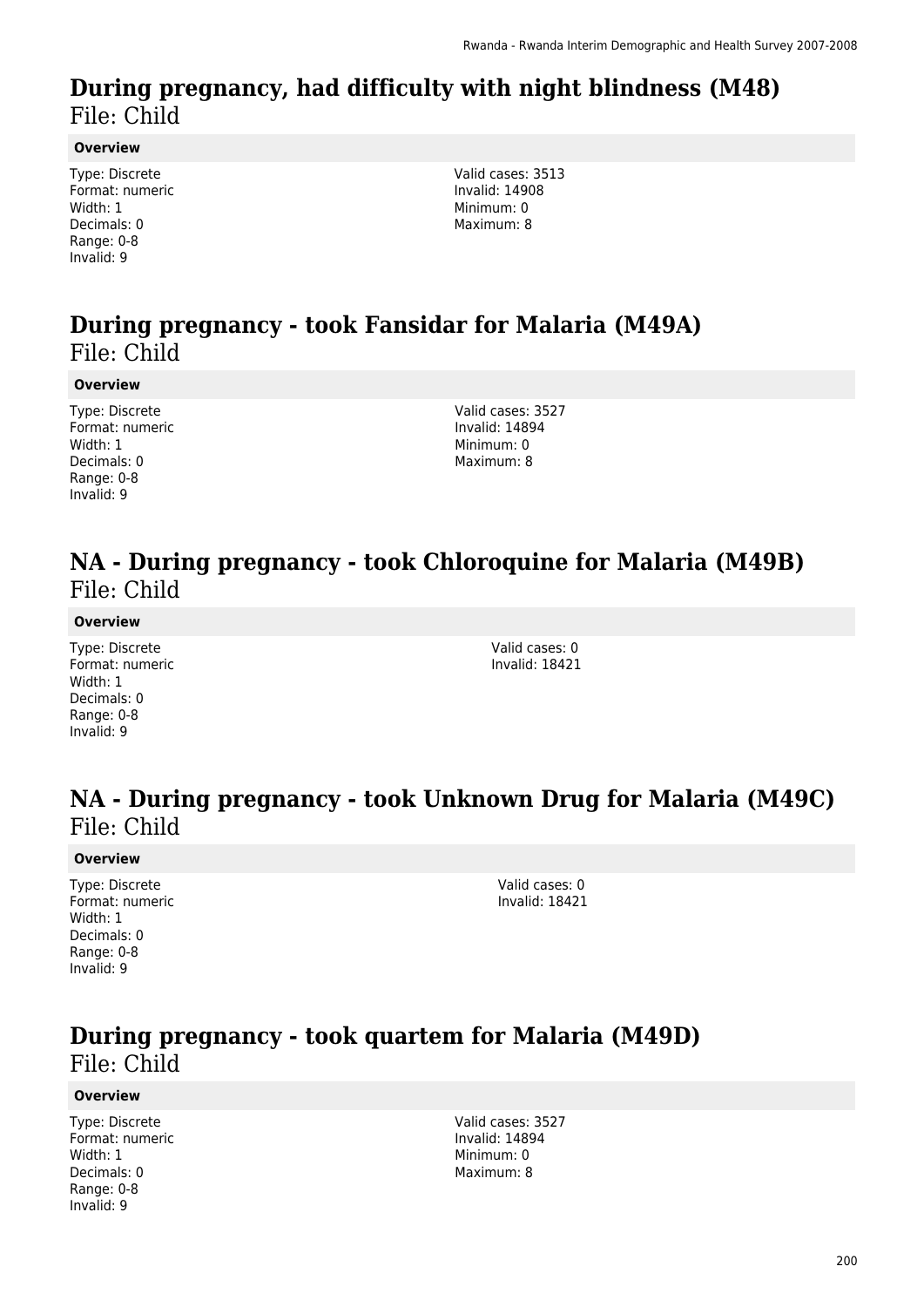### **During pregnancy - took Quinine for Malaria (M49E)**  File: Child

**Overview**

Type: Discrete Format: numeric Width: 1 Decimals: 0 Range: 0-8 Invalid: 9

Valid cases: 3527 Invalid: 14894 Minimum: 0 Maximum: 8

### **NA - During pregnancy - took country specific drug for Malar (M49F)**  File: Child

**Overview**

Type: Discrete Format: numeric Width: 1 Decimals: 0 Range: 0-8 Invalid: 9

Valid cases: 0 Invalid: 18421

### **NA - During pregnancy - took country specific drug for Malar (M49G)**  File: Child

#### **Overview**

Type: Discrete Format: numeric Width: 1 Decimals: 0 Range: 0-8 Invalid: 9

Valid cases: 0 Invalid: 18421

### **During pregnancy - took other drug for Malaria (M49X)**  File: Child

#### **Overview**

Type: Discrete Format: numeric Width: 1 Decimals: 0 Range: 0-8 Invalid: 9

Valid cases: 3527 Invalid: 14894 Minimum: 0 Maximum: 8

### **During pregnancy - took no drug for Malaria (M49Z)**  File: Child

#### **Overview**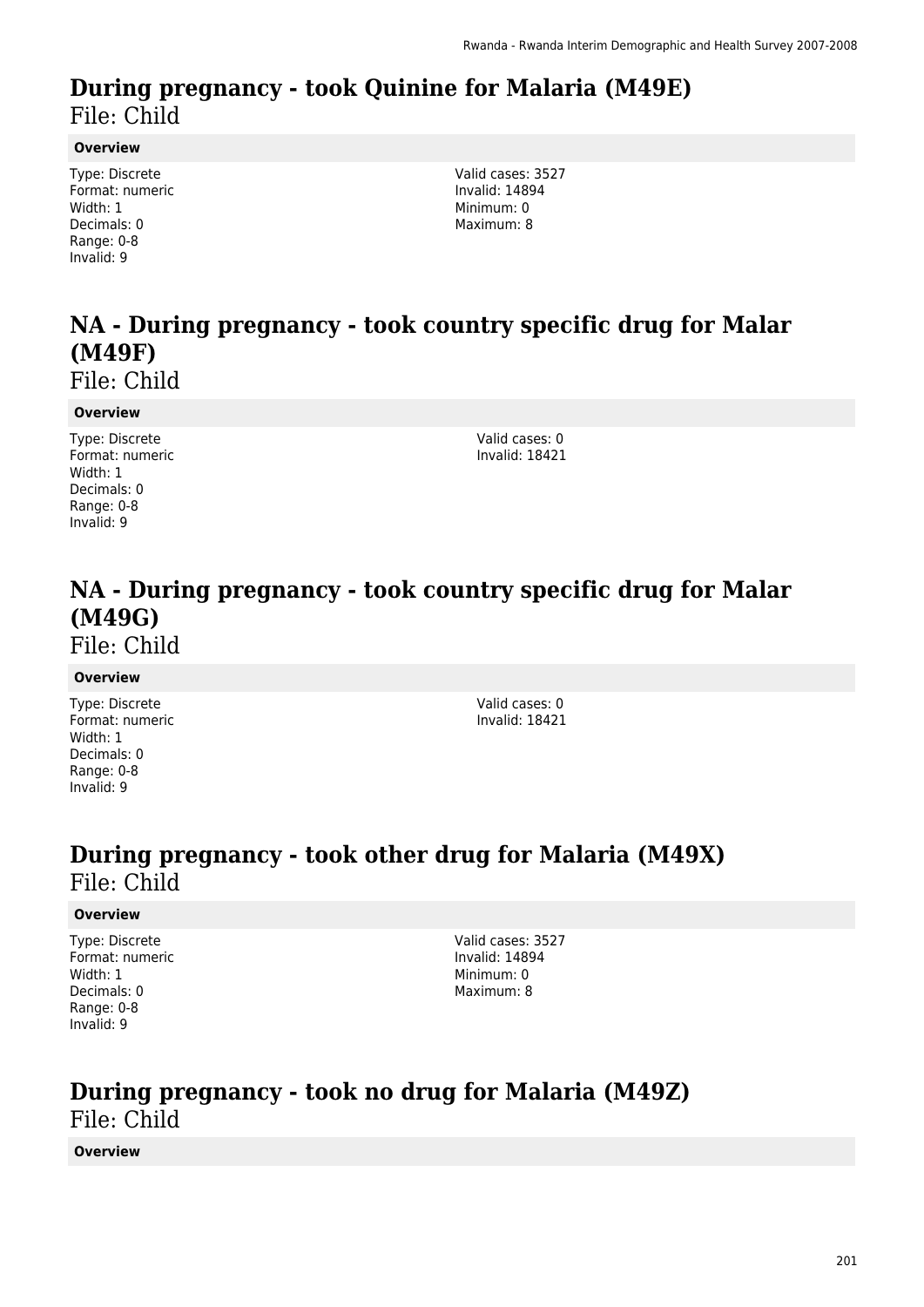### **During pregnancy - took no drug for Malaria (M49Z)**  File: Child

Type: Discrete Format: numeric Width: 1 Decimals: 0 Range: 0-8 Invalid: 9

Valid cases: 3527 Invalid: 14894 Minimum: 0 Maximum: 8

## **NA - Respondent checkup after deliver timing (M51A)**  File: Child

#### **Overview**

Type: Discrete Format: numeric Width: 1 Decimals: 0 Range: 100-998 Invalid: 999

Valid cases: 0 Invalid: 18421

## **NA - Received Vitamin A dose in first 2 months after deliver (M54)**  File: Child

#### **Overview**

Type: Discrete Format: numeric Width: 1 Decimals: 0 Range: 0-1 Invalid: 9

Valid cases: 0 Invalid: 18421

### **First 3 days, given milk other than breast milk (M55A)**  File: Child

#### **Overview**

Type: Discrete Format: numeric Width: 1 Decimals: 0 Range: 0-1 Invalid: 9

Valid cases: 3466 Invalid: 14955 Minimum: 0 Maximum: 1

### **First 3 days, given plain water (M55B)**  File: Child

#### **Overview**

Type: Discrete Format: numeric Width: 1 Decimals: 0 Range: 0-1 Invalid: 9

Valid cases: 3466 Invalid: 14955 Minimum: 0 Maximum: 1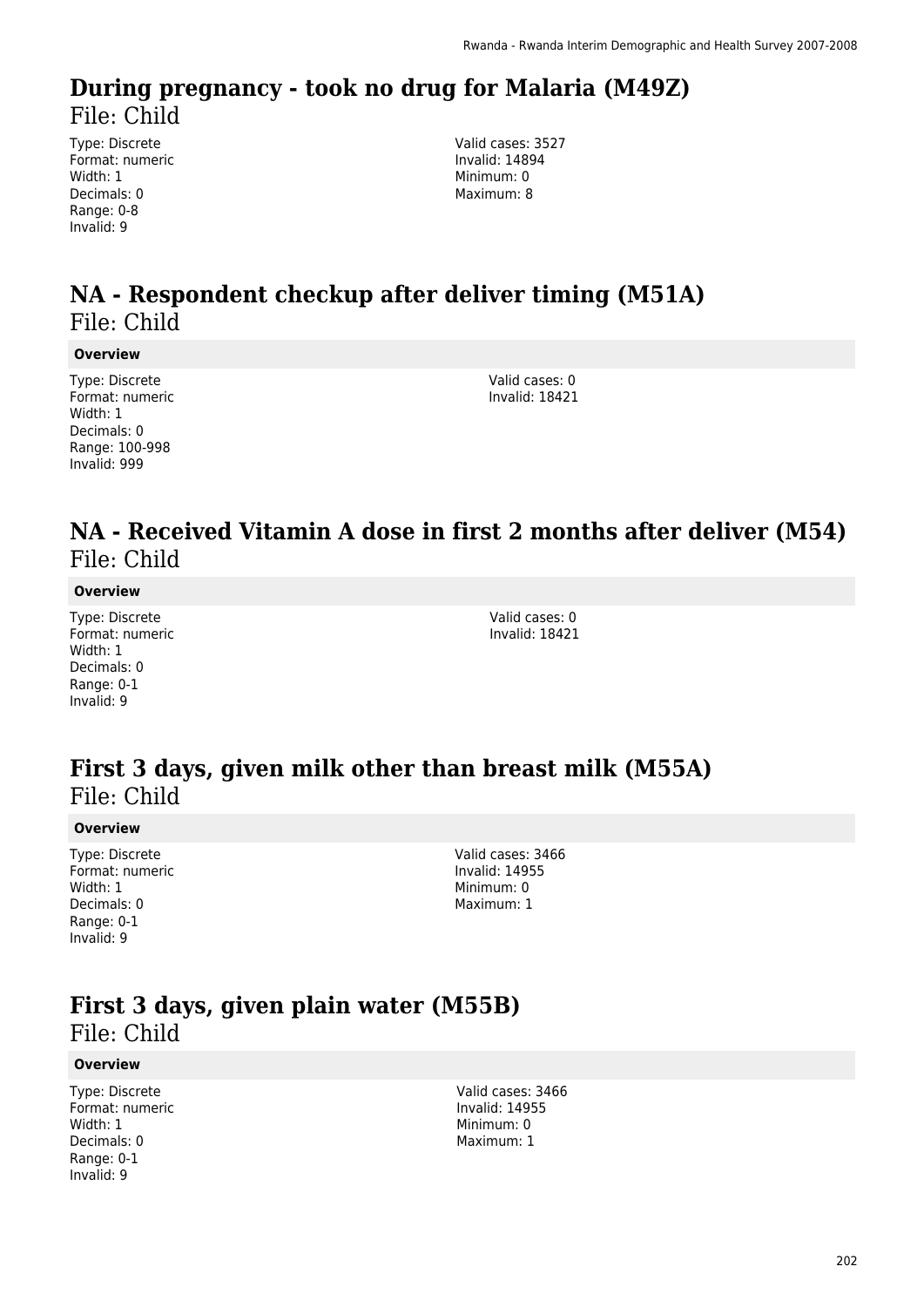### **First 3 days, given sugar/glucose water (M55C)**  File: Child

**Overview**

Type: Discrete Format: numeric Width: 1 Decimals: 0 Range: 0-1 Invalid: 9

Valid cases: 3466 Invalid: 14955 Minimum: 0 Maximum: 1

## **First 3 days, given gripe water (M55D)**  File: Child

#### **Overview**

Type: Discrete Format: numeric Width: 1 Decimals: 0 Range: 0-1 Invalid: 9

Valid cases: 3466 Invalid: 14955 Minimum: 0 Maximum: 1

### **First 3 days, given sugar/salt/water solution (M55E)**  File: Child

#### **Overview**

Type: Discrete Format: numeric Width: 1 Decimals: 0 Range: 0-1 Invalid: 9

Valid cases: 3466 Invalid: 14955 Minimum: 0 Maximum: 1

## **First 3 days, given fruit juice (M55F)**  File: Child

#### **Overview**

Type: Discrete Format: numeric Width: 1 Decimals: 0 Range: 0-1 Invalid: 9

Valid cases: 3466 Invalid: 14955 Minimum: 0 Maximum: 1

## **First 3 days, given infant formula (M55G)**  File: Child

#### **Overview**

Type: Discrete Format: numeric Width: 1 Decimals: 0 Range: 0-1 Invalid: 9

Valid cases: 3466 Invalid: 14955 Minimum: 0 Maximum: 1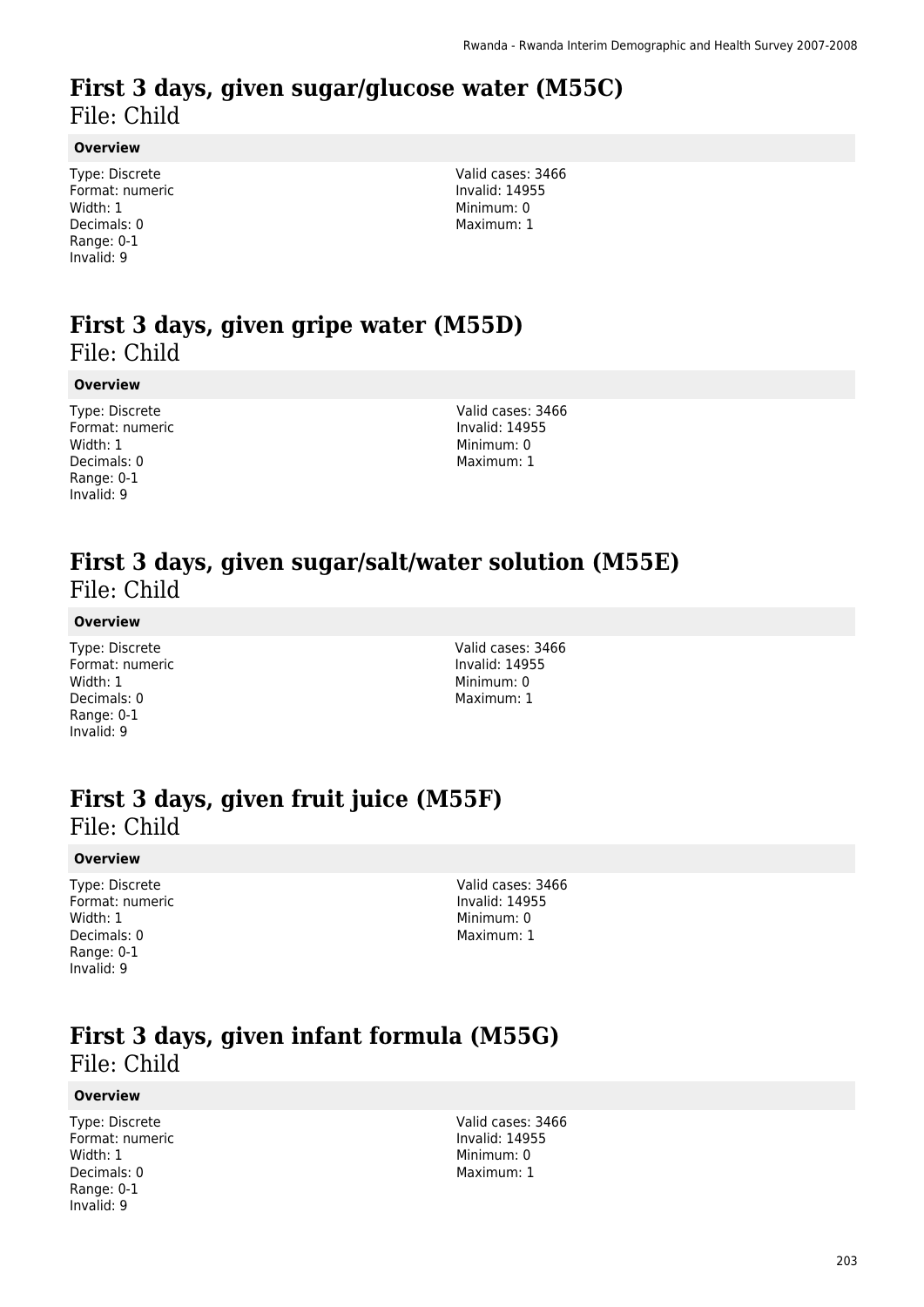### **First 3 days, given tea/infusions (M55H)**  File: Child

#### **Overview**

Type: Discrete Format: numeric Width: 1 Decimals: 0 Range: 0-1 Invalid: 9

Valid cases: 3466 Invalid: 14955 Minimum: 0 Maximum: 1

## **First 3 days, given honey (M55I)**  File: Child

#### **Overview**

Type: Discrete Format: numeric Width: 1 Decimals: 0 Range: 0-1 Invalid: 9

Valid cases: 3466 Invalid: 14955 Minimum: 0 Maximum: 1

### **NA - First 3 days, given country specific (M55J)**  File: Child

#### **Overview**

Type: Discrete Format: numeric Width: 1 Decimals: 0 Range: 0-1 Invalid: 9

Valid cases: 0 Invalid: 18421

### **NA - First 3 days, given country specific (M55K)**  File: Child

#### **Overview**

Type: Discrete Format: numeric Width: 1 Decimals: 0 Range: 0-1 Invalid: 9

Valid cases: 0 Invalid: 18421

### **NA - First 3 days, given country specific (M55L)**  File: Child

#### **Overview**

Type: Discrete Format: numeric Width: 1 Decimals: 0 Range: 0-1 Invalid: 9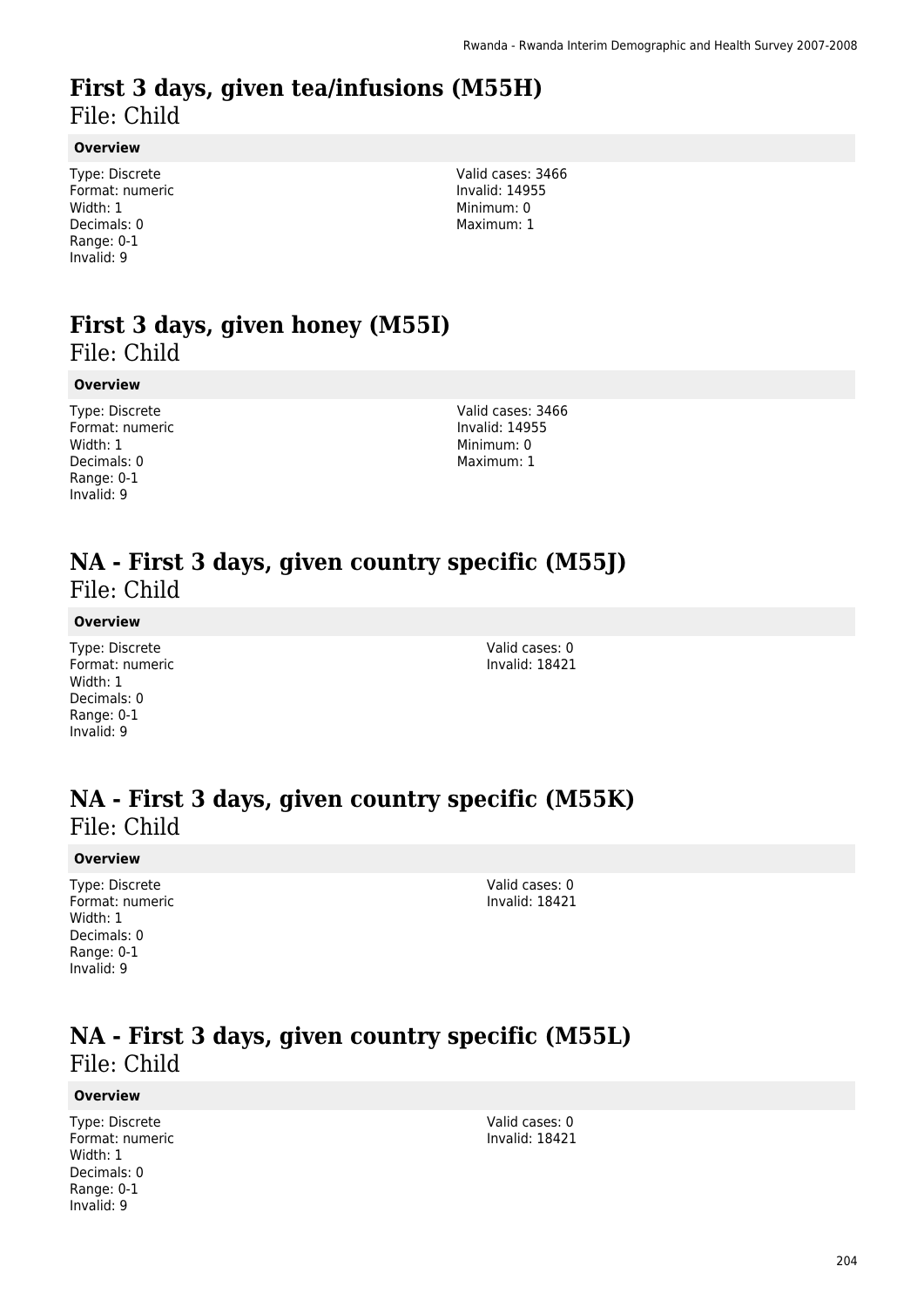### **NA - First 3 days, given country specific (M55M)**  File: Child

#### **Overview**

Type: Discrete Format: numeric Width: 1 Decimals: 0 Range: 0-1 Invalid: 9

Valid cases: 0 Invalid: 18421

## **NA - First 3 days, given country specific (M55N)**  File: Child

#### **Overview**

Type: Discrete Format: numeric Width: 1 Decimals: 0 Range: 0-1 Invalid: 9

Valid cases: 0 Invalid: 18421

### **First 3 days, given other (M55X)**  File: Child

#### **Overview**

Type: Discrete Format: numeric Width: 1 Decimals: 0 Range: 0-1 Invalid: 9

Valid cases: 3466 Invalid: 14955 Minimum: 0 Maximum: 1

## **First 3 days, given nothing (M55Z)**  File: Child

#### **Overview**

Type: Discrete Format: numeric Width: 1 Decimals: 0 Range: 0-1 Invalid: 9

Valid cases: 3466 Invalid: 14955 Minimum: 0 Maximum: 1

### **Antenatal care: your home (M57A)**  File: Child

#### **Overview**

Type: Discrete Format: numeric Width: 1 Decimals: 0 Range: 0-1 Invalid: 9

Valid cases: 3417 Invalid: 15004 Minimum: 0 Maximum: 1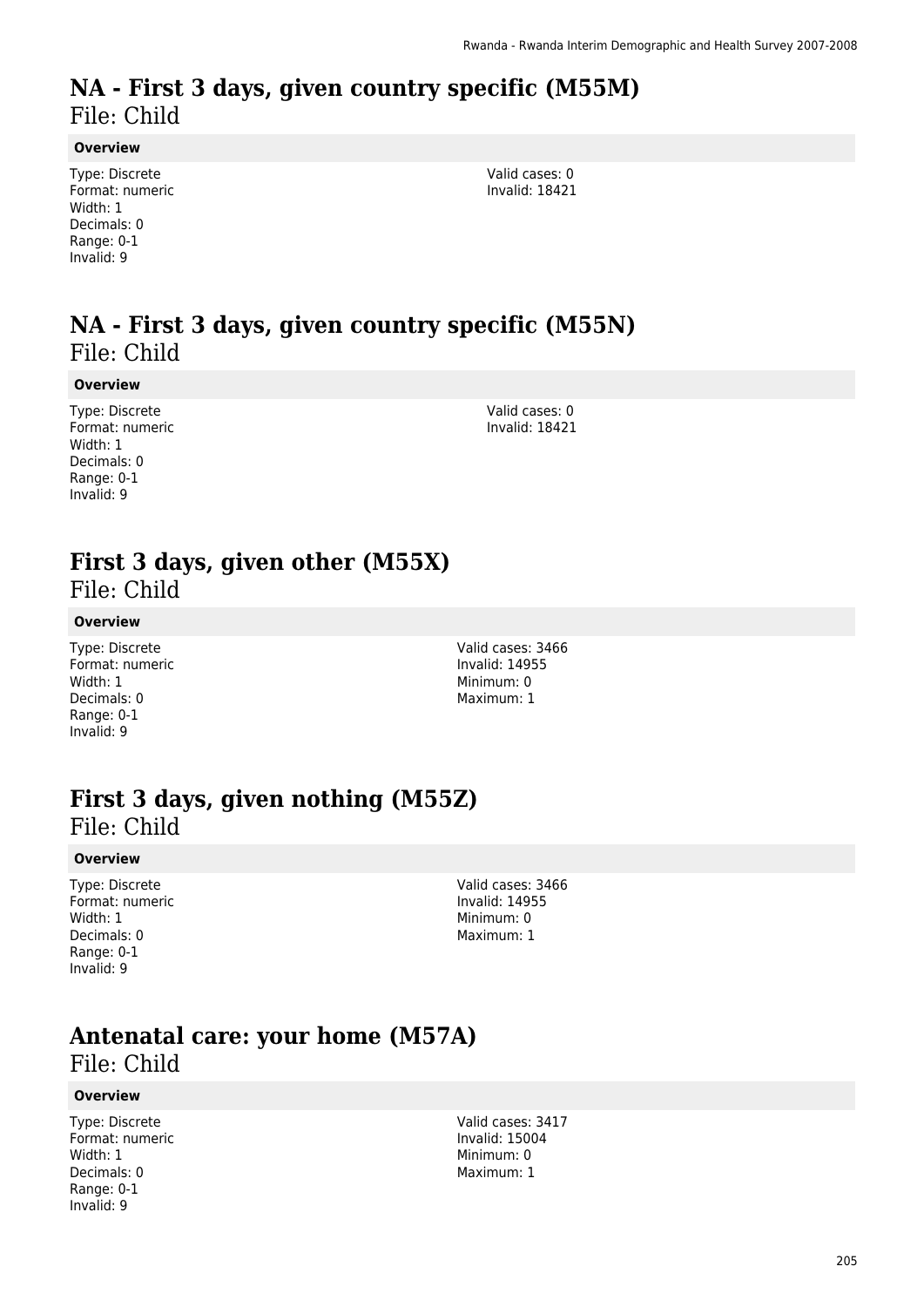### **Antenatal care: other home (M57B)**  File: Child

#### **Overview**

Type: Discrete Format: numeric Width: 1 Decimals: 0 Range: 0-1 Invalid: 9

Valid cases: 3417 Invalid: 15004 Minimum: 0 Maximum: 1

## **NA - Antenatal care: CS home (M57C)**  File: Child

#### **Overview**

Type: Discrete Format: numeric Width: 1 Decimals: 0 Range: 0-1 Invalid: 9

Valid cases: 0 Invalid: 18421

### **NA - Antenatal care: CS home (M57D)**  File: Child

#### **Overview**

Type: Discrete Format: numeric Width: 1 Decimals: 0 Range: 0-1 Invalid: 9

Valid cases: 0 Invalid: 18421

### **Antenatal care: govt. hospital (M57E)**  File: Child

#### **Overview**

Type: Discrete Format: numeric Width: 1 Decimals: 0 Range: 0-1 Invalid: 9

Valid cases: 3417 Invalid: 15004 Minimum: 0 Maximum: 1

### **Antenatal care: govt. health center (M57F)**  File: Child

#### **Overview**

Type: Discrete Format: numeric Width: 1 Decimals: 0 Range: 0-1 Invalid: 9

Valid cases: 3417 Invalid: 15004 Minimum: 0 Maximum: 1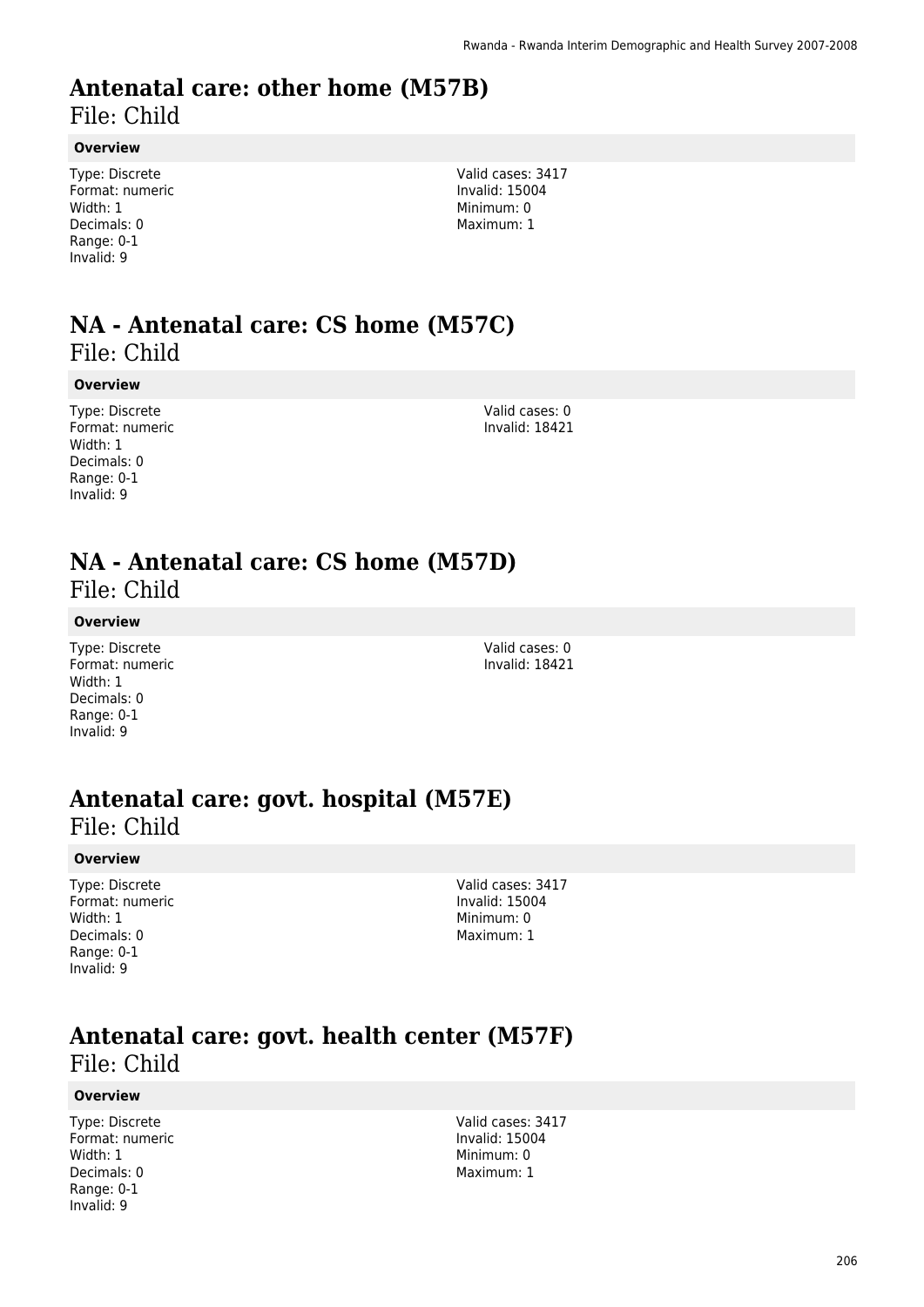### **NA - Antenatal care: govt. health post (M57G)**  File: Child

#### **Overview**

Type: Discrete Format: numeric Width: 1 Decimals: 0 Range: 0-1 Invalid: 9

### **NA - Antenatal care: public mobile clinic (M57H)**  File: Child

**Overview**

Type: Discrete Format: numeric Width: 1 Decimals: 0 Range: 0-1 Invalid: 9

#### Valid cases: 0 Invalid: 18421

Valid cases: 0 Invalid: 18421

### **NA - Antenatal care: CS public (M57I)**  File: Child

#### **Overview**

Type: Discrete Format: numeric Width: 1 Decimals: 0 Range: 0-1 Invalid: 9

Valid cases: 0 Invalid: 18421

### **NA - Antenatal care: CS public (M57J)**  File: Child

#### **Overview**

Type: Discrete Format: numeric Width: 1 Decimals: 0 Range: 0-1 Invalid: 9

Valid cases: 0 Invalid: 18421

## **NA - Antenatal care: CS public (M57K)**  File: Child

#### **Overview**

Type: Discrete Format: numeric Width: 1 Decimals: 0 Range: 0-1 Invalid: 9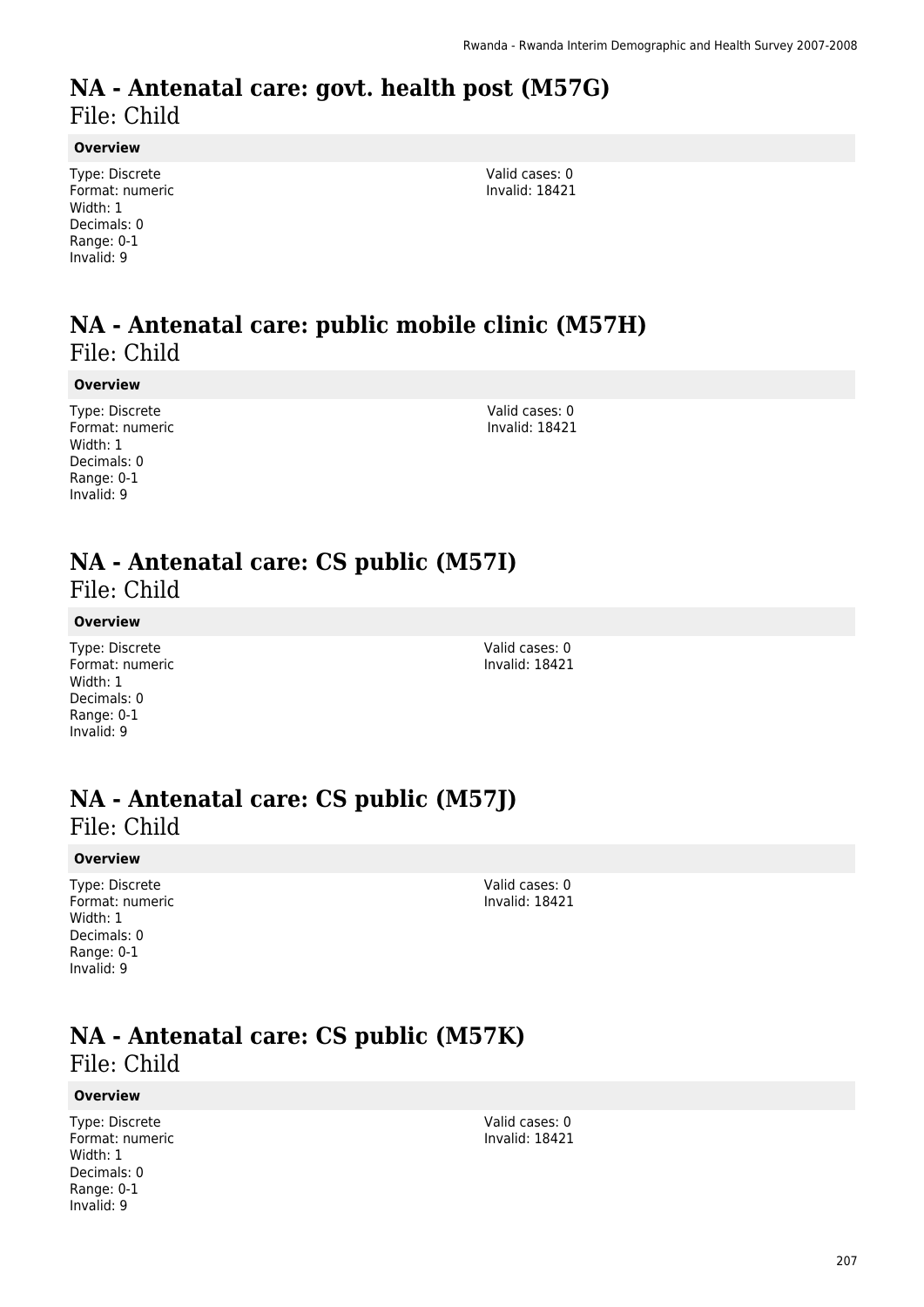### **Antenatal care: other public (M57L)**  File: Child

#### **Overview**

Type: Discrete Format: numeric Width: 1 Decimals: 0 Range: 0-1 Invalid: 9

Valid cases: 3417 Invalid: 15004 Minimum: 0 Maximum: 0

## **Antenatal care: pvt. hospital/clinic (M57M)**  File: Child

#### **Overview**

Type: Discrete Format: numeric Width: 1 Decimals: 0 Range: 0-1 Invalid: 9

Valid cases: 3417 Invalid: 15004 Minimum: 0 Maximum: 1

### **NA - Antenatal care: pvt. mobile clinic (M57N)**  File: Child

#### **Overview**

Type: Discrete Format: numeric Width: 1 Decimals: 0 Range: 0-1 Invalid: 9

Valid cases: 0 Invalid: 18421

### **Antenatal care: private doctor (CS). (M57O)**  File: Child

#### **Overview**

Type: Discrete Format: numeric Width: 1 Decimals: 0 Range: 0-1 Invalid: 9

Valid cases: 3417 Invalid: 15004 Minimum: 0 Maximum: 1

### **Antenatal care: ARBEF CLINIC (CS) (M57P)**  File: Child

#### **Overview**

Type: Discrete Format: numeric Width: 1 Decimals: 0 Range: 0-1 Invalid: 9

Valid cases: 3417 Invalid: 15004 Minimum: 0 Maximum: 1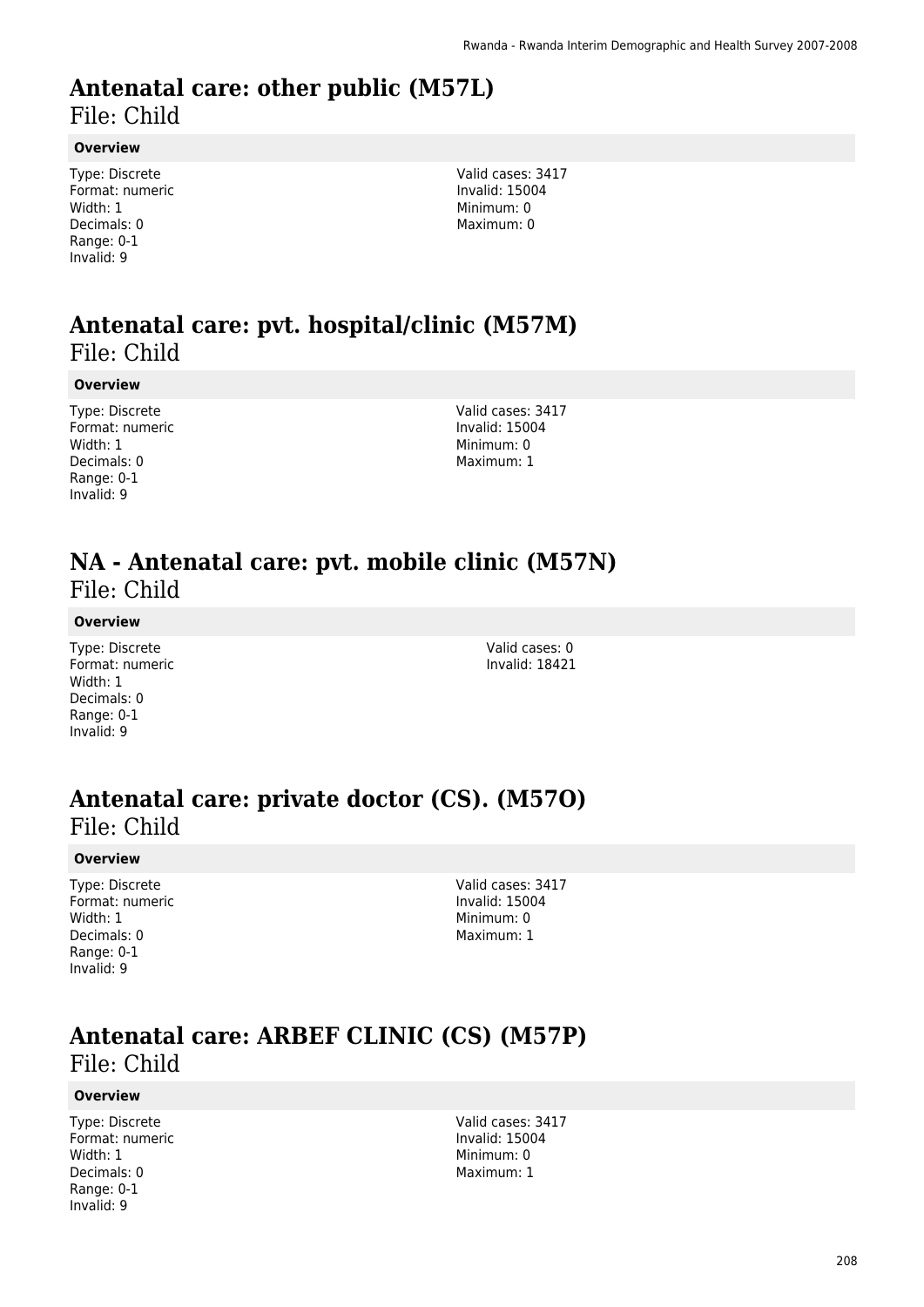### **Antenatal care: NURSE (CS). (M57Q)**  File: Child

#### **Overview**

Type: Discrete Format: numeric Width: 1 Decimals: 0 Range: 0-1 Invalid: 9

Valid cases: 3417 Invalid: 15004 Minimum: 0 Maximum: 1

## **Antenatal care: other private (M57R)**  File: Child

#### **Overview**

Type: Discrete Format: numeric Width: 1 Decimals: 0 Range: 0-1 Invalid: 9

Valid cases: 3417 Invalid: 15004 Minimum: 0 Maximum: 1

### **NA - Antenatal care: CS other (M57S)**  File: Child

#### **Overview**

Type: Discrete Format: numeric Width: 1 Decimals: 0 Range: 0-1 Invalid: 9

Valid cases: 0 Invalid: 18421

## **NA - Antenatal care: CS other (M57T)**  File: Child

#### **Overview**

Type: Discrete Format: numeric Width: 1 Decimals: 0 Range: 0-1 Invalid: 9

Valid cases: 0 Invalid: 18421

### **NA - Antenatal care: CS other (M57U)**  File: Child

#### **Overview**

Type: Discrete Format: numeric Width: 1 Decimals: 0 Range: 0-1 Invalid: 9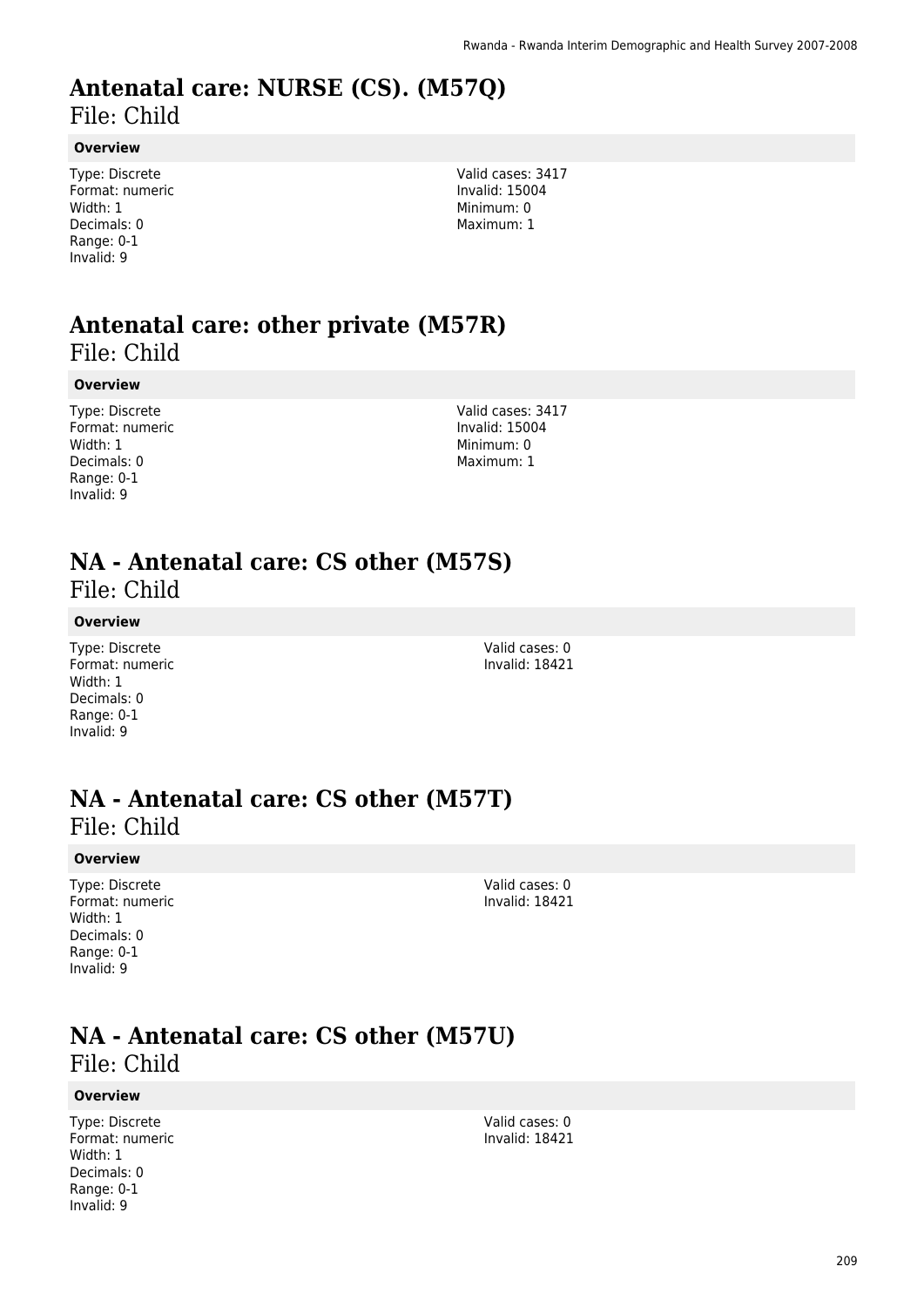### **NA - Antenatal care: CS other (M57V)**  File: Child

#### **Overview**

Type: Discrete Format: numeric Width: 1 Decimals: 0 Range: 0-1 Invalid: 9

Valid cases: 0 Invalid: 18421

### **Antenatal care: other (M57X)**  File: Child

#### **Overview**

Type: Discrete Format: numeric Width: 1 Decimals: 0 Range: 0-1 Invalid: 9

Valid cases: 3417 Invalid: 15004 Minimum: 0 Maximum: 1

### **Drugs for intestinal parasites (M60)**  File: Child

#### **Overview**

Type: Discrete Format: numeric Width: 1 Decimals: 0 Range: 0-8 Invalid: 9

Valid cases: 3530 Invalid: 14891 Minimum: 0 Maximum: 8

### **NA - Time spent at place of delivery (M61)**  File: Child

#### **Overview**

Type: Discrete Format: numeric Width: 1 Decimals: 0 Range: 100-998 Invalid: 999

Valid cases: 0 Invalid: 18421

## **NA - Anyone checked respondent health before discharge (M62)**  File: Child

#### **Overview**

Type: Discrete Format: numeric Width: 1 Decimals: 0 Range: 0-8 Invalid: 9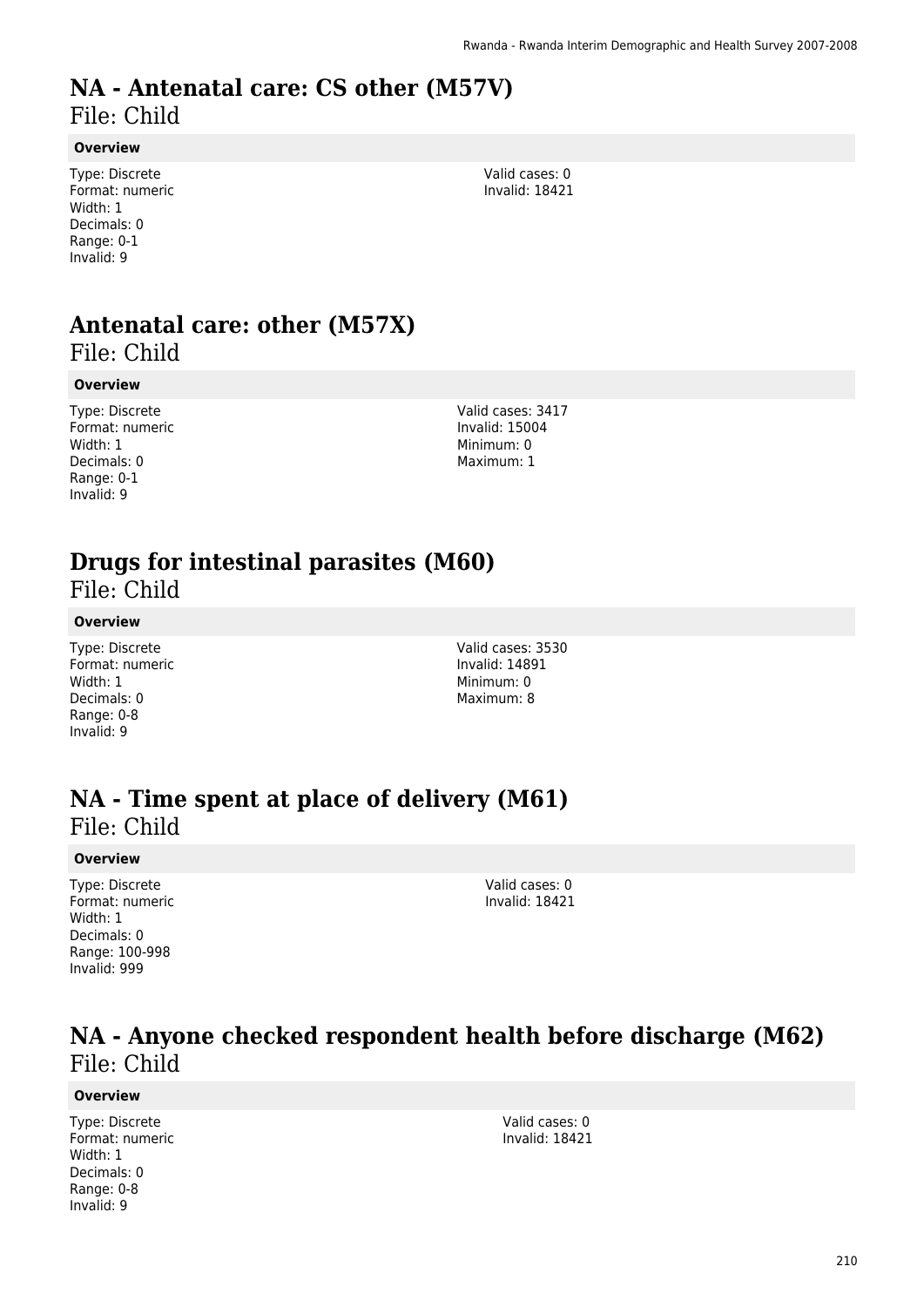### **NA - How long before discharging resondent health check took (M63)**  File: Child

#### **Overview**

Type: Discrete Format: numeric Width: 1 Decimals: 0 Range: 100-998 Invalid: 999

Valid cases: 0 Invalid: 18421

### **NA - Who checked respondent health before discharge (M64)**  File: Child

#### **Overview**

Type: Discrete Format: numeric Width: 1 Decimals: 0 Range: 10-96 Invalid: 99

Valid cases: 0 Invalid: 18421

### **NA - Reason didn't deliver at health facility: cost too much (M65A)**  File: Child

#### **Overview**

Type: Discrete Format: numeric Width: 1 Decimals: 0 Range: 0-1 Invalid: 9

Valid cases: 0 Invalid: 18421

## **NA - Reason didn't deliver at health facility: facility not (M65B)**  File: Child

#### **Overview**

Type: Discrete Format: numeric Width: 1 Decimals: 0 Range: 0-1 Invalid: 9

Valid cases: 0 Invalid: 18421

### **NA - Reason didn't deliver at health facility: too far/no tr (M65C)**  File: Child

#### **Overview**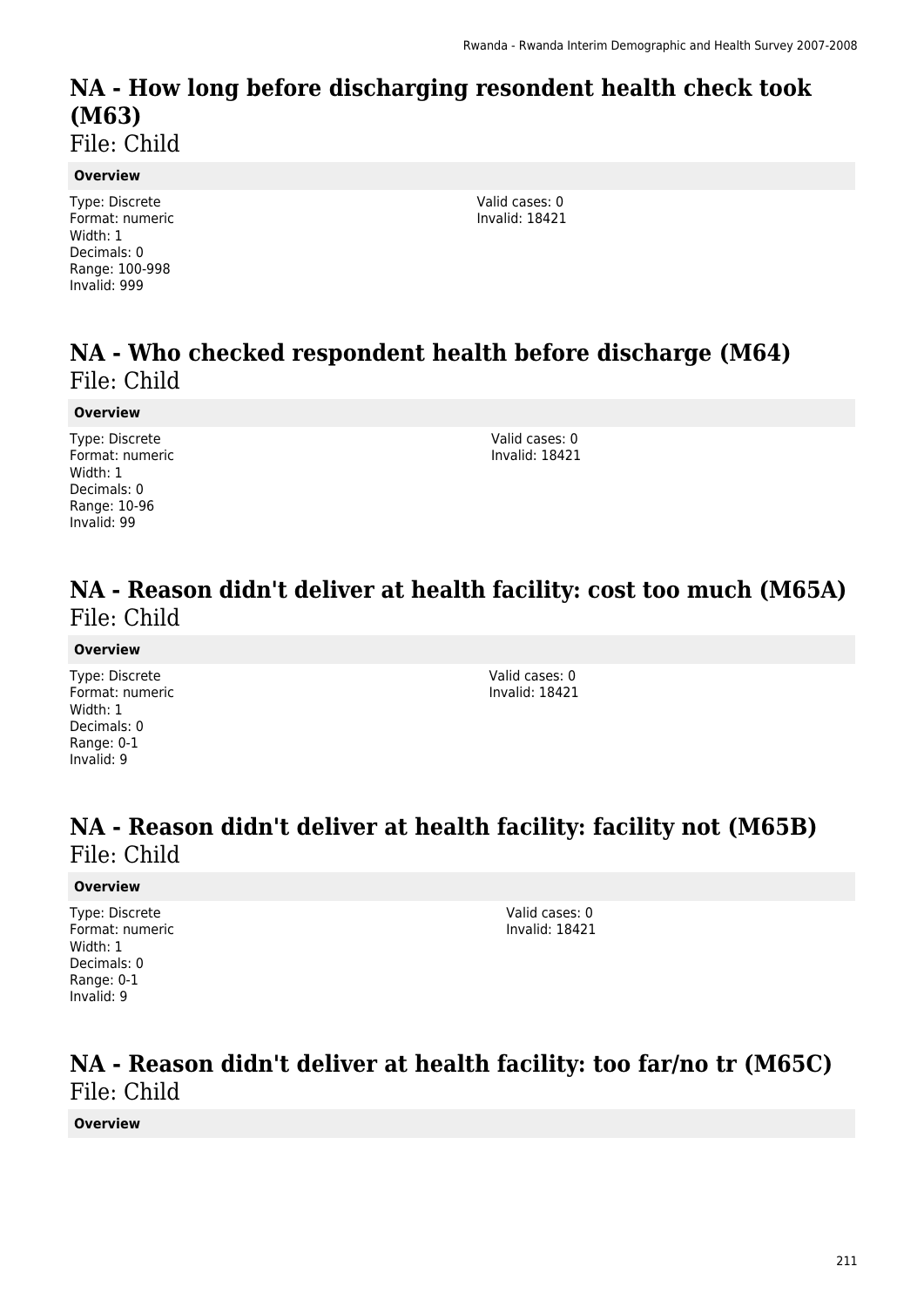### **NA - Reason didn't deliver at health facility: too far/no tr (M65C)**  File: Child

Type: Discrete Format: numeric Width: 1 Decimals: 0 Range: 0-1 Invalid: 9

Valid cases: 0 Invalid: 18421

## **NA - Reason didn't deliver at health facility: don't trust f (M65D)**  File: Child

#### **Overview**

Type: Discrete Format: numeric Width: 1 Decimals: 0 Range: 0-1 Invalid: 9

Valid cases: 0 Invalid: 18421

## **NA - Reason didn't deliver at health facility: no female pro (M65E)**  File: Child

#### **Overview**

Type: Discrete Format: numeric Width: 1 Decimals: 0 Range: 0-1 Invalid: 9

Valid cases: 0 Invalid: 18421

### **NA - Reason didn't deliver at health facility: husband/famil (M65F)**  File: Child

#### **Overview**

Type: Discrete Format: numeric Width: 1 Decimals: 0 Range: 0-1 Invalid: 9

Valid cases: 0 Invalid: 18421

## **NA - Reason didn't deliver at health facility: not necessary (M65G)**  File: Child

#### **Overview**

Type: Discrete Format: numeric Width: 1 Decimals: 0 Range: 0-1 Invalid: 9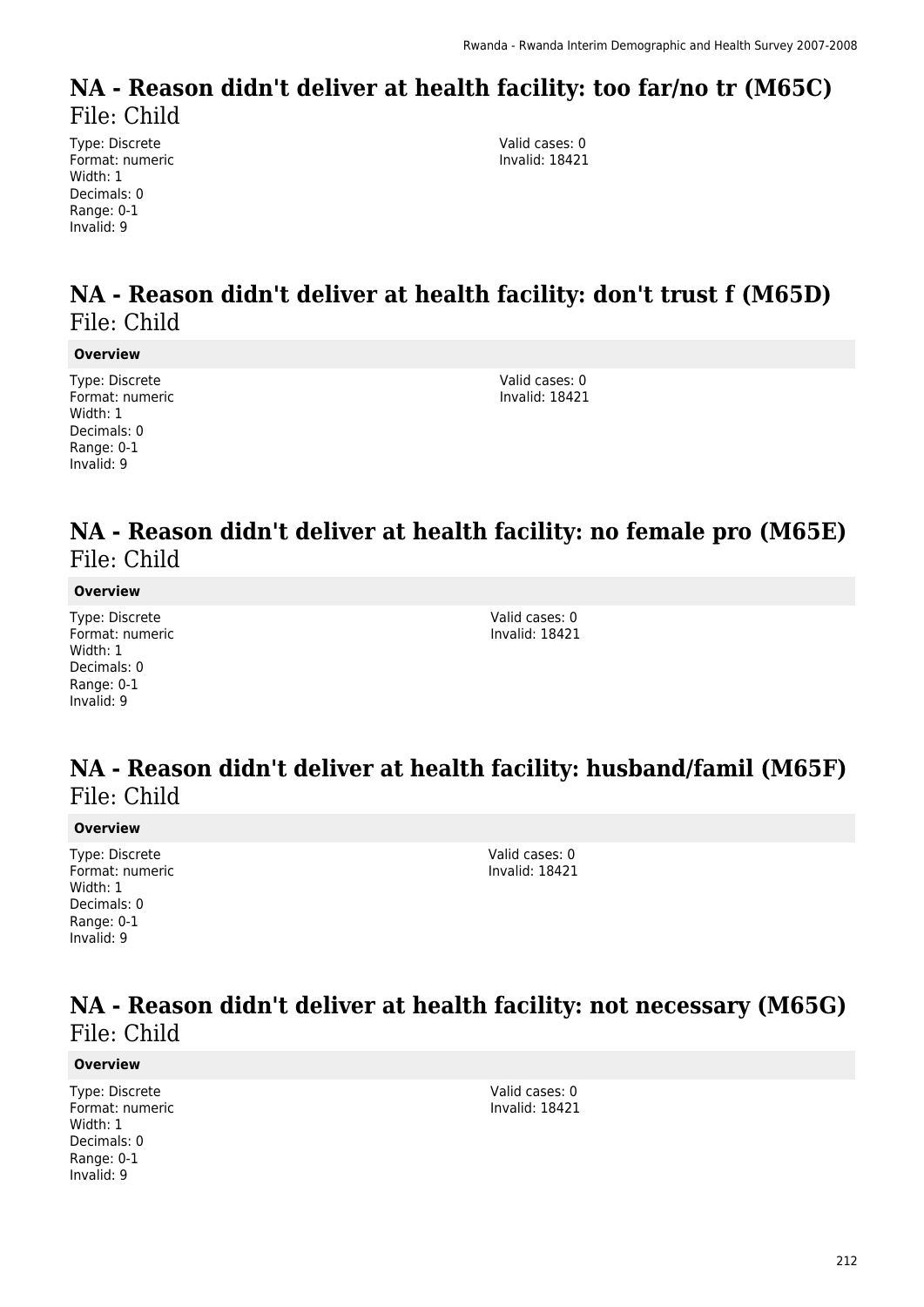### **NA - Reason didn't deliver at health facility: not customary (M65H)**  File: Child

**Overview**

Type: Discrete Format: numeric Width: 1 Decimals: 0 Range: 0-1 Invalid: 9

Valid cases: 0 Invalid: 18421

## **NA - Reason didn't deliver at health facility: CS (M65I)**  File: Child

**Overview**

Type: Discrete Format: numeric Width: 1 Decimals: 0 Range: 0-1 Invalid: 9

Valid cases: 0 Invalid: 18421

### **NA - Reason didn't deliver at health facility: CS (M65J)**  File: Child

**Overview**

Type: Discrete Format: numeric Width: 1 Decimals: 0 Range: 0-1 Invalid: 9

Valid cases: 0 Invalid: 18421

## **NA - Reason didn't deliver at health facility: CS (M65K)**  File: Child

#### **Overview**

Type: Discrete Format: numeric Width: 1 Decimals: 0 Range: 0-1 Invalid: 9

Valid cases: 0 Invalid: 18421

## **NA - Reason didn't deliver at health facility: CS (M65L)**  File: Child

#### **Overview**

Type: Discrete Format: numeric Width: 1 Decimals: 0 Range: 0-1 Invalid: 9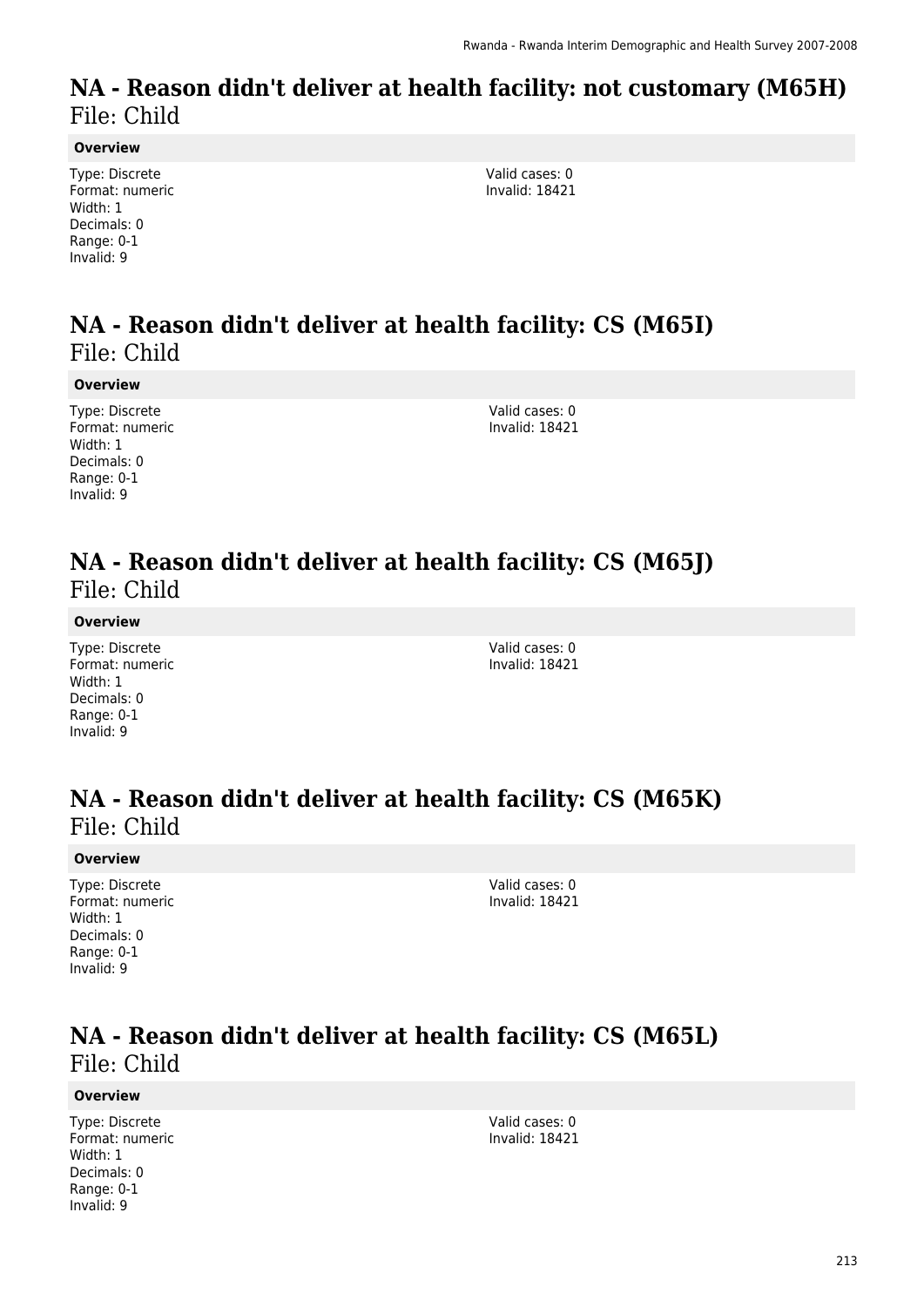### **NA - Reason didn't deliver at health facility: other (M65X)**  File: Child

#### **Overview**

Type: Discrete Format: numeric Width: 1 Decimals: 0 Range: 0-1 Invalid: 9

Valid cases: 0 Invalid: 18421

### **NA - After discharge/delivery at home anyone checked respond (M66)**  File: Child

#### **Overview**

Type: Discrete Format: numeric Width: 1 Decimals: 0 Range: 0-8 Invalid: 9

Valid cases: 0 Invalid: 18421

### **NA - How long after discharge/delivery at home respondent he (M67)**  File: Child

#### **Overview**

Type: Discrete Format: numeric Width: 1 Decimals: 0 Range: 100-998 Invalid: 999

Valid cases: 0 Invalid: 18421

### **NA - Who checked respondent health after discharge/delivery (M68)**  File: Child

#### **Overview**

Type: Discrete Format: numeric Width: 1 Decimals: 0 Range: 10-96 Invalid: 99

Valid cases: 0 Invalid: 18421

## **NA - Where respondent check after discharge/delivery at home (M69)**

File: Child

**Overview**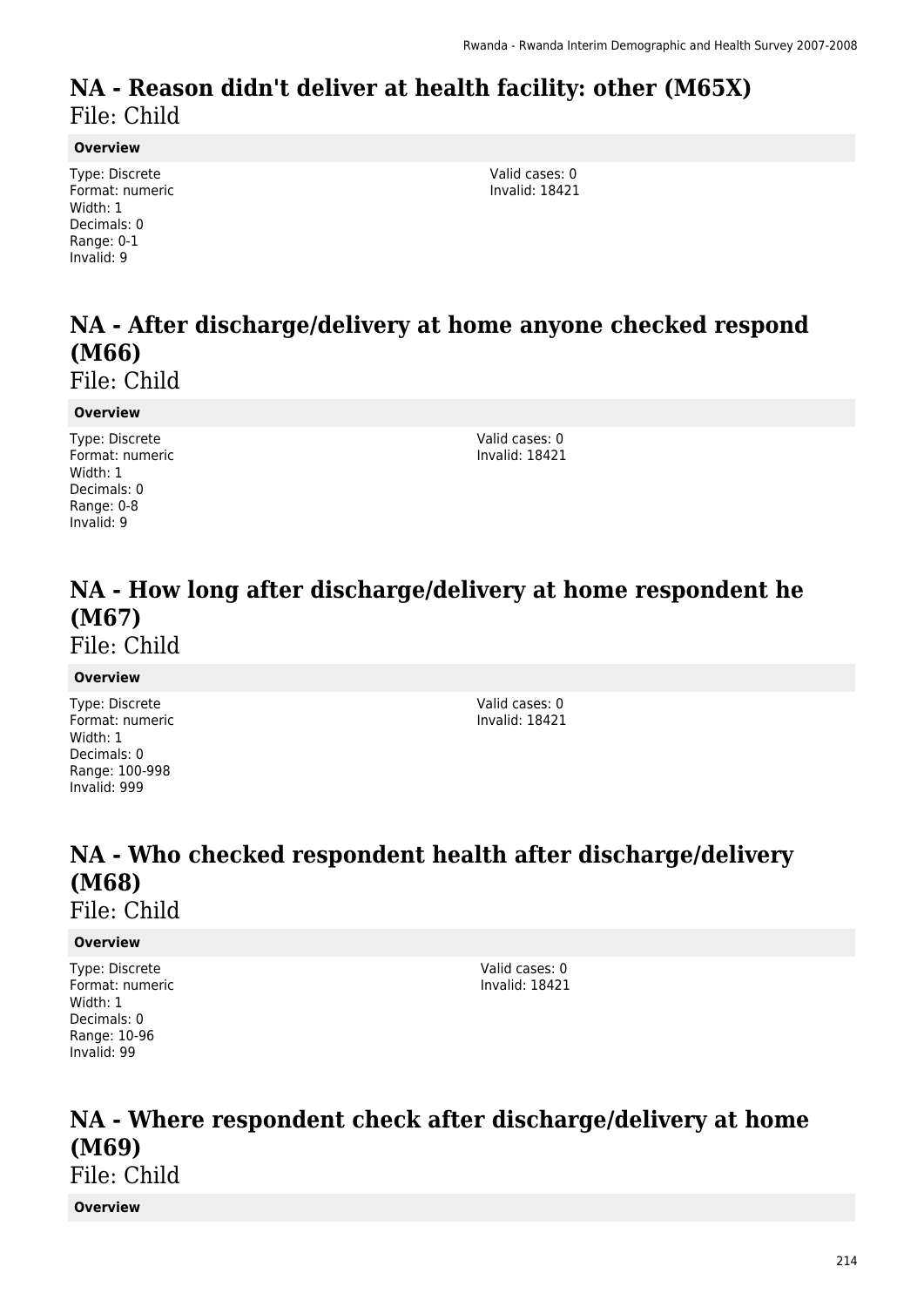### **NA - Where respondent check after discharge/delivery at home (M69)**  File: Child

Type: Discrete Format: numeric Width: 1 Decimals: 0 Range: 10-96 Invalid: 99

### **NA - Baby postnatal check within 2 months (M70)**  File: Child

**Overview**

Type: Discrete Format: numeric Width: 1 Decimals: 0 Range: 0-8 Invalid: 9

Valid cases: 0 Invalid: 18421

Valid cases: 0 Invalid: 18421

## **NA - How long after delivery postnatal check took place (M71)**  File: Child

#### **Overview**

Type: Discrete Format: numeric Width: 1 Decimals: 0 Range: 100-998 Invalid: 999

Valid cases: 0 Invalid: 18421

## **NA - Who performed postnatal checkup (M72)**  File: Child

#### **Overview**

Type: Discrete Format: numeric Width: 1 Decimals: 0 Range: 10-96 Invalid: 99

Valid cases: 0 Invalid: 18421

### **NA - Where was the baby checked for the first time (M73)**  File: Child

#### **Overview**

Type: Discrete Format: numeric Width: 1 Decimals: 0 Range: 10-96 Invalid: 99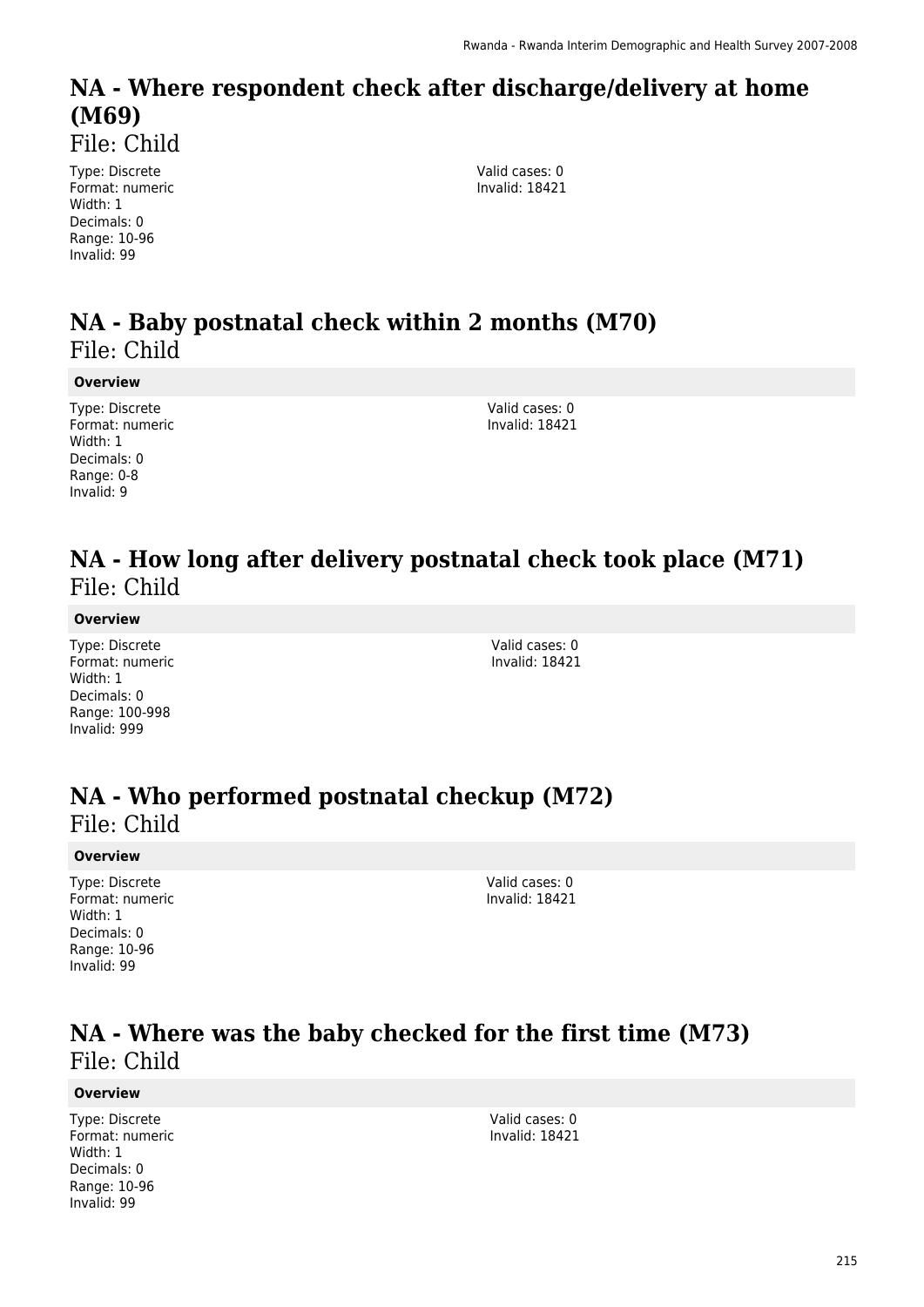# **Index to birth history (HIDX)**

File: Child

#### **Overview**

Type: Discrete Format: numeric Width: 1 Decimals: 0 Range: 1-5

Valid cases: 5489 Invalid: 12932 Minimum: 1 Maximum: 5 Mean: 1.4 Standard deviation: 0.6

### **Has health card (H1)**  File: Child

#### **Overview**

Type: Discrete Format: numeric Width: 1 Decimals: 0 Range: 0-3 Invalid: 9

Valid cases: 5041 Invalid: 13380 Minimum: 0 Maximum: 3

### **Received BCG (H2)**  File: Child

## **Overview**

Type: Discrete Format: numeric Width: 1 Decimals: 0 Range: 0-8 Invalid: 9

Valid cases: 5085 Invalid: 13336 Minimum: 0 Maximum: 8

# **BCG day (H2D)**

File: Child

#### **Overview**

Type: Discrete Format: numeric Width: 2 Decimals: 0 Range: 1-98 Invalid: 99

Valid cases: 2980 Invalid: 15441 Minimum: 1 Maximum: 31

### **BCG month (H2M)**  File: Child

#### **Overview**

Type: Discrete Format: numeric Width: 2 Decimals: 0 Range: 1-98 Invalid: 99

Valid cases: 2980 Invalid: 15441 Minimum: 1 Maximum: 12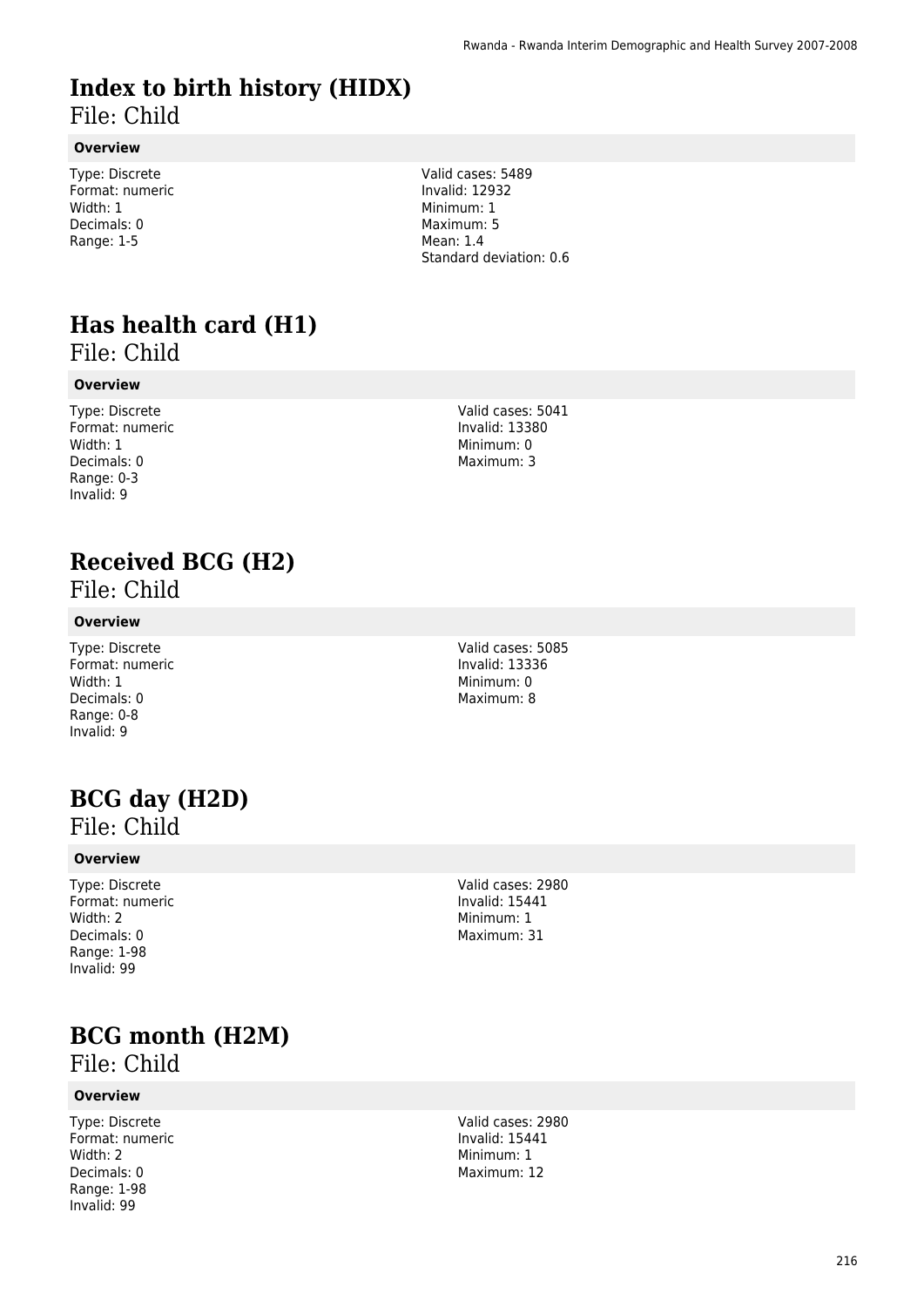### **BCG year (H2Y)**  File: Child

#### **Overview**

Type: Discrete Format: numeric Width: 4 Decimals: 0 Range: 2003-9998 Invalid: 9999

### **Received DPT 1 (H3)**  File: Child

#### **Overview**

Type: Discrete Format: numeric Width: 1 Decimals: 0 Range: 0-8 Invalid: 9

### Minimum: 0 Maximum: 8

Valid cases: 5078 Invalid: 13343

Valid cases: 2980 Invalid: 15441 Minimum: 2003 Maximum: 2008

### **DPT 1 day (H3D)**  File: Child

#### **Overview**

Type: Discrete Format: numeric Width: 2 Decimals: 0 Range: 1-98 Invalid: 99

# **DPT 1 month (H3M)**

File: Child

#### **Overview**

Type: Discrete Format: numeric Width: 2 Decimals: 0 Range: 1-98 Invalid: 99

Invalid: 15547 Minimum: 1 Maximum: 31

Valid cases: 2874

Valid cases: 2874 Invalid: 15547 Minimum: 1 Maximum: 12

### **DPT 1 year (H3Y)**  File: Child

#### **Overview**

Type: Discrete Format: numeric Width: 4 Decimals: 0 Range: 2003-9998 Invalid: 9999

Valid cases: 2875 Invalid: 15546 Minimum: 2003 Maximum: 2008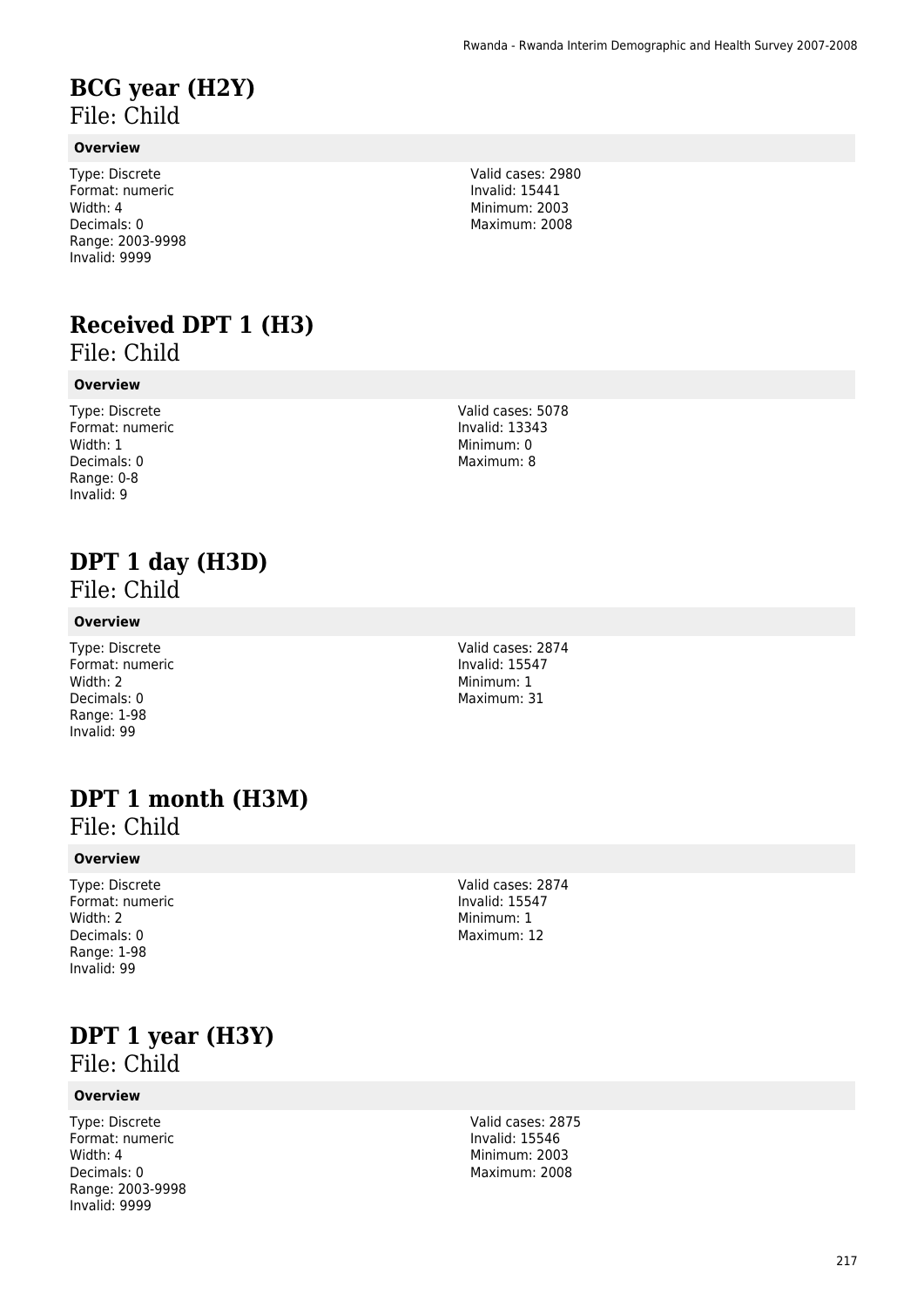### **Received POLIO 1 (H4)**  File: Child

#### **Overview**

Type: Discrete Format: numeric Width: 1 Decimals: 0 Range: 0-8 Invalid: 9

### **POLIO 1 day (H4D)**  File: Child

#### **Overview**

Type: Discrete Format: numeric Width: 2 Decimals: 0 Range: 1-98 Invalid: 99

# **POLIO 1 month (H4M)**

### File: Child

#### **Overview**

Type: Discrete Format: numeric Width: 2 Decimals: 0 Range: 1-98 Invalid: 99

### **POLIO 1 year (H4Y)**  File: Child

### **Overview**

Type: Discrete Format: numeric Width: 4 Decimals: 0 Range: 2003-9998 Invalid: 9999

Valid cases: 2896 Invalid: 15525 Minimum: 2003 Maximum: 2008

### **Received DPT 2 (H5)**  File: Child

#### **Overview**

Type: Discrete Format: numeric Width: 1 Decimals: 0 Range: 0-8 Invalid: 9

Valid cases: 5073 Invalid: 13348 Minimum: 0 Maximum: 8

Valid cases: 5083 Invalid: 13338 Minimum: 0 Maximum: 8

Valid cases: 2895 Invalid: 15526 Minimum: 1 Maximum: 31

Valid cases: 2896 Invalid: 15525 Minimum: 1 Maximum: 12

218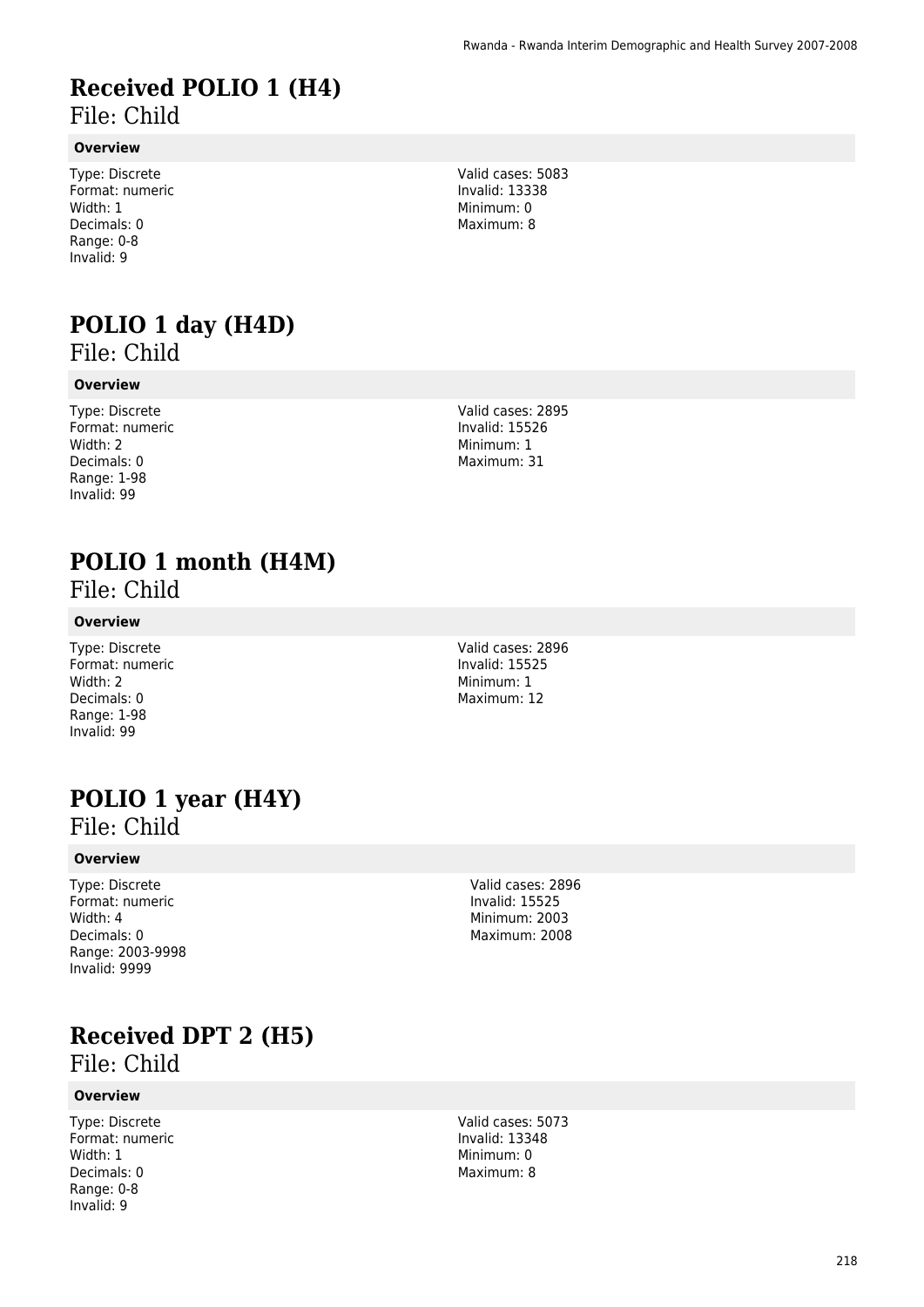### **DPT 2 day (H5D)**  File: Child

#### **Overview**

Type: Discrete Format: numeric Width: 2 Decimals: 0 Range: 1-98 Invalid: 99

### **DPT 2 month (H5M)**  File: Child

#### **Overview**

Type: Discrete Format: numeric Width: 2 Decimals: 0 Range: 1-98 Invalid: 99

### **DPT 2 year (H5Y)**  File: Child

#### **Overview**

Type: Discrete Format: numeric Width: 4 Decimals: 0 Range: 2003-9998 Invalid: 9999

# **Received POLIO 2 (H6)**

File: Child

#### **Overview**

Type: Discrete Format: numeric Width: 1 Decimals: 0 Range: 0-8 Invalid: 9

Valid cases: 5081 Invalid: 13340 Minimum: 0 Maximum: 8

### **POLIO 2 day (H6D)**  File: Child

#### **Overview**

Type: Discrete Format: numeric Width: 2 Decimals: 0 Range: 1-98 Invalid: 99

Valid cases: 2818 Invalid: 15603 Minimum: 1 Maximum: 31

Valid cases: 2803 Invalid: 15618 Minimum: 1 Maximum: 31

Valid cases: 2804 Invalid: 15617 Minimum: 1 Maximum: 12

> Valid cases: 2805 Invalid: 15616 Minimum: 2003 Maximum: 2008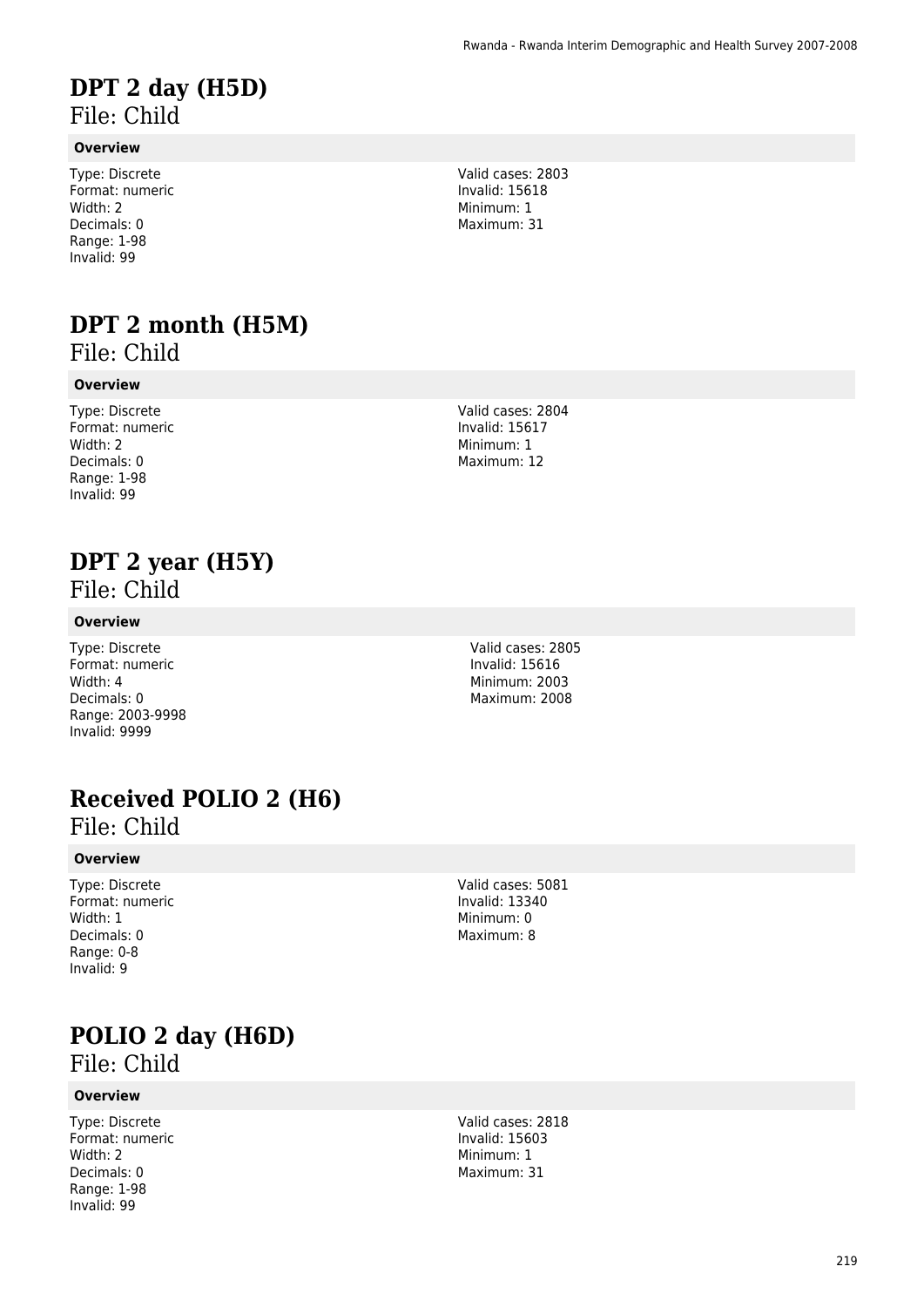### **POLIO 2 month (H6M)**  File: Child

**Overview**

Type: Discrete Format: numeric Width: 2 Decimals: 0 Range: 1-98 Invalid: 99

### **POLIO 2 year (H6Y)**  File: Child

#### **Overview**

Type: Discrete Format: numeric Width: 4 Decimals: 0 Range: 2003-9998 Invalid: 9999

# **Received DPT 3 (H7)**

File: Child

### **Overview**

Type: Discrete Format: numeric Width: 1 Decimals: 0 Range: 0-8 Invalid: 9

### Invalid: 13348 Minimum: 0 Maximum: 8

Valid cases: 5073

Valid cases: 2819 Invalid: 15602 Minimum: 1 Maximum: 12

> Valid cases: 2819 Invalid: 15602 Minimum: 2003 Maximum: 2008

### **DPT 3 day (H7D)**  File: Child

#### **Overview**

Type: Discrete Format: numeric Width: 2 Decimals: 0 Range: 1-98 Invalid: 99

Valid cases: 2695 Invalid: 15726 Minimum: 1 Maximum: 31

### **DPT 3 month (H7M)**  File: Child

#### **Overview**

Type: Discrete Format: numeric Width: 2 Decimals: 0 Range: 1-98 Invalid: 99

Valid cases: 2696 Invalid: 15725 Minimum: 1 Maximum: 12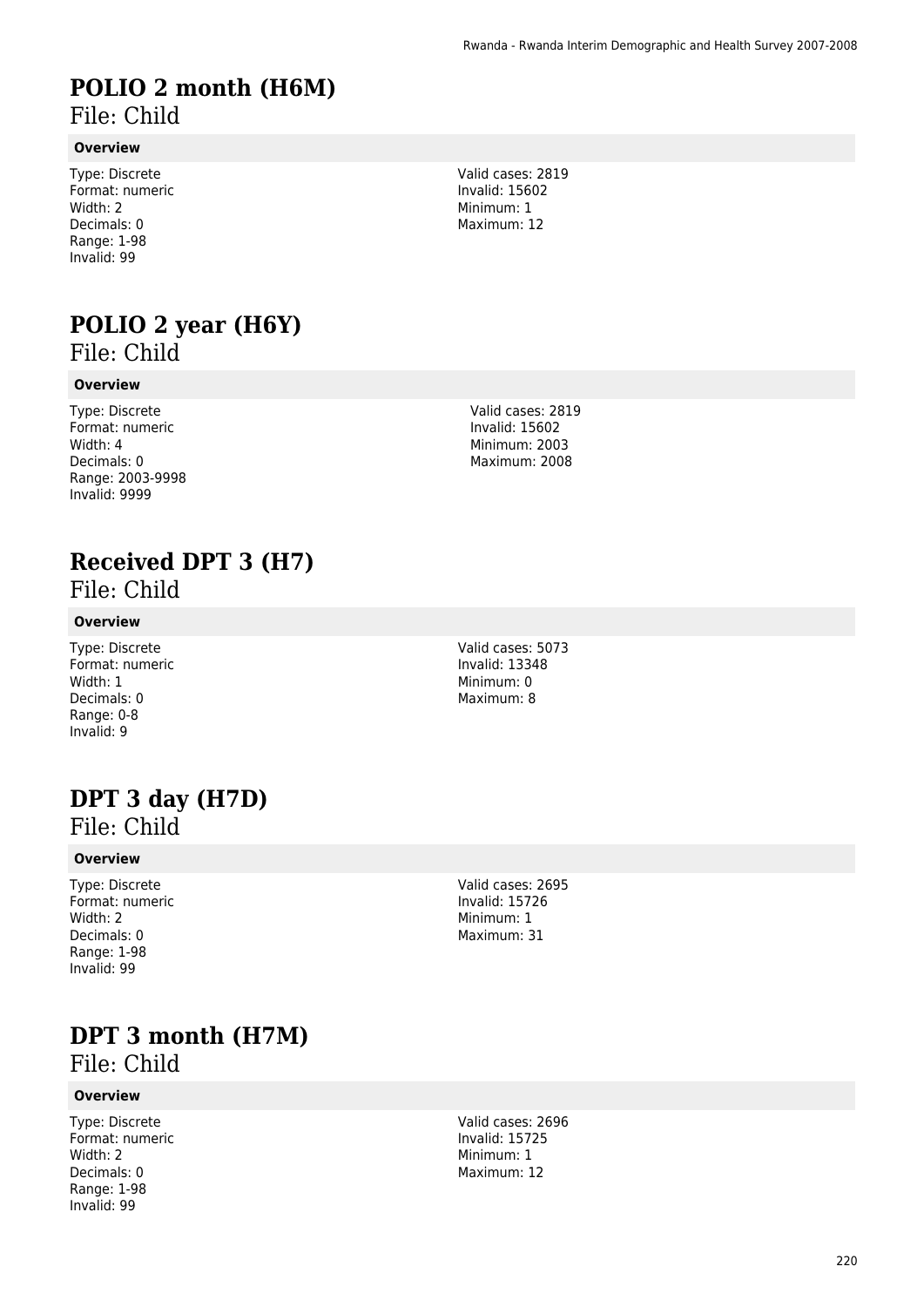### **DPT 3 year (H7Y)**  File: Child

#### **Overview**

Type: Discrete Format: numeric Width: 4 Decimals: 0 Range: 2003-9998 Invalid: 9999

### **Received POLIO 3 (H8)**  File: Child

#### **Overview**

Type: Discrete Format: numeric Width: 1 Decimals: 0 Range: 0-8 Invalid: 9

# **POLIO 3 day (H8D)**

File: Child

### **Overview**

Type: Discrete Format: numeric Width: 2 Decimals: 0 Range: 1-98 Invalid: 99

## **POLIO 3 month (H8M)**

File: Child

#### **Overview**

Type: Discrete Format: numeric Width: 2 Decimals: 0 Range: 1-98 Invalid: 99

Valid cases: 2699 Invalid: 15722 Minimum: 1 Maximum: 12

### **POLIO 3 year (H8Y)**  File: Child

#### **Overview**

Type: Discrete Format: numeric Width: 4 Decimals: 0 Range: 2003-9998 Invalid: 9999

Valid cases: 2696 Invalid: 15725 Minimum: 2003 Maximum: 2008

Valid cases: 5081 Invalid: 13340 Minimum: 0 Maximum: 8

Valid cases: 2698 Invalid: 15723 Minimum: 1 Maximum: 31

> Valid cases: 2699 Invalid: 15722 Minimum: 2003 Maximum: 2008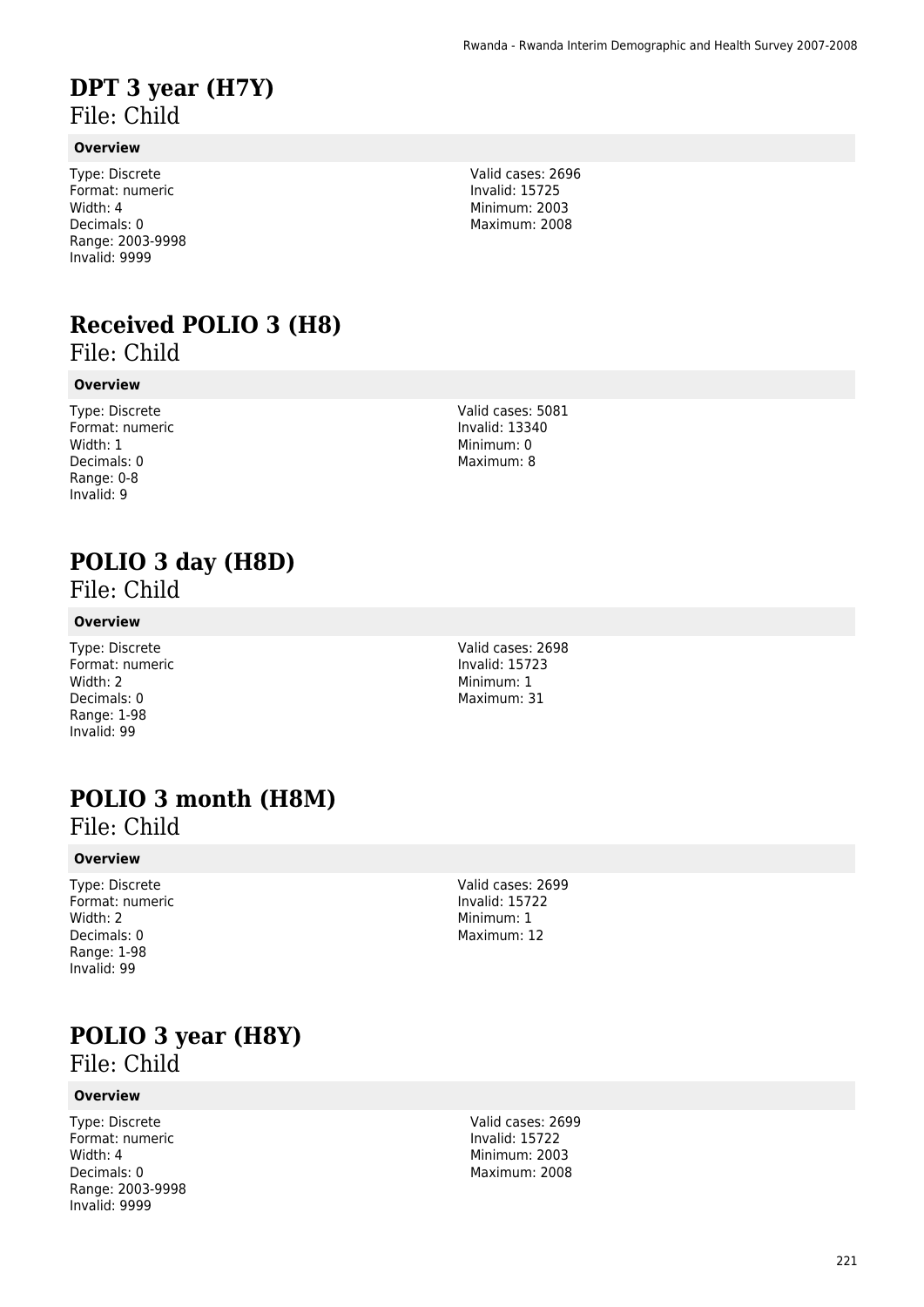### **Received MEASLES (H9)**  File: Child

#### **Overview**

Type: Discrete Format: numeric Width: 1 Decimals: 0 Range: 0-8 Invalid: 9

### **MEASLES day (H9D)**  File: Child

#### **Overview**

Type: Discrete Format: numeric Width: 2 Decimals: 0 Range: 1-98 Invalid: 99

### **MEASLES month (H9M)**  File: Child

#### **Overview**

Type: Discrete Format: numeric Width: 2 Decimals: 0 Range: 1-98 Invalid: 99

# **MEASLES year (H9Y)**

File: Child

#### **Overview**

Type: Discrete Format: numeric Width: 4 Decimals: 0 Range: 2003-9998 Invalid: 9999

#### Valid cases: 2241 Invalid: 16180 Minimum: 2003 Maximum: 2008

Valid cases: 4966 Invalid: 13455 Minimum: 0 Maximum: 8

Valid cases: 2237 Invalid: 16184 Minimum: 1 Maximum: 31

Valid cases: 2240 Invalid: 16181 Minimum: 1 Maximum: 12

### **Received POLIO 0 (H0)**  File: Child

#### **Overview**

Type: Discrete Format: numeric Width: 1 Decimals: 0 Range: 0-8 Invalid: 9

Valid cases: 5086 Invalid: 13335 Minimum: 0 Maximum: 8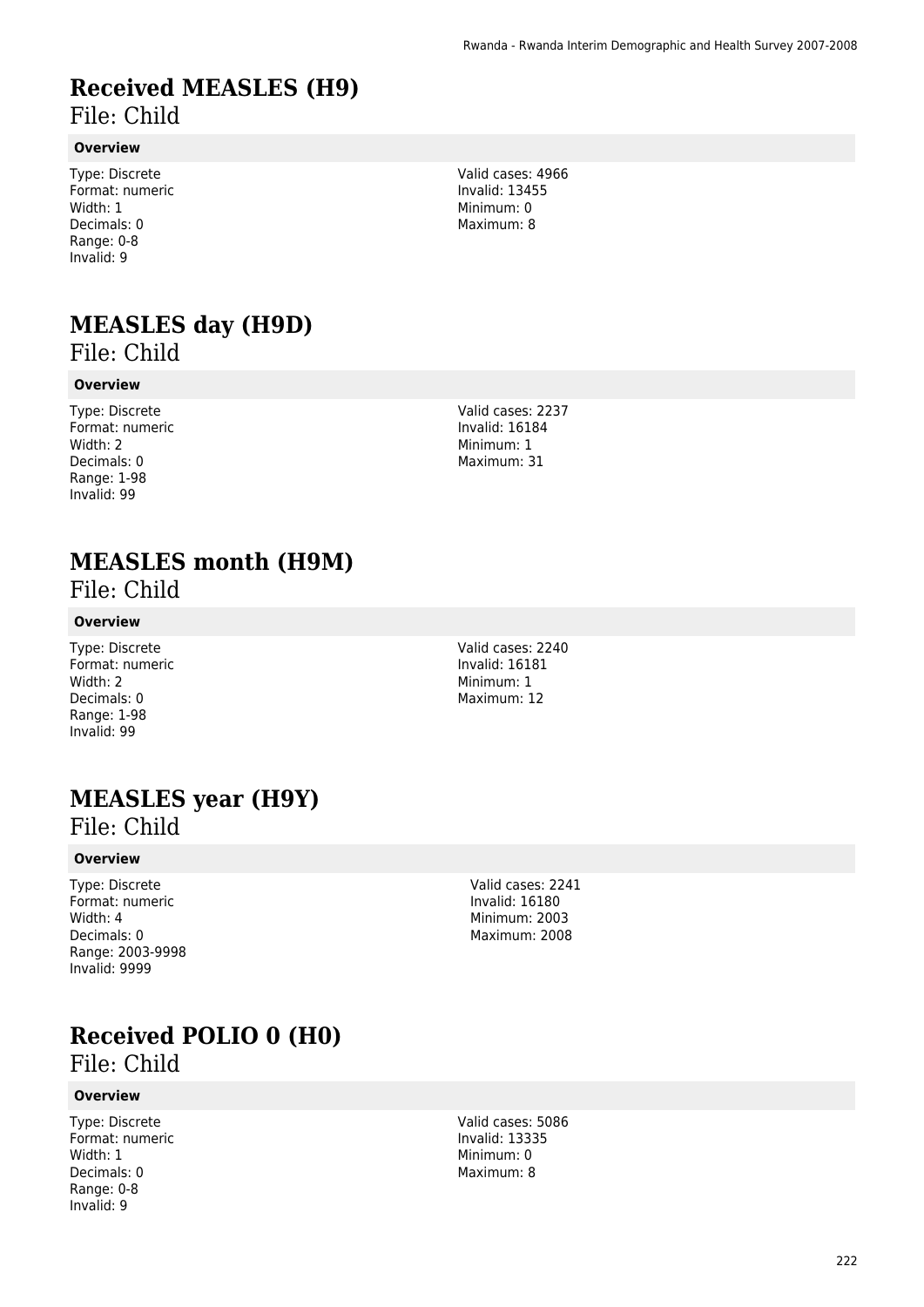### **POLIO 0 day (H0D)**  File: Child

#### **Overview**

Type: Discrete Format: numeric Width: 2 Decimals: 0 Range: 1-98 Invalid: 99

### **POLIO 0 month (H0M)**  File: Child

#### **Overview**

Type: Discrete Format: numeric Width: 2 Decimals: 0 Range: 1-98 Invalid: 99

### **POLIO 0 year (H0Y)**  File: Child

#### **Overview**

Type: Discrete Format: numeric Width: 4 Decimals: 0 Range: 2003-9998 Invalid: 9999

### **Ever had vaccination (H10)**  File: Child

#### **Overview**

Type: Discrete Format: numeric Width: 1 Decimals: 0 Range: 0-8 Invalid: 9

Valid cases: 1989 Invalid: 16432 Minimum: 0 Maximum: 8

### **Had diarrhea recently (H11)**  File: Child

#### **Overview**

Type: Discrete Format: numeric Width: 1 Decimals: 0 Range: 0-8 Invalid: 9

Valid cases: 5043 Invalid: 13378 Minimum: 0 Maximum: 8

Valid cases: 2775 Invalid: 15646 Minimum: 1 Maximum: 31

Valid cases: 2775 Invalid: 15646 Minimum: 1 Maximum: 12

> Valid cases: 2775 Invalid: 15646 Minimum: 2003 Maximum: 2008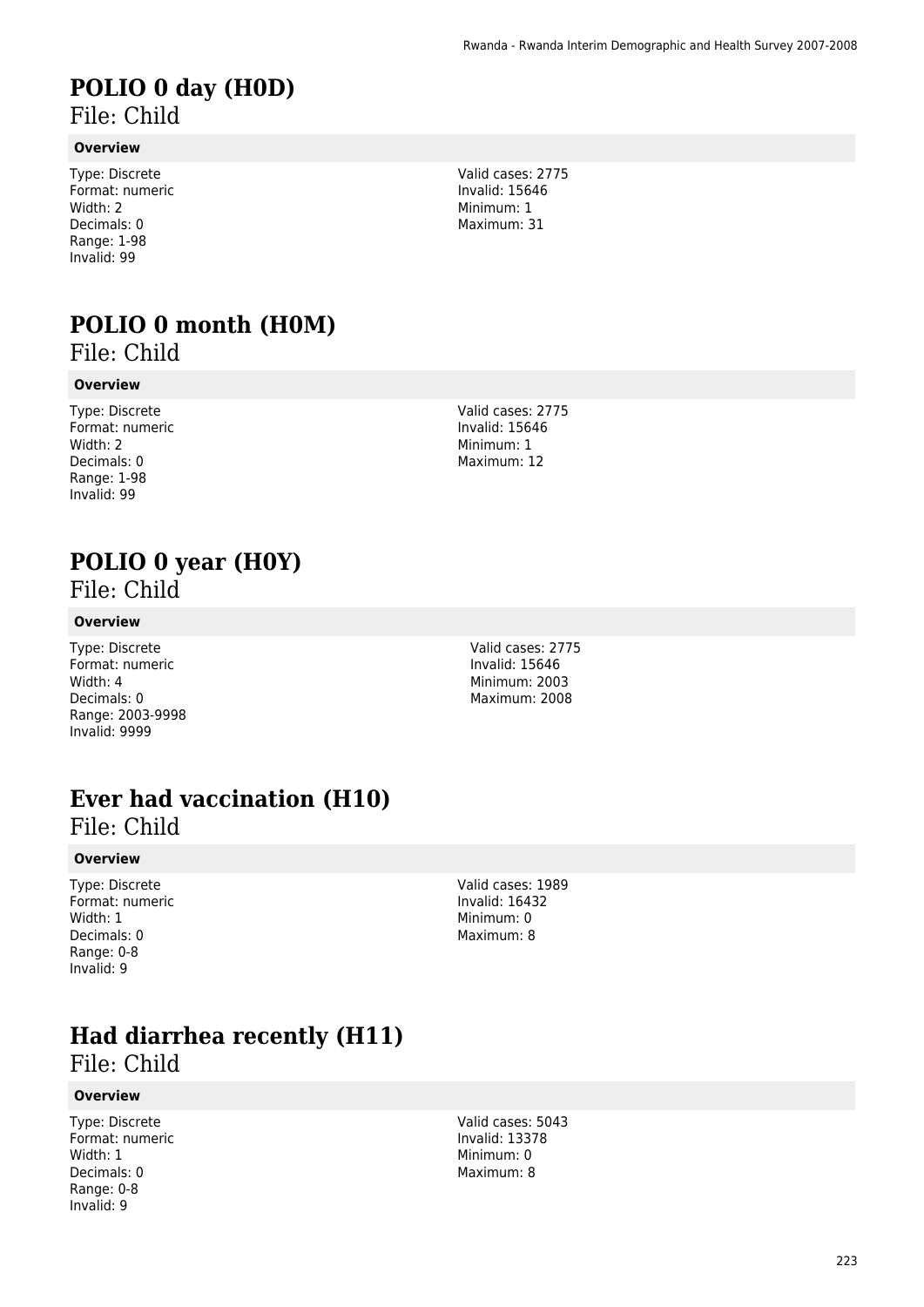### **Blood in the stools (H11B)**  File: Child

#### **Overview**

Type: Discrete Format: numeric Width: 1 Decimals: 0 Range: 0-8 Invalid: 9

### **Diarrhea: government hosp. (H12A)**  File: Child

#### **Overview**

Type: Discrete Format: numeric Width: 1 Decimals: 0 Range: 0-1 Invalid: 9

### **Diarrhea: District hospital (H12B)**  File: Child

#### **Overview**

Type: Discrete Format: numeric Width: 1 Decimals: 0 Range: 0-1 Invalid: 9

#### Valid cases: 687 Invalid: 17734 Minimum: 0 Maximum: 1

### **Diarrhea: govt health center (H12C)**  File: Child

#### **Overview**

Type: Discrete Format: numeric Width: 1 Decimals: 0 Range: 0-1 Invalid: 9

Valid cases: 687 Invalid: 17734 Minimum: 0 Maximum: 1

### **NA - Diarrhea: pub mobil clinic (H12D)**  File: Child

#### **Overview**

Type: Discrete Format: numeric Width: 1 Decimals: 0 Range: 0-1 Invalid: 9

Valid cases: 0 Invalid: 18421

Valid cases: 617 Invalid: 17804 Minimum: 0 Maximum: 1

Valid cases: 687 Invalid: 17734 Minimum: 0 Maximum: 1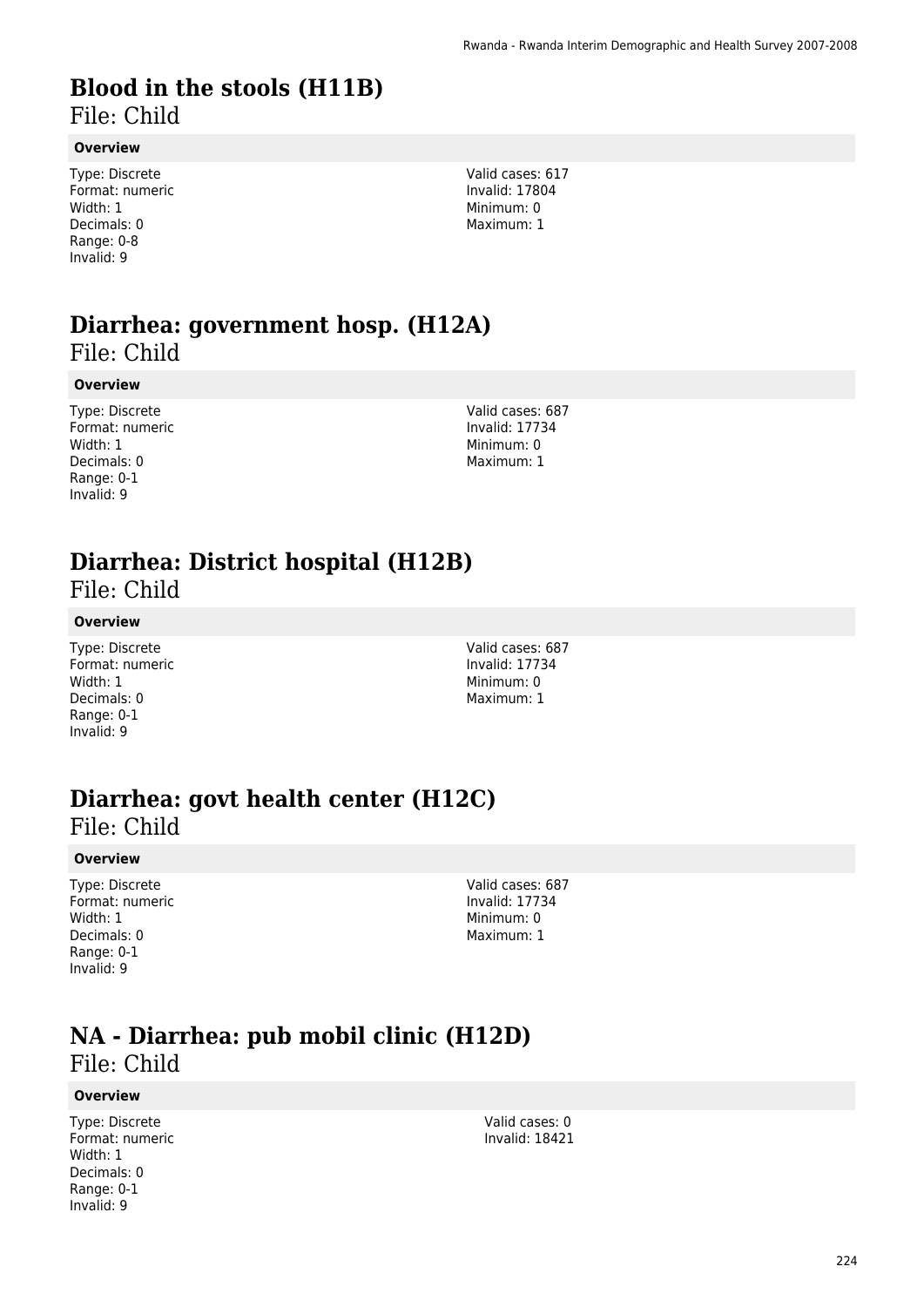### **Diarrhea: comm.health worker (H12E)**  File: Child

#### **Overview**

Type: Discrete Format: numeric Width: 1 Decimals: 0 Range: 0-1 Invalid: 9

#### Valid cases: 687 Invalid: 17734 Minimum: 0 Maximum: 1

Valid cases: 0 Invalid: 18421

### **NA - Diarrhea: (CS) (H12F)**  File: Child

#### **Overview**

Type: Discrete Format: numeric Width: 1 Decimals: 0 Range: 0-1 Invalid: 9

### **NA - Diarrhea: (CS) (H12G)**  File: Child

#### **Overview**

Type: Discrete Format: numeric Width: 1 Decimals: 0 Range: 0-1 Invalid: 9

Valid cases: 0 Invalid: 18421

### **NA - Diarrhea: CS public sector (H12H)**  File: Child

#### **Overview**

Type: Discrete Format: numeric Width: 1 Decimals: 0 Range: 0-1 Invalid: 9

Valid cases: 0 Invalid: 18421

### **Diarrhea: other public sector (H12I)**  File: Child

#### **Overview**

Type: Discrete Format: numeric Width: 1 Decimals: 0 Range: 0-1 Invalid: 9

Valid cases: 687 Invalid: 17734 Minimum: 0 Maximum: 0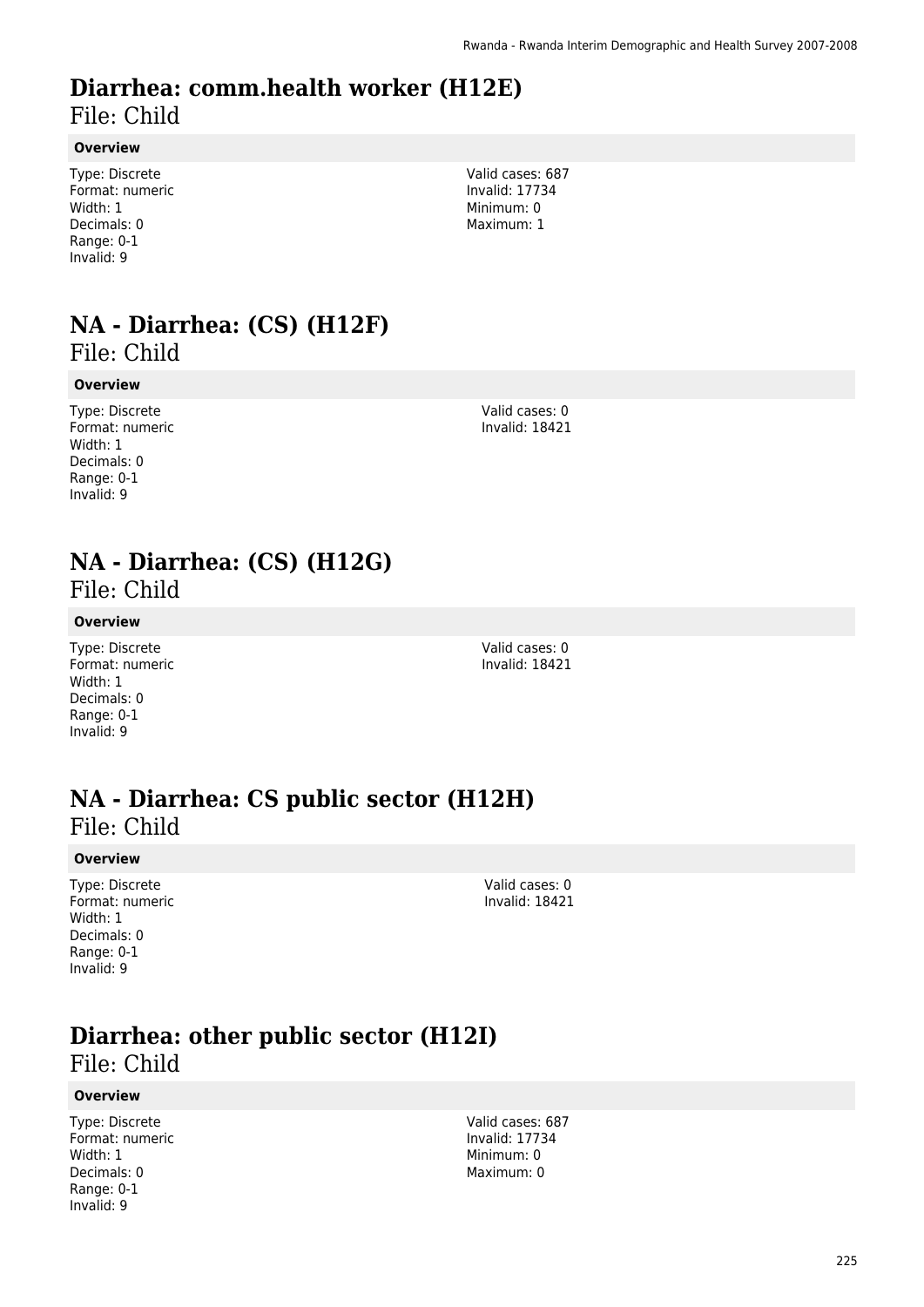### **Diarrhea: private hosp/clin. (H12J)**  File: Child

#### **Overview**

Type: Discrete Format: numeric Width: 1 Decimals: 0 Range: 0-1 Invalid: 9

Valid cases: 687 Invalid: 17734 Minimum: 0 Maximum: 1

Valid cases: 687 Invalid: 17734 Minimum: 0 Maximum: 1

### **Diarrhea: private pharmacy (H12K)**  File: Child

#### **Overview**

Type: Discrete Format: numeric Width: 1 Decimals: 0 Range: 0-1 Invalid: 9

### **Diarrhea: private doctor (H12L)**  File: Child

#### **Overview**

Type: Discrete Format: numeric Width: 1 Decimals: 0 Range: 0-1 Invalid: 9

Valid cases: 687 Invalid: 17734 Minimum: 0 Maximum: 1

### **NA - Diarrhea: private mobile cln (H12M)**  File: Child

#### **Overview**

Type: Discrete Format: numeric Width: 1 Decimals: 0 Range: 0-1 Invalid: 9

Valid cases: 0 Invalid: 18421

### **NA - Diarrhea: comm.health worker (H12N)**  File: Child

#### **Overview**

Type: Discrete Format: numeric Width: 1 Decimals: 0 Range: 0-1 Invalid: 9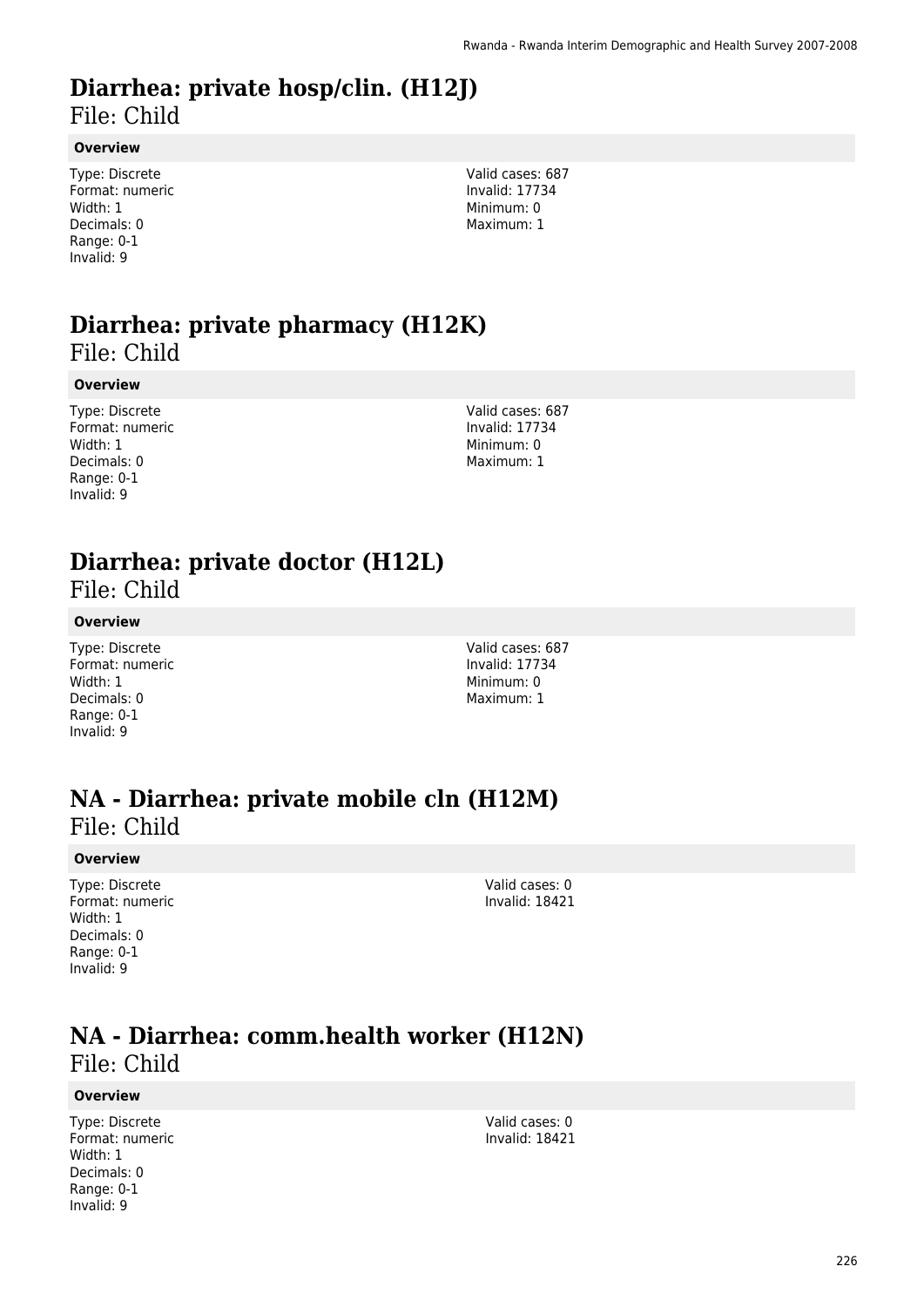### **Diarrhea: ARBEF clinic (CS) (H12O)**  File: Child

#### **Overview**

Type: Discrete Format: numeric Width: 1 Decimals: 0 Range: 0-1 Invalid: 9

Valid cases: 687 Invalid: 17734 Minimum: 0 Maximum: 1

### **Diarrhea: Nurse (CS) (H12P)**  File: Child

#### **Overview**

Type: Discrete Format: numeric Width: 1 Decimals: 0 Range: 0-1 Invalid: 9

Valid cases: 687 Invalid: 17734 Minimum: 0 Maximum: 1

### **NA - Diarrhea: CS med.priv sector (H12Q)**  File: Child

#### **Overview**

Type: Discrete Format: numeric Width: 1 Decimals: 0 Range: 0-1 Invalid: 9

Valid cases: 0 Invalid: 18421

### **Diarrhea: other med.priv sect. (H12R)**  File: Child

#### **Overview**

Type: Discrete Format: numeric Width: 1 Decimals: 0 Range: 0-1 Invalid: 9

Valid cases: 687 Invalid: 17734 Minimum: 0 Maximum: 0

### **Diarrhea: shop (H12S)**  File: Child

#### **Overview**

Type: Discrete Format: numeric Width: 1 Decimals: 0 Range: 0-1 Invalid: 9

Valid cases: 687 Invalid: 17734 Minimum: 0 Maximum: 1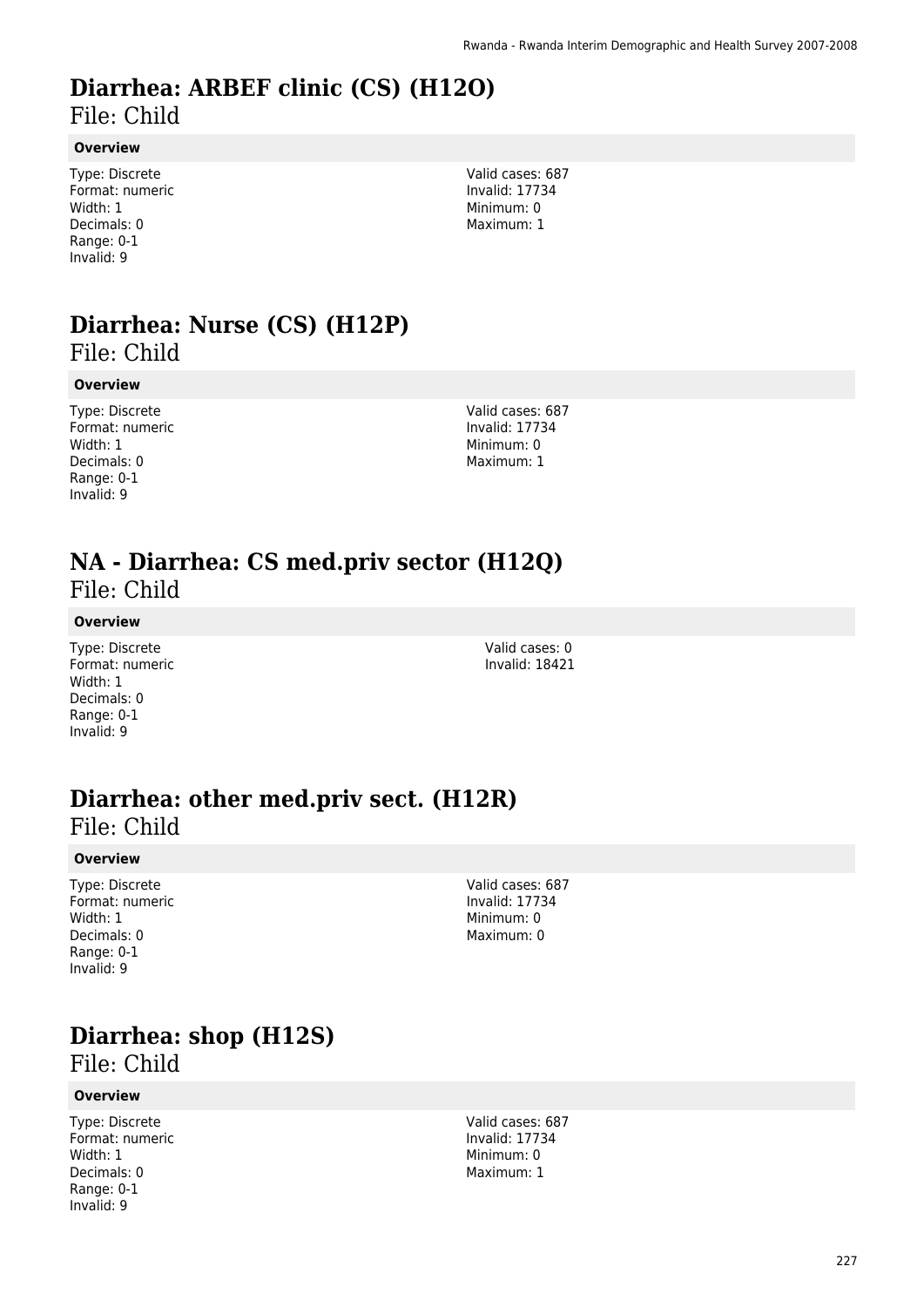### **Diarrhea: traditional pract. (H12T)**  File: Child

#### **Overview**

Type: Discrete Format: numeric Width: 1 Decimals: 0 Range: 0-1 Invalid: 9

Valid cases: 687 Invalid: 17734 Minimum: 0 Maximum: 1

### **NA - Diarrhea: CS oth.priv sector (H12U)**  File: Child

#### **Overview**

Type: Discrete Format: numeric Width: 1 Decimals: 0 Range: 0-1 Invalid: 9

Valid cases: 0 Invalid: 18421

### **NA - Diarrhea: CS oth.priv sector (H12V)**  File: Child

#### **Overview**

Type: Discrete Format: numeric Width: 1 Decimals: 0 Range: 0-1 Invalid: 9

Valid cases: 0 Invalid: 18421

### **NA - Diarrhea: CS oth.priv sector (H12W)**  File: Child

#### **Overview**

Type: Discrete Format: numeric Width: 1 Decimals: 0 Range: 0-1 Invalid: 9

Valid cases: 0 Invalid: 18421

### **Diarrhea: Other (H12X)**  File: Child

#### **Overview**

Type: Discrete Format: numeric Width: 1 Decimals: 0 Range: 0-1 Invalid: 9

Valid cases: 687 Invalid: 17734 Minimum: 0 Maximum: 1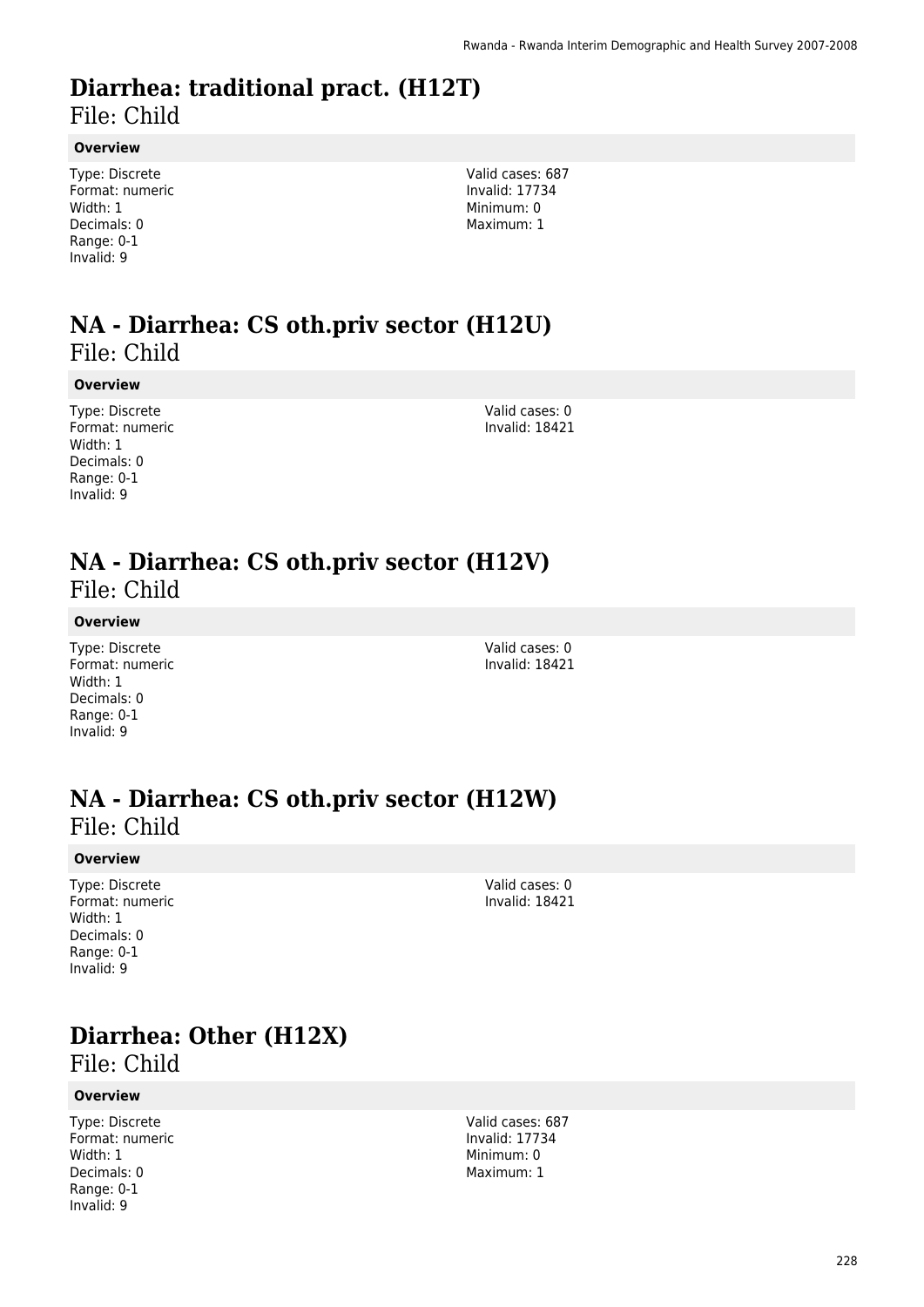### **Diarrhea: no treatment (H12Y)**  File: Child

#### **Overview**

Type: Discrete Format: numeric Width: 1 Decimals: 0 Range: 0-1 Invalid: 9

Valid cases: 687 Invalid: 17734 Minimum: 0 Maximum: 1

Valid cases: 687 Invalid: 17734 Minimum: 0 Maximum: 1

### **Diarrhea: medical treatment (H12Z)**  File: Child

#### **Overview**

Type: Discrete Format: numeric Width: 1 Decimals: 0 Range: 0-1 Invalid: 9

### **Given oral rehydration (H13)**  File: Child

#### **Overview**

Type: Discrete Format: numeric Width: 1 Decimals: 0 Range: 0-8 Invalid: 9

Valid cases: 664 Invalid: 17757 Minimum: 0 Maximum: 2

### **Given a pre-packaged ORS liquid (H13B)**  File: Child

#### **Overview**

Type: Discrete Format: numeric Width: 1 Decimals: 0 Range: 0-8 Invalid: 9

Valid cases: 648 Invalid: 17773 Minimum: 0 Maximum: 1

### **Given recommend. home solution (H14)**  File: Child

#### **Overview**

Type: Discrete Format: numeric Width: 1 Decimals: 0 Range: 0-8 Invalid: 9

Valid cases: 647 Invalid: 17774 Minimum: 0 Maximum: 8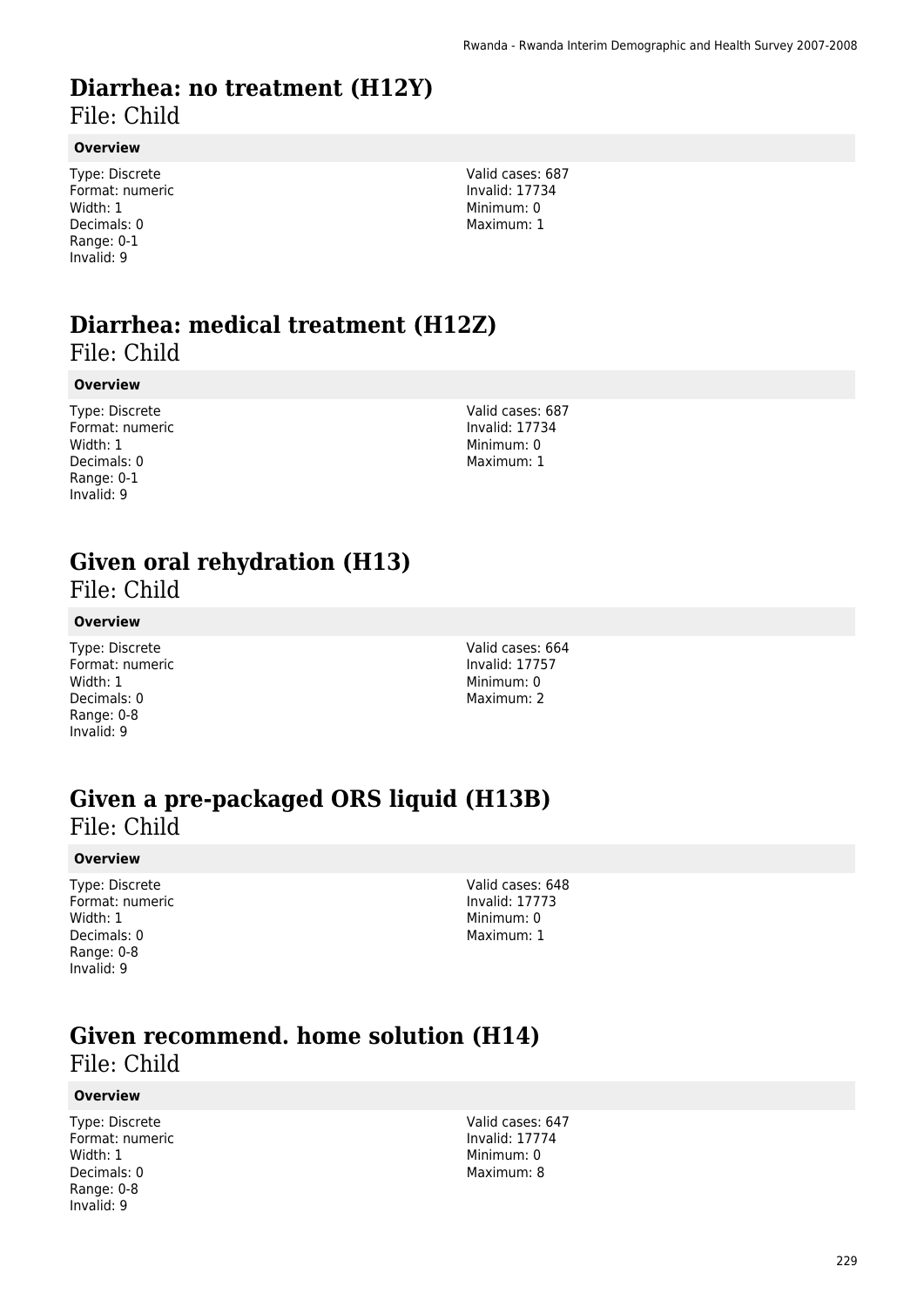### **Given antibiotic pills or syrups (H15)**  File: Child

#### **Overview**

Type: Discrete Format: numeric Width: 1 Decimals: 0 Range: 0-8 Invalid: 9

#### Valid cases: 679 Invalid: 17742 Minimum: 0 Maximum: 8

### **Given antimotility (H15A)**  File: Child

#### **Overview**

Type: Discrete Format: numeric Width: 1 Decimals: 0 Range: 0-8 Invalid: 9

Valid cases: 679 Invalid: 17742 Minimum: 0 Maximum: 8

### **Given an antibiotic injection (H15B)**  File: Child

#### **Overview**

Type: Discrete Format: numeric Width: 1 Decimals: 0 Range: 0-8 Invalid: 9

#### Valid cases: 679 Invalid: 17742 Minimum: 0 Maximum: 8

### **Given an intravenous (IV) (H15C)**  File: Child

#### **Overview**

Type: Discrete Format: numeric Width: 1 Decimals: 0 Range: 0-8 Invalid: 9

Valid cases: 679 Invalid: 17742 Minimum: 0 Maximum: 8

### **Given home remedy, herbal med. (H15D)**  File: Child

#### **Overview**

Type: Discrete Format: numeric Width: 1 Decimals: 0 Range: 0-8 Invalid: 9

Valid cases: 679 Invalid: 17742 Minimum: 0 Maximum: 8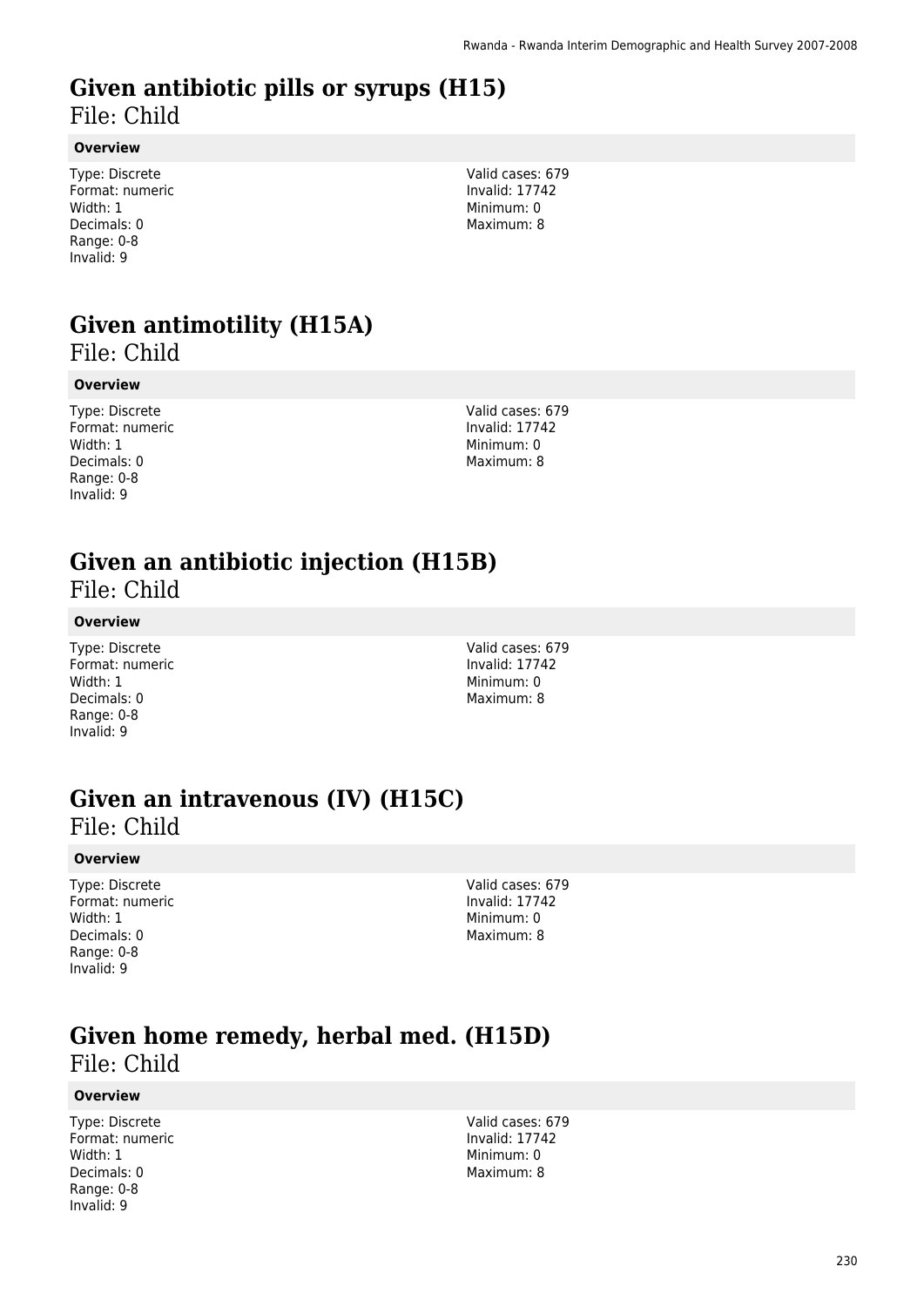### **Given zinc (H15E)**  File: Child

#### **Overview**

Type: Discrete Format: numeric Width: 1 Decimals: 0 Range: 0-8 Invalid: 9

Valid cases: 679 Invalid: 17742 Minimum: 0 Maximum: 8

### **Given other (not antibiotic, antimotility, zinc) (H15F)**  File: Child

#### **Overview**

Type: Discrete Format: numeric Width: 1 Decimals: 0 Range: 0-8 Invalid: 9

Valid cases: 679 Invalid: 17742 Minimum: 0 Maximum: 8

### **Given unknown pill or syrup (H15G)**  File: Child

#### **Overview**

Type: Discrete Format: numeric Width: 1 Decimals: 0 Range: 0-8 Invalid: 9

Valid cases: 679 Invalid: 17742 Minimum: 0 Maximum: 8

### **Given not antibiotic injection (H15H)**  File: Child

#### **Overview**

Type: Discrete Format: numeric Width: 1 Decimals: 0 Range: 0-8 Invalid: 9

Valid cases: 679 Invalid: 17742 Minimum: 0 Maximum: 8

### **Given unknown injection (H15I)**  File: Child

#### **Overview**

Type: Discrete Format: numeric Width: 1 Decimals: 0 Range: 0-8 Invalid: 9

Valid cases: 679 Invalid: 17742 Minimum: 0 Maximum: 8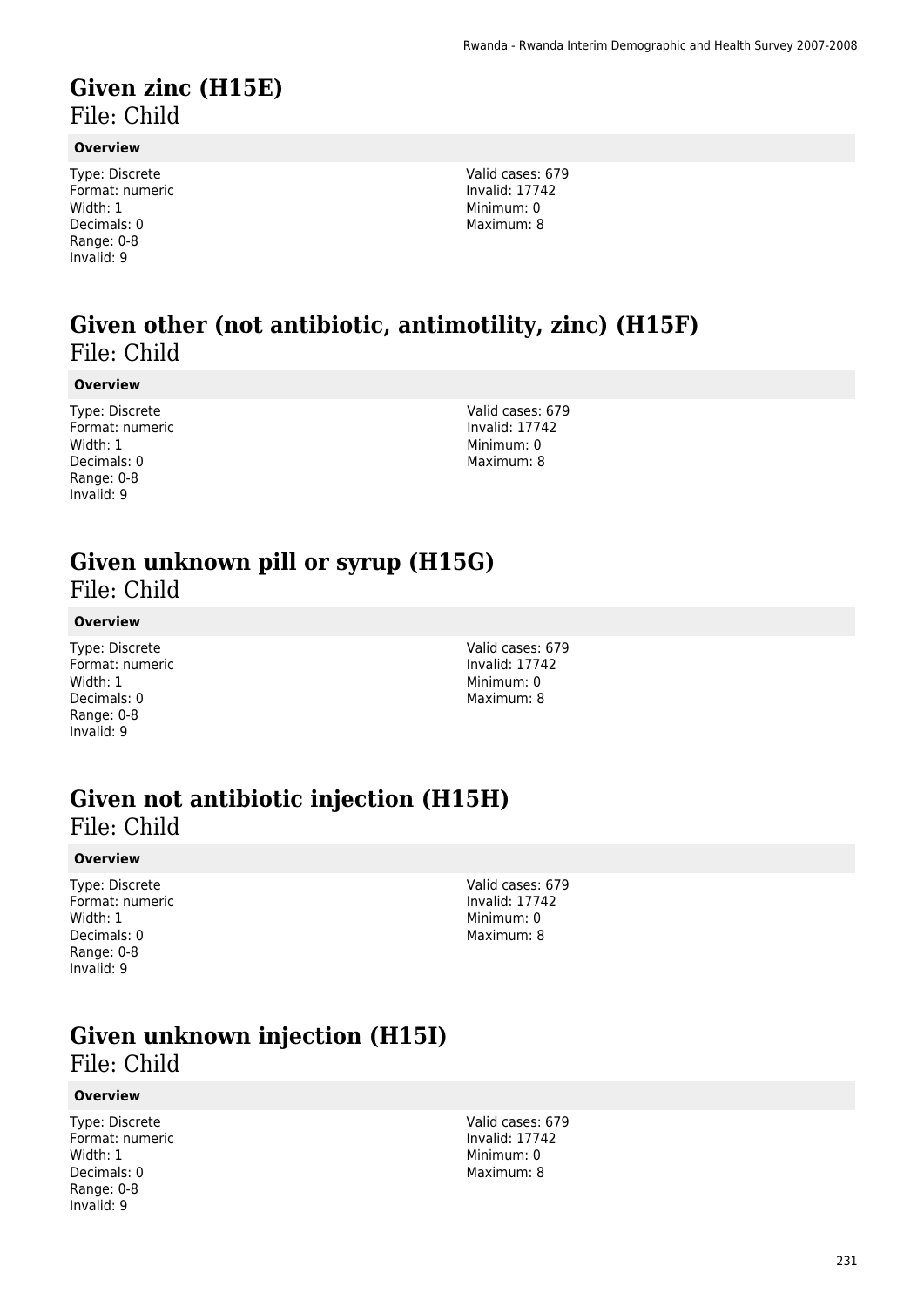### **NA - Given CS (H15J)**  File: Child

#### **Overview**

Type: Discrete Format: numeric Width: 1 Decimals: 0 Range: 0-8 Invalid: 9

### **NA - Given CS (H15K)**  File: Child

#### **Overview**

Type: Discrete Format: numeric Width: 1 Decimals: 0 Range: 0-8 Invalid: 9

### **NA - Given CS (H15L)**  File: Child

#### **Overview**

Type: Discrete Format: numeric Width: 1 Decimals: 0 Range: 0-8 Invalid: 9

### **NA - Given CS (H15M)**  File: Child

#### **Overview**

Type: Discrete Format: numeric Width: 1 Decimals: 0 Range: 0-8 Invalid: 9

### **Given other treatment (H20)**  File: Child

#### **Overview**

Type: Discrete Format: numeric Width: 1 Decimals: 0 Range: 0-8 Invalid: 9

Valid cases: 679 Invalid: 17742

Minimum: 0 Maximum: 8

Valid cases: 0 Invalid: 18421

Valid cases: 0 Invalid: 18421

Valid cases: 0 Invalid: 18421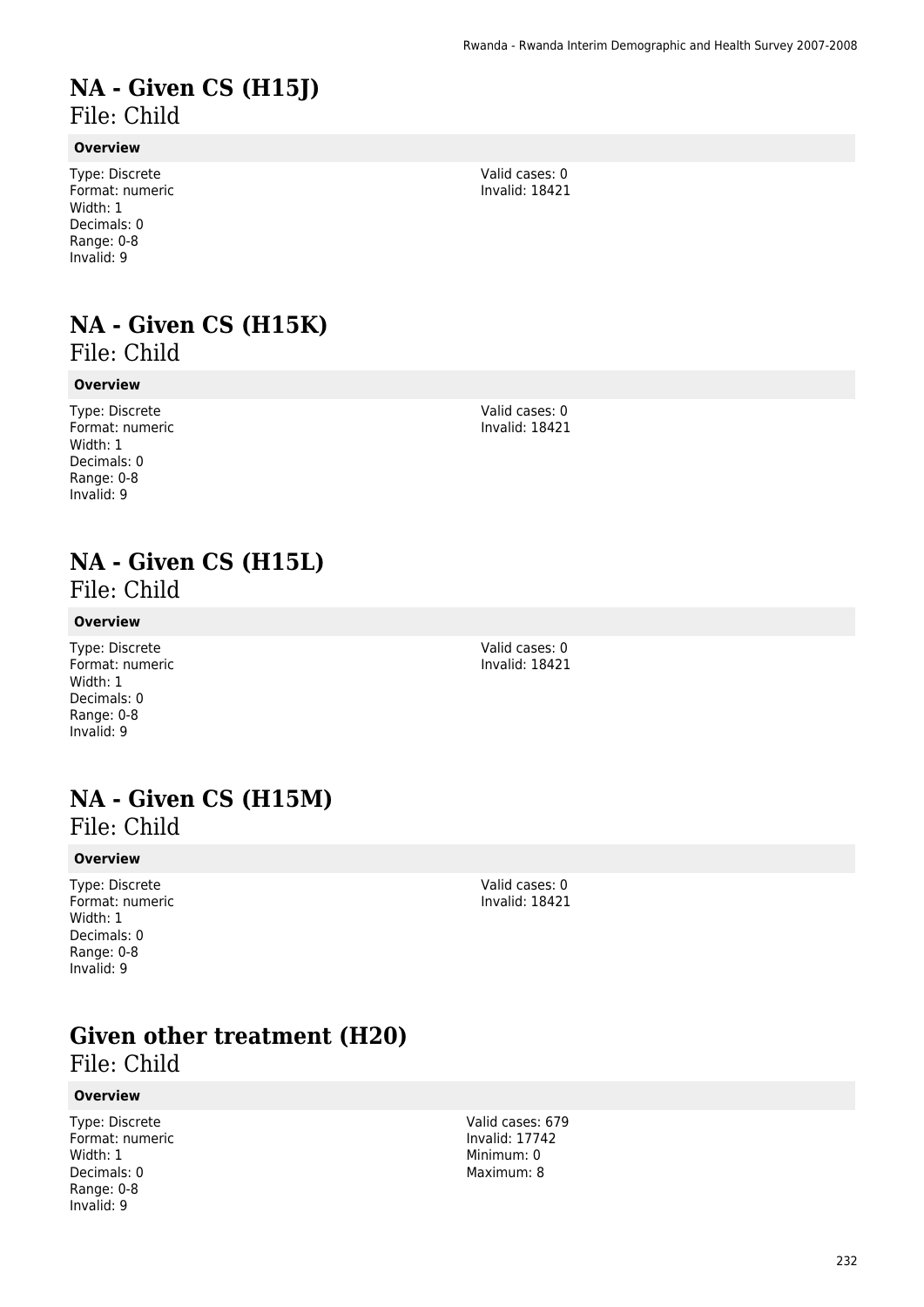### **Given no treatment (H21A)**  File: Child

#### **Overview**

Type: Discrete Format: numeric Width: 1 Decimals: 0 Range: 0-8 Invalid: 9

### **Received any treatment (H21)**  File: Child

#### **Overview**

Type: Discrete Format: numeric Width: 1 Decimals: 0 Range: 0-1 Invalid: 9

### **Had fever in last two weeks (H22)**  File: Child

#### **Overview**

Type: Discrete Format: numeric Width: 1 Decimals: 0 Range: 0-8 Invalid: 9

Valid cases: 5027 Invalid: 13394 Minimum: 0 Maximum: 8

### **Had cough in last two weeks (H31)**  File: Child

#### **Overview**

Type: Discrete Format: numeric Width: 1 Decimals: 0 Range: 0-8 Invalid: 9

Valid cases: 5035 Invalid: 13386 Minimum: 0 Maximum: 8

### **Short, rapid breaths (H31B)**  File: Child

#### **Overview**

Type: Discrete Format: numeric Width: 1 Decimals: 0 Range: 0-8 Invalid: 9

Valid cases: 1781 Invalid: 16640 Minimum: 0 Maximum: 8

Valid cases: 679 Invalid: 17742 Minimum: 0 Maximum: 8

Valid cases: 677 Invalid: 17744 Minimum: 0 Maximum: 1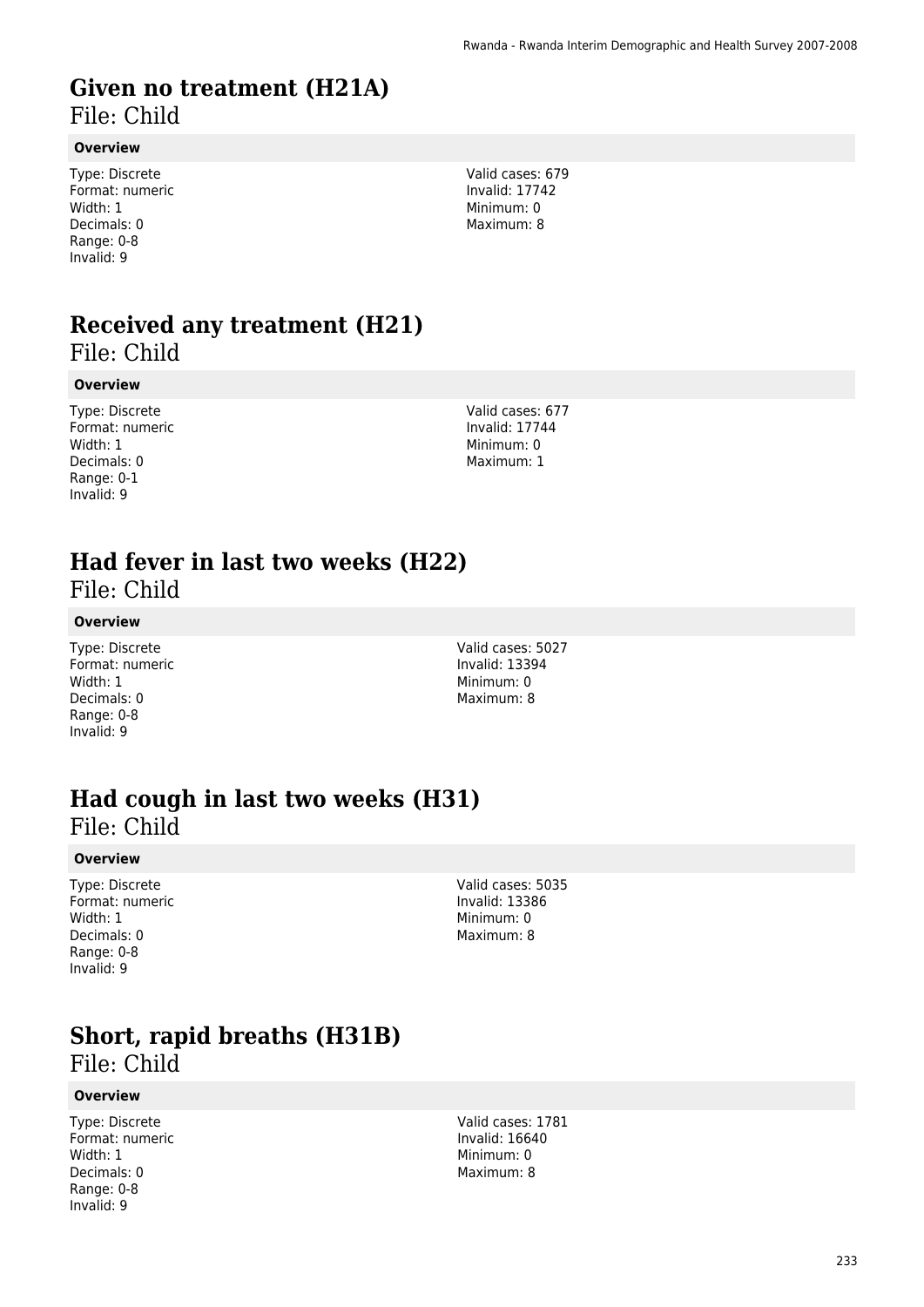### **Problem in the chest or blocked or running nose (H31C)**  File: Child

#### **Overview**

Type: Discrete Format: numeric Width: 1 Decimals: 0 Range: 1-8 Invalid: 9

Valid cases: 889 Invalid: 17532 Minimum: 1 Maximum: 8

### **Had fever/cough in last 2 weeks: Amount offered to drink (H31D)**  File: Child

#### **Overview**

Type: Discrete Format: numeric Width: 1 Decimals: 0 Range: 0-8 Invalid: 9

Valid cases: 1423 Invalid: 16998 Minimum: 0 Maximum: 8

### **Had fever/cough in last 2 weeks: Amount offered to eat (H31E)**  File: Child

#### **Overview**

Type: Discrete Format: numeric Width: 1 Decimals: 0 Range: 0-8 Invalid: 9

Valid cases: 1420 Invalid: 17001 Minimum: 0 Maximum: 8

### **Fever/cough: government hosp. (H32A)**  File: Child

#### **Overview**

Type: Discrete Format: numeric Width: 1 Decimals: 0 Range: 0-1 Invalid: 9

Valid cases: 1928 Invalid: 16493 Minimum: 0 Maximum: 1

### **Fever/cough: govt health cntr (H32B)**  File: Child

#### **Overview**

Type: Discrete Format: numeric Width: 1 Decimals: 0 Range: 0-1 Invalid: 9

Valid cases: 1928 Invalid: 16493 Minimum: 0 Maximum: 1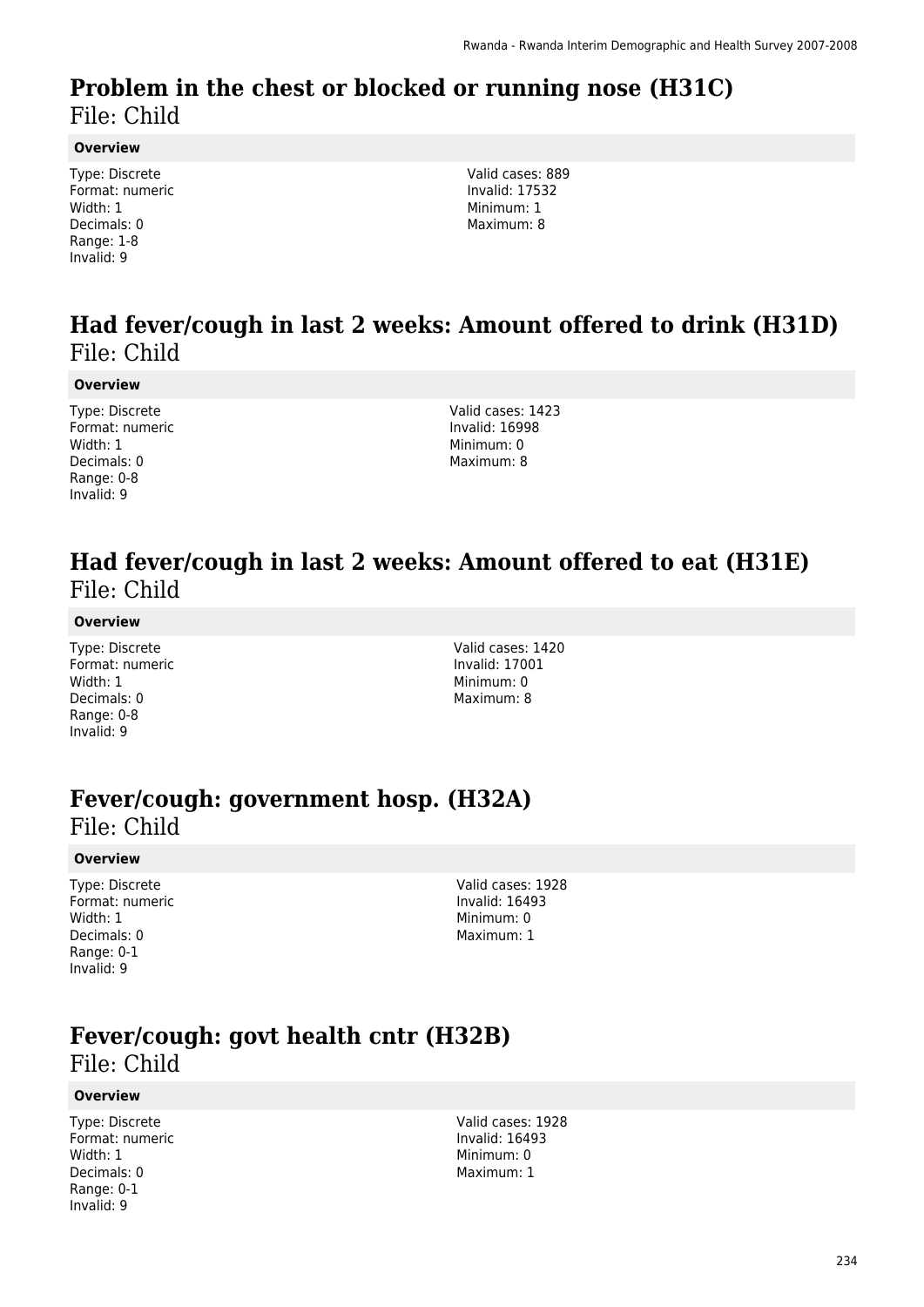### **NA - Fever/cough: govt health post (H32C)**  File: Child

#### **Overview**

Type: Discrete Format: numeric Width: 1 Decimals: 0 Range: 0-1 Invalid: 9

### **NA - Fever/cough: mobile clinic (H32D)**  File: Child

#### **Overview**

Type: Discrete Format: numeric Width: 1 Decimals: 0 Range: 0-1 Invalid: 9

Valid cases: 0 Invalid: 18421

Valid cases: 0 Invalid: 18421

### **Fever/cough: comm.health wrkr (H32E)**  File: Child

#### **Overview**

Type: Discrete Format: numeric Width: 1 Decimals: 0 Range: 0-1 Invalid: 9

Valid cases: 1928 Invalid: 16493 Minimum: 0 Maximum: 1

### **NA - Fever/cough: CS public sector (H32F)**  File: Child

#### **Overview**

Type: Discrete Format: numeric Width: 1 Decimals: 0 Range: 0-1 Invalid: 9

Valid cases: 0 Invalid: 18421

### **NA - Fever/cough: CS public sector (H32G)**  File: Child

#### **Overview**

Type: Discrete Format: numeric Width: 1 Decimals: 0 Range: 0-1 Invalid: 9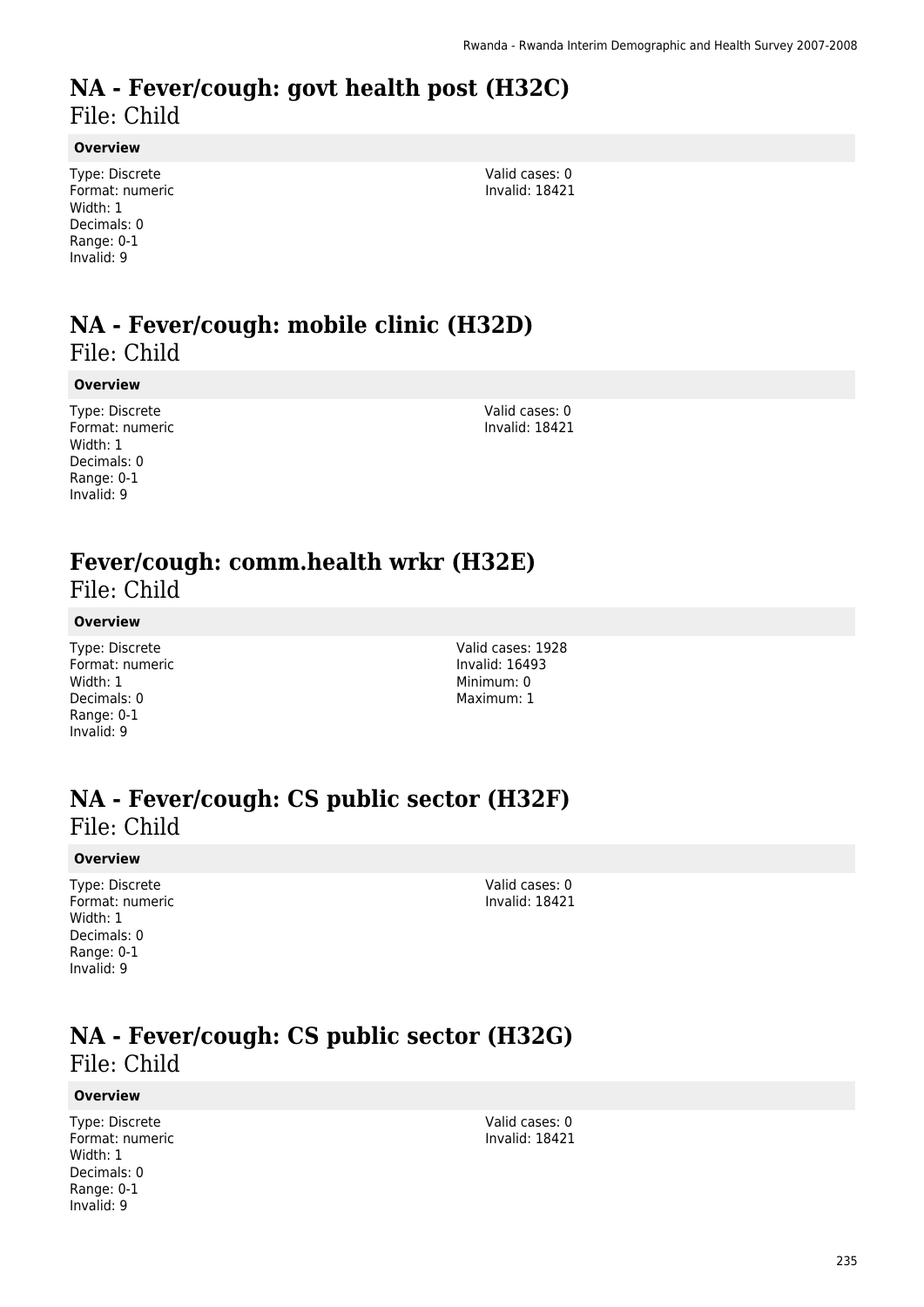### **Fever/cough: CS District hospital (H32H)**  File: Child

#### **Overview**

Type: Discrete Format: numeric Width: 1 Decimals: 0 Range: 0-1 Invalid: 9

Valid cases: 1928 Invalid: 16493 Minimum: 0 Maximum: 1

### **Fever/cough: oth public sector (H32I)**  File: Child

#### **Overview**

Type: Discrete Format: numeric Width: 1 Decimals: 0 Range: 0-1 Invalid: 9

Valid cases: 1928 Invalid: 16493 Minimum: 0 Maximum: 0

### **Fever/cough: private hosp/clin (H32J)**  File: Child

#### **Overview**

Type: Discrete Format: numeric Width: 1 Decimals: 0 Range: 0-1 Invalid: 9

Valid cases: 1928 Invalid: 16493 Minimum: 0 Maximum: 1

### **Fever/cough: private pharmacy (H32K)**  File: Child

#### **Overview**

Type: Discrete Format: numeric Width: 1 Decimals: 0 Range: 0-1 Invalid: 9

Valid cases: 1928 Invalid: 16493 Minimum: 0 Maximum: 1

### **Fever/cough: private doctor (H32L)**  File: Child

#### **Overview**

Type: Discrete Format: numeric Width: 1 Decimals: 0 Range: 0-1 Invalid: 9

Valid cases: 1928 Invalid: 16493 Minimum: 0 Maximum: 1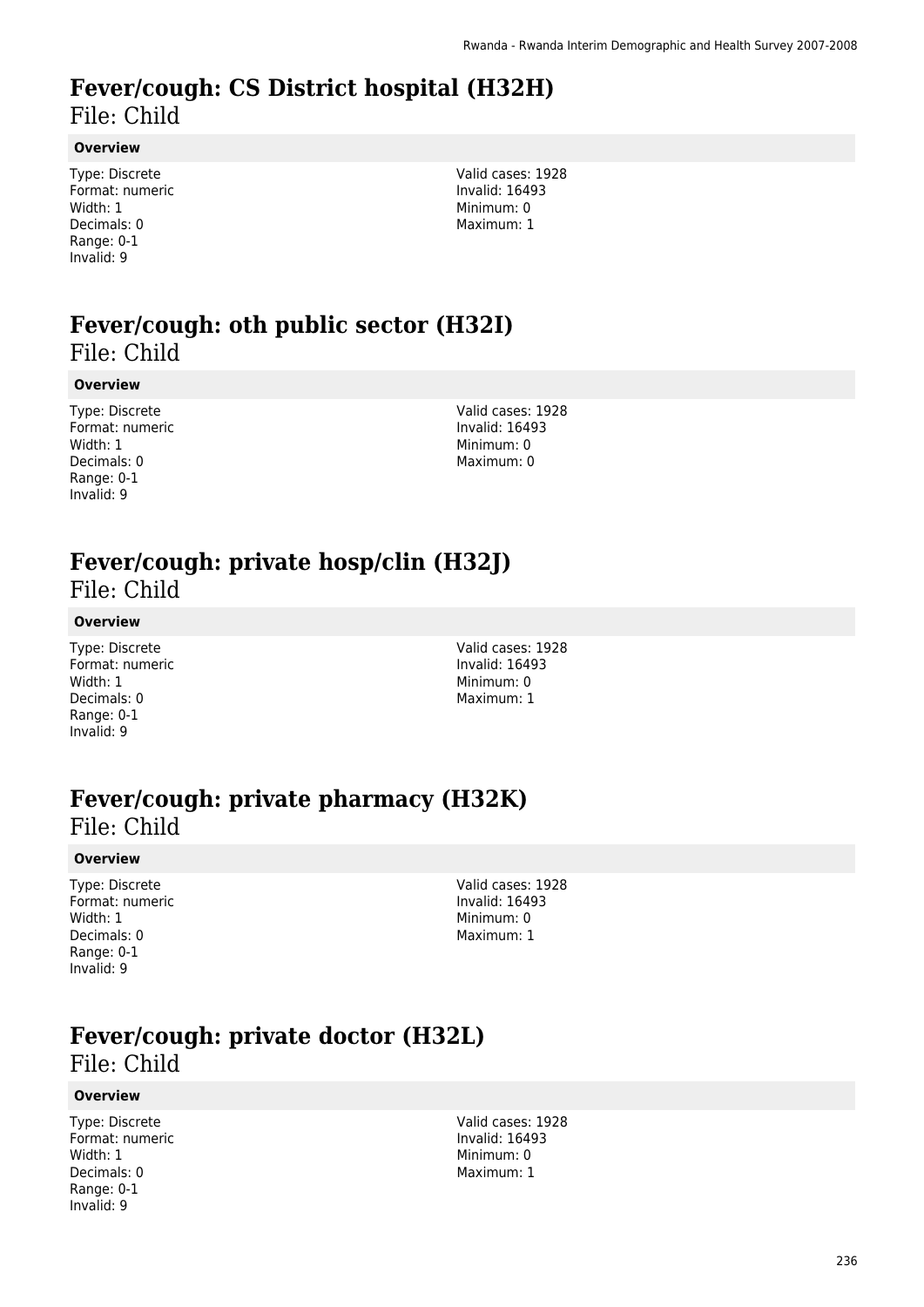### **NA - Fever/cough: private mobile cl (H32M)**  File: Child

#### **Overview**

Type: Discrete Format: numeric Width: 1 Decimals: 0 Range: 0-1 Invalid: 9

### **NA - Fever/cough: comm.health wrkr (H32N)**  File: Child

#### **Overview**

Type: Discrete Format: numeric Width: 1 Decimals: 0 Range: 0-1 Invalid: 9

### **Fever/cough: (CS) Nurse (H32O)**  File: Child

#### **Overview**

Type: Discrete Format: numeric Width: 1 Decimals: 0 Range: 0-1 Invalid: 9

Valid cases: 1928 Invalid: 16493 Minimum: 0 Maximum: 1

### **NA - Fever/cough: CS med.priv sect (H32P)**  File: Child

#### **Overview**

Type: Discrete Format: numeric Width: 1 Decimals: 0 Range: 0-1 Invalid: 9

Valid cases: 0 Invalid: 18421

### **NA - Fever/cough: CS med.priv sect (H32Q)**  File: Child

#### **Overview**

Type: Discrete Format: numeric Width: 1 Decimals: 0 Range: 0-1 Invalid: 9

Valid cases: 0 Invalid: 18421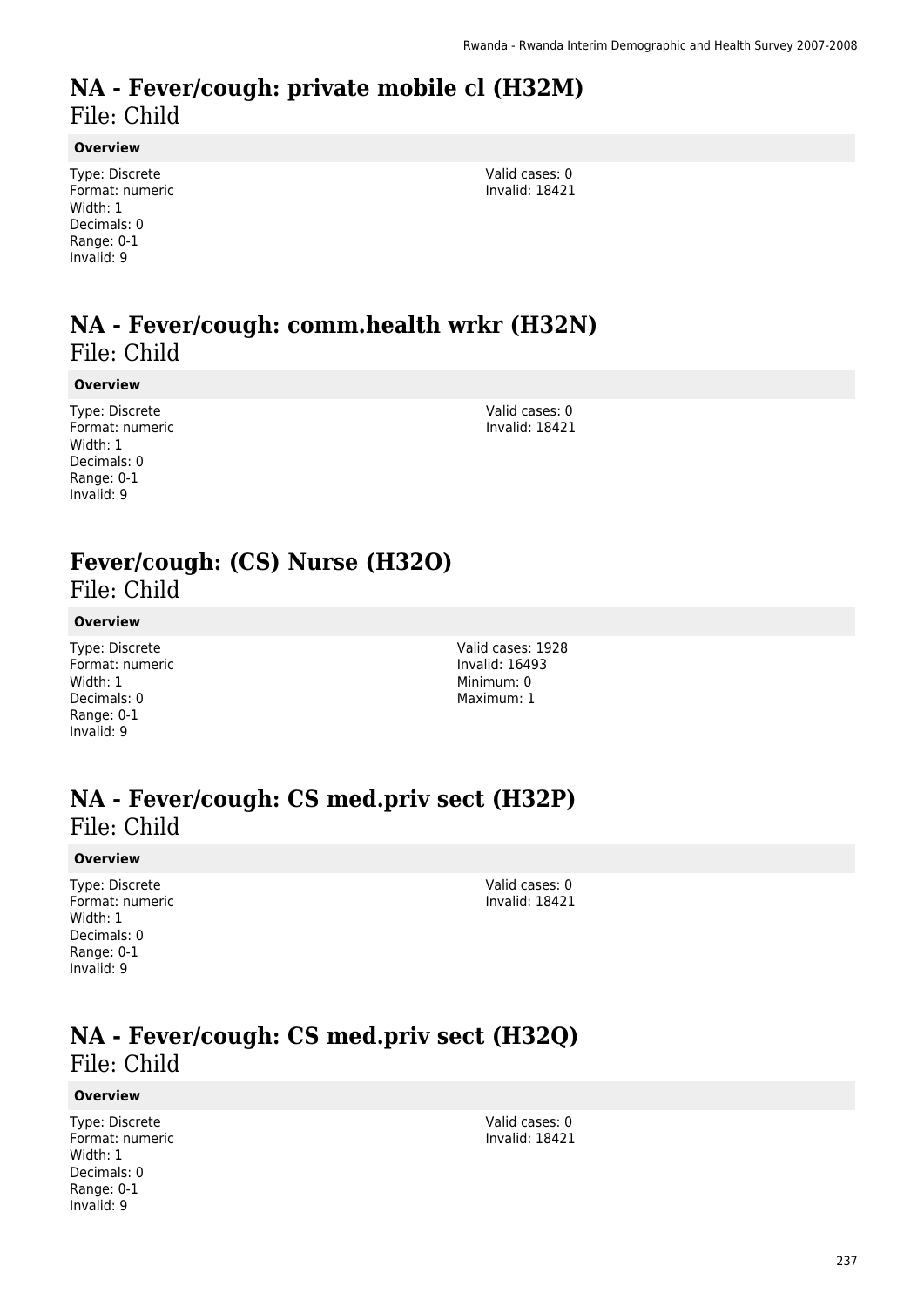### **Fever/cough: oth med.priv sect (H32R)**  File: Child

#### **Overview**

Type: Discrete Format: numeric Width: 1 Decimals: 0 Range: 0-1 Invalid: 9

Valid cases: 1928 Invalid: 16493 Minimum: 0 Maximum: 1

### **Fever/cough: shop (H32S)**  File: Child

#### **Overview**

Type: Discrete Format: numeric Width: 1 Decimals: 0 Range: 0-1 Invalid: 9

Valid cases: 1928 Invalid: 16493 Minimum: 0 Maximum: 1

### **Fever/cough: traditional pract (H32T)**  File: Child

#### **Overview**

Type: Discrete Format: numeric Width: 1 Decimals: 0 Range: 0-1 Invalid: 9

Valid cases: 1928 Invalid: 16493 Minimum: 0 Maximum: 1

### **NA - Fever/cough: CS oth.priv sect (H32U)**  File: Child

#### **Overview**

Type: Discrete Format: numeric Width: 1 Decimals: 0 Range: 0-1 Invalid: 9

Valid cases: 0 Invalid: 18421

### **NA - Fever/cough: CS oth.priv sect (H32V)**  File: Child

#### **Overview**

Type: Discrete Format: numeric Width: 1 Decimals: 0 Range: 0-1 Invalid: 9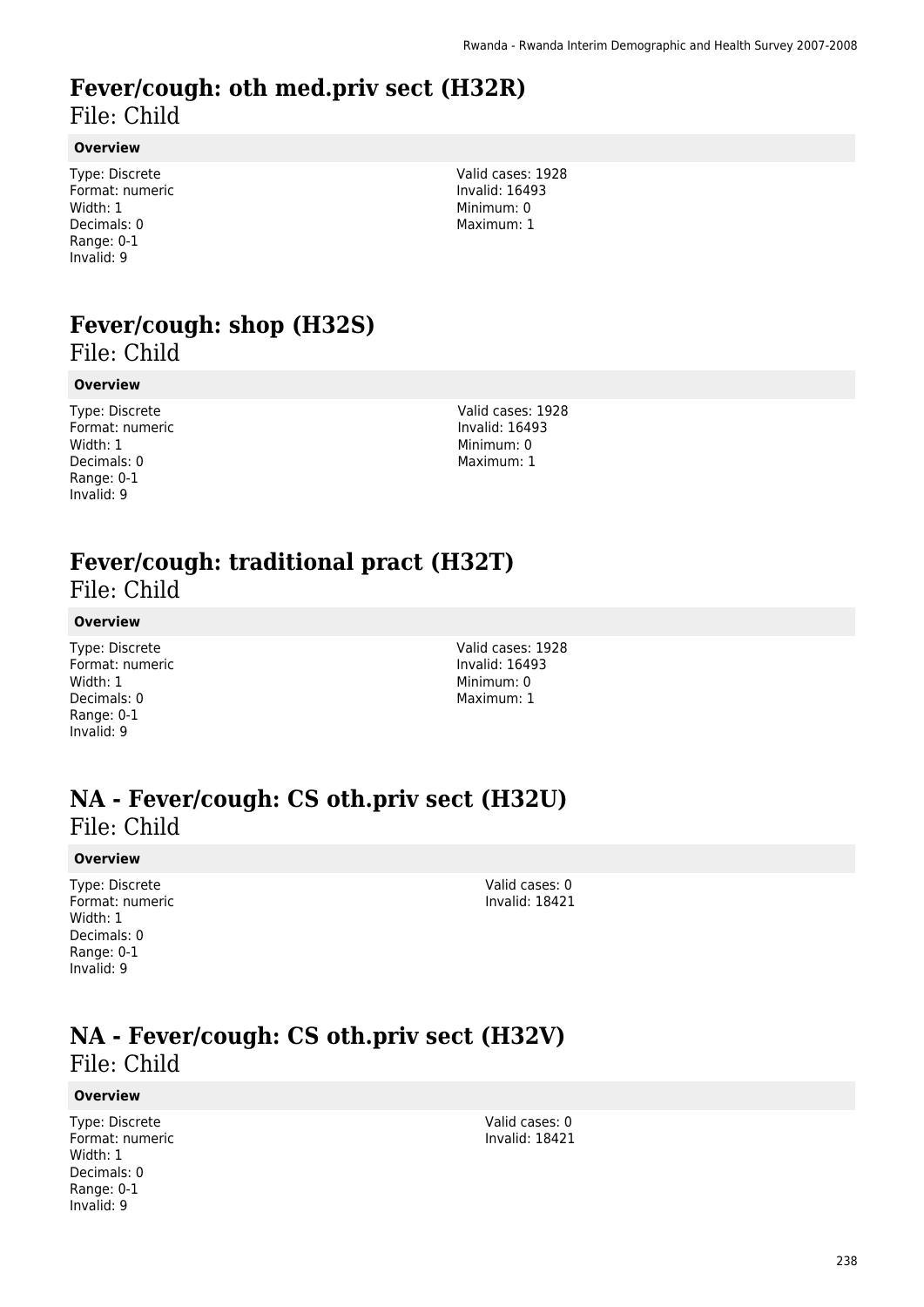### **NA - Fever/cough: CS oth.priv sect (H32W)**  File: Child

#### **Overview**

Type: Discrete Format: numeric Width: 1 Decimals: 0 Range: 0-1 Invalid: 9

Valid cases: 0 Invalid: 18421

### **Fever/cough: Other (H32X)**  File: Child

#### **Overview**

Type: Discrete Format: numeric Width: 1 Decimals: 0 Range: 0-1 Invalid: 9

Valid cases: 1928 Invalid: 16493 Minimum: 0 Maximum: 1

### **Fever/cough: no treatment (H32Y)**  File: Child

#### **Overview**

Type: Discrete Format: numeric Width: 1 Decimals: 0 Range: 0-1 Invalid: 9

Valid cases: 1419 Invalid: 17002 Minimum: 0 Maximum: 1

### **Fever/cough: medical treatment (H32Z)**  File: Child

#### **Overview**

Type: Discrete Format: numeric Width: 1 Decimals: 0 Range: 0-1 Invalid: 9

Valid cases: 1928 Invalid: 16493 Minimum: 0 Maximum: 1

### **Received Vitamin A1 (most recent) (H33)**  File: Child

#### **Overview**

Type: Discrete Format: numeric Width: 1 Decimals: 0 Range: 0-8 Invalid: 9

Valid cases: 4951 Invalid: 13470 Minimum: 0 Maximum: 8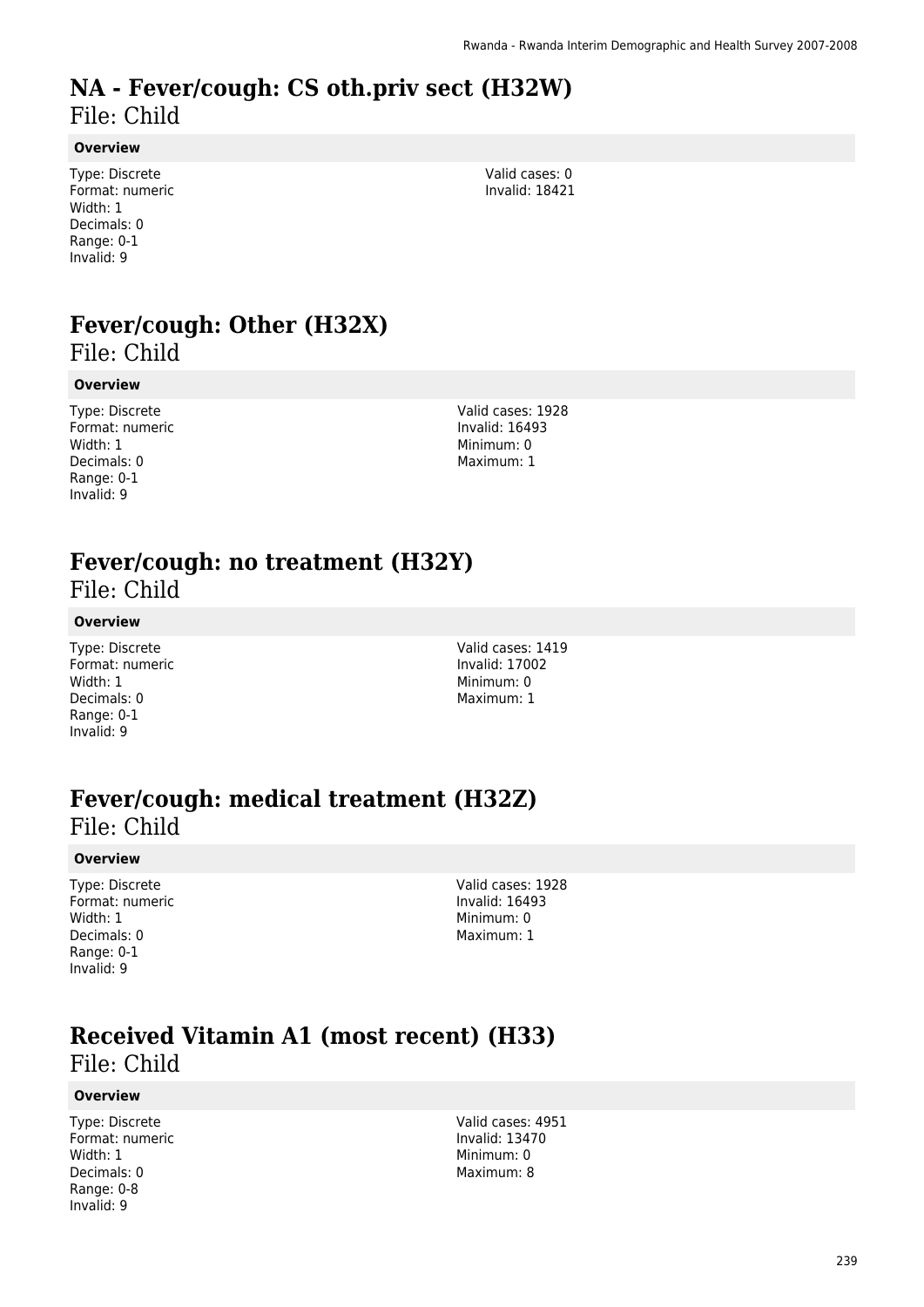### **Vitamin A1 Day (H33D)**  File: Child

#### **Overview**

Type: Discrete Format: numeric Width: 2 Decimals: 0 Range: 2-98 Invalid: 99

Valid cases: 259 Invalid: 18162 Minimum: 2 Maximum: 30

Valid cases: 334 Invalid: 18087 Minimum: 1 Maximum: 12

### **Vitamin A1 month (H33M)**  File: Child

#### **Overview**

Type: Discrete Format: numeric Width: 2 Decimals: 0 Range: 1-98 Invalid: 99

### **Vitamin A1 year (H33Y)**  File: Child

#### **Overview**

Type: Discrete Format: numeric Width: 4 Decimals: 0 Range: 2003-9998 Invalid: 9999

#### Valid cases: 334 Invalid: 18087 Minimum: 2003 Maximum: 2008

### **Vitamin A in last 6 months (H34)**  File: Child

#### **Overview**

Type: Discrete Format: numeric Width: 1 Decimals: 0 Range: 0-8 Invalid: 9

Valid cases: 3587 Invalid: 14834 Minimum: 0 Maximum: 8

### **NA - Any vaccinations in last 2 years part of campaign (H35)**  File: Child

### **Overview**

Type: Discrete Format: numeric Width: 1 Decimals: 0 Range: 0-8 Invalid: 9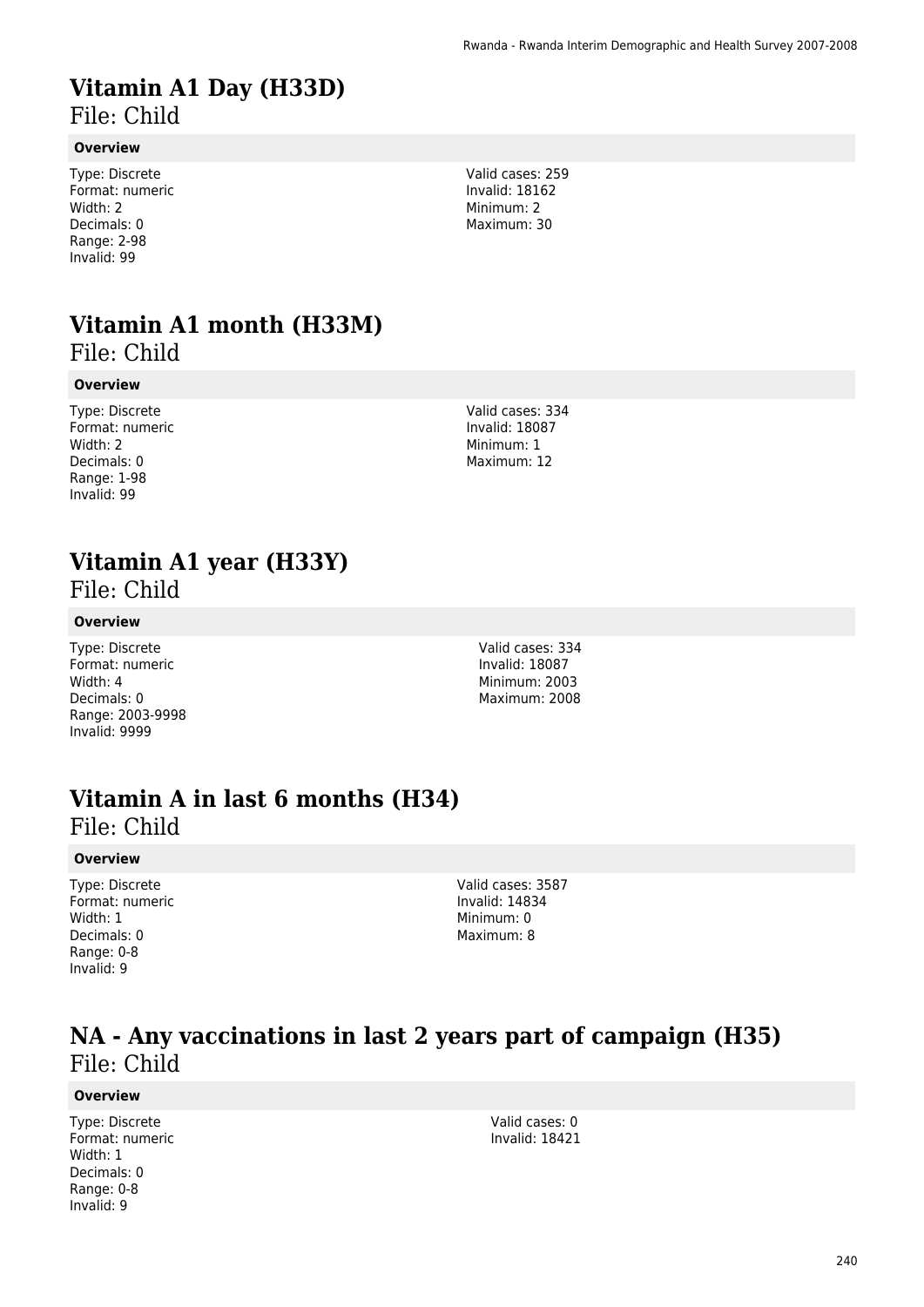### **NA - Vaccinated during Campaign A (H36A)**  File: Child

**Overview**

Type: Discrete Format: numeric Width: 1 Decimals: 0 Range: 0-8 Invalid: 9

Valid cases: 0 Invalid: 18421

### **NA - Vaccinated during Campaign B (H36B)**  File: Child

#### **Overview**

Type: Discrete Format: numeric Width: 1 Decimals: 0 Range: 0-8 Invalid: 9

Valid cases: 0 Invalid: 18421

### **NA - Vaccinated during Campaign C (H36C)**  File: Child

#### **Overview**

Type: Discrete Format: numeric Width: 1 Decimals: 0 Range: 0-8 Invalid: 9

Valid cases: 0 Invalid: 18421

### **NA - Vaccinated during Campaign D (H36D)**  File: Child

#### **Overview**

Type: Discrete Format: numeric Width: 1 Decimals: 0 Range: 0-8 Invalid: 9

Valid cases: 0 Invalid: 18421

### **NA - Vaccinated during Campaign E (H36E)**  File: Child

#### **Overview**

Type: Discrete Format: numeric Width: 1 Decimals: 0 Range: 0-8 Invalid: 9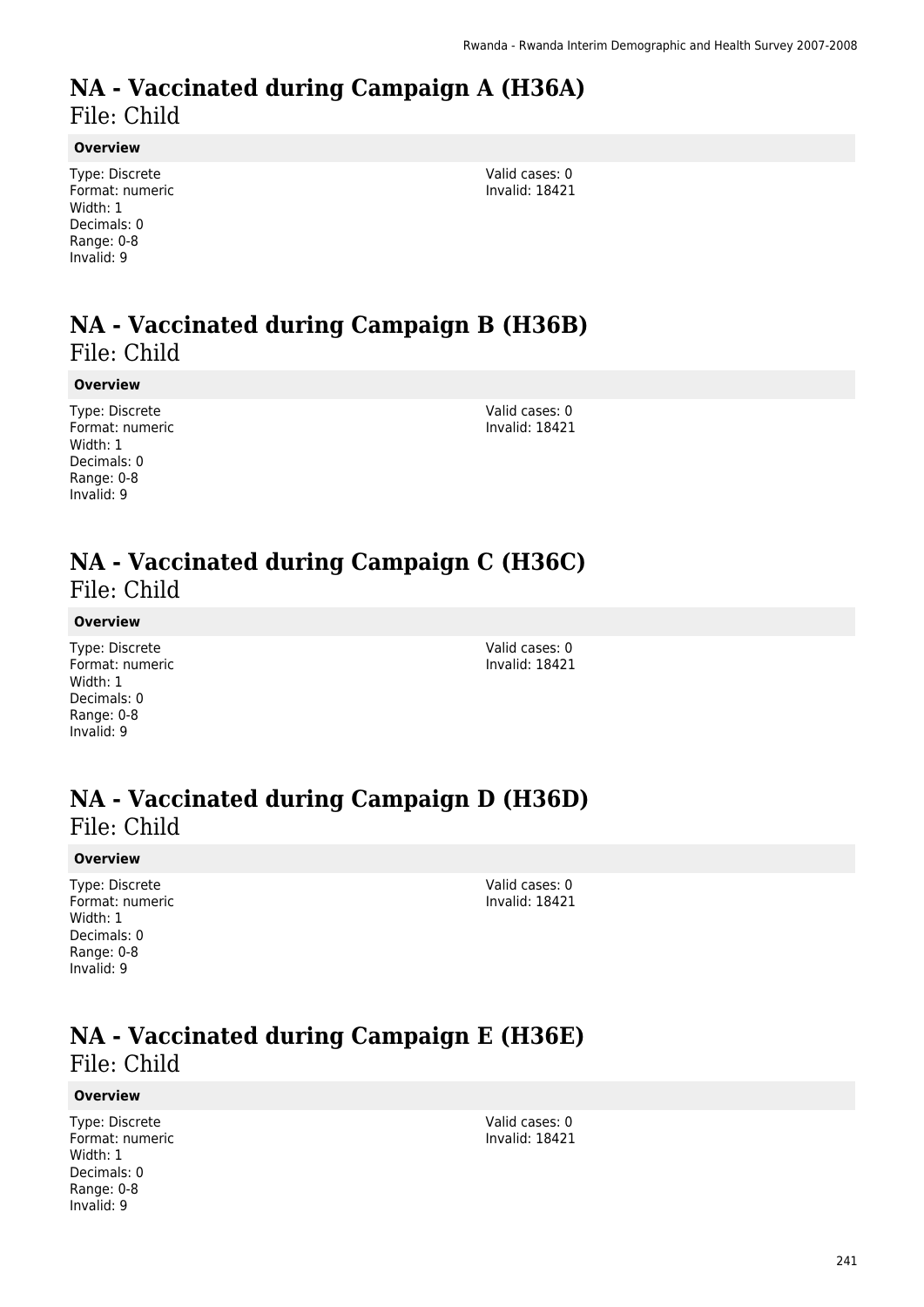### **NA - Vaccinated during Campaign F (H36F)**  File: Child

**Overview**

Type: Discrete Format: numeric Width: 1 Decimals: 0 Range: 0-8 Invalid: 9

**NA - Fansidar taken for fever/cough (H37A)**  File: Child

#### **Overview**

Type: Discrete Format: numeric Width: 1 Decimals: 0 Range: 0-1 Invalid: 9

Valid cases: 0 Invalid: 18421

Valid cases: 0 Invalid: 18421

### **NA - Chloroquine taken for fever/cough (H37B)**  File: Child

#### **Overview**

Type: Discrete Format: numeric Width: 1 Decimals: 0 Range: 0-1 Invalid: 9

Valid cases: 0 Invalid: 18421

### **NA - Amodiaquine taken for fever/cough (H37C)**  File: Child

#### **Overview**

Type: Discrete Format: numeric Width: 1 Decimals: 0 Range: 0-1 Invalid: 9

Valid cases: 0 Invalid: 18421

### **NA - Quinine taken for fever/cough (H37D)**  File: Child

#### **Overview**

Type: Discrete Format: numeric Width: 1 Decimals: 0 Range: 0-1 Invalid: 9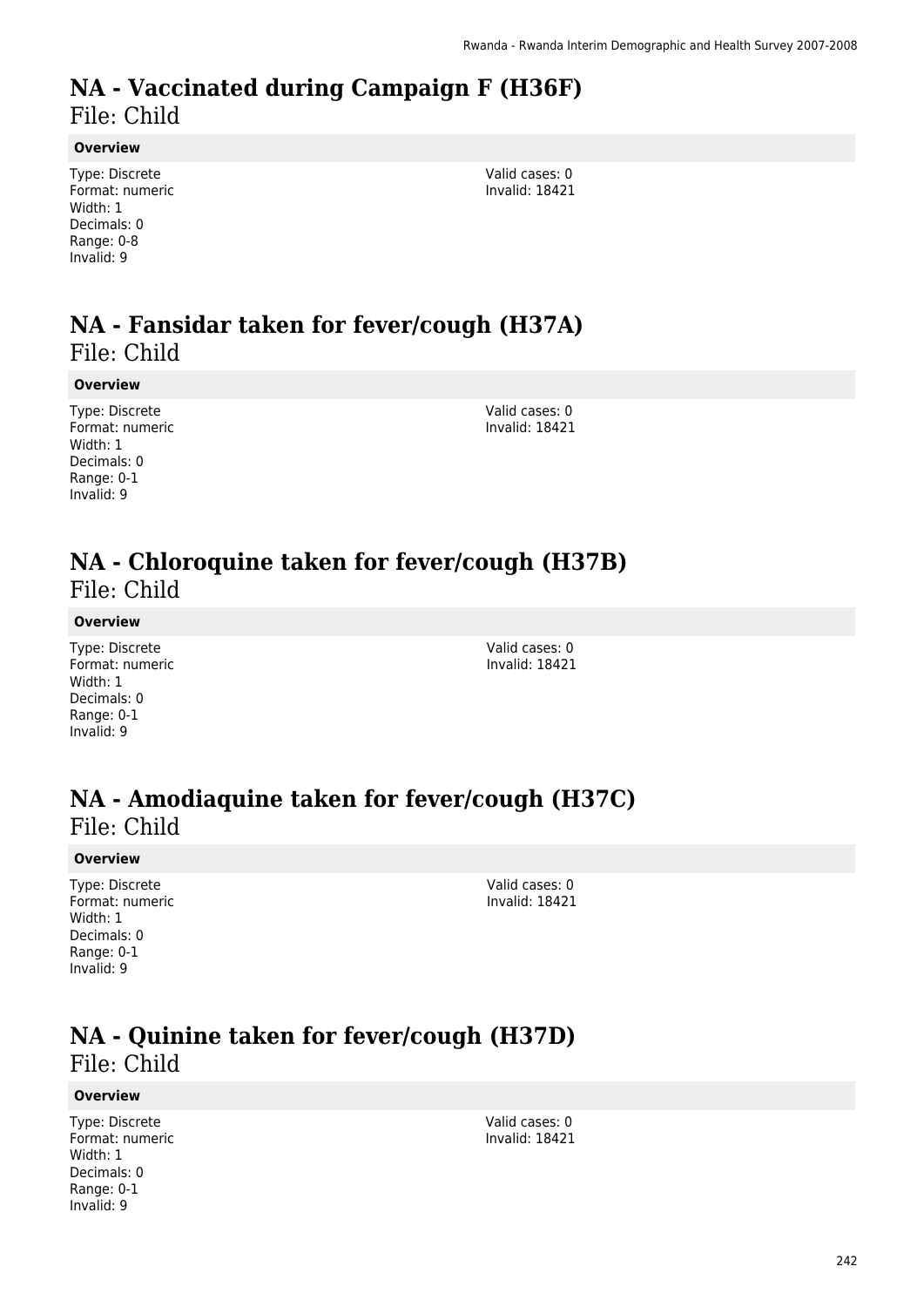### **NA - Combination with artemisinin taken for fever/cough (H37E)**  File: Child

#### **Overview**

Type: Discrete Format: numeric Width: 1 Decimals: 0 Range: 0-1 Invalid: 9

Valid cases: 0 Invalid: 18421

### **NA - (CS) QUARTEM taken for fever/cough (H37F)**  File: Child

#### **Overview**

Type: Discrete Format: numeric Width: 1 Decimals: 0 Range: 0-1 Invalid: 9

Valid cases: 0 Invalid: 18421

### **NA - (CS) PRIMO taken for fever/cough (H37G)**  File: Child

#### **Overview**

Type: Discrete Format: numeric Width: 1 Decimals: 0 Range: 0-1 Invalid: 9

Valid cases: 0 Invalid: 18421

### **NA - Other antimalarial taken for fever/cough (H37H)**  File: Child

### **Overview**

Type: Discrete Format: numeric Width: 1 Decimals: 0 Range: 0-1 Invalid: 9

Valid cases: 0 Invalid: 18421

### **NA - Pills/syrup taken for fever/cough (H37I)**  File: Child

#### **Overview**

Type: Discrete Format: numeric Width: 1 Decimals: 0 Range: 0-1 Invalid: 9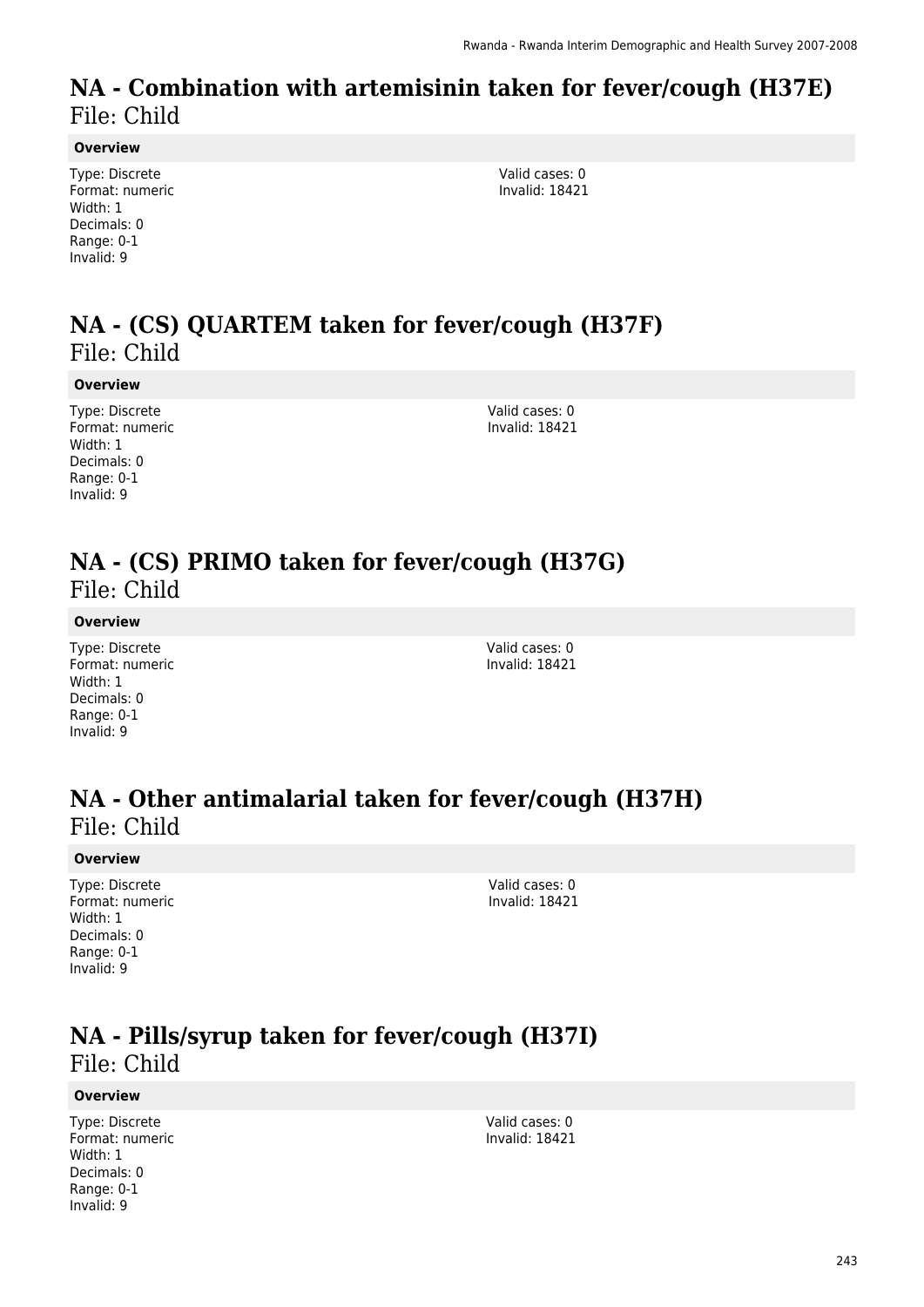### **NA - Injection taken for fever/cough (H37J)**  File: Child

#### **Overview**

Type: Discrete Format: numeric Width: 1 Decimals: 0 Range: 0-1 Invalid: 9

### **NA - Aspirin taken for fever/cough (H37K)**  File: Child

#### **Overview**

Type: Discrete Format: numeric Width: 1 Decimals: 0 Range: 0-1 Invalid: 9

Valid cases: 0 Invalid: 18421

Valid cases: 0 Invalid: 18421

### **NA - Acetaminophen taken for fever/cough (H37L)**  File: Child

#### **Overview**

Type: Discrete Format: numeric Width: 1 Decimals: 0 Range: 0-1 Invalid: 9

Valid cases: 0 Invalid: 18421

### **NA - Ibuprofen taken for fever/cough (H37M)**  File: Child

#### **Overview**

Type: Discrete Format: numeric Width: 1 Decimals: 0 Range: 0-1 Invalid: 9

Valid cases: 0 Invalid: 18421

### **NA - CS other taken for fever/cough (H37N)**  File: Child

#### **Overview**

Type: Discrete Format: numeric Width: 1 Decimals: 0 Range: 0-1 Invalid: 9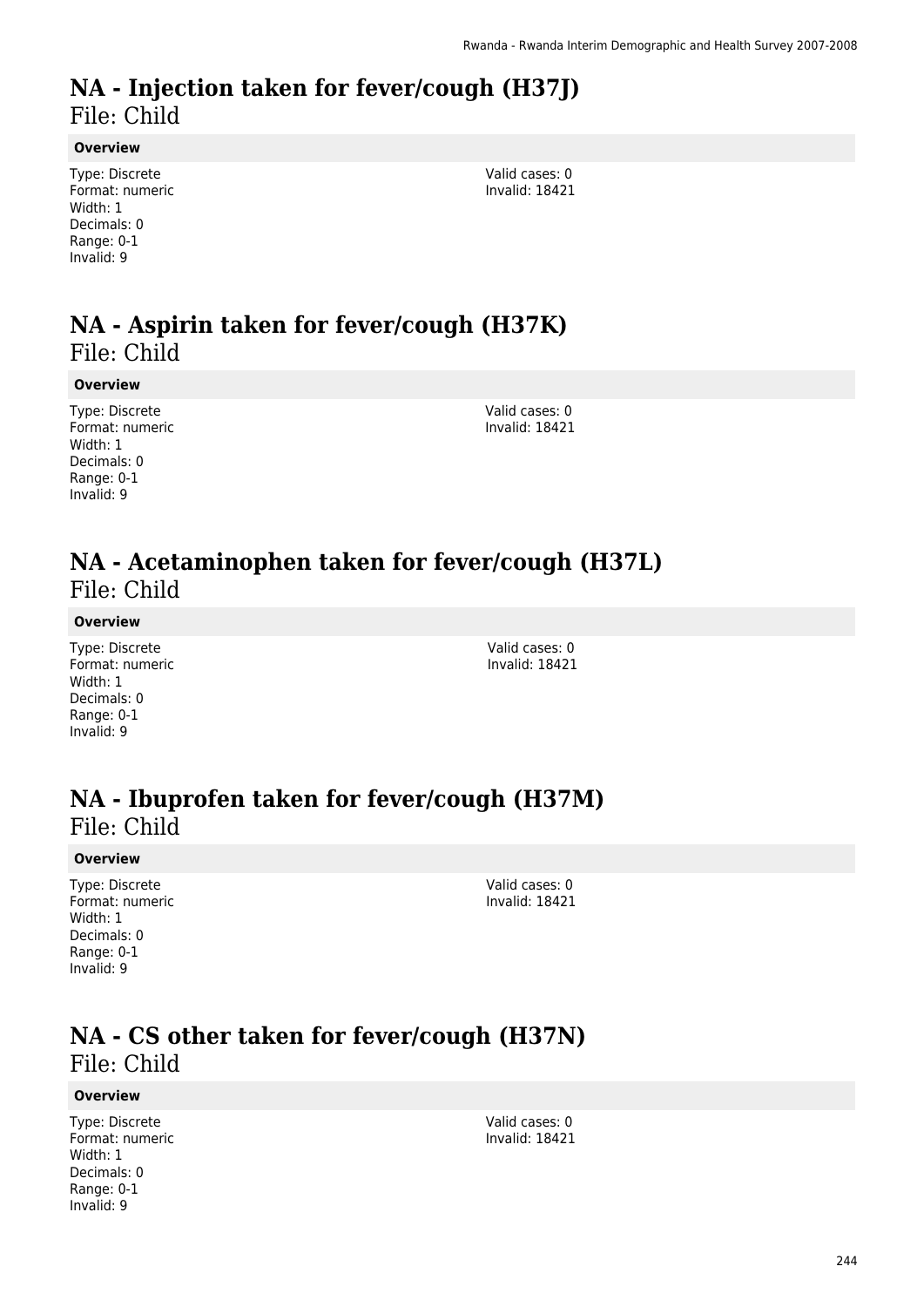### **NA - CS other for fever/cough (H37O)**  File: Child

#### **Overview**

Type: Discrete Format: numeric Width: 1 Decimals: 0 Range: 0-1 Invalid: 9

### **NA - CS other for fever/cough (H37P)**  File: Child

#### **Overview**

Type: Discrete Format: numeric Width: 1 Decimals: 0 Range: 0-1 Invalid: 9

Valid cases: 0 Invalid: 18421

Valid cases: 0 Invalid: 18421

### **NA - Other taken for fever/convulsion (H37X)**  File: Child

#### **Overview**

Type: Discrete Format: numeric Width: 1 Decimals: 0 Range: 0-1 Invalid: 9

Valid cases: 0 Invalid: 18421

### **NA - Nothing taken for fever/convulsion (H37Y)**  File: Child

#### **Overview**

Type: Discrete Format: numeric Width: 1 Decimals: 0 Range: 0-1 Invalid: 9

Valid cases: 0 Invalid: 18421

### **NA - Don't know if or what was taken for fever/convulsion (H37Z)**  File: Child

#### **Overview**

Type: Discrete Format: numeric Width: 1 Decimals: 0 Range: 0-1 Invalid: 9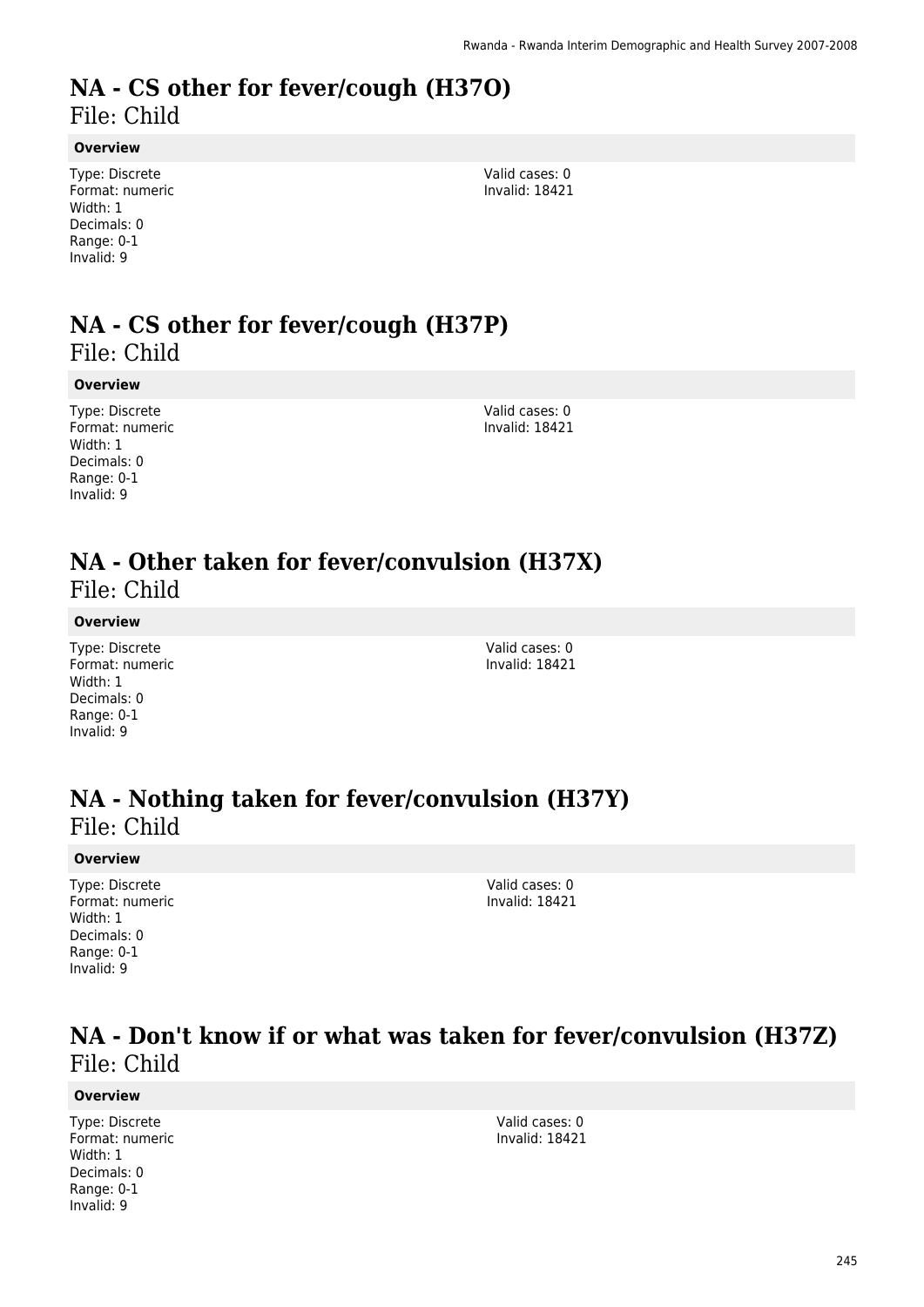### **Had diarrhea in last 2 weeks: Amount offered to drink (H38)**  File: Child

**Overview**

Type: Discrete Format: numeric Width: 1 Decimals: 0 Range: 0-8 Invalid: 9

Valid cases: 687 Invalid: 17734 Minimum: 0 Maximum: 8

### **Had diarrhea in last 2 weeks: Amount offered to eat (H39)**  File: Child

**Overview**

Type: Discrete Format: numeric Width: 1 Decimals: 0 Range: 0-8 Invalid: 9

Valid cases: 687 Invalid: 17734 Minimum: 0 Maximum: 8

### **Received Vitamin A2 (2nd most recent) (H40)**  File: Child

#### **Overview**

Type: Discrete Format: numeric Width: 1 Decimals: 0 Range: 0-8 Invalid: 9

Valid cases: 5066 Invalid: 13355 Minimum: 0 Maximum: 3

# **Vitamin A2 Day (H40D)**

File: Child

### **Overview**

Type: Discrete Format: numeric Width: 2 Decimals: 0 Range: 1-98 Invalid: 99

Valid cases: 179 Invalid: 18242 Minimum: 1 Maximum: 31

### **Vitamin A2 month (H40M)**  File: Child

#### **Overview**

Type: Discrete Format: numeric Width: 2 Decimals: 0 Range: 1-98 Invalid: 99

Valid cases: 209 Invalid: 18212 Minimum: 1 Maximum: 12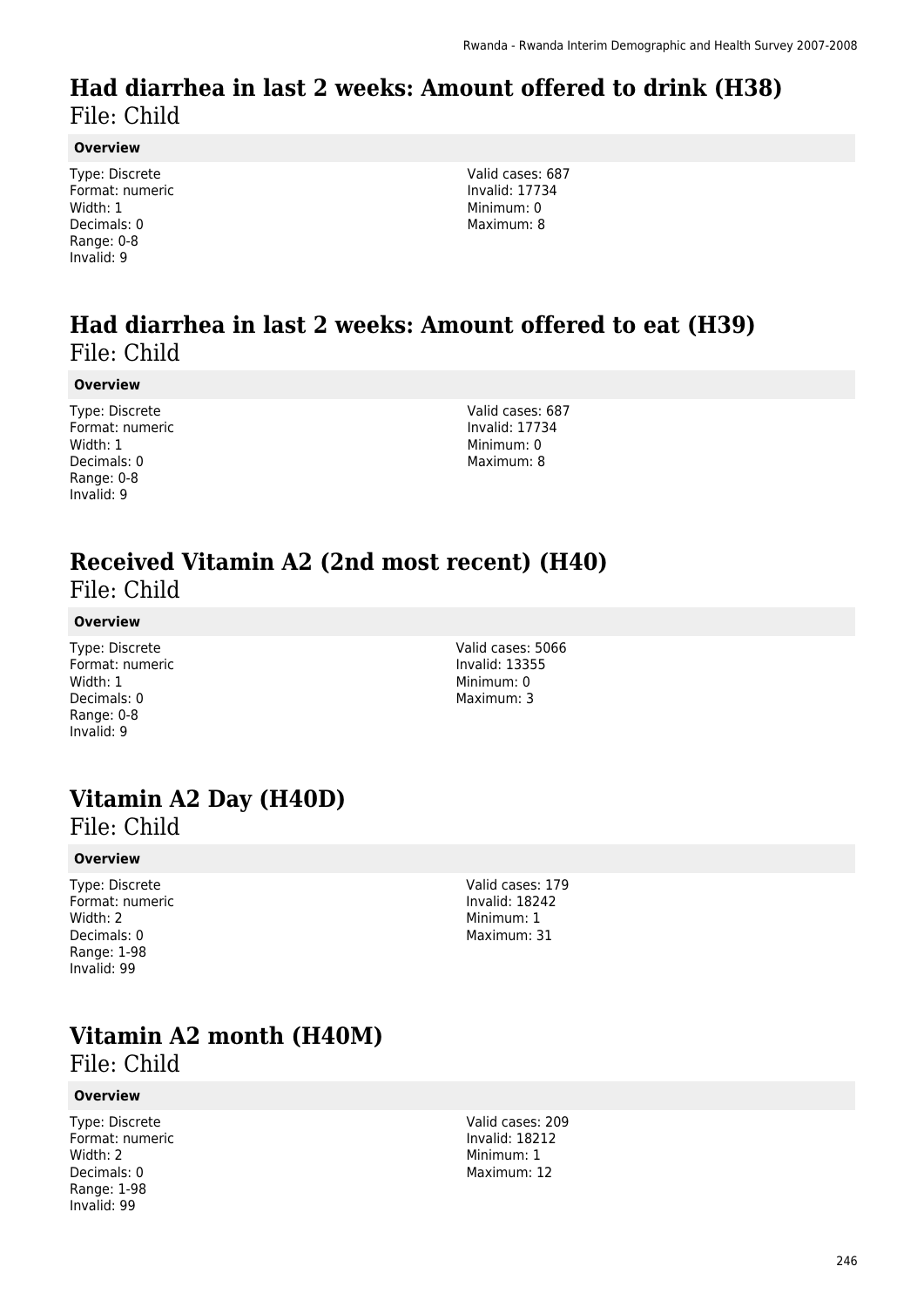### **Vitamin A2 year (H40Y)**  File: Child

**Overview**

Type: Discrete Format: numeric Width: 4 Decimals: 0 Range: 2003-9998 Invalid: 9999

Valid cases: 209 Invalid: 18212 Minimum: 2003 Maximum: 2008

### **Received vitamin A after most recent in card (H41A)**  File: Child

**Overview**

Type: Discrete Format: numeric Width: 1 Decimals: 0 Range: 0-8 Invalid: 9

Valid cases: 342 Invalid: 18079 Minimum: 0 Maximum: 1

### **Ever received Vitamin A dose (H41B)**  File: Child

#### **Overview**

Type: Discrete Format: numeric Width: 1 Decimals: 0 Range: 0-8 Invalid: 9

Valid cases: 4529 Invalid: 13892 Minimum: 0 Maximum: 8

### **Taking iron pills, sprinkles or syrup (H42)**  File: Child

#### **Overview**

Type: Discrete Format: numeric Width: 1 Decimals: 0 Range: 0-8 Invalid: 9

Valid cases: 5031 Invalid: 13390 Minimum: 0 Maximum: 8

### **Drugs for intestinal parasites in last 6 months (H43)**  File: Child

#### **Overview**

Type: Discrete Format: numeric Width: 1 Decimals: 0 Range: 0-8 Invalid: 9

Valid cases: 5015 Invalid: 13406 Minimum: 0 Maximum: 8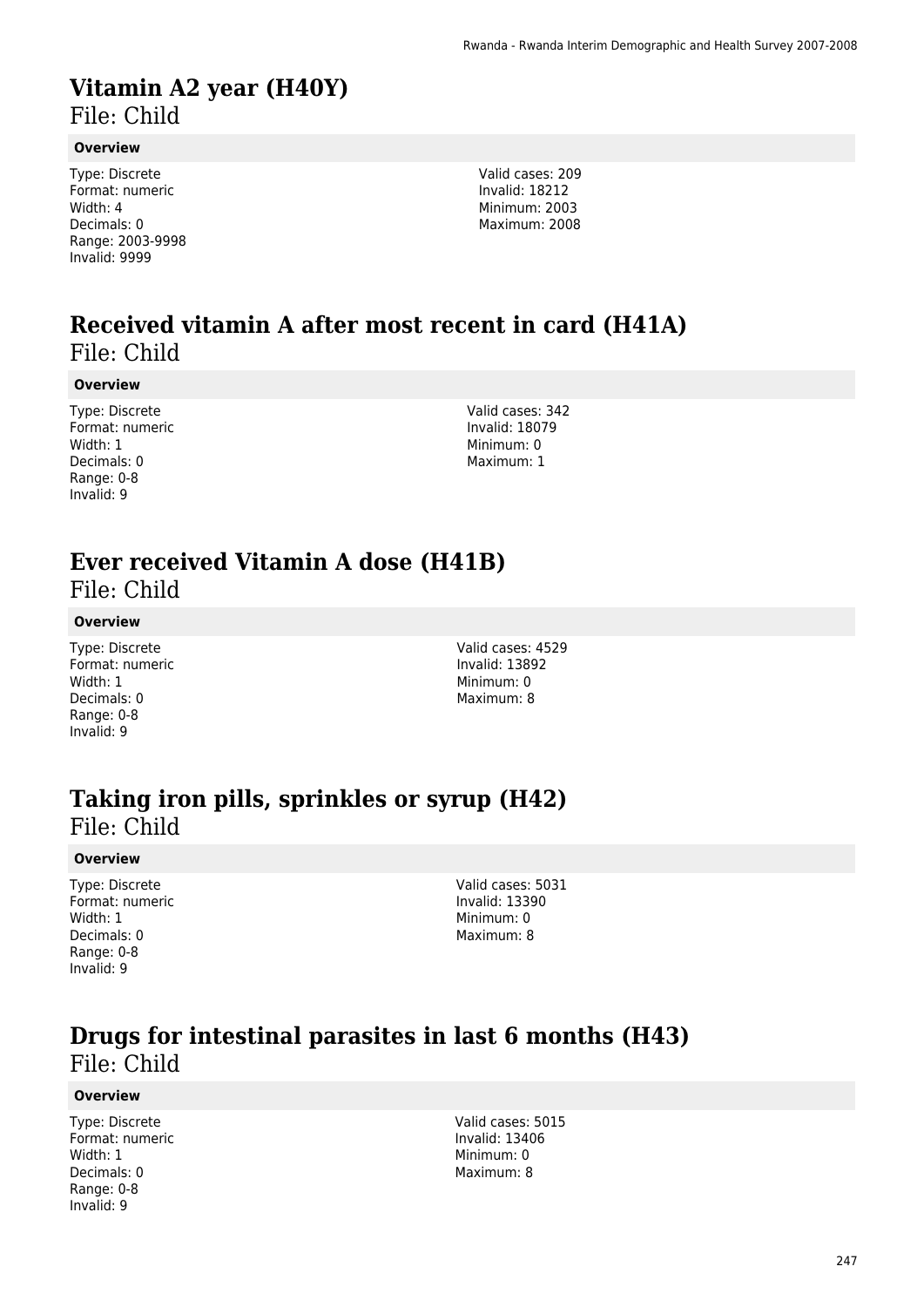### **Place first sought treatment dor diarrhea (H44A)**  File: Child

**Overview**

Type: Discrete Format: numeric Width: 2 Decimals: 0 Range: 10-96 Invalid: 99

Valid cases: 312 Invalid: 18109 Minimum: 11 Maximum: 96

Valid cases: 312 Invalid: 18109 Minimum: 0 Maximum: 30

### **Days after diarrhea sought advice or treatment (H44B)**  File: Child

**Overview**

Type: Discrete Format: numeric Width: 2 Decimals: 0 Range: 0-98 Invalid: 99

### **Still has diarrhea (H44C)**  File: Child

**Overview**

Type: Discrete Format: numeric Width: 1 Decimals: 0 Range: 0-8 Invalid: 9

#### Valid cases: 682 Invalid: 17739 Minimum: 0 Maximum: 1

### **Times zinc was given (H45)**  File: Child

#### **Overview**

Type: Discrete Format: numeric Width: 1 Decimals: 0 Range: 1-98 Invalid: 99

Valid cases: 1 Invalid: 18420 Minimum: 1 Maximum: 1

### **Place first sought treatment for fever (H46A)**  File: Child

#### **Overview**

Type: Discrete Format: numeric Width: 2 Decimals: 0 Range: 10-96 Invalid: 99

Valid cases: 636 Invalid: 17785 Minimum: 11 Maximum: 96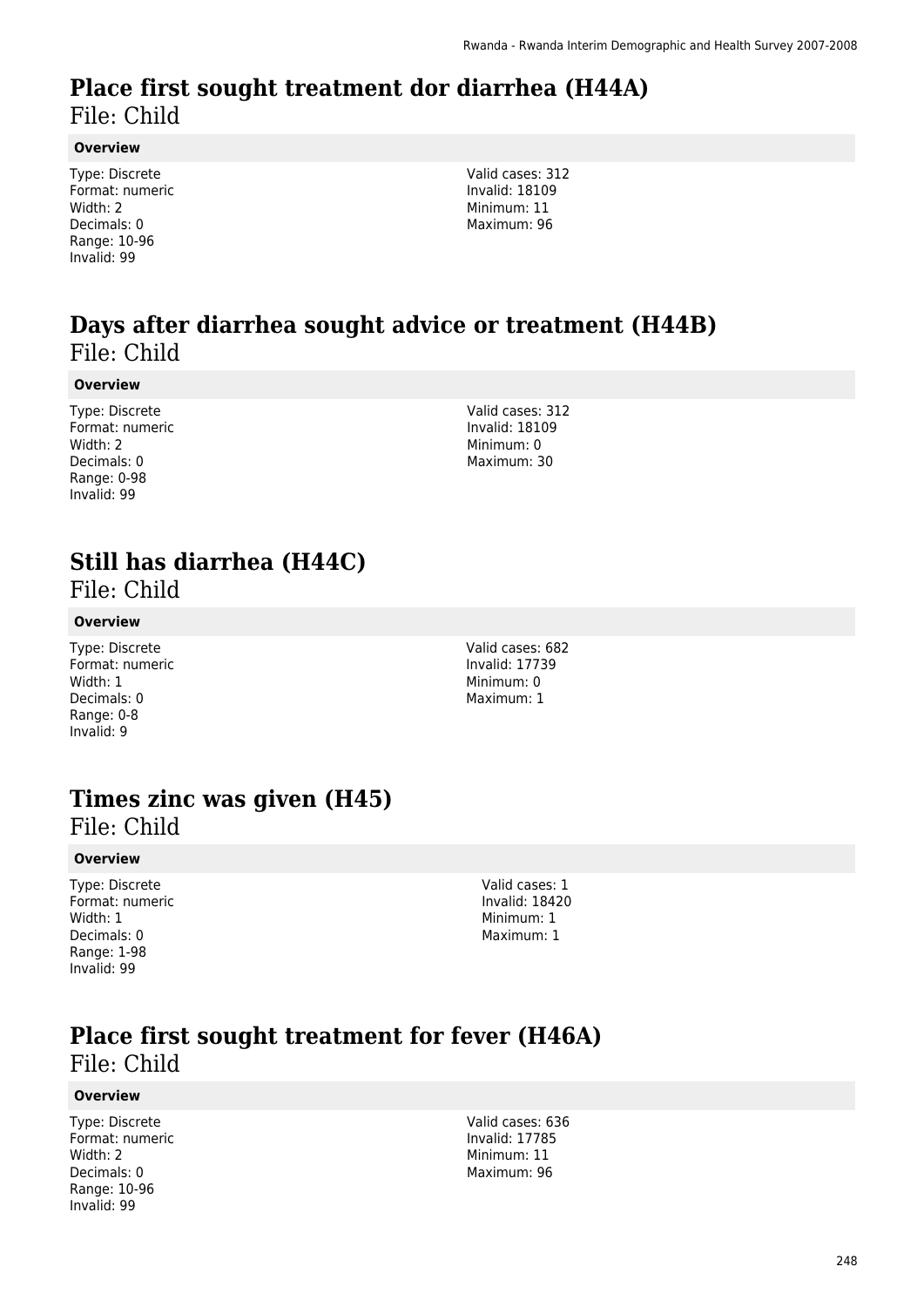### **Days after fever sought advice or treatment (H46B)**  File: Child

#### **Overview**

Type: Discrete Format: numeric Width: 2 Decimals: 0 Range: 0-98 Invalid: 99

Valid cases: 634 Invalid: 17787 Minimum: 0 Maximum: 30

### **Index to birth history (HWIDX)**  File: Child

#### **Overview**

Type: Discrete Format: numeric Width: 1 Decimals: 0 Range: 1-5

Valid cases: 5489 Invalid: 12932 Minimum: 1 Maximum: 5 Mean: 1.4 Standard deviation: 0.6

### **Age in months (HW1)**  File: Child

#### **Overview**

Type: Continuous Format: numeric Width: 2 Decimals: 0 Range: 0-59

Valid cases: 4966 Invalid: 13455 Minimum: 0 Maximum: 59 Mean: 28.7 Standard deviation: 17.1

### **NA - Weight in kilograms (1 dec.) (HW2)**  File: Child

#### **Overview**

Type: Discrete Format: numeric Width: 1 Decimals: 0 Invalid: 999

Valid cases: 0 Invalid: 18421

### **NA - Height in centimeters (1 dec.) (HW3)**  File: Child

### **Overview**

Type: Discrete Format: numeric Width: 1 Decimals: 0 Invalid: 9999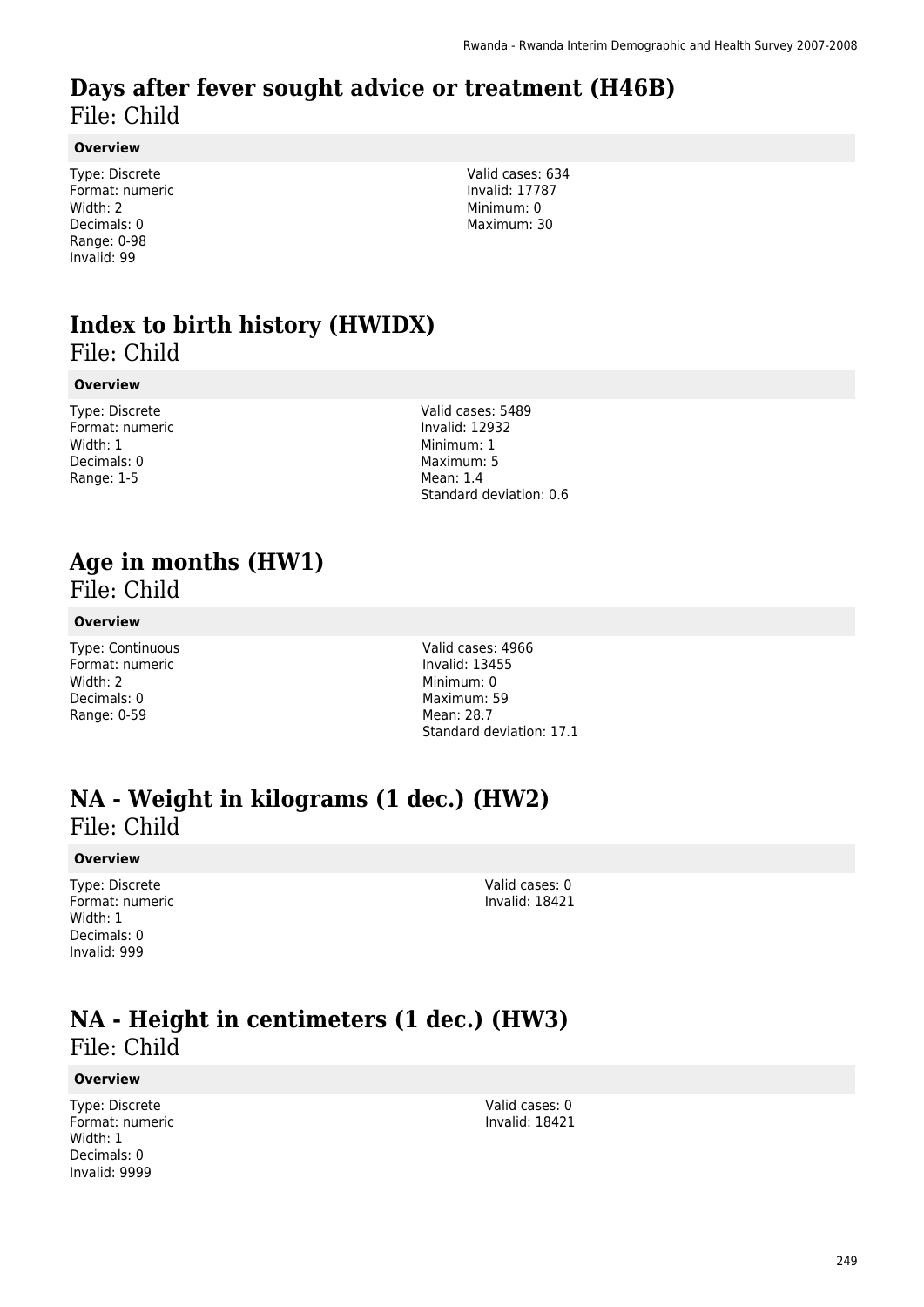### **NA - Ht/A Percentile (HW4)**  File: Child

#### **Overview**

Type: Discrete Format: numeric Width: 1 Decimals: 0 Range: 9998-9998 Invalid: 9999

### **NA - Ht/A Standard deviations (HW5)**  File: Child

#### **Overview**

Type: Discrete Format: numeric Width: 1 Decimals: 0 Range: 9998-9998 Invalid: 9999

### **NA - Ht/A Percent of ref. median (HW6)**  File: Child

#### **Overview**

Type: Discrete Format: numeric Width: 1 Decimals: 0 Range: 99998-99998 Invalid: 99999

### **NA - Wt/A Percentile (HW7)**  File: Child

#### **Overview**

Type: Discrete Format: numeric Width: 1 Decimals: 0 Range: 9998-9998 Invalid: 9999

Valid cases: 0 Invalid: 18421

### **NA - Wt/A Standard deviations (HW8)**  File: Child

#### **Overview**

Type: Discrete Format: numeric Width: 1 Decimals: 0 Range: 9998-9998 Invalid: 9999

Valid cases: 0 Invalid: 18421

Valid cases: 0 Invalid: 18421

Valid cases: 0 Invalid: 18421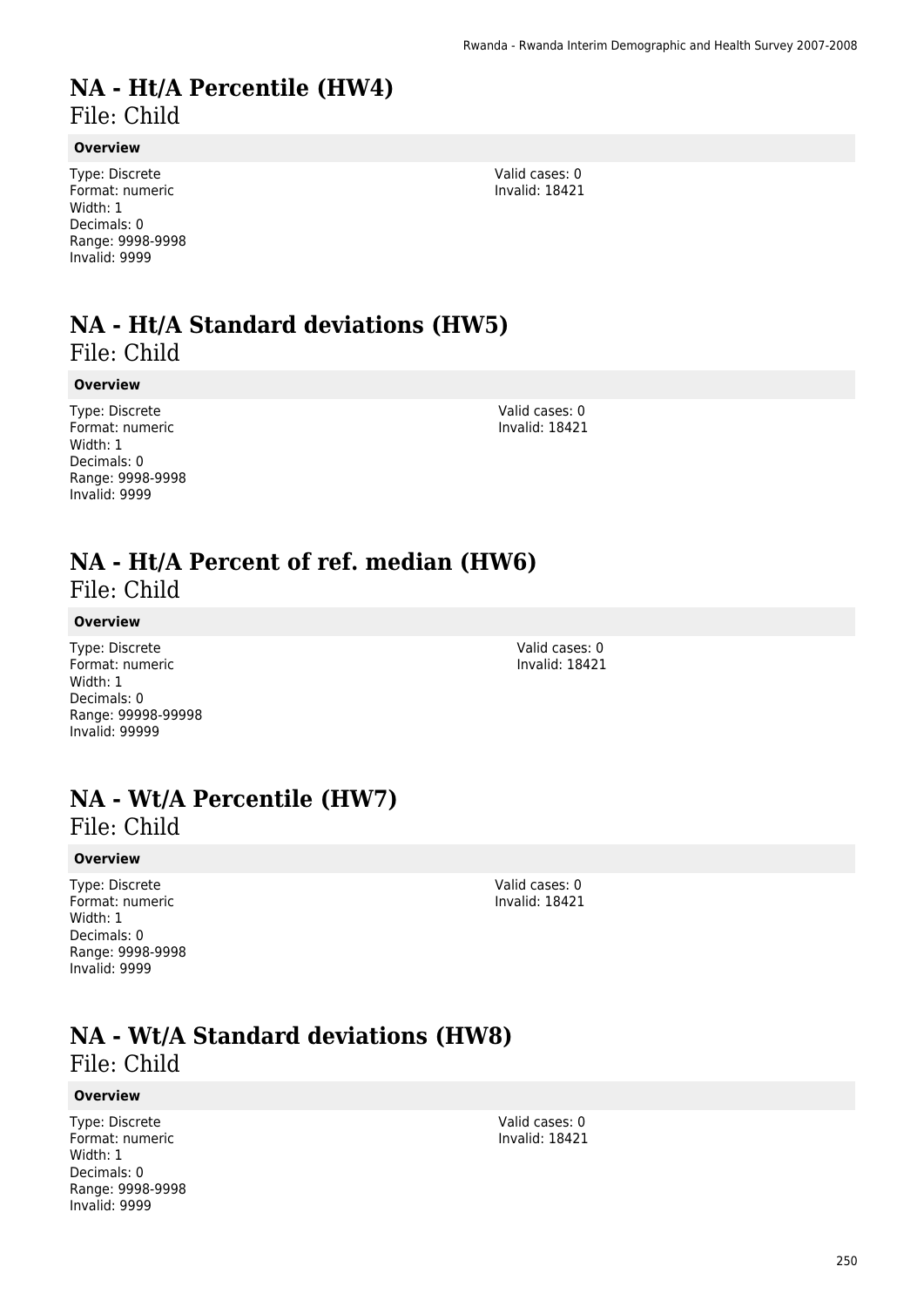### **NA - Wt/A Percent of ref. median (HW9)**  File: Child

### **Overview**

Type: Discrete Format: numeric Width: 1 Decimals: 0 Range: 99998-99998 Invalid: 99999

### **NA - Wt/Ht Percentile (HW10)**  File: Child

#### **Overview**

Type: Discrete Format: numeric Width: 1 Decimals: 0 Range: 9998-9998 Invalid: 9999

### **NA - Wt/Ht Standard deviations (HW11)**  File: Child

#### **Overview**

Type: Discrete Format: numeric Width: 1 Decimals: 0 Range: 9998-9998 Invalid: 9999

Valid cases: 0 Invalid: 18421

Valid cases: 0 Invalid: 18421

### **NA - Wt/Ht Percent of ref. median (HW12)**  File: Child

#### **Overview**

Type: Discrete Format: numeric Width: 1 Decimals: 0 Range: 99998-99998 Invalid: 99999

Valid cases: 0 Invalid: 18421

### **NA - Reason not measured (HW13)**  File: Child

#### **Overview**

Type: Discrete Format: numeric Width: 1 Decimals: 0 Range: 0-7 Invalid: 9

Valid cases: 0 Invalid: 18421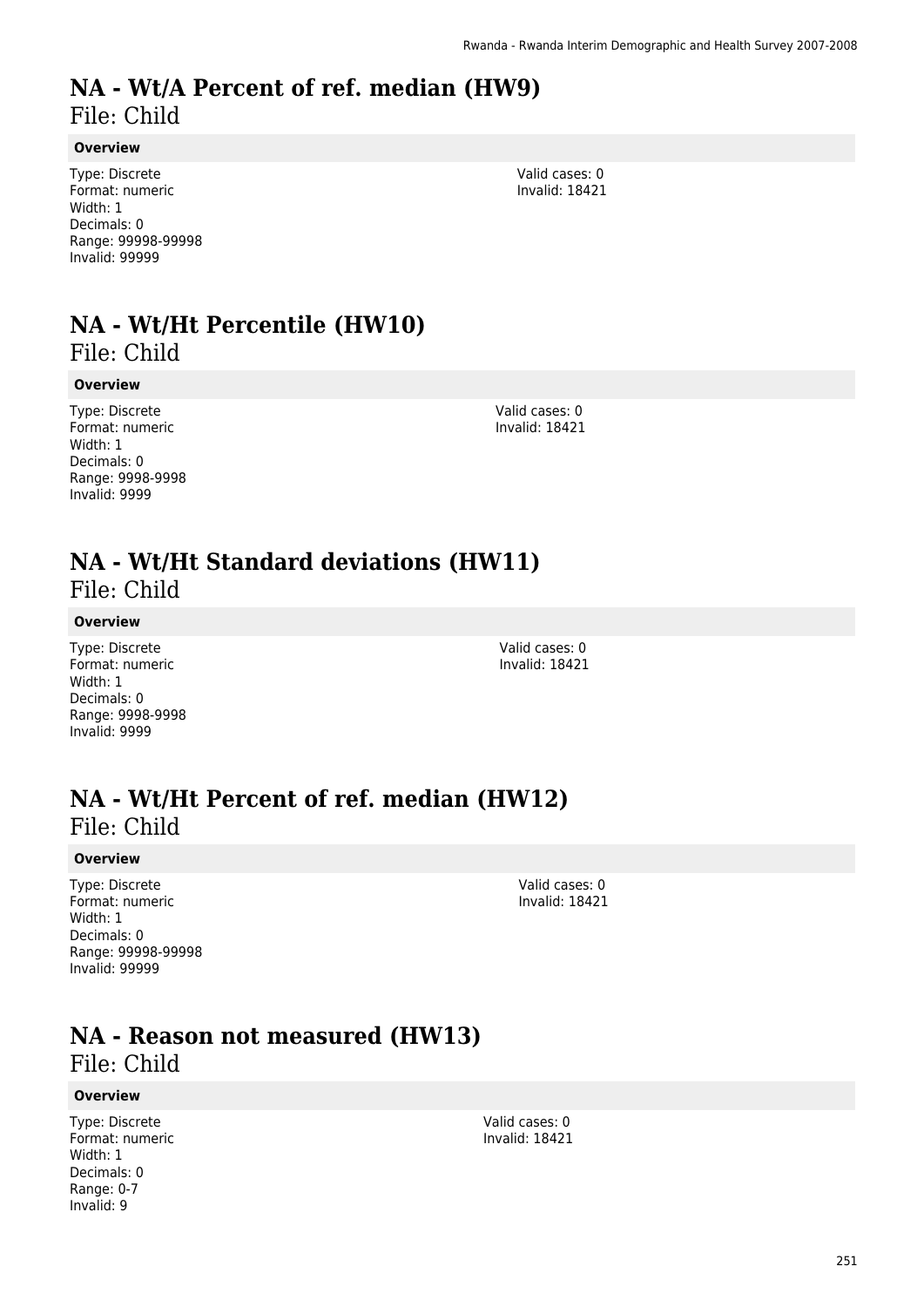### **NA - Height: lying or standing (HW15)**  File: Child

#### **Overview**

Type: Discrete Format: numeric Width: 1 Decimals: 0 Range: 1-2 Invalid: 9

### **NA - Day of birth of child (HW16)**  File: Child

#### **Overview**

Type: Discrete Format: numeric Width: 1 Decimals: 0 Range: 97-98 Invalid: 99

### **Date measured (day) (HW17)**  File: Child

#### **Overview**

Type: Continuous Format: numeric Width: 2 Decimals: 0 Range: 1-31

Valid cases: 4966 Invalid: 13455 Minimum: 1 Maximum: 31 Mean: 15.7 Standard deviation: 8.1

# **Date measured (month) (HW18)**

File: Child

#### **Overview**

Type: Discrete Format: numeric Width: 2 Decimals: 0 Range: 1-12

Valid cases: 4966 Invalid: 13455 Minimum: 1 Maximum: 12 Mean: 3.4 Standard deviation: 2.9

### **Date measured (year) (HW19)**  File: Child

#### **Overview**

Type: Discrete Format: numeric Width: 4 Decimals: 0 Range: 2007-2008 Valid cases: 4966 Invalid: 13455 Minimum: 2007 Maximum: 2008 Mean: 2007.9 Standard deviation: 0.3

Valid cases: 0 Invalid: 18421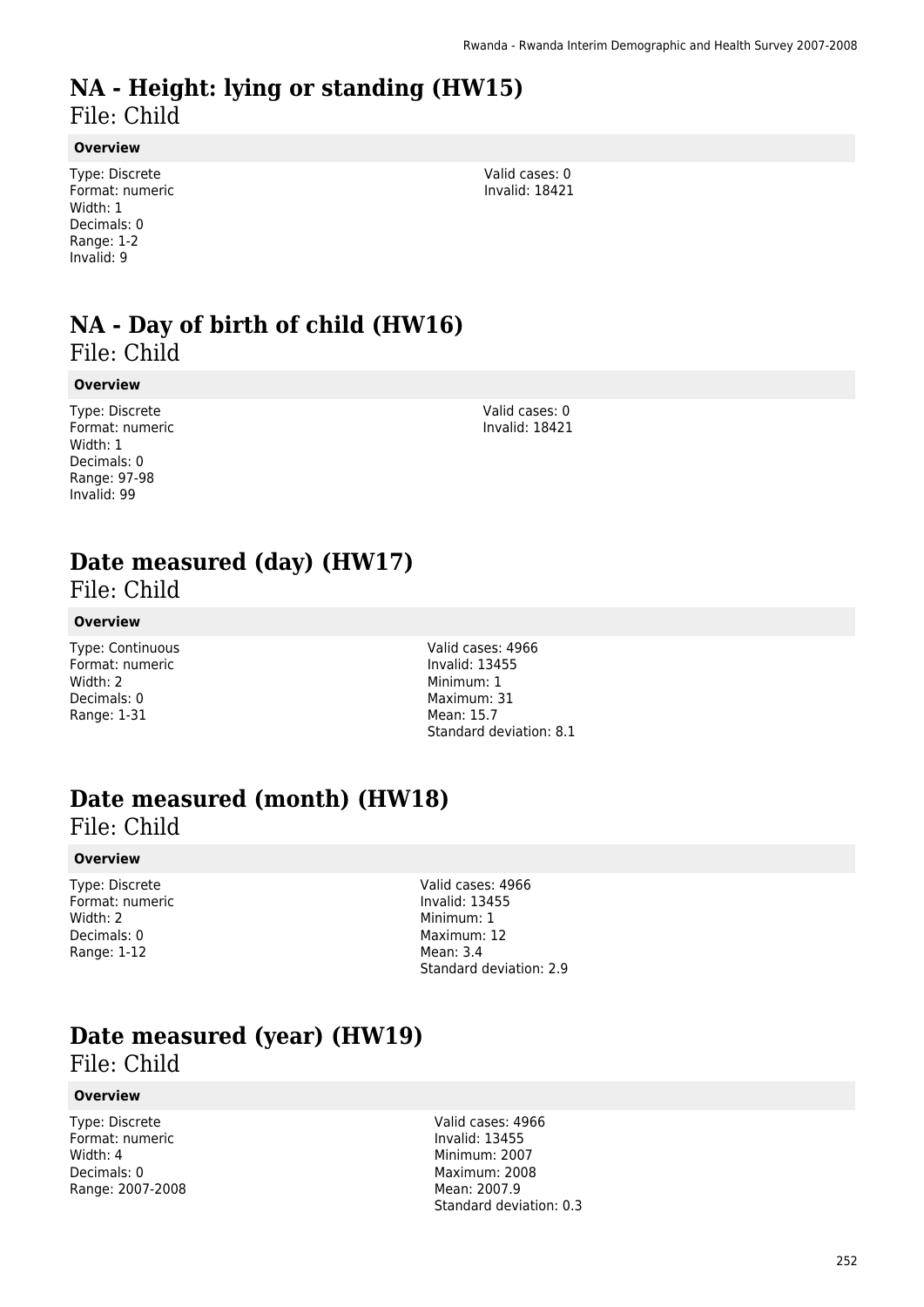### **Line no. of parent/caretaker (HW51)**  File: Child

#### **Overview**

Type: Discrete Format: numeric Width: 2 Decimals: 0 Range: 0-9 Invalid: 99

Valid cases: 4961 Invalid: 13460 Minimum: 0 Maximum: 9

### **Read consent statement (HW52)**  File: Child

#### **Overview**

Type: Discrete Format: numeric Width: 1 Decimals: 0 Range: 1-2 Invalid: 9

Valid cases: 4871 Invalid: 13550 Minimum: 1 Maximum: 2

### **Hemoglobin level (g/dl - 1 decimal) (HW53)**  File: Child

#### **Overview**

Type: Continuous Format: numeric Width: 3 Decimals: 0 Range: 52-197 Invalid: 999

Valid cases: 4814 Invalid: 13607 Minimum: 52 Maximum: 197 Mean: 117.3 Standard deviation: 14.9

### **Result of measuring (Hemoglobin) (HW55)**  File: Child

#### **Overview**

Type: Discrete Format: numeric Width: 1 Decimals: 0 Range: 0-7 Invalid: 9

Valid cases: 5404 Invalid: 13017 Minimum: 0 Maximum: 7

### **Hemoglobin level adjusted by altitude (g/dl - 1 decimal) (HW56)**  File: Child

#### **Overview**

Type: Continuous Format: numeric Width: 4 Decimals: 0 Range: 41-192 Invalid: 9999

Valid cases: 4814 Invalid: 13607 Minimum: 41 Maximum: 192 Mean: 112 Standard deviation: 14.6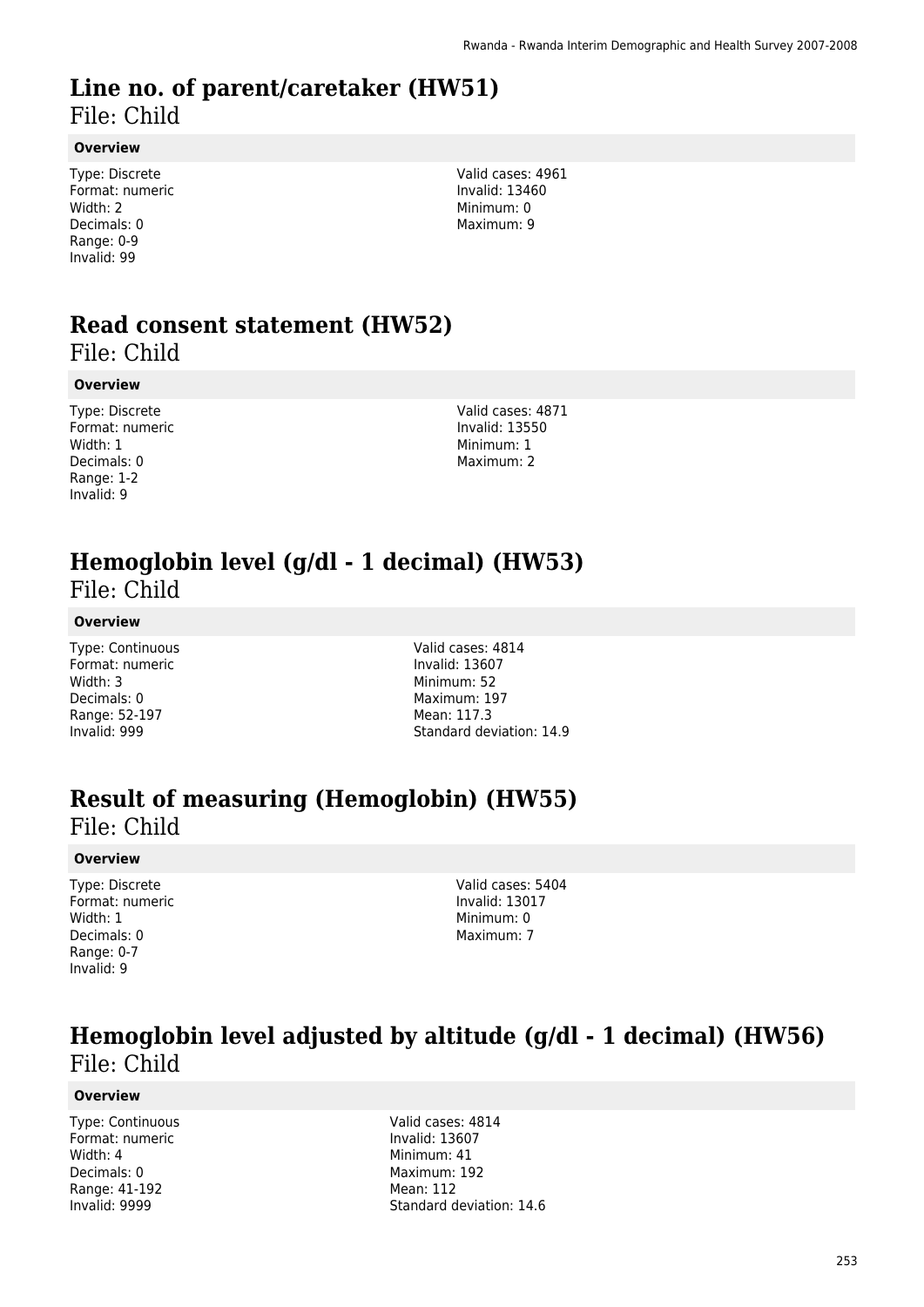### **Anemia level (HW57)**  File: Child

#### **Overview**

Type: Discrete Format: numeric Width: 1 Decimals: 0 Range: 1-4 Invalid: 9

### **NA - Agrees to referral (HW58)**  File: Child

#### **Overview**

Type: Discrete Format: numeric Width: 1 Decimals: 0 Range: 0-1 Invalid: 9

Valid cases: 4814 Invalid: 13607 Minimum: 1 Maximum: 4

> Valid cases: 0 Invalid: 18421

### **NA - Ht/A Standard deviations (according to WHO) (HW70)**  File: Child

#### **Overview**

Type: Discrete Format: numeric Width: 1 Decimals: 0 Range: 9996-9998 Invalid: 9999

Valid cases: 0 Invalid: 18421

### **NA - Wt/A Standard deviations (according to WHO) (HW71)**  File: Child

#### **Overview**

Type: Discrete Format: numeric Width: 1 Decimals: 0 Range: 9996-9998 Invalid: 9999

Valid cases: 0 Invalid: 18421

### **NA - Wt/Ht Standard deviations (according to WHO) (HW72)**  File: Child

#### **Overview**

Type: Discrete Format: numeric Width: 1 Decimals: 0 Range: 9996-9998 Invalid: 9999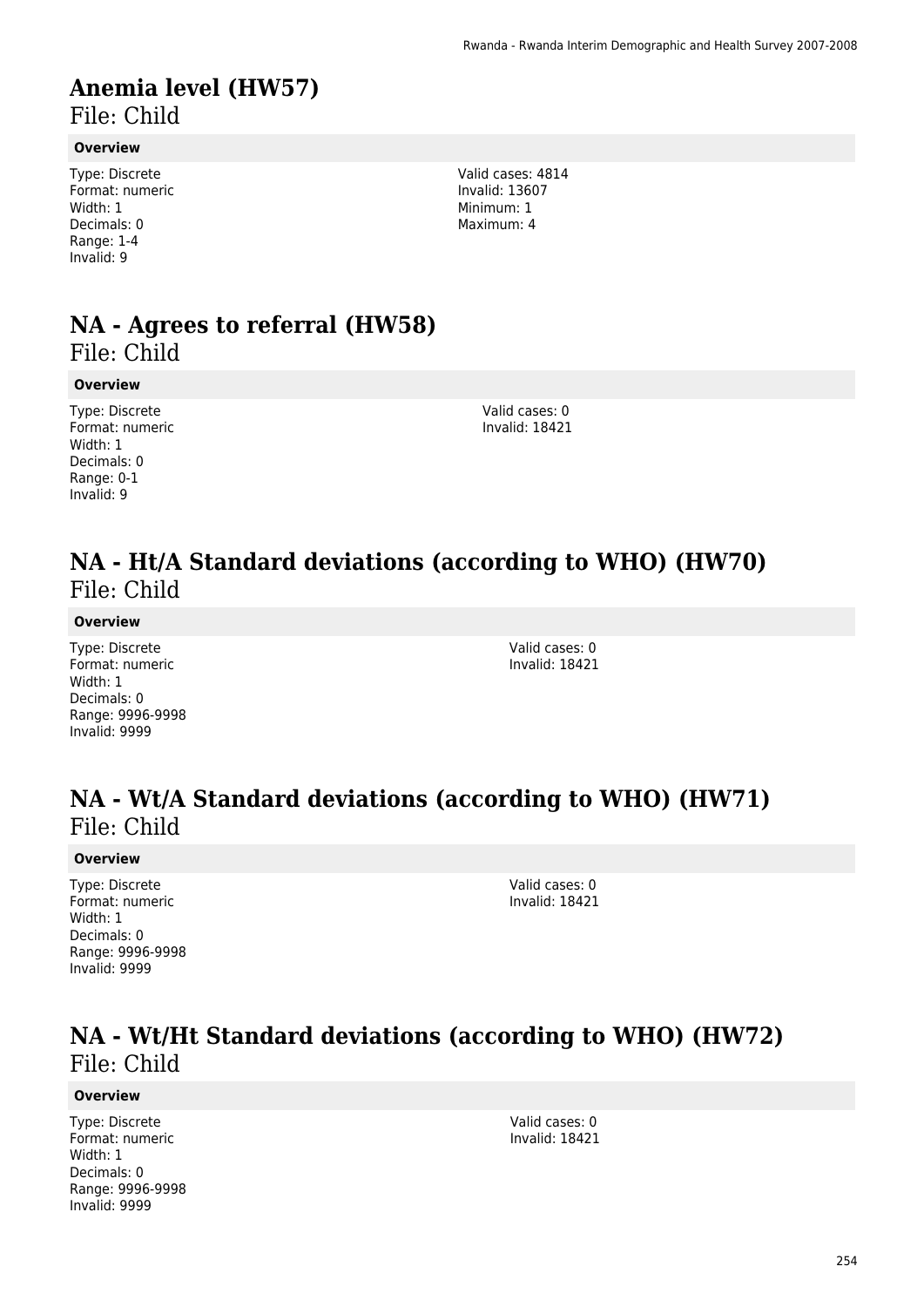### **NA - BMI Standard deviations (according to WHO) (HW73)**  File: Child

#### **Overview**

Type: Discrete Format: numeric Width: 1 Decimals: 0 Range: 9996-9998 Invalid: 9999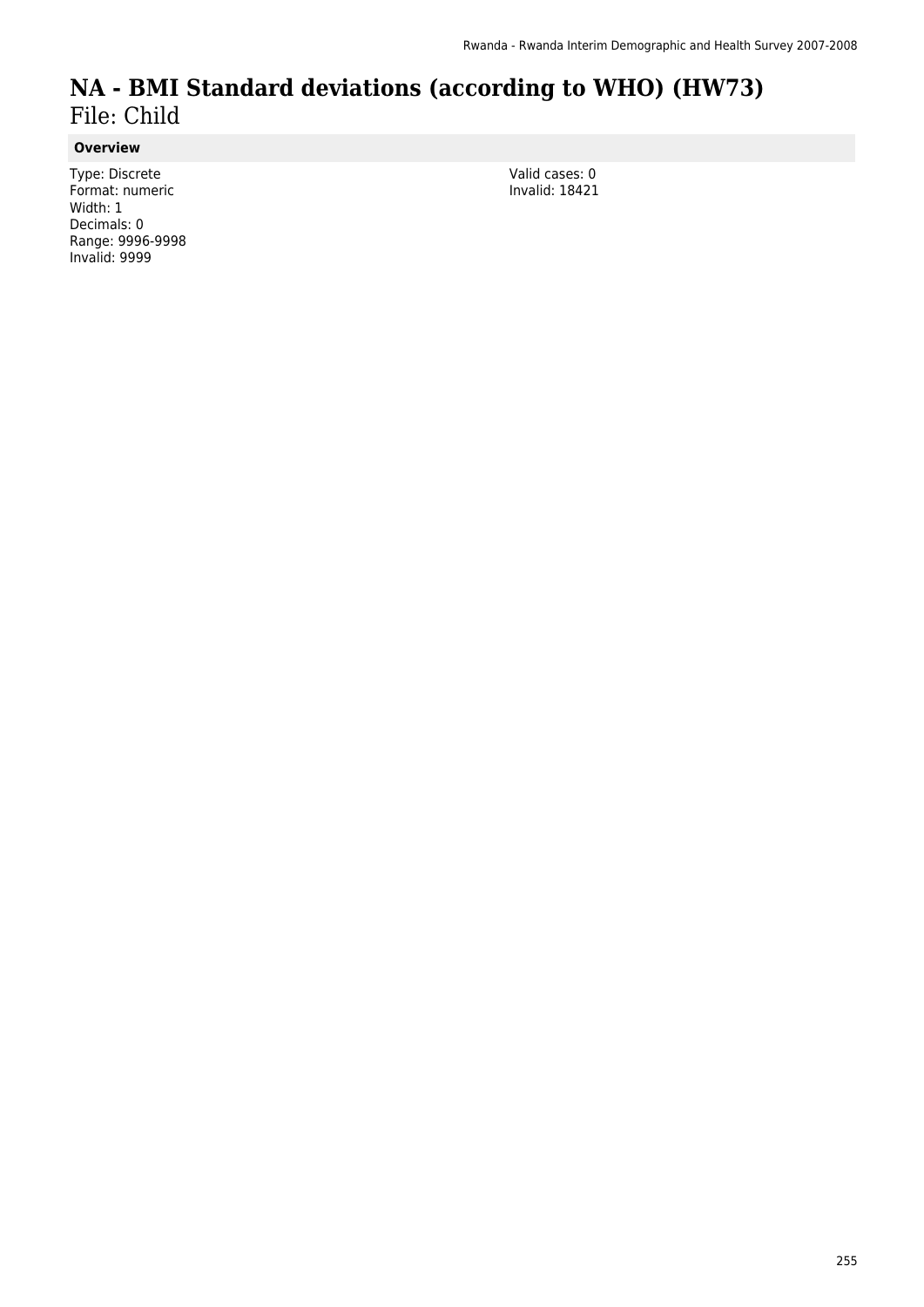# **Case Identification (HHID)**

File: Person

#### **Overview**

Type: Discrete Format: character Width: 5 Invalid: L

Valid cases: 32625 Invalid: 0

# **Line number (HVIDX)**

### File: Person

#### **Overview**

Type: Discrete Format: numeric Width: 2 Decimals: 0 Range: 1-16

Valid cases: 32625 Invalid: 0 Minimum: 1 Maximum: 16 Mean: 3.3 Standard deviation: 2.1

# **Relationship to head (HV101)**

File: Person

#### **Overview**

Type: Discrete Format: numeric Width: 2 Decimals: 0 Range: 1-98 Invalid: 99

#### **Literal question**

What is the relationship of (NAME) to the head of the household?\*

### **Usual resident (HV102)**

File: Person

#### **Overview**

Type: Discrete Format: numeric Width: 1 Decimals: 0 Range: 0-1 Invalid: 9

Valid cases: 32620 Invalid: 5 Minimum: 0 Maximum: 1

### **Slept last night (HV103)**  File: Person

#### **Overview**

Type: Discrete Format: numeric Width: 1 Decimals: 0 Range: 0-1 Invalid: 9

Valid cases: 32619 Invalid: 6 Minimum: 0 Maximum: 1

Valid cases: 32590 Invalid: 35 Minimum: 1 Maximum: 14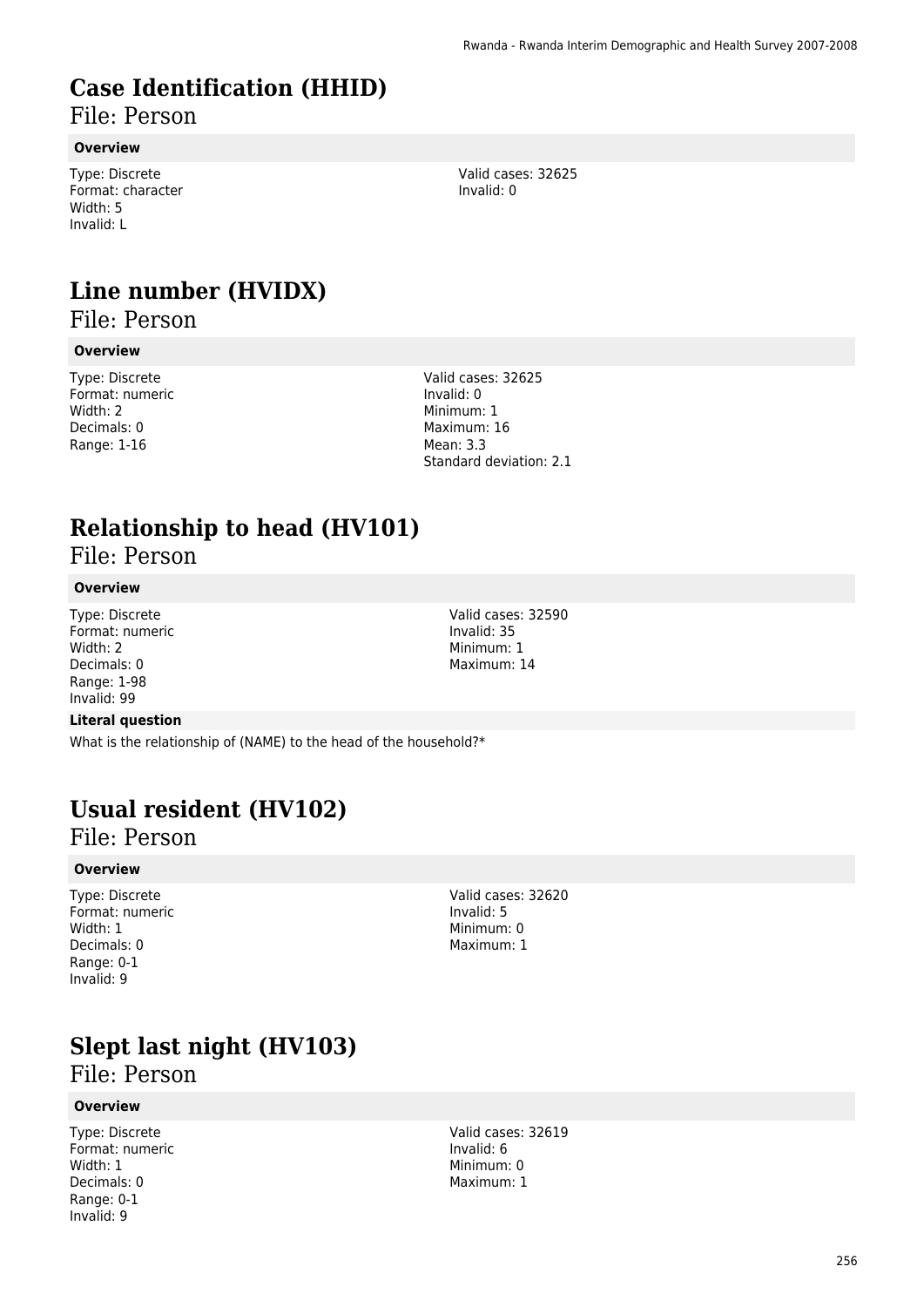# **Sex of household member (HV104)**

File: Person

#### **Overview**

Type: Discrete Format: numeric Width: 1 Decimals: 0 Range: 1-2 Invalid: 9

#### **Literal question**

Is (NAME) male or female?

### **Age of household members (HV105)**  File: Person

#### **Overview**

Type: Discrete Format: numeric Width: 2 Decimals: 0 Range: 0-98 Invalid: 99

#### **Literal question**

How old is (NAME)?

### **NA - Highest educational level (HV106)**  File: Person

#### **Overview**

Type: Discrete Format: numeric Width: 1 Decimals: 0 Range: 0-8 Invalid: 9

Valid cases: 0 Invalid: 32625

### **Literal question**

What is the highest level of school you attended: primary, secondary, or higher?

### **NA - Highest year of education (HV107)**  File: Person

#### **Overview**

Type: Discrete Format: numeric Width: 1 Decimals: 0 Range: 98-98 Invalid: 99

#### **Literal question**

What is the highest grade/year you completed at that level?

Valid cases: 0 Invalid: 32625

Valid cases: 32624 Invalid: 1 Minimum: 1 Maximum: 2

Valid cases: 32615

Invalid: 10 Minimum: 0 Maximum: 98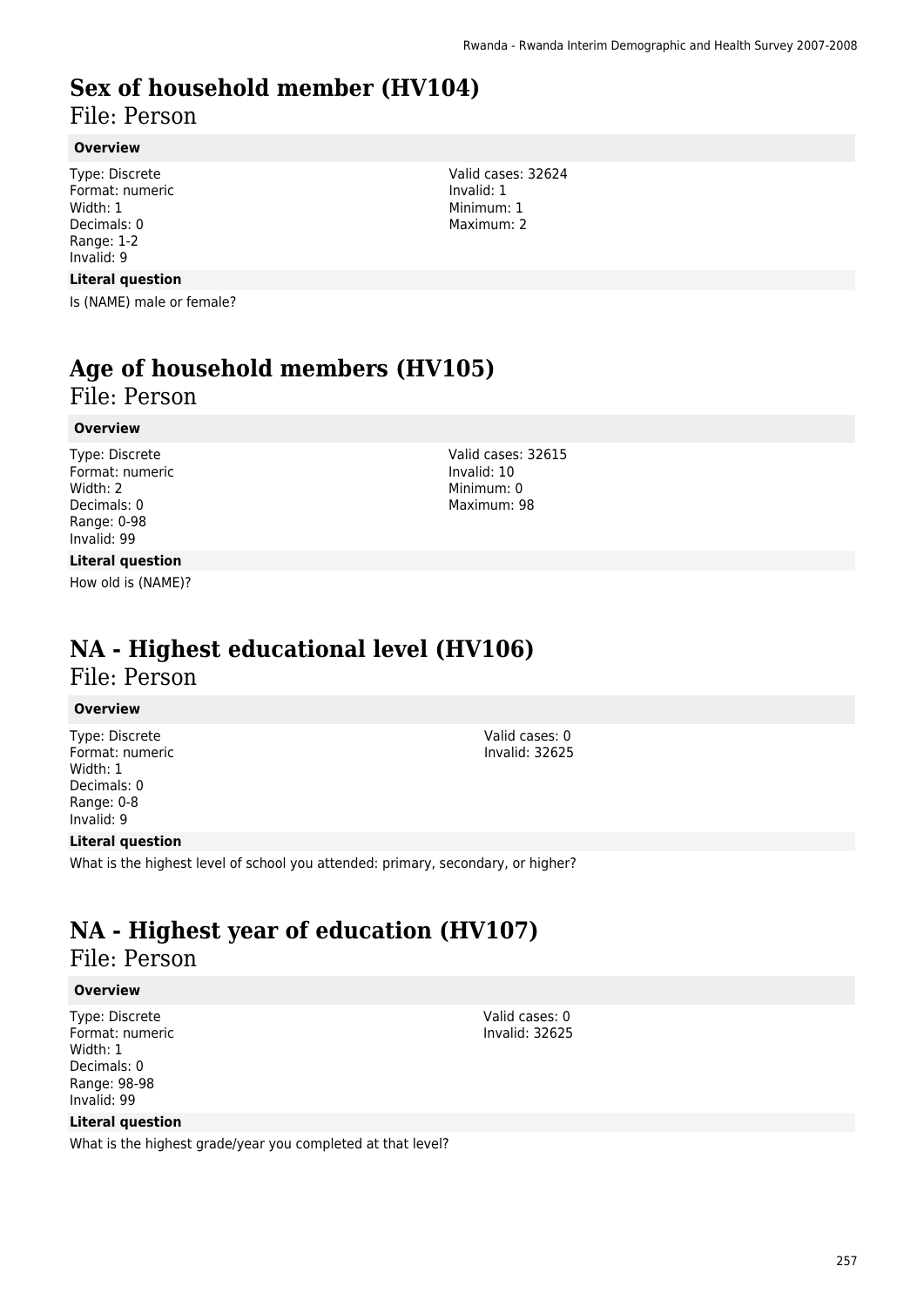# **NA - Education in single years (HV108)**

File: Person

#### **Overview**

Type: Discrete Format: numeric Width: 1 Decimals: 0 Range: 97-98 Invalid: 99

### **NA - Educational attainment (HV109)**  File: Person

#### **Overview**

Type: Discrete Format: numeric Width: 1 Decimals: 0 Range: 0-8 Invalid: 9

## **NA - Member still in school (HV110)**

### File: Person

#### **Overview**

Type: Discrete Format: numeric Width: 1 Decimals: 0 Range: 0-1 Invalid: 9

#### **Literal question**

Have you ever attended school?

### **NA - Mother alive (HV111)**

File: Person

#### **Overview**

Type: Discrete Format: numeric Width: 1 Decimals: 0 Range: 0-8 Invalid: 9

Valid cases: 0 Invalid: 32625

### **NA - Mother's line number (HV112)**  File: Person

### **Overview**

Valid cases: 0 Invalid: 32625

Valid cases: 0 Invalid: 32625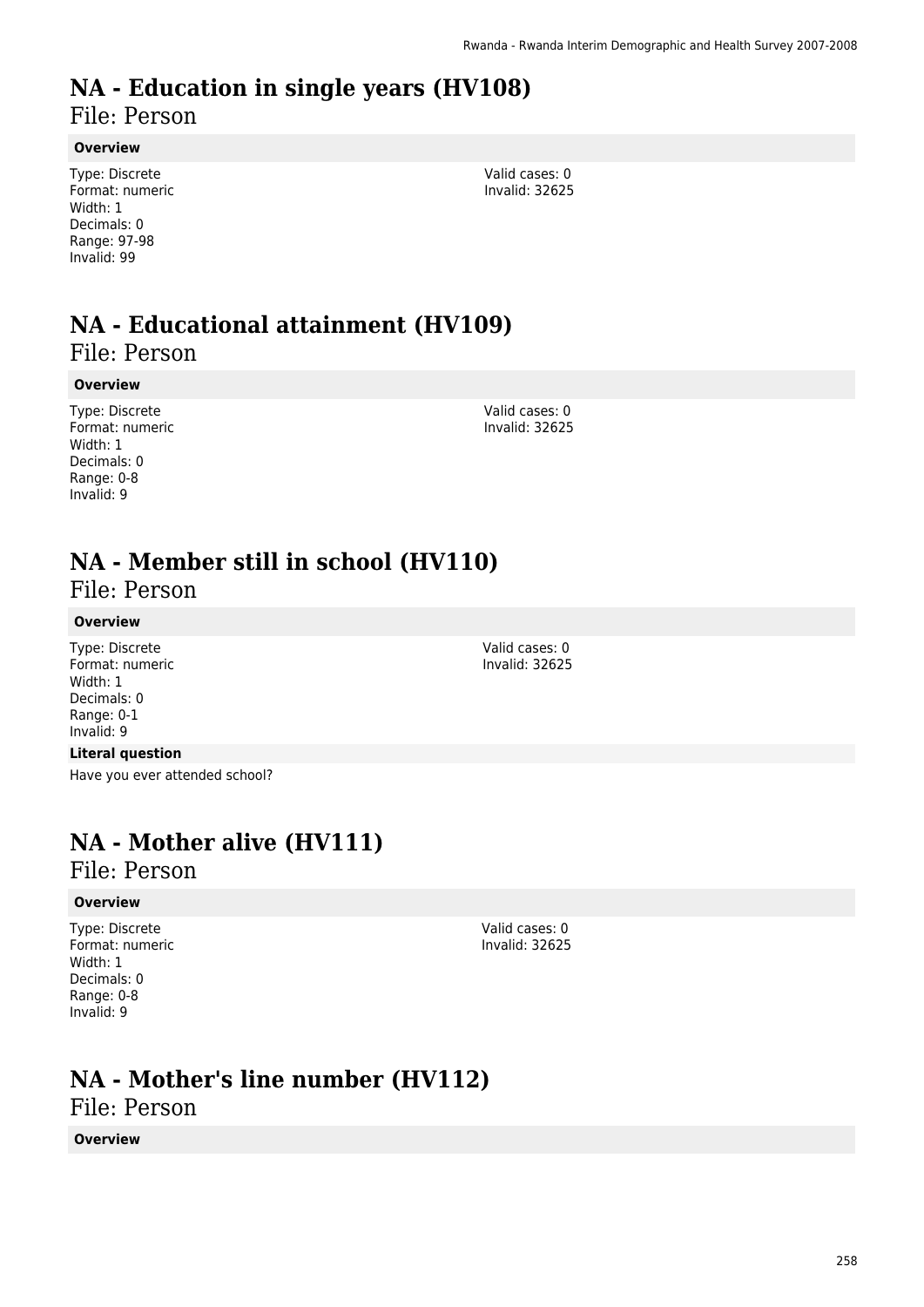### **NA - Mother's line number (HV112)**  File: Person

Type: Discrete Format: numeric Width: 1 Decimals: 0 Range: 0-0 Invalid: 99

Valid cases: 0 Invalid: 32625

### **NA - Father alive (HV113)**  File: Person

#### **Overview**

Type: Discrete Format: numeric Width: 1 Decimals: 0 Range: 0-8 Invalid: 9

Valid cases: 0 Invalid: 32625

# **NA - Father's line number (HV114)**

### File: Person

#### **Overview**

Type: Discrete Format: numeric Width: 1 Decimals: 0 Range: 0-0 Invalid: 99

### **Current marital status (HV115)**  File: Person

#### **Overview**

Type: Discrete Format: numeric Width: 1 Decimals: 0 Range: 0-5 Invalid: 9

#### **Literal question**

What is your marital status now: are you widowed, divorced, or separated?

### **Currently, formerly, never m. (HV116)**  File: Person

#### **Overview**

Type: Discrete Format: numeric Width: 1 Decimals: 0 Range: 0-2 Invalid: 9

Valid cases: 17448 Invalid: 15177 Minimum: 0 Maximum: 2

Valid cases: 17448 Invalid: 15177 Minimum: 0 Maximum: 4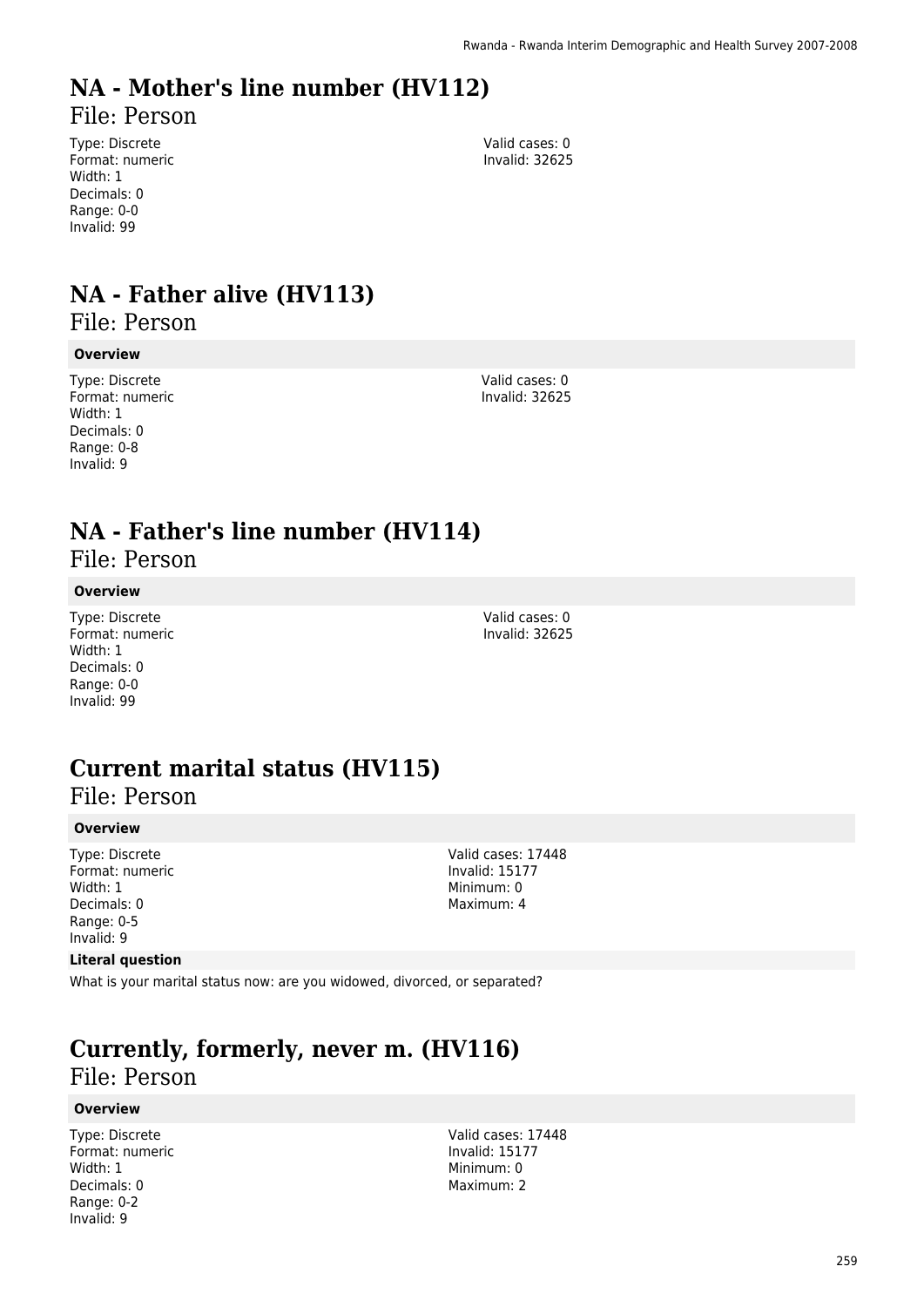### **Currently, formerly, never m. (HV116)**

File: Person

#### **Literal question**

Are you currentely married , formarly,never married?

# **Eligibility for female interview (HV117)**

File: Person

#### **Overview**

Type: Discrete Format: numeric Width: 1 Decimals: 0 Range: 0-1

Valid cases: 32625 Invalid: 0 Minimum: 0 Maximum: 1

### **Literal question**

CIRCLE LINE NUMBER OF ALL WOMEN AGE 15-49

### **Eligibility for male interview (HV118)**

### File: Person

#### **Overview**

Type: Discrete Format: numeric Width: 1 Decimals: 0 Range: 0-1

Valid cases: 32625 Invalid: 0 Minimum: 0 Maximum: 1

### **Literal question**

CIRCLE LINENUMBER OF ALL MEN AGE15-59

### **Children eligibility for height/weight and hemoglobin (HV120)**  File: Person

#### **Overview**

Type: Discrete Format: numeric Width: 1 Decimals: 0 Range: 0-1

Valid cases: 32625 Invalid: 0 Minimum: 0 Maximum: 1

### **Literal question**

CIRCLE LINE NUMBER OF ALL CHILDREN AGE 0-5

### **NA - Member attended school during current school year (HV121)**  File: Person

### **Overview**

Type: Discrete Format: numeric Width: 1 Decimals: 0 Range: 0-2 Invalid: 9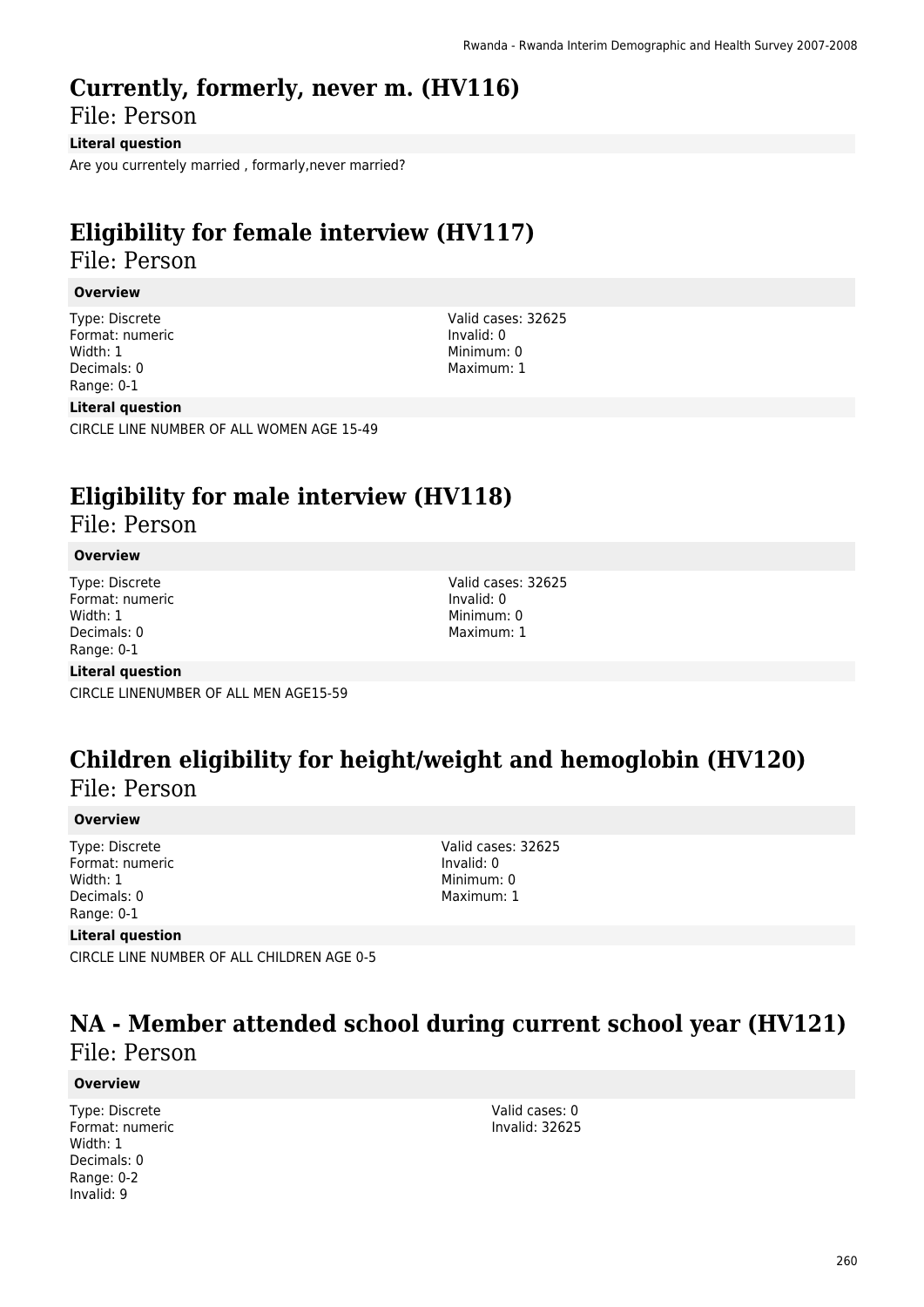### **NA - Educational level during current school year (HV122)**  File: Person

#### **Overview**

Type: Discrete Format: numeric Width: 1 Decimals: 0 Range: 0-8 Invalid: 9

Valid cases: 0 Invalid: 32625

### **NA - Grade of education during current school year (HV123)**  File: Person

#### **Overview**

Type: Discrete Format: numeric Width: 1 Decimals: 0 Range: 98-98 Invalid: 99

Valid cases: 0 Invalid: 32625

### **NA- Education in single years - current school year (HV124)**  File: Person

#### **Overview**

Type: Discrete Format: numeric Width: 1 Decimals: 0 Range: 97-98 Invalid: 99

Valid cases: 0 Invalid: 32625

### **NA - Member attended school during previous school year (HV125)**  File: Person

#### **Overview**

Type: Discrete Format: numeric Width: 1 Decimals: 0 Range: 0-1 Invalid: 9

Valid cases: 0 Invalid: 32625

### **NA - Educational level during previous school year (HV126)**  File: Person

#### **Overview**

Type: Discrete Format: numeric Width: 1 Decimals: 0 Range: 0-8 Invalid: 9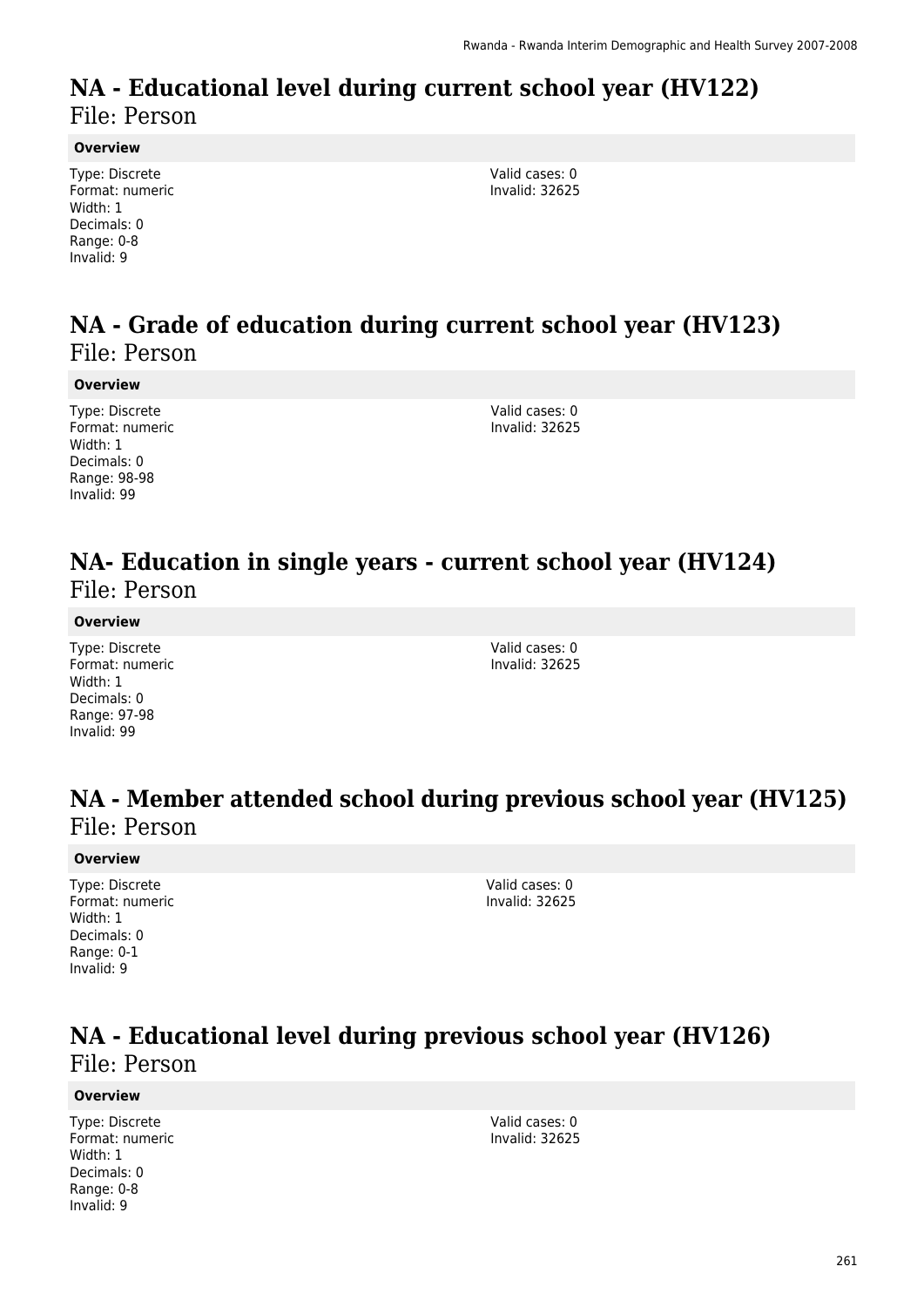### **NA - Grade of education during previous school year (HV127)**  File: Person

#### **Overview**

Type: Discrete Format: numeric Width: 1 Decimals: 0 Range: 98-98 Invalid: 99

Valid cases: 0 Invalid: 32625

### **NA- Education in single years - previous school year (HV128)**  File: Person

#### **Overview**

Type: Discrete Format: numeric Width: 1 Decimals: 0 Range: 97-98 Invalid: 99

Valid cases: 0 Invalid: 32625

### **NA- School attendance status (HV129)**

### File: Person

#### **Overview**

Type: Discrete Format: numeric Width: 1 Decimals: 0 Range: 0-8 Invalid: 9

Valid cases: 0 Invalid: 32625

### **NA - Member has been very sick for 3+ months last year (HV130)**  File: Person

#### **Overview**

Type: Discrete Format: numeric Width: 1 Decimals: 0 Range: 0-8 Invalid: 9

Valid cases: 0 Invalid: 32625

### **NA - Mother has been very sick for 3+ months last year (HV131)**  File: Person

### **Overview**

Type: Discrete Format: numeric Width: 1 Decimals: 0 Range: 0-8 Invalid: 9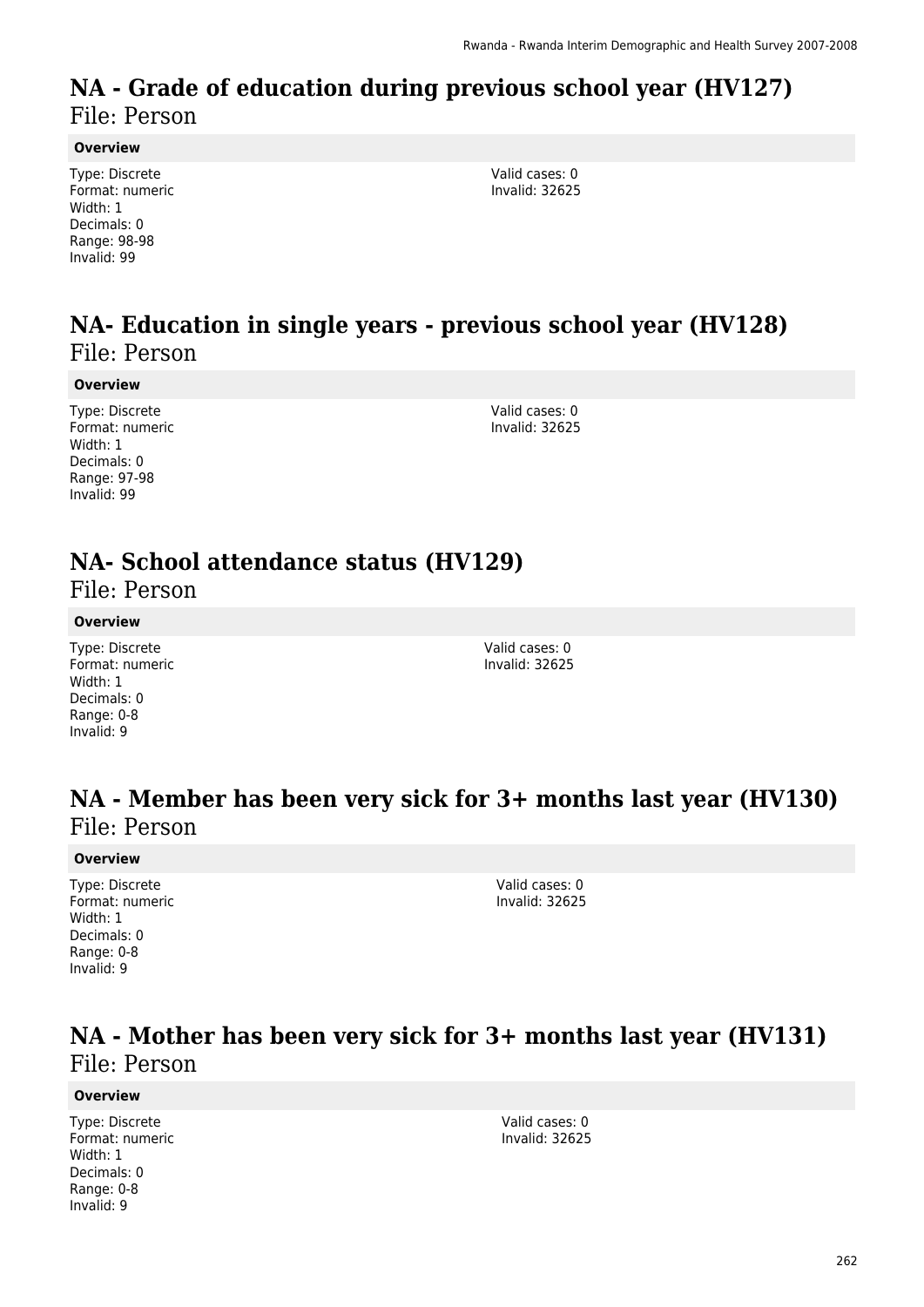### **NA - Father has been very sick for 3+ months last year (HV132)**  File: Person

#### **Overview**

Type: Discrete Format: numeric Width: 1 Decimals: 0 Range: 0-8 Invalid: 9

Valid cases: 0 Invalid: 32625

### **NA - Mother/father dead or been very sick for 3+ months (HV133)**  File: Person

#### **Overview**

Type: Discrete Format: numeric Width: 1 Decimals: 0 Range: 0-1 Invalid: 9

Valid cases: 0 Invalid: 32625

### **NA - Both parents alive (HV134)**

### File: Person

#### **Overview**

Type: Discrete Format: numeric Width: 1 Decimals: 0 Range: 0-1 Invalid: 9

Valid cases: 0 Invalid: 32625

### **NA - Has brothers/sisters under 18 of the same father and mo (HV135)**

File: Person

### **Overview**

Type: Discrete Format: numeric Width: 1 Decimals: 0 Range: 0-8 Invalid: 9

Valid cases: 0 Invalid: 32625

### **NA - Brothers/sisters under 18 that don't live in household (HV136)**

File: Person

**Overview**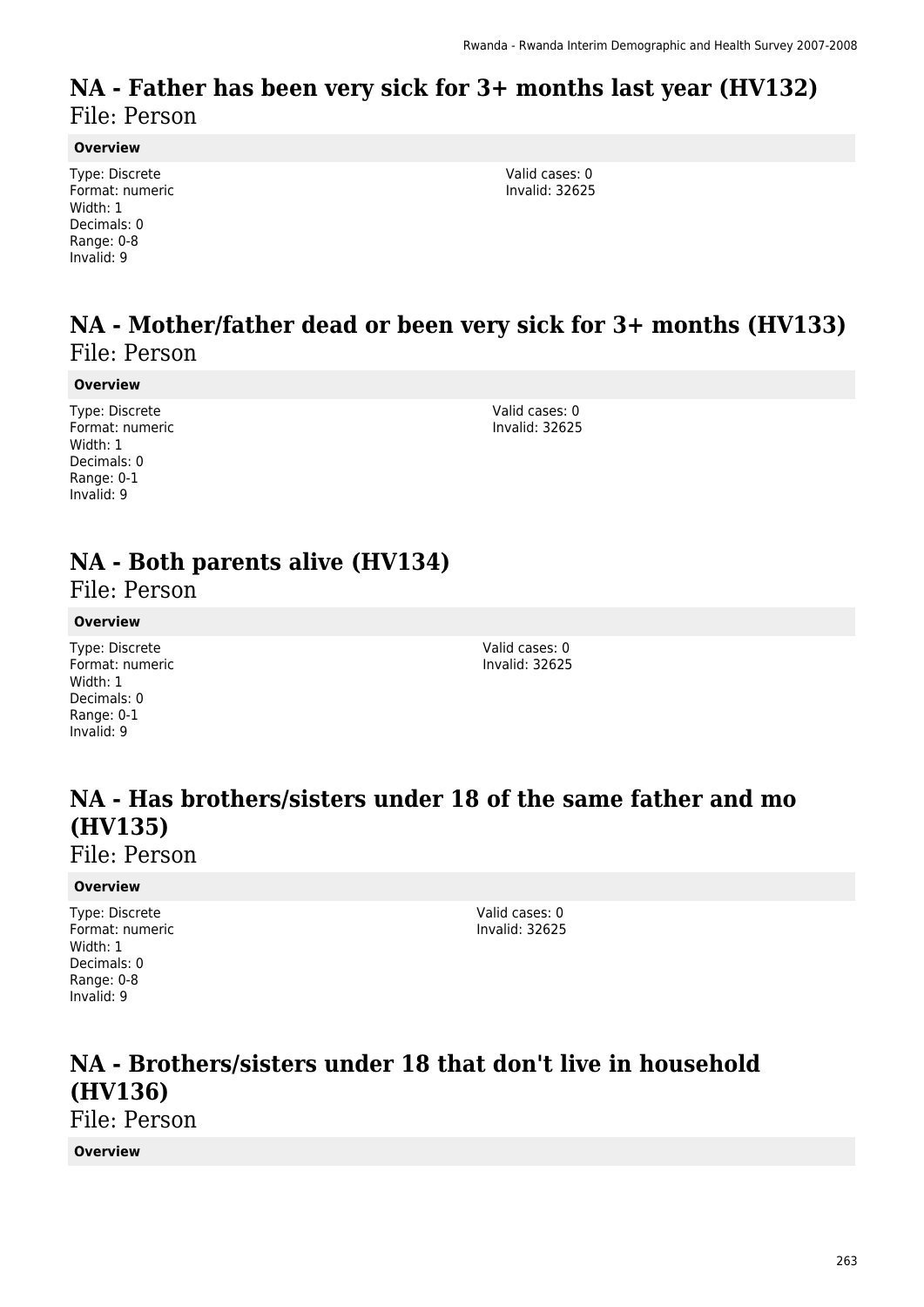### **NA - Brothers/sisters under 18 that don't live in household (HV136)**

File: Person

Type: Discrete Format: numeric Width: 1 Decimals: 0 Range: 0-1 Invalid: 9

**NA - Member has a blanket (HV137)**  File: Person

#### **Overview**

Type: Discrete Format: numeric Width: 1 Decimals: 0 Range: 0-8 Invalid: 9

Valid cases: 0 Invalid: 32625

Valid cases: 0 Invalid: 32625

### **NA - Member has a pair of shoes (HV138)**

### File: Person

#### **Overview**

Type: Discrete Format: numeric Width: 1 Decimals: 0 Range: 0-8 Invalid: 9

Valid cases: 0 Invalid: 32625

### **NA - Member has 2+ sets of clothes (HV139)**  File: Person

#### **Overview**

Type: Discrete Format: numeric Width: 1 Decimals: 0 Range: 0-8 Invalid: 9

Valid cases: 0 Invalid: 32625

### **NA - Member has a birth certificate (HV140)**  File: Person

#### **Overview**

Type: Discrete Format: numeric Width: 1 Decimals: 0 Range: 0-8 Invalid: 9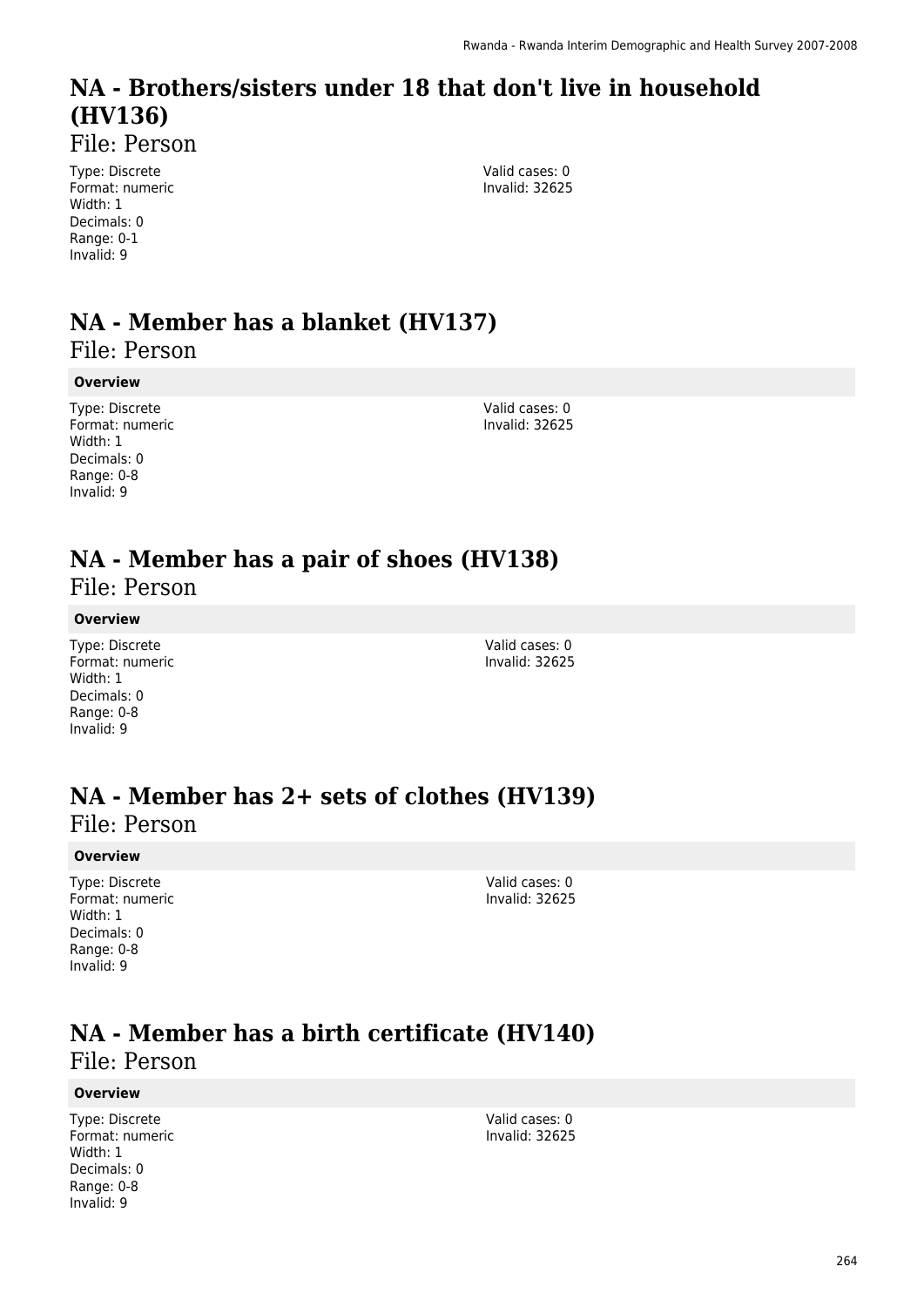# **Index to household schedule (HA0)**

File: Person

#### **Overview**

Type: Discrete Format: numeric Width: 2 Decimals: 0 Range: 1-15

Valid cases: 7768 Invalid: 24857 Minimum: 1 Maximum: 15 Mean: 2.5 Standard deviation: 1.5

### **Women's age in years (HA1)**  File: Person

#### **Overview**

Type: Continuous Format: numeric Width: 2 Decimals: 0 Range: 14-49

Valid cases: 7768 Invalid: 24857 Minimum: 14 Maximum: 49 Mean: 28.3 Standard deviation: 9.4

# **NA - Respondent's weight (kilos-1d) (HA2)**

### File: Person

#### **Overview**

Type: Discrete Format: numeric Width: 1 Decimals: 0 Invalid: 9999

Valid cases: 0 Invalid: 32625

### **NA - Respondent's height (cms-1d) (HA3)**  File: Person

#### **Overview**

Type: Discrete Format: numeric Width: 1 Decimals: 0 Invalid: 9999

Valid cases: 0 Invalid: 32625

# **NA - Ht/A Percentile (resp.) (HA4)**

### File: Person

#### **Overview**

Type: Discrete Format: numeric Width: 1 Decimals: 0 Range: 9998-9998 Invalid: 9999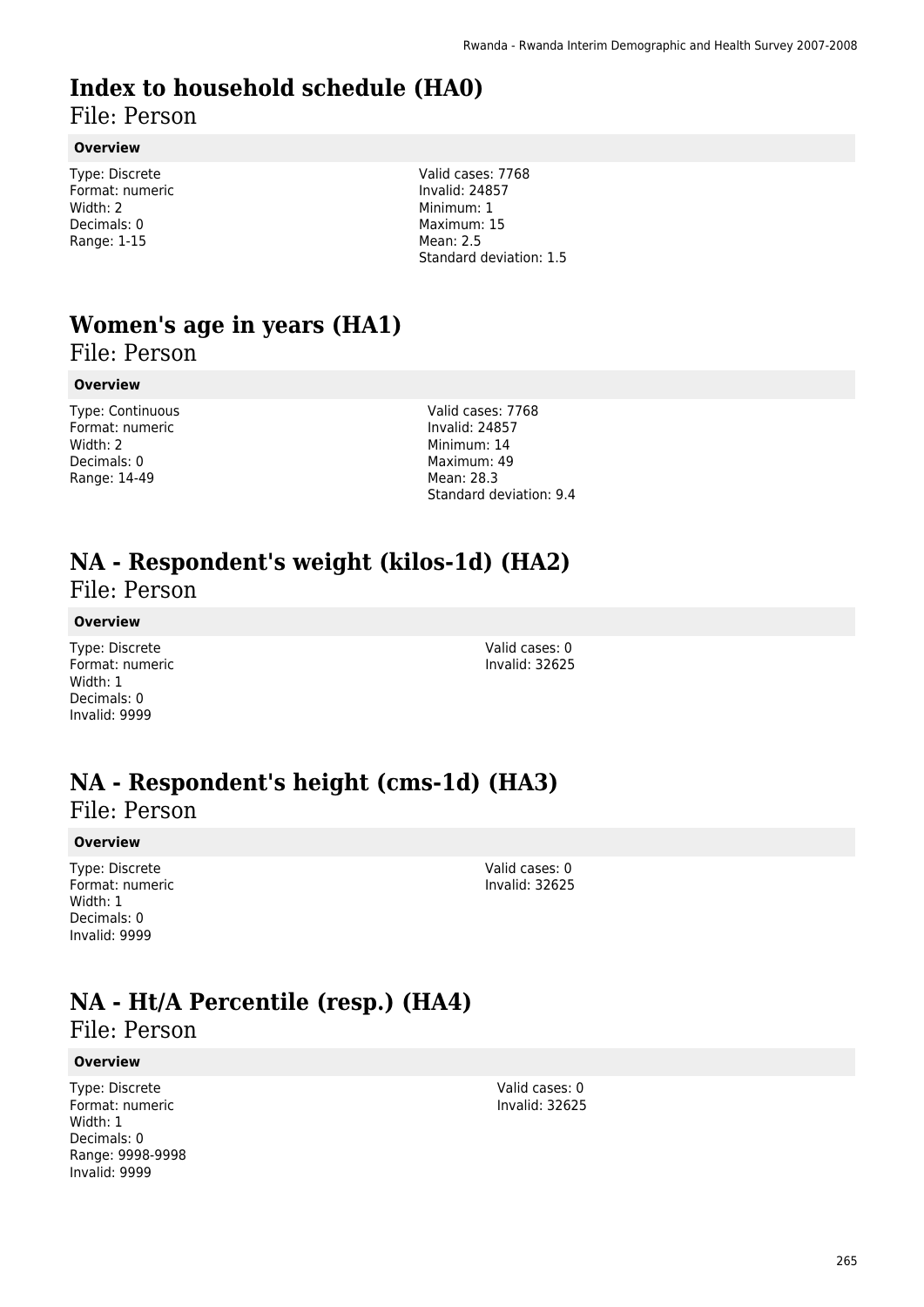# **NA - Ht/A Standard deviations (resp (HA5)**

File: Person

#### **Overview**

Type: Discrete Format: numeric Width: 1 Decimals: 0 Range: 9998-9998 Invalid: 9999

### **NA - Ht/A Percent ref. median (resp (HA6)**  File: Person

#### **Overview**

Type: Discrete Format: numeric Width: 1 Decimals: 0 Range: 99998-99998 Invalid: 99999

Valid cases: 0 Invalid: 32625

Valid cases: 0 Invalid: 32625

### **NA - Wt/Ht Std deviations(resp) DHS (HA11)**

### File: Person

#### **Overview**

Type: Discrete Format: numeric Width: 1 Decimals: 0 Range: 9998-9998 Invalid: 9999

Valid cases: 0 Invalid: 32625

### **NA - Wt/Ht Percent ref. median (DHS (HA12)**  File: Person

#### **Overview**

Type: Discrete Format: numeric Width: 1 Decimals: 0 Range: 99998-99998 Invalid: 99999

Valid cases: 0 Invalid: 32625

### **NA - Wt/Ht Percent ref. median (Fog (HA12A)**  File: Person

#### **Overview**

Type: Discrete Format: numeric Width: 1 Decimals: 0 Range: 99998-99998 Invalid: 99999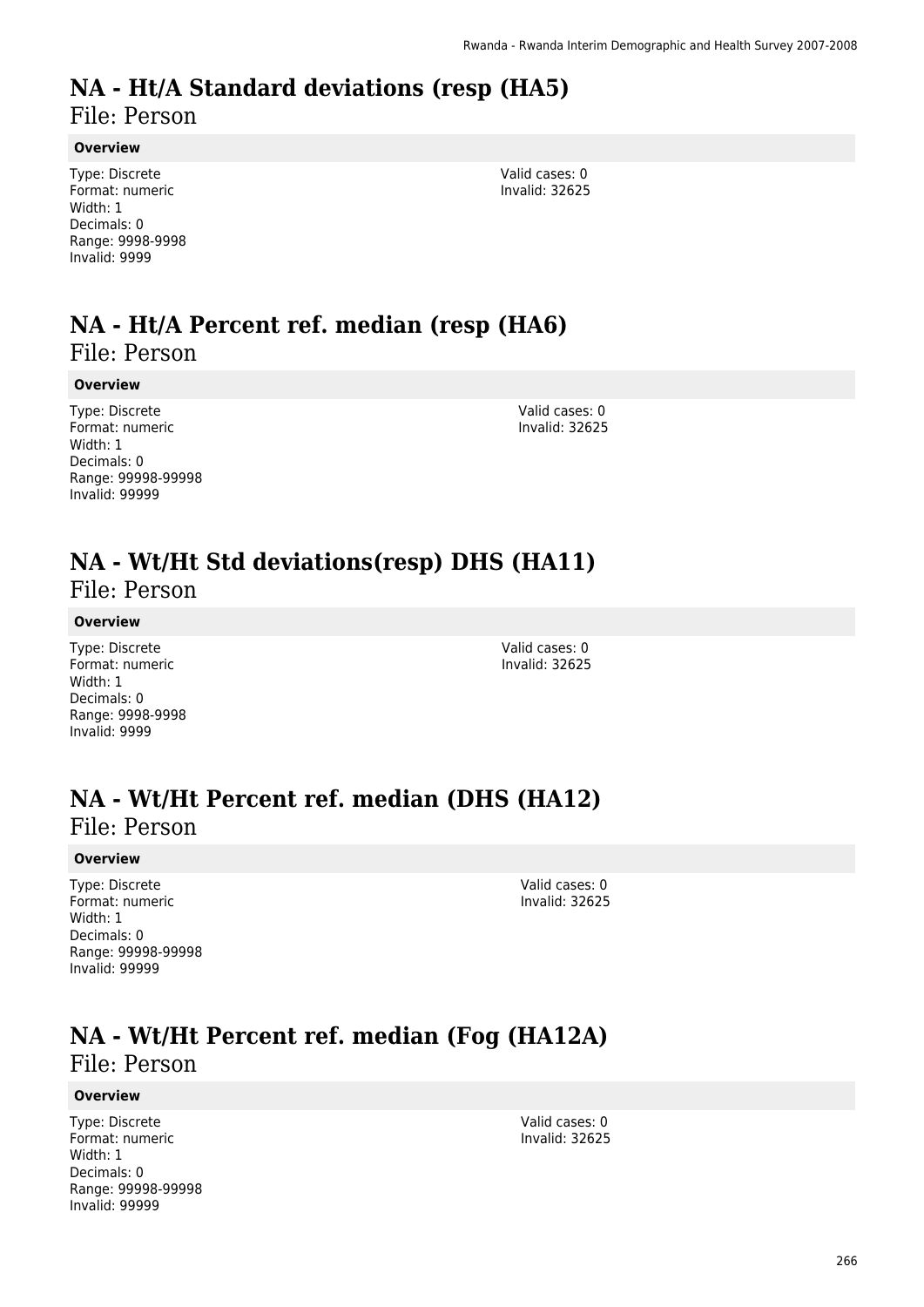# **NA - Wt/Ht Percent ref. median (WHO (HA12B)**

File: Person

#### **Overview**

Type: Discrete Format: numeric Width: 1 Decimals: 0 Range: 99998-99998 Invalid: 99999

Valid cases: 0 Invalid: 32625

## **NA - Result of measurement of resp. (HA13)**  File: Person

#### **Overview**

Type: Discrete Format: numeric Width: 1 Decimals: 0 Range: 0-6 Invalid: 9

Valid cases: 0 Invalid: 32625

### **Date of birth (cmc) (HA32)**

### File: Person

#### **Overview**

Type: Continuous Format: numeric Width: 4 Decimals: 0 Range: 698-1120

Valid cases: 7768 Invalid: 24857 Minimum: 698 Maximum: 1120 Mean: 953.8 Standard deviation: 113.3

### **Completeness of information (HA33)**

File: Person

#### **Overview**

Type: Discrete Format: numeric Width: 1 Decimals: 0 Range: 1-8

Valid cases: 7768 Invalid: 24857 Minimum: 1 Maximum: 6

# **NA - Smoking (HA35)**

File: Person

### **Overview**

Type: Discrete Format: numeric Width: 1 Decimals: 0 Range: 0-94 Invalid: 99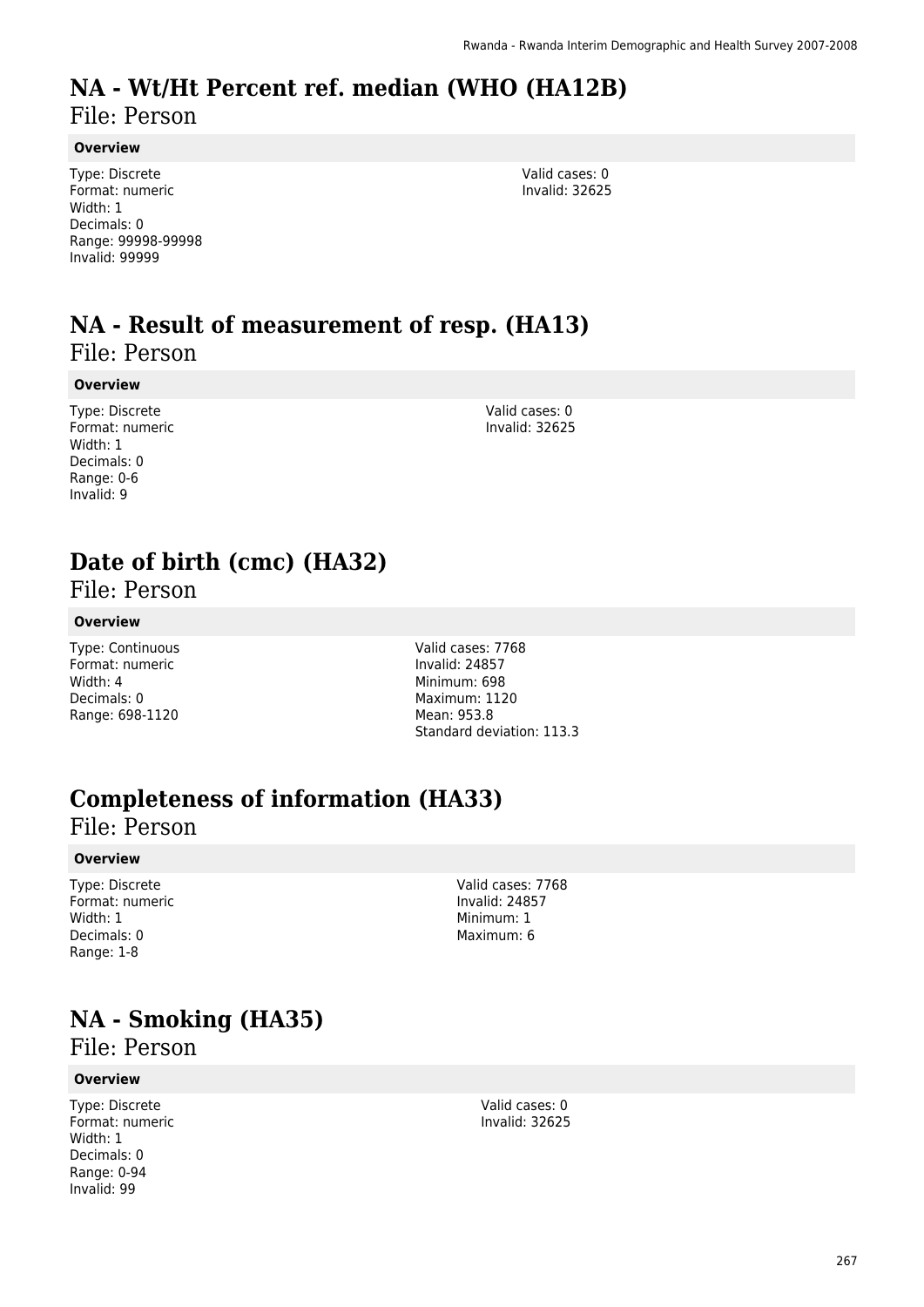# **NA - Body mass index for respondent (HA40)**

File: Person

#### **Overview**

Type: Discrete Format: numeric Width: 1 Decimals: 0 Range: 9998-9998 Invalid: 9999

### **NA - Rohrer's index for respondent (HA41)**  File: Person

#### **Overview**

Type: Discrete Format: numeric Width: 1 Decimals: 0 Range: 9998-9998 Invalid: 9999

# **Under age 18 (HA50)**

### File: Person

#### **Overview**

Type: Discrete Format: numeric Width: 1 Decimals: 0 Range: 1-2 Invalid: 9

Valid cases: 7751 Invalid: 24874 Minimum: 1 Maximum: 2

### **NA - Line no. of parent/caretaker (HA51)**  File: Person

### **Overview**

Type: Discrete Format: numeric Width: 1 Decimals: 0 Range: 0-0

Valid cases: 0 Invalid: 32625

### **Read consent statement (HA52)**  File: Person

#### **Overview**

Type: Discrete Format: numeric Width: 1 Decimals: 0 Range: 1-3 Invalid: 9

Valid cases: 7394 Invalid: 25231 Minimum: 1 Maximum: 3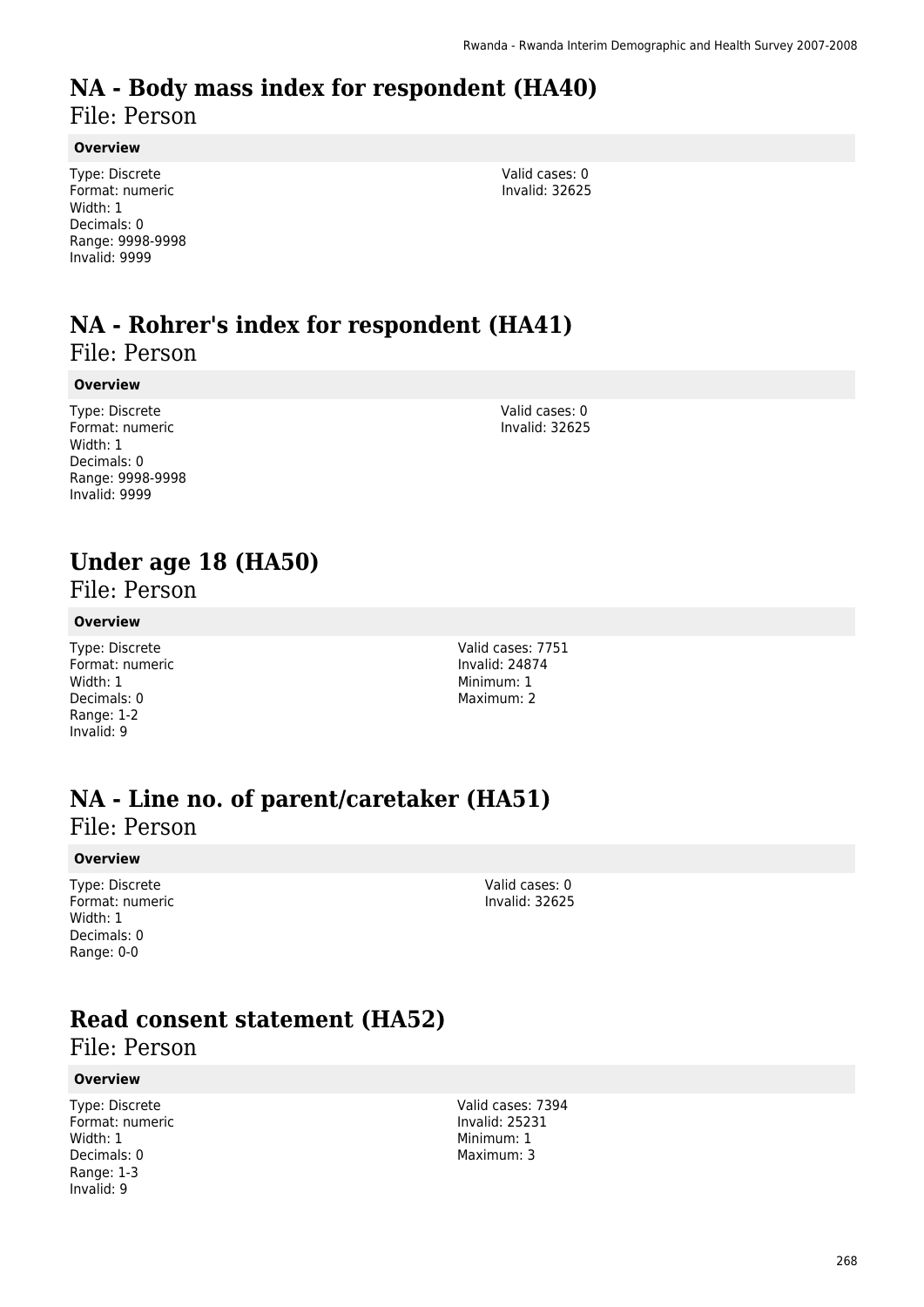# **Hemoglobin level (g/dl - 1 decimal) (HA53)**

File: Person

### **Overview**

Type: Continuous Format: numeric Width: 3 Decimals: 0 Range: 0-198 Invalid: 999

Valid cases: 7209 Invalid: 25416 Minimum: 0 Maximum: 198 Mean: 136 Standard deviation: 14.8

### **Currently pregnant (HA54)**  File: Person

#### **Overview**

Type: Discrete Format: numeric Width: 1 Decimals: 0 Range: 0-1 Invalid: 9

#### **Literal question**

Are you pregnant now?

Valid cases: 7116 Invalid: 25509 Minimum: 0 Maximum: 1

### **Result of measuring (Hemoglobin) (HA55)**

### File: Person

#### **Overview**

Type: Discrete Format: numeric Width: 1 Decimals: 0 Range: 0-6 Invalid: 9

Valid cases: 7477 Invalid: 25148 Minimum: 0 Maximum: 6

### **Hemoglobin level adjusted by altitude (g/dl - 1 decimal) (HA56)**  File: Person

### **Overview**

Type: Continuous Format: numeric Width: 3 Decimals: 0 Range: -5-194 Invalid: 999

Valid cases: 7209 Invalid: 25416 Minimum: -5 Maximum: 194 Mean: 130.8 Standard deviation: 14.7

### **Anemia level (HA57)**

### File: Person

### **Overview**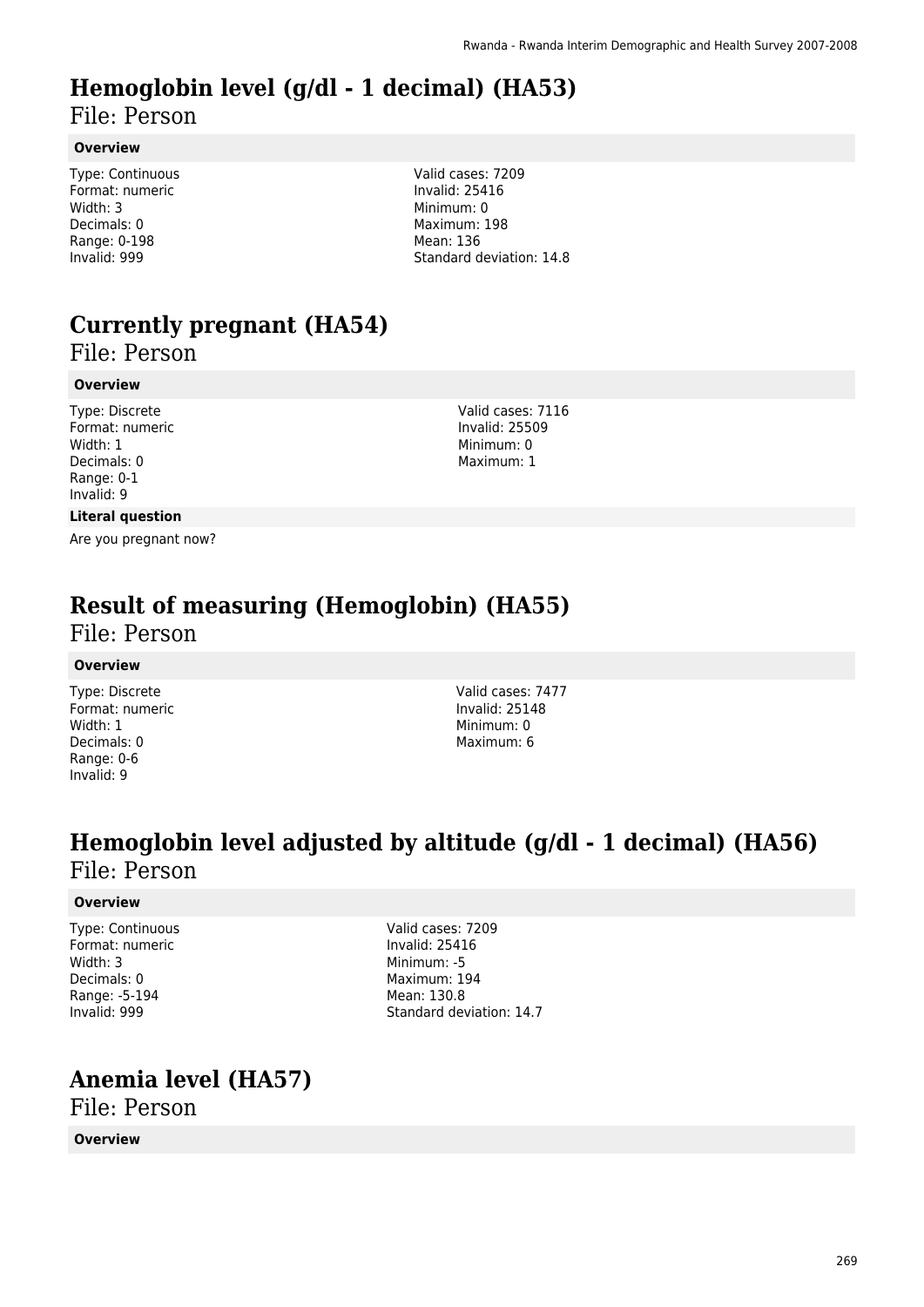# **Anemia level (HA57)**

File: Person

Type: Discrete Format: numeric Width: 1 Decimals: 0 Range: 1-4 Invalid: 9

Valid cases: 7209 Invalid: 25416 Minimum: 1 Maximum: 4

### **NA - Agrees to referral (HA58)**  File: Person

### **Overview**

Type: Discrete Format: numeric Width: 1 Decimals: 0 Range: 0-1 Invalid: 9

Valid cases: 0 Invalid: 32625

# **NA - Marital status (HA60)**

### File: Person

### **Overview**

Type: Discrete Format: numeric Width: 1 Decimals: 0 Range: 1-2

### **NA - Read consent statement (HIV) (HA61)**  File: Person

### **Overview**

Type: Discrete Format: numeric Width: 1 Decimals: 0 Range: 1-4 Invalid: 9

Valid cases: 0 Invalid: 32625

# **NA - Blood sample ID number (HA62)**

File: Person

### **Overview**

Type: Discrete Format: character Width: 1

Valid cases: 0 Invalid: 0

# **NA - Result of measuring (HIV) (HA63)**

File: Person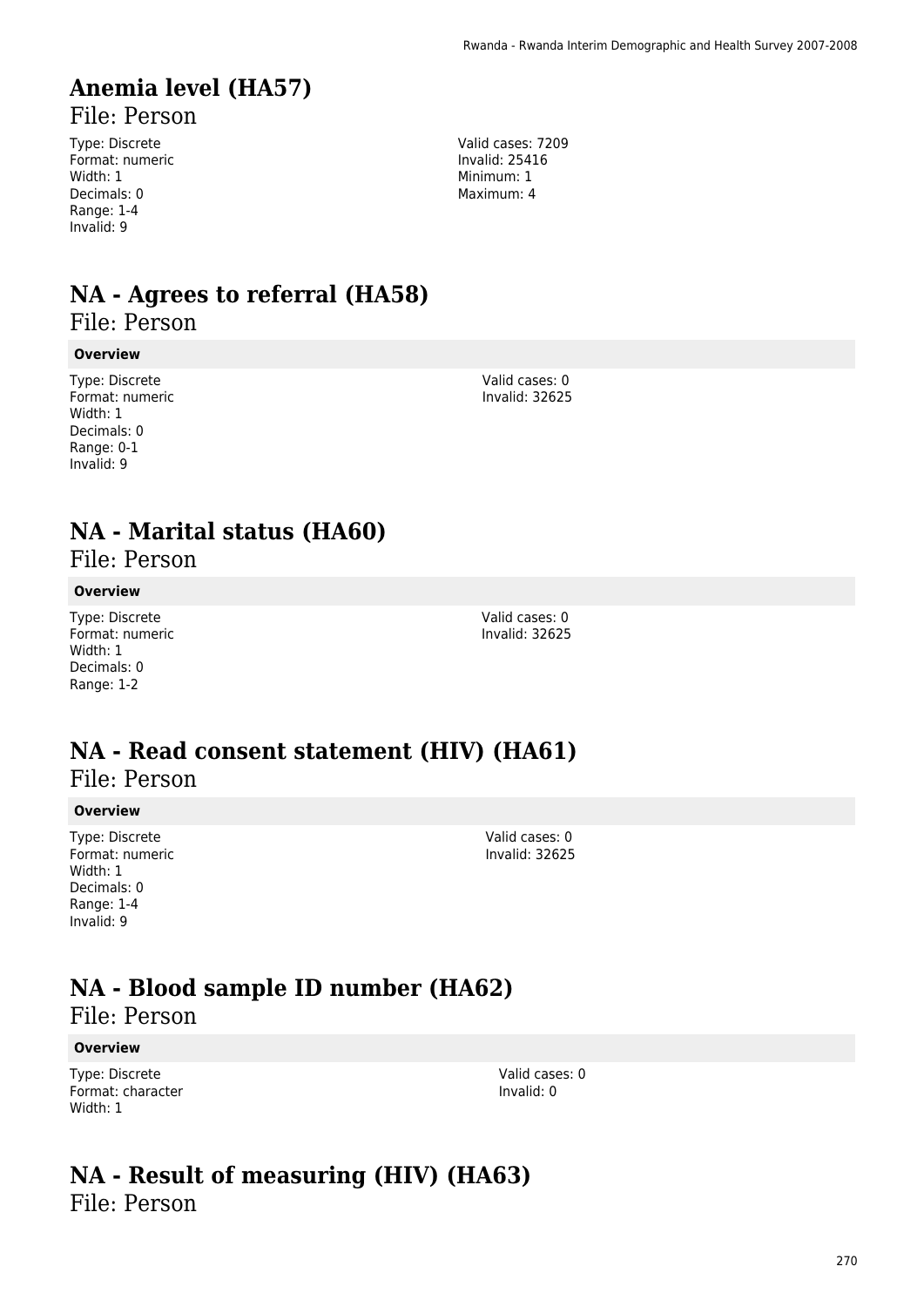# **NA - Result of measuring (HIV) (HA63)**

File: Person

#### **Overview**

Type: Discrete Format: numeric Width: 1 Decimals: 0 Range: 1-6 Invalid: 9

### **NA - Consent for additional tests (HA64)**  File: Person

#### **Overview**

Type: Discrete Format: numeric Width: 1 Decimals: 0 Range: 1-3 Invalid: 9

Valid cases: 0 Invalid: 32625

# **Result of woman individual interview (HA65)**

### File: Person

#### **Overview**

Type: Discrete Format: numeric Width: 1 Decimals: 0 Range: 1-7

Valid cases: 7768 Invalid: 24857 Minimum: 1 Maximum: 7

## **Woman's highest educational level (HA66)**

### File: Person

### **Overview**

Type: Discrete Format: numeric Width: 1 Decimals: 0 Range: 0-3 Invalid: 9

#### Valid cases: 7365 Invalid: 25260 Minimum: 0 Maximum: 3

### **Literal question**

What is the highest level of school you attended: primary, secondary, or higher?

### **Woman's highest year of education (HA67)**  File: Person

**Overview**

271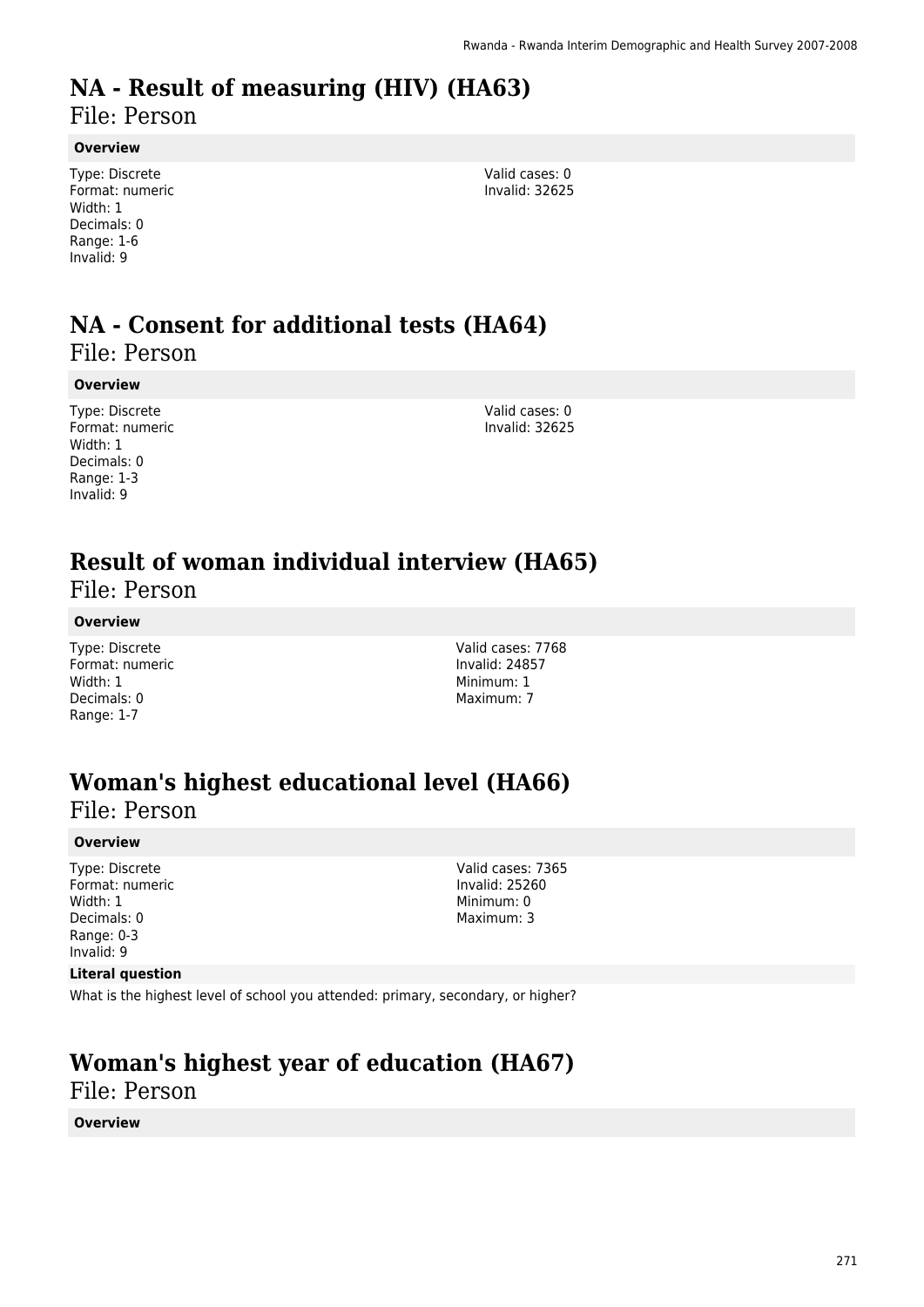## **Woman's highest year of education (HA67)**

File: Person

Type: Discrete Format: numeric Width: 2 Decimals: 0 Range: 0-7 Invalid: 99

Valid cases: 5846 Invalid: 26779 Minimum: 0 Maximum: 7 Mean: 4.2 Standard deviation: 1.6

#### **Literal question**

What is the highest grade/year you completed at that level?

### **Highest educational level (CS for prelimnary & final report) (HA68)**

File: Person

#### **Overview**

Type: Discrete Format: numeric Width: 1 Decimals: 0 Range: 0-3 Invalid: 9

Valid cases: 7365 Invalid: 25260 Minimum: 0 Maximum: 3

### **NA - HIV weight (6 decimals) (HA69)**  File: Person

#### **Overview**

Type: Discrete Format: numeric Width: 1 Decimals: 0

Valid cases: 0 Invalid: 32625

### **Index to household schedule (HC0)**

### File: Person

#### **Overview**

Type: Discrete Format: numeric Width: 2 Decimals: 0 Range: 2-14

Valid cases: 5446 Invalid: 27179 Minimum: 2 Maximum: 14 Mean: 5 Standard deviation: 1.8

### **Age in months (HC1)**  File: Person

#### **Overview**

Type: Continuous Format: numeric Width: 2 Decimals: 0 Range: 0-59

Valid cases: 5446 Invalid: 27179 Minimum: 0 Maximum: 59 Mean: 29.4 Standard deviation: 17.1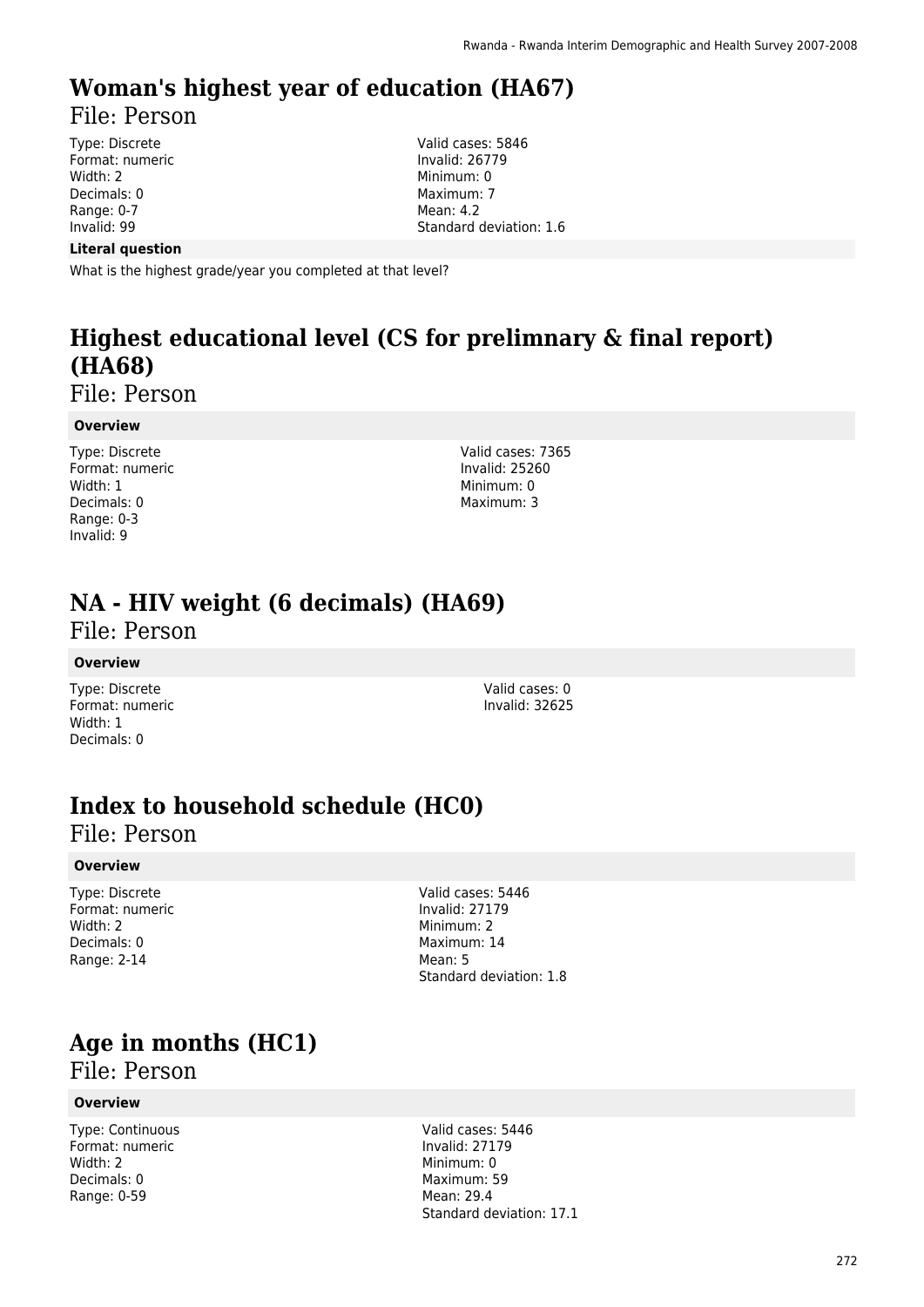# **NA - Weight in kilograms (1 dec.) (HC2)**

File: Person

#### **Overview**

Type: Discrete Format: numeric Width: 1 Decimals: 0 Invalid: 9999

# **NA - Height in centimeters (1 dec.) (HC3)**

File: Person

#### **Overview**

Type: Discrete Format: numeric Width: 1 Decimals: 0 Invalid: 9999

# **NA - Ht/A Percentile (HC4)**

File: Person

#### **Overview**

Type: Discrete Format: numeric Width: 1 Decimals: 0 Range: 9998-9998 Invalid: 9999

### **NA - Ht/A Standard deviations (HC5)**  File: Person

#### **Overview**

Type: Discrete Format: numeric Width: 1 Decimals: 0 Range: 9998-9998 Invalid: 9999

#### Valid cases: 0 Invalid: 32625

# **NA - Ht/A Percent of ref. median (HC6)**

File: Person

#### **Overview**

Type: Discrete Format: numeric Width: 1 Decimals: 0 Range: 99998-99998 Invalid: 99999

Valid cases: 0 Invalid: 32625

Valid cases: 0 Invalid: 32625

Valid cases: 0 Invalid: 32625

Invalid: 32625

Valid cases: 0

273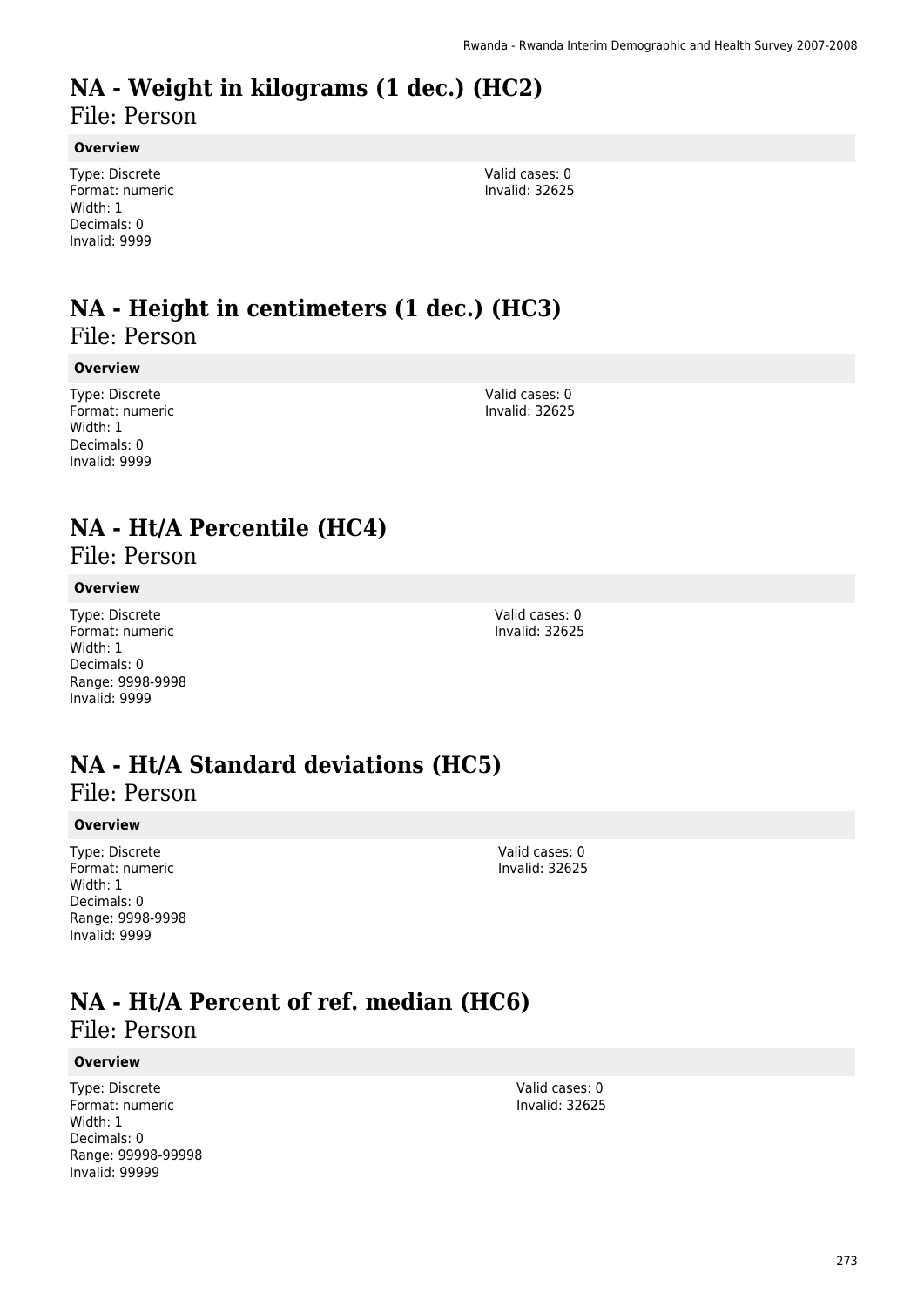# **NA - Wt/A Percentile (HC7)**

File: Person

#### **Overview**

Type: Discrete Format: numeric Width: 1 Decimals: 0 Range: 9998-9998 Invalid: 9999

### **NA - Wt/A Standard deviations (HC8)**  File: Person

#### **Overview**

Type: Discrete Format: numeric Width: 1 Decimals: 0 Range: 9998-9998 Invalid: 9999

### **NA - Wt/A Percent of ref. median (HC9)**  File: Person

#### **Overview**

Type: Discrete Format: numeric Width: 1 Decimals: 0 Range: 99998-99998 Invalid: 99999

### **NA - Wt/Ht Percentile (HC10)**

File: Person

#### **Overview**

Type: Discrete Format: numeric Width: 1 Decimals: 0 Range: 9998-9998 Invalid: 9999

#### Valid cases: 0 Invalid: 32625

### **NA - Wt/Ht Standard deviations (HC11)**  File: Person

### **Overview**

Type: Discrete Format: numeric Width: 1 Decimals: 0 Range: 9998-9998 Invalid: 9999

Valid cases: 0 Invalid: 32625

Valid cases: 0 Invalid: 32625

Valid cases: 0 Invalid: 32625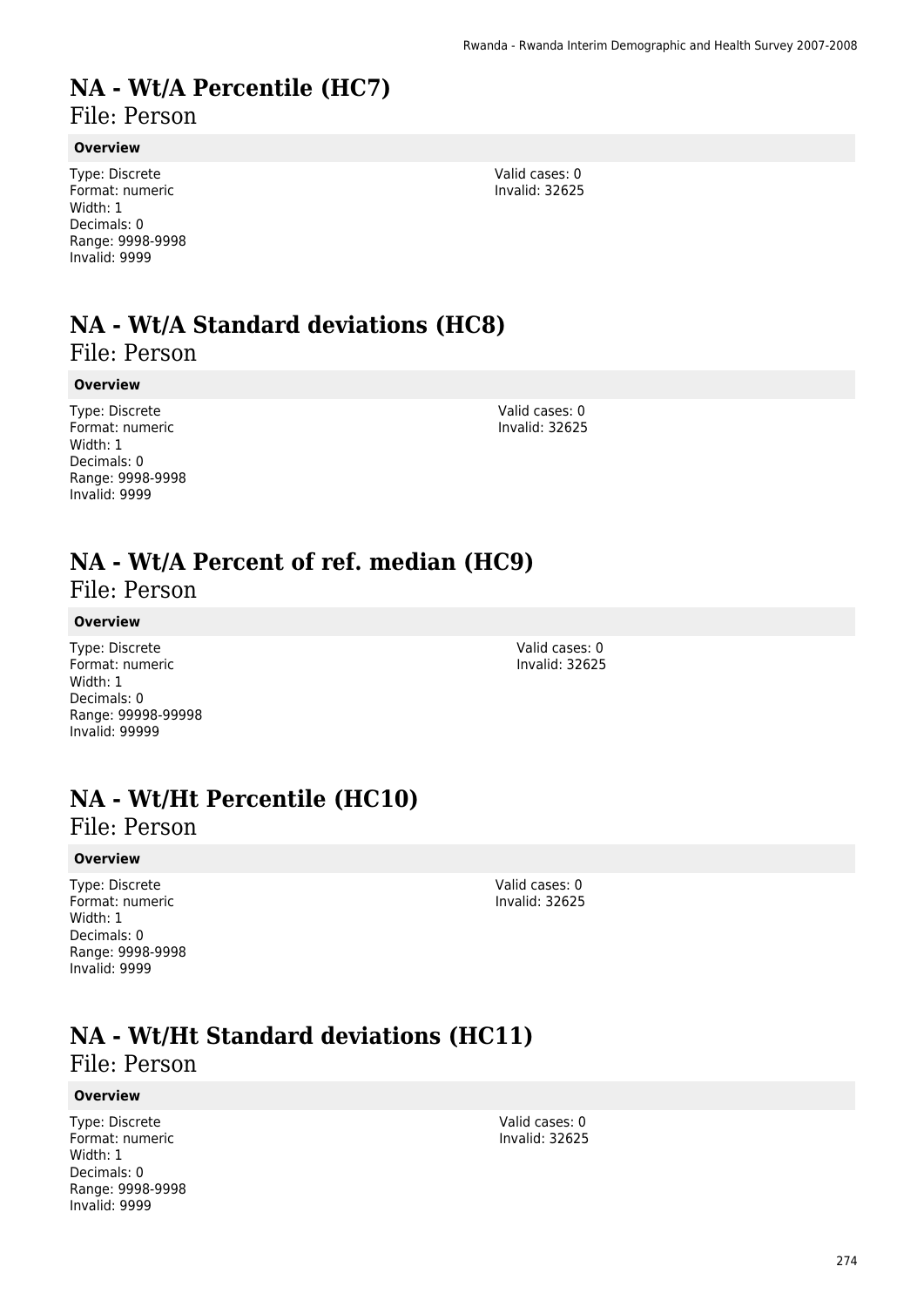# **NA - Wt/Ht Percent of ref. median (HC12)**

File: Person

#### **Overview**

Type: Discrete Format: numeric Width: 1 Decimals: 0 Range: 99998-99998 Invalid: 99999

# **NA - Reason not measured (HC13)**

### File: Person

#### **Overview**

Type: Discrete Format: numeric Width: 1 Decimals: 0 Range: 0-6 Invalid: 9

# **NA - Height: lying or standing (HC15)**

### File: Person

#### **Overview**

Type: Discrete Format: numeric Width: 1 Decimals: 0 Range: 1-2 Invalid: 9

### **NA - Day of birth of child (HC16)**

File: Person

#### **Overview**

Type: Discrete Format: numeric Width: 1 Decimals: 0 Invalid: 99

Valid cases: 0 Invalid: 32625

# **Date measured (day) (HC17)**

File: Person

### **Overview**

Type: Continuous Format: numeric Width: 2 Decimals: 0 Range: 1-31

Valid cases: 5446 Invalid: 27179 Minimum: 1 Maximum: 31 Mean: 15.7 Standard deviation: 8.1

Valid cases: 0 Invalid: 32625

Valid cases: 0 Invalid: 32625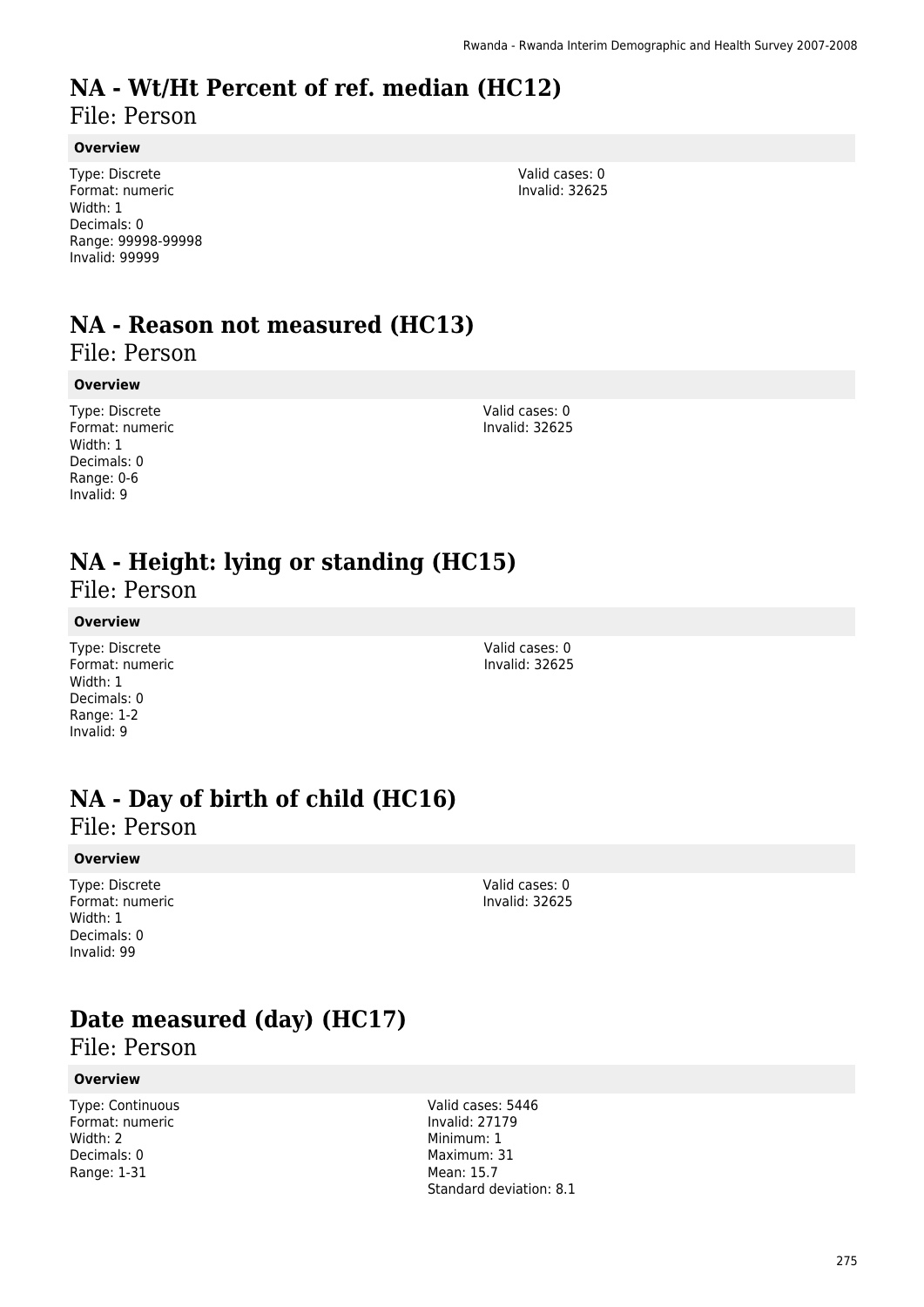# **Date measured (month) (HC18)**

File: Person

#### **Overview**

Type: Discrete Format: numeric Width: 2 Decimals: 0 Range: 1-12

Valid cases: 5446 Invalid: 27179 Minimum: 1 Maximum: 12 Mean: 3.4 Standard deviation: 2.9

### **Date measured (year) (HC19)**  File: Person

#### **Overview**

Type: Discrete Format: numeric Width: 4 Decimals: 0 Range: 2007-2008

Valid cases: 5446 Invalid: 27179 Minimum: 2007 Maximum: 2008 Mean: 2007.9 Standard deviation: 0.3

## **Sex (HC27)**

### File: Person

#### **Overview**

Type: Discrete Format: numeric Width: 1 Decimals: 0 Range: 1-2 Invalid: 9

Valid cases: 5446 Invalid: 27179 Minimum: 1 Maximum: 2

### **Month of birth of child (HC30)**

File: Person

#### **Overview**

Type: Discrete Format: numeric Width: 2 Decimals: 0 Range: 1-98 Invalid: 99

Valid cases: 5446 Invalid: 27179 Minimum: 1 Maximum: 12

### **Year of birth of child (HC31)**  File: Person

#### **Overview**

Type: Discrete Format: numeric Width: 4 Decimals: 0 Range: 2003-9998 Invalid: 9999

Valid cases: 5446 Invalid: 27179 Minimum: 2003 Maximum: 2008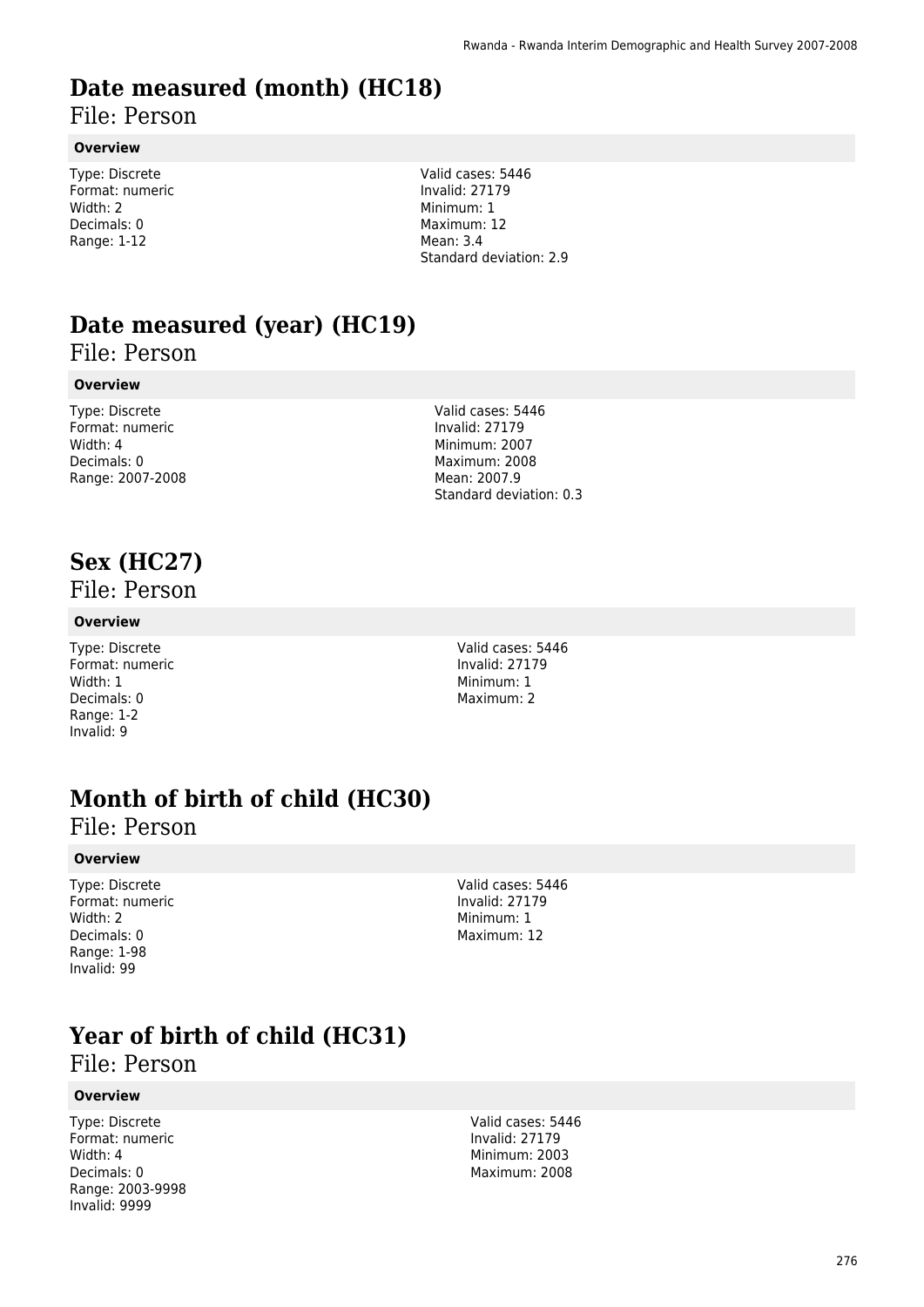# **Date of birth (cmc) (HC32)**

File: Person

#### **Overview**

Type: Continuous Format: numeric Width: 4 Decimals: 0 Range: 1237-1300

Valid cases: 5446 Invalid: 27179 Minimum: 1237 Maximum: 1300 Mean: 1268.9 Standard deviation: 17.2

## **Completeness of information (HC33)**  File: Person

#### **Overview**

Type: Discrete Format: numeric Width: 1 Decimals: 0 Range: 1-8

Valid cases: 5446 Invalid: 27179 Minimum: 1 Maximum: 6

### **Line no. of parent/caretaker (HC51)**  File: Person

#### **Overview**

Type: Discrete Format: numeric Width: 2 Decimals: 0 Range: 0-9 Invalid: 99

#### Valid cases: 5433 Invalid: 27192 Minimum: 0 Maximum: 9

## **Read consent statement (HC52)**

### File: Person

#### **Overview**

Type: Discrete Format: numeric Width: 1 Decimals: 0 Range: 1-2 Invalid: 9

Valid cases: 5300 Invalid: 27325 Minimum: 1 Maximum: 2

### **Hemoglobin level (g/dl - 1 decimal) (HC53)**  File: Person

#### **Overview**

Type: Continuous Format: numeric Width: 3 Decimals: 0 Range: 52-201 Invalid: 999

Valid cases: 5222 Invalid: 27403 Minimum: 52 Maximum: 201 Mean: 117.6 Standard deviation: 14.8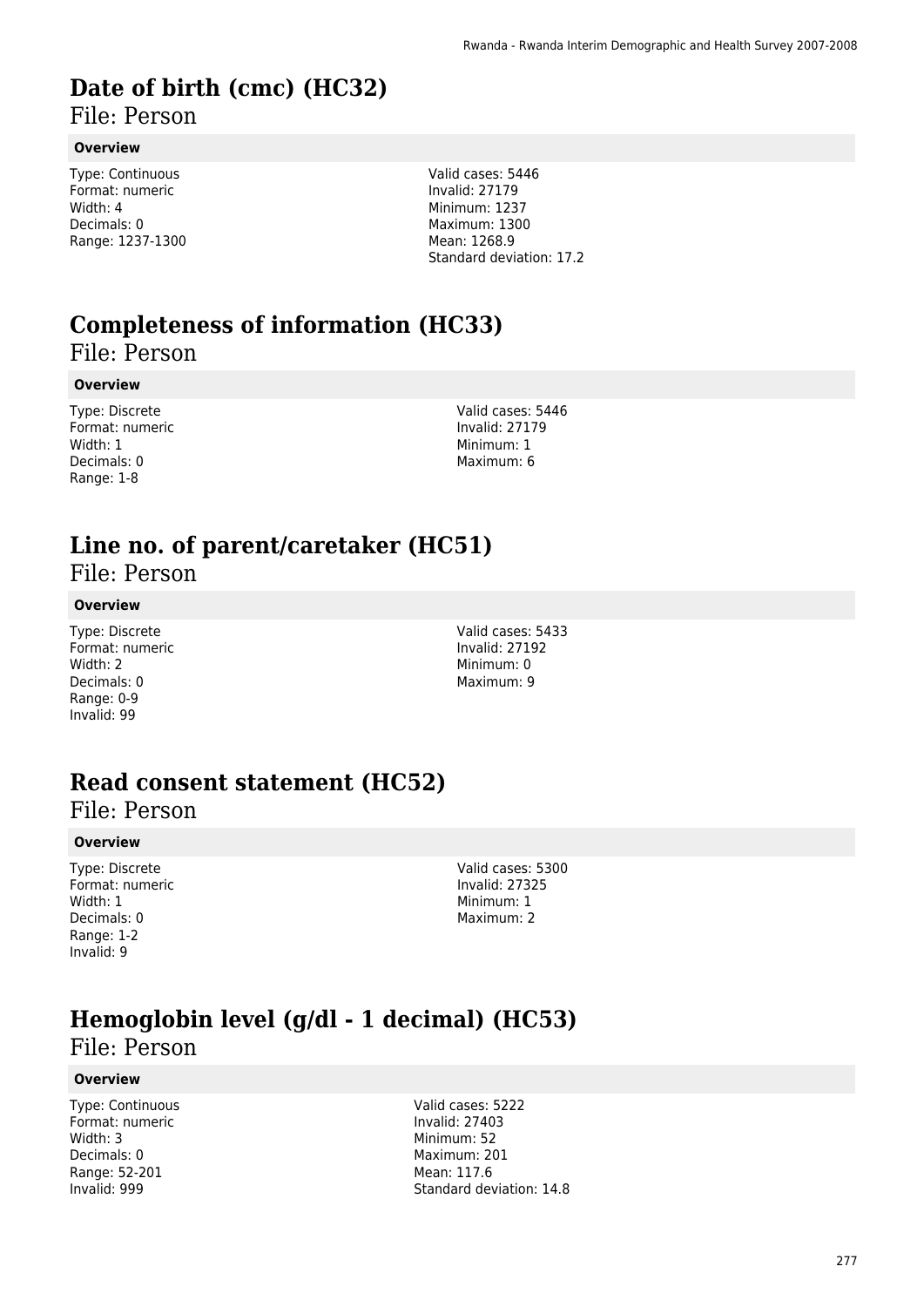# **Result of measuring (Hemoglobin) (HC55)**

File: Person

#### **Overview**

Type: Discrete Format: numeric Width: 1 Decimals: 0 Range: 0-6 Invalid: 9

Valid cases: 5322 Invalid: 27303 Minimum: 0 Maximum: 6

### **Hemoglobin level adjusted by altitude (g/dl - 1 decimal) (HC56)**  File: Person

#### **Overview**

Type: Continuous Format: numeric Width: 3 Decimals: 0 Range: 41-194 Invalid: 999

Valid cases: 5222 Invalid: 27403 Minimum: 41 Maximum: 194 Mean: 112.2 Standard deviation: 14.6

### **Anemia level (HC57)**

### File: Person

#### **Overview**

Type: Discrete Format: numeric Width: 1 Decimals: 0 Range: 1-4 Invalid: 9

Valid cases: 5222 Invalid: 27403 Minimum: 1 Maximum: 4

# **NA - Agrees to referral (HC58)**

File: Person

#### **Overview**

Type: Discrete Format: numeric Width: 1 Decimals: 0 Range: 0-1 Invalid: 9

Valid cases: 0 Invalid: 32625

### **Mother's line number from woman's questionnaire (HC60)**  File: Person

#### **Overview**

Type: Discrete Format: numeric Width: 3 Decimals: 0 Range: 1-995

Valid cases: 5446 Invalid: 27179 Minimum: 1 Maximum: 995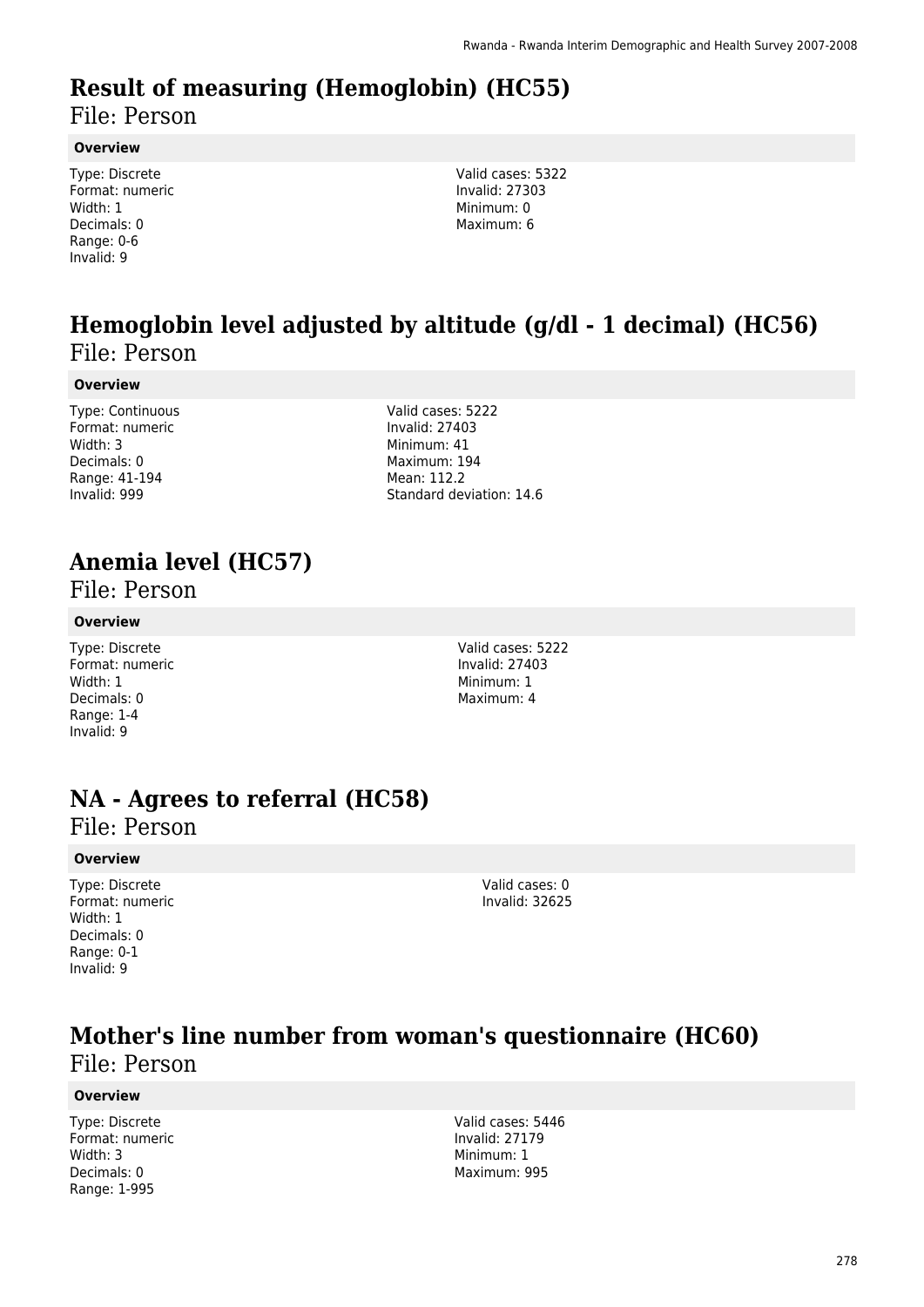# **Mother's highest educational level (HC61)**

File: Person

### **Overview**

Type: Discrete Format: numeric Width: 1 Decimals: 0 Range: 0-3 Invalid: 9

Valid cases: 4967 Invalid: 27658 Minimum: 0 Maximum: 3

### **Mother's highest year of education (HC62)**  File: Person

#### **Overview**

Type: Discrete Format: numeric Width: 2 Decimals: 0 Range: 0-7 Invalid: 99

Valid cases: 3774 Invalid: 28851 Minimum: 0 Maximum: 7 Mean: 4.3 Standard deviation: 1.7

## **Preceding birth interval (HC63)**

### File: Person

### **Overview**

Type: Continuous Format: numeric Width: 3 Decimals: 0 Range: 9-282 Invalid: 999

Valid cases: 3937 Invalid: 28688 Minimum: 9 Maximum: 282 Mean: 37.3 Standard deviation: 21.4

## **Birth order number (HC64)**

File: Person

### **Overview**

Type: Discrete Format: numeric Width: 2 Decimals: 0 Range: 1-15 Invalid: 99

Valid cases: 4967 Invalid: 27658 Minimum: 1 Maximum: 15 Mean: 3.6 Standard deviation: 2.3

## **Highest educational level (CS for prelimnary & final report) (HC68)**

File: Person

**Overview**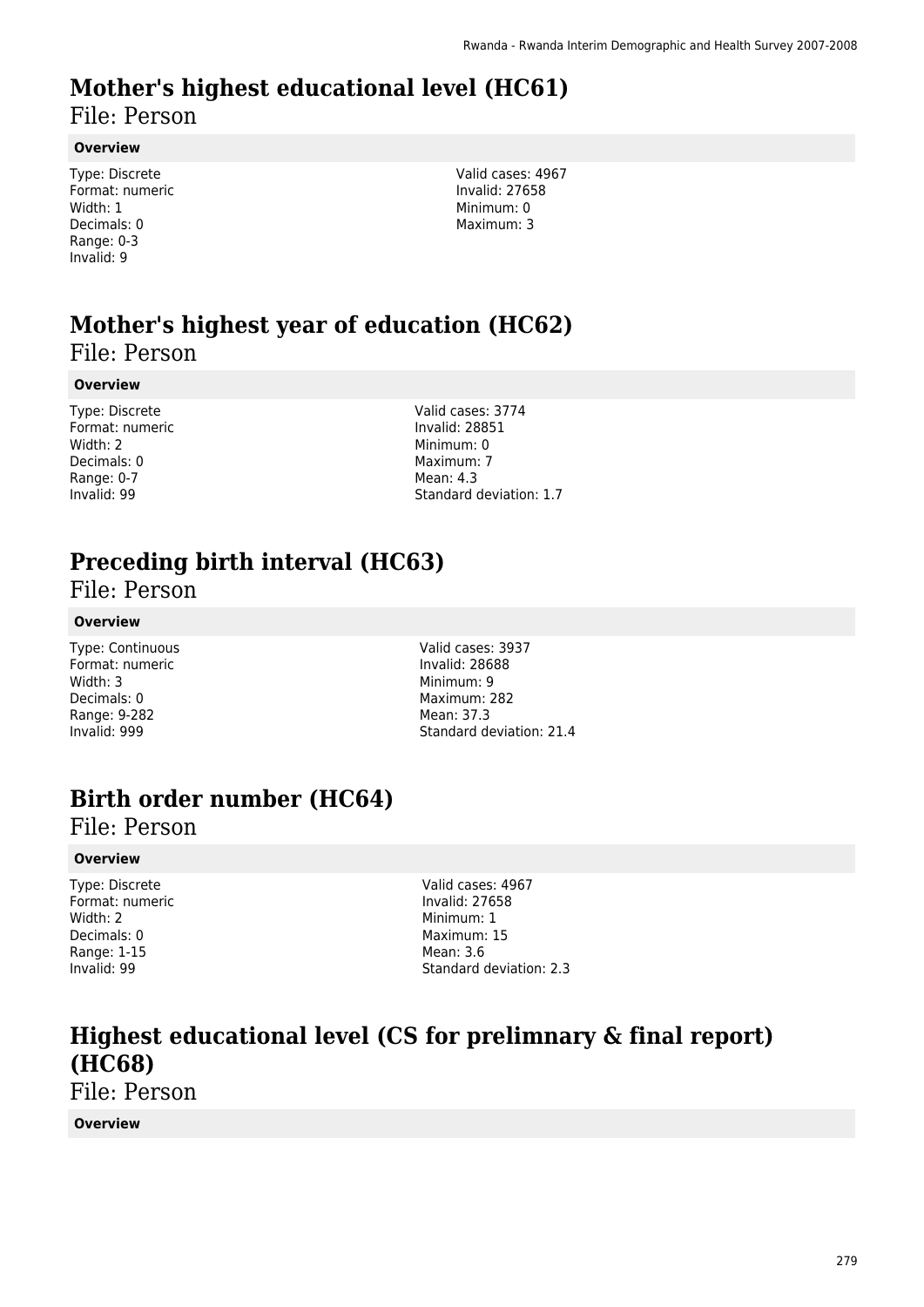### **Highest educational level (CS for prelimnary & final report) (HC68)**

File: Person

Type: Discrete Format: numeric Width: 1 Decimals: 0 Range: 0-3 Invalid: 9

Valid cases: 4967 Invalid: 27658 Minimum: 0 Maximum: 3

### **NA - Ht/A Standard deviations (according to WHO) (HC70)**  File: Person

#### **Overview**

Type: Discrete Format: numeric Width: 1 Decimals: 0 Range: 9996-9998 Invalid: 9999

Valid cases: 0 Invalid: 32625

### **NA - Wt/A Standard deviations (according to WHO) (HC71)**  File: Person

#### **Overview**

Type: Discrete Format: numeric Width: 1 Decimals: 0 Range: 9996-9998 Invalid: 9999

Valid cases: 0 Invalid: 32625

### **NA - Wt/Ht Standard deviations (according to WHO) (HC72)**  File: Person

#### **Overview**

Type: Discrete Format: numeric Width: 1 Decimals: 0 Range: 9996-9998 Invalid: 9999

Valid cases: 0 Invalid: 32625

### **NA - BMI Standard deviations (according to WHO) (HC73)**  File: Person

#### **Overview**

Type: Discrete Format: numeric Width: 1 Decimals: 0 Range: 9996-9998 Invalid: 9999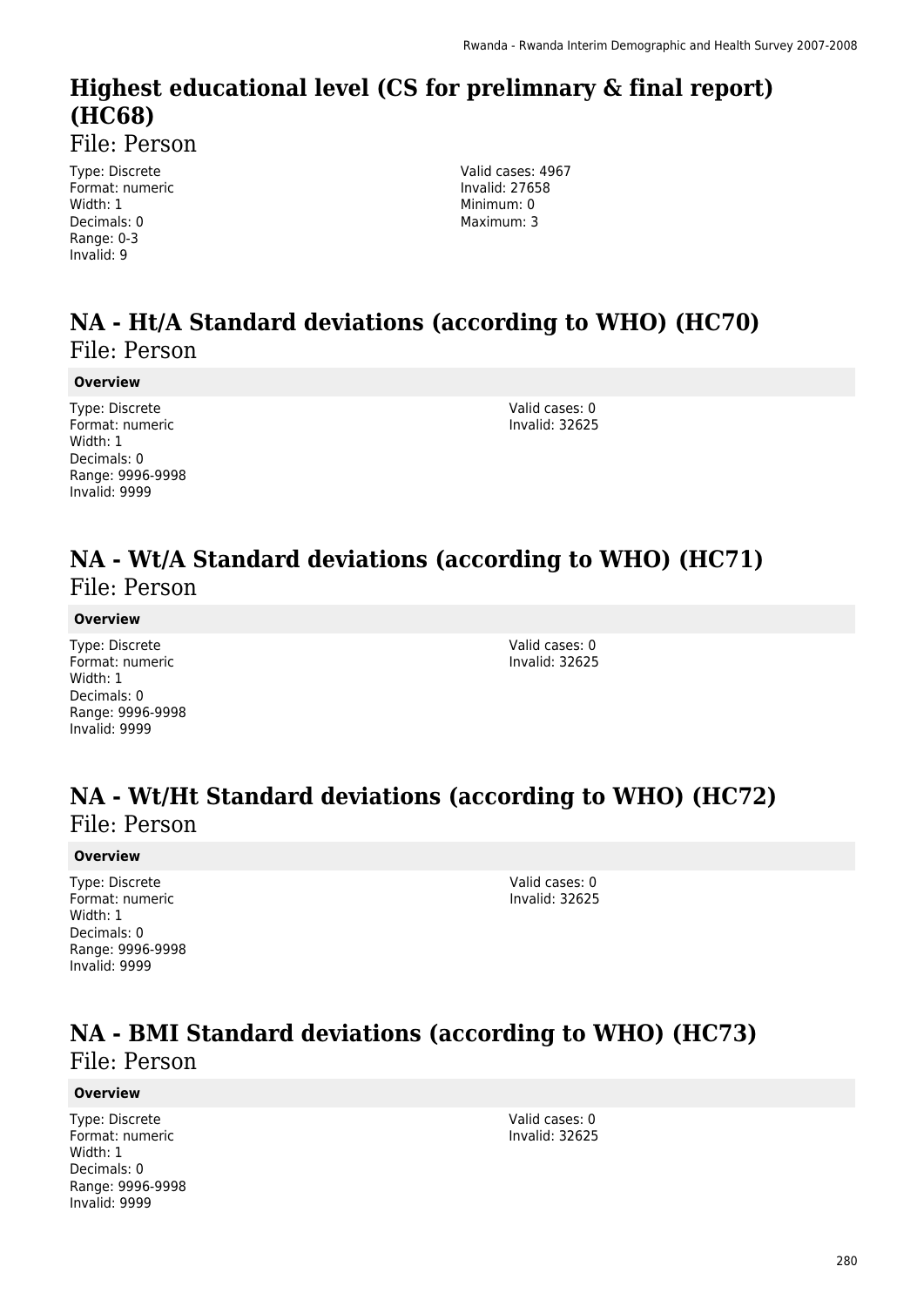# **Index to household schedule (HMHIDX)**

File: Person

### **Overview**

Type: Discrete Format: numeric Width: 2 Decimals: 0 Range: 1-16

Valid cases: 32625 Invalid: 0 Minimum: 1 Maximum: 16 Mean: 3.3 Standard deviation: 2.1

### **Type of bednet(s) person slept under last night (HML12)**  File: Person

#### **Overview**

Type: Discrete Format: numeric Width: 1 Decimals: 0 Range: 0-3 Invalid: 9

Valid cases: 32625 Invalid: 0 Minimum: 0 Maximum: 3

### **1st net number for net person slept under last night (HML13)**  File: Person

### **Overview**

Type: Discrete Format: numeric Width: 1 Decimals: 0 Range: 0-7

Valid cases: 32625 Invalid: 0 Minimum: 0 Maximum: 7

### **2nd net number for net person slept under last night (HML14)**  File: Person

### **Overview**

Type: Discrete Format: numeric Width: 1 Decimals: 0 Range: 2-5

Valid cases: 29 Invalid: 32596 Minimum: 2 Maximum: 5 Mean: 2.5 Standard deviation: 0.7

### **NA - 3rd net number for net person slept under last night (HML15)**  File: Person

### **Overview**

Type: Discrete Format: numeric Width: 1 Decimals: 0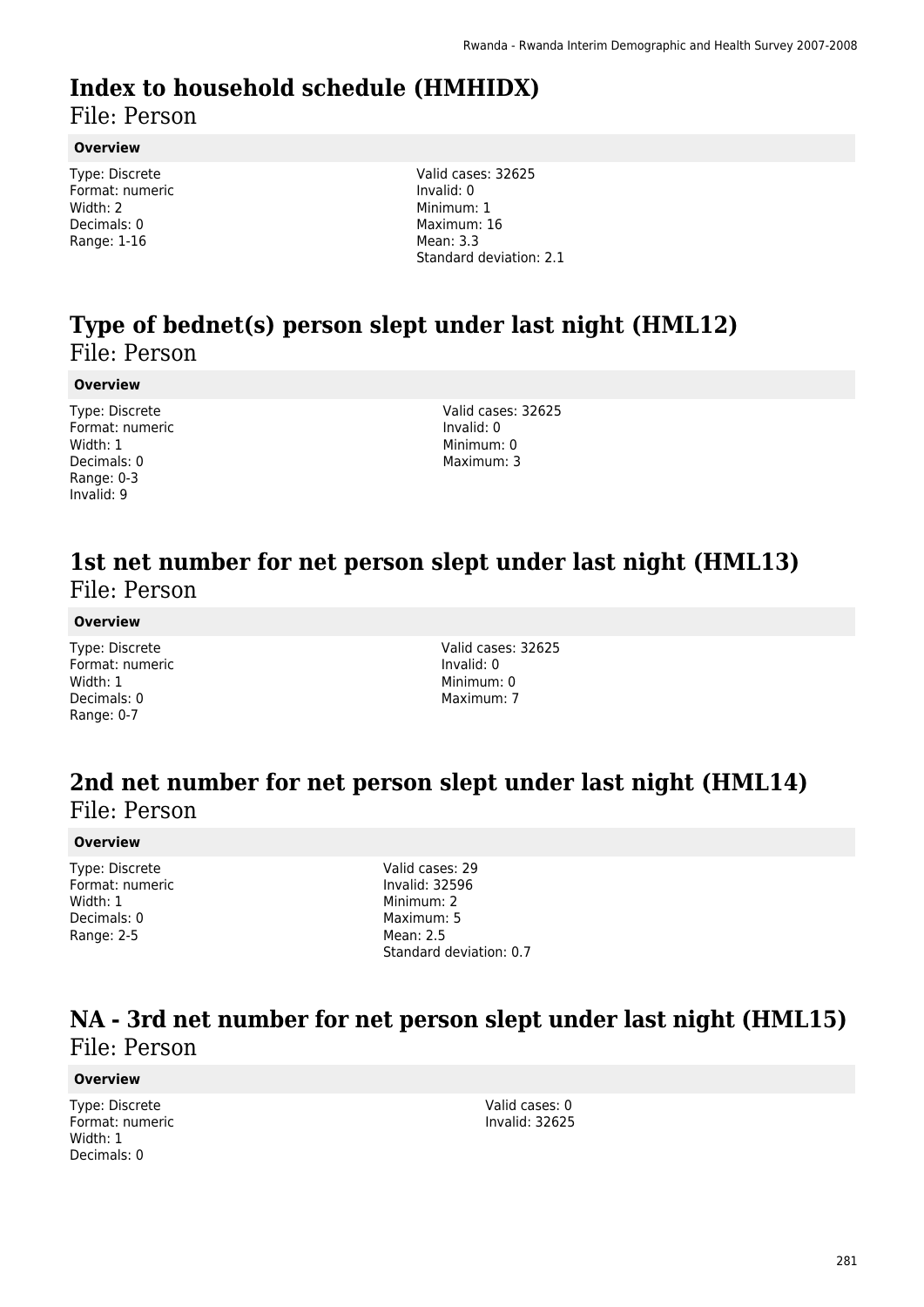### **Corrected age from individual questionnaire (HML16)**  File: Person

#### **Overview**

Type: Discrete Format: numeric Width: 2 Decimals: 0 Range: 0-98 Invalid: 99

Valid cases: 32615 Invalid: 10 Minimum: 0 Maximum: 98

### **Flag for AH07 age from individual file (HML17)**  File: Person

#### **Overview**

Type: Discrete Format: numeric Width: 1 Decimals: 0 Range: 0-8

Valid cases: 32625 Invalid: 0 Minimum: 0 Maximum: 6

### **Pregnancy from individual questionnaire (HML18)**  File: Person

#### **Overview**

Type: Discrete Format: numeric Width: 1 Decimals: 0 Range: 0-1 Invalid: 9

Valid cases: 7398 Invalid: 25227 Minimum: 0 Maximum: 1

### **Person sleep under an ever treated bednet (HML19)**  File: Person

#### **Overview**

Type: Discrete Format: numeric Width: 1 Decimals: 0 Range: 0-1

Valid cases: 32625 Invalid: 0 Minimum: 0 Maximum: 1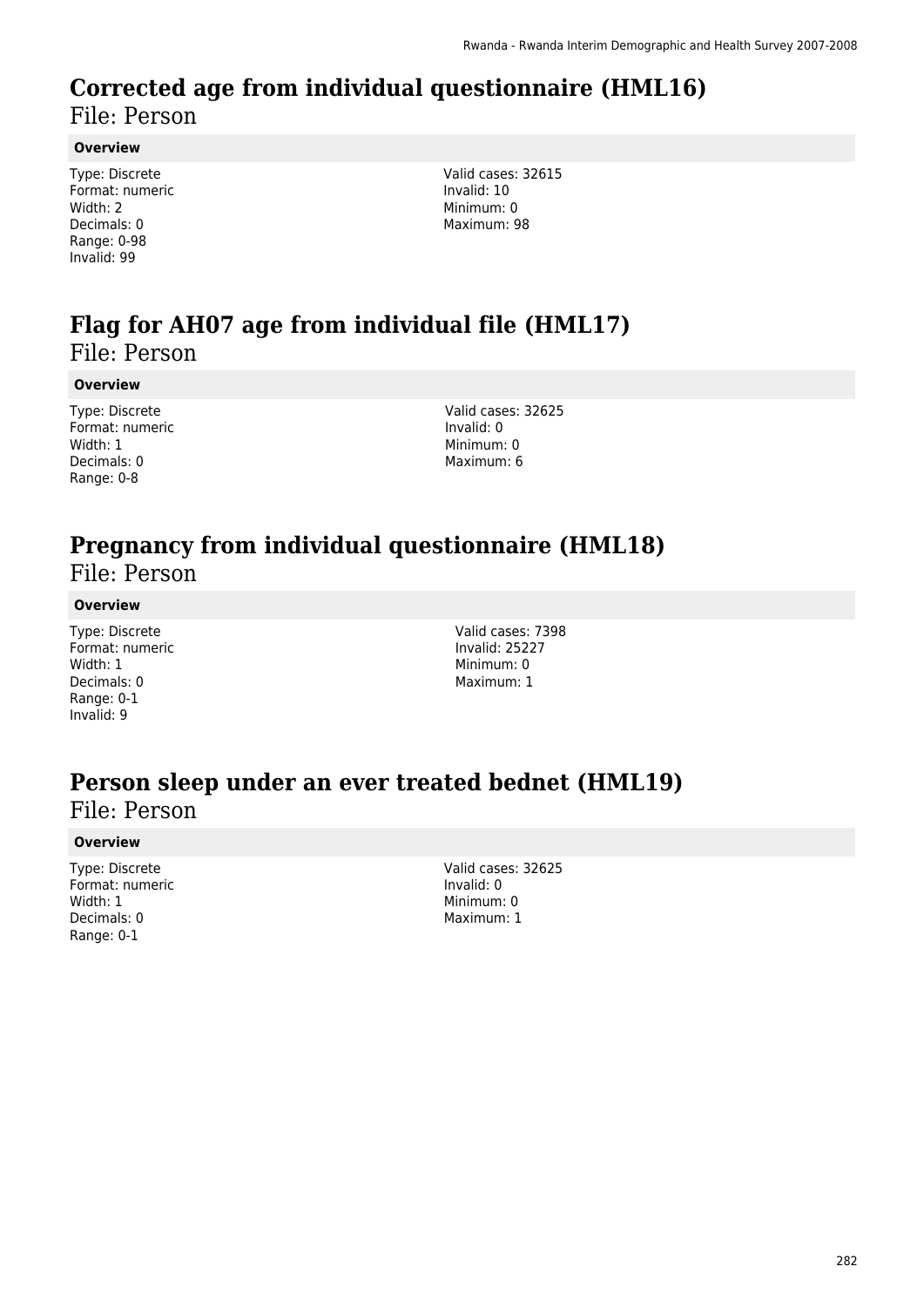# **Related Materials**

### **Questionnaires**

### Questionnaire-DHS 2008

| Title        | Ouestionnaire-DHS 2008                                                                                                                                                                                                                                  |
|--------------|---------------------------------------------------------------------------------------------------------------------------------------------------------------------------------------------------------------------------------------------------------|
| Author(s)    | National Institute of Statistics of Rwanda                                                                                                                                                                                                              |
| Date         | 2007-01-01                                                                                                                                                                                                                                              |
| Country      | Rwanda                                                                                                                                                                                                                                                  |
| Language     | English                                                                                                                                                                                                                                                 |
|              | United States Agency for International Development (USAID) The Global Fund to fight AIDS, Tuberculosis and<br>Contributor(s) Malaria The Department for International Development of United Kingdom (DFID) United Nations<br>Development Program (UNDP) |
| Publisher(s) | National Institute of Statistics of Rwanda                                                                                                                                                                                                              |
| Description  | This file contains the three kind of questions asked to Households, men aged 15-59 years, women aged<br>15-49 years and children.                                                                                                                       |
| Filename     | DOC/Questionnaire DHS 2008.pdf                                                                                                                                                                                                                          |

### **Reports**

### Rwanda Interim Demographic and Health Survey 2007-2008

| Title          | Rwanda Interim Demographic and Health Survey 2007-2008                                                                                                                                                                                                                                                                                                                                                                                                                                                                                                                                                                                                                                         |
|----------------|------------------------------------------------------------------------------------------------------------------------------------------------------------------------------------------------------------------------------------------------------------------------------------------------------------------------------------------------------------------------------------------------------------------------------------------------------------------------------------------------------------------------------------------------------------------------------------------------------------------------------------------------------------------------------------------------|
| Author(s)      | National Institute of Statistics of Rwanda                                                                                                                                                                                                                                                                                                                                                                                                                                                                                                                                                                                                                                                     |
| Date           | 2009-04-01                                                                                                                                                                                                                                                                                                                                                                                                                                                                                                                                                                                                                                                                                     |
| Country        | Rwanda                                                                                                                                                                                                                                                                                                                                                                                                                                                                                                                                                                                                                                                                                         |
| Language       | Enalish                                                                                                                                                                                                                                                                                                                                                                                                                                                                                                                                                                                                                                                                                        |
| Contributor(s) | United States Agency for International Development (USAID). The Global Fund to fight AIDS. Tuberculosis and Malaria, The Department for International Development of United Kingdom (DFID), and United<br>Nations Development Program (UNFPA).                                                                                                                                                                                                                                                                                                                                                                                                                                                 |
| Publisher(s)   | National Institute of Statistics of Rwanda                                                                                                                                                                                                                                                                                                                                                                                                                                                                                                                                                                                                                                                     |
| Description    | This report presents the findings of the 2007-08 Rwanda Interim Demographic and Health Survey (RIDHS), carried out from December 15, 2007 to April 29, 2008 by the National Institute of Statistics of<br>Rwanda.Technical assistance was provided by ICF Macro as part of the Demographic and Health Surveys project(MEASURE DHS). Funding for the RIDHS was provided by the Government of Rwanda, USAID, the<br>GlobalFund to Fight AIDS, Tuberculosis and Malaria, UNDP, European Commission, and DFID through the Basket Fund of the NISR. The opinions expressed herein are those of the authors and do not necessarily<br>reflect the views of USAID or other cooperating organizations. |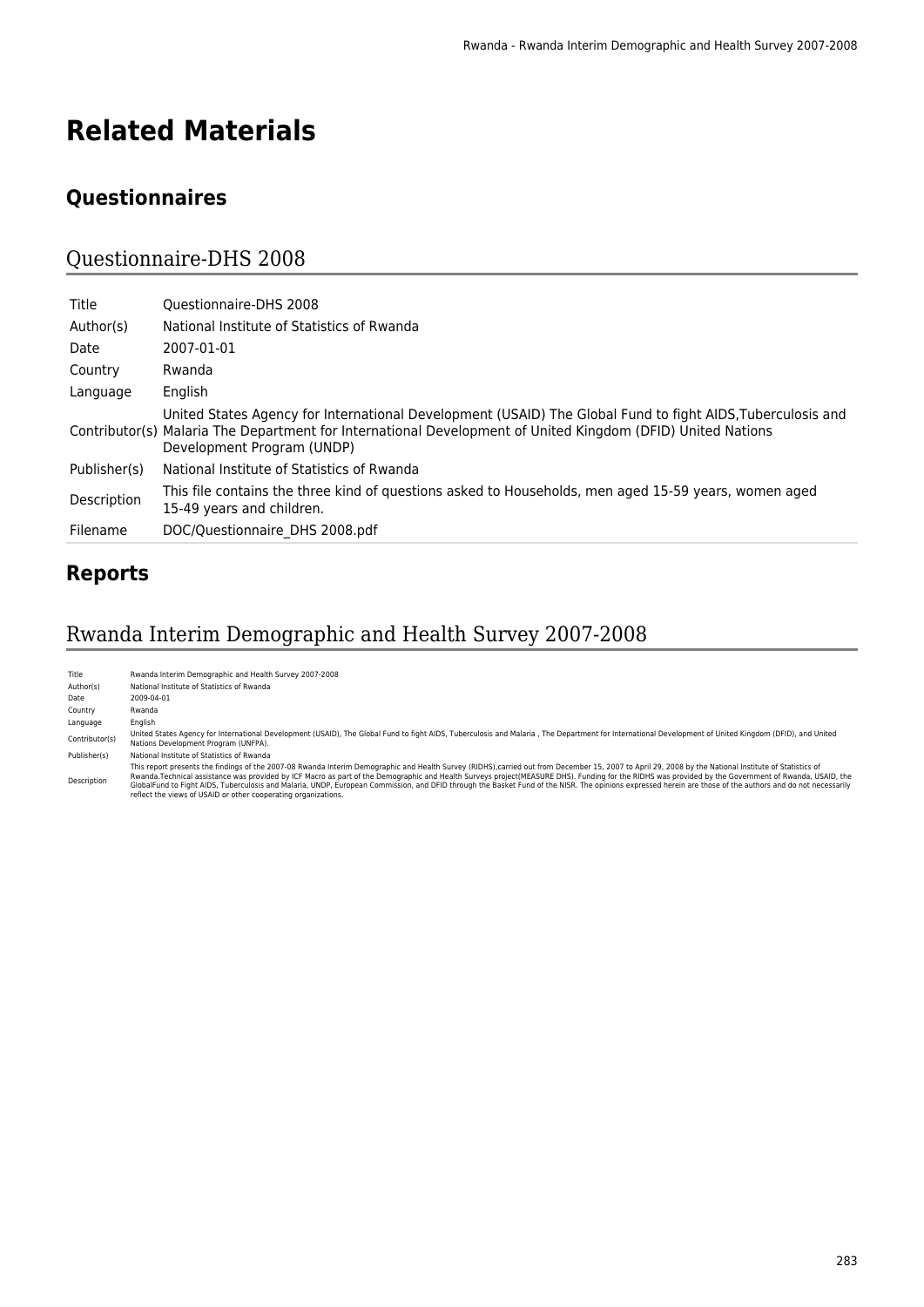|                   | CHAPTER 1 : COUNTRY PROFILE, OBJECTIVES, AND METHODOLOGY OF THE SURVEY. |      |
|-------------------|-------------------------------------------------------------------------|------|
|                   |                                                                         |      |
|                   |                                                                         |      |
|                   |                                                                         |      |
|                   |                                                                         |      |
|                   |                                                                         |      |
|                   |                                                                         |      |
|                   |                                                                         |      |
|                   |                                                                         |      |
|                   |                                                                         |      |
|                   |                                                                         |      |
|                   |                                                                         |      |
|                   | CHAPTER 2 HOUSEHOLD CHARACTERISTICS.                                    |      |
|                   |                                                                         |      |
|                   |                                                                         |      |
|                   |                                                                         |      |
|                   |                                                                         |      |
|                   |                                                                         |      |
|                   | CHAPTER 3 CHARACTERISTICS OF SURVEY RESPONDENTS.                        |      |
|                   |                                                                         |      |
|                   |                                                                         |      |
|                   |                                                                         |      |
|                   |                                                                         |      |
|                   | CHAPTER 4 FERTILITY.                                                    |      |
|                   |                                                                         |      |
|                   |                                                                         |      |
|                   |                                                                         |      |
|                   |                                                                         |      |
|                   |                                                                         |      |
|                   | CHAPTER 5 FAMILY PLANNING.                                              |      |
|                   |                                                                         |      |
|                   |                                                                         |      |
|                   |                                                                         |      |
|                   |                                                                         |      |
|                   |                                                                         |      |
|                   | CHAPTER 6 FERTILITY PREFERENCES.                                        |      |
| Table of contents |                                                                         |      |
|                   |                                                                         |      |
|                   |                                                                         |      |
|                   | CHAPTER 7 MATERNAL AND CHILD HEALTH.                                    |      |
|                   |                                                                         |      |
|                   |                                                                         |      |
|                   |                                                                         |      |
|                   |                                                                         | . 61 |
|                   |                                                                         |      |
|                   |                                                                         |      |
|                   |                                                                         |      |
|                   |                                                                         |      |
|                   |                                                                         |      |
|                   |                                                                         |      |
|                   |                                                                         |      |
|                   | CHAPTER 8 MALARIA AND ANEMIA.                                           |      |
|                   |                                                                         |      |
|                   |                                                                         |      |
|                   |                                                                         |      |
|                   |                                                                         |      |
|                   |                                                                         |      |
|                   |                                                                         |      |
|                   |                                                                         |      |
|                   | CHAPTER 9 INFANT AND CHILD MORTALITY.                                   |      |
|                   |                                                                         |      |
|                   |                                                                         |      |
|                   |                                                                         |      |
|                   |                                                                         |      |
|                   | CHAPTER 10 CIRCUMCISION.                                                |      |
|                   |                                                                         |      |
|                   |                                                                         |      |
|                   | APPENDIX A SAMPLING DESIGN                                              |      |
|                   |                                                                         |      |
|                   |                                                                         |      |
|                   |                                                                         |      |
|                   |                                                                         |      |
|                   | A 3 4 Sampling Probability                                              | 117  |

| CHAPTER 7 MATERNAL AND CHILD HEALTH.                                                      |  |
|-------------------------------------------------------------------------------------------|--|
|                                                                                           |  |
|                                                                                           |  |
|                                                                                           |  |
|                                                                                           |  |
|                                                                                           |  |
|                                                                                           |  |
|                                                                                           |  |
|                                                                                           |  |
|                                                                                           |  |
|                                                                                           |  |
|                                                                                           |  |
|                                                                                           |  |
|                                                                                           |  |
| 7 C Missouristical Intelie<br>그 사람들은 아이들은 아이들은 아이들의 사람들을 하고 있었다. 그 사람들은 어떻게 하지 않아 보고 있었다. |  |

| CHAPTER 9 INFANT AND CHILD MORTALITY. |  |
|---------------------------------------|--|
|                                       |  |
| CHAPTER 10 CIRCUMCISION.              |  |
|                                       |  |
|                                       |  |
| APPENDIX A SAMPLING DESIGN            |  |
|                                       |  |
|                                       |  |